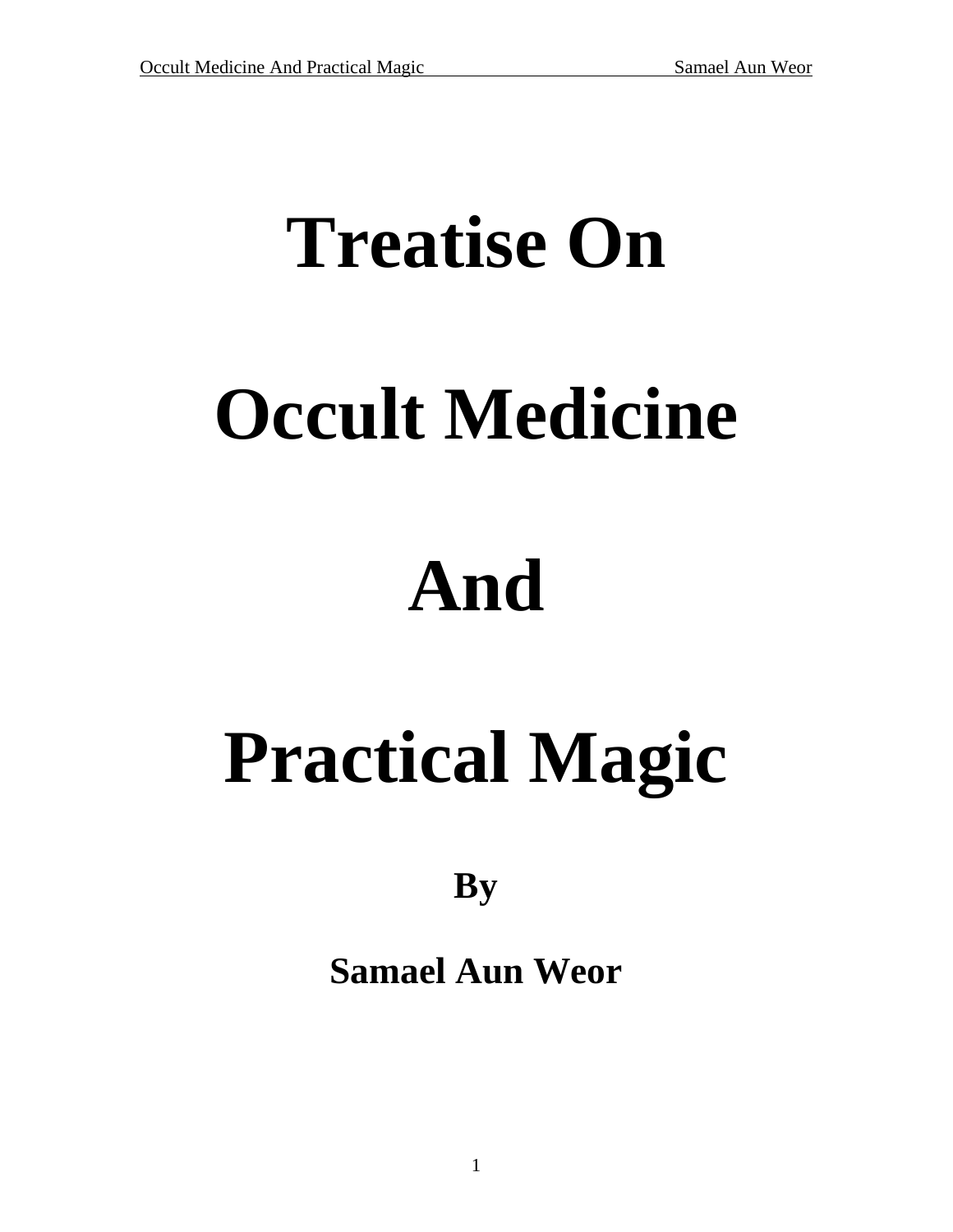### **FOREWORD TO THE READER**

This book which you have in your hands, entitled *Treatise on Occult Medicine and Practical Magic*, has been delivered as a 1977-1978 Christmas Message.

This Message was proofed by the author, who later added many formulae of High Magic, Theurgy, Occult Botany, Thaumaturgy, Elementotherapy, Esoteric Medicine, Nahualism, etc. in reality, we truly have written this book for those individuals who are presently weary of the many pseudo-occultist and pseudo-esoteric theories. It is written for those who want to enter into the internal worlds immediately. It is written for those who now yearn to enter into the laboratorium of Nature.

Certainly, it is very painful for us to see people wasting their time miserably. We want practical magicians, true occultists and not simple charlatans.

Authentic Gnostic physicians are needed, true magicians and botanists, practical people in medicine and magical matters.

The Author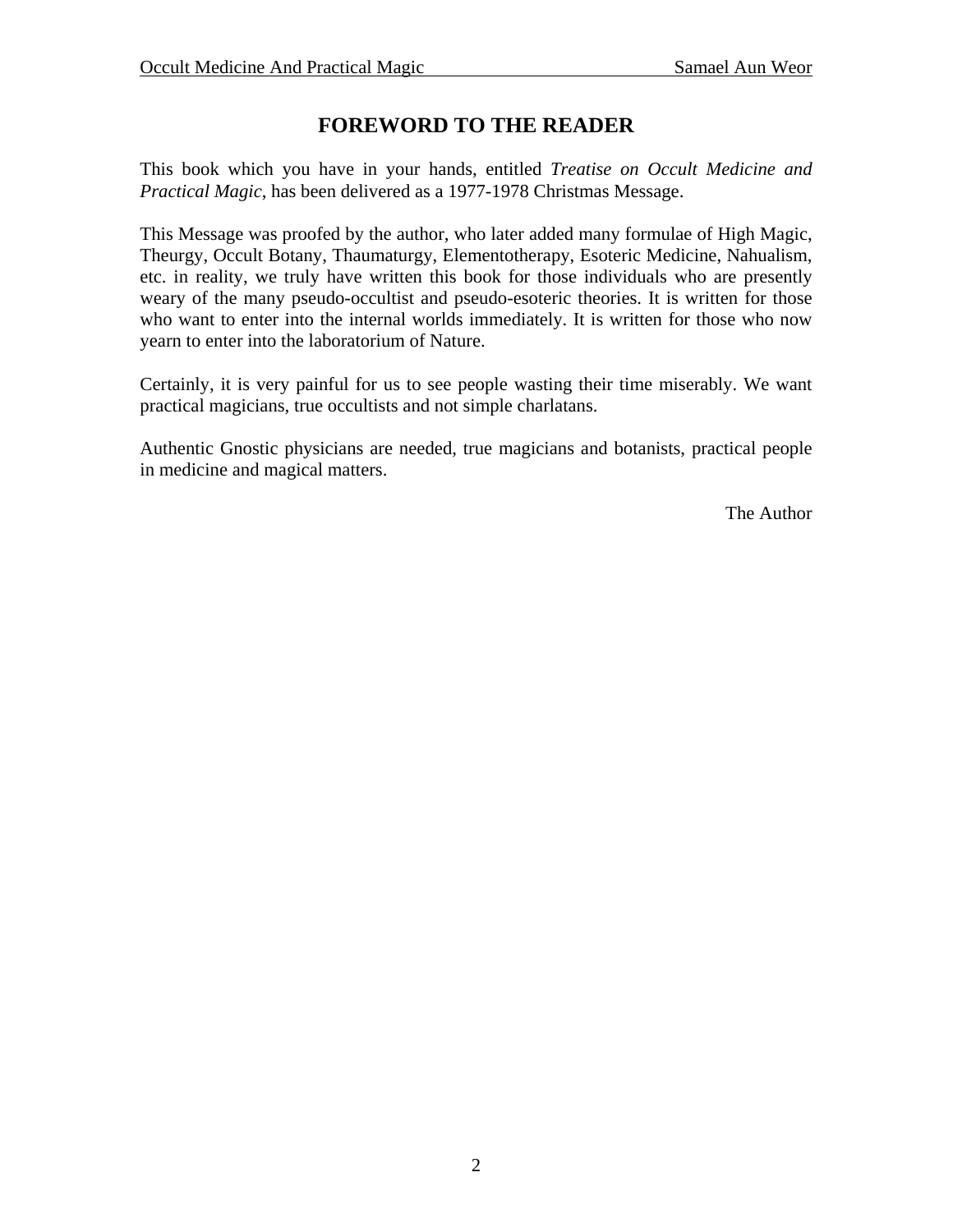### **INTRODUCTION**

The hour of great decisions has arrived and there is no time to waste. We are assisting in this last moment of agony of this caducous and degenerated race.

The world has covered itself with a horrifying darkness. Painflul howls escape from the cavernous abyss.

The tempest of exclusiveness has burst and the ray of justice is terribly shining within the august immensity of thought.

The great 'Whore' (humanity) has been sentenced by the ineffable Gods and now it is falling into the fathomless abyss.

The 'Anti-Christ', or the official science, dressed in purple is seated on a throne of blasphemies, and as a voracious hyena is devouring human beings, without pity and without rest.

The hour of great decisions has arrived. In compact and abundant lines of light and glory, the venerated heroes of wisdom are ready to fight the final battle against the false apostles of medicine.

The fanaticized forces of the official science have been divided into innumerable sects, which mutually combat each other. The burial grounds which keep the sacred remnants of beloved relatives are the only mute witnesses of this quarrel.

The great 'Whore' (humanity) has been deadly wounded. A breath of war escapes from the bottom of the abyss, it is an omen of disgrace. The official science of Allopathy (which was satirized from the time of Moliôre until the time of Bernard Shaw) has declared itself infallible, and its false pontificates are persecuting the Apostles of God...

The hour of great determinations has arrived because the innumerable medical sects, which are fanaticized by their exclusivistic leaders, have been engaged in a desperate and dishonorable fight to the death.

The battlefield is filled with flags. Psychiatrists, allopaths, honieopaths, botanists, naturalists and biochemists are in combat. They repel each other on this desolate field of human Via Crucis.

Has, perhaps, the famous Wassermann Syphilographon resolved the problem of Syphilis? What specific results have the systems of Pneipp, Kilez and Kune had on the field of medicine for this great orphan (humanity)? Has the problem of leprosy or tuberculosis been somewhat solved at least?

What did happen with the experiments of Haneman arid Schussler? Perchance, did these experiments cure the human beings from typhus and variola?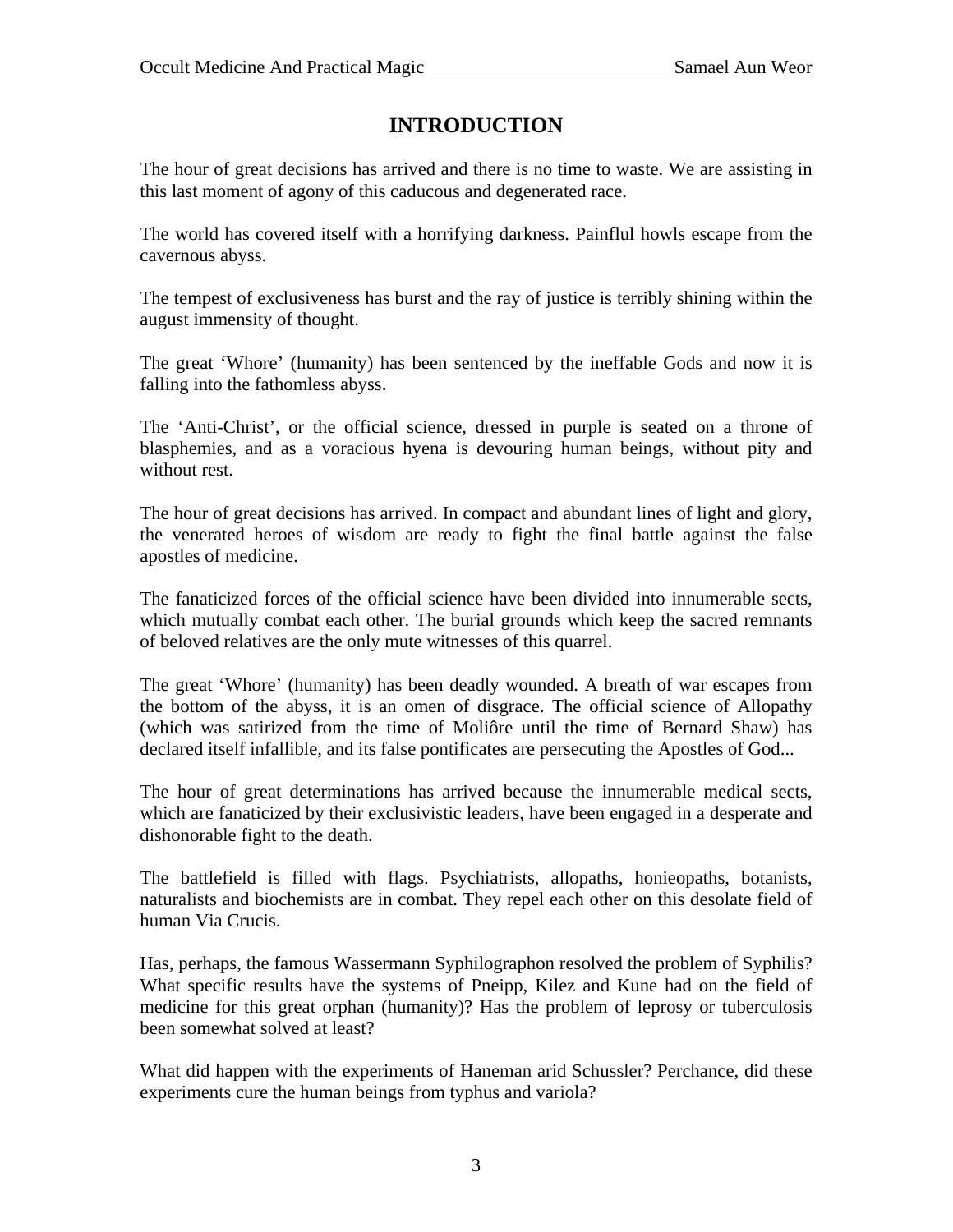What about you, ingenuous botanists, who have profaned the plant kingdom by converting it into products of pharmacy. Did you achieve the decimation of the sicknesses of humanity?

Stubborn botanists, charlatans and ignorant deceivers, how is it that you assassinate the medicinal plants in order to cure with their remains

Do you not realize that the plants are the physical bodies of the elemental creatures of Nature? Do you not understand that no plant or animal cadaver can cure? Are you believing that life can be animated with dead substances?

Do you not know, botanical researcher, that it is not the plant which cures, but it is the elemental of the plant which does so, and that each plant is the physical body of a creature of Nature?

Listen to me, until now you have done nothing else but profane plants, as well as animal and human cadavers! So tell me, which one of you knows how to command life? Which one of you botanists, vivisectionists of plants, knows in depth the occultism of plants? Which one of you knows how to handle the elementals of plants?

Simply, each plant organism is the body of an elemental of Nature. Therefore, it is not the plant that cures. It is the elemental of the plant, its mantras and the healing which is performed incessantly that cures.

Whosoever wants to officiate in the great temple of wisdom has to know how to command the elemental creatures of the plants. The one who wants to conimand life has to do the same thing.

The elemental of a plant furiously reacts against the herbalist who tears its physical body. Therefore, this wounded elemental not only does not cure, but moreover, it harms, because the vitality of the plant is psychologically altered with the anger or with the terror inflicted upon it.

The elemental of each plant has its own ritual, mantras and its hours in order to deliver itself to the doctor who knows how to command it with love and impose upon it with tenderness.

The eminent Master Paracelsus has expressed in his *Fundamento Sapientia* the following:

*"There are two types of knowledge. There is one Science and one Medical Wisdom. The animal comprehension belongs to the animal man, but the comprehension of divine mysteries belongs to the Spirit of God whitin him."* 

While medical science is inventing certified medications, which are incessantly changing as the fashion of women, there exists a very ancient medical wisdom that has its origin upon the first foundations of the world and that has never changed its formulae.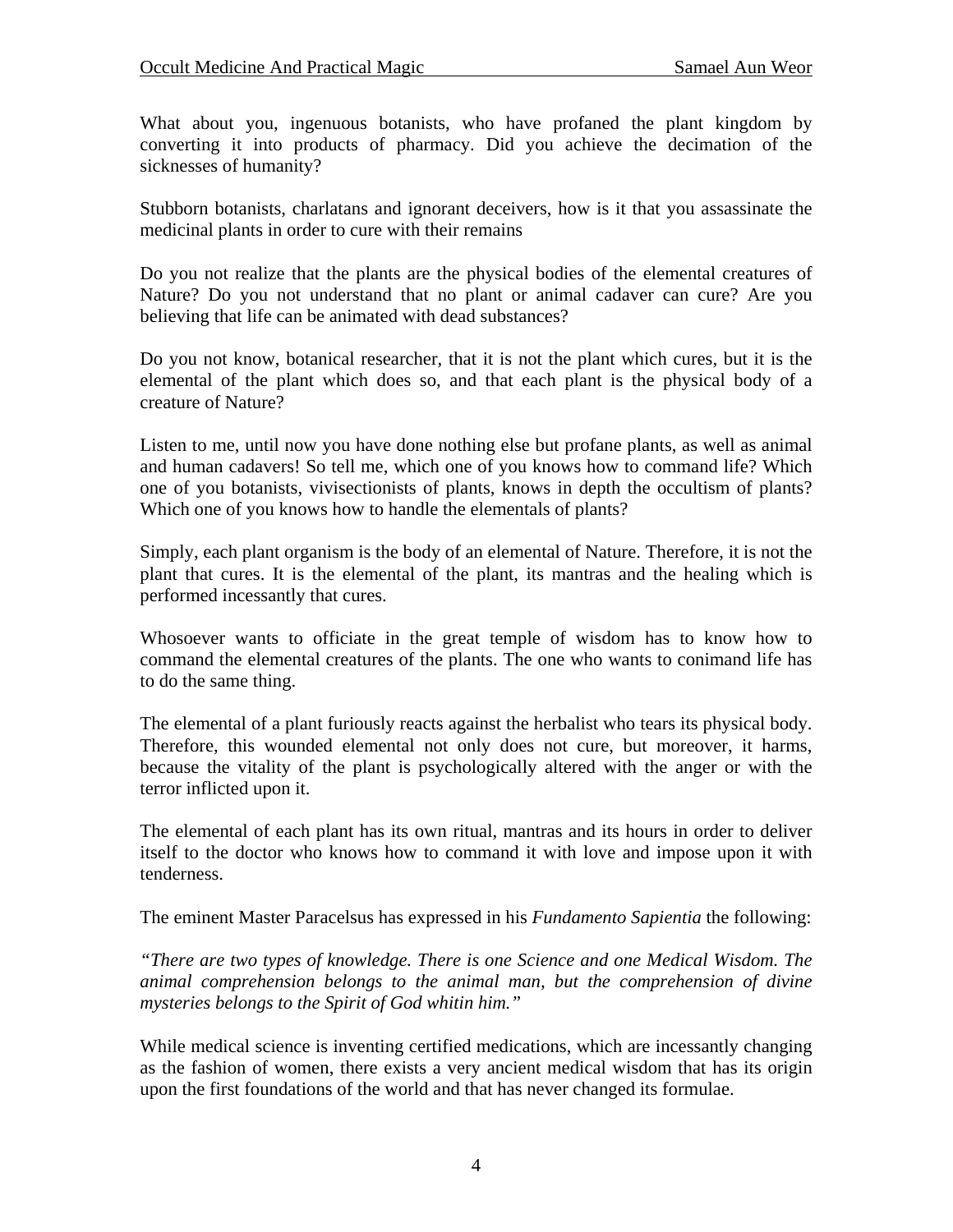Divine wisdom is preserved in Sanctuaries which are far away from this false, materialistic civilization. This medical wisdom is zealously guarded by the Masters of wisdom in secret places, which are inaccessible to the 'Merchants of the Temple.'

This archaic medical wisdom can cure (with exact formulae) all sicknesses, even the so called incurable ones. Leprosy, syphilis and cancer become as insignificant as a child's game before the tremendous power of the Gnostic doctor who commands life.

*'Gnosis'* is the name of this ancient medical wisdom, which from the dawn of creation has never changed its formulae, because these formulae are exact as the Pythagorean tablets. In these formulae, science, mysticism and royal art are in communion within a divine connubial.

These formulae have their foundation in Elementotherapy, which is the 'royal art' of Nature that teaches us how to handle the elemental creatures of plants. These elementals were known in ancient times by such names as Dryads, Hamadiyads and Fauns.

These plant elementals that are commanded by the Gnostic doctor are the 'Dussi' of Saint Augustine, the 'Fairies' of the Middle Ages, the 'Doire Oigh' of the Gaels, the 'Grove and Maidens' of the Irish, and the Anime' of the wise Gnostic brothers, who are our brethren Indians from the Sierra Nevada of Santa Marta (Colombia).

The eminent Master Paracelsus gives the name of 'Sylvesters' to the elementals of the forests and 'Nymphs' to those of aquatic plants. The holy symbology of plants is found broadly exposed in the sacred books of all ancient religions. It is enough for us to remember the tree of the science of good and evil from the Garden of Eden, which is a tremendous symbol of the sexual force, within which is found the redemption or condemnation of the human being.

The Sephirotic tree of the Kabbalah and the Aswatta or sacred fig tree are symbols of divine wisdom. Zoroaster represented the nervous system and the liquid system of human beings by the 'Haona' of the Mazdeists. Other symbols are the 'Zampoun' of Tibet and the 'Iggradsil', the Pheredydes oak of the ancient Celtics.

All of the ancient religions depict their founders acquiring wisdom under a tree. This is how we see the great Gautama, the Buddha Amitabha, who still lives in ancient India, achieving illumination beneath the Boddhi tree.

Christ is an exception to this rule, since Christ is the very same wisdom. He is the Solar Logos, whose physical body is the Sun. Thus, Christ walks with his Sun, in the same way as the human souls walk with their bodies of flesh and bones. Christ is the light of the Sun. Therefore, the light of the Sun is the light of Christ.

The light of the Sun is a christonic substance which makes the plants grow and the seeds sprout. Thus, within the compact hardness of the grain, the substance of the Solar Logos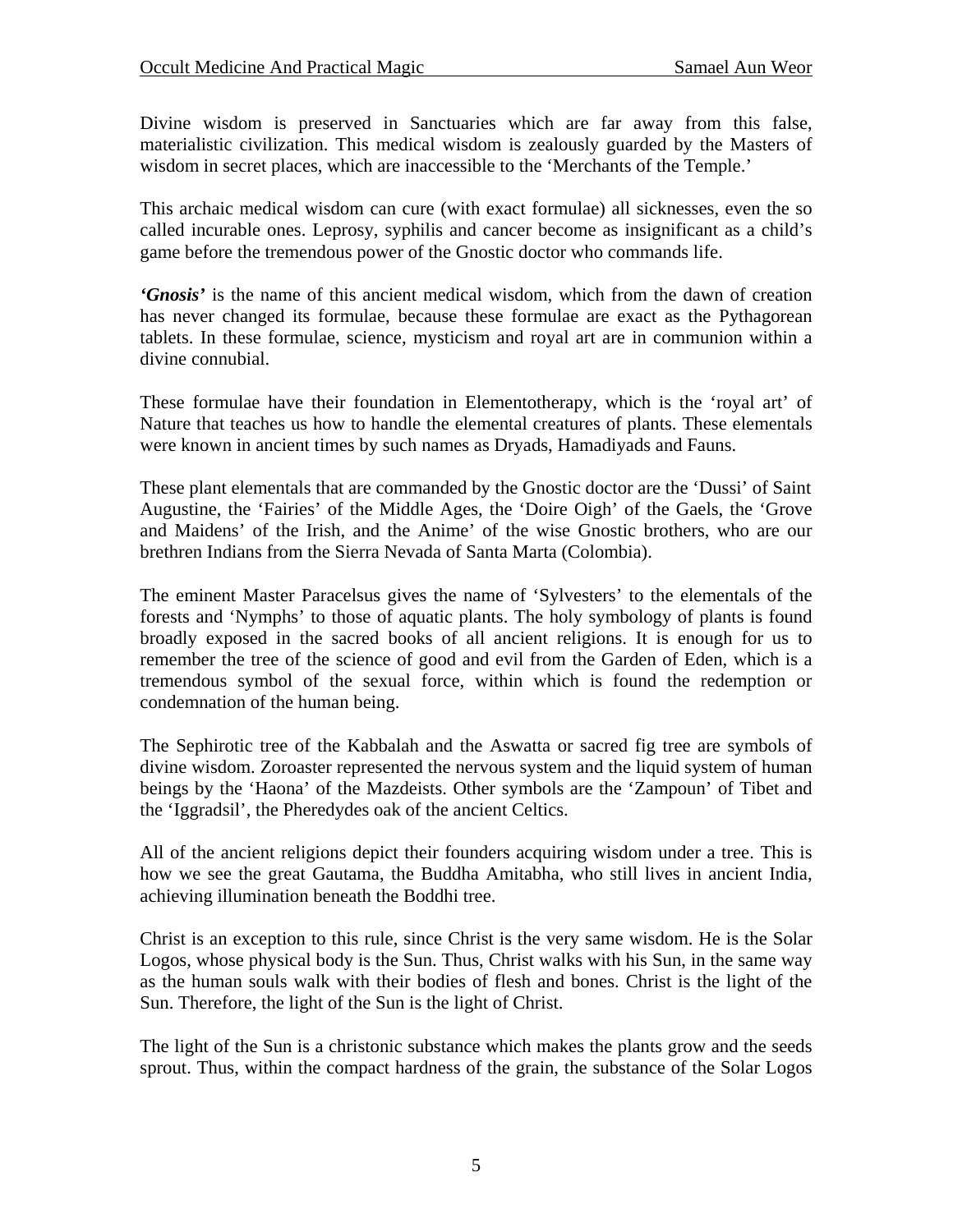remains enclosed, and it is what permits the plant to reproduce itself constantly, with this glorious, hardy and active life.

Folklore, the history of magic and witchcraft, proven stories of witchcraft assassinations and deaths from far distances, are only possible by commanding the elemental of plants.

The miraculous healings from a distance of which the sacred books talk about are performed by the Gnostic doctor, by means of the elementals of plants.

*This science that I baptize with the name of "Elementotherapy" the 'royal art' of medical wisdom, is as ancient as the world. One cannot be a doctor without being a magician, nor can one be a magician without being a doctor.* 

The herbalist and the allopathic doctor are identical in the sense that they only study the physical body of living beings.

The Gnostic doctor studies the human being and the plant in their triple aspect of body, soul and spirit.

The Gnostic doctor treats plants the same way he treats human beings. The Gnostic therapeutics are mystical, symbolical and alchemical.

There are two types of Angels: innocent Angels and virtuous Angels. The innocent Angels are the elementals of plants and the virtuous Angels are perfect human beings.

In the glorious India of the *'Rishis'*, there is not a town that is lacking of its magical tree, whose *'elemental Genie'* the population renders cult to. The Hellenic traditions sustain that each jungle has its own *'Genie'*, and each tree its *'Nymph.'*

It is not rare to see sacred trees upon the Nilgiris, which have graphics on their trunks that are secret figures in vermilion and blue, and at their foot, some stones painted in red.

These sacred trees are places for sacrifices and praying. Reniains of animals are found there, also curls of hair, which were offered by the sick and possessed people as an action of thanksgiving to the elemental Genie who cured them. The elemental Genii of these trees are named *'Mounispouranms'* by these people.

Commonly, these trees belong to the family of the Ilex. Sometimes, these trees belong to the family of the wild 'Cinname', and also to the family which is known by the name of 'Eugenic.' Interesting testimonies of some wise men appear in E. Boscowits' original book. They asseverate what the indigenous tribes of America have known throughout millions of years, which is that the plants have soul, life and sensibility similar to that of human beings.

In his book *Botanical Garden*, Erasmo Darwin states that the plant has a soul. We have to remember that before the false lights of this modern civilization came to appear in this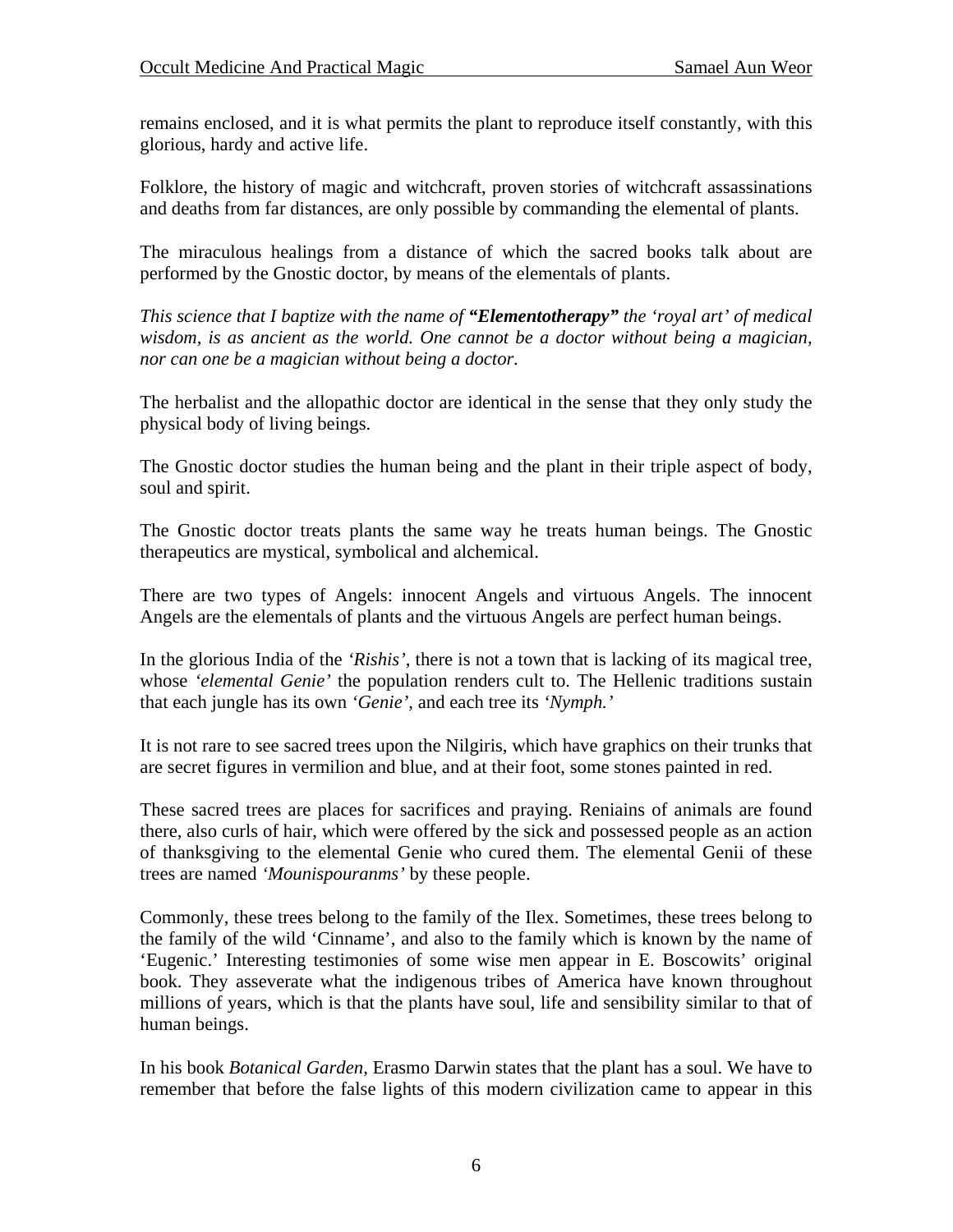world, such eminent men as Democritus, Anaxagoras and Empedocles sustained the same thesis.

In more recent epochs, there are some who sustain that the movements of the roots are willful.

Vrolik, Hedwig, Bonnet, Ludwig, F. Ed. Smith, affirm that the plant is susceptible to diverse sensations and that it knows happiness. Finally, the sage Theodorus Fechner wrote a book entitled *Nanna Oder Uher Das Lenleben der Pflansen*, within which he sufficiently proves that plants have souls.

What moves us Gnostics into compassion is that only now comes the assertion about the souls of plants into these scientists' mind (like a very new thesis). Gnosticism knew this from the very birth of the world and it also known by any humble, simple Indian from the Sierra Nevada of Santa Marta (Colombia).

The Knotweed plant is joyous and moves its branches when the wise person, who knows how to love it, approaches it. The Garden Poppy, Opium Poppy, before being touched by the Gnostic doctor, withdraws its leaves and becomes lethargic several times.

The elemental of the plant is joyous when we love it and it is tilled with pain when we hurt it. The physical organism of the elementals of Nature is analogous to that of humans.

The respiration of the plants is performed by means of the tracheas of Malpighi, which are compounded by a cellular band, coiled in a spiral, that is endowed with contraction and expansion.

In accordance with the scientific experiments of Calandrini, Duhamel and Papin, the only foundation for the plant's life is the air. Bertholon sustained that the activity of the air in the sap of the plant is an analogous action to the one which happens in our blood.

Experiments of Ingenhus, Mohi, Garren, Hales, Theodorous de Saussere, scientifically proved that the inferior side of the leaves is tilled with tiny little stomachic mouths. These are the organs for such respiration.

The plants inhale carbonic anhydride and exhale oxygen. Their roots serve as a stomach, and they emulsify the elements of the earth with their semen, by transforming them into ineffable Arcanums' of the substance of God.

These 'Arcanums' are the instruments which the elementals of plants utilize in order to heal the sick person. However, this only occurs when the Gnostic doctor has been accomplished with the three indispensable requisites, which are: Love to God and to the neighbor, perfect ritual and exact diagnosis.

Elementotherapy teaches the Gnostic doctor how to command the elementals of plants.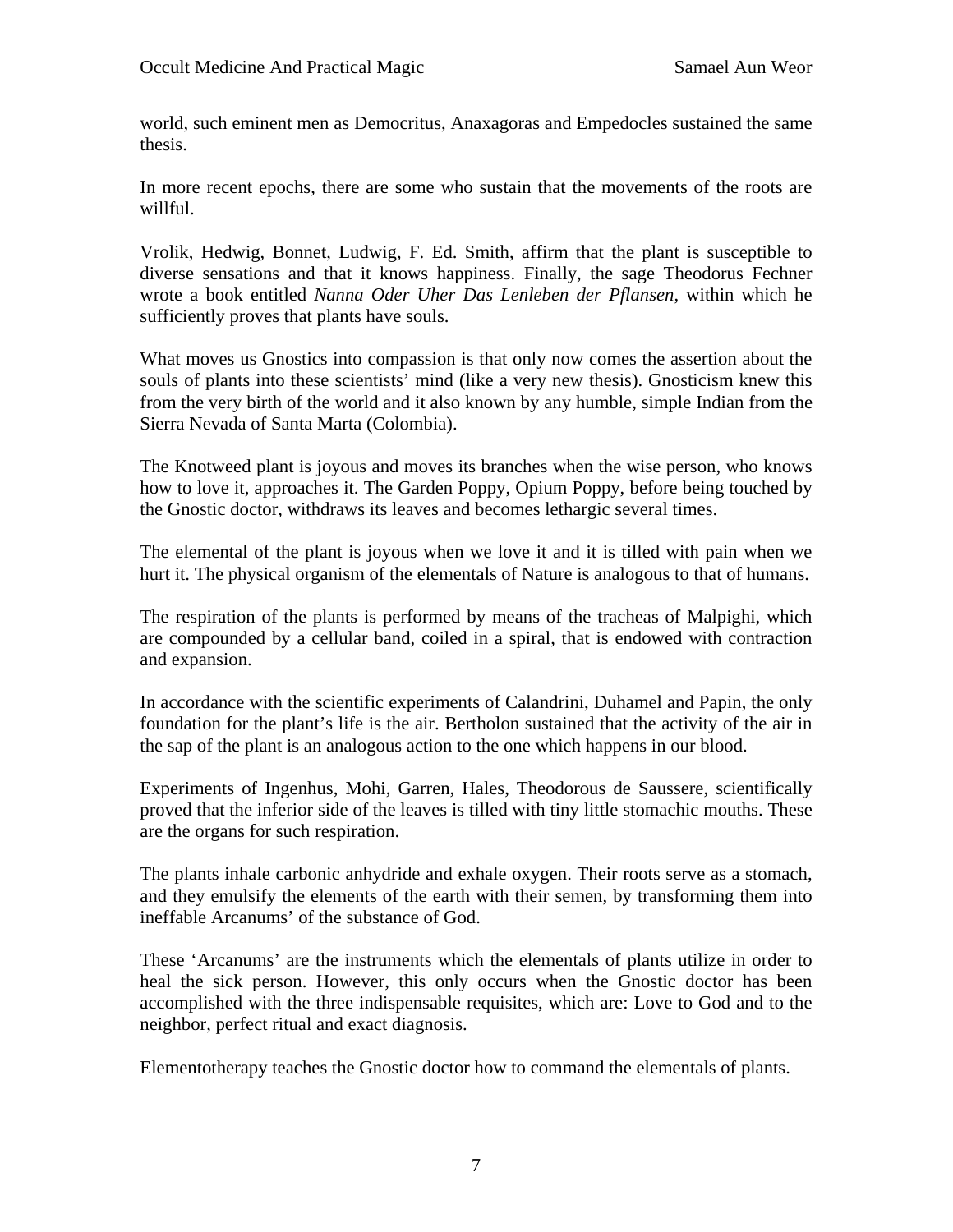Elementotherapy is the wisdom which allows the Gnostic doctor to command life.

Until now, the botanists have been maneuvering the forms, but not the very life of plants.

This is because the life of the plants can only be handled by the Gnostic doctor who has studied Elementotherapy.

The Botanists are the vivisectionists of plants, the profane and profaners of the temple of Nature. The Allopaths only superficially know about the bio-mechanics of organic phenomena, but, regarding the vital foundation, they do not know anything.

The Allopaths as well as the Botanists are skillful in handling cadaverous forms. From the physiological or pathological point of view, we can state with propriety that the Allopaths are the vivisectionists of animals and human beings.

The Homeopaths, biochemists and their kind are just the prodigal children of Botany and Allopathy.

The hour of great decisions has arrived and there is no time to waste. To cast out the merchants of the temple with the whip of willpower is what concerns divinized humans!

The hour in which we have to liberate ourselves from every social bondage (schools and sects, religions and dogmas) has arrived, in order to return with happiness into the temple of Nature!

We must revolutionize ourselves against every type of Theosophy, pompous Rosicrucianism and fanatical Spiritualism. We must burn the golden calf (money), abandon the cities and return into the bosom of Nature!

When the human being will return into the bosom of his 'Mother' (Nature), then, she will give him bread, shelter and wisdom. She (Nature) will give him what no leader of political trickery can give him, which is bread, shelter and wisdom.

Now we have to return to the sublime cosmic mysticism of the blessed Mother of the world.

The hour in which we must officiate within the temple of the Goddess Mother of the world has arrived. Thus, we will do so with the same wisdom that the human being knew in ancient 'Arcadia', when he had yet to trap himself within this urban life.

We will call the archaic medical wisdom Eleineniothercipy. This is the wisdom of the Gnostic doctors.

*"These kind of doctors (the Gnostics) are named 'Spirituals' because they can command the spirits of herbs and roots. Thus, they (the Gnostic doctors) force the spirits to give liberty to the sick people who they have pill into imprisonment. Just like the Judge who*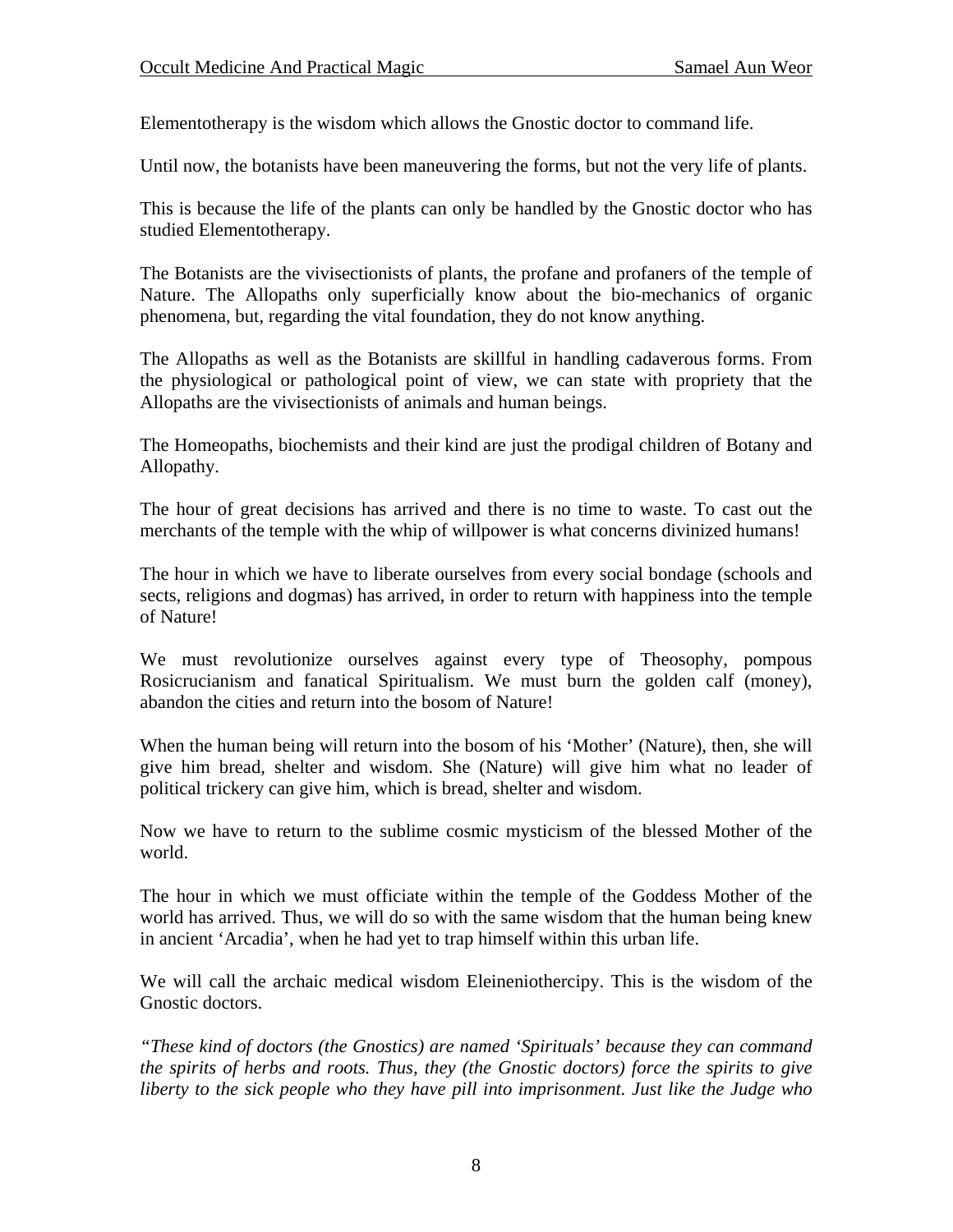*places a prisoner in the iron trap, this Judge is the doctor of this prisoner, because having the keys of the trap, he can close and open the lock at any time that he so pleases.* 

*Hippocrates is one of those who belonged to these class of doctors."*

(*Parami-prologo III*-Paracelsus).

The illustrious German Gnostic Doctor Frans Hartman said: *"The true doctor is not the result of scientific schools, but, the one who became doctor through the light of divine wisdom itself."* 

You, Theologists, who know nothing about God! You, Doctors, who ignore the medical science! You, Anthropologists, who do not know human nature in all of its manifestations! You, Lawyers, who do not have any feeling for righteousness, neither for justice! You, Christians, who betray the Master in every moment! You, Judges, who have never judged your vices and defects! You, Governors, who have not learned how to govern your lower passions! You, Priests, who exploit the fanatical sects of the world! You, Merchants, who do not have respect, not even for the 'bread' which Mother Nature gives to her children! Listen, all of you, you have prostituted everything with your filthy money!

Woe to you and your children! Woe to the dwellers of the earth, because they will fall by the knife upon the sidewalks of all cities, and in the darkness of the abyss they will only hear the painful lament and the gnashing of teeth!

The official medicine has exploited human pain. When the human being separated himself from Nature in order to imprison himself within this urban life, then, he fell upon the hands of the tenebrous potencies. Thus, lie learned the 'false science' from the magicians of the darkness. It was then when he knew pain. Now, the human being has to return to the bosom of Nature in order to recuperate the lost positions.

Each elemental of Nature represents certain powers of the blessed Goddess Mother of the world. Thus, whosoever knows how to handle the powers of Nature which are enclosed in each herb, in each root and each tree, is the only one who can be a true Magician and Doctor.

Thought is a great force, yet, everything is dual in creation. Thus, if we want to make perceptible any occult intention, a physical instrument which serves as clothing for that idea is necessary. This instrument is the plant which corresponds to our intention. Only lie who knows the secret to command the elementals of plants is the only one who can be a Magician.

The use of animal magnetism, the transmission of life (mumia), the transplantation of sicknesses and other analogous things which were wisely described by Paracelsus, Cornelius, Agrippa, are only possible for the Gnostic doctor who knows how to handle the elemental creatures of the plants.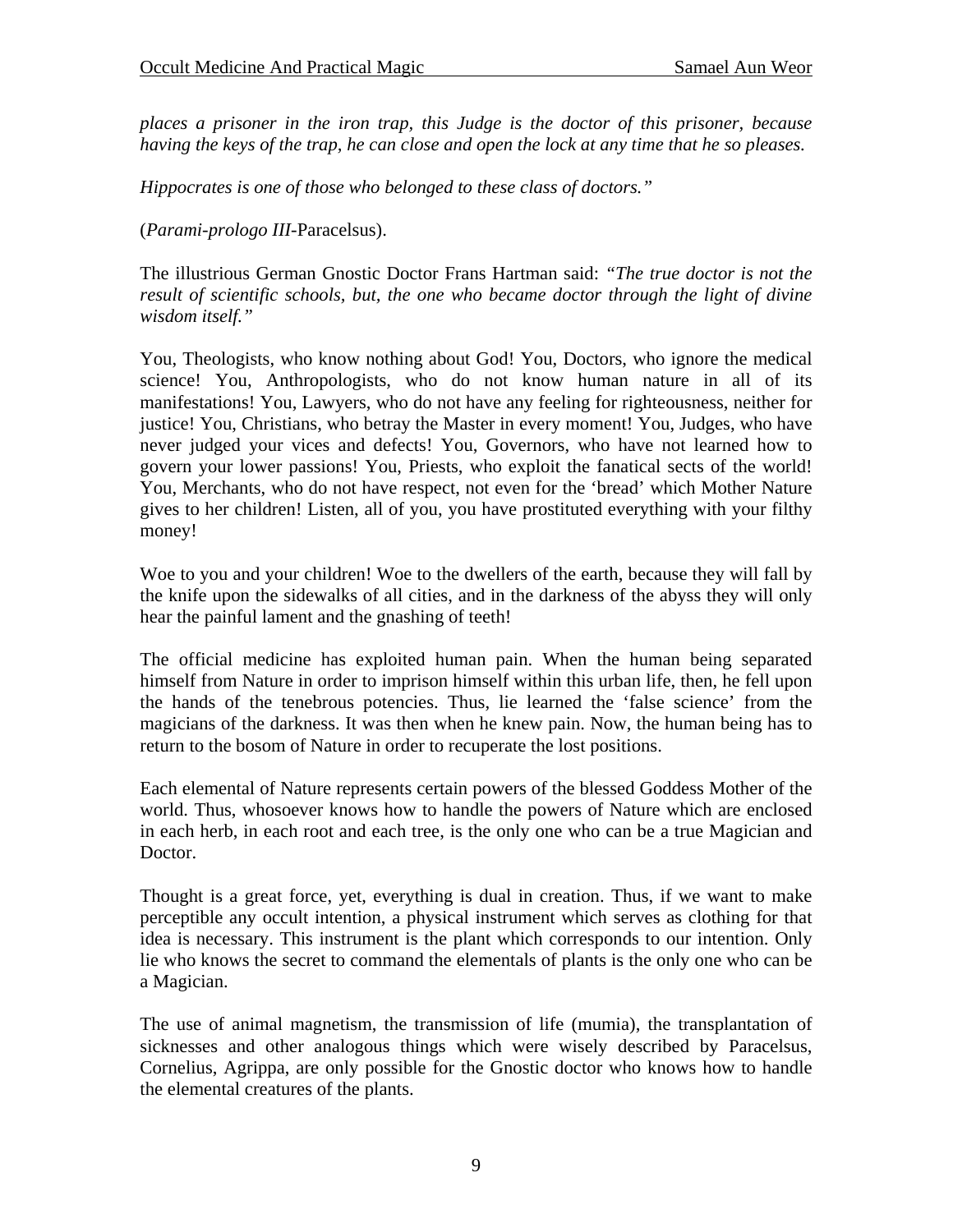The transmission of thought becomes easy when one operates through the elementals of plants. As we have already stated, everything in Nature is dual.

Those very well known systems of Marden, Atkinson, Mesmer, Paul Jagot, and the pseudo spiritualists schools will never teach the human being the wise use of the force of thought, because force and forces are something very joined in creation.

Every mental wave has its exponent in a plant. In order for the mental waves to be crystallized, they must be revested with the occult powers of the plant which corresponds to it.

There is nothing in the universe that is not dual. If the athletes of concentration of thought do not know how to combine their mental waves with the powers of Nature, which are enclosed within the plants, then they will lose their time miserably.

While the human being does not return into the bosom of Nature, his thoughts as well as his life will always be totally superficial and artificial and, therefore, negative and iniquitous.

The human being must abandon his false idols and temples of urban life and return into the bosom of the blessed Goddess Mother of the world. She will give you light, wisdom, power and glory.

The prodigal children will return into the temples of Nature when they abandon their urban life and return into the bosom of the Goddess Nature.

The temples of the Goddess Mother of the world, which are situated in the gorge of mountains and profound valleys, only await for the human being to knock at their doors in order to welcome him and to grant him love and wisdom, bread and shelter. These are the commandments of the Blessed One.

Until now, beloved disciples, you have only heard comments about oriental Tibet and of the Holy Masters who dwell there. Franz Hartman comments to us about the Masters of the occult temple of Bohemia and Krumm-Heller (Huiracocha) comments about the temple of Monserrat in Spain and the temple of Chapultepec in Mexico.

Yet, our beloved South America also has its majestic temples, even when no one has spoken about them. These are the temples of Goddess Nature, these are the temples of the sacred mysteries of the Mayan Ray.

Until now you have heard comments about the Asiatic and European Masters. Many spiritualist students would like to internally progress. However, they cannot because they have not found the Path which belongs to them, as well as their Ray and their own key note which must be in accordance with their blood and psyche. We must not forget that in South America the blood of the American Indian predominates over everything. Thus, there are millions of human beings who belong to the Mayan Ray.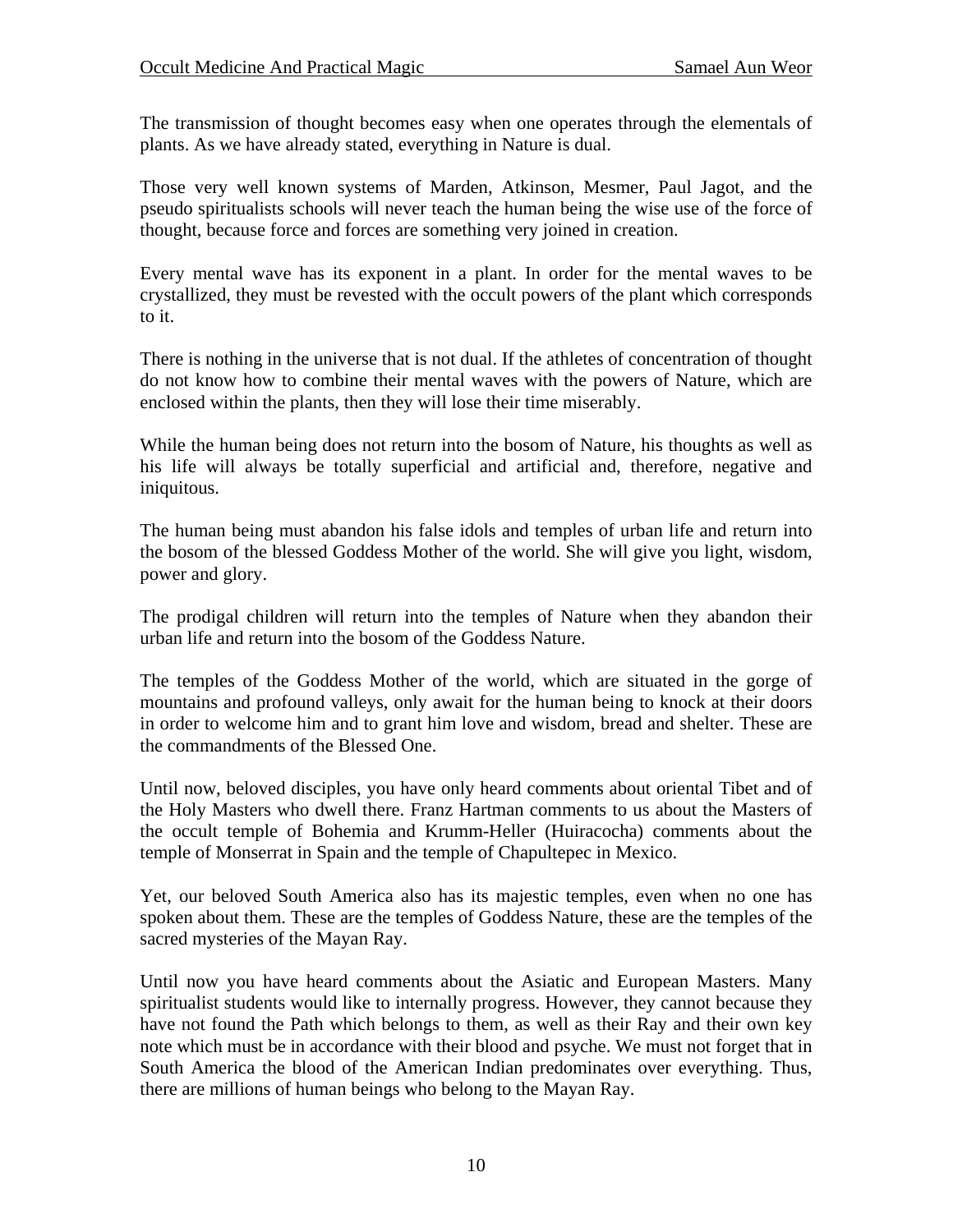I am going to talk about the Masters of the Mayan Ray, I am going to unveil for the first time the veil which hides them.

**Kalusuanga** - the primeval God of light, the great Master of the Sun, has a storehouse of esoteric wisdom in the temple of *'Buritaca'*, headquarters of ancient wisdom (Atlantic coast).

**Kunchuvito Muya** - a powerful God.

**Nuestro Seyancua** 

**Nuestro Padre Seukul** 

**'Mama' Kaso Biscunde** 

**'Mama' Batunare** 

**La 'Saga' Maria Pastora** - a female Master of Wisdom.

**The God Kuinmagua** - This Master is the God of tempests, who has power over the seasons of spring, summer, autumn and winter.

**The God Temblor** - is an innocent child who makes the earth tremble, and whose speaks for itself name [means tremble in Spanish].

These Masters of the Venerable White Lodge from the Mayan Ray are the silent vigilantes of Latin America.

The mountain of the Sierra Nevada from Santa Marta (Colombia) is another powerful and very ancient Tibet.

Kalusuanga, the primeval God of light, will joyfully admit into his Mysteries the souls who are thirsty for the Mayan Ray. The clue in order to enter into the temple of Kalusuanga, the Mayan Indian Master, is the following:

The disciple will sit on a chair before a table. He will place his elbows on the table and will hold his head with his left hand. Meanwhile, he will perform magnetic passes by passing his right hand over his head from the forehead to the neck, with the purpose of magnetizing himself. Thus, with force, he will thrust (with the magnetic passes) his astral body outwards, towards the temple of 'Buritaca', which is the headquarters of the ancient wisdom of the Mayan Ray.

The disciple will unite his willpower and imagination in vibrating harmony and will make the effort to fall asleep. He must feel, while utilizing his willpower and imagination, as if he was with the body of flesh and bones within the temple of 'Buritaca'.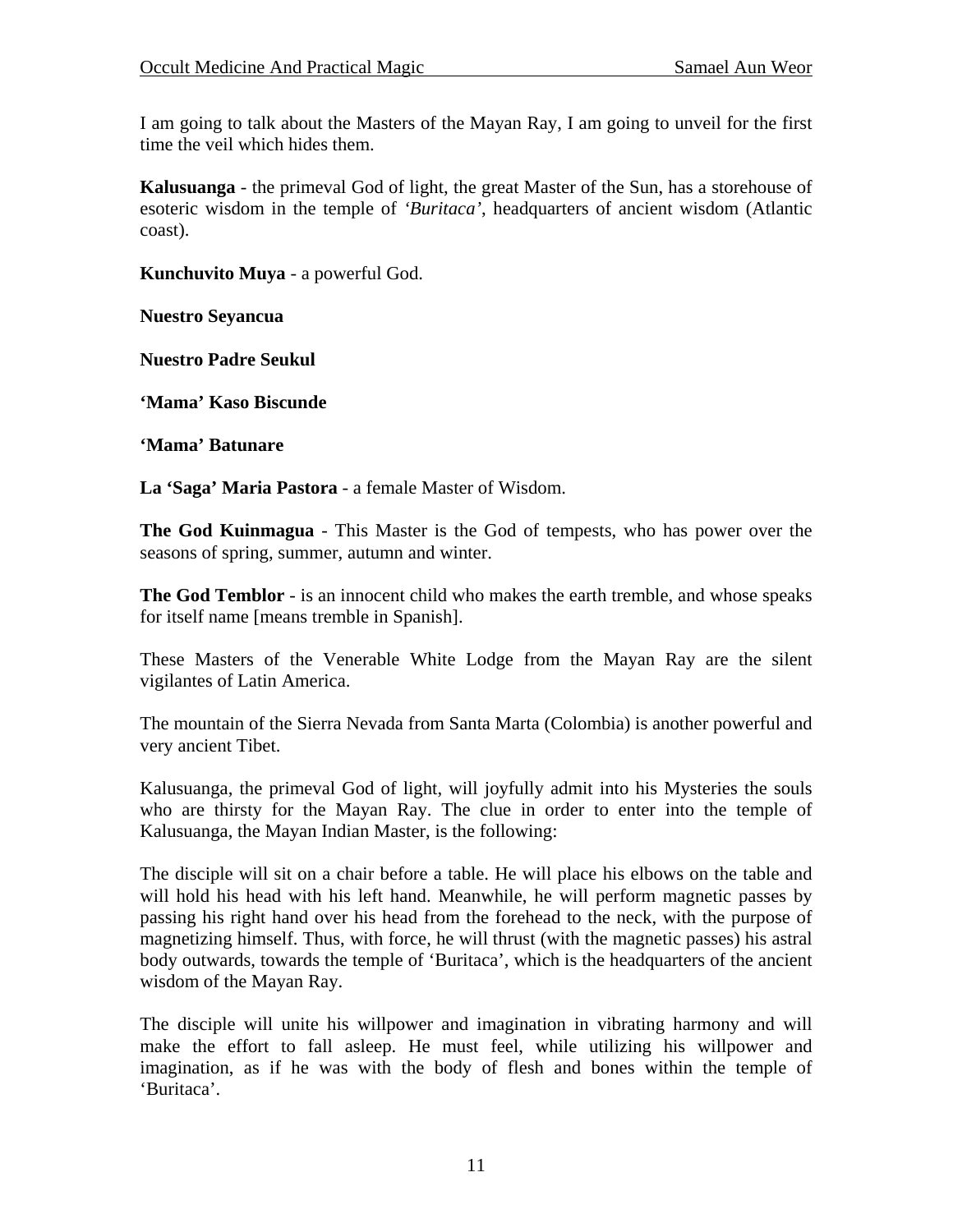He must pronounce with his thought the following mantras or magical words: *OMNIS BAUN IGNEOUS.* These words are pronounced in succession, prolonging the sound of the vowels until falling asleep.

A while later, after some time of practice, the disciple will 'go out' of his physical body with his astral body, and Kalusuanga, the sublime Master of the Mayan Ray, will instruct him in his Mysteries and teach him the medical wisdom.

First of all, Kalusuanga tests the courage of the invoker. He appears gigantic and terrible in order to test the disciple. If the disciple is courageous, he will be instructed in the sacred science of the 'Mamas'.

The Gnostic doctors of the Sierra Nevada of Santa Marta cure syphilis in fifteen days. They cure the last degree of leprosy in nine precise months. They cure tuberculosis in fifteen days.

There exists no sickness that the Arhuacos 'Mamas' cannot cure, therefore, they laugh at the science of the civilized ones of this XX century.

The 'Mamas' affirm that in order for this modern civilization to reach the degree of their (Mayan) culture, hundreds of years would have to pass.

Upon the ice covered summits of this Sierra Nevada of Santa Marta, there lives a powerfull Initiate Sage, whose age is really indescribable. This great Illuminated one is the 'president Mama' of the government of the Arhuaco Indians.

This 'president Mama' has powers over creation in its entirety. He is profoundly venerated by all of the Indians of the whole Sierra Nevada. In his possession is an octahedron crystal upon a tripod, which reflects the images of all people who march in order to meet this venerable Elder, no matter how distant they might be.

The 'Mamas' diagnose sicknesses by placing a sphere of glass over the neck of the patient. In such a way, they examine the interior of the organism through it better than if using X rays. They smile with disdain at the complicated mechanisms of official medical science.

They diagnose the sickness of an ill person simply by placing the sphere of glass over the clothing of the ill one, even if the patient might be many distant miles away. Can any one of the modern scientists perform this? How interesting it would be if someone would postpone their university proficiency by making an effort to study 'Mayan medicine' in the Sierra Nevada of Santa Marta (Colombia).

'Tricksters' are the outcome of intellectualism without spirituality and these individuals have been and are the disgrace of this world.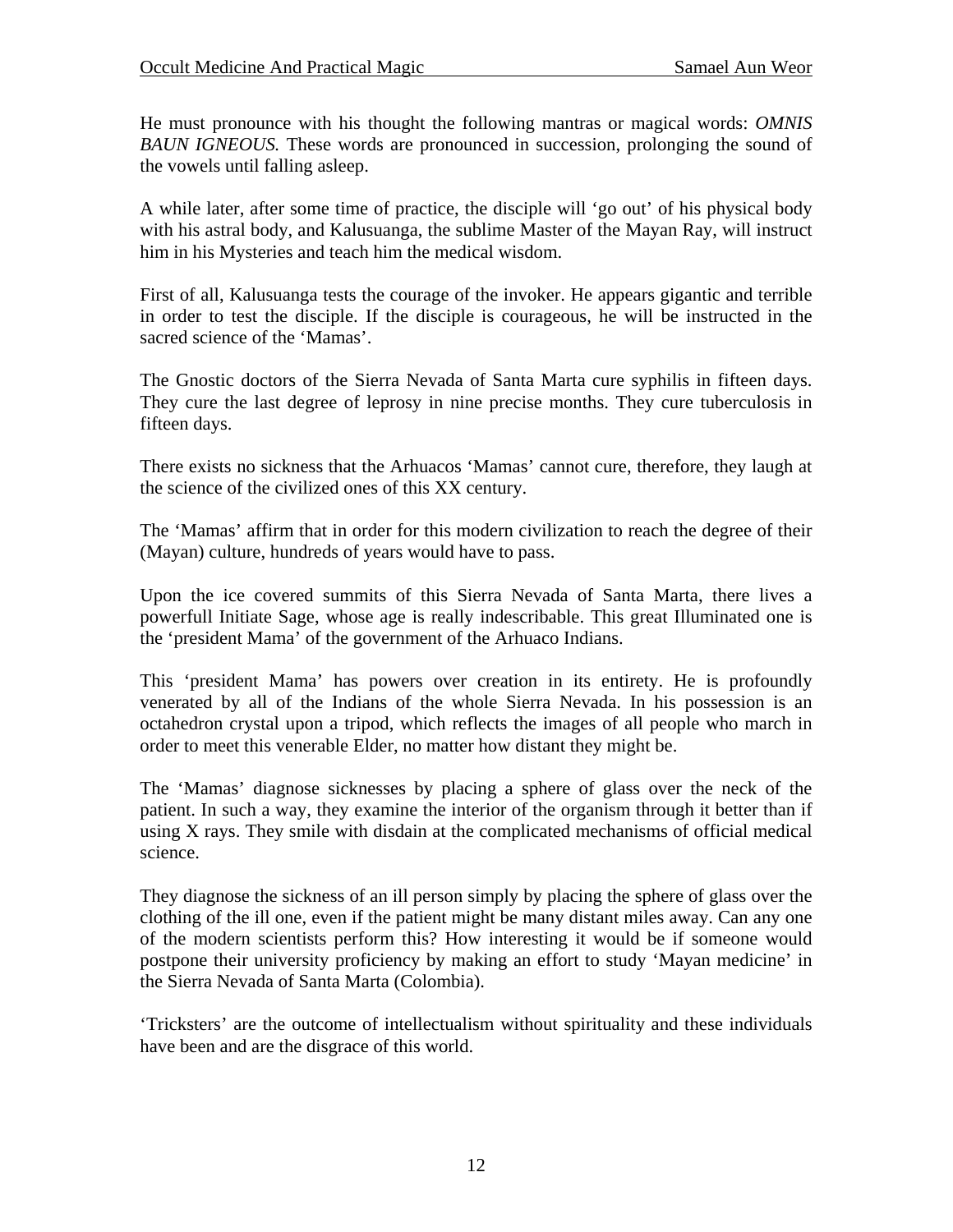The Indian doctors cure, and many of their healings are instantaneous because they know about the proper managing of the elementals since very ancient times.

There are also temples of light in Taganga and Gaira (Atlantic coast of Colombia). The great Initiates of the Mayan Ray dwell in all of those occult temples. The majestic temple of the Sierra Nevada of Santa Marta is the august Sanctuary of the high initiates of 'la Sierra.'

Those temples are in Jinn state, that is, within the fourth dimension. They are the great cathedrals of Nature where the great sages of the 'snake' dwell.

The clue in order to travel in astral body in the form already described is given, thanks to Kalusuanga, the powerflul God, child of the seven red seas and of the seven rays of the Sun.

The disciples will go out of their physical bodies each time they wish to do so, when they practice the clue. Thus, they will attend the temples of the Mayan Ray in their astral bodies in order to receive instructions of medical wisdom.

The high 'Mama' Initiates communicate themselves with the Mahatnias from Tibet and they know the plants of oriental India in depth.

The president of the Arhuaco Indians submerges himself into a mysterious vessel filled with a rare liquor, then, when he comes out of it, his physical body is already within the astral plane. In this way, in a few instants, he transports himself with his physical body and all to wherever he wants.

Nevertheless, these wise Indians are tremendously quiet and humble. Therefore, no 'civilized' person will ever attain their secrets, unless the person has become worthy and deserves to be received as a disciple.

I have to give thanks in this book for the excellent data which Dionisito de Ia Cruz had the good deed of providing to me for my investigations about the Sierra Nevada. He is a resident of 'Finca Tierra Grata', which is located twenty kilometers from 'Fundacion.'

I have also to give thanks to an Indian from the Bolivar State in Colombia, for the data he provided for this book. The data was magnificent.

I also present my thanks to the Master Paracelsus, who inspected and corrected the original copy of this book, with the goal that this book will accomplish the solemn mission which has been assigned to it in the fixture Age of Aquarius.

I also give thanks to the Master Kalusuanga for his marvelous clue, which will especially allow those Latin-American disciples who are with aboriginal blood to put themselves in contact with the temples of Mysteries of the Mayan Ray.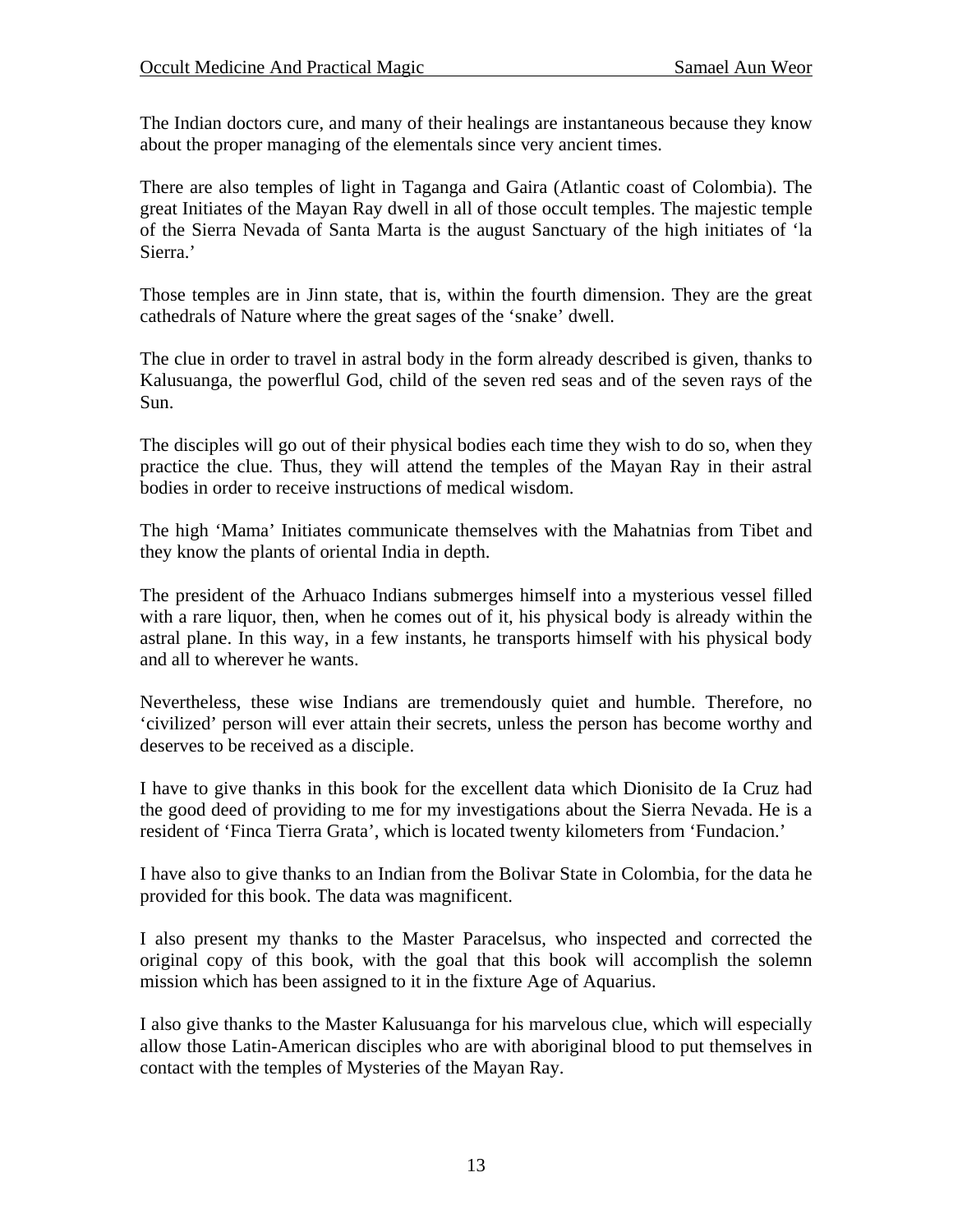There are portions of the Colombian territory where the aboriginal blood is extremely opulent, as is occurring in the State of Bocaya, for instance.

The disciples whose blood is markedly 'indian' could learn to depart in their astral bodies with the clue of the Master Kalusuanga and to receive esoteric instruction in the temples of the Mayan Ray, which is the native ray of America.

I also give thanks to the Masters Morya, Koot Hoomi, Hippocrates and others, for their cooperation in this solemn mission which has been entrusted to me.

As well, I give thanks to my saintly Guru whose sacred name must not be uttered.

I, Samael Aun Weor, the Master of the Egyptian Mysteries, am the Great Avatar of Aquarius, the Initiator of the New Era, the Master of Strength.

The hour of great decisions has arrived and there is no time to waste. We are assisting in this last moment of agony of this caducous and degenerated race.

Now is the time for us to grasp the sword of Justice in order to unmask the traitors and disconcert the tyrants.

### **Samael Aun Weor**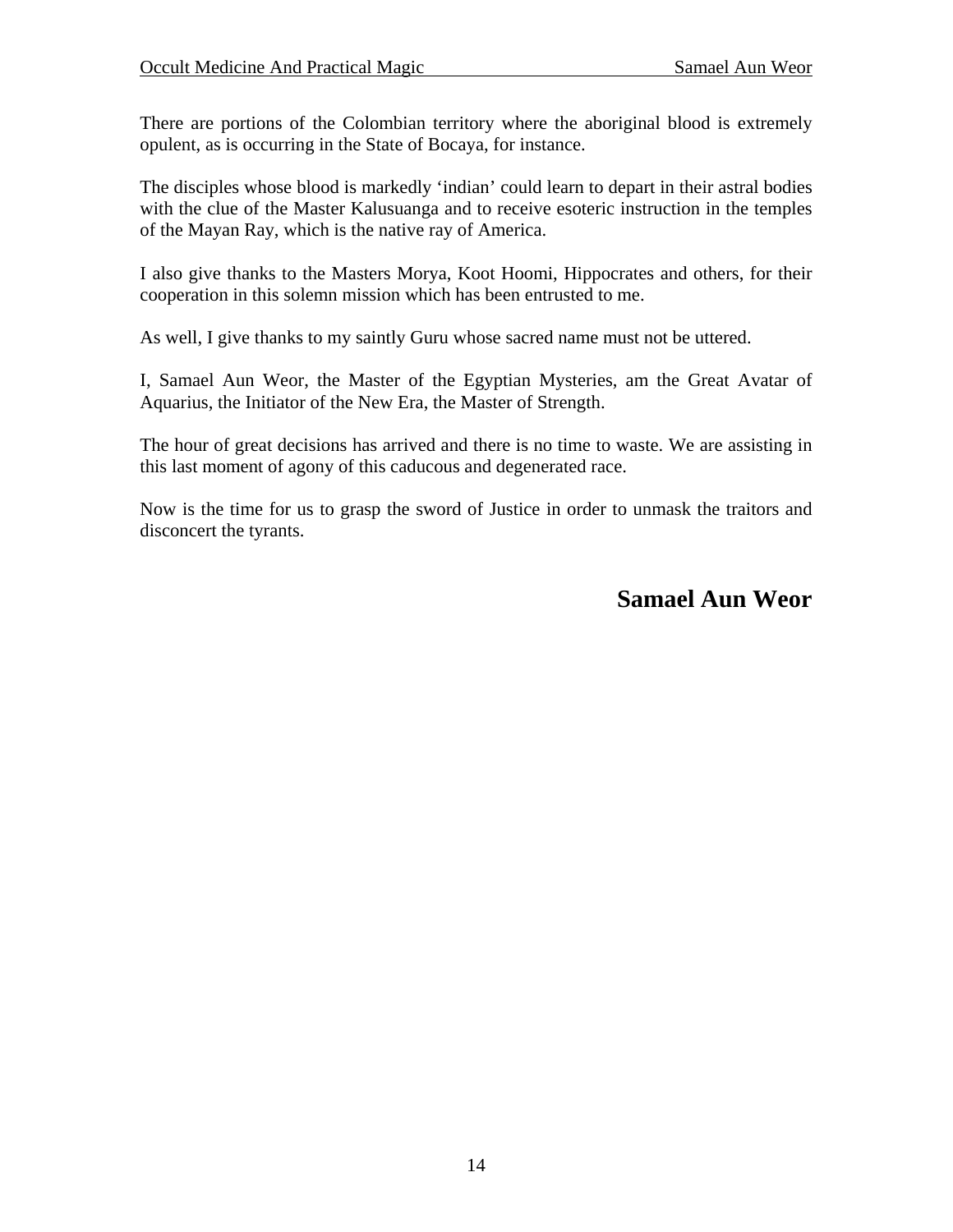### **FIRST PART**

## **INTRODUCTION TO**

## **OCCULT MEDICINE**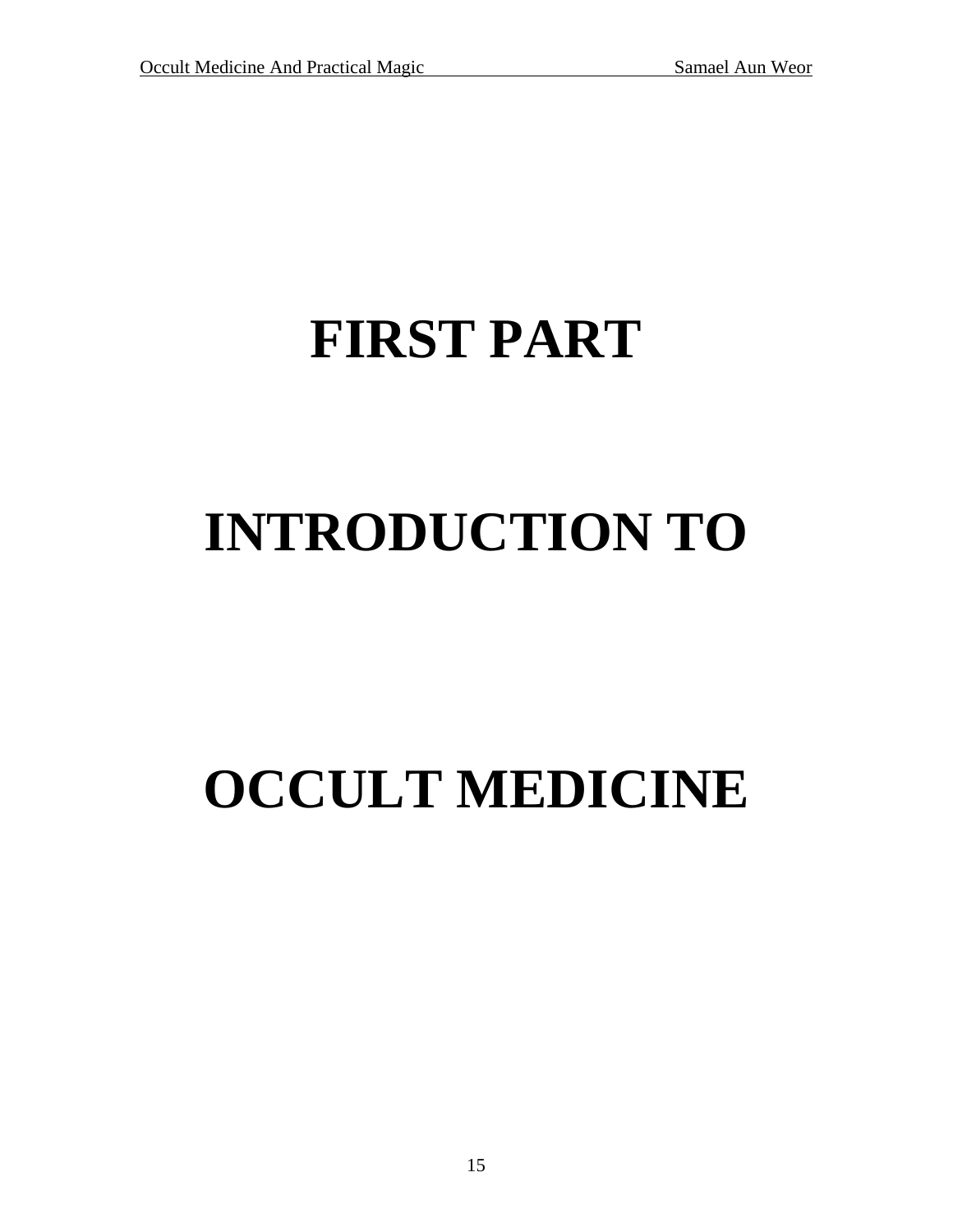#### **THE FACULTIES OF MEDICINE**

*"The vanity of Erudites does not come from heaven, but, they learn it from one another and upon this base they edify their Church."* (Fundam Sap. Frangm Paracelsus).

In a magazine from Berlin, Bruno Noah textually states the following: *"His excellency, the rector of the University of Haile, Sir Professor Doctor Hahne states in his discourse 2-2-1934: 'I have the sufficient courage of publicly declaring myself in favor of Astrology, and that it is time to recognize Astrology as a science. I regret the fact of not having preoccupied myself before with Astrology."* 

It is provable that the honorable body of Doctors from Berlin could evaluate the authorized declaration of Doctor Hahne. Of course, this doctor is not a 'snob' opportunist, neither a Galenist impostor. Astrology is a science which goes back to the time of the first ages of humanity. All of the very ancient schools of medicine drank from this fountain of inexhaustible wisdom. Since this is a fact, and certainly a true fact, the delayed recognition from this German Doctor does not grant any merit to Astrology. However, his recognition is with merit.

The Arhuaco Indians from the Sierra Nevada of Santa Marta, Colombia have 'Astrology and Medicine' as the infallible, indispensable system of their medical teachings. Astrology and Medicine are part of one and the same complicated organism. Since they never ignored Astrology, they have no need to feel regret. Hence, to use one of these two parts (Astrology and Medicine), or to study one of these two elements while disregarding the other, is anachronistic and anti-scientific.

Doctor Walter Krish from Stralsund states*: "Doctor Krumm Heller founded a new theory about the organs of the senses which opens new horizons for sensorial physiology. Much has beitig spoken now about the sixth sense and it has been found that it has to be searched for within the fourth dimension."* 

The medical system of the Arhuaco Indians from the Sierra Nevada of Santa Marta is analogous to the one of the Lamas from Tibet. Thus, regarding sensorial physiology and human anatomy, they are in an envious position in comparison with the greatly boasted ones of modern sapience.

The Arhuaco Doctors study medicine for thirteen years and the minimum time for the Lama Doctors from Tibet is twelve years.

The Arhuaco student of medicine remains 'cloistered' thirteen precise years within a dwelling of two rooms. His studies are initiated when he is seven years old and he graduates when he is twenty-one years old. The nourishment of the student is administered through one window and the teachings from his instructor along with the medicinal plants are administered through another window. The teacher who knows less is the first one who starts teaching him and the teacher who knows the most is the one who is the last. The number of instructors vary in accordance with the educational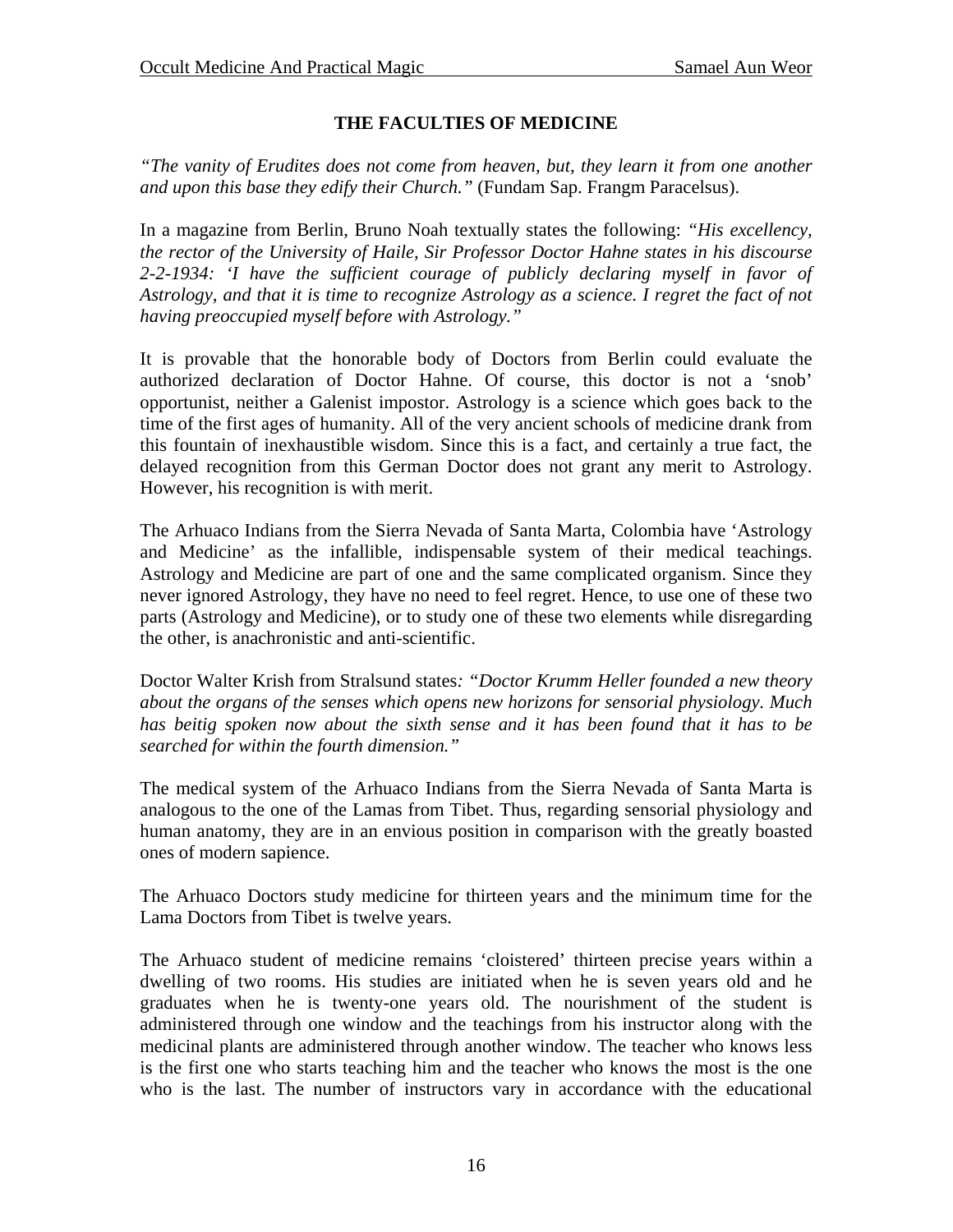courses which lie is receiving. Each teacher has his or her own sack with plants. The study of the plants is related to their elenientals and to their occult powers. This is the ancient science of Elementotherapy.

During the night, outside from his dwelling, the disciple is instructed by the teachers of Astrology and Practical Magic. In order to receive this instruction, he has to develop clairvoyance or the sixth sense, which was intuited by the Doctor Krisch from Stralsund.

The procedure in order to develop clairvoyance which the Arhuaco students of medicine utilize is as follows:

The disciple stands still, contemplating a star from heaven, while holding a reed in his hand. Then, he strives to perceive the place which his teacher wishes. After a certain time of daily practice, there will truly be no place on earth, as remote as it might be, that the student will not see from the Sierra Nevada of Santa Marta.

The Indians from the State of Bolivar (Colombia) develop the sixth sense with the following procedure: At six o'clock past meridian, the aspirant places a bottle of rum, a clock, a lit candle and a plate with food on the ground underneath a tree that could be a 'Guasimo' (*Guazuma Ulmifolia* Lamarck), Olive, 'Totumo' (Calabash tree, *Crescentia Cujete* L.) or Clover bush. The aspirant consumes the food while he fixedly and penetratingly looks at the rum, candle and clock.

These Indians always execute these practices with their face towards the setting sun and they pronounce the Christian Creed filled with faith. Thursdays and Fridays are the special days in order to perform them.

The sensorial organs of our senses are the source of information for our mind. When these senses are finer we have a better perception of the things which surround us. Therefore, our conceptual judgment is more exact.

The German Physicist Alfred Judt sustains that a "pure blooded" individual hears eight complete octaves of the note Sol, with two lines of frequency (96.825), or with lines of frequency of 24,787,200. The measure for half-blooded Europeans is very much less in their low or high auditory zone.

The pure blooded Aborigines enjoy more fine senses. If we add to them the awakening of clairvoyance, or the sixth sense located in the Epiphysis gland, then, a more penetrating sensorial perception and a pure source of objective information is attained. This is impossible for the students from the official faculties of medicine to obtain because of the lack of appropriate methods.

The Arhuaco Indians and the Tibetan Lanias know in depth the human anatomy. The texts of the official anatomy are lacking the anatomy of the internal bodies of the human being, who is septuple in his internal constitution.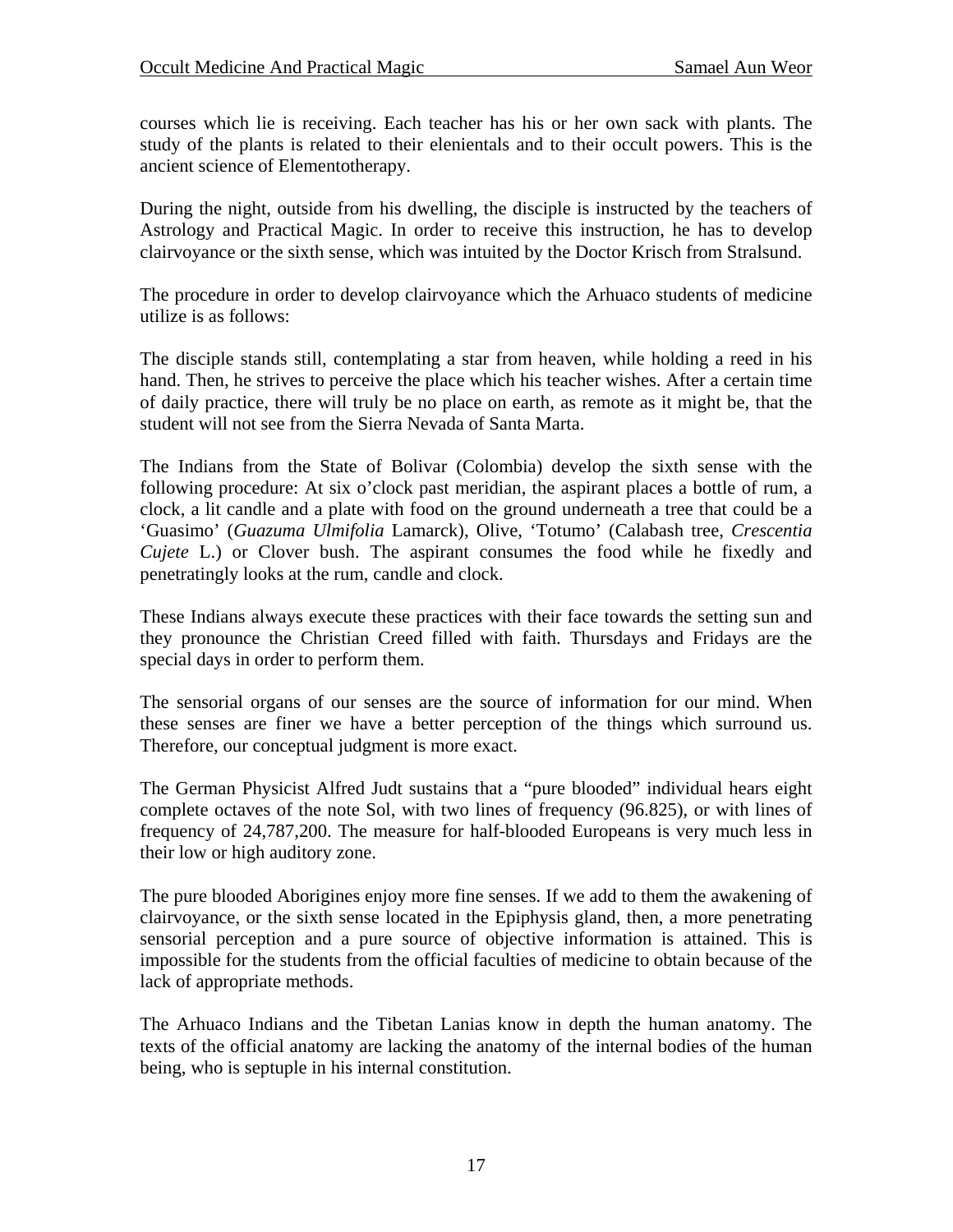Behold, here are the seven bodies of the human being:

- 1. Physical body
- 2. Vital body
- 3. Astral body
- 4. Mental body
- 5. Body of Willpower
- 6. Body of the Consciousness
- 7. Espiritus (the Intimate)

The illustrious Master Paracelsus classifies them as follows:

- 1. The Limbus
- 2. The Mumia
- 3. The Archaous
- 4. The Sidereal body
- 5. Adech (the internal man or Mental body made of the flesh of Adam)
- 6. Aluech
- 7. Body of the Intimate

These are the seven organisms made of distinct matters or degrees of subtilization, which any professor of medicine could perceive if he could develop his clairvoyance with the procedures that are given here in this book.

A study of anatomy has to embrace in its conjunction the seven bodies of the human being in all of its interrelations in order for it to be complete.

Emmanuel Kant, the great German Philosopher, admits that *nisus formativus*, the Astral body, or Linga Sarira of the Theosophists, exists.

These distinct internal bodies of the human being work over our endogenous glands and over our hormones. One cannot be a Physician without knowing in depth about the *nisus formativus* which Emmanuel Kant refers to Doctor Krisch concluded that smell, sight, hearing, and other senses of the human being ftinction by means of electromagnetic oscillations.

Lakosky, the great Russian Sage, founder of the Emanative Theory, reached the conclusion that everything radiates and that everything is energy.

It is absolutely impossible to be a Physician in its whole significance without being a clairvoyant, and without having studied anatomy, biology and the pathology of all the seven bodies of the human being.

The Master Paracelsus states: *"There are two types of flesh, the flesh of Adam (the physical body) that is the terrestrial flesh, which is gross. The flesh which is not derived from Adam is of a subtle specie. It is not made from a gross matter and it can penetrate*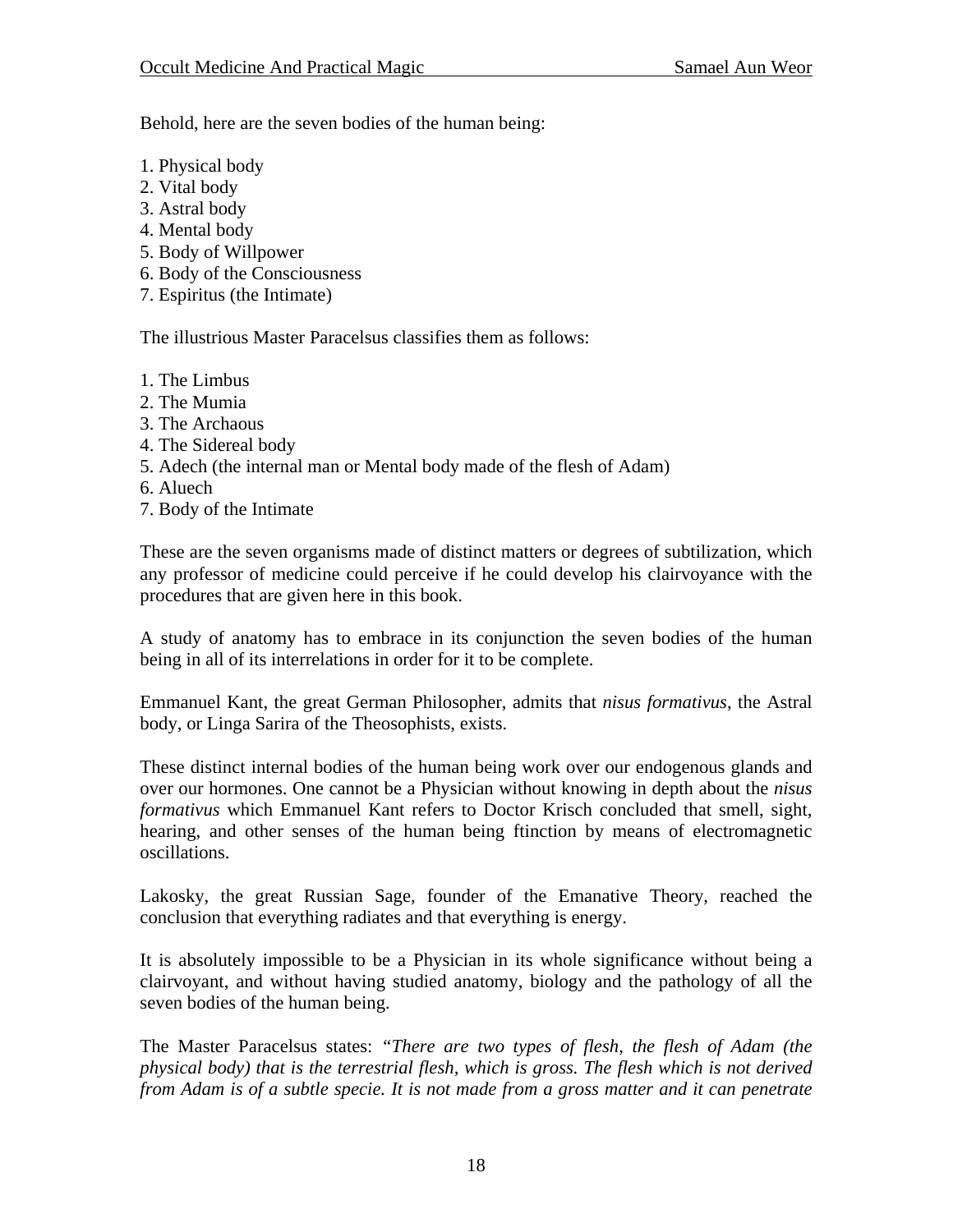*through all the walls without the necessity of doors or holes. Nonetheless, both species of flesh have their blood and bones and both also differ from the spirit."* 

(*De Nymphis*, Paracelsus)

These energetic internal bodies of the human being are material organisms, which the Physician must know about in depth in order to diagnose the sicknesses without mistake, without committing any stupidity.

To know the official chemistry is worthless if the 'occult chemistry' is unknown. It is worthless to know the exterior biology, if the 'internal biology' of the seven bodies of the human being is unknown. In like manner, it is worthless to know only about the exterior anatomy without knowing about the 'internal anatomy.' Futile will be the theoretical study of Bacteriology in the laboratory without a microscope.

It is absurd to study medicine without previously having developed the positive clairvoyance, which permits us to see and handle the seven bodies of the human being.

The methods of diagnosis of the official science are insufficient. For this reason, the majority of patients die without knowing what their sickness was.

The Indian Jeronimo Montaño was placing a crystal ball on the neck of the sick person, which allowed him to see the organism through it better than x-rays. When it was necessary to diagnose a distant patient, it was enough for him to humidify his crystal ball with rum and to envelope it within the clothing of the sick person. Thus, in this singular manner, he was knowing what was the sickness, and he was diagnosing it with certainty.

On a certain occasion, two skeptical persons brought the hat of a dead man to the Indian Jeronimo in order for him to tell them to whom that hat belonged. Thus, Jeronimo took the hat in his hands and invited the two skeptical persons to enter into his clinic. Then, with a loud voice he told them: *"Behold, the owner of this hat is here."* The two skeptic ones became shocked when they saw the very defunct of the experiment seated on a chair.

I would like to see a pupil of the last year of medicine diagnose before the presence of a 'Mama' from the Sierra Nevada of Santa Marta. It would be funny, very funny...

When finalizing the studies in medicine, the Arhuaco pupil is examined by all of his teachers and in the presence of the government of Indians from the Sierra. Each teacher examines him with their sack of plants, one by one. The Astrologers examine him in astrology, the Magicians examine him in practical magic, etc.

The exam on plants is related with the occultism of them, that is to say, with the Elementotherapy, which is ignored by the botanists. The schools of medicine of the Lamas from Oriental Tibet do it in their proper way. One of their specialties is Osmotherapy, or healing through perfumes.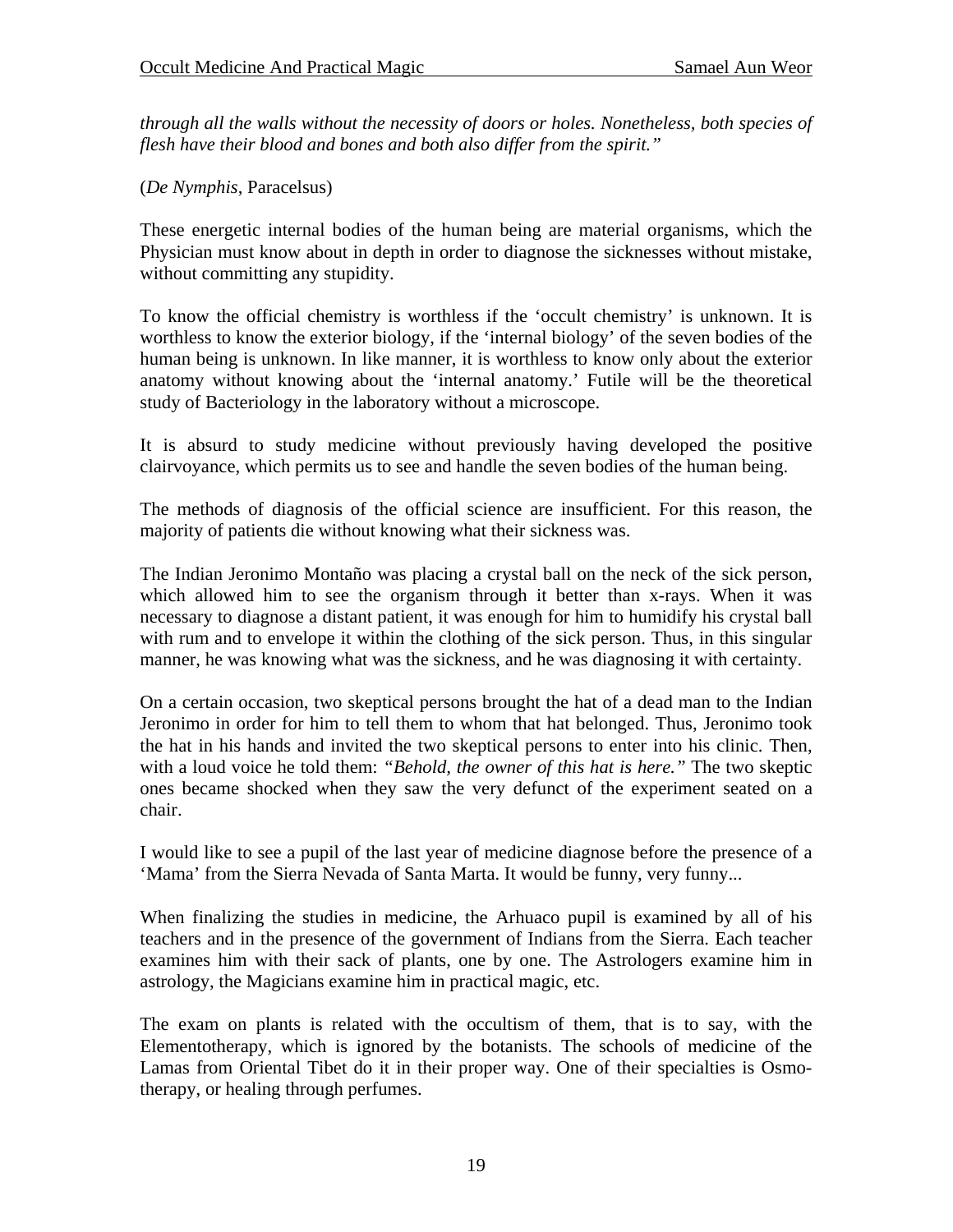We copied the following prayer from a Lamaic prayer book, which is mentioned by Krumm Heller: *"Sublime flowers, chose Rosaries of little flowers, music and ointments of delectable fragrance, resplendent lights and the best perfumes, I bring to the victorious ones* (the Buddhas) *Magnificent tunics and extra-fine perfumes, little sacks filled with cut aromatic burning sticks, which are equal in number to the mountains of 'Miru' and all of the most beauut creations, I bring to the victorious ones."* 

Frhr. Von Perckammer painted an illustration, which is mentioned by Doctor Krumm-Heller. In this illustration appeared a Lama who is on the patio of Yungho-Kung, in the Temple of the Eternal Peace. He is portending alongside of a censer.

Perfumes are never absent within the Lama convent of the Hundred Thousand Images of Maitreya. Doctor Rudolf Steiner affirms that the employment of perfumes for the healing of sicknesses had a very remote past and has a splendid future. Leadbeater said that our sins and faults bounce back into the Astral body and that they can be eliminated through the action of certain perfumes. Each vice has its own larvae that are attached to the Astral body. Thus, the total healing of those vices is achieved only by the disintegration of those larvae by means of certain perfumes.

Statues of Buddha that are made with perfumed Sandalwood exist in Peking, Tibet, and in the Mongolian cloister of Erdoni Dsu. These statues remain enveloped within aromatic herbs and they are utilized in order to perform distant healings. These statues are named 'Dscho' (written 'je') because of the abbreviation of 'jebe' which means Lord or Master. They are also in Lhasa, capital of Tibet.

'Tschima-Purma' is the name of certain cloth balls which are filled with aromatic herbs that Tibetans and Mongolians hang in the ceiling of their temples, for healing purposes.

Krumm-Heller mentions to us in one of his books about the Lama Rintschen, who was practicing in Berlin. He brought his essences from Tibet and he never bought a single drug. His mission was to care for the resident Mongolians, as Huiracocha tells us.

The severe studies of Himalayan and Trans-Himalayan Medicine include Elementotherapy, Osmo-therapy, Anatomy of the seven bodies, Astrology and Occult Chemistry. Every Lama Physician is a clairvoyant. Indeed, truly, one cannot be a Physician without being a Clairvoyant. Give ear to this, gentlemen, from the official medicine.

The diagnosis through percussion and auscultation and the manner in which a blind man moves and walks are analogous. To use the sense of touch in order to orient oneself in a diagnosis is absolutely unsure and puerile.

The Arhuaco and Lama Physicians do not need of those antiquated methods of diagnosis from the official medicine for anything, since they are proper only for blind men.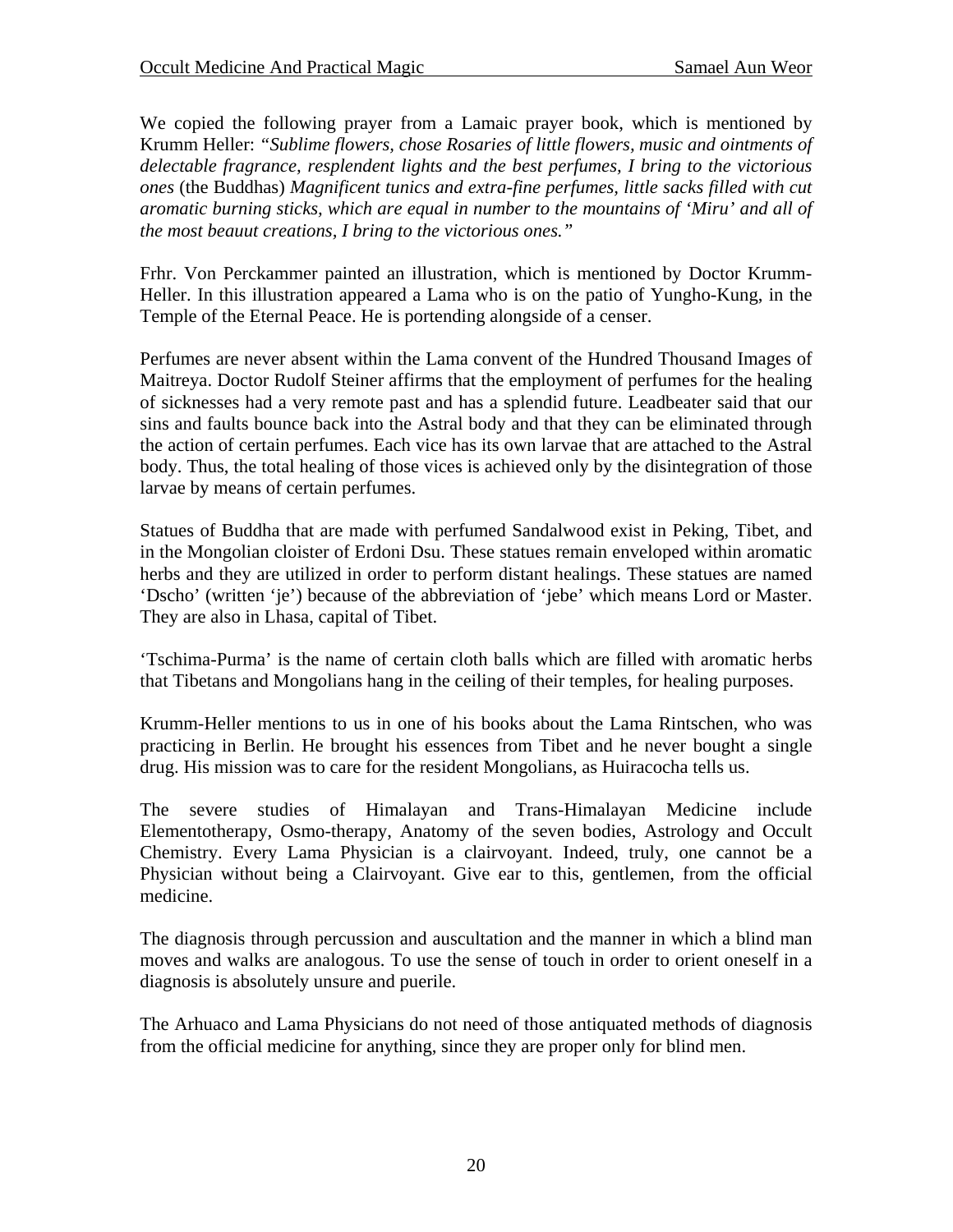The Arhuaco and Lama Physicians have developed the sixth sense, clairvoyance. Thus, they can see directly the causes of the sickness and its effects in the internal bodies.

A subterranean city exists within the profound Amazon jungles. Some Occidental Yogis dwell there. The sacred treasures of submerged Atlantis are zealously kept within this mysterious city. These Sage Yogi Physicians are the zealous guardians of the very ancient medical wisdom.

Another mysterious city exists also within the thick jungles of California. This city will never be discovered by the 'civilized' people of this XX century. Here is where a surviving race from ancient Lemuria dwells. This race is the most ancient depository of the precious treasure of the medical wisdom.

Likewise, various Sanctuaries of medicine that are based in the 'royal art' of Nature exist in Central America. Thus, there is no scarcity in the whole world of secret places where this medical wisdom is cultivated and studied. The human being knew this wisdom in former times, when he was living away from this vicious atmosphere of urban life.

Epidemics put the world in mourning. Death advances triumphantly and devastatingly everywhere. The transitory power of allopathic medicine is abdicating before the avalanche of human pain.

The hour in order to return into Nature, the hour to withdraw into the countryside in order to learn the teachings that I give in this book has arrived.

Thus, in the profound peace of the forests is where we must establish nurseries of medical wisdom, similar to those Sanctuaries from Tibet and the Sierra Nevada of Santa Marta.

Youth with genius, defenseless humanity, unsatisfied people, let us go into battle with this re conquered flag which I raise on high towards all winds! Let us go to battle against scientific exclusivity! Let us go to war against all that is harmful and antiquated!

To the battle for Aquarius! To the battle for the new Era!

#### **MEDICAL CLINICS**

*"The one who can cure sicknesses is a Physician. Neither the emperors, nor the popes, nor the colleges, not even the superior schools can create Physicians. They can grant privileges and make a person who is not a Physician appear as if he is a Physician. They can grant unto this person permission to kill, but, they cannot give him the power to heal. They cannot make of that person a true Physician, unless such a person has already been ordained by God."* (Paracelsus)

In order to be a true Physician it is necessary to have wisdom. The word wisdom is derived from vid, videre (to see) and from don; (judgment). Thus, wisdom alludes to that which one can see with the senses of the soul and of the Intimate; to the wise judgments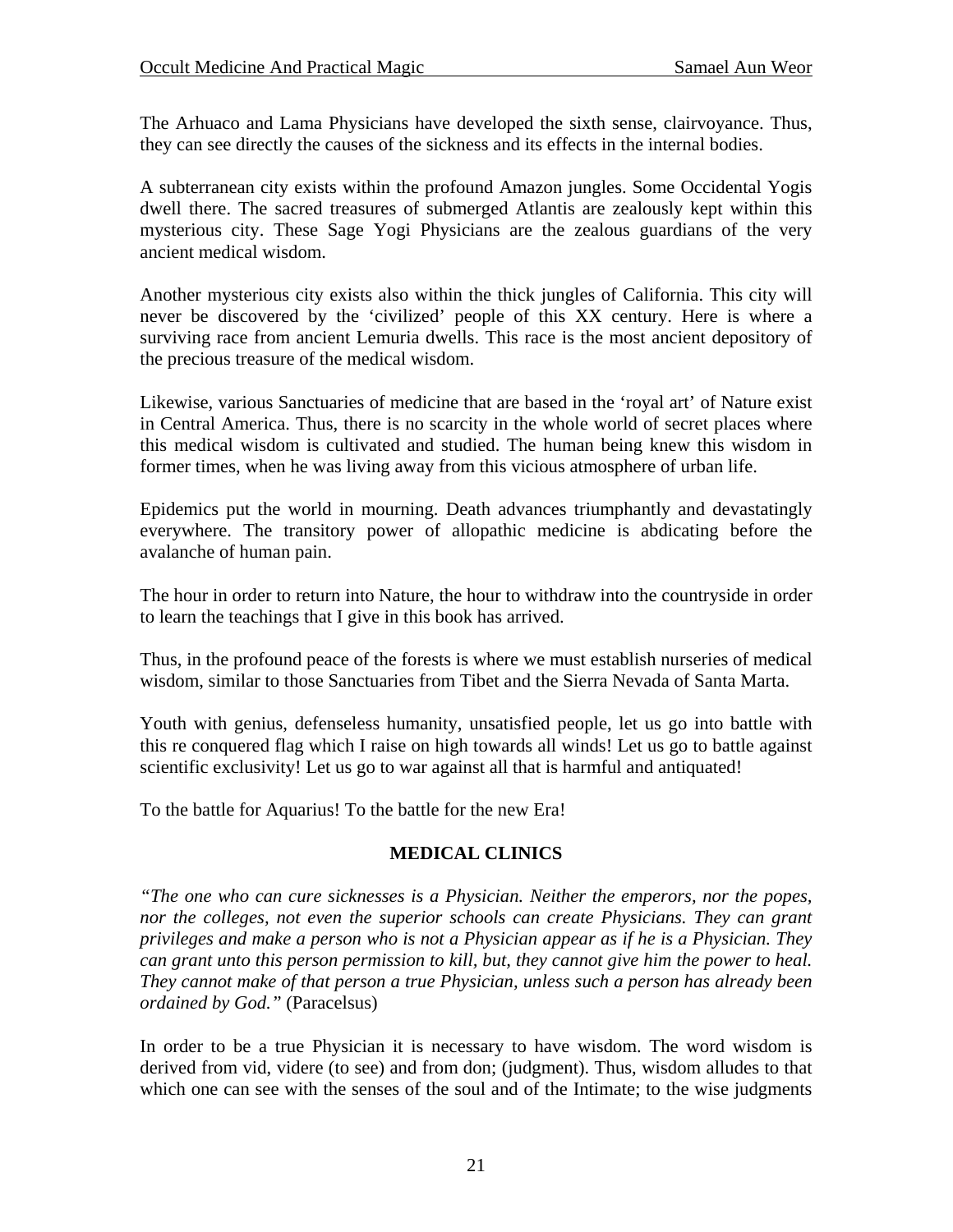which must be based on the ultra-sensorial perceptions and not simply on dogmatic intellectualism or vain professional sufficiency, which are already in declination and decrepitude. Therefore, how can a person who has yet to develop his clairvoyance reach wisdom? How can a person who is not a Physician to himself be a Physician to others? How can a person who is not sane in his heart heal others?

Fifty per cent of medical clinics (no sin of exaggeration) are simulated brothels. If not, then let the other fifty per cent of innocent physicians attest to this.

The aristocratic lady and the humble peasant girl adulterate within the medical clinics. The blushing of young wives or of bashful virgins cannot prevail in order to stop the outrage of those physicians who see and touch what is secret and prohibited. Indeed, they do this because their repressed or insatiable libido, which Freud called "sexual appetite", never before had an opportunity to devour women's chastity and to sacrifice their integrity!

An authentic Physician must be absolutely chaste and righteous, or at least tender in his heart. Therefore, is it wisdom to work in that manner, against the moral laws? Is this culture? Is it civilization? What could this behavior be called?

When human beings endowed with superior intelligence appeared upon the earth, they allowed this supreme power (the Intimate) to work without resistance in them. Thus, they learned their first lessons from Him. All that they had to do was to imitate Him, but in order to reproduce the same effects by an effort of individual will, they found themselves obliged to develop in their human constitution a creative power (the Kundalini) named Kriyashakti in occult terminology.

In order to be a Physician, the fire of the Holy Spirit is necessary. This fire is the outcome of the transmutations of our sexual secretions by means of the snake.

How can one whose soul is stained because of love for profit and because of an insatiable thirst for fornication serve as a vehicle of expression for the Intimate?

The Intimate in ourselves is our Internal Master, our God, our real Being, our Spirit, our superior Self, our Father who is in secret. The Intimate is an ineffable flame of the great bonfire. He is a fragment of the Absolute in our heart. En accordance with Moses, the Intimate within ourselves is the Ruach Elohim, who was sowing the waters in the beginning of the world. The Intimate is the Monad of Carpocrates, the Daimon of Socrates, the Seity of Tibetans, the Silent Gandarva or Celestial Musician of the Hindus. The Intimate is our Father within ourselves, the Soul is the Son and the Holy Spirit is the sexual fbrce, which is named Kundalini and is symbolized by the snake.

The human being becomes an authentic Physician anointed by God when he develops within his human constitution the power of the fire. Through this way, the divine Intimate expresses Himself through the anointed one. Then, he can perform astonishing healings.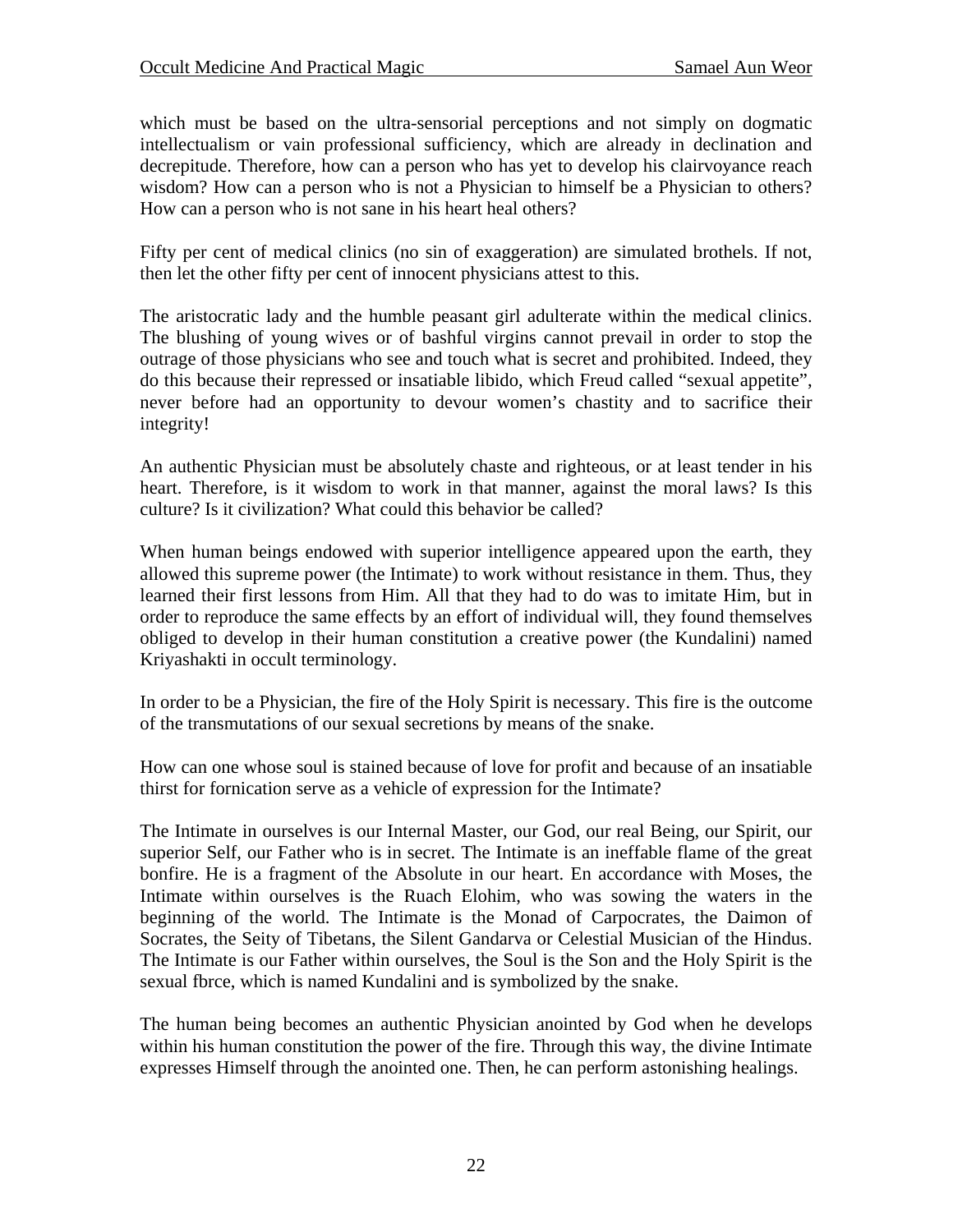A human being could have theoretically studied the human organism and its sicknesses. However, this does not signify that he has the power of healing, since no one can receive this power from men, but only from God.

In the sunny country of Khem, there in those foregone times of ancient Egypt, sick people were not taken into medical clinics. They were taken into the august and sacred temples where the hieratic wisdom was cultivated.

Hence, sick people were coming out sane and sound from the temples. A lethargy of eternities weigh upon the ancient Mysteries. The delectable verb of ancient Sages, who engraved their wisdom in strange embossments upon unconquered walls, seems to be perceived there in that remote distance, within the profound night of the ages. Streets had millenary sphinxes that silently contemplated thousands of pilgrims, who came from distinct lands in search of health and light. Faces were tawny due to the ardent sun of happy Arabia. People came from Chaldea, Judaic merchants came from Cyclope or from Tyre, old Yogis came from the sacred land of the Vedas... Medicine was always sacred. Medicine was always the blessed patrimony of the Magi.

Sick people in those forgone times of ancient Egypt were covering themselves with aromas within the temples, and the ineffable verb of the holy Masters was filling them with life. When all of this was happening, the Great Whore (humanity) still had not begotten the Antichrist or the false science. As well, the pontiff of all abominations of the earth had not yet seated himself upon his seven hills.

In those fully developed ages, and under those sacred colonnades, the Priest of Sais exclaimed:

*"Alas, Solon, Solon, my son! The day in which the men will laugh at our sacred hieroglyphics will come. Thus, they will say that we, the ancient people were worshipping idols."* 

Medical clinics will be abolished in the Age of Aquarius. Healing sanctuaries will be opened everywhere. It will not matter if we have to tolerate with stoicism the swats from the claws of the beast, whose number is 666. To the battle, children of the light, for our ideas, for the triumph of truth and goodness, to the battlel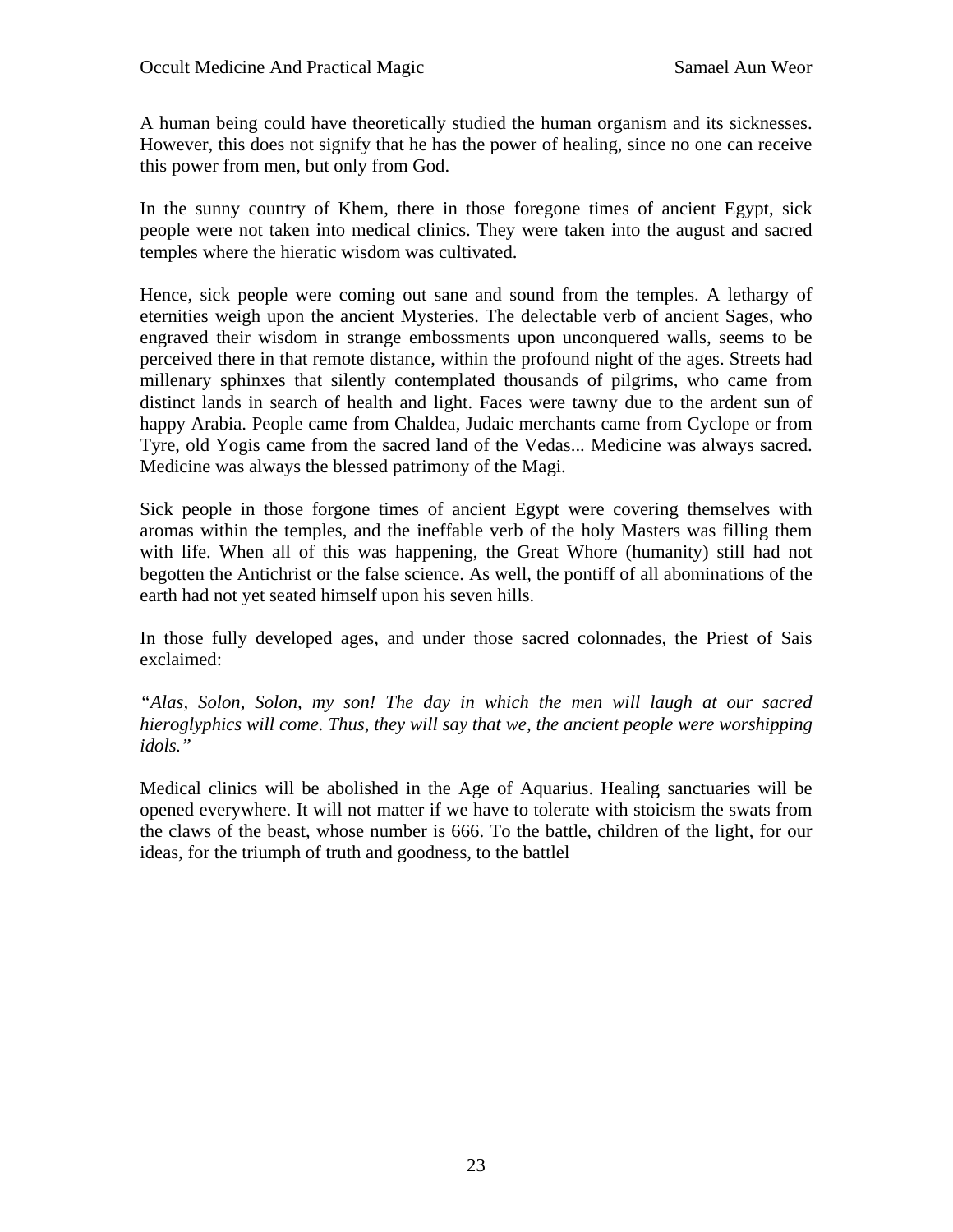#### **HEALING SANCTUARIES**

We are in a solitary spot of a tropical forest. Here everything breaths a profound mysterious air. A long time ago, a race of illuminated Sages once lived in this place, before our beloved Americas had been invaded by the Spanish hordes.

In this stead named Coveñas, in the Bolivar State, close to the town of San Andres, Colombia, is where some Gnostic Sages of an indigenous race still live. We are at the outlook of an enchanted well. A silvester, creepy crawling creature called a "cienpies" (centipede) by the natives of that region walks around the well, then it disappears within the waters.

Everything is saturated by a mysterious air. Some mummies that have become petrified over the centuries seem like they are spying on all of our actions.

We are before the presence of a Healing Sanctuary.

Some pilgrims who come from distant lands in search of health are muttering prayers of pity. In this way they ask to the defimct Mama who cures a permission in order to enter into his Sanctuary, where his mummy seems to smile.

It is an essential obligation for all the pilgrims to ask permission to the defunct in order to continue ahead. When the pilgrim violates this precept, then, the sky fills with dense, large, black clouds and a terrible tempest is unleashed. It seems as if the indignant Mama is whipping the region with his fiery whip.

Some riches that no one dares to touch, because they are enchanted, exist in this stead. When approaching the mummy, these pilgrims collect some plants, soil or metals, with which they are miraculously cured...

This Mama, in spite of being dead, keeps commanding and healing. Undoubtedly, he is King and Priest of the Universe.

This is what a Gnostic Priest is, he is a King and a Priest of the Universe, who knows how to command and to bless.

The Healing Sanctuary of every Gnostic Doctor must have its Altar made of Cypress wood or scented wood. It is necessary to wash the wooden altar with hot water and perfumed soap before its consecration.

The altar-table is consecrated when it is rubbed with a sponge imbibed with rose water and when it is smeared with a mastic made from white virgin wax, evergreen resin, frankincense, aloe, thyme, pine resin and Sniyrna incense.

The altar-table can also be made with Cedar wood, which is the wood of Joseph the Initiate, father of Jesus of Nazareth. The Cedar has great occult powers.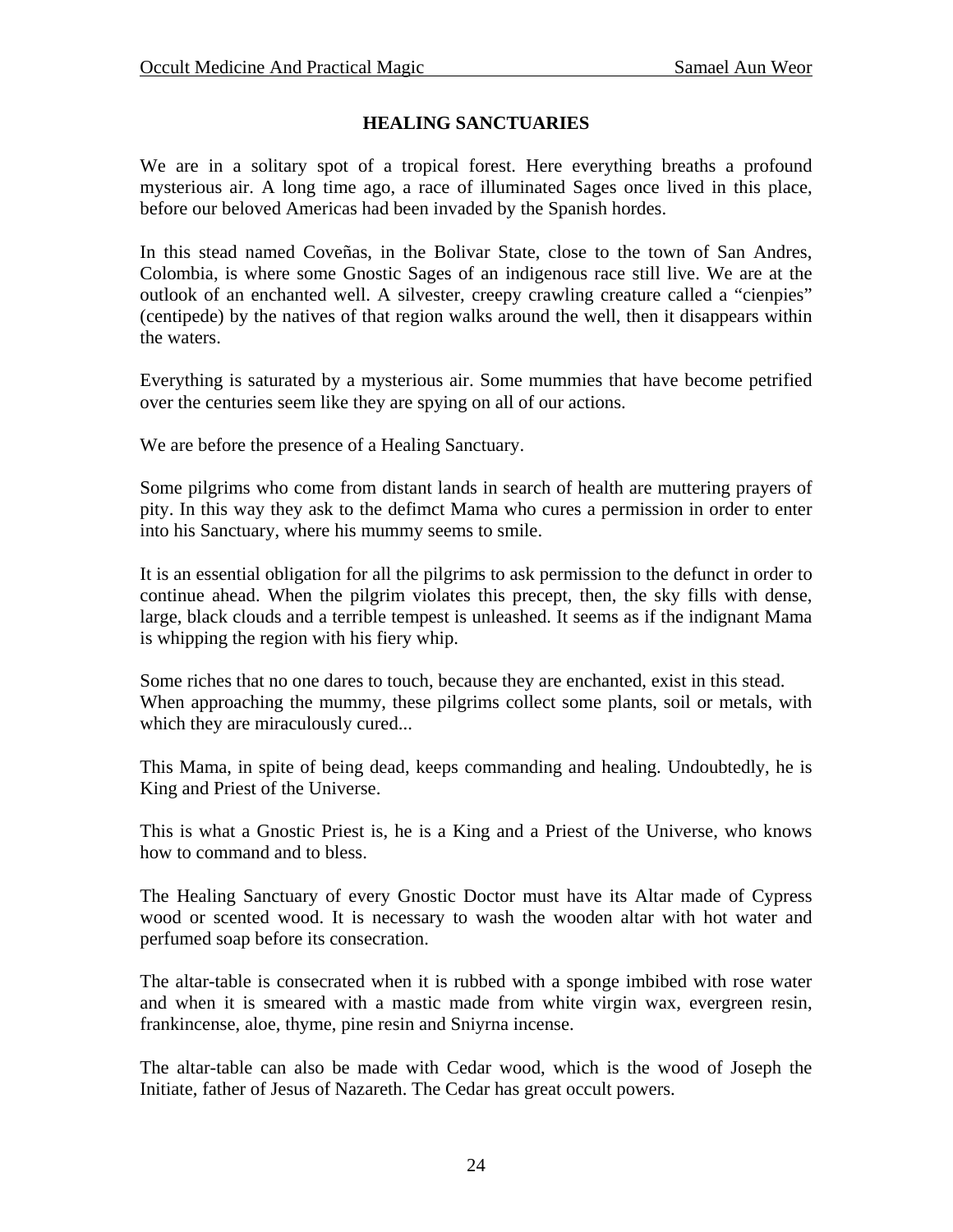The gigantic Cedars from the forests communicate amongst themselves by means of lugubrious thuds which resound in remote sites on Good Thursdays and Good Fridays.

A tablecloth must always be over the altar-table of the Healing Sanctuary and over this is placed a folded tablecloth embroidered with pictures which represent dramas from Christ's Passion. These embroidered tablecloths are similar to the corporal of the Roman Church.

The cups and sacred chalices, also the vessels filled with vegetable substances that are given to the sick people to drink, must be placed over the embroidered tablecloth.

The phial with perfumes, which is a metallic cylindrical and prismatic cup, with a base or foot of a goblet, must not be missing over this altar-table either. This phial must have over its lid a little metallic tower or little metallic flag made with tin or copper, which are the metals of Jupiter and Venus.

In order to cure the sick person, the patient must be surrounded by intense perfumes. Frankincense is the principal vehicle for the curative waves of the mind of the Medic-Magician, in combination with the vegetable elementals.

Some aromatic plants can be added to the frankincense such as flowers of Cyprus, Spikenard, Saffron, Amber, Calamus, Aloe and powderfrom spices.

The Gnostic Medic will never use perfumes or scented substances which contain mineral substances, because those are used in order to perform black magic.

The perfumes shall be blessed with the following prayer: *"Praise be thou, oh Lord our God, King of the world, who created all the species aromas."*

Lamaic medicine divides the scented essences in five groups: repugnant, penetrating, piquant, aromatic, rancid and savory.

Sick people who require curative perfumes will be medicated with the utensil for perfumes.

Perfumed candles shall never be missing on the Altar of the Gnostic Medic, because the fire of the candles acts in an effective way over the subconscious of the sick person. The philosopher Mahayana wrote a whole book in Tibet about the preparation of perfumed candles.

The Gnostic Medic must extinguish the fire of a candle within a cup of wine after every curative operation. This as an action of thanksgiving to the Gods of Fire.

Twelve balls of cloth filled with aromatic herbs hung from the ceiling must be placed in every Healing Sanctuary. Each ball will contain the corresponding herbs related with a zodiacal sign.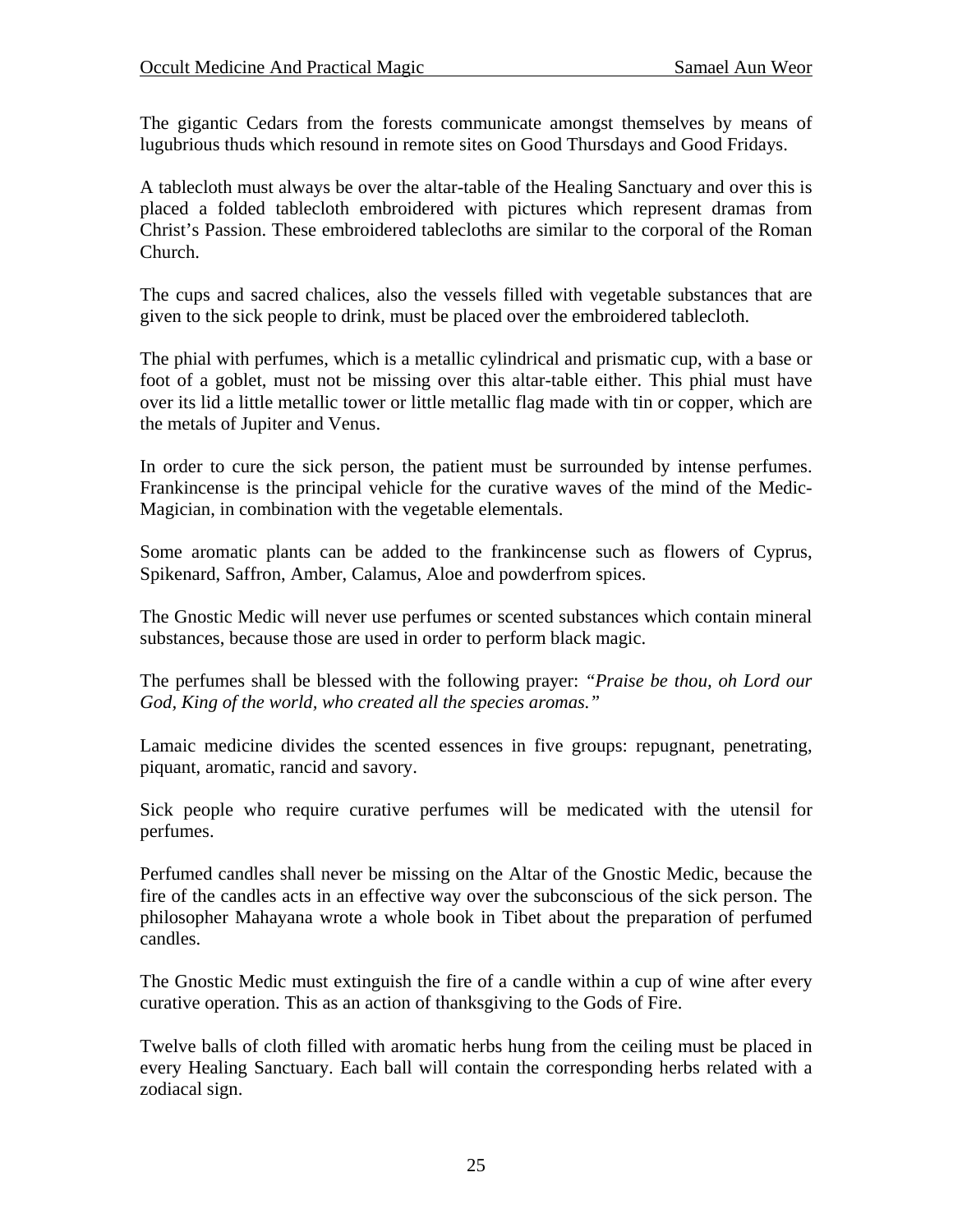Therefore, the twelve balls will contain the herbs of the twelve zodiacal signs.

A sick person will feel an improvement in health begin when inhaling the curative perfumes of his or her zodiacal sign.

The folklorist Garay describes in his traditions and chants from Panama how the Shamans envelop the sick people with perfumes and how these Shamans chant mantras to them while they are medicated.

The Healing Sanctuaries must have a floor of white and black tiles and the Gnostic Medic must use a colored robe in his Sanctum. Evil thoughts must never profane the Sanctuary whose portal must have this inscription displayed:

#### *"THOU WHO ENTERS, LEAVE THY EVIL THOUGHTS BEHIND"*

#### **\*\*\*\*\*\*\*\*\*\*\*\*\*\*\*\*\*\*\*\*\*\*\*\*\*\*\*\*\*\*\*\*\*\*\*\*\*\*\*\*\*\*\*\***

#### **DIAGNOSTIC SYSTEM**

Presently, innumerable systems of diagnosis exist, which in their depth are nothing more than simple guides for the blind. These systems guide fanatical blind people of different medical schools throughout their complex and tortuous ways of organism symptomatology.

Ninety per cent of people die ignoring the cause of their sicknesses.

There are many who say that the human being is a microcosm. Yet, few are those who comprehend what this signifies.

*"Just as the universe is an organism with all of its constellations, likewise, the human being is a world in himself. Just as the visible firmament* (space) *is not governed by any creature, likewise, the firmament which is within the human being* (the mind) *is not subjected to any other creature. This firmament* (mental sphere) *in the human being has its planets and stars* (mental states), *as well as its elevations, conjunctions and oppositions* (states of being, related with sentiments, thoughts, emotions, ideas, love and hatred) *and can be labeled as you wish."* 

*"Just as all the celestial bodies in space are united to one another by invisible links, so the organs within the human being are not entirely independient on one another, but, they are subordinated amongst themselves until certain degrees."* 

*"The heart is a Sun, the brain, is its Moon, the spleen is its Saturn, the liver its Jupiter, the lungs its Mercury and the Kidneys its Venus."* 

(*Paramirum III*, 4, Paracelsus)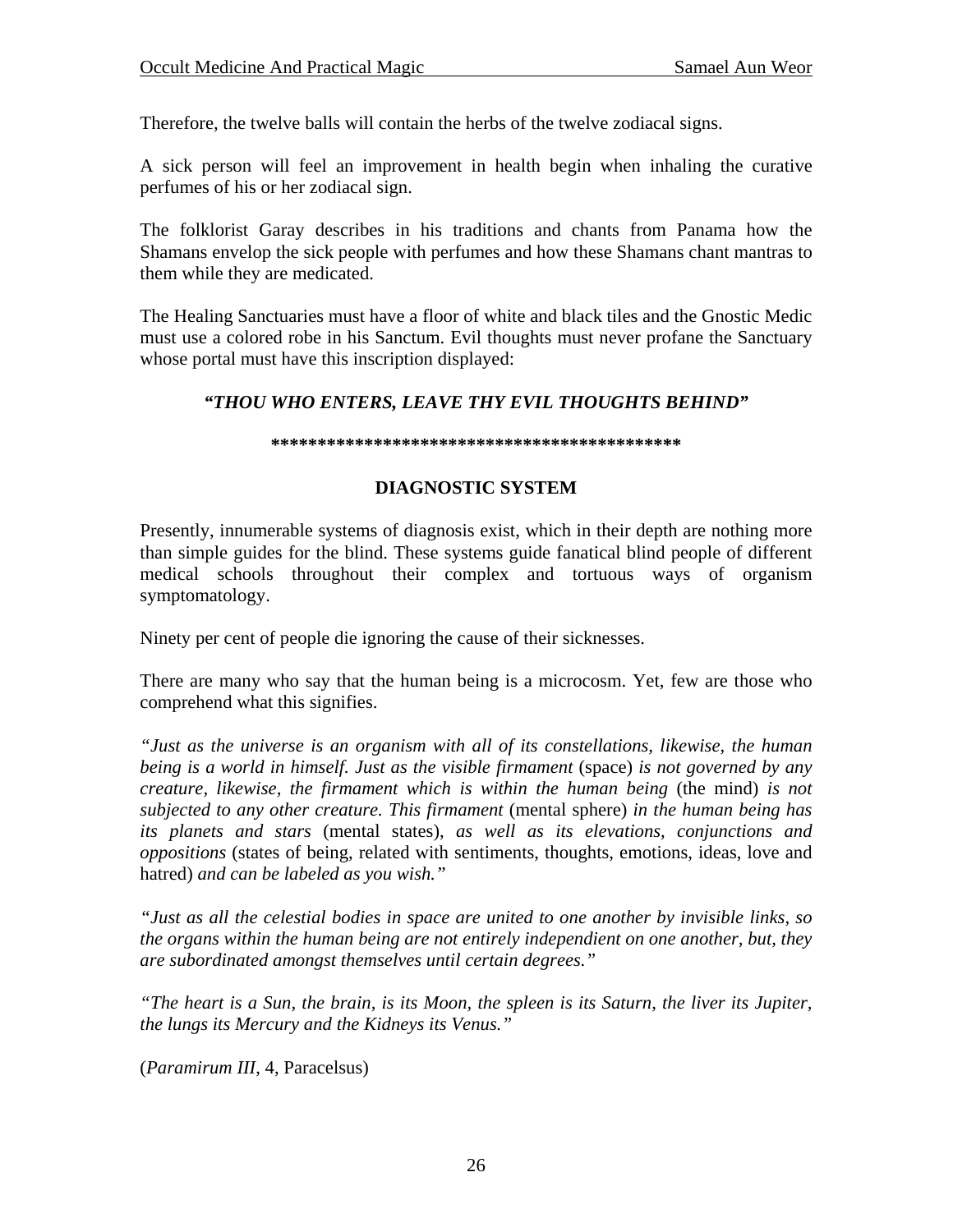Esoterically, the sun of our organism is Saturn, Mercury is the chest and the 'Fior' are the sexual organs. The map of the stars is within the human organism. Saturn is the sun which governs the belly. For more details read our *Zodiacal Course.*

Organs, nerves, muscles, etc., are only the physical instruments of certain principles and powers in which their activity is based.

In order for one to exactly diagnose a sickness, clairvoyance is necessary. Every sickness has its causes within the interior universe of the human being. Thus, in order to penetrate within this profound interior universe, one needs to be clairvoyant.

Freud approached this reality with his psychoanalysis. However, he did not delve completely into it, because he lacked the developing of his clairvoyance or sixth sense.

The diagnosis by percussion and auscultation is already very antiquated. Consequently, a major amount of doctors are abandoning it.

Iridology, so proclaimed by the great Iridologist Vidarrauzaga, is also deficient, because the lines of the Iris are so extremely fine that even with lenses that are six times magnified they can easily mislead the Medic.

Medical chirology, so proclaimed by Doctor Krumm-Heller (Huiracocha), has the same defects of iridology, since the lines of the hands present signs of sicknesses very complex and very difficult to diagnose. These are confusing and untranslatable in many cases.

We bring into account the scandalous event that happened some years ago in a college of Bogota, Colombia. A commission of physicians, sickened by carnal passion, presented themselves in a college for girls, in order to perform sexual examinations. It was then that the Dr. Laureano Gomez energetically protested in the name of society because of such kind of infamy.

This clearly reveals to us to what limit the sadism of these false apostles of medicine has reached. Their refined lechery does not even respect the purity of innocent girls.

The doctors from hospitals of charity have converted those institutions into centers of corruption.

The pregnant women within the maternity halls are despoiled from their dresses and in the most sadistic and criminal way their sexual organs are publicly exhibited. This is in order for those groups of bookworm-students from the university, who are filled with hidden anxieties of copulation, can study and excite their own passions before the sad spectacle of their defenseless victims.

The most horrible crimes are daily executed within the clinics with all of their instruments for surgery. A doctor who took advantage of his patients for the benefit of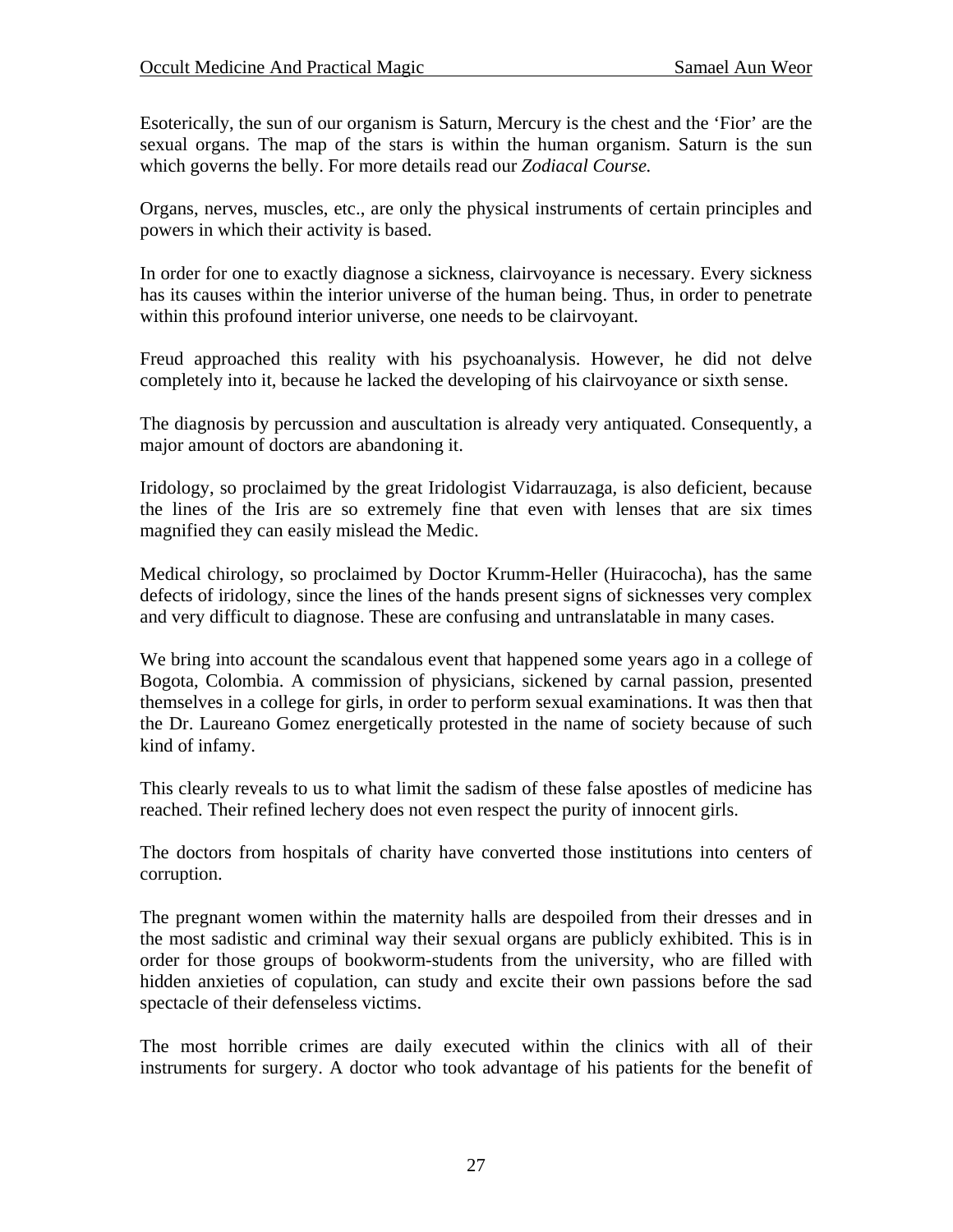advertisements, by exhibiting them in the supreme moment of child deliverance before strange people, had to escape from the city of Cali.

The innovative systems of diagnosis of laboratories only have achieved the increasing number of sicknesses and defunct ones. The invalids from hospitals of charity are scoffed and humiliated as if they were not human beings, but outcasts.

These civilized 'gentlemen physicians' have converted the human organism into a simple 'thing' for experimentation, for an essay, for a test.

This lack of respect for the bodies of our fellowmen is rooted in the ignorance of the existence of the internal vehicles.

The newborn children are separated from their mothers in the moment of birth, with the pretext of hygiene. These 'doctors' ignore that the newborn child needs the vital aura of his mother for the development of the biology of his body which is in formation. These 'scientists' ignore that when the newborn child is placed far away from the irradiation of the vital body of his mother, he gets sick and is in danger of dying.

To want to correct Nature is pedantry. It is unforgivable imbecility.

If we observe creation in its entirety, then we will see every mother sleeping with her newborn creature. The hen opens her wings and thus she covers her chickens during the night. All the animals give heat and protection to their children.

Only the deranged scientists want to correct the work of God. The mother's placenta, which should be buried within a hot place in order to avoid consequences, is often thrown into the dunghills. These 'doctors' ignore the intimate bio-electro-magnetic relationship which exists between the placenta and the organism of the sick woman. A placenta which is thrust into the dunghill or into the water is the cause of multiple and future sicknesses of the womb and other organs.

Therefore, when those poor mothers present themselves asking for health and medicine within the clinics, the physicians, with their false diagnosis, prescribe to them a countless amount of remedies, which instead of healing them makes them more sick.

When the Arhuaco Doctors need to excite their sixth sense in order to diagnose, then, they drink a special medicinal decoction which puts their clairvoyant power into total activity. The formulae is the following:

Obtain a bottle of rum, 10 centigrams of internal seed of Lemon Verbena, one seed from inside the fruit of the Sandbox tree (*Hura crepitans* DC., 'Jabilla') and five leaves of Sage. The whole of this is left to macerate for several days. This beverage has the virtue of raising the blood towards the head, in order to give force to those glands where the sixth sense is situated. We, the Gnostics do not need of this beverage. These plants can be found in the state of Magdalena, Colombia.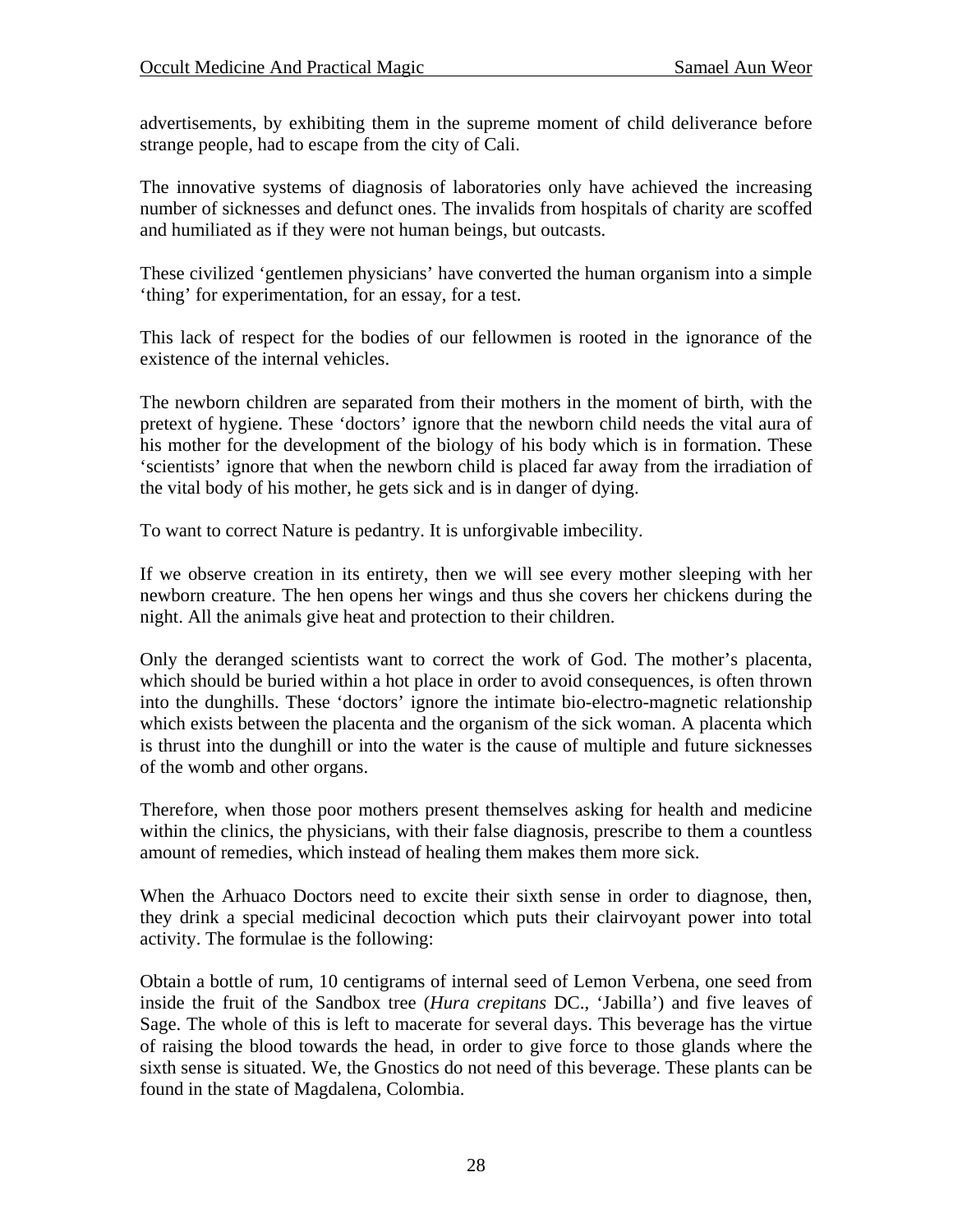In the systems of diagnosis of medical wisdom, the Magician uses an apparatus named Clairteleidoscope in order to clairvoyantly observe the organism. This lens is constructed in the following way: Inside of a steel-tube of about 20 centimeters in length and 5 centimeters in diameter, two small crystal balls with stripes of blue, green, yellow and red colors must be inserted. This lens is for the clairvoyance, as the microscope is for the optical nerve of the Medic.

This Clairteleidoscope must be blessed with a branch from a Pine tree and three fruits of 'Cadillo Mono' must be hung from its sides like balls. The 'Cadillo Mono' is a plant which grows one or two meters tall in Colombia.

The Gnostic Medic will take the sick person into his Healing Sanctuary. Then, with his sixth sense and with the help of his Clairteleidoscope, he will perform the corresponding exam of the organism. Thus, he will give an exact diagnosis.

Within this Sanctuary the young females will not need to undress their bodies. They will not entertain any passionate one. Neither, will the women need to renounce their integrity in order to submit themselves to the exam of any sexually unsatisfied one, since here, only wisdom and respect will exist.

#### **THE FIVE CAUSES OF ILLNESS**

The five causes of illness are the following:

- *1. Ens Astrale 2. Ens Veneri*
- *3. Ens Espirituale*
- *4. Ens Naturae*
- *5. Ens Dei*

Master Paracelsus states: *"All sicknesses have their beginning in some of the three substances, Salt, Sulfur and Mercury, that is to say, they can have their origin in the world of matter* (symbolized by the Salt), *in the sphere of the soul* (symbolized by the Sulfur) *or in the kingdom of the mind* (symbolized by the Mercury)*."* In order to better comprehend this aphorism of Master Paracelsus, let the internal constitution of the human being be studied. (Read *The Perfect Matrimony* and *The Revolution of Beelzebub*).

There is no danger of harmful discordance, if the body, soul and mind are in perfect harmony. Yet, if a cause of discordance originates in any of these three planes, then, the disharmony is communicated to the other planes.

The Being is not the physical body, nor the vital body which serves as a base for the organism's chemistry. It is not the Sidereal body, which is the very root of our own desires, nor is it the mind, a marvelous organism whose physical instrument is the brain. The Being is not the body of the Consciousness, where all volitive, mental or sentimental experiences are based in. The Being is something much more profound.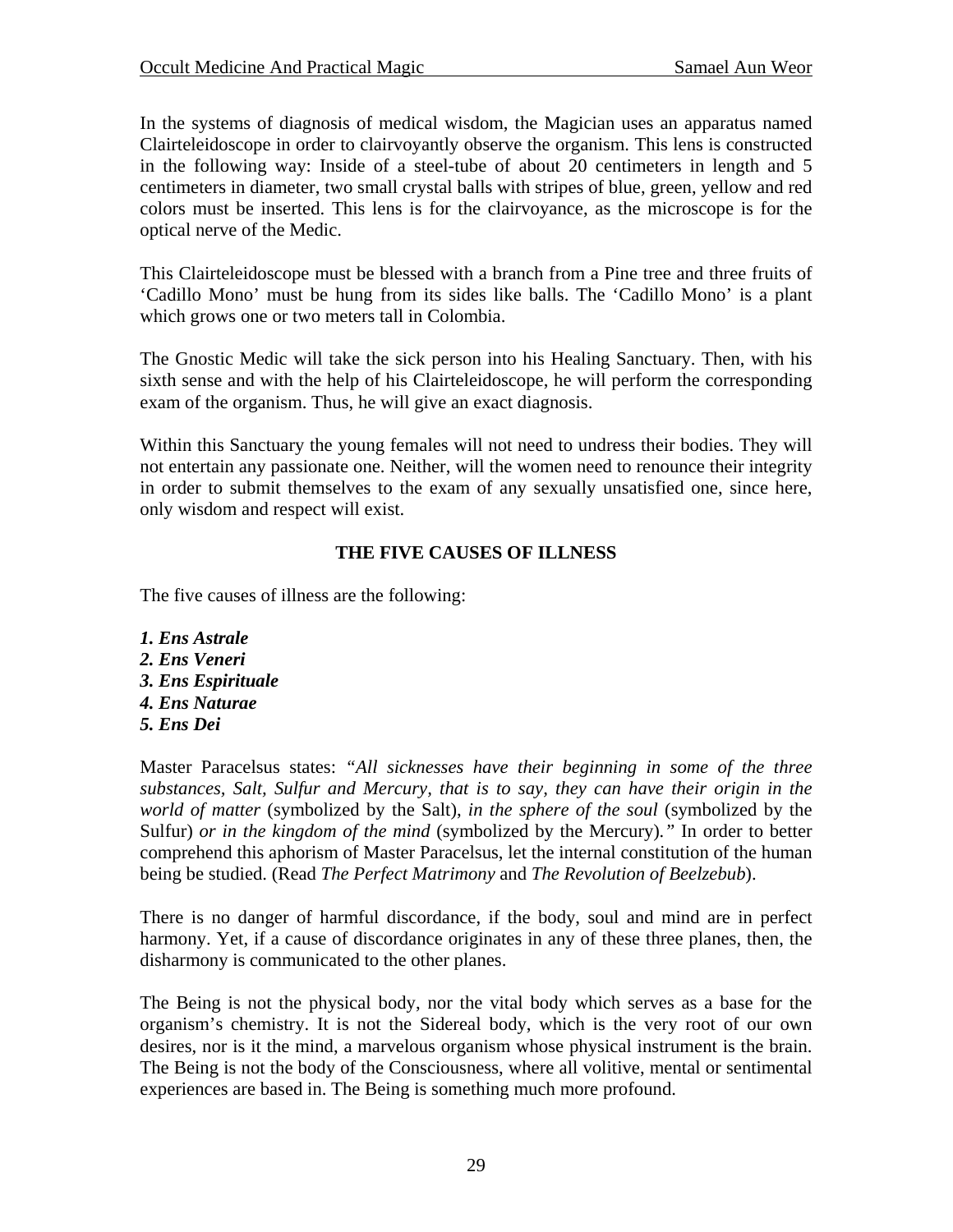Very rare are the human beings who have comprehended what the Being is.

The Glorian is the ray who 'strikes His bell' when He comes into the physical world.

The Glorian is the Law and the incognito root of the human being.

The Glorian is the Being of the Being.

The Glorian is the Law within ourselves.

When the human being obeys the Law (the Glorian) then he cannot become sick. Therefore, sickness comes because of the disobedience of the Law. When the seven bodies want to act separately as if they were seven 'I's, then, sickness is the outcome.

The physical and vital bodies most obey the soul. The soul most obey the Intimate and the Intimate must obey the Glorian. Body, soul and Spirit most convert themselves into a very pure and perfect universe through which the majesty of the Glorian can be expressed.

Let us look at a concrete and simple example: If we throw stones into the water, then, inevitably waves will be produced. These waves are the reaction of the water against the stones. If someone casts an offensive word against us, then we feel anger. So, anger is the reaction against the offensive word and the consequences could be indigestion or a headache or simply a loss of energies, which will be the cause of a future sickness.

If someone frustrates a plan which we have projected, then we are filled with deep mental preoccupation. This preoccupation is the reaction of our mental body against the exterior incitement.

No one doubts that a strong mental preoccupation brings sickness to the head. Therefore, we must govern our emotions with our thought. Thought must be governed with willpower and willpower with the Consciousness.

Then, we must open our Consciousness as when a temple is opened, in order for the priest (the Intimate) to officiate in his altar, before the presence of God (the Glorian).

We must dominate our seven vehicles and cultivate serenity in order for the sublime and ineffable majesty of the Glorian to be expressed through ourselves.

When all the acts of our daily life, even the most insignificant acts, become the living expression of the Glorian in ourselves, then, we will never be sick.

Let us now study the five causes of sickness in a successive order: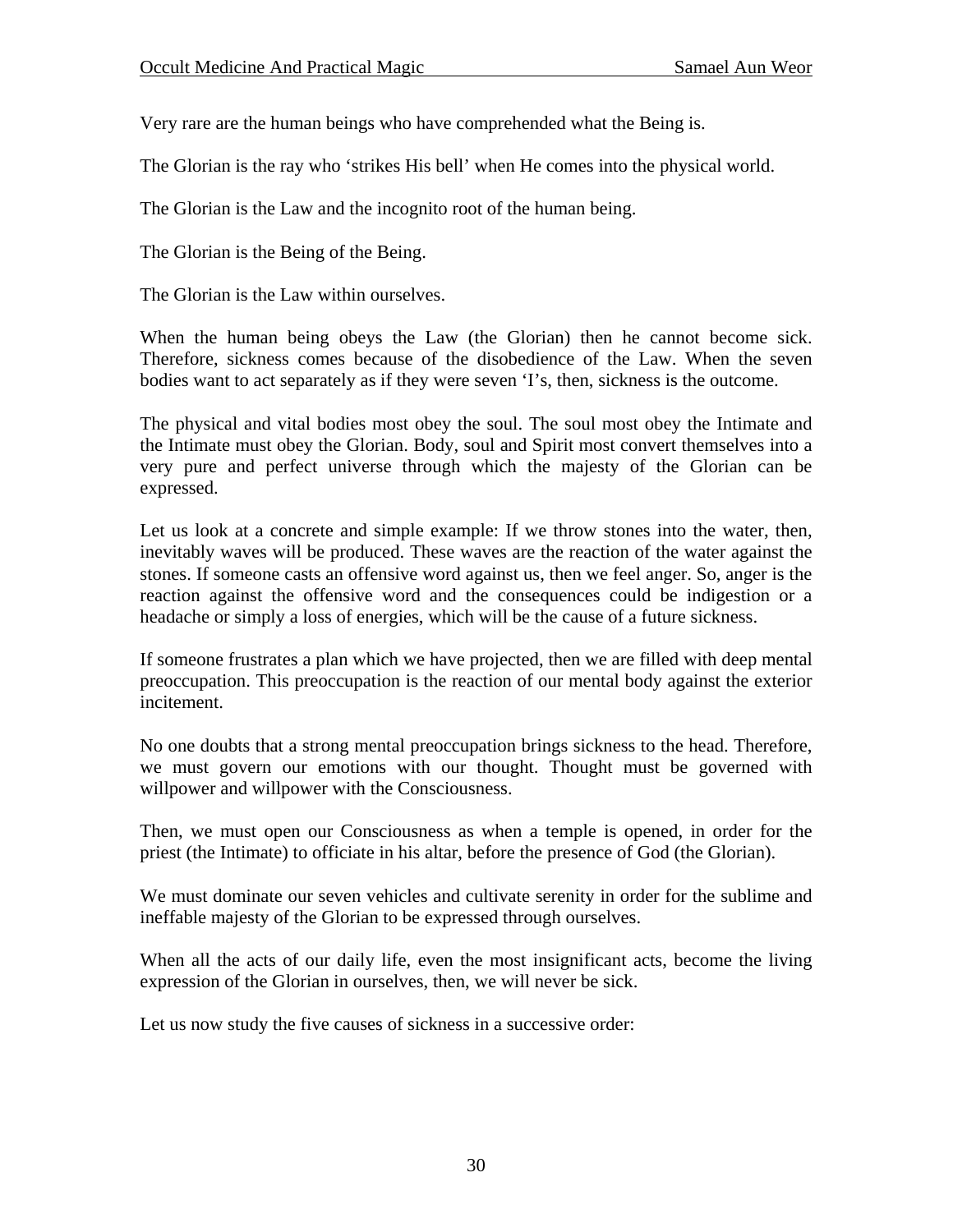#### **ENS ASTRALE**

Master Paracelsus states: *"The stars from heaven do not form the human being. The human being comes from two principles: The 'Ens Seminis'* (the masculine sperm) *and the 'Ens Virtutis'* (the Intimate). *Therefore, he has two natures: One Corporeal and the other Spiritual and each one of them requires its digestion* (womb and nutrition)."

*"Just as the mother's uterus is the world which surrounds the child and also from where the fetus receives its nutrition, as well, Nature, in its proper manner, is where the terrestrial body of the human being receives its influences which act upon his organism. This is the Ens Astrale, which is something that we do not see, yet, it contains us and all that is alive and has sensation. It is what the air contains and from which all elements live. We symbolize it with "M"* (misterium)." (*Paramirum Liber 1*)

Here the great Teofastrus (Paracelsus) clearly talks to us about the astral light of Kabbalists, about the Azoe and Magnesia of ancient Alchemists, about the Flying Dragon of Medea, about *I.N.R.I.* of Christians and about the Tarot of the Bohemians.

The hour in which Biocenosis must also study the great universal agent of life, the astral light and its *'solve et coagula,'* which are represented by the Male Goat of Mendez, has arrived.

The astral light is the base of all sicknesses and the fountain of all life. Every sickness, every epidemic, has its astral larvae. When this larvae become coagulated in the human organism, a sickness is the outcome.

In the temple of *Alden*, the Masters sit their patients in an armchair that is under yellow, blue and red lights. These three primary colors serve in order to make the larvae of a sickness visible in the Astral body. The Masters treat the organism with innumerable medications after having extracted those larvae from the astral organism of the patient.

When the Astral body is already healed, then, mathematically the physical body will be healed, because before the physical atoms of an organ become sick, the 'internal' atoms of the same organ are already sick.

When the cause is cured, the effect is also cured. Every sick person can write a letter to the temple of Alden. Thus, he (she) will receive help from the Gnostic-Medics. The letter should be handwritten by the sick person, then it should be burned by the same person.

However, prior to this, the letter should be perfumed with frankincense in the very moment before burning it.

The astral letter or the soul of that burned letter will go into the temple of Alden. Hence, the Masters of Wisdom will read the letter and will assist the sick person.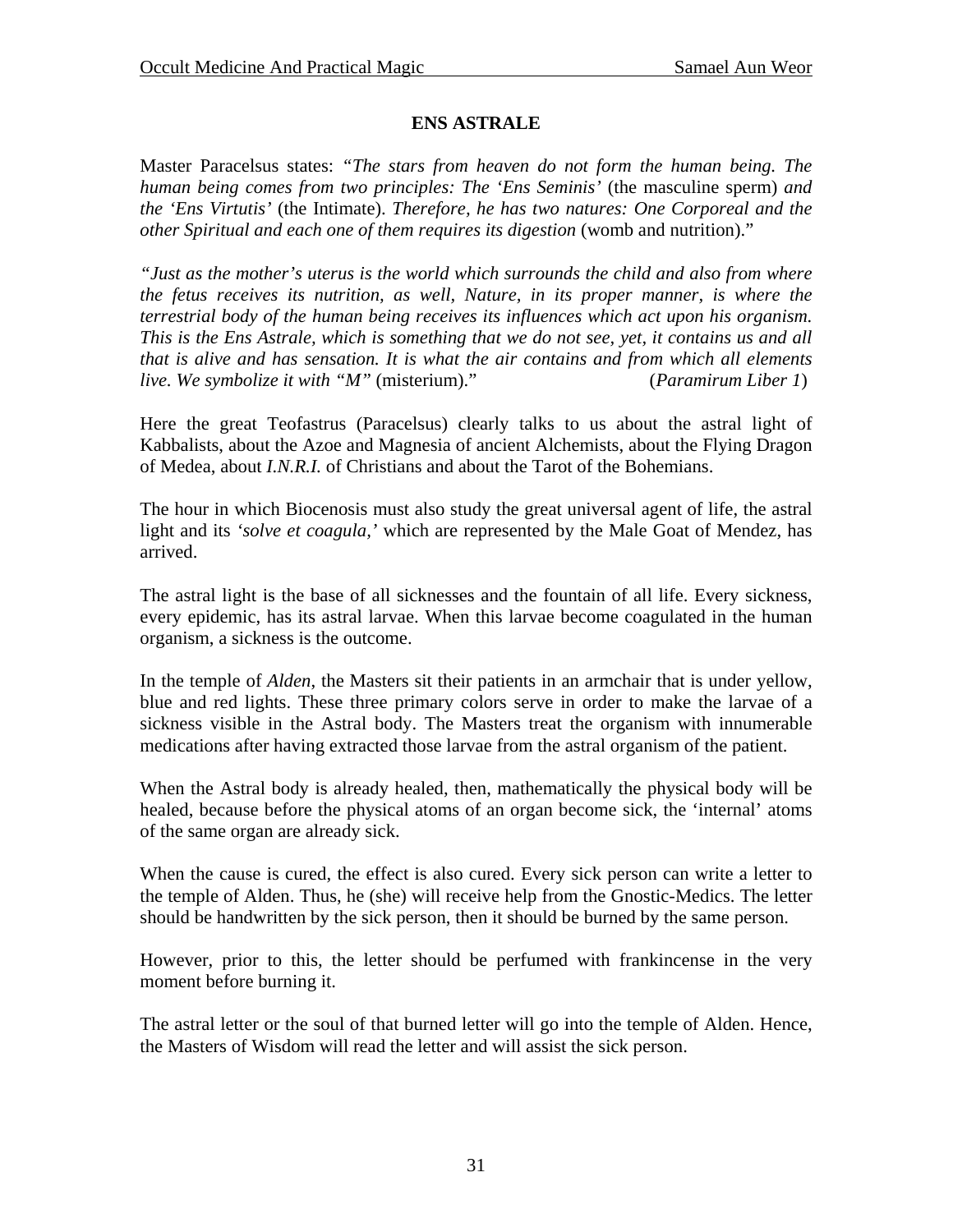We must have are homes clean in the physical world as well as in the astral. Garbage deposits are always filled with infected larvae. There exist odoriferous substances which burn the larvae or which throw them out of our house. The 'Frailejon' is a Colombian plant which the Arhuaco Indians utilize in order to disinfect their homes. The disinfection can also be made with Belladonna, Camphor and Saffron.

Minerva, the Goddess of Wisdom, sterilizes the sick person's room from microbes with a certain alchemical element. This element irradiates by means of a special system that impedes the microbes from reproducing themselves. Minerva also has a concave lens, which She applies to the organ of the sick person. This establishes a focus of perennial magnetism which produces the cure. We must avoid having relationships with evil people, since these people are centers of astral infection.

#### **ENS VENERI**

*"If a woman leaves her husband, then, she is not free from him, neither is he free from her, since, when a marital union is already established, this remains for the whole of eternity."* (*Homunculis*, Paracelsus)

Really, the human personality is contained within the semen, because the semen is the astral liquid of the human being. For this motive, every sexual union is indissoluble.

The man who has sexual contact with a married woman remains in a permanent bond with part of the karma of her husband, for that motive. Fluidly, the two husbands of the woman remain connected by means of sex.

When the semen falls outside of the womb, then, because of its corrupted salts, certain parasites are formed. These parasites adhere to the astral body of the one who created them. Thus, in this way, they absorb the life of their creators.

The masturbating males engender 'subcubi' and the masturbating females engender 'incubi.' These larvae incite their creators to incessantly repeat the act of masturbation, which gave them life. They have the same color of the air, therefore, they cannot be seen by simple sight. An efficacious remedy in order to liberate oneself from these larvae is to carry sulfur powder inside of our shoes. The ethereal vapors of the sulfur disintegrate them.

When abandoning the physical body because of its death, the soul takes all of its conscious values. Then, when reincarnating into a new physical body, the soul brings all of its conscious values. They could be good as well as evil. These values are positive and negative energies. Every common and current human being has a culture of larvae in his astral atmosphere. These are of such strange forms that are too odd to conceive mentally.

Positive values bring health and joy. Negative values materialize themselves into sicknesses and bitterness. Variola is the result of hatred. Cancer is the result of fornication. Lies disfigure the human figure, thus engendering monstrous children.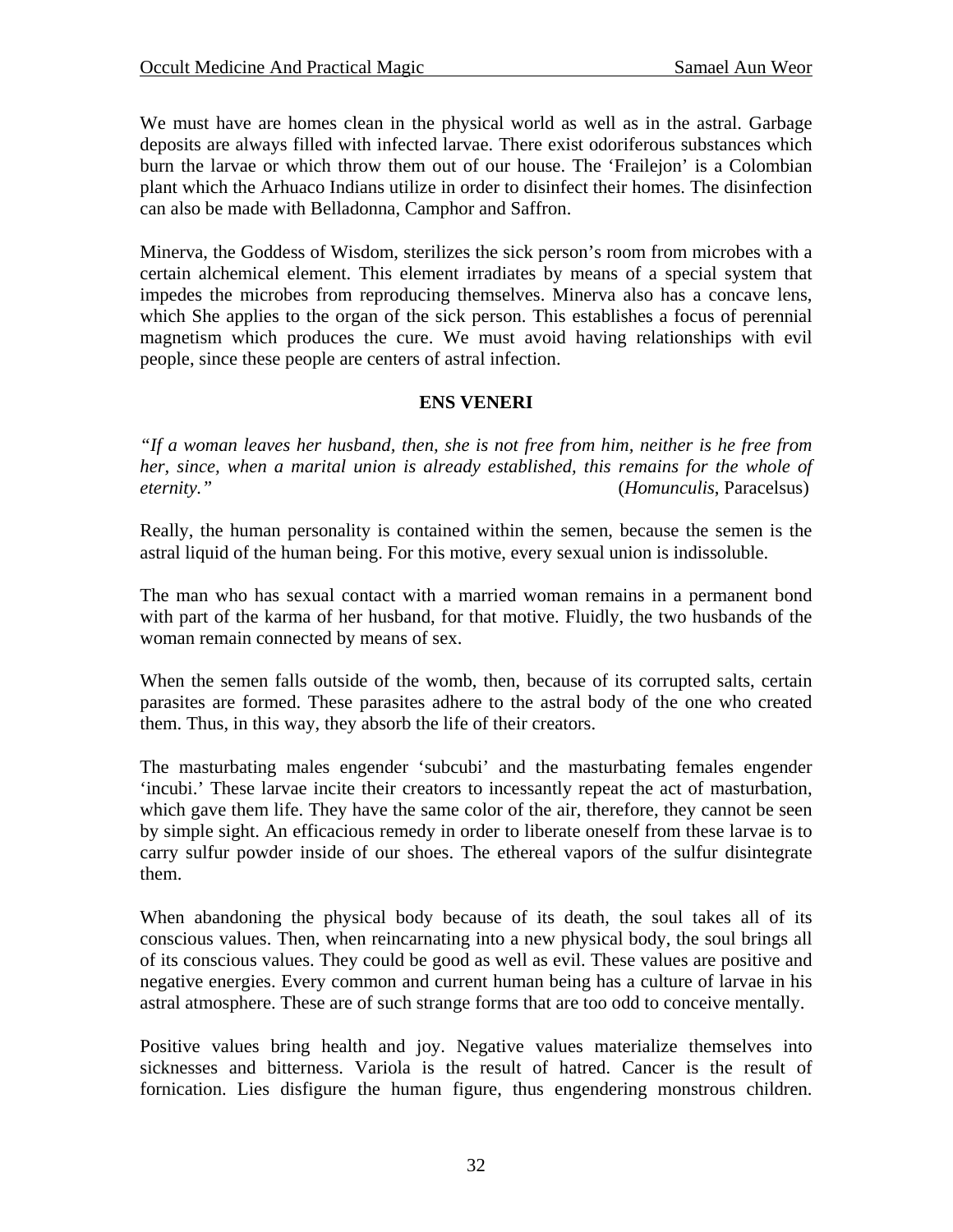Egotism in its extreme produces Leprosy. A person is born blind because of past cruelties. Tuberculosis is the daughter of atheism. Therefore, each human defect is venom for the organism.

#### **ENS ESPIRITUALE**

The following strange story which we are going to relate happened in a town of the Atlantic coast of Colombia, which is known by the name Dibulla. Their dwellers, whose majority is of the black race, were living indifferently and with indolence. One day, some years ago, natives of this locality robbed from the Arhuaco Indians their forefather's sacred relics. Consequently, the 'Mama' Miguel sent a commission to Dibulla with this following message:

*"The Mama has consulted the "lebrillo." Therefore, he knows that the sacred relics of our forefathers are here in this town. If you do not return them during the full moon, then, the Mama will send the 'Animes' and will burn the town."* This petition only caused mocks and laughs among the Dibullans.

Upon the arrival of the full moon, without any known cause, a bonfire exploded in the town. When the neighbors assisted in suffocating it, new bonfires were exploding, especially in those houses where the robbed relics were hidden. It seemed as if the potencies of fire had confabulated themselves against such a defenseless town in order to convert it into ashes. Their 'curas' (catholic priests) were chanting their exorcisms in vain and the people were crying bitterly. Everything was in confusion. When they lost all hope of extinguishing the fires, the Dibullans resolved to immediately return the sacred relics to the Arhuaco Indians. Then, as if by magic, the bonfires ceased.

What were the sources which the 'Mama' used in order to produce the bonfires? Undoubtedly, these were the elementals of fire, who are embodied within the plants, herbs and roots that belong to the sign of fire. This knowledge is not only ignored by modern scientists, but also by those sects which say that they are the possessors of occult teachings...

When referring to the Ens Espirituale our expression has to be clear and our meaning precise, because the Ens Espirituale is complex in its essence and in its accidents.

When referring to the Tattwas, which are forces of the elemental creatures of vegetables, we warn that they can be utilized by Black Magicians in order to harm their enemies. Each vegetable is a Tattwic extract.

What is a Tattwa? Much has been spoken about this matter, yet, it has not been well comprehended. Tattwa is vibration of the ether. Everything comes from the ether and everything returns into the ether. Rat Prasat, the great Hindu Philosopher, spoke about the Tattwas. However, he did not teach how to work with them, because he did not know the wisdom of the Tattwas in depth. H. P. Blavatsky wrote about the Tattwas in her book The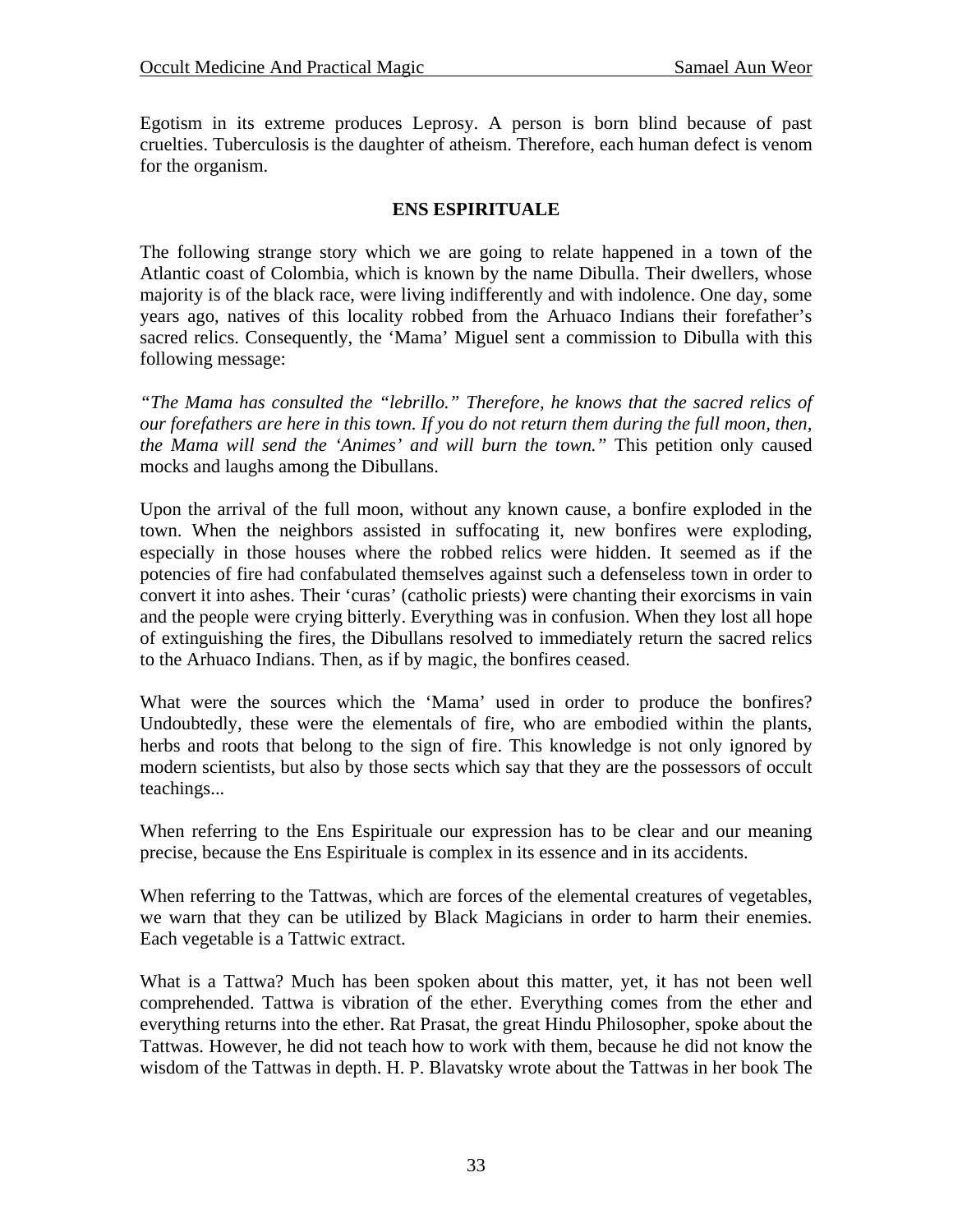Secret Doctrine. Nevertheless, she did not know about the esoteric technique which refers to the practical use of the Tattwas.

The whole universe is elaborated with the ethereal matter 'Akasa' (this word is used by Hindus). The ether disarranges itself into seven different modalities. When these modalities condense, then, they give origin to all that is created.

The sound is the materialization of Akasa. The sense of touch is the materialization of Vayu Tattwa. The fire and the light which we perceive through our eyes is the materialization of Tejas Tattwa. The sensation of taste is nothing more than the condensation of Apas Tattwa. The sense of smell is the materialization of Pritwi Tattwa. There exist two other Tattwas which only can be handled by the Magician. These are the Adi Tattwa and Samadhi Tattwa.

Akasa is the primary cause of all that exists. Vayu is the cause of air and of motion. Tejas is the ether of the fire which animates the flames. Pritwi is the ether of the element earth which is accumulated within the rocks. Apas is the ether of the water which enters into action before Pritwi, because before the element earth appeared, there was water.

The four elements of Nature, earth, fire, water and air are only condensations of the four types of ether. These four varieties of ether are densely populated by innumerable elemental creatures from Nature.

The Salamanders live within the fire (*Tejas* Tattwa). The Ondines and Nereids live within the water (*Apas* Tattwa). The Sylphs live within the clouds (*Vayu* Tattwa). The Gnomes and Pygmies live within the earth (*Pritwi* Tattwa).

The physical bodies of the salarnanders are the plants, herbs and roots of the vegetables which are influenced by the signs of fire.

The physical bodies of the Ondines are the elementals of the plants which are influenced by the zodiacal signs of water.

The physical bodies of the Sylphs are the elementals of the plants belonging to the signs of air.

The physical bodies of the Gnomes are the elementals of the plants under the influence of the zodiacal signs of earth.

Therefore, when the 'Mama' Miguel burned the town of Dibulla he utilized the Tejas Tattwa. The instrument in order to operate with this Tattwa is the elementals of fire (salamanders), which are incarnated within the plants, trees, herbs and roots of the zodiacal signs of fire.

We can work with Apas in order to unleash the tempests or to pacify the waters by commanding the occult power of the plants of water.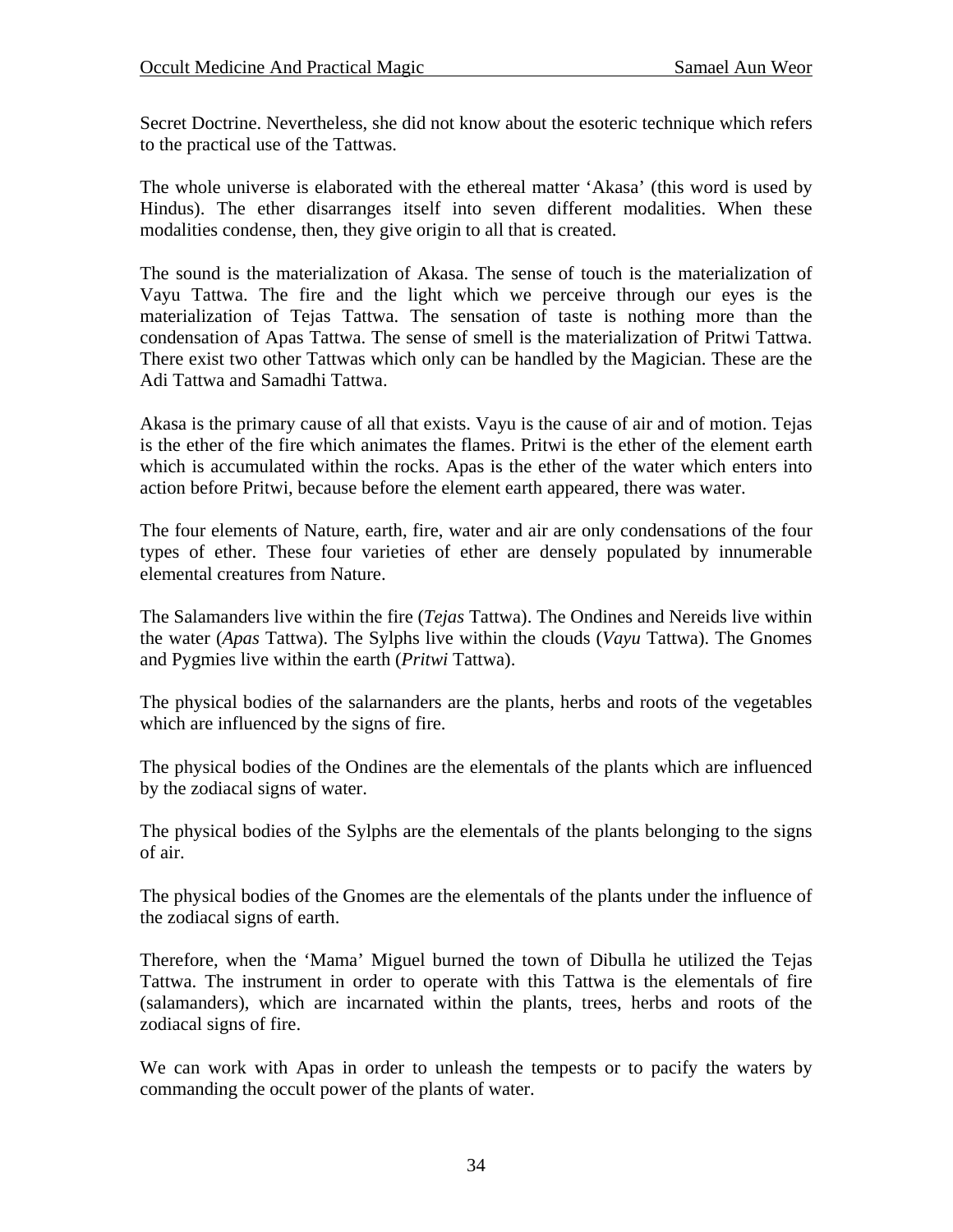We can unleash or calm the winds and hurricanes by commanding the elementals of air, who are enclosed within the vegetables of this zodiacal sign (Vayu).

We can transmute lead into gold by commanding the occult power of the herbs belonged to the sign of earth (Pritwi). Yet, in order to perform this, we also need Tejas (fire).

Prehistoric traditions from the Pre-Colombian Americas asseverate to us that the Indians were working the gold as if it was soft clay. They achieved this with the elementals of plants, whose ethereal element are the Tattwas.

The Black Magicians utilize the elementals of plants and the Tattwas in order to harm their neighbors from a distance.

When the astral Sylphs cross through the space, they agitate Vayu. Thus, Vayu moves the masses of air. This is how the wind is produced.

When a Magician moves the elementals of fire with his power, then, these elenientals act over Tejas Tattwa with their own accord, and the fire devours what this Magician wants.

Great battles explode between the elementals over the sea. The Ondines throw the ether of their waters against the Sylphs. Consequently, the Sylphs return this attack by casting ethereal waves against the Ondines. Then, the tempest explodes from the agitated combination of water and air. The roar of the sea and the whistling of the hurricane are the screams of war of these elementals.

The elements of Nature are agitated when the corresponding elementals become emotional, enthusiastic or when they are intensely moved.

We become owners of the Tattwas and the powers which are enclosed within them by commanding the elementals of plants.

The ethereal body of the human being is constituted of the Tattwas, and we know that this body is the base upon which the organism's chemistry operates.

Nowadays, official science and its treatises of physics cannot deny that the ether penetrates all of the physical elements.

If the ethereal body is harmed, then mathematically, the physical body is also harmed. So, by utilizing the vegetable elementals and their ethereal waves from a distance, the perverse entities can cause harm to the ethereal body. The consequences are very grave.

The Magician-Doctors of the Indian race from the state of Bolivar, Colombia, test among themselves their science and power with the elemental of the 'Guasimo' tree (*Guazmna ulmifolia* Lamarck), in the following way: They niake a circle around the 'Guasimo' tree, they bless it, venerate it, and beg its service, which is to attack the rival medic. After this ritual, they lift with a new knife various centimeters of the bark of the tree and place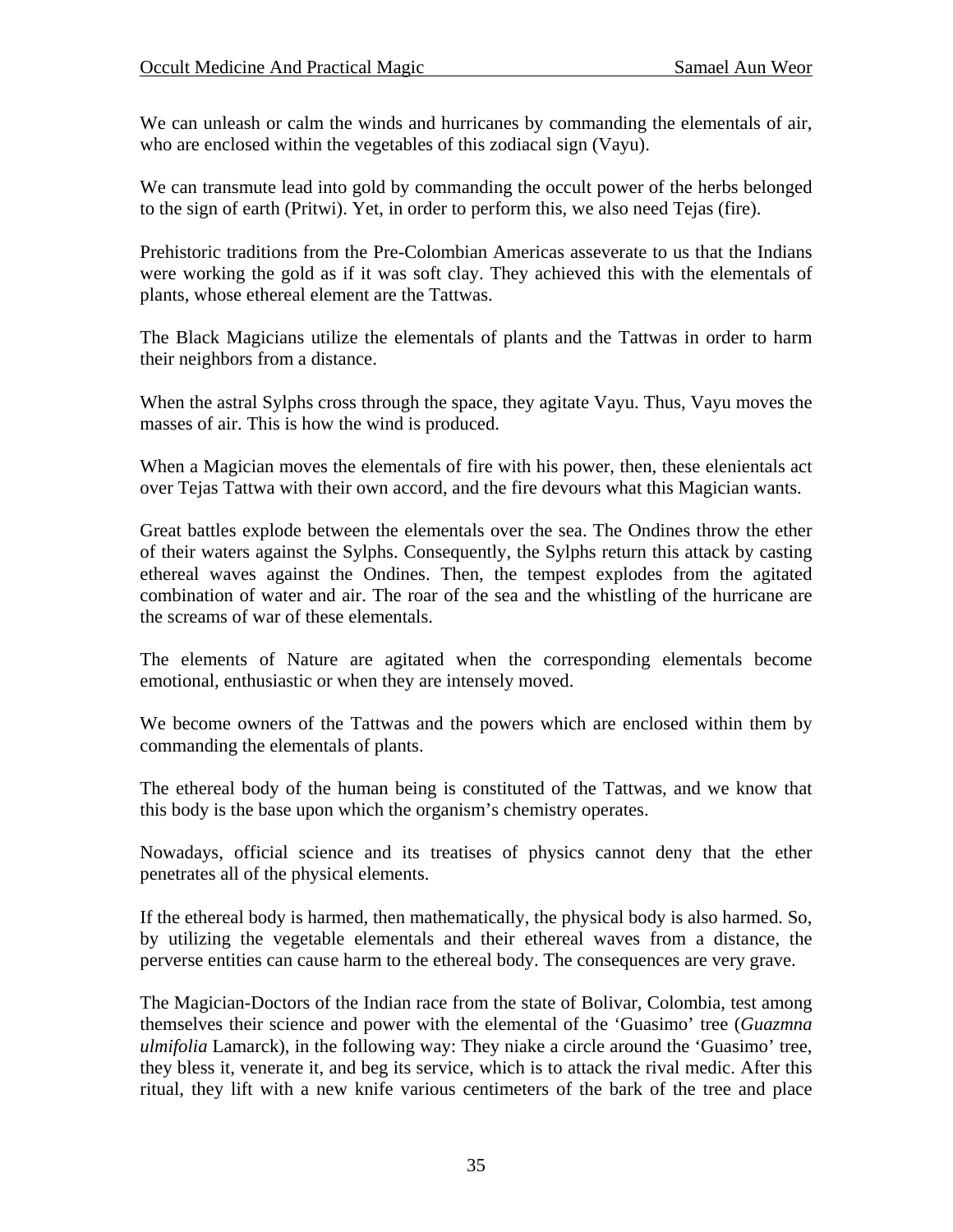beneath it a piece of beef (lung meat). Then, they command the elemental of the tree to attack their enemy. The rival does the same by utilizing another 'Guasimo' tree. Thus, in this way, a terrible fight ensues between the two elementals of these trees, until one of the medics die.

The elemental of the 'Guasimo' tree is a genie of fire, who impetuously lunges himself against the victim. Clairvoyantly seen, this elemental uses a cape that reaches to his feet and he is endowed with great powers.

The Black Magicians practice certain rites with the Mastic tree (naturally, I keep the secret to myself, in order not to give weapons to the evil ones). Through these rites, they achieve the hurting or killing of persons whom they wish to harm from a distance. In order to heal a sick person who has been attacked through this procedure, the White Magician utilizes another Mastic tree. The first thing which he does is to draw the figure of the sick person in its trunk. Then, he makes a magical circle around the tree and commands the elemental to heal the sick person. Just as the incision on the tree is healing, by the same proportion, the sick person feels his improvement. When the scar disappears from the trunk of the tree, then the complete healing has been fulfilled.

Two phenomena occur in the previous execution: First, transmission of life (mumia) occurs because the life of the elemental of the tree cures the sick person. Second, transplantation of sickness occurs because the sickness is transmitted into the aggressive vegetable plant and into the Black Magician. They are getting sick in proportion to the patient being cured. Many sicknesses can be cured from a distance with the procedure of the Mastic tree.

There exist sorcerers who take advantage of certain plants which they mix with food, in order to fill the organism of their victims with deadly worms, which produce sickness and death.

Other sorcerers inject artificial gonorrhea into their victims, or they give them dangerous animal substances to drink in order to produce determined effects. The reader can inform himself in detail about all of these things in another section of this book.

The Black Magicians know how to inject venomous substances into the Astral body of their victims. Thus, inevitably, they get sick. The Astral body is a material organism a little bit less dense than the physical organism. The Masters in these cases give an emetic medicine to the Astral body of the sick person, in order for him to vomit the injected substances.

The other internal bodies are also material and they have their particular sicknesses as well as their medicines and their medics. Therefore, surgical operations are not something rare within the temple of Alden.

When a very grave damage to the Mental body is transmitted into the physical brain by reflection, then, it produces craziness. A disconnection between the Astral body and the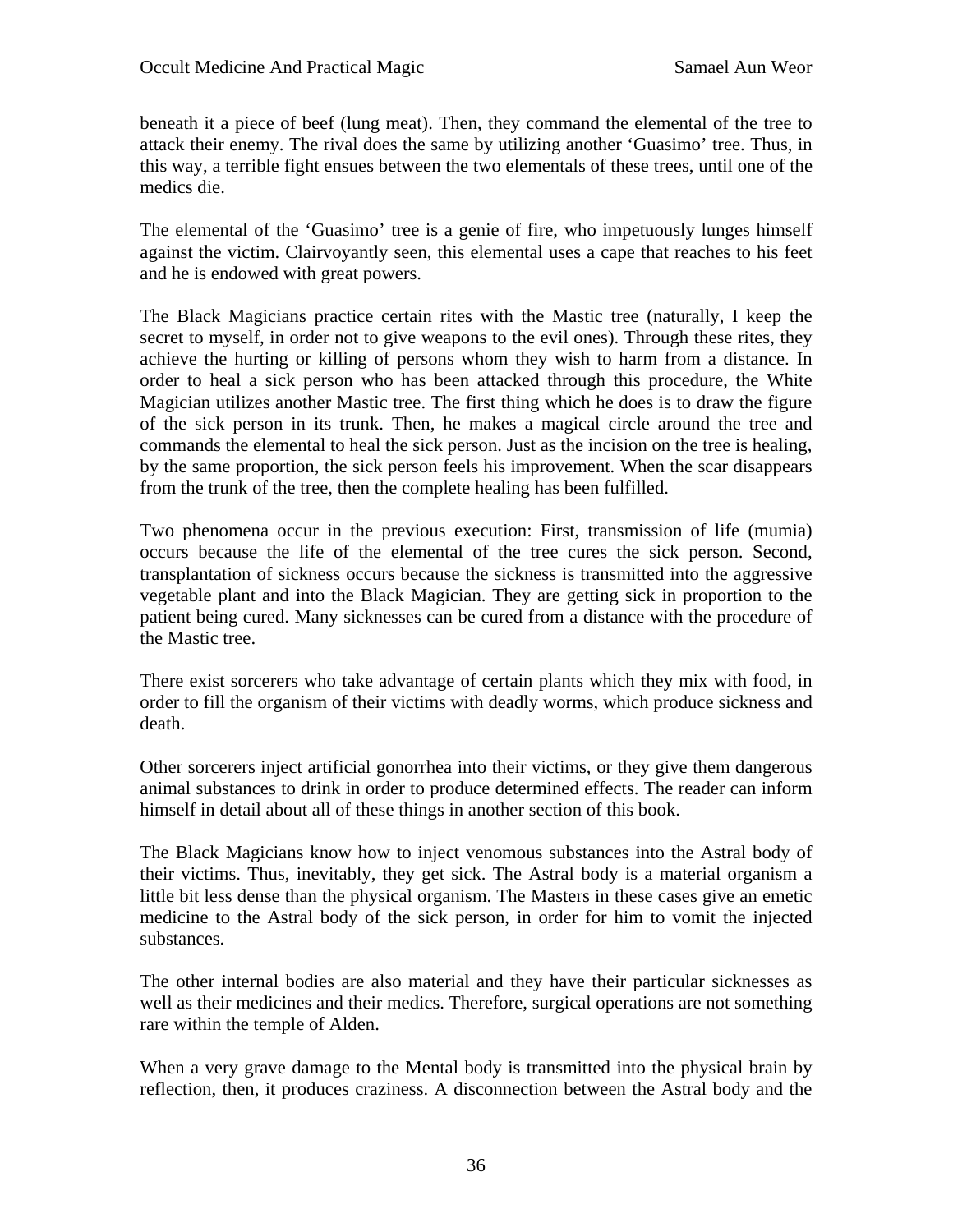Mental body originates furious madness. If there is no adjustment between the Astral body and the Ethereal body, then, necessarily, the idiot or cretin is the outcome.

A laboratory of Alchemy of high transcendence exists within the temple of Alden, where the great Masters of Medicine dwell, such as, Hippocrates, Paracelsus, Galenus, Hermes and others. This temple is in the Astral plane, within the living innermost parts of great Nature.

The internal bodies eat, drink, assimilate, digest and excrete exactly in the same way that the physical organism does, because these are solely material bodies in a diverse degree of subtlety.

These bodies utilize the Tattwas in all sensations and reactions. The Tattwas are the fundamental base of all that exists and they can be either vehicles of love or hatred.

I regret to have to disagree with the opinion of the Master Huiracocha about the Tattwic day- timer. He says in his Taiiwanieicr that the five Tattwas successively vibrate for two hour periods, and that each Tattwa vibrates for 24 minutes in the following way:

1. Akasa, 2.Vayu, 3.Tejas, 4. Pritwi, 5. Apas.

Huiracocha asseverates that this vibration of the Tattwas begins everyday with sunrise. Yet, this is in discordance with the facts and observations. Therefore, the best Tattwic day-timer is the one from Nature.

When the weather is cold, humid, rainy and the sky is cloudy with dense, large, black clouds, then this means that the cause of this is rooted in the Tattwa of the water (Apas).

When this happens, the ethereal waves of the water are submitted to a very strong cosmic vibration, which generally coincides with a position of the moon.

In the hours or days of hurricanes and breeze we can asseverate that the ethereal waves of the air (Vayu) are in agitation and vibration.

The noon filled with sun clearly points to us that the ether of fire (Tejas) is intensely vibrating. Dry, sultry weather elucidates for us the vibrations of Akasa.

The hours filled with happiness, filled with light, are produced by Pritwi.

Therefore, the best Tattwic day-timer is the one from Nature. When the waves of fire are agitated, then, creation is inundated with light and heat.

If the aqueous ether is vibrating, then the waters are moving and everything becomes humid.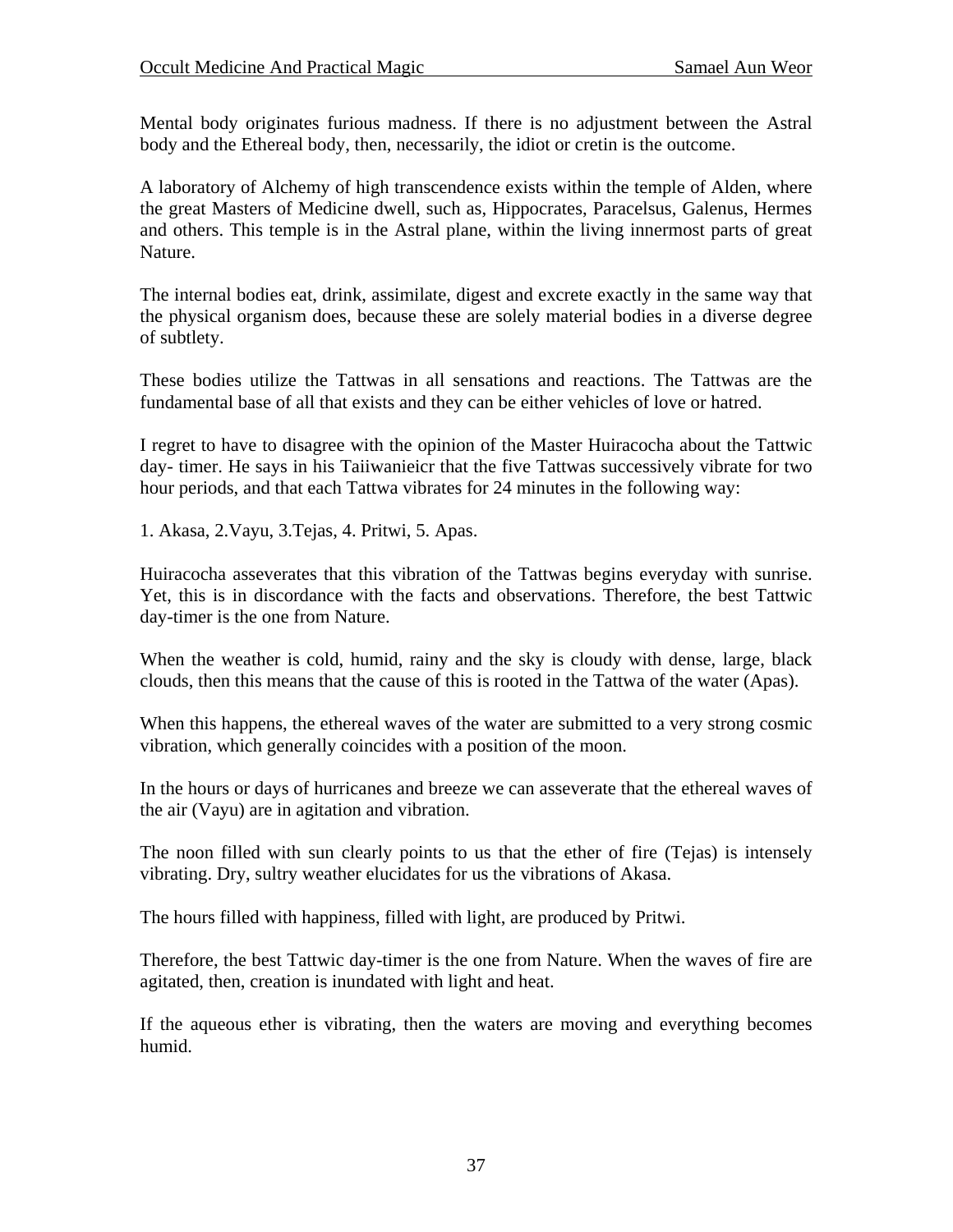Nature becomes happy in its entirety when the ethereal waves of the element earth move and vibrate.

The summer season can be forecasted in the beginning of each year. The tradition of the 'Cabañuelas' is very ancient; yet, it is already forgotten and disfigured. The right procedure is the following: Collect in the night of the first of January twelve dry lumps of rocky salt. These must be separated into two groups of six. One month of the year has to be assigned to each lump. Then, the following day the lumps must be observed: the dry ones will be the ones for summer and the humid ones will be the ones for winter.

The Black Magicians as well as the White Magicians equally utilize the Tattwas of Nature for their respective goals.

There exist certain Tattwic extracts which the White Magician takes advantage of in order to 'enclose' himself. He closes his atomic atmosphere in order to defend himself from the potencies of evil. In such a way, no malignant influence, magical venom, or work of witchcraft can affect or harm him.

In the state of Magdalena, Colombia, a tree named 'Tomasuco' exists. This tree is utilized in order to 'enclose' oneself. This operation is performed at twelve o'clock midday, on Good Friday. The person traces a circle around the tree, then he blesses it. He begs the elemental to 'encircle' his personal atmosphere with the elemental's protective atoms, by creating a protector wall that will defend this person against the tenebrous powers. Once this petition is done, the person approaches the tree walking from south to north and cuts one of the veins of the tree with a new knife and bathes his naked body with the life fluid of the tree. This fluid is very bitter, three cups of this liquid must be drunk. This Tattwic extract protects us from many evils. No venom or any kind of witchcraft will harm those who are 'enclosed' in this way. A nervous shock will be felt if a venomous liquid or venomous substance is held in the Magician's hand. The genie of this tree will spin around the White Magician, avoiding the entrance of the potencies of evil.

The Master Zanoni drank poisoned wine within a feast, and when raising his cup, he said: *"I toast thee, oh Prince, even with this cup."* The poison did not cause any harm to the Master. Also, history tells us that Rasputin drank poisoned wine before his enemies, and he laughed at them.

#### **ENS NATURAE**

What the wires are to electricity is what the nerves are to the vital fluid.

The cerebrum spinal nervous system is the throne of the Intimate (Spirit) and the grand sympathetic nervous system is the diocese of the Astral body of the human being.

*"As the Sun sends all of its power to all the planets and lands, as well, the heart sends its Spirit through the whole body. The Moon* (intelligence of the brain) *goes into the heart*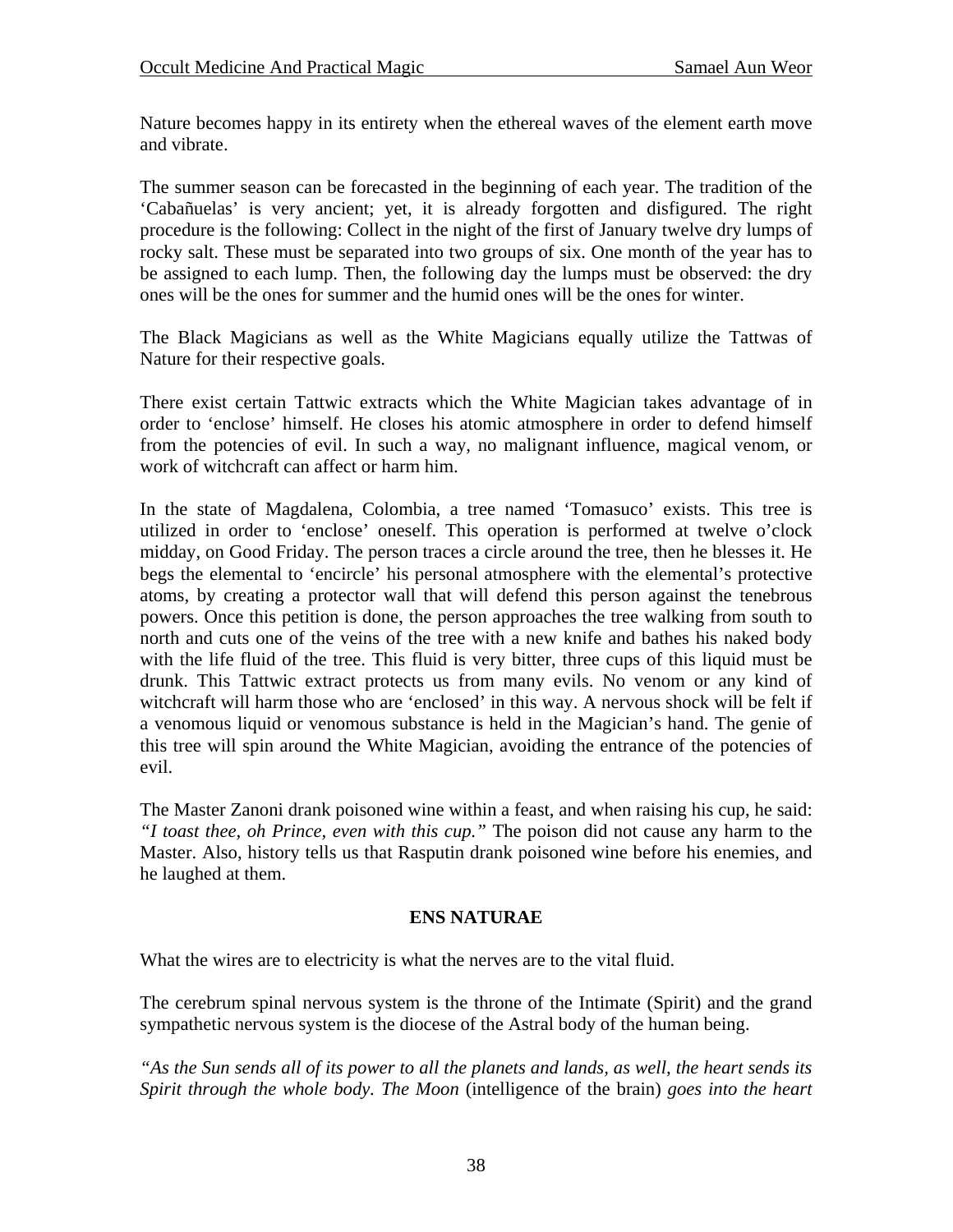*and returns into the brain. The fire* (heat) *has its origin in the* (chemical) *activity of the organs* (the lungs), *yet, it penetrates the whole body.*

*"The vital liquor* (vital essence) *is universally distributed as it moves* (circulates in the body). *This effluvium contains many different effluviums and produces various types of metals* (virtues and defects) *in it."* (*Paramirum* L. 3, Paracelsus)

Upon hearing these affirmations, many medics of the official science will cry out: *"But where are those internal bodies?" "What do we do in order to identify and perceive them?" "We only accept what is analyzed in the laboratory and what is submited to the studies of the systems which we have developed."* In other words, the limit of their learning capacity is in relation with the apparatuses which they have perfected.

Therefore, the position in which they place themselves is absurd, which is to deny all that they cannot comprehend and to submit everything to the judgment of their 'five senses.' If they would develop their clairvoyance which is the 'sixth sense', they then will be aware of the truth concerning this assertion.

One must not forget that the 'luminaries' (intellectuals) from the epoch of Pasteur were mocking him when he was affirming his famous theories, which have made him a celebrity. Did this not also occur even far worse with Copernicus and Galileo, when they became victims of what was believed to be opposed to the known or revealed truth? Were not the 'wise' ones those who covered Columbus with slanders, because he was announcing the existence of a new world beyond the Cove of Finisterre, which then was believed to be the end of the earth?

The sixth sense can be awakened with the following procedure: Sit yourself in front of a table, then fixedly look at the water which is contained in a glass for a period often minutes every day. Finally, in time, with this daily practice, the clairvoyance will awaken. The vowel 'I' (pronounced like the vowel sound found in the word "bee"), when vocalized daily for one hour, produces the same results. Hence, the clairvoyance wilt awaken and the internal bodies will be seen and their anatomy can be studied.

When the ethereal body of the human being is weakened, then, by an action of reflection, the physical organism becomes sick. The ethereal body has its physical center in the spleen. The solar energies, which are the vital principle of everything that exists, penetrate through the spleen into our physical organism. The ethereal body is an exact duplicate of the physical body, and it is made of Tattwas.

Each ethereal atom penetrates into each physical atom, and an intense vibration is produced. All of the chemical processes of the organism are developed based on the ethereal body or second organism.

Every organ of the physical body becomes sick when its ethereal counterpart has become sick, and when the ethereal body is healed the physical body is healed.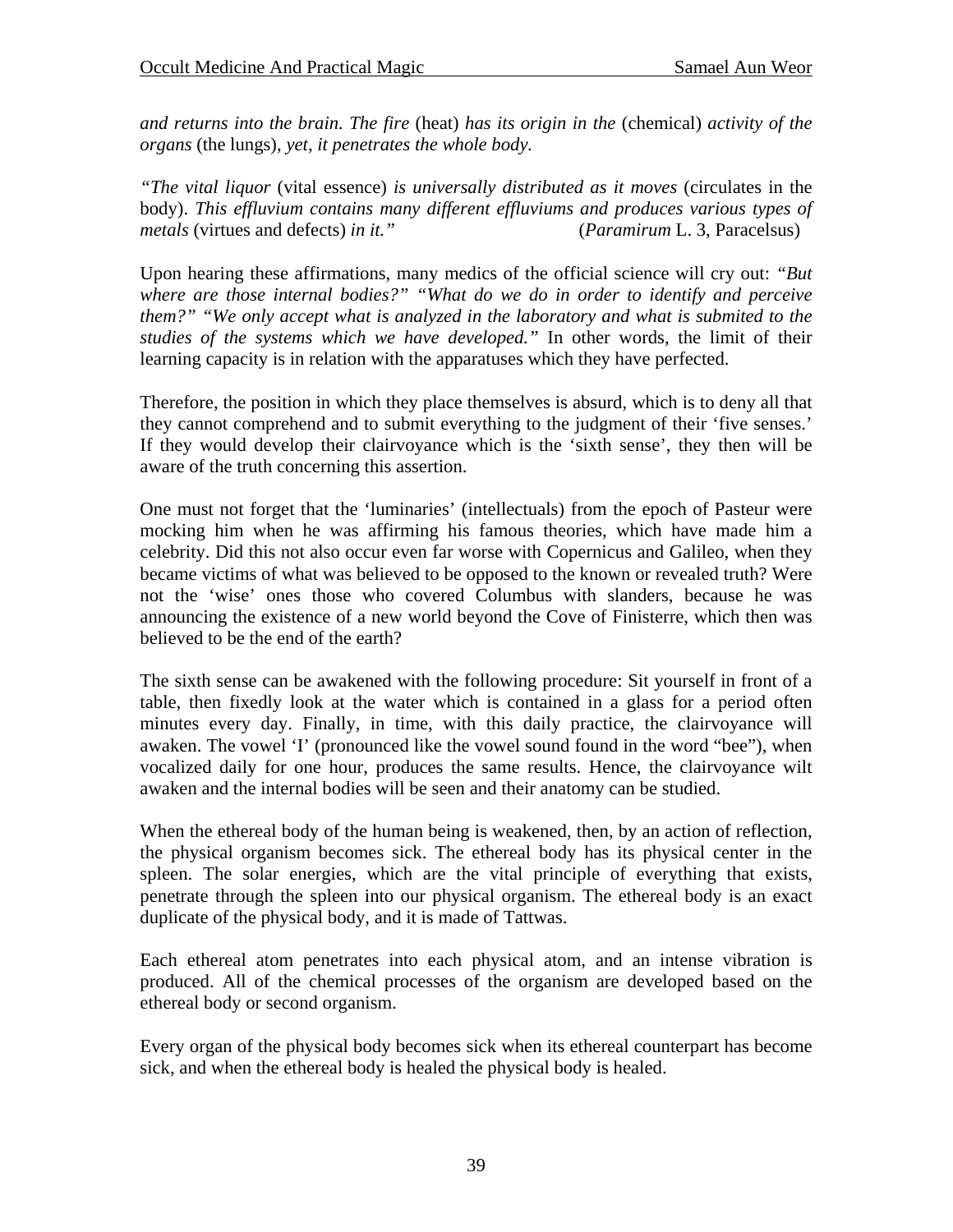The disciples who cannot remember their astral experiences must submit their ethereal body to a surgical operation which the Nirmanakayas perform in the first hall of Nirvana (the first subplane of Nirvana referred to in Theosophy). After this operation, the disciple can take into his astral travels the ethers which he needs in order to bring back his memories.

The ethereal body is composed of four ethers: Chemical ether, ether of life, luminous ether and reflective ether. The chemical ether and ether of life serve as a source for the manifestation of the forces that work in the biochemical and physiological processes, and in all that is related to the reproduction of the races.

Light, heat, color and sound identify themselves with the luminous and reflective ethers. The sapient Soul expresses herself in these two ethers. She is the beloved Maiden of our memories. When seen clairvoyantly, this Maiden looks like a beautiful lady within the ethereal body.

It is necessary for the disciple to learn how to take in his astral travels the beloved Maiden of our memories, in order to bring the memory of all that he sees and hears within the internal worlds. She serves as a mediator between the senses of the physical brain and the ultrasensible senses of the Astral body. She is like the storage of memory (if 'storage' as a concept fits here).

Invoke your Intimate while in your bed, at the time of sleep, like this*: "Father of mine, Thou who art my real Being, I beseech Thee with all of my heart and with all of my soul*  to take the beloved Maiden of my memories out from my ethereal body, with the goal of *not forgetting anything when returning into my physical body."* Then, pronounce the mantras: *"LAAAA RAAAA SSSSSSS"* while becoming sleepy.

The letter 'S' must have a high pitched and sharp sound, similar to that which is produced by air brakes. When the disciple finds himself between vigil and dream, then he has to get up from his bed and leave his room and travel towards the Gnostic Church.

This last action must be done as is, with confidence and faith, because it is real and not fictitious. Neither mentalism nor suggestion exist in this practice. You must get up very carefully from your bed, so as not to wake yourself. Then, you must leave your room by walking as naturally as you do when you travel to your work daily. Before leaving your room, you must perform a little jump with the intention of floating. If you float, then direct yourself towards the Gnostic Church, or to the house of the sick person whom you need to heal. Yet, if you do nof float when performing the little jump, then, return into your bed and repeat the experiment.

During this practice, do not worry about your physical body. Let Nature perform it, and do not doubt, because if you do so the experiment will be lost.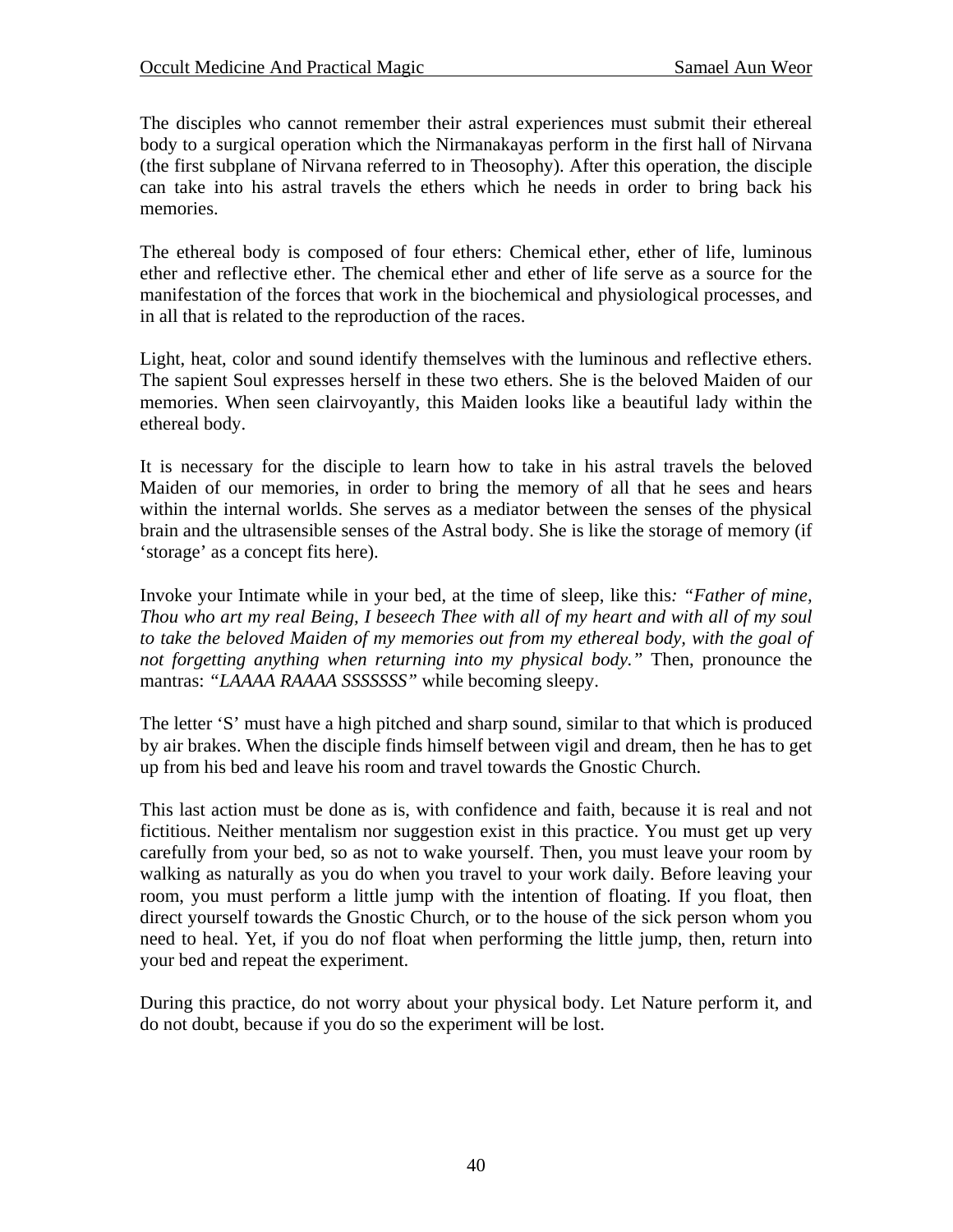The brain has a very fine tissue which is the physical vehicle for the astral memories. The memories are unattainable when this tissue is damaged and this wound can only be healed within the temple of Alden by means of the healing powers of the Masters.

The seminal canals have certain atoms which typify our past reincarnations. These atoms are also the bearers of our inheritance and sicknesses which we suffered in our past lives as well as the sicknesses suffered by our forefathers.

The germinal cell of the spermatozoid is septuple in its internal constitution and through it we receive the biological and psychological inheritance from our fathers. Our own character and talent are an exclusive patrimony of the ego. Therefore, they separate themselves from the atavistic current.

There exists a hospital or healing house within the heart of the Sun, where opportune assistance is granted to many disincarnate Initiates in order to cure their internal bodies.

The aura of an innocent child is a panacea for sick Mental bodies. Thus, people who suffer from mental sicknesses will find great relief by sleeping close to an innocent child. Also, smudgings done with the smoke of toasted corn are very commendable. The sick person must keep his stomach free from gases in order to avoid them from ascending towards the brain and causing major derangement. Castor oil is very commendable for people who are sick in their minds. This oil must be applied daily to the head.

Vaccinations must be restricted in all cases, because they damage the Astral body of people. If the help of the Masters Paracelsus, Hippocrates, Galenus, Hermes, etc., is wished to be received, then, you must write a letter to the temple of Alden and ask for their medical attention.

The Tattwas intensely vibrate and palpitate with the impulse of the elemental populace and with the influence of the stars. The Tattwas and the elementals from the plants are the base of occult medicine.

Purulent tumors in the fingers can generally be cured by alternately submerging the affected part within hot and cold water. When the action of the heat and of the cold (Tattwas Tejas and Apas) establishes organic equilibrium, then normality is re-attained.

Every human being carries an atmosphere of ancestral atoms, which has its chakras in the knees. Therefore, it is in our knees where the instinct for survival is located, as well as the inheritance of race. This is why the knees shake when in front of grave danger.

#### **ENS DEI**

H. P. Blavatsky states: *"Karma is an infallible law which adjusts the effect to its cause in the physical, mental and spiritual planes of the Being. Precise as no other law, it acts in the most small of the cosmic disturbances, and even in the movements of our hands. In the same way that a simile produces a simile, likewise Karma is that invisible and*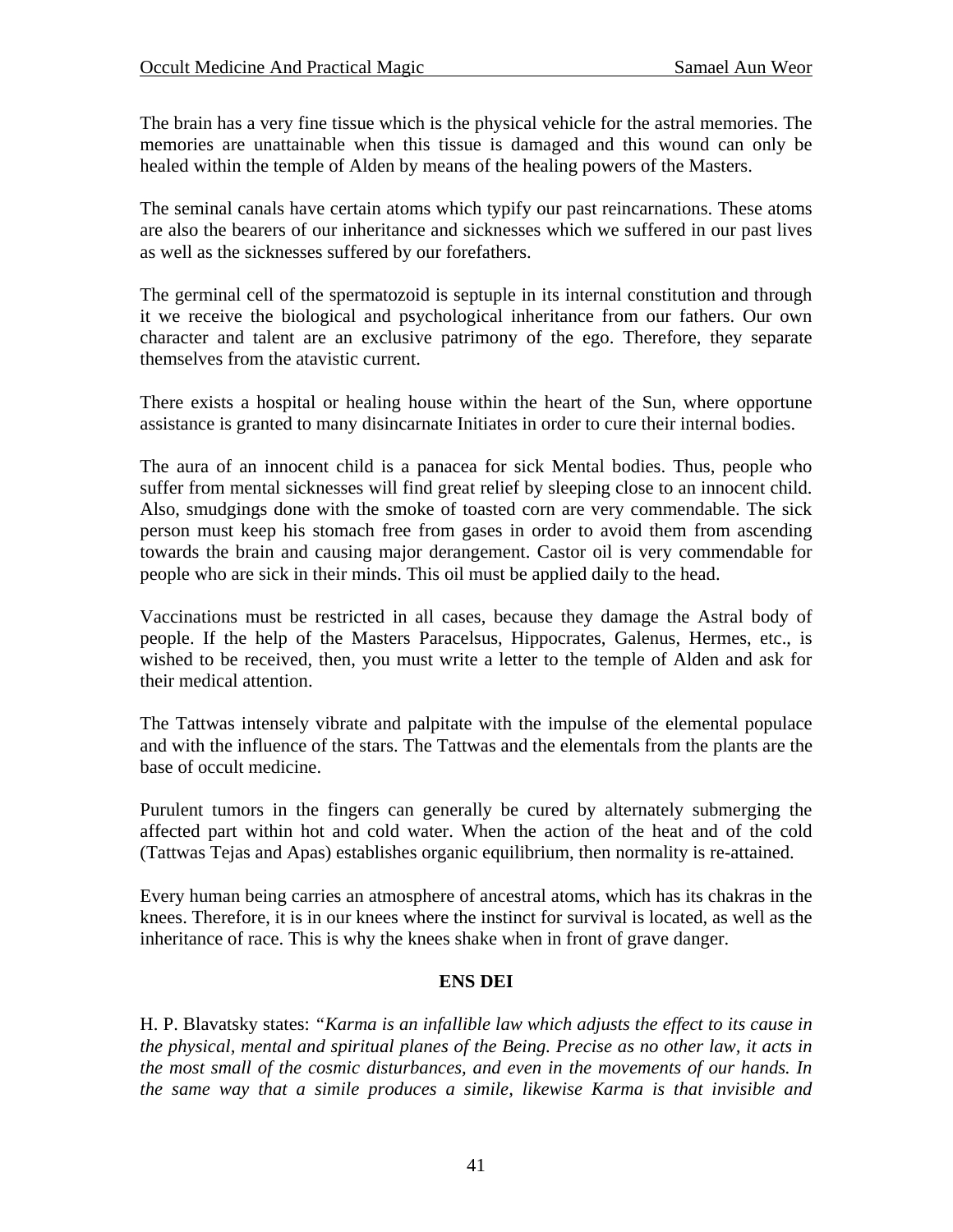*unknown law which adjusts every effect wisely and equitably to its cause, thus making the effect turn back to its originator."* 

Karma is paid in this physical world and also in the internal worlds. Yet, the Karma in this physical world, as very grave as it might be, is much sweeter than its Astral correspondence.

Presently, in the 'Avitchi' (Hell) of the black moon, there exist millions of human beings who are paying terrible Karmas. The mind of the Magician becomes horrified when contemplating Lucifer, who is submerged within ardent fire and sulfur.

The mind of the Magician becomes terrified when contemplating the famous Inquisitors from the Middle Ages, who are suffering in the fire which they made others once endure, and who are exhaling the same painful woes which they made others once exhale.

The soul of the Magician shakes with horror when contemplating the great tyrants of 'war' who suffer their terrible Karmas in the black moon.

There we see Hitler and Mussolini suffering the martyrdom of the fire, which they unleashed over defenseless cities.

There we see Abbadon, the angel of the Abyss, who suffers in the chains and bonds with which he did martyrize others.

There we see Mariela, the great female Magician, embraced in the fire of her own evilness. There we see Jahveh and Caiaphas, the supreme priest, both receiving the same torture of the cross on which they condemned the Master (Christ).

There we see the 'Imperator', founder of the School *A.M.O.R.C*. from California, who is seized by the black magical 'cord' or 'rope' with which he and his followers bind their naive disciples.

When the human soul unites with its Intimate, then, it does not have Karma to pay, because when an inferior law is transcended by a superior law, the superior law washes away the inferior law.

The worse genre of sicknesses are those which are engendered by Karma. Variola is the result of hatred, Diphtheria is the fruit of fornication from past lives. Cancer is also the result of fornication.

Tuberculosis or white pestilence is the result of atheism and materialism from past lives.

Cruelty engenders blindness at birth. Rachitis is the child of materialism. Malaria comes from egotism, etc. Hundreds of other sicknesses have their origin in the evil actions from our past lives.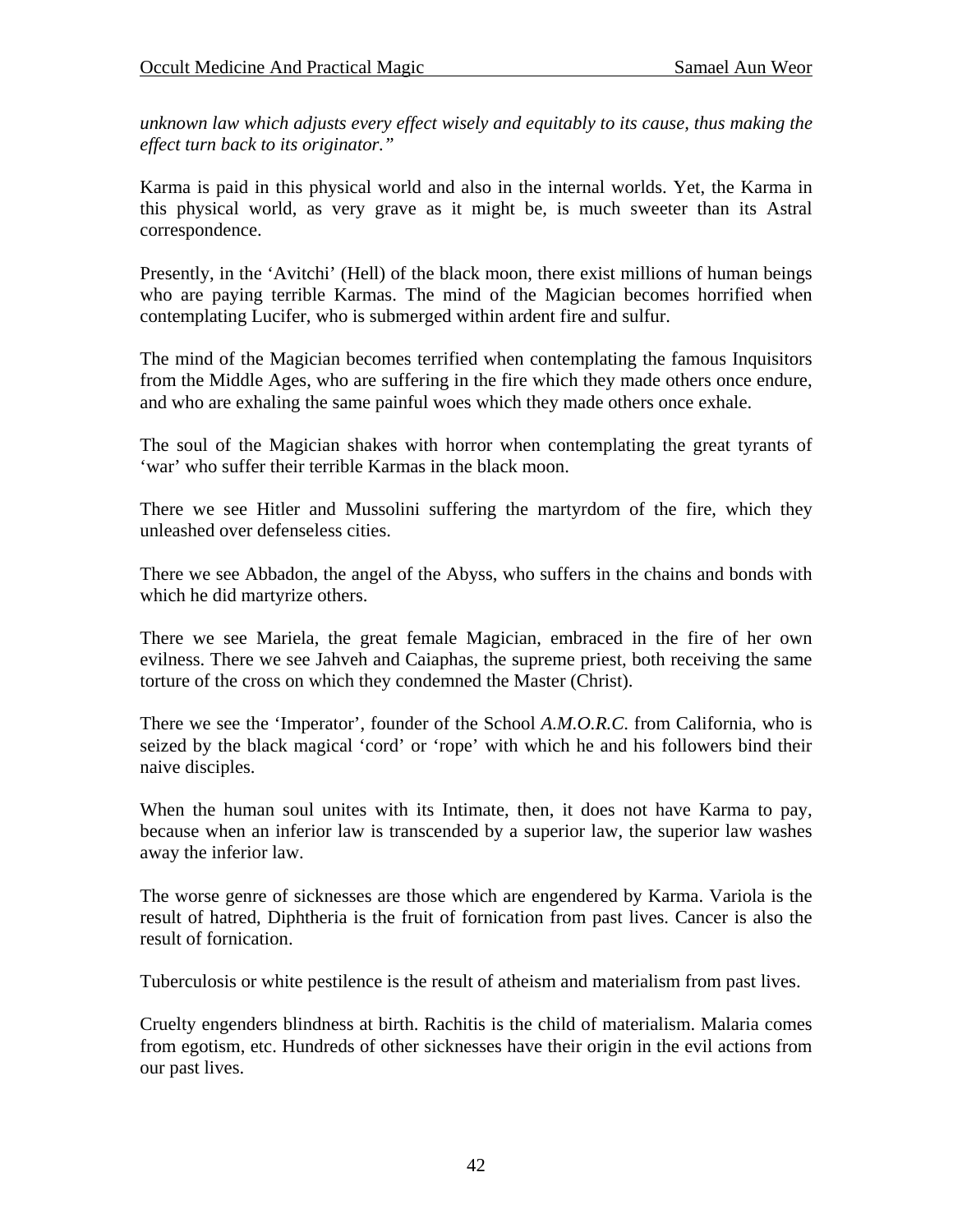Within each human being lives a law and this law is the Glorian, the source from where the Intimate emanated. The soul is nothing else than the shadow of our real Being, the Glorian.

The Glorian is a breath from the Absolute, which is profoundly unknowable to itself. The Glorian is not spirit neither matter. It is not good, nor evil. It is not light, nor darkness. It is not coldness, nor fire. The Glorian is the law within ourselves. It is the real and true 'I'.

When the Intimate and the soul obey the Law, which is their own Law, then, the result is joy, happiness and perfect health.

The day will arrive in which we will liberate ourselves from the universes and from the Gods. This will occur when we will be fused with our Glorian, which is the Law within ourselves.

It is an assignment for the soul to laboriously climb the septenary ladder of the light, in order to pass beyond light and darkness. The soul has to pass fifty doors in order to unite herself with the Glorian. The following is copied from a Gnostic Ritual:

*"Up above, in the unknown heights, there is a palace. The floor of that palace is of gold, lapis lazuli and jasper. Yet, in the middle of everything blows a breath of death. Woe to thee, oh warrior, oh fighter, if your servant succumbs, yet there are remedies and remedies.* 

*"I know of those remedies, because of the yellow and the blue which surrounds thee is seen by me.* 

*"To love thee is best, it ts the most sublime and delectable nectar."* 

This fragment from a Gnostic Ritual of Huiracocha, and which was profaned by Israel Rojas R., encloses great esoteric truths.

That magnificent palace of fifty doors has beautiful and sweet gardens, within which a breath of death is blown. In its rooms we will be loved by our more beloved disciples, yet, we also will be sold and betrayed by the same disciples. Those who were applauding and admiring us will abandon us. Thus, we will be alone in the end. Nevertheless, in essence, we will never truly be 'alone', nor 'accompanied', but in perfect plenitude.

The human being will convert himself into one law when he will be united with the Law.

# **There exist genuine powers and inherited powers.**

'Ganserbo', the great sorcerer, related to me how he inherited the occult powers of his grandmother, who was an old Spanish lady. Ganserbo spoke the following: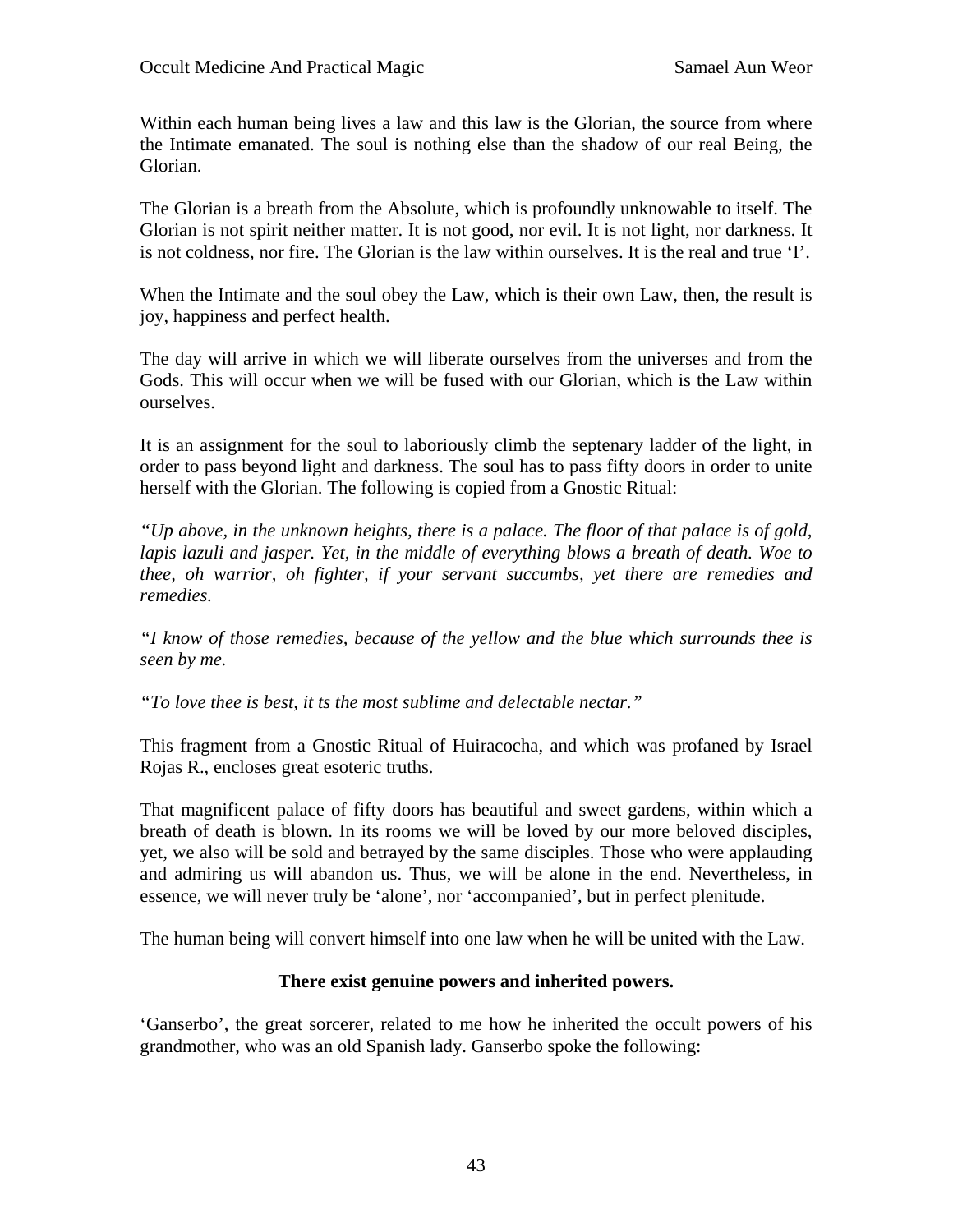*"My grandmother had instructed me how I could attend to her when she was on her*  death bed. She asseverated to me that I was going to be the heir of her power. So, when I left my home one day, the old lady entered into her agonized state and she could not die, *she was asking my relatives to call me. When I returned to my home I comprehended everything and I understood that this was the supreme moment. Then, I folded my pants up to my knees in order to tolerate the terrible coldness of that deliverance of power. I entered alone into her habitat of death. I held in my hand the hand of my grandmother and following this act, the fire which was illuminating this dreadftil abode went off. Then, a crystal glass filled with water was knocked down, yet, the water did not disperse. Finally, the old lady exhaled her last breath and left within my hand an enormous, terribly cold and stiff spider. That spider submerged itself inside the pores of my hands. This is how I inherited the power of my grandmother."* 

This narrative, which is as I heard from the lips of Ganserbo, the sorcerer, clearly shows us about the inherited powers. Posterior investigations done into the case of Ganserbo brought us to the conclusion that this was related with powers of black magic. The spider in question is a female Black Magician who has lived by adhering to the Astral body of all the forefathers of Ganserbo. This female Black Magician likes to assume that horrible figure of a spider, because the Astral body is elastic and can assume any animal figure.

Ganserbo is a great diviner and nothing can be hidden from him. Yet, in essence, he is nothing more than an unconscious Medium. If it is true that he knows the secrets of all the world, this is only due to the 'internal information' which he receives from that female Black Magician, who is adhered to his Astral body, as she was adhered to the Astral body of her grandmother.

The lost word is another power which in the moment of his death the Master delivers to his disciple. The lost word of the Black Magicians is written *'Mathrem'* and they pronounce it *'Mazrem.'* 

The lost word of the White Magicians is kept hidden within the luminous and spermatic fiat of the first instant and is only known by the Initiate. "No one has uttered it, no one will utter it, except the one who has incarnated it."

#### **THE GNOSTIC CHURCH**

The Gnostic Church is the authentic Church of our Lord the Christ. It is the temple of Initiations and it is situated within the Astral plane. Our Lord the Christ and the Holy Masters officiate there.

Whosoever reads our books and practices sexual magic will be internally connected with this temple. The disciple can also go there with his body of flesh and bones any time he wishes to do so. This can be done by practicing the procedure that I teach in the fifth chapter ("Humans and Lands in Jinn State").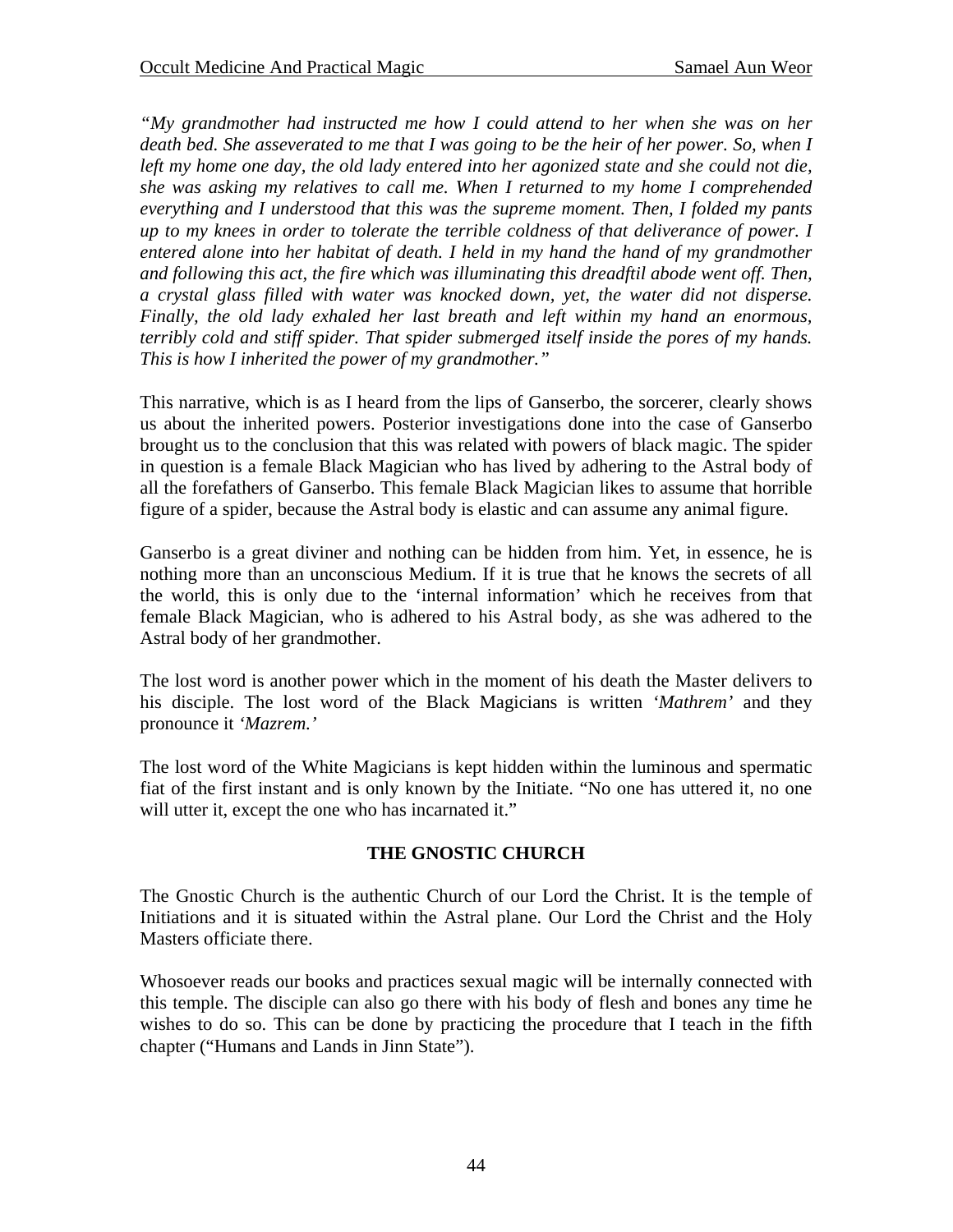On Fridays and Sundays, the disciple can assist the 'Pretor' in order to receive the Holy Unction of bread and wine and in order to be cured of any sickness. This Church has 11,000 vestals. The twenty and four Elders of the Apocalypse (Revelation) dwell there.

This Church has esoteric instruction rooms for the disciples, in which the Masters teach and instruct.

Whosoever wants to be united with his own Intimate necessarily has to pass through the Nine Arcades of the Nine Initiations of Lesser Mysteries. The aspirants to each Initiation have their rooms for their esoteric instruction.

Each Initiation has its degrees and each degree its ordeals. The human being is united with his Intimate in the High Initiation. This is how he is converted into a Master of Major Mysteries (read my book *The Perfect Matrimony*).

The Masters of the Holy Gnostic Church concur to the bed of the sick in order to heal them. A Gnostic Prayer exists, which every sick person must pronounce in order to ask the Masters for help. Behold, the prayer:

# **GNOSTIC PRAYER**

*"Oh Thou, Solar Logos, igneous Emanation, substance and consciousness of christ, powerful life whereby everything advances, come unto me and penetrate me, enlighten me, bathe me, go through me and awaken within my Being all of those ineffable substances that are as much a part of Thee as well as part of me.* 

*"Universal and cosmic force, mysterious energy, I conjure Thee, come unto me, remedy my affliction, cure me from this ill and put apart from me this suffering so I can have harmony, peace and health.* 

*"I ask Thee in thy sacred name which the Mysteries and the Gnostic Church have taught me, so Thou can make vibrate with me all of the mysteries of this plane and superior planes, and that all of those forces together may achieve the miracle of my healing. Let it be."* 

The Gnostic Church is especially concerned with sex.

Mistaken are all those who think that the nonsensical practices of Theosophy, the Rosicrucian Order, or Spiritism are necessary in order to be a Gnostic. Let all 'Tyrians and Trojans' know that in our Church abnormal people do not exist. Thus, whosoever wants to be a Gnostic has to live a sane and equilibrated life.

There exist decrepit old women and sexually exhausted old men who criticize us because we love sacred sex.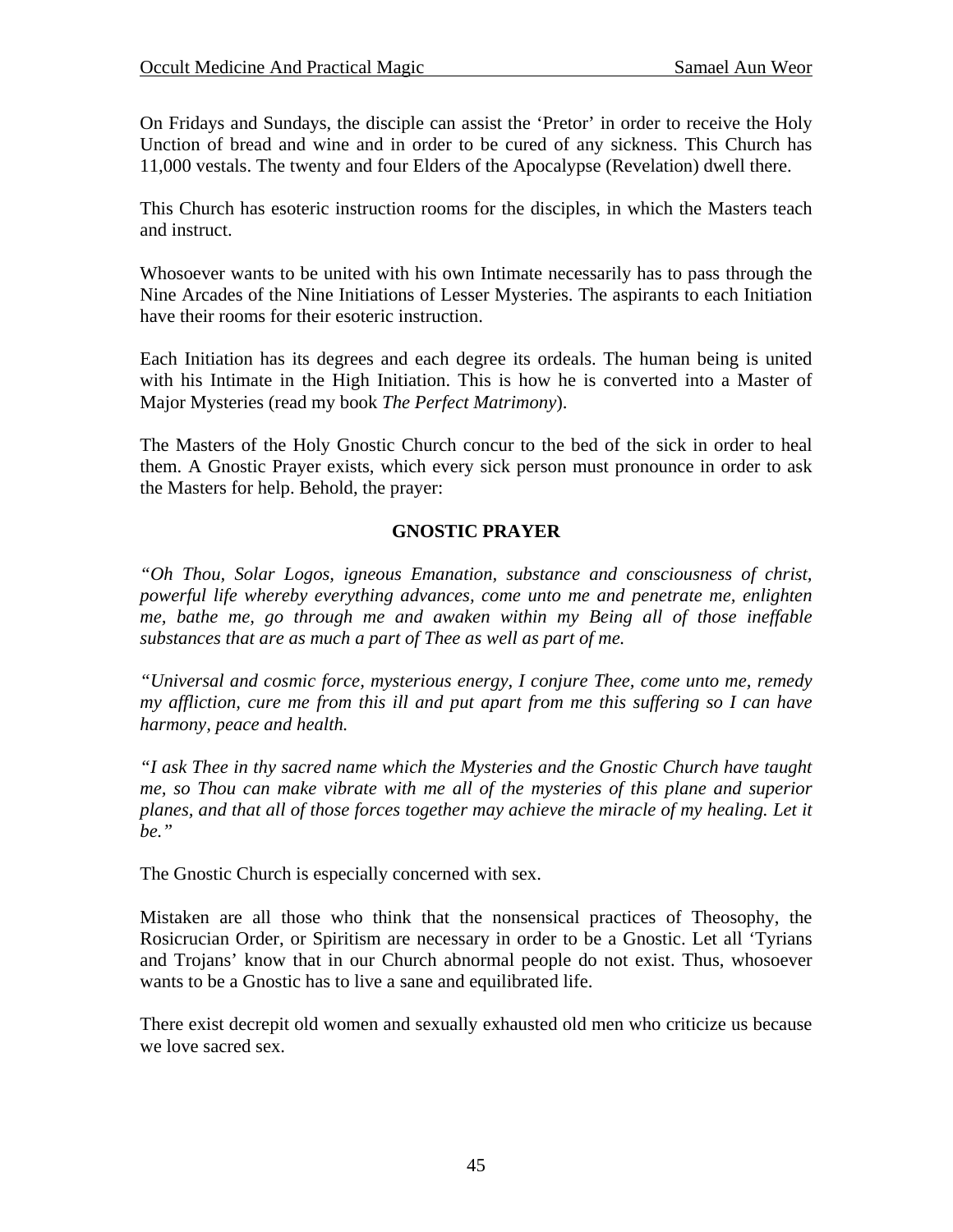Those fornicating elders and those sanctimonious old women do not belong to the Gnostic Church, because the Gnostic Movement especially studies love and is founded upon the sexual force, which is the force with which God made the Universe.

Abnormal individuals exist everywhere who boast of themselves because they have mediumistic faculties, through which certain larvae that pollute the astral plane are expressed. Such individuals say that they receive messages from our Lord Jesus Christ. Thus, they found Lodges and Societies with decrepit and ignorant old men. With their lack of respect for the most great and sublime Being who came into the world, they have reached the breaking point as impostors.

When we, the Gnostics enter into the Church of Christ, which is the holy Gnostic Church, how difficult it is to attain the privilege of touching at least the tassel of the sandals of the Master. What a difficult and laborious task it is to have the right of kissing the feet of his Divine Majesty, our Lord the Christ! Nevertheless, the Mediums (Channelers), are those who, cheated by astral larvae, say that they have communication with the Solar Logos, the Christ. What dimwitted ones!

Let us put ourselves aside from the Spiritists and let us advance upon the theme. What is important is for a man to learn to love, to adore the woman, to delight in the joy of sex without spilling the semen (without reaching the orgasm).

Man was made for the woman, and vice versa, the woman for the man. Male and female sexually unite with the divine difference of not ejaculating the semen (without reaching the orgasm), by learning how to withdraw in time, by separating themselves from the brutish ones.

So, as canals for spilling the semen exist, as well canals for its transmutation exist, in order to upsurge it to the head in the human organism, It is necessary to learn how to use these ascending canals, to learn how to handle the snake and to snatch the passional beast. There is the need to replace passion for force, for power.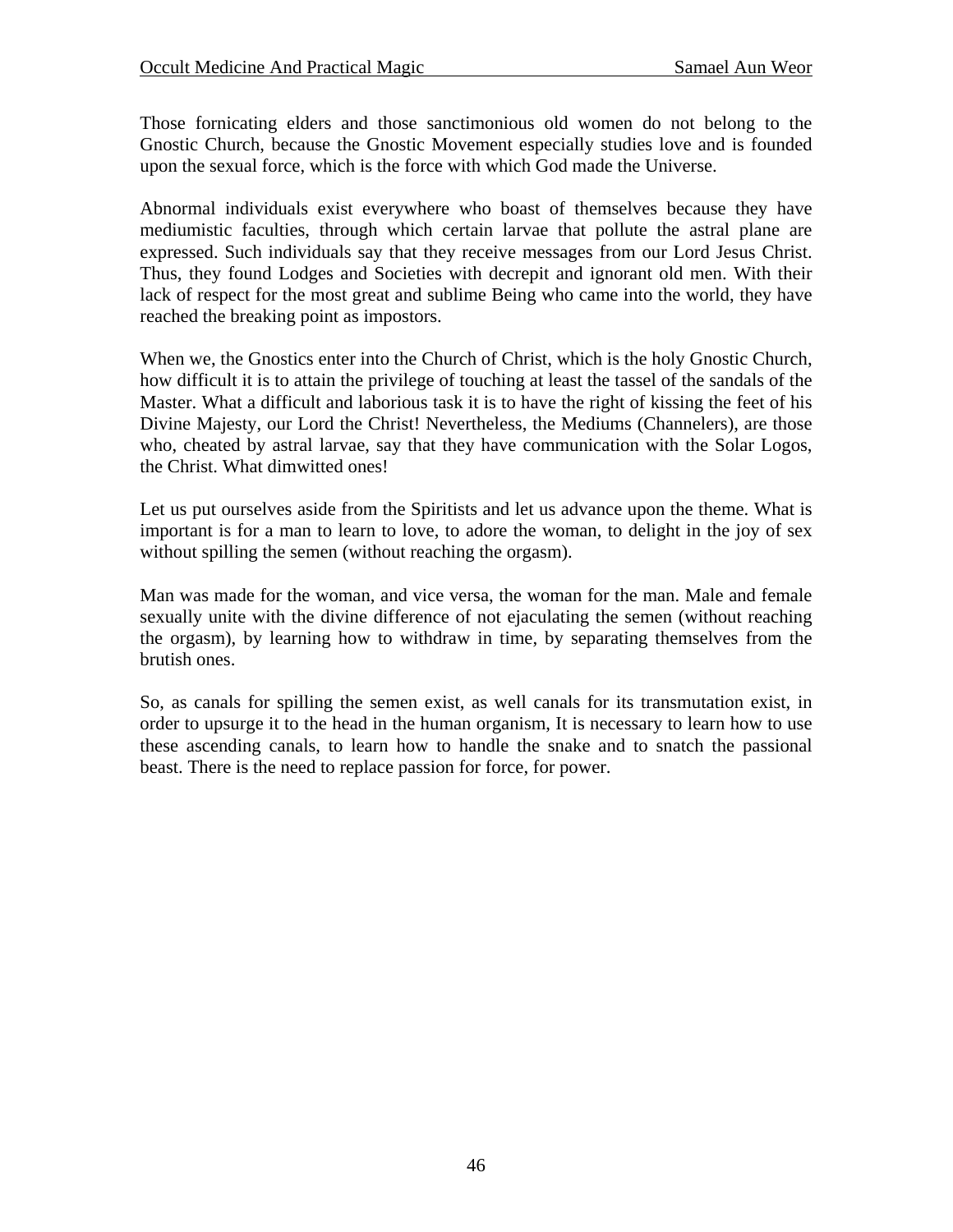# **SECOND PART**

# **PREPARATION AND**

# **DISCIPLINE OF**

# **THE GNOSTIC MEDIC**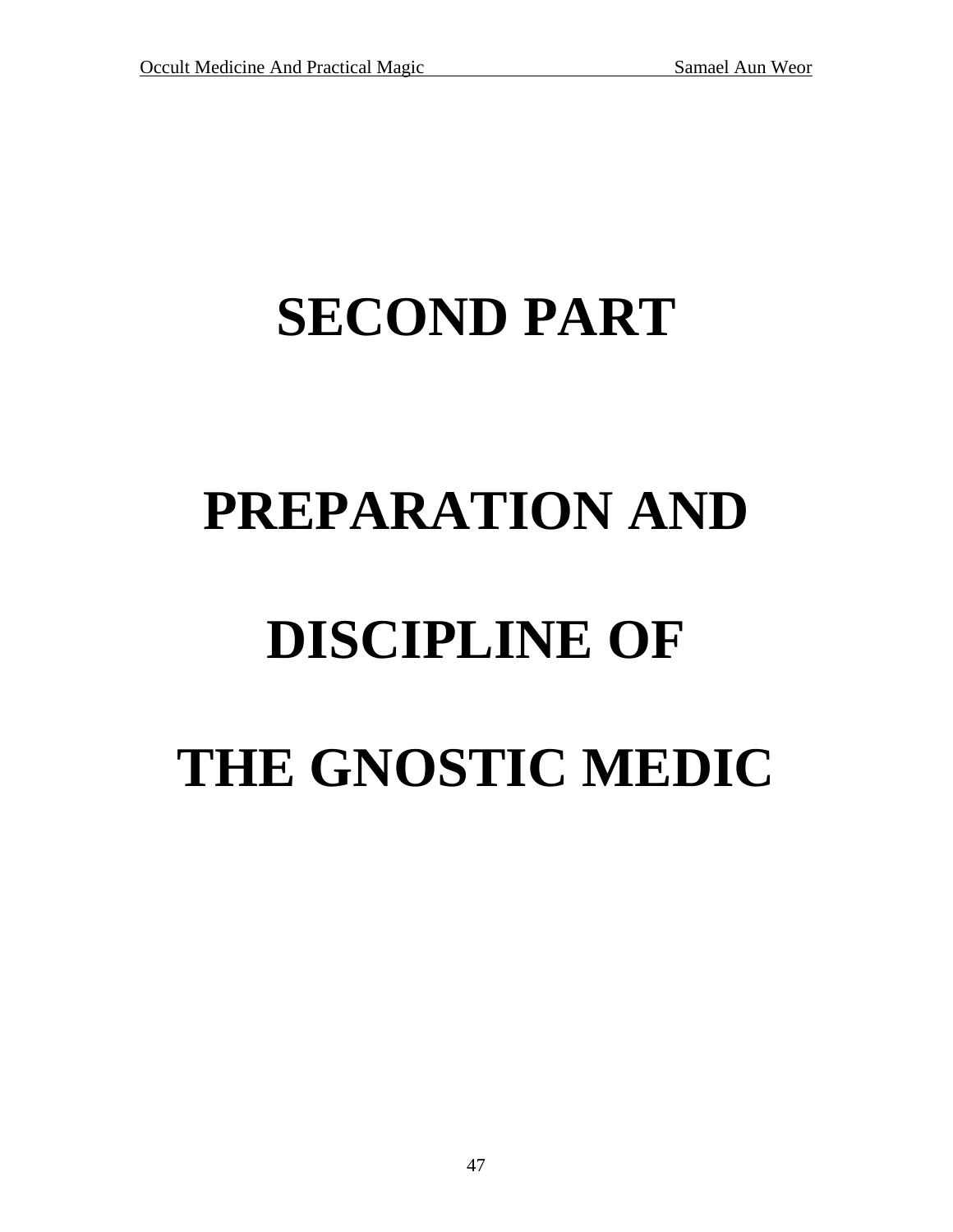#### **RULES FOR THE GNOSTIC-MEDIC**

*1. It is forbidden for the Gnostic doctor to eat any type of meat.* 

*2. It is totally forbidden for the Gnostic doctor to fornicate.* 

*3. Every Gnostic doctor must be saintly.* 

*4. Every Gnostic doctor must be clean of vices.* 

*5. Every Gnostic doctor must be married.* 

*6. Every Gnostic doctor is obliged to practice sexual magic daily in order to awaken the Kundalini.* 

*7. Every Gnostic doctor must practice the exercises of occult meditation and vocalization daily.* 

*8. The Gnostic doctor must possess infinite charity and infinite sweetness.* 

*9. The Gnostic doctor can only practice sexual magic with his priestess/her priest spouse.* 

*10. The Gnostic doctor can never be adulterous.* 

#### **MEDITATION**

When the Gnostic Doctor submerges himself into meditation, he does it because he looks for information. Meditation covers three facets:

#### 1. CONCENTRATION

2. MEDITATION

#### 3. ADORATION

Meditation awakens the internal powers and converts the student into a Magician. Concentration signifies to fix the mind only on one subject matter. Meditation signifies to internally reflect upon the same subject matter. Adoration signifies to converse with the same subject matter or object of our concentration, to live in it, in the subject matter upon which we have fixed the mind.

The mind must be placed apart from the world, then after, it has to penetrate into the Buddhic consciousness in order to meditate. The mind must be fixed upon the consciousness in order to be illuminated.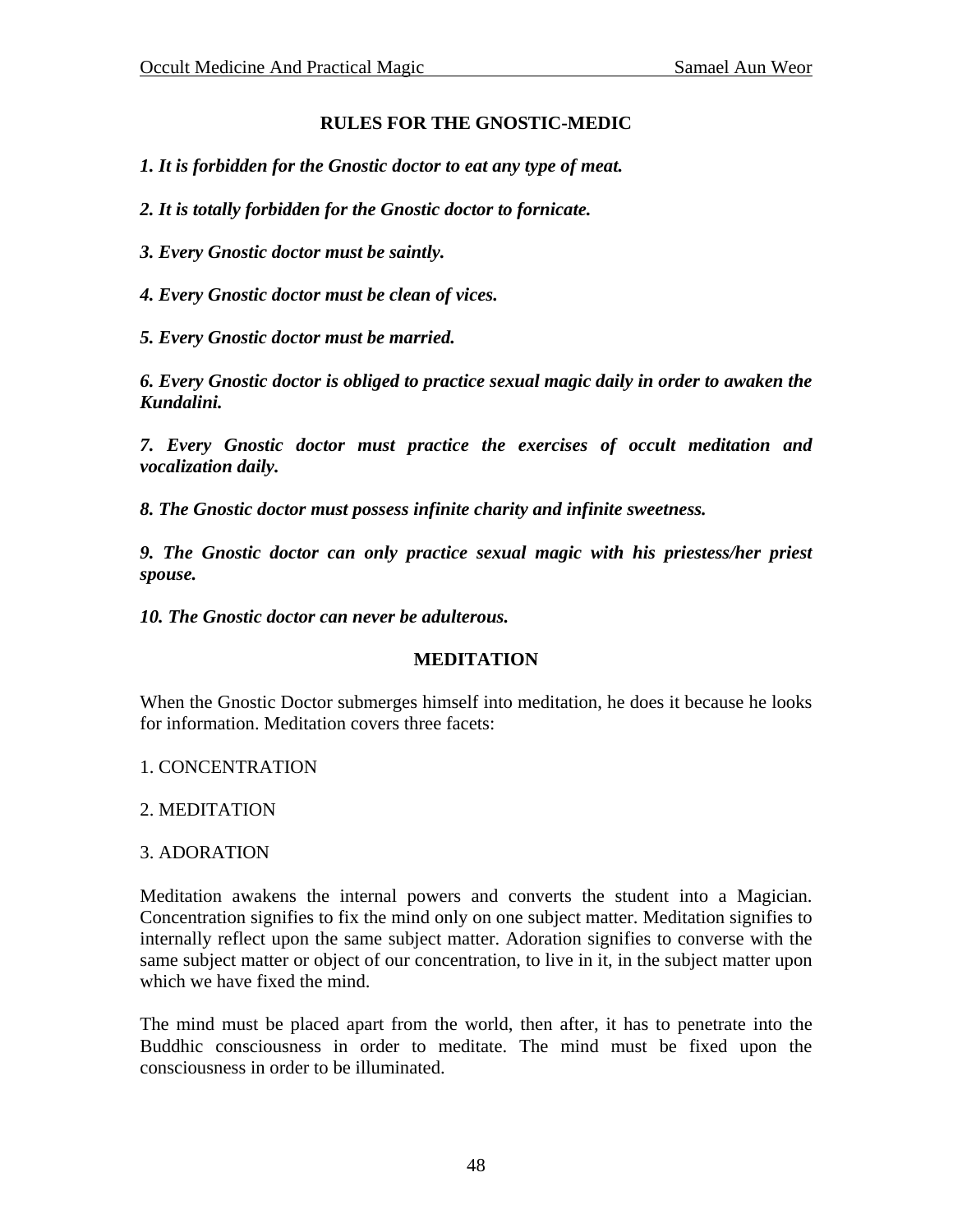When the Gnostic medic meditates, focusing on a tree, he is searching for information from the Elemental of that tree. He wants to know what this tree serves for, what properties it possesses, etc.

The Gnostic Medic receives information during the meditation. The best hour for meditation is the one in which we feel sleepy.

The Gnostic Medic will have to practice internal meditation daily. We achieve the awakening of the consciousness and the actualization of all our occult powers with the technique of Meditation, sexual magic and the power of the verb. One hour of daily vocalization is more worthy than reading a thousand books of oriental theosophy. True vocalization is intimately related with the technique of meditation.

The syllable **IN** is related with the Tattwa Tejas (the principle of the Fire).

The syllable **EN** is related with the cosmic mind, from which our Mental body is only a fragment.

The syllable **ON** is related with Atma-Buddhi, the purely spiritual world, which is the homeland of the Intimate.

The syllable **UN** is related with the great universal womb, the Archaeus of the Greeks, the Astral Light of the Kabbalists, the Super-Soul of Emerson (Alaya).

The syllable **AN** is related with the Tattwa Vayu (The principle of movement).

The syllable **IN** makes the hypophysis and epiphysis glands to vibrate. Thus, the sixth sense called clairvoyance is acquired.

The syllable **EN** makes the thyroid gland and the atoms of the Mental body to vibrate. Thus, the human being acquires the occult ear and the clairvoyance of the Mental body.

The syllable **ON** makes our Buddha, mystic or intuitive Buddhic consciousness to vibrate.

We all have longings for liberation. We all possess that longing which is called in the far east "Bodhimanda", the fundamental base of knowing. Every "Purusa" (Intimate) yearns for his soul to follow the path of liberation, or "Dhama." The doctrine of the heart is Buddha, the christic consciousness.

The vehicle of the christie consciousness has its chakra in the heart. So, when internally vocalizing the syllable **ON** and meditating in its profound significance, the awakening of the mystic consciousness is produced. Then, independent from the physical body, the soul acquires the power of functioning in her superior vehicles.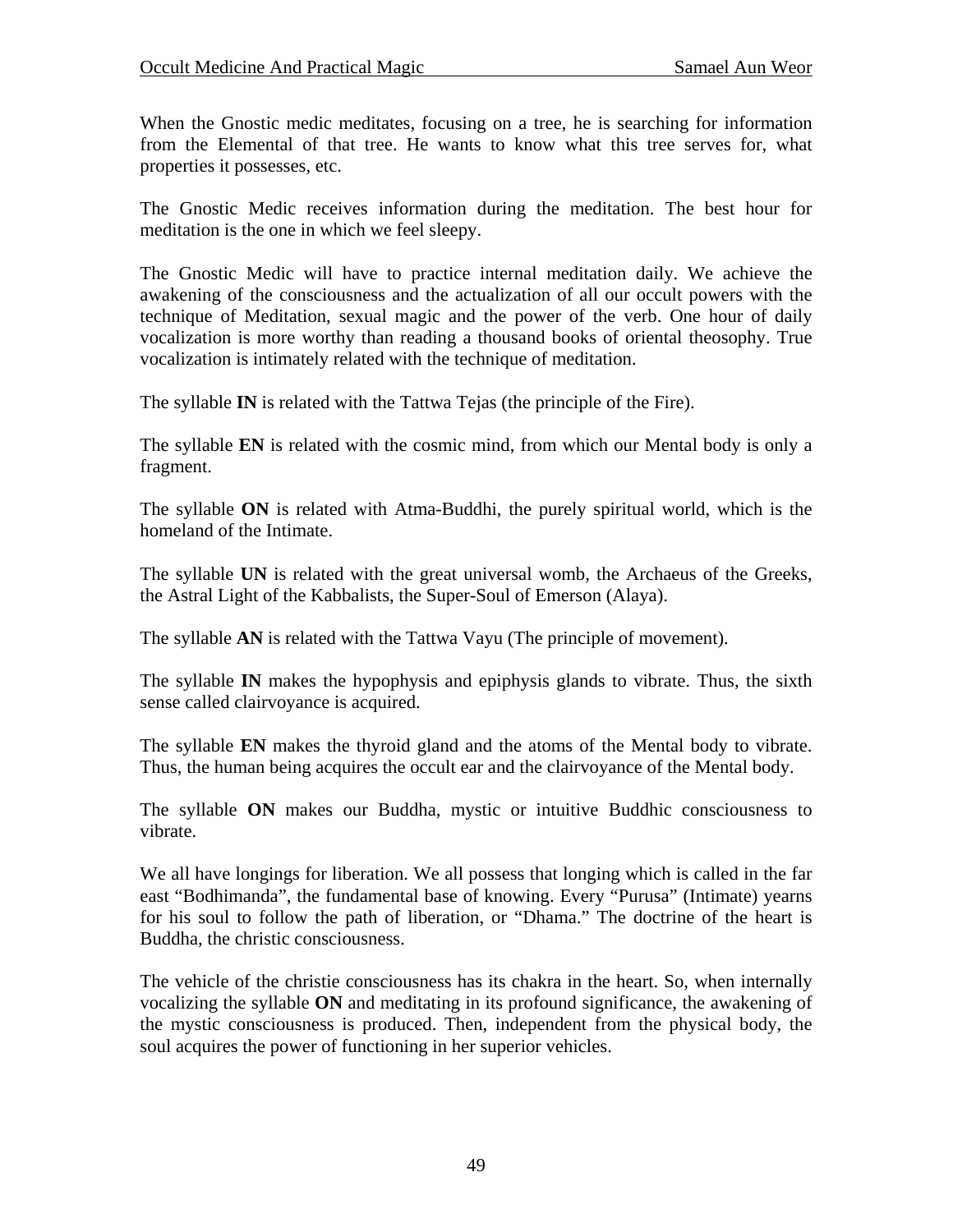The awakening of the consciousness, or Buddha, expresses itself as the Eye of Dagma, the Intuition which allows us 'to know' without the necessity of reasoning.

The syllable **ON** also makes the testicle's hormones to vibrate, thus, transmuting the semen into christie energy. This clearly shows that the awakening of the consciousness, Buddha, can only be achieved by practicing sexual magic, by internally vocalizing and becoming skillful in the astral, since the consciousness, Buddha, is enclosed within our own Chrestos.

The Astral body is the mediator between the soul and the Intimate. Thus, it is only in this astral mediator region where our Monad can be liberated. Here is where all of the Initiations are verified.

Buddha, the mystic consciousness has to express itself through our Astral body in order to perform 'the Truth', which is Nudhi, and which truly is the Intimate or Atman within ourselves.

While this mystic consciousness, Buddha, cannot express itself through the Astral body, neither can it express itself through the physical body or Stulta Sarira, because the Astral body is the mediator between the mystic consciousness and the physical body.

When the human being spills the semen (reaches the orgasm), he loses millions of solar atoms which then are replaced by millions of demonic atoms from the very infernos of the human being. This produces a tenebrous obscurity within the Astral body.

When the human being accomplishes with the following formula, which is to introduce the virile member into the feminine vagina, and to withdraw without spilling the semen (without reaching the orgasm), then, the solar atoms multiply in an extraordinary way and return into the Astral body. Hence, they fill the Astral body with light and solar fire. Only in such a way can the Buddha, the christie consciousness, express itself through the Astral body. Finally, the soul and the Intimate become united forever, thus bringing the final liberation.

The human being becomes clairvoyant by meditating in the syllable **IN** and in the great universal fire.

The human being acquires mental clairvoyance and the occult ear by meditating in the syllable **EN** and in the universal mind.

The awakening of the consciousness and the development of intuition are acquired by meditating daily in our Intimate and in the syllable **ON**, and by practicing sexual magic daily.

The power of telepathy is acquired by meditating in the syllable **UN** and in the solar plexus.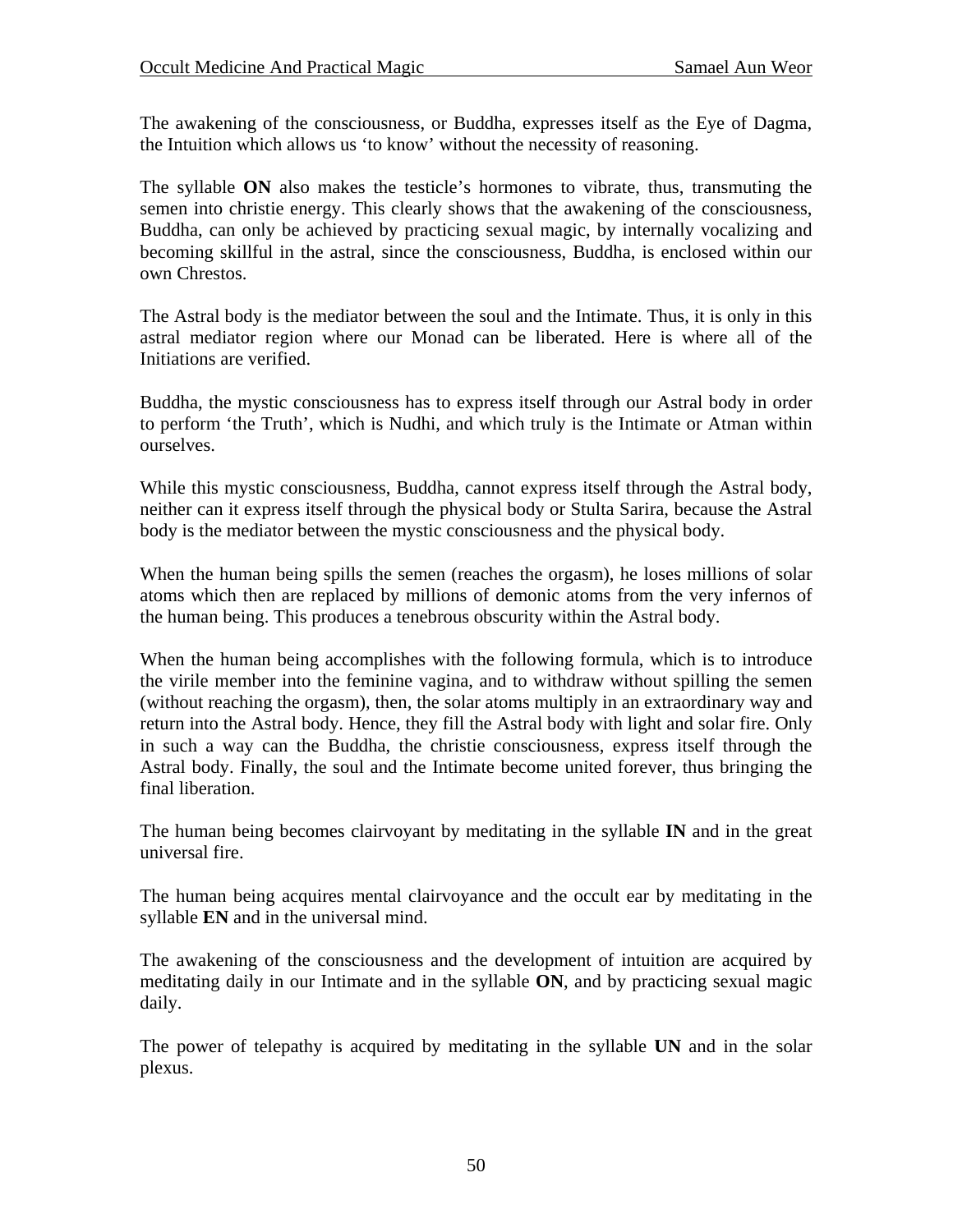The power to remember our past lives is acquired by meditating in the syllable **AN** and in the birth and death of vegetables and of all things.

The clue of Pranava, or the science of Mantras is found within the consciousness. The waves of the consciousness nourish the mind. The Mantras must be felt, since all of their powers reside within the superlative fl of the consciousness. Therefore, before vocalizing the Mantras we must live them within the mystic consciousness.

IN, EN, ON, UN, AN must be vocalized daily for one hour, like this:

IIIIIIIIIIIIIIIIIIIINNNNNNNNNN (pronounce the 'I' as in b

EEEEEEEEEENNNNNNNNNNN (pronounce the 'e' as in end)

OOOOOOOOONNNNNNNNNNN

UUUUUUUUUNNNNNNNNNN

AAAAAAAAANNNNNNNNNN (the 'a' is pronounced as in fir)

The five vowels I, E, O, U, A make the chakras, discs or magnetic wheels of our Astral body to vibrate. Thus, with the vibration, the Tattwas are transmuted into hormones, since each chakra is a regulator of our endocrine glands. These glands are truly biogenetic laboratories, whose mission is to transmute the Tattwas into hormones.

The waves of the consciousness bring together all of the afine and harmonious thoughts in order to fortify them.

Everything exists by **AUM**, everything lives by **AUM** and everything comes into existence by **AUM**. Yet, in the beginning, only the divine Chaos existed.

The vowel **'A'** is the prime matter of the great work; it is the Tattwa of everything that comes into existence.

The vowel **'U'** is the mystic consciousness, or the collective mystic consciousness.

The vowel **'M'** (the M in occultism is also a vowel) is the incessant transformation and existence that the Gods create with their mind.

Let us clarify in order to have greater comprehension:

The Earth in its nebulous state was **'A'**. Then, in its processes of gestation or formation directed by the cosmic consciousness it was **'U'**. Finally, when populated by all type of living beings it was **'M'.**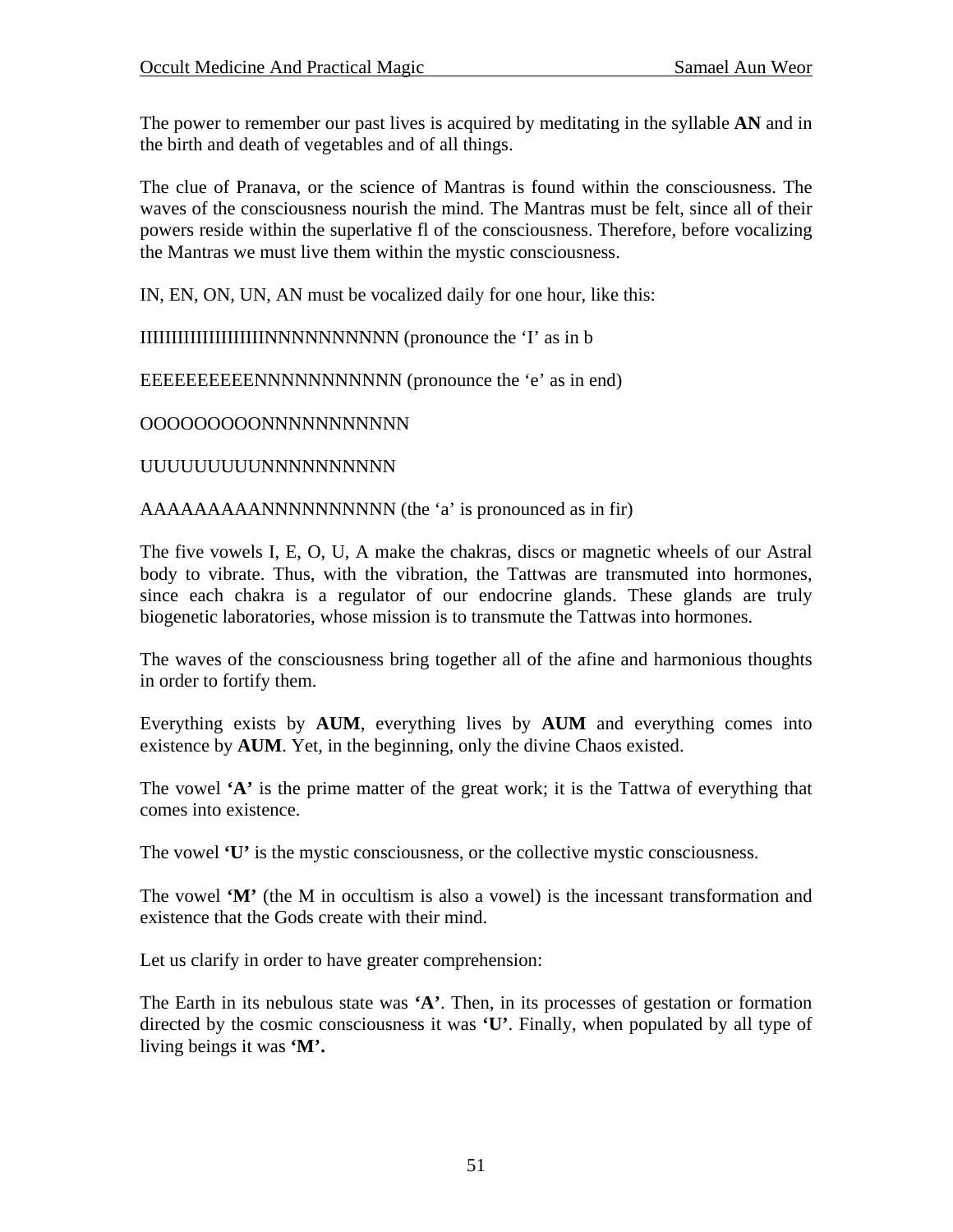The embryonic germ in its first days within the maternal womb is **'A'**. The fetus while in gestation is **'U'**. The veiy welcomed child coming into existence is **'M'**. 'AUM' is lived by the animal, 'AUM' is lived by the human being.

AUM is esoterically pronounced AUM (as described below). The power of all the Tattwas is enclosed within this Mantra. The Kabbalistic number of AUM is 666 and not the number 10 as Cherenzi, the black magician taught.

In order for AUM to completely manifest itself through ourselves we have to prepare all of our seven vehicles. AUM contains the seven notes of the musical scale which correspond to the seven cosmic planes and to our seven bodies. The seven words of the Calvary (pronounced by Jesus) give us power over the seven cosmic planes.

In order for the mystic consciousness, Buddha, to express itself as intuition through ourselves, we have to prepare our seven bodies by means of sexual magic.

Before Self-realizing the Mantra 'AUM', we have to live the Mantra I.A.O. Sexual magic is I.A.O. The Kundalini is I.A.O.

The formula in order to awake the Kundalini lies exclusively in the sexual act: *"To introduce the virile member into the feminine vagina and withdraw without spilling the semen (without reaching the orgasm)."* This is our axiomatic prescription for all the Gnostic students. During these sexual trances the Mantra I.A.O. must be vocalized, then meditation in the fire and in the Intimate must be performed.

AUM is pronounced by opening the mouth very well with the vowel aaaaaaa, rounding it with the uuuuuuuu and closing it with the mmmmmmmm.

The Gnostic Medic needs to subdue himself to these rules for the wise exercise of holy Gnostic medicine. The Gnostic Medic must be a Magician in order to command the elementals of vegetables.

#### **THE KUNDALINI**

Kundalini is the fire of the Holy Spirit. Kundalini is a liquid fire of a purely spiritual nature. Kundalini is the igneous serpent of our magical powers. Kundalini is found enclosed within a membranous pouch that is nourished by the rays of the sun and of the moon. This membranous pouch is found concentrated within the coccygeal bone.

The fire of the Holy Spirit and the Kundalini are the same. The difference between the Kundalini and the Holy Spirit is just a circumstance of names. In the east, the sexual force is called Kundalini and in the west it is called the Holy Spirit. Yet, it is the same sexual fire which is enclosed within the membranous pouch in the coccyx. The secret in order to awaken the Kundalini (fire of the Holy Spirit) lies in the following prescription: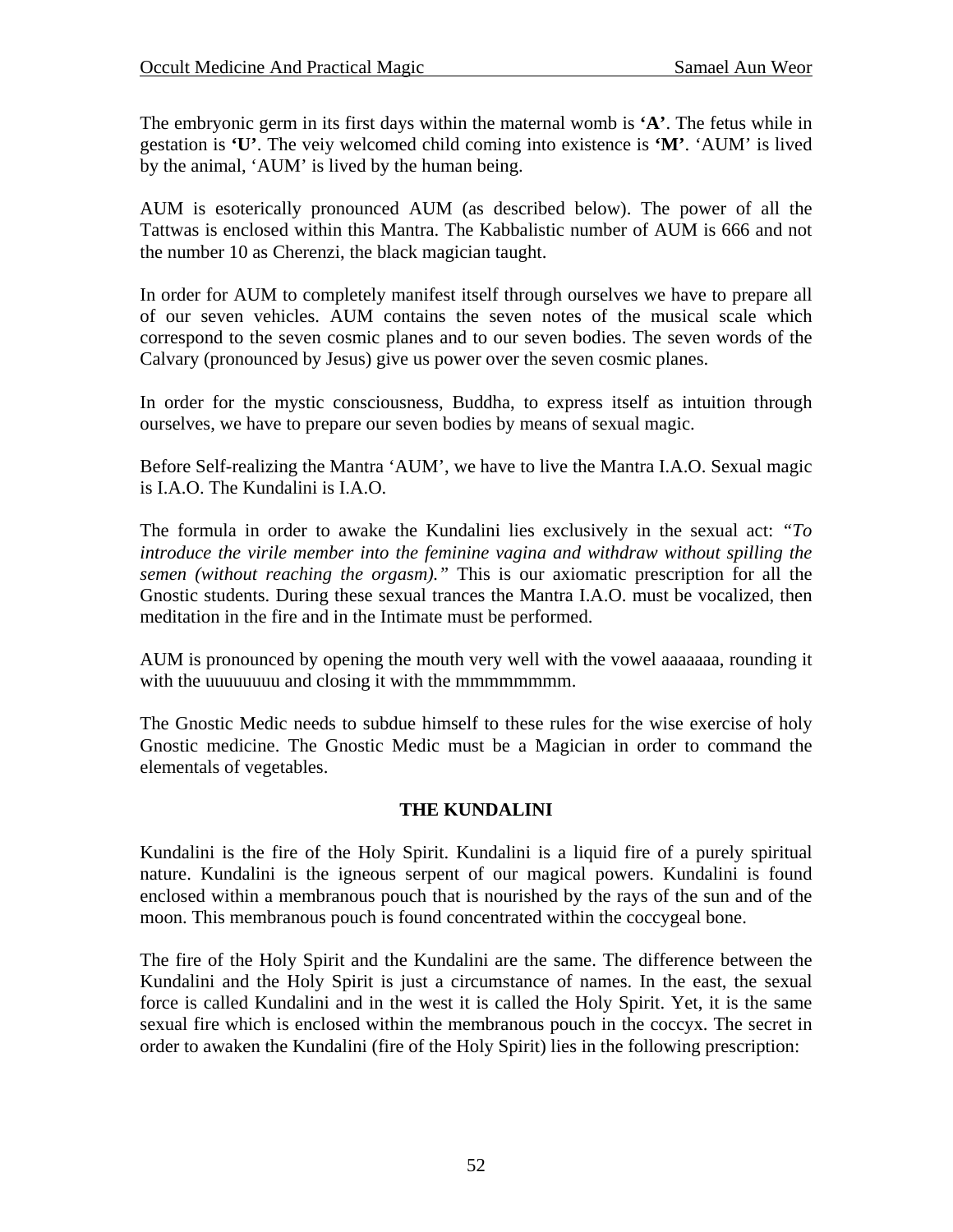Introduce the virile member into the feminine vagina, then, withdraw without spilling the semen (without reaching the orgasm). This is what is called sexual magic and it is mandatory for the Gnostic Medic to practice sexual magic daily, in order to transmute his semen into divine energy. Thus, the fire of the Holy Spirit or Kundalini awakes with this prescription, because this fire rips the membranous pouch in which it is enclosed. Then, it ascends upwards through a canal which is situated within the spinal medulla. This canal is called Shushumna in the east. Such a canal remains closed in the common and current people. However, the seminal vapors open it and expose it, so that the Kundalini can enter through its inferior orifice, in order to ascend upwards through a thread which is situated in the center of such a canal.

The opening of the orifice of this canal of Shushumna is performed under the direction of an angelic atom, which is situated in the semen. This fine thread through which the Kundalini ascends is very delicate. If the Gnostic Medic does not withdraw himself before the orgasm, if he indeed arrives at the spilling of the semen, then this thread is ripped. It becomes a burned fuse or burned wire and the Kundalini descends one or more cannons (vertebrae) in accordance with the magnitude of the fault.

In Gnosticism, we call the spinal vertebrae cannons or pyramids. Each cannon is related with determined occult powers. There exist 33 spinal cannons. When the Kundalini fire has already risen through the 33 cannons, then, within the astral plane, the Staff of the Patriarchs is delivered to the Gnostic. The High Initiation is received when the Staff of the Patriarchs has already been received.

The High Initiation is the fusion of the Spiritual Soul with the Intimate.

The Spiritual Soul is the Buddhic or Intuitive body. When the Buddhic body is fused with the Intimate, then a new Heavenly Man, a new Master is born.

This new Master has to take out his psychic extracts, which are enclosed within his Vital, Astral, Mental and Causal bodies. This task is really very difficult, and this is performed by means of the fire of the Kundalini.

The first psychic extract which patiently has to be drawn out is the ethereal extract. Such an extract is called *ARRONSA.*

The Master has to awake the Kundalini in his ethereal body, just as he did in his physical body.

Once the Master has made his Kundalini patiently rise upwards through the spinal column of his Ethereal body, then, this Master achieves the removal of his psychic extract, which is enclosed within his Ethereal body.

Next, such an extract is assimilated within his Buddhic body or Spiritual Soul. This is how the Master acquires the power over the Tattwas, which will allow him to govern the four elements of Nature.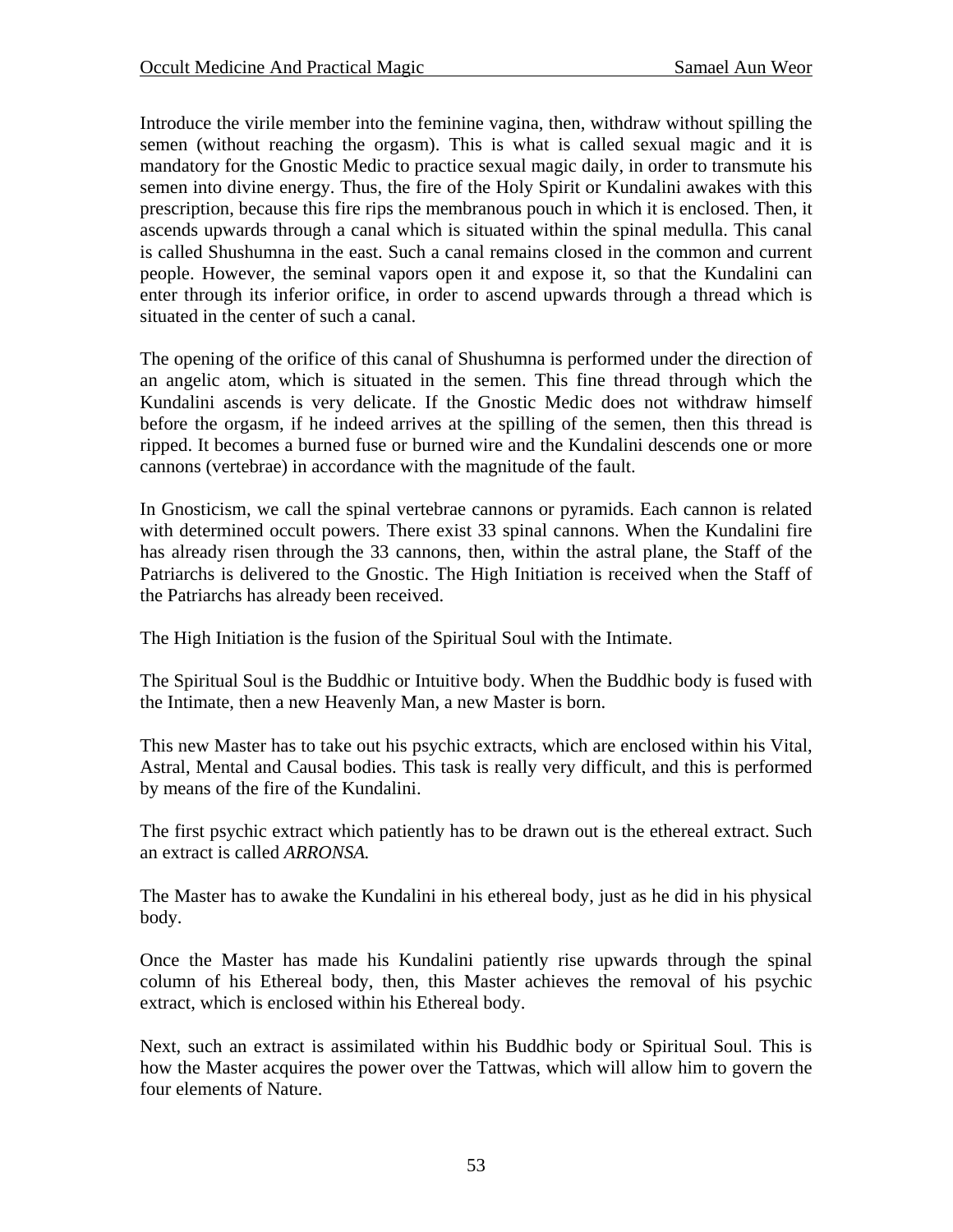The very difficult labor of awakening the Kundalini in the Ethereal body and making it rise upwards, cannon after cannon, just as it was done in the physical body, is performed under the direction of a 'Specialist.'

*ARRONSA* is the name of the psychic extract of the ethereal body. Therefore, *ARRONSA* is the mantra which the new Master must vocalize in order to awake his Kundalini and to make it rise upwards through the spinal column of his ethereal body.

*ARRONSA* can only be pronounced by the Masters, yet, I have written it in this book in order for it to be a guide to the new Masters who will be born with my teachings.

Once the ethereal extract is liberated, the Master has to perform analogous labor with the Astral, Mental and Causal bodies in a successive order. All of these psychic extracts must be assimilated by the internal Master, in order for him to be Self-realized in depth and to have the complete right to enter into Nirvana.

Then, when reaching this degree, the Master is an Omnipotent God, a Majesty of Fire, a Sovereign of creation in its entirety. This is the science of the Serpent.

# **THE BUDDHIC BODY**

The Buddhic body is the Diamond Soul of the Intimate. The Bud dhic body is the superlative and ennobling consciousness of our Being.

The Buddhic body is the Spiritual Soul of the Being. Thus, when the Intimate is fused with his Spiritual Soul, the Heavenly Man, the Master is born.

The Buddhic body or Spiritual Soul has his diocese within the heart. Then, the Heart Temple is the diocese of what is most dignified and decent within our Being.

The fires of the heart control the Kundalini. The Kundalini (fire of the Holy Spirit) rises under the control of the fires of the heart. The ascent of the Kundalini depends upon the merits of the heart. The path of the heart is the path of the Intimate. Therefore, the path of the heart opens for us only with sanctity.

We receive the cross of the Initiation within the Heart Temple. We live the Golgotha within the Heart Temple. The infinite Universe is a system of hearts. Therefore, the path of sanctity is the path of the heart.

The Diamond Soul or Buddhic body must receive the five stigmata and be totally christified in order to fuse itself with the Intimate.

The Gnostic Medic must follow the path of sanctity in order to Self-realize himself in depth.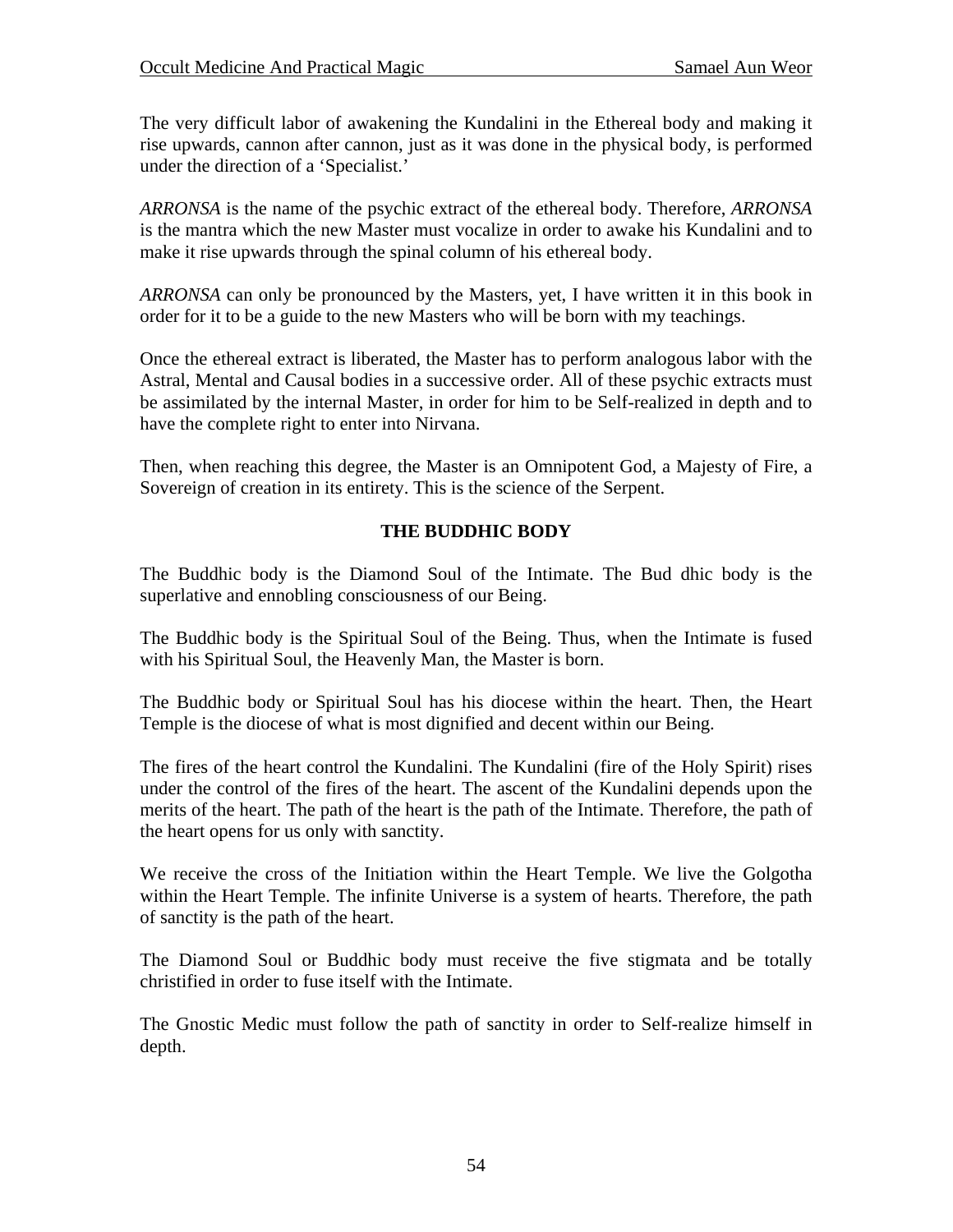## **THE PATH OF THE INITIATION**

1. There exist eight Initiations of Major Mysteries and nine Initiations of Lesser Mysteries.

2. To reach the great Initiations of Major Mysteries is impossible without having passed through the nine Initiations of Lesser Mysteries.

3. I am very deeply sorry that certain spiritualist societies do not know how to interpret the maximum sacrifice of the Martyr of Golgotha.

4. Samael Aun Weor, Master of the Venerable White Lodge is indeed very sorry that the students of certain secret societies never talk about the nine Initiations of Lesser Mysteries.

5. I declare that when arriving at the degree of Aseka, or Hierophant of the Fifth Initiation of Major Mysteries, the following seven paths are opened before the Master:

- a) To continue with humanity, working for humanity.
- b) To continue within the internal planes as Nirmanakaya, working for humanity.
- c) To join the evolution of the Angels or Devas.
- d) To form part of the government of the Logos.
- e) To prepare the work of the future Etheric Age of the Earth.
- f) To enter into the ineffable joy of Nirvana.
- g) To perform superior works of Nirvana.

Samael Aun Weor declares that he was the first human being in the world who delivered publicly to humanity the secrets of the Initiation. If the reader of this book wants to enter right now into the path of the Initiation, then, let him study and totally live my two books entitled *The Perfect Matrimony* and *The Revolution Of Beelzebub* All of the secrets of the Initiation will be found in these two books.

#### **THE SEVEN SERPENTS**

We have seven bodies and seven serpents. Each one of our seven bodies has its own medulla and its own serpent. These seven serpents are the seven degrees of the power of the fire, two groups of three plus the sublime coronation of the seventh serpent that joins us with the One, with the Law, with the Father.

These are the seven portals and the seven Great Initiations of Major Mysteries (read *Zodiacal Course* by the same author).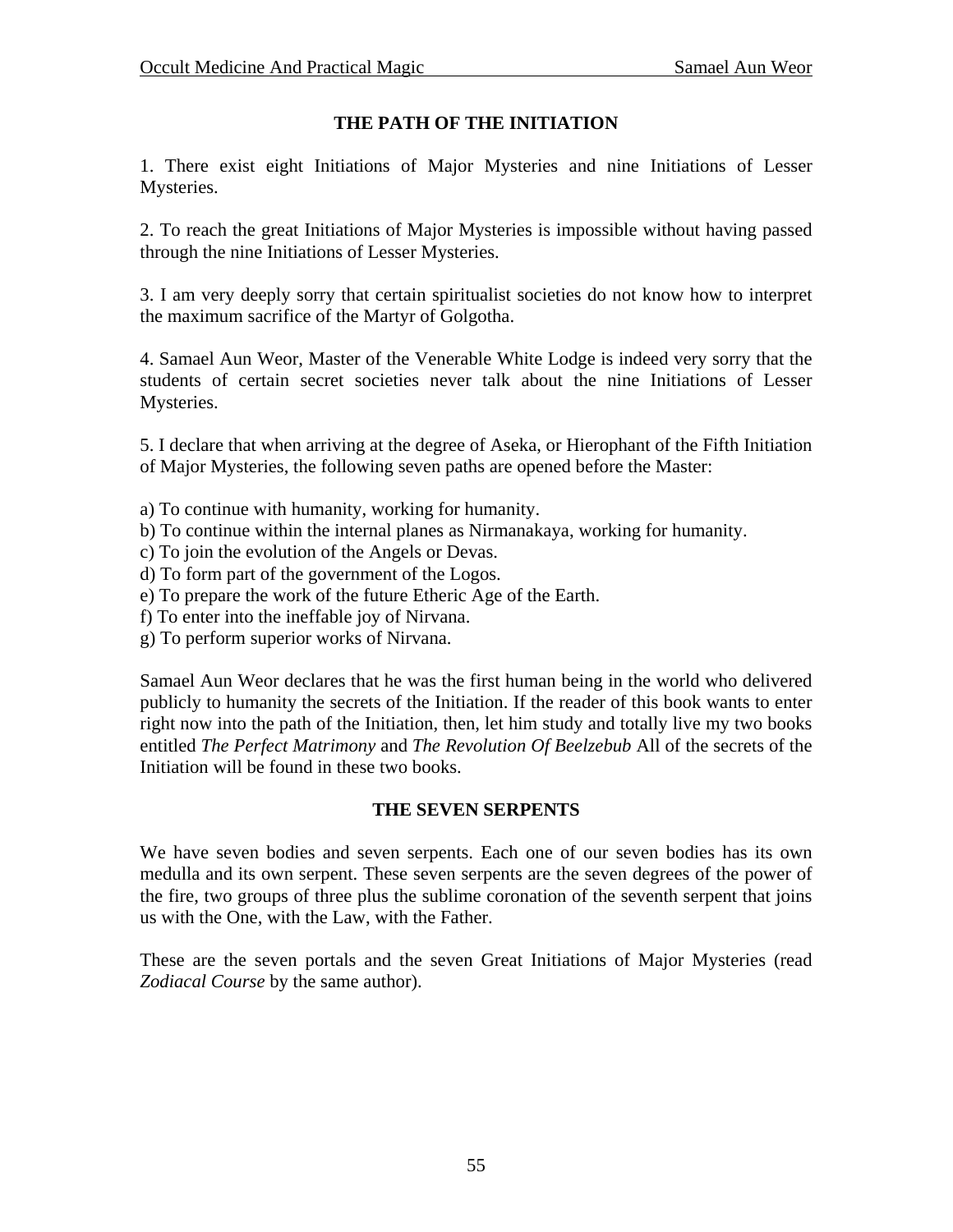#### **THE CHOANES**

The Choanes are seven and they work under the influence of the seven Planetary Rays in our terrestrial evolution. Let us know them:

The Mahachohan, the Divine Hierarch directs the works of the White Lodge. All the archives of terrestrial evolution are in His power.

The Manu is another Divine Being who has to form New Races. There are various Manus. When a Manu lays the foundation of a new race and ends his work, then he receives the Eighth Initiation of Major Mysteries with the degree of Buddha-Pratieka, which signifies Solitary Buddha. Then, after his Eighth Major Initiation, much time later, he achieves the degree of 'Lord of the World.'

The Eighth Initiation of Major Mysteries is granted in the most divine planes of consciousness. The fact that I have previously spoken of five Initiations of Major Mysteries, and now I come to speak of nine will appear as contradictory to many people. Therefore, I must clarify myself:

We fulfill our human evolution with the five Initiations of Major Mysteries. The remaining three Initiations and the degree of 'Lord of the World' are of a 'Super-Human' character.

Now, beloved reader, do you want to know the formula in order to convert yourself into a God? This is the formula: *"Introduce the virile member into the feminine vagina, then, withdraw without spilling the semen (without reaching the orgasm)."* This is the clue in order for you to convert yourself into a God. Yet, to become a perfect saint is an indispensable requirement for you.

**I.A.O.** is the mantra which must be vocalized during the daily trance of sexual magic as so:

# **IIIIIIIIIIIIIIIIIIIIIIII AAAAAAAAAAAAA OOOOOOOOOOOOOO**

**\*\*\*\*\*\*\*\*\*\*\*\*\*\*\*\*\*\*\*\*\*\*\*\*\*\*\*\*\*\*\*\*\*\*\*\*\*\*\*\*\*\*\*\*\*** 

#### **THIRD GUARDIAN**

We have said that the mind lives constantly reacting against the impact of the exterior world. We have explained in preceding pages that these reactions of the mind depart from the center, out to the periphery.

The mental center from where these reactions of understanding depart is a terribly demonic mental creature. This creature is the Guardian of the Threshold of the Mental body. This mental Guardian enslaves the mind of all human beings. All of those reactions of hatred, rage, violence, egotism, etc. depart from him.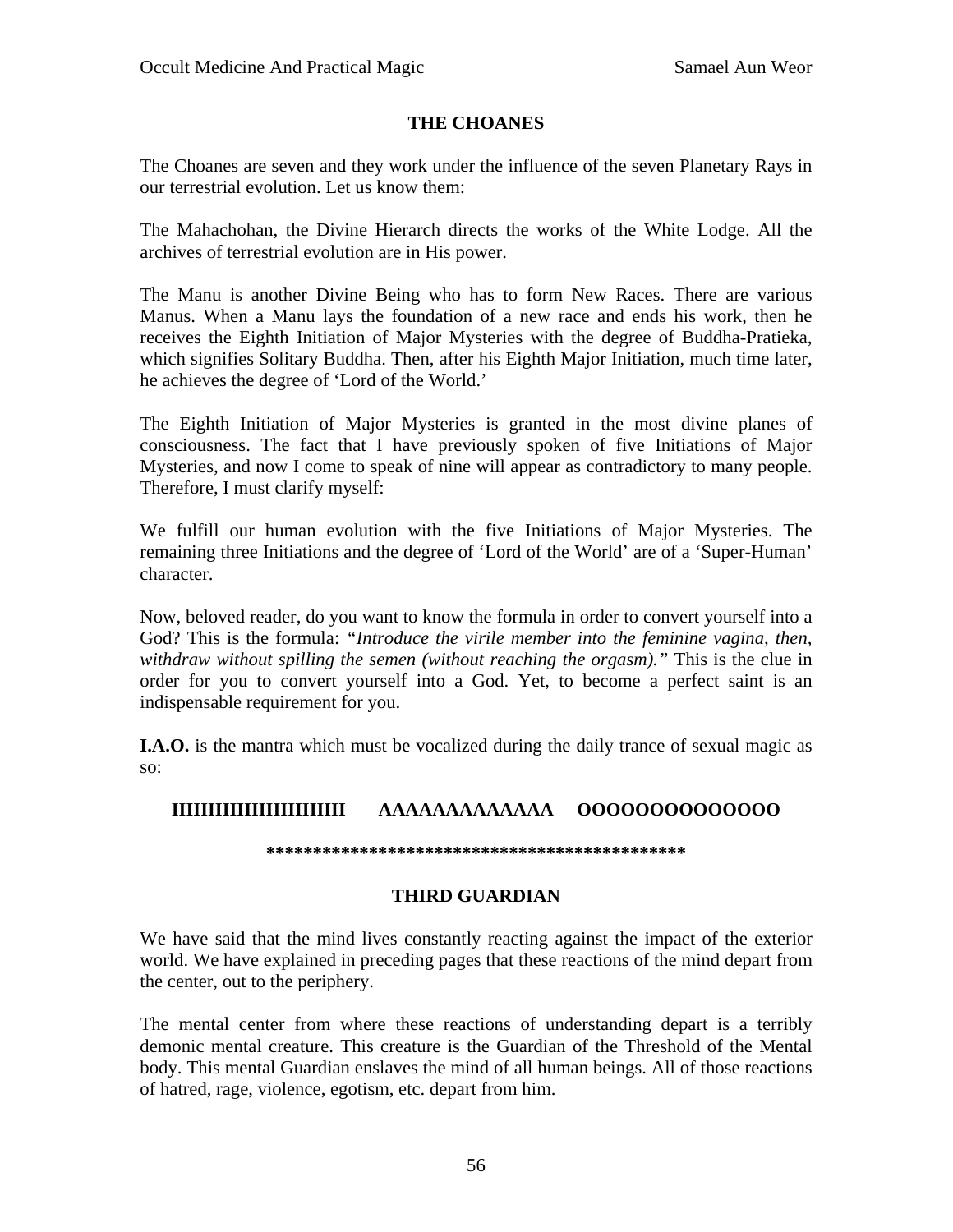The Arhat must despoil himself from this horrible Guardian in order to convert his mindmatter into Christ-Mind. This labor is performed by means of fire.

When the igneous serpent of the Mental body reaches the spinal vertebra which corresponds to the igneous wings, then the Arhat must courageously confront this tenebrous creature and defeat it in a terrible fight, hand to hand.

Thus, after that instant, the mind of the Arhat only obeys the direct commands of the Intimate.

Another life similar to the present one is lived within the world of the mind. Therefore, it is not strange that in the world of the mind the competent investigators find humanity dedicated to similar labors as to those of the physical world.

The Black Magicians from the world of the mind are terribly dangerous... The Arhat has to courageously confront them and to defeat them with the sharp edge of his sword.

The Guardian of the Threshold of the mind is the third Guardian who crosses us on our path.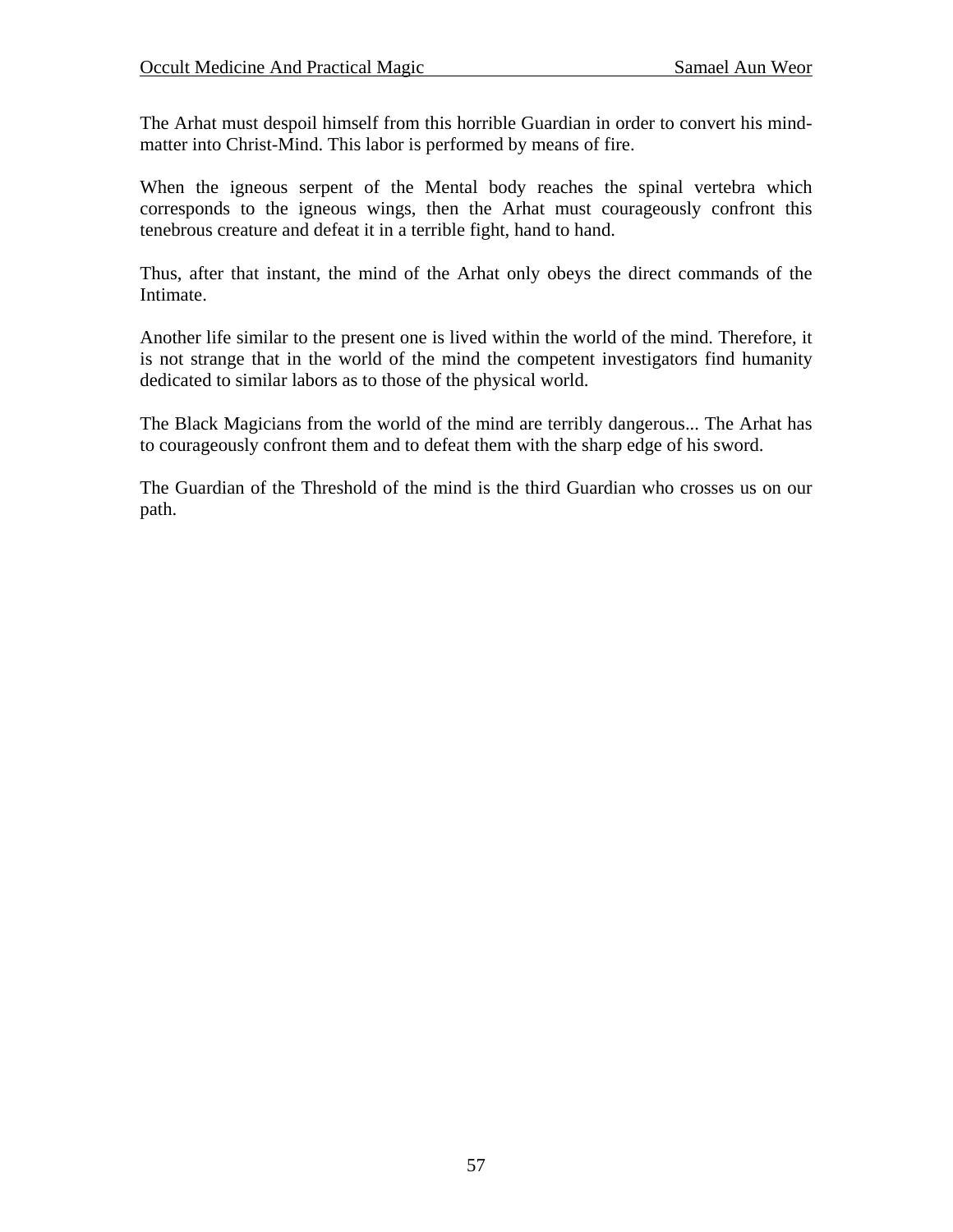# **THIRD PART**

# **HEALING OF**

# **SICKNESSES**

# **BY MEANS OF**

# **OCCULT MEDICINE**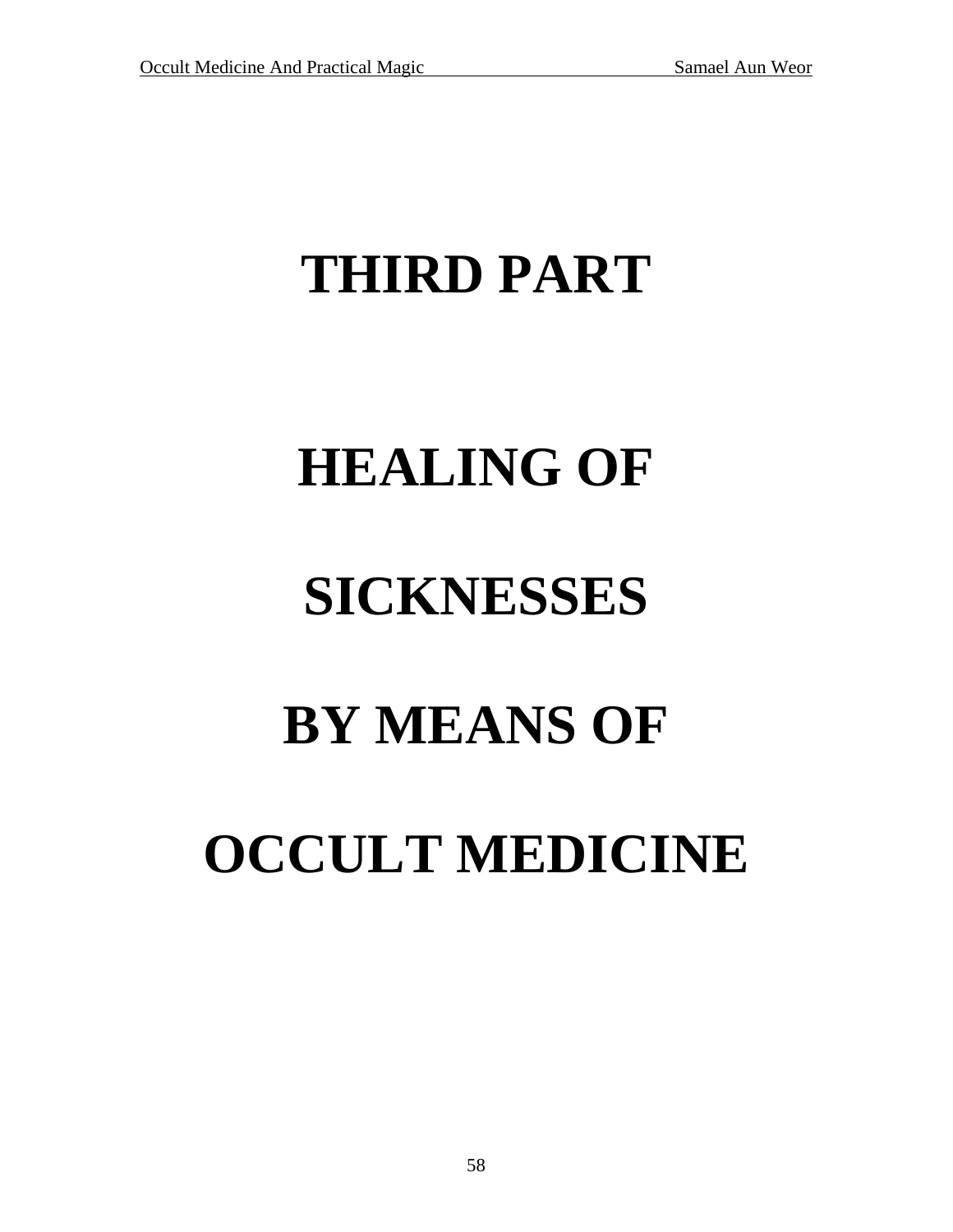# **OCCULT MEDICINE**

#### **(Part one)**

#### **POWERFUL ANTIBIOTIC OF UNIVERSAL APPLICATION**

The *parotidoicine* is the most powerful antibiotic of the universe. Inject the microbe of typhus into the parotid glands of a fish. Then, reduce these glands to a powder and prepare it in ampoules or slips of paper, in accordance to what is wanted or needed for application. Its application is infinite related with the sicknesses that humanity suffers.

#### **WARNING:**

The microbe of typhus is injected into the fish before it is dead. Then after, the parotid glands are reduced to powder by means of fire (they must be burned). Then, this powder or charcoal is conveniently bottled, as we previously explained.

Samael Aun Weor places medical science upon an absolutely new base with this antibiotic. There is no sickness, as resistant or unknown as it might be, that can resist the effects of this great antibiotic. This antibiotic was revealed to me by the *Angel Aroch.*

#### **DENTAL ABSCESS**

These abscesses easily burst by applying a poultice of leaves and shoots from the Tomato plant, which must be alternated with another poultice of Chamomile that is heated in a stock made from a hen.

#### **HEARTBURN**

Formula:

Magnesia calcite …………………12 grams Sub-nitrate of bismuth ……………6 grams

Divide this mixture into 6 portions, held in 6 pieces of paper folded over (3 grams in each one). Take 3 portions daily, one before each meal.

#### **APHTHA - THRUSH**

Apply with strokes of a brush the pulpy juice of blackberries with boric acid, only in the part where the aphthalthrush is located. Repeat the application various times. This will be sufficient in order to cure the child.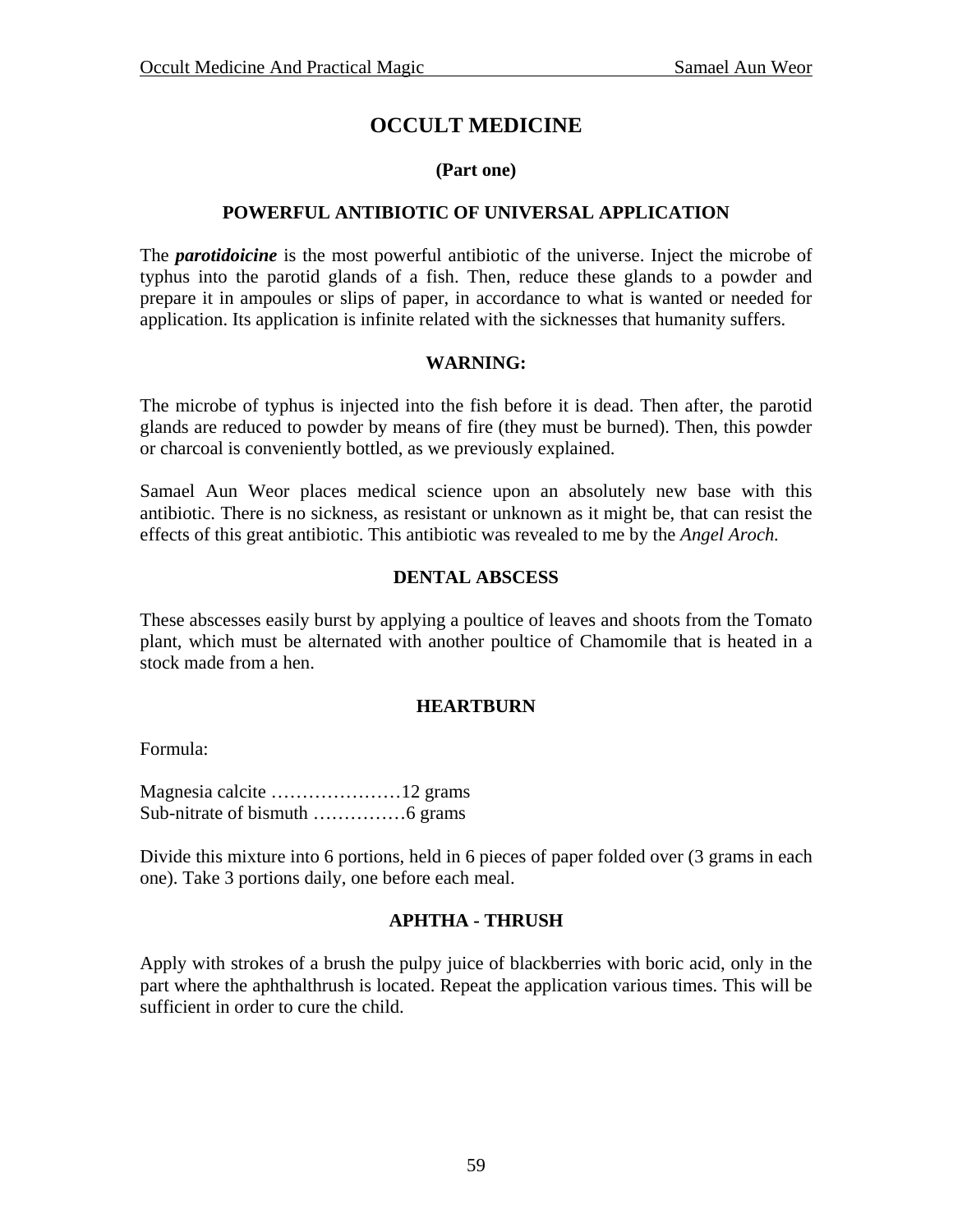### **TONSILLITIS**

Oil with bee honey and common salt is an unequaled remedy for the vanishing of Tonsillitis. If ulceration arises in the throat, then one must gargle with alum dissolved in water. If there is inflammation, then the gargling must be done with the decoction of wheat.

#### **GALLBLADDER CALCULI, LACK OF APPETITE, SOURNESS AND ALL TYPE OF ACHES WITHIN THE DIGESTIVE TRACT**

Behold here, beloved reader, one of the most marvelous plants. However, because of its abundance and simplicity, we have not given it the importance which it possesses. All of its medicinal powers place it on the summit of all plants and it can very well take part in the teamwork of sacred plants referred to by the great Master Guru Huiracocha.

Such plant is the Medlar (*Mespilus germanica*). Following, we give the exact method how this plant must be employed, because if it is not done in the indicated way, it will not give the desired results.

Take about ten seeds from the very well ripened Medlar fruits, with the goal of finding these seeds very well ripened. Take off from them the very fine tissue which covers them, until leaving them completely white. Then after, grind or pulverize them, in order to obtain a liquid containing finely divided solids in suspension, which must be mixed with a hundred grams of pure water. We must perform this procedure on the previous night, before the day in which we have to drink it. This must be done in order to leave it in repose for approximately ten or twelve hours.

In the morning hours, before drinking the beverage, it must be warmed in a double boiler. After drinking it, it is advisable to drink a little, bit of heated water with the sole purpose of taking away the bad taste from our mouth.

This marvelous and magical beverage must be taken daily until one feels cured.

#### **HEMORRHOIDS**

Make a decoction of thirty grams of Plantain (*Plantago major* L.) and thirty grams of Mallow (*Malva sylvestris* L.) to which the same quantity of the following powders must be added: 'Piedralipe', ground 'cacho' (horn) and frankincense. The infected parts must be dabbed with this mixture with a piece of cotton, until totally healed.

#### **HEMORRHOIDS WITH FLUX OF BLOOD**

Take four frogs and submerge them into almond oil. Broil this with fire, stirring it until you consider that the frog's extract has gone into the oil. The sick person will dab his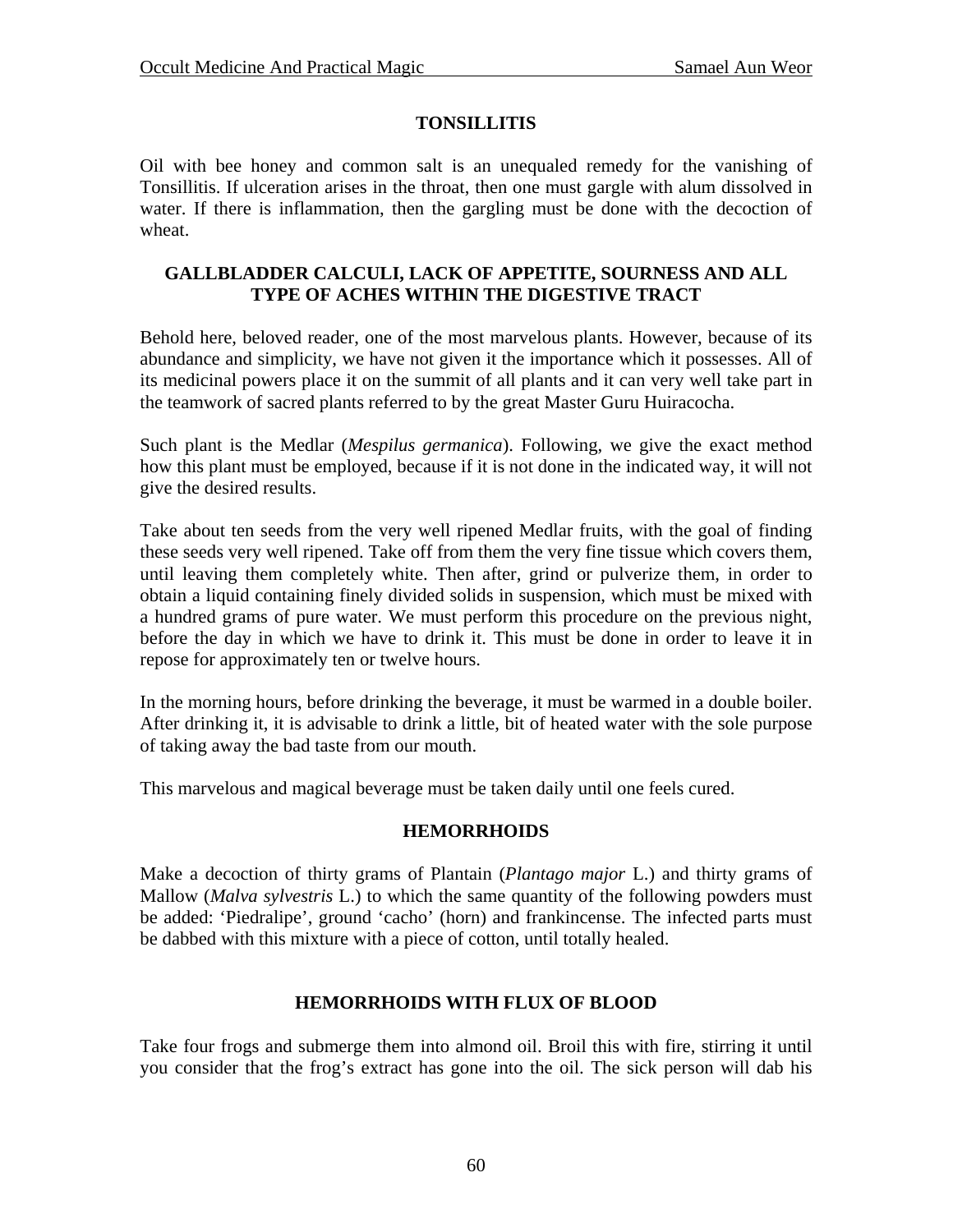hemorrhoids with this ointment. The healing will be inevitable, it is guaranteed because of the results obtained in diverse cases.

### **AMENORRHEA OR ABSENCE OF MENSTRUATION**

Drink a water infusion of Maidenhair Fern (*Adiantum capillus - veneris* L.) with wine, or receive vaginal vapors from the decoction of Artemisia, or drink water from the decoction of Chamomile. Also the beverages from the decoction of roots, leaves and seeds of Parsley are of great effectiveness. Wine with Rue (*Ruta graveolens* L.), Frankincense (*Boswellia carterii*) and black pepper, administered in little cups, also produces excellent results.

Do not undervalue these remedies because of the modest way in which they are exposed and also because of their simplicity. The author has tested in various cases all of the formulae contained in this book, as well as the works of Practical Magic.

Remember that this is not a game for children, but a work for mature individuals. I, Samael Aun Weor, give faith of my work.

## **AMENORRHEA OR SUPPRESSION OF MENSTRUATION**

Let a lump of sulphur be introduced into a bottle of Rum. Then after, the following plants must be added: 'Contragavilana'(*American Goldenrod, Neurolaena lobata* R.Br.), 'Capitana', purple 'Guaco' (*Mikania guaco* Humb. & Bonpl.), white 'Guaco' (*Mikania micrantha* HBK.) and 'Malambo' (Wild Cinnamon, *Canella winterana* Gaertn.). Then, the bottle must be buried in a place which receives the rays of the sun during the whole day.

The bottle must be taken out after fifteen days. The sick woman will drink it (by little cupfuls) until her menstruation appears.

#### **TONSILLITIS**

Tonsillitis is cured by gargling with the decoction of Elder flowers (*Sanbucus nigra* L. or *S. canadensis*) together with poultices or cataplasms of fried onions with camphor and salt. The onions must be fried in cooking oil.

#### **TONSILS**

Gargle with Balsam, and dab the tonsils with petroleum mixed with honey (bee honey).

## **TONSILS AND THROAT ACHES (To gargle and drink)**

Boil green Rosemary leaves within white wine and sweeten with honey (bee honey).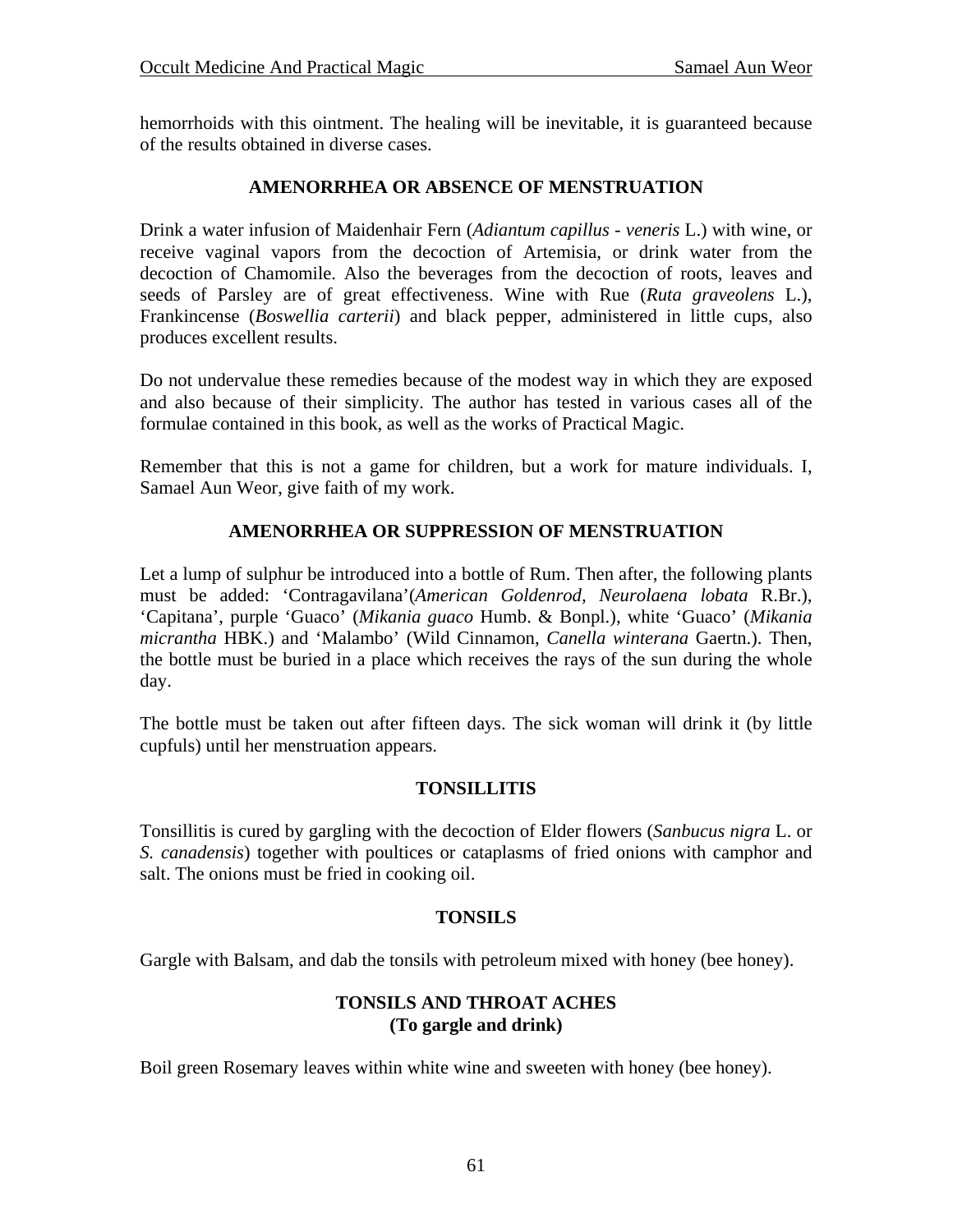## **TONSILLITIS**

Boil leaves of fresh Rosemary within white wine. Gargle with this three times a day. If this produces nausea, then honey (bee honey) must be added.

**Another formula**: Grains and shells of Annatto (*Bixa orellana* L.) must be boiled in water, then, this must be placed outside, under the dew of one whole night. Gargle with it for nine days.

**Another formula:** Three seeds of the Colombian 'Pita' (*Agave boldinghiana* Trel.) or 'Enquen' must be cut open in a cross within pure water. Then, pink honey (found in Colombia, Atlantic coast) or honey (bee honey) must be added, then gargled with it. If the Tonsils are very afflicted then a cataplasm of *'La Madre del Caracol'* must be placed on them. In order to remove the inflammation from the tonsils, cook three lemons.

Afterwards, take the juice out from them and add a grain of coarse kitchen salt plus a spoon of honey (bee honey) and 10 drops of Merthiolate. Dab the tonsils with the finger wrapped in a piece of cotton, or this Concoction can be drank if dabbing with the finger cannot be tolerated.

# **TROPICAL ANEMIA**

This horrible sickness is due to the impoverishment of the blood. The blood is filled with white cells and day after day the red cells are decreasing. This is the reason why such anemic persons present a yellow color in their flesh, extreme weakness, nervousness, cardiac palpitation, etc.

The first thing that these patients must do is to clean their stomach with a good laxative. Then, afterwards, they must be treated with a hepatic extract (injected and orally).

If the case is very grave, the anemic person must start with one hepatic extract ampoule of 1 c.c., and will daily increase the doses, until reaching 5 c.c. This treatment is for 6 months. Thus, the healing will be effective.

NOTE: The hepatic extract is prepared in the following way:

Put one pound of fresh liver into a double boiler and heat for approximately a two hour period. Then, remove the pot from the stove in order to bottle up the hepatic extract.

Once, the previous treatment is completed, the sick person must rehabilitate himself with the following restorative: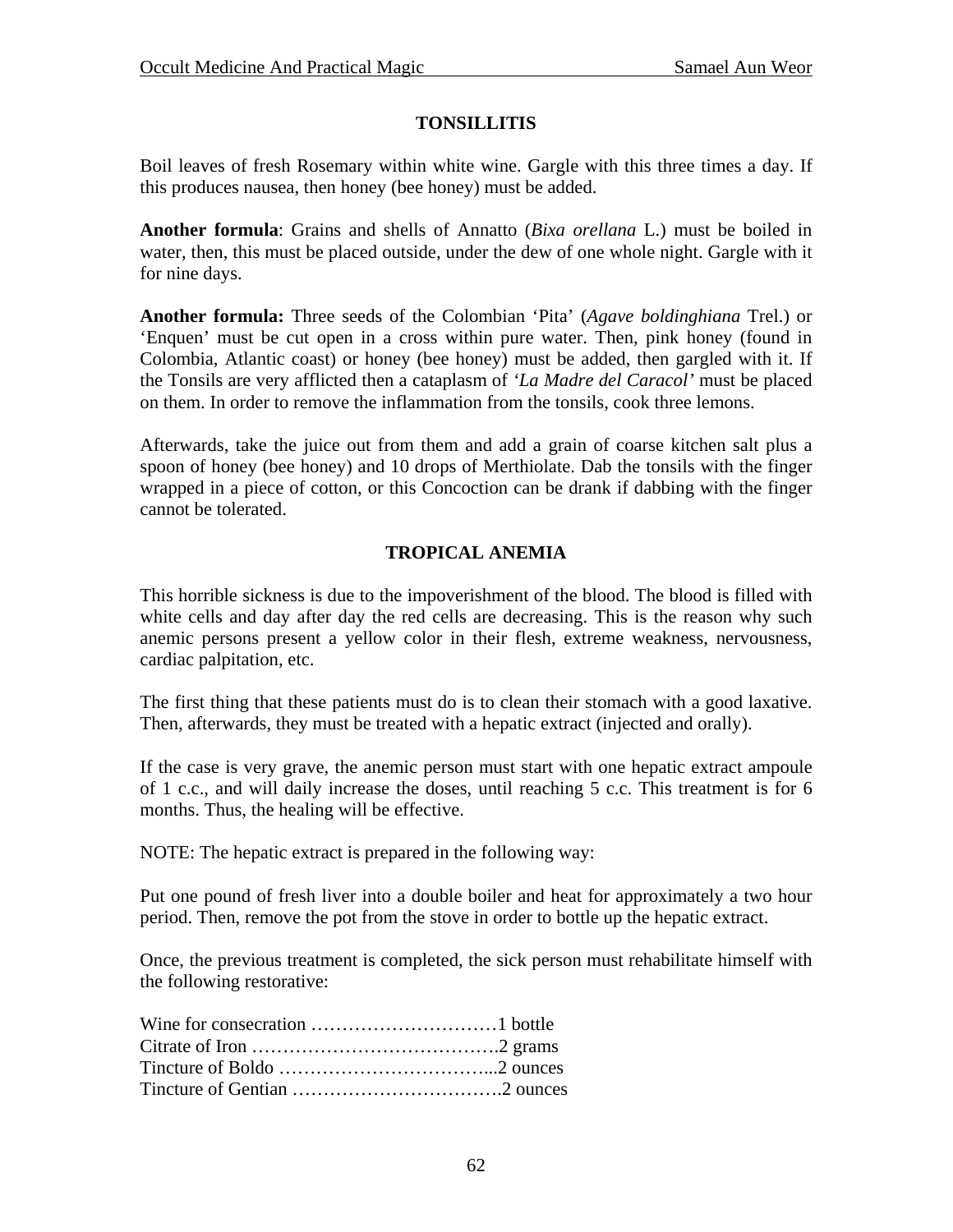The sick person will drink from this marvelous restorative, one small cupful each hour, being confident that the sickness is disappearing.

#### **IMPOTENCE, CEREBRAL WEAKNESS, ANEMIA**

Macerate for 20 days 20 free range (organic) eggs in lemon juice. Afterwards, add to them the following (ground) items: Aromatic Clove (2 ounces), aromatic Pepper (2 ounces), Star Anise (2 ounces), Cinnamon (2 ounces), 2 Nutmeg seeds (2 ounces), a bottle of brandy. After 15 days, add a half pound of beef lung which must have been previously dried under the sun and cured with salt. Finally, add halfa bottle of white wine.

#### **ANGINA PECTORIS**

Administer through injection four-hundred thousand (400,000) units of penicillin every three hours. Take three grams of powdered suifatiasol and three grams of powdered suifadiazina mix with honey (bee honey). Gargle with it and do also 'coiuctorios' for the larynx.

#### **ACUTE APPENDICITIS**

Boil the 'Espaletaria' plant (search in plant stores), Mountain Arnica, a spoon of powdered 'Piona' seed (it is a red seed with black which is used for children; it is a liana plant).

#### **ASTHMA**

This sickness is radically cured with the following formula:

Put the hard sugar cane (Panela) to melt by fire within a proper container. The Borage and the goat manure are decocted in a separate container. The mixture of the whole remedy is bottled up into a bottle. Take a spoonftil of it every hour until the time that it is no longer necessary.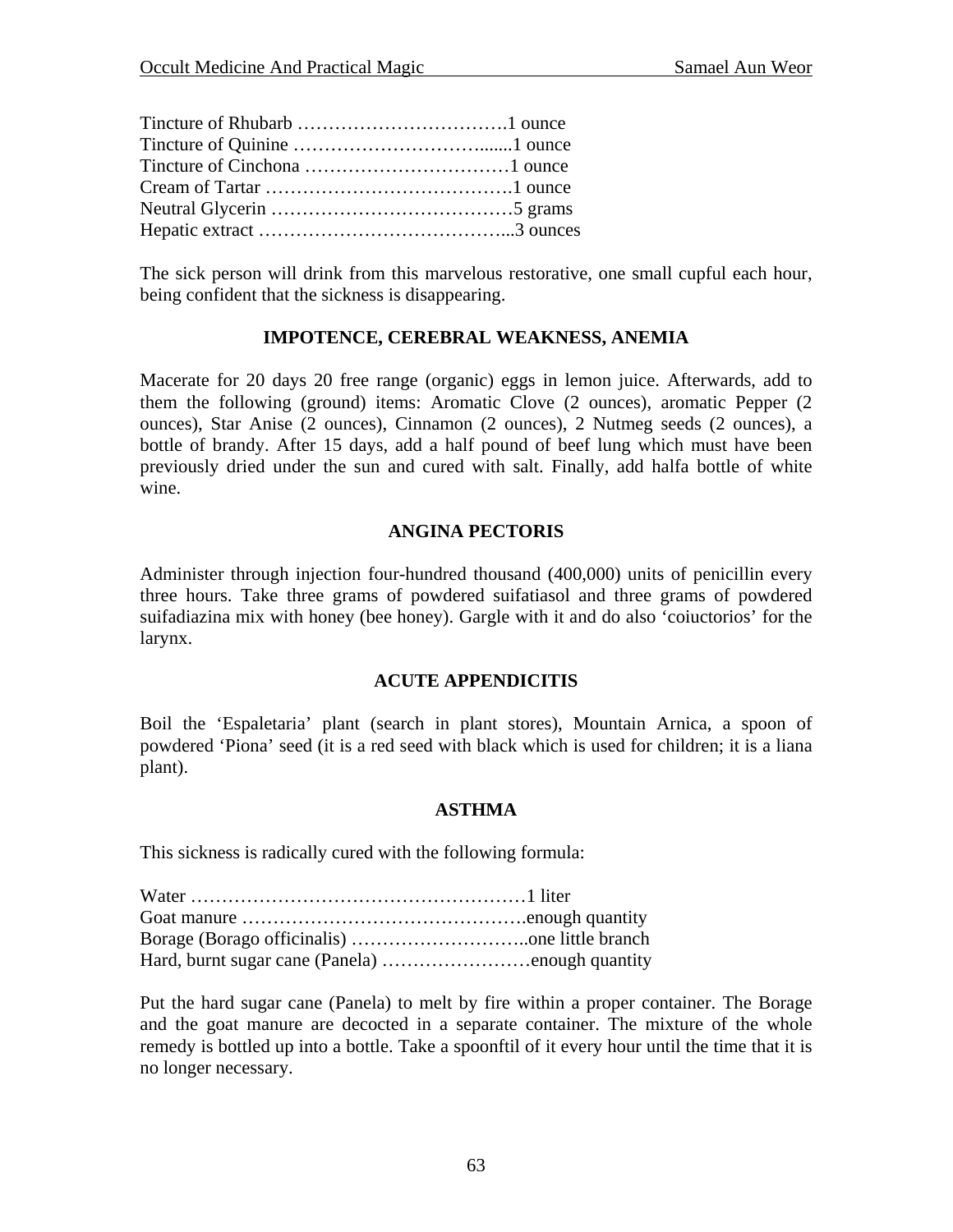Even when the sickness of Asthma has disappeared in its characteristics and acute manifestations, this does not signify that the sickness has completely extinguished itself. This is because a membranous bag remains adhered to the bronchi, which is necessary to throw away in order to avoid ftiture attacks. This can be done by adding the plant which is known by the name of 'Sipaca' ('Papunga') to the already described treatment. This new combination with the 'Sipaca' plant will be performed only after the first treatment has produced its healing effects.

As in all cases which are described in this book, the harvesting of these plants will be performed after having blessed them and after having commanded the respective elemental to execute the healing.

It may cause repugnance and it may seem strange to the allergic, sick people that we use animal manure in some of our formulae. Nonetheless, the healing properties of animal manure (as in the case of the goat manure), without which the healing possibilities of many sicknesses that are called incurables could not be cured, excuses us its use in our various formulae. Pain and suffering do not have extreme social refinements, neither wrongly understood cleanliness. If the suffering which suppresses us incites us to expect death with gladness, why not do the sacrifice in order to live sanely through natural, secure and obvious ways?

Another very efficacious formula that can be used, in case of lacking the former one, is the following:

Take three small cupfuls daily, one before every meal.

Bear lard decocted along with Sweet Basil and Mint or Castile Mint is also advisable for the Asthmatic attacks. Dosage: A spoonful every hour.

In the acute period of this sickness, in order to shorten its attacks, an ampoule of Adrenaline of 2 c.c. must be administered.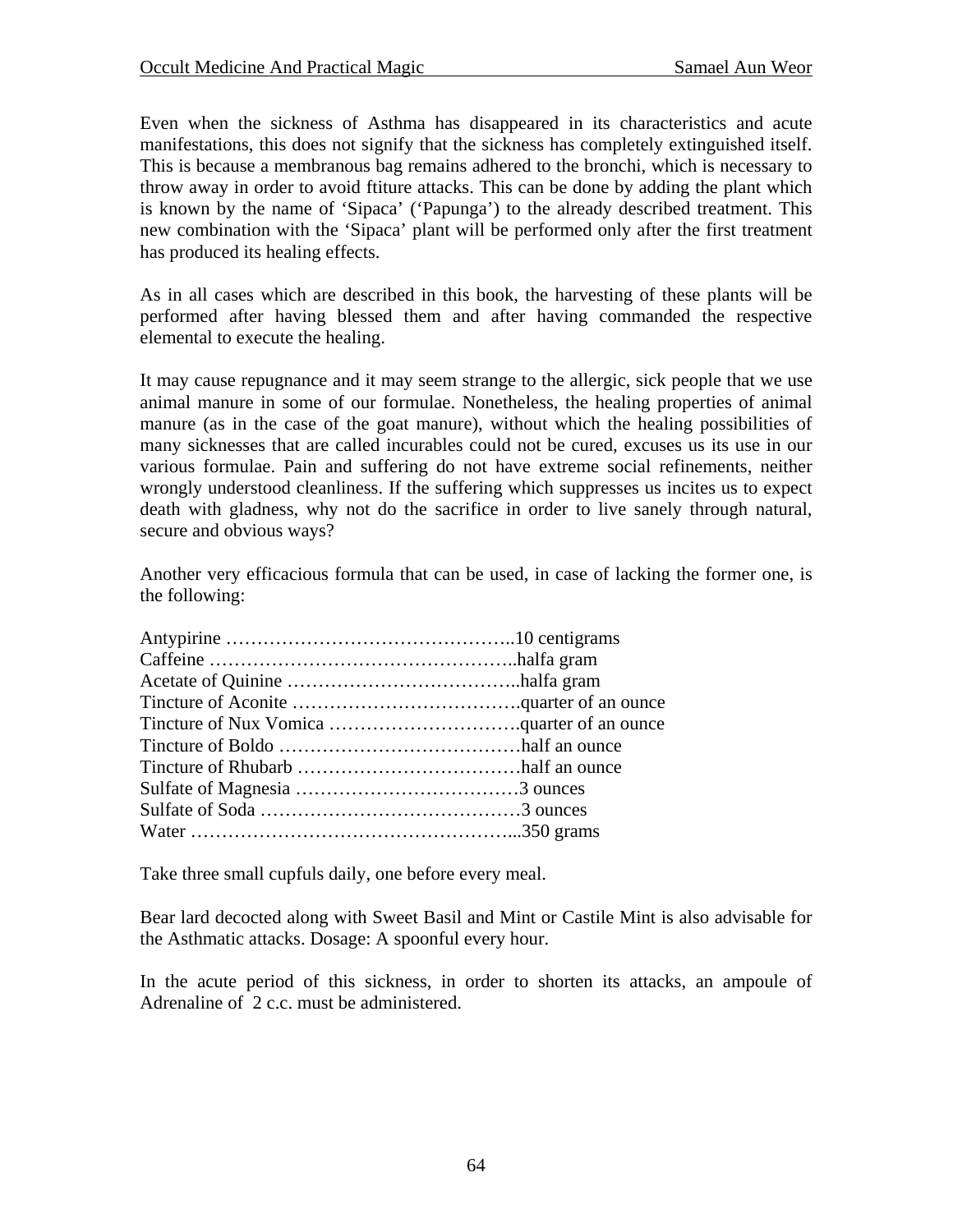## **ASTHMA**

### **(When the Asthma comes because of a sunk rib, surgery is then required)**

30 grams of Borage (*Borago officinalis* L.) in branches (it can be acquired in herbal stores).

15 grams of Eucalyptus (leaves).

30 black droppings (crushed) of Goat manure

1 ½ liters of water.

Put everything to boil, let it all boil for five minutes. Then, drain the decoction in order to take the sediment out of it.

Afterwards, put to boil (without water) in a pan or similar utensil, a quarter of a Panela' (hard sugar cane) until it is burned. Stir it, so it can be evenly burned. Then, when the smell of the burned hard sugar cane is present, add to it, little by little, small spoonfuls of the already drained water, with the purpose of softening the hard sugar and adding to it the already drained preparation. The result will be a type of tinted wine, that when it dyes something, the mark does not come out.

Add to this preparation Benzoate of Soda (the quantity which can be taken with the tip of a knife) with the purpose of avoiding the fermentation of this preparation and also for the good of the asthmatic person's illness.

This treatment must be performed for 90 days, even when the asthmatic person is cured in 15 days, in order to avoid the return of the illness. This medicament acts as a laxative, therefore, four spoonfuls or little cupfuls will be administrated every day. The dosage must be decreased only when the stomach digestion has become too loose. The dosage for children is cut in half, in accordance with their age.

Bottled beverages must be avoided, as well as ice cream, ice and everything that would cause damage if one has the common and current cold.

# **TO DECREASE THE BELLY**

Take a decoction of Dutchman's pipe (*Aristolochia tomentosa* Sims), artichokes and Pursiane (*Portulaca oleracea* L.) regularly, as if drinking water.

#### **AGAINST PAIN OF THE SPLEEN**

Formula number one:

Mix the ashes of Rue (*Ruta graveolens* L.) with goat manure. Cook everything in wine, then, apply it as plaster on the spleen.

As well, the sick person has to drink a decoction of Mallow (*Malva sylvestris* L.) with powdered Rhubarb (*Rheum* spp.) for his total healing.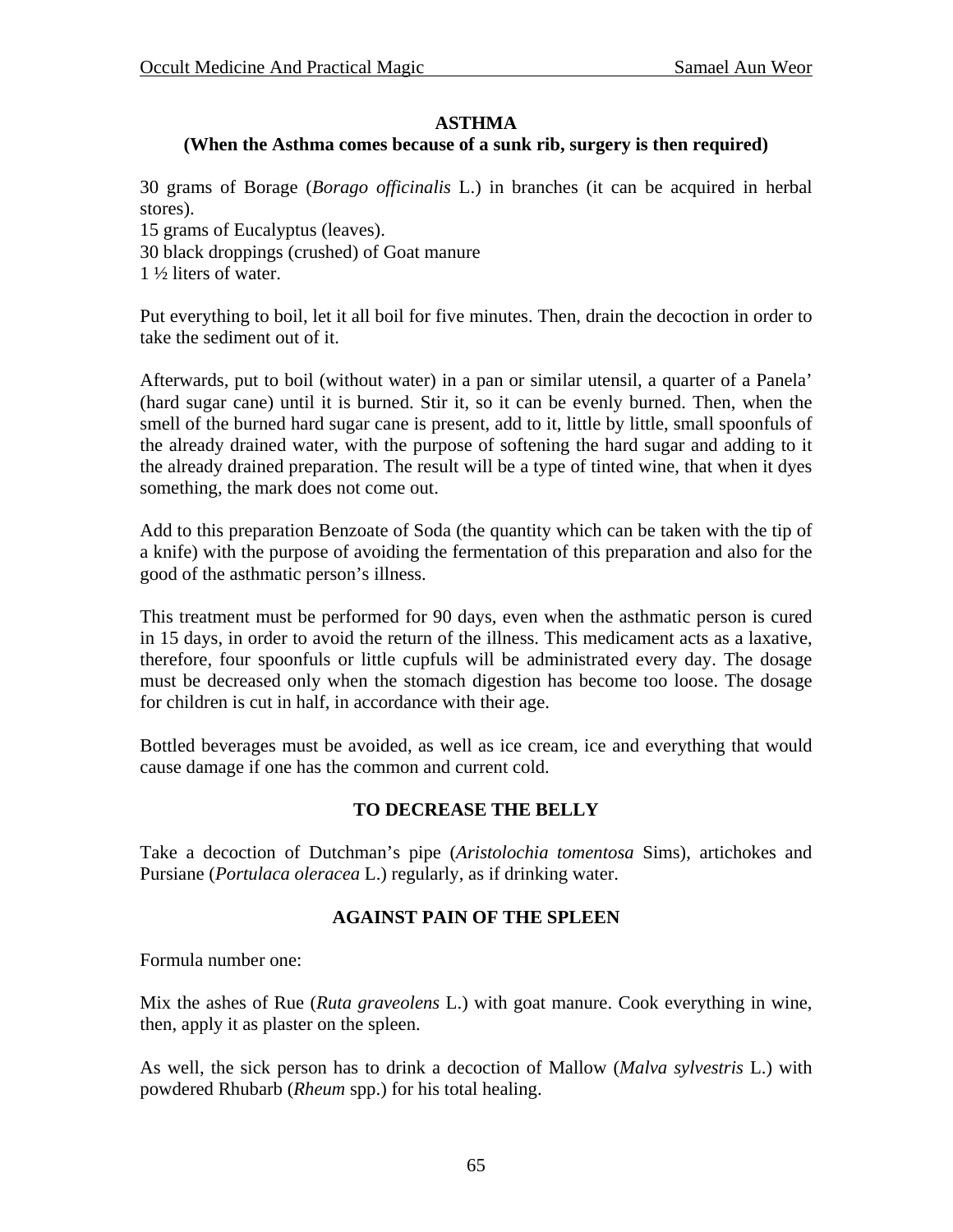Also effective are plasters made with the leaves of raw Cabbage which have been previously sprinided with vinegar. Another plaster which gives good results is the plaster made with Radish peelings.

Formula number two:

The pressed juice from the leaves of Tobacco mixed with equal parts of Castor Oil and white wax give satisf results when this mixture is applied over the spleen.

Do not undervalue these remedies because of their simplicity and also because they are inexpensive. The author of this book has made various tests with them and has achieved good results in all cases.

#### **THE FOLLOWING FORMULA IS SUGGESTED FOR THE SICKNESSES OF THE LIVER, KIDNEYS AND SPLEEN**

Drink this great preparation by little cupfuls, one every hour, until becoming totally healed.

#### **GONORRHEA**

Formula number one:

Every morning, on an empty stomach, consume an egg yolk beaten in 'Canime' oil. Add sugar in accordance with your taste. This treatment should be prolonged until being completely healed.

Formula number two:

Deposit nine fresh eggs into a glass jar, or if not available, a very well glazed pot. Then, squeeze enough quantity of lemon juice until the eggs remain covered. Close the lid of the jar and leave the preparation closed for ten days, because at the end of this period the lemon juice will have performed its purpose upon the eggs. It is relevant to inform in advance that the eggs must be arranged without breaking them. Afterwards, the preparation has to be blended until the shells of the eggs have been reduced to fine grains (calcium). Then, it must be drained or filtered as best as possible, in order to pour a bottle of Rum into it and sugar according to your taste. Bottle it up and drink it, by little cupftils three times a day. There exist people whose state of weakness is so great, that only one dose is enough in order for them to pass out. Therefore, it is necessary for such people to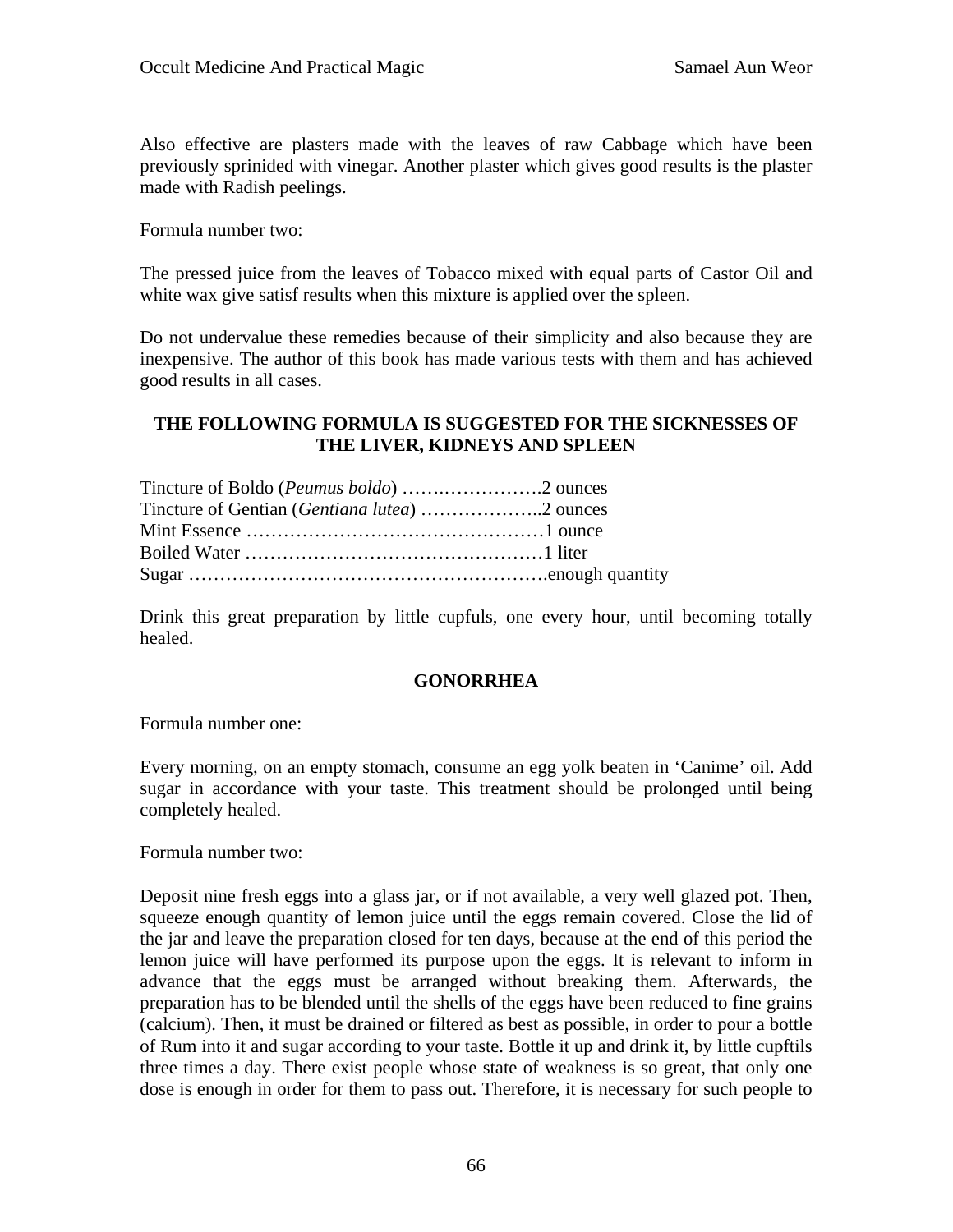decrease their dosage, which will be gradually increased until they can drink the full amount.

We also recommend this restorative for people with malaria, anemia, convalescence, etc., etc.

Continuing, we cite a case which occurred in the city of Armenia (Quindio): Mr. M.S., 22 years of age, was suffering from Gonorrhea for a period of four years. He was attended by distinct doctors, who were administering great dosages of penicillin. However, the sickness was continuing its course and causing harm to the poor, young organism of this wretched man, who as a last resource had thought of committing suicide. Fortunately, he had the opportunity to submit himself to formula number two (previously described), which was not slow in showing him improvement and sudden radical healing. Thus, in the following eight years, this cited man has not shown any signs of this terrible sickness.

## **ARTIFICIAL GONORRHEA**

There exist sorcerers who know how to give artificial Gonorrhea to their hated enemies.

When this occurs, the official doctors definitely fail and the sick person suffers without relief.

This type of Gonorrhea is cured with the decoction of little Purslane ('Verdolaguita'), Mistletoe from the Evergreen Oak ('Muerdago de Encina') and wild Radish. Drink it daily.

# **CHRONIC GONORRHEA**

There are some people who think that chronic Gonorrhea can be cured with penicillin. Really, penicillin serves for the killing of the incipient gonococci, that is to say, when the sickness is not chronic. If the sickness is chronic, the symptoms can cease with penicillin, the illness can be cut. However, afterwards the sickness returns with more strength. That is all.

We offer the following formula in order to cure such Gonorrhea.

Obtain branches of Arnica (*Arnica montana*), root of Caesar weed (*Urera baccifera* Gaud.) little Purslane ('Verdolaguita'), 'Pito Morreal', 'Bretonica', the root of Maguey (*Agave americana* L.), Gualanday (*Jacaranda caucana* Pittier) and Sarsaparilla (*Smilax officinalis*). If all of these plants cannot be obtained, then, the majority of them will be enough. All of them will be better of course. It is necessary to never forget that the plants are not the ones that cure, but their elementals. Therefore, the magical rite must not be missing in the moment when harvesting these plants, precisely as we have already taught how to do it.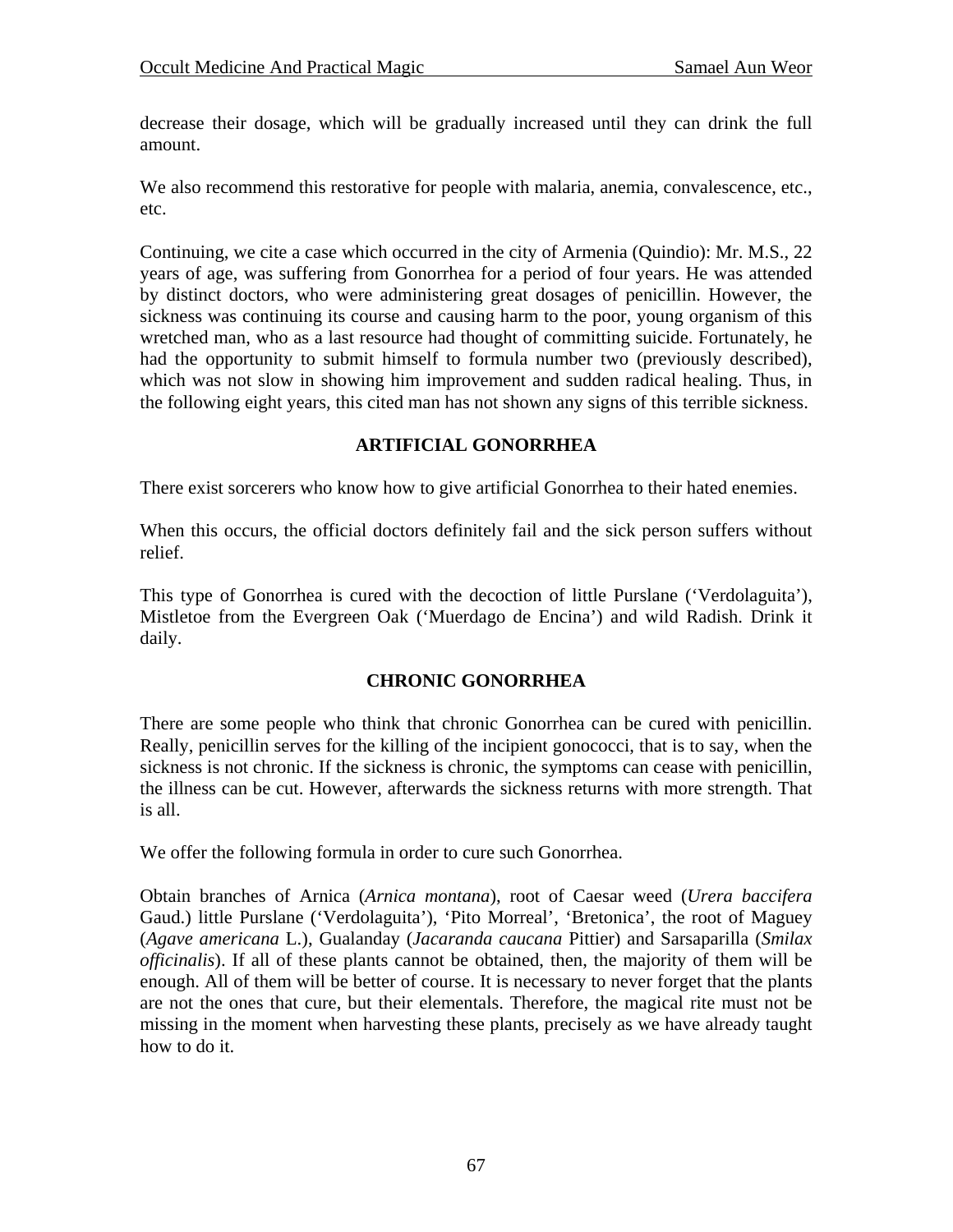Boil all of these plants for one hour. Three big glasses of this beverage must be drunk, one before each meal. In addition, the sick person must perform urethral washings with the following composition:

Cleanse the liver, kidneys, spleen, stomach and intestines with the following preparation:

Drink one little cupful in the morning on an empty stomach.

Formula:

This formula is for the performance of urethral baths, performed once daily.

#### **GONORRHEA IN WOMEN**

Juice from Viche Pineapple with sweet niter and sugar is effective for the cure of venereal diseases of the feminine sex.

#### **GONORRHEA AND BLADDER STONES**

Beat an egg yolk with 'Canime' oil and sugar. Take this remedy every day in the morning on an empty stomach.

#### **INTERNAL WOUNDS FROM PREVIOUS GONORRHEA**

A case can occur in which a ray from the moon can produce an internal abscess with an inguinal (dried) infarction. When this occurs, a red line which extends itself from the sexual glands until the toes of the feet necessarily appears.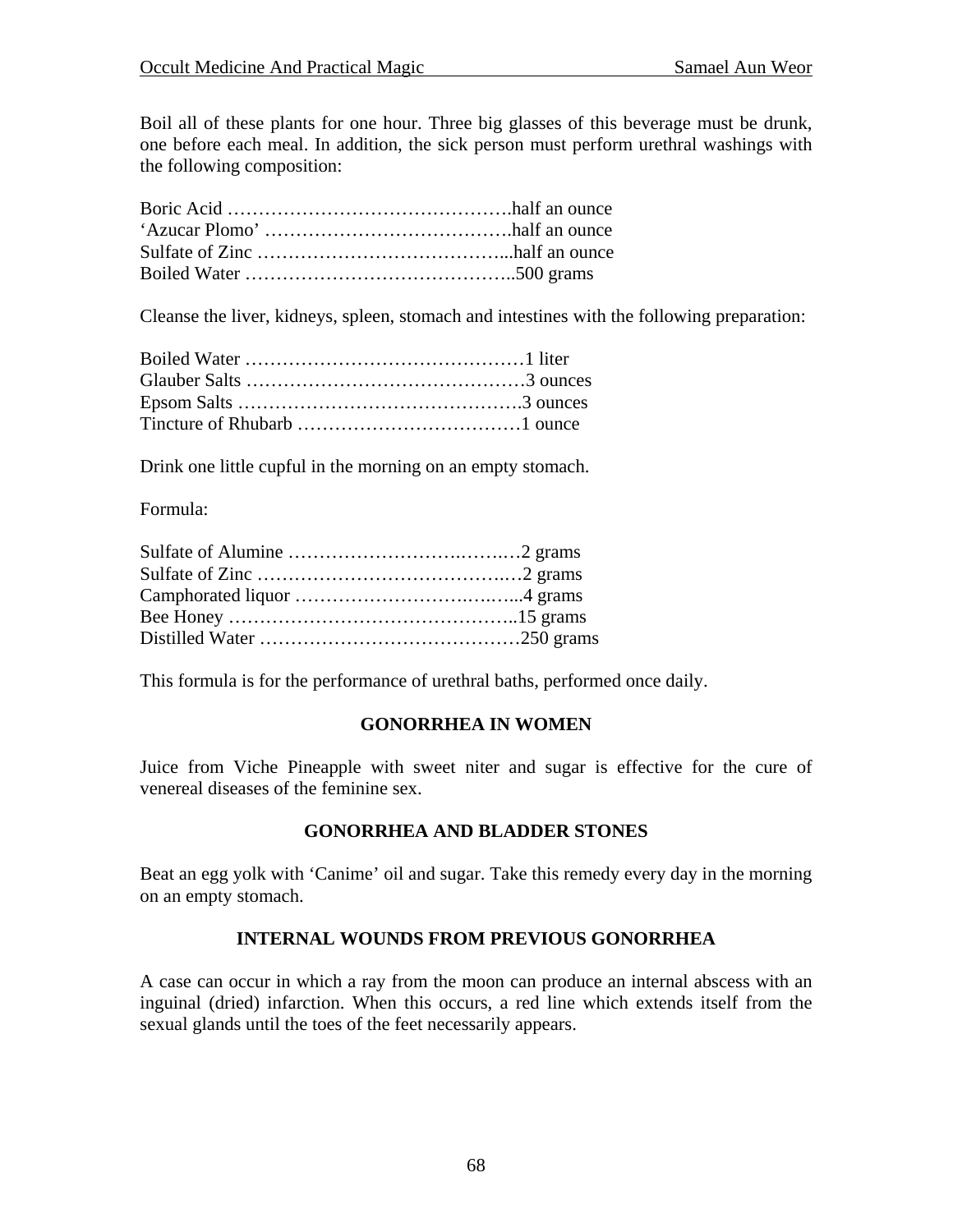In order to cure this illness, one must perform a sitz bath with the decoction of Mulberry, Laurel, 'Hoja de Luna' leaf ('Lulu,' as it is named in the interior of Colombia) and stalk of sweet potato.

## **GOITER**

Apply over the Goiter a little plate of lead and leave it there for 90 days. This is enough in order for this inconvenient sickness to totally disappear. Hence, the dangerous surgical operation is avoided, which in most cases always attracts fatal consequences.

Also, one can burn a natural sponge. As soon as it becomes like charcoal, it should be reduced to a fine powder. The sick person will drink one gram of this powder dissolved in a half of a glass of water.

Salt mixed with saliva and applied over the goiter during the time of the waning moon also cures goiter.

# **BILIARY CALCULI OR GALLBLADDER STONES**

These are expelled by placing within a glass the measurement of three fingers of extra virgin Olive oil and three fingers of lemon juice. Mix it and drink it when the stomach is empty, before going to sleep. In the morning, take the same dosage again on an empty stomach. Do not consume anything with salt, only drink juices the whole day.

#### **HEPATIC CALCULI**

### **Formula in order to throw the Hepatic Calculi (stones) without surgical operation**

Ingredients: 'Cholagogue' on branch, 'Cadillo de Perro' or 'Cadillo Mono', Nettle, Glauber salts (3 ounces), Epsom Salts (3 ounces).

Boil these plants in three liters of water, leaving this decoction until the water is reduced to half. Once this preparation has cooled, then add the salts.

The ritual which has to be performed to the elementals of these plants is indispensable.

#### **CANCER**

WHAT IS CANCER...? We answer this question by emphasizing the idea that it is the disorderly and anarchical development of the cells of the patient's own organism. Is cancer contagious? The scientific experiments made in the Institute for Experimental Medicine of Argentina became conclusive. The scientists placed sick rats and healthy rats in the same cage. Unquestionably, they did not discover any type of contagion. Rats of different sexes have been placed within such properly controlled experiments and have been found without contagion. It has been stated in the scientific world that rats which were fed with cancerous tumors did not become infected.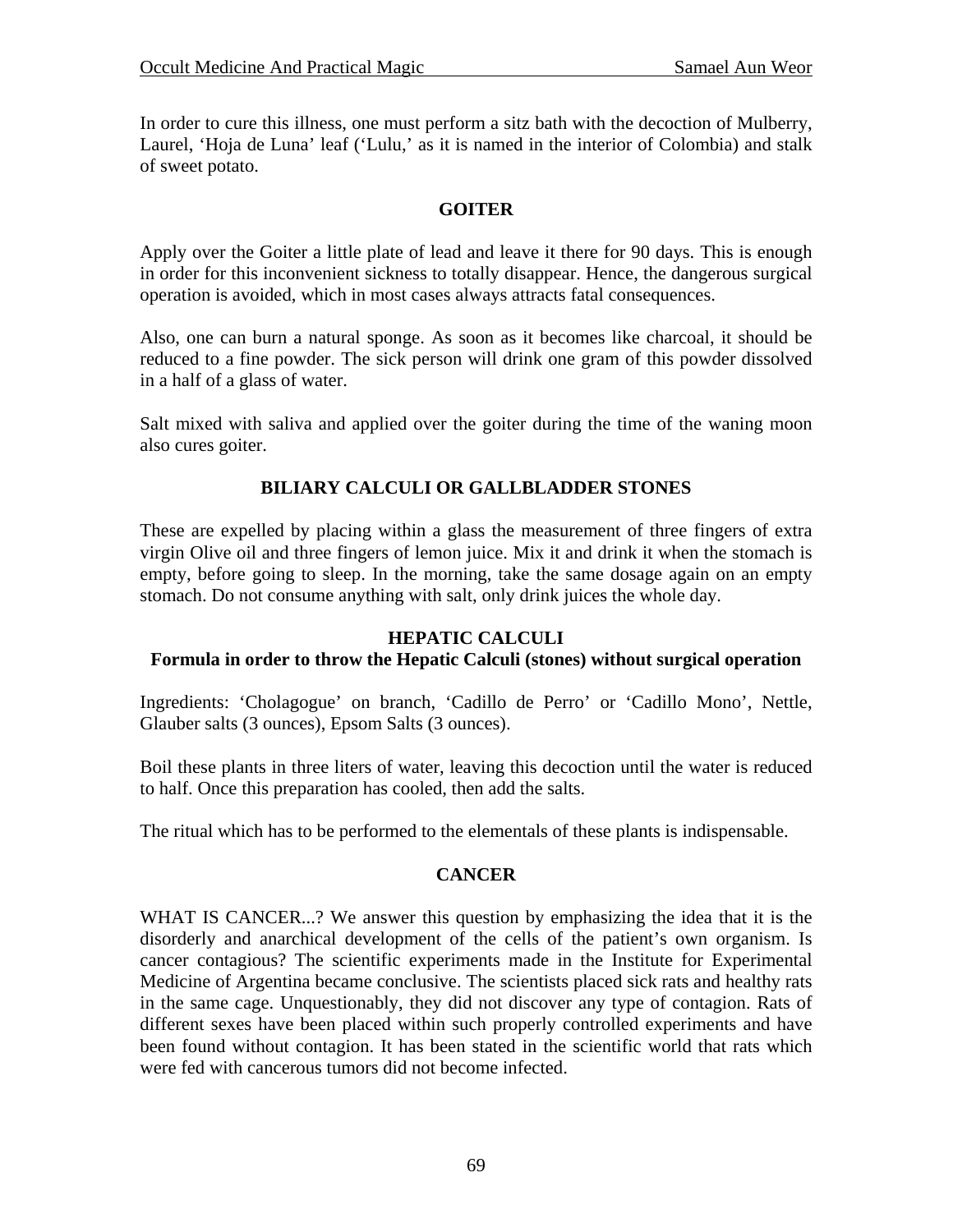They affirm that rats which were injected with the blood of a sick animal remained immune, without contagion.

Can any type of wound cause cancer? This type of question has an extraordinary importance, from the civil point of view and from the legal point of view because of the claims that could be made for compensation of work accidents. These claims could be attributed as causes of cancer that any given employee can acquire from a work injury. It is ostensible that little wounds frequently repeated in the same place can be the cause of this terrible sickness, yet, only one wound, even when this is a strong wound, is a decisive NO.

For this intelligent scientific conclusion, what was taken into account was the bullet wounds which were produced during the first world war of 1914-1918.

Is cancer produced by a germ? Official science affirms no, it is not. They emphasize the concept that this frightflul sickness is not caused by any type of microbe or germ.

Revolutionary, scientific Gnosticism permits itself with all respect, the liberty of disagreement. We, the Gnostics affirm the existence of the *'Cancro'*, the microbe or germ of cancer.

Is cancer transmittable? It is obvious that the official science, affer many experiments, answers with a categorical NO. Nevertheless, exceptions exist, for example: Cancer was inoculated into a rat which was nourished with a diet poor in copper and low in catalase. The result was positive, the rat became infected. It is indubitable that always when this experiment has been repeated, the same results have been obtained.

In an opposite experiment, cancer was inoculated into a rat which had been previously prepared with a diet very rich in copper and catatase. The result was negative, the rat was not infected. Official science has discovered that hydrogen peroxide, "oxygenated water", particularly increases the catalase and protects against the undesirable development of cancer.

We understand that the germ of cancer, the terrible 'Cancro', is developed in the organisms which are poor in copper and catalase. It is unquestionable that the 'Cancro' cannot be seen, not even through the most potent electro-microscopes. However, if this dreadful sickness can be transmitted to organisms which are poor in copper and catalase, then it is obvious that such a microbe exists.

The germ of cancer itself develops and unfolds within the fourth dimension. It only allows itself to be observed in the tn-dimensional world through its destructive effects.

It is indubitable that in the future the most powerful electro-microscope will be invented. Then, the "Cancro" will be perceptible for the ultra-modern scientists.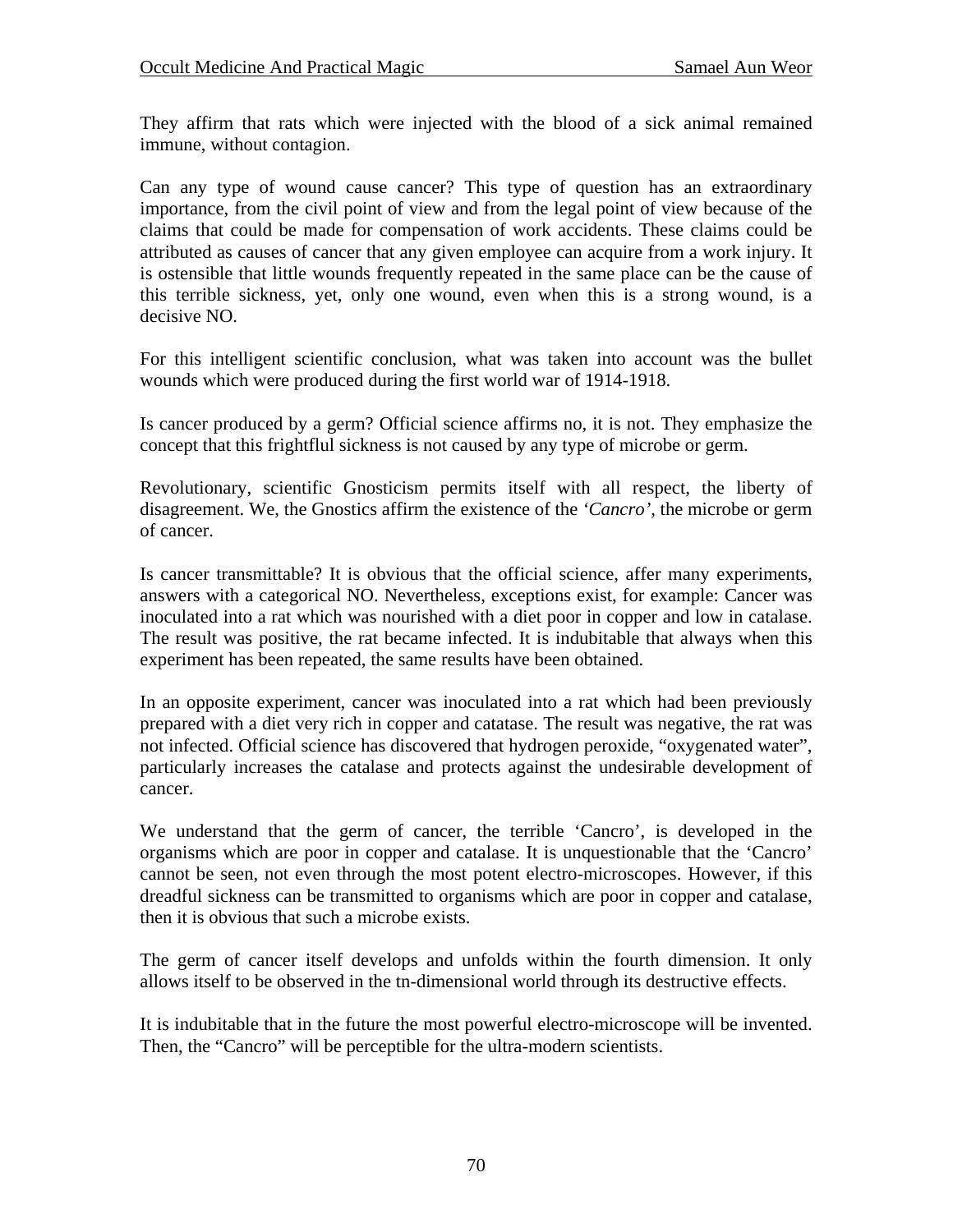It is ostensible that this fatal germ arrives to the planet Earth submerged within the electromagnetic currents from the Constellation of Cancer. By all means, cancer is the karma of fornication. It is obvious that ancient wise men knew in depth this very special type of Nemesis.

Here in Mexico, a very special plant exists that can cure cancer. I want to emphatically refer to a certain bush-plant which is known in the region of *Ixmiquilpan*, state of Idalgo. The name of this bush-plant is *'Aranto.' (Inesinae Calea)* Ancient aboriginal people baptized this plant with the indigenous name of *'Aulaga.'*

The complete data, which is delivered by our beloved Gnostic brother Alfonso Silva, is very interesting.

"Mr. Mario Aponte, chief of the office of the former Electric Force and Light Company from the Mexican Republic, Misquiahuala, Idalgo, was attacked by a sickness in his gums. It is obvious that he did not acknowledge it. He then traveled to Mexico city with the good purpose of consulting the physicians from the electricians union. They diagnosed him with cancer of the mouth.

"Unsatisfied with such a diagnosis, the mentioned gentleman consulted other doctors. However, the diagnosis given by all of them was the same.

"Mr. Aponte returned to Misqulahuala very afflicted. Obviously, he could not remain absent from his office for a long time.

"This cited gentleman narrated that a little old lady from that place made the compromise of healing him with a vegetal tea, which she, herself would give him to drink in his presence. This was because she feared the patient would not drink the remedy by himself

"The results were extraordinary. In the period of eight months, Mr. Aponte was radically cured.

"He continued drinking the tea of this old lady. It was not necessary for her to give him the tea or to beg him to drink it, because the cited man was asking for it daily.

"One month later, the doctors from Mexico city, with astonishment, had to acknowledge that the cancer had disappeared."

The Gnostic brother Alfonso Silva continued by saying:

"To this date, from the people who I had offered the 'Aranto' or 'Aulaga' *(Inesinae Calea)*, I remember the name of Mrs. Luisa Lara de Barroeta, who is my sister in law. She was near to being operated on within the Social Security Institute, for a cancerous tumor. It was the type of tumor in the womb, something very grave.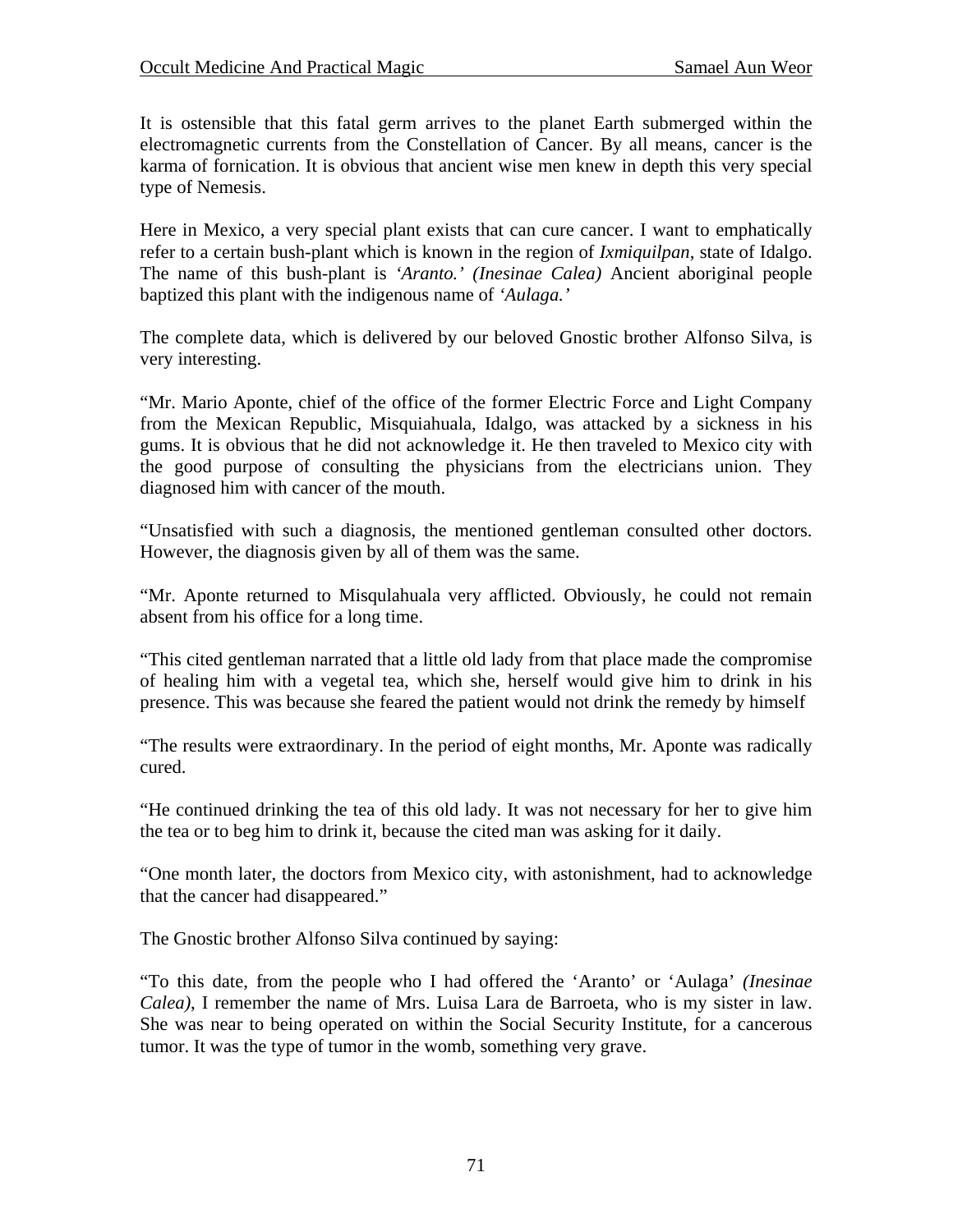"This sick woman became radically healed by drinking infusions of 'Aranto' and until this date she lives totally cured.

Thus, our Frater Silva continues telling us:

"Mr. Agustin Uribe's spouse (we do not wish to reveal her address), was prepared by the physicians with the purpose of extracting from her a tumor from her liver. Yet, when they evidenced that this was a cancerous tumor, they immediately stitched her up at once, obviously declaring her a lost case. There was no chance for her, since the doctors found her abdominal cavity filled with cancerous tumors.

"However, this sick woman was definitively healed with the 'Aranto' and still lives thanks to the astonishing virtues of this bush-plant."

The distinguished Physician, Doctor of Medicine Jacinto Juarez Parra, from the National University of Mexico, tested the power of this bush-plant on a cancerous, terminally ill woman, already without hope. In this case, indeed, it was very difficult and it was not possible to save the life of this sick woman. I think that when the organism is already totally destroyed because of this sickness, every remedy fails.

Doctor Juarez considers that research with the electronic microscope can and must be performed on this whole plant. By centrifl the nucleus, the lysosomes, the ribosomes and the microsomes must be separated in order to make a Specter-Photometric analysis of each one of the parts of this plant. This would be for the intelligent purpose of discovering its colloids, enzymes and its print element or oligo element.

It must be investigated, says Doctor Juarez, to see which intracellular portions of this cited plant effectively act over the cancer. The mentioned physician continues saying that every cancerous patient, who is diagnosed through stimulating cytology and biopsy, will be medicated with the 'Aranto', as well as dosages of catalase and copper, and later he will again make another measurement with the diagnostic data. Catalase and copper are low in cancerous people, and this is already completely demonstrated. It is necessary to investigate the amount of sanguineous catalase and the dosage of copper in the plasma. Any organism poor in catalase and copper is a proper field for the complete development of the dreadful 'Cancro.'

It has been announced through broadcasts that the pseudo-sapient scientists offer hundred of million of dollars to the person who delivers to them the effective formula in order to cure cancer. The great multimillionaire Rockefeller has offered his ultra-modern laboratories to those who wish to experiment in the department of cancer research. The power of healing is not obtained with money and this is the failure of' therapeutics regarding determined and deadly sicknesses of this day and age.

Radium (chemotherapy) does not cure cancer. The waves of radium burn the living cells and if indeed a regression of the evolving process of the sickness is obtained, the cancer re-appears much later with more violence. Thus, the victim irremediably dies.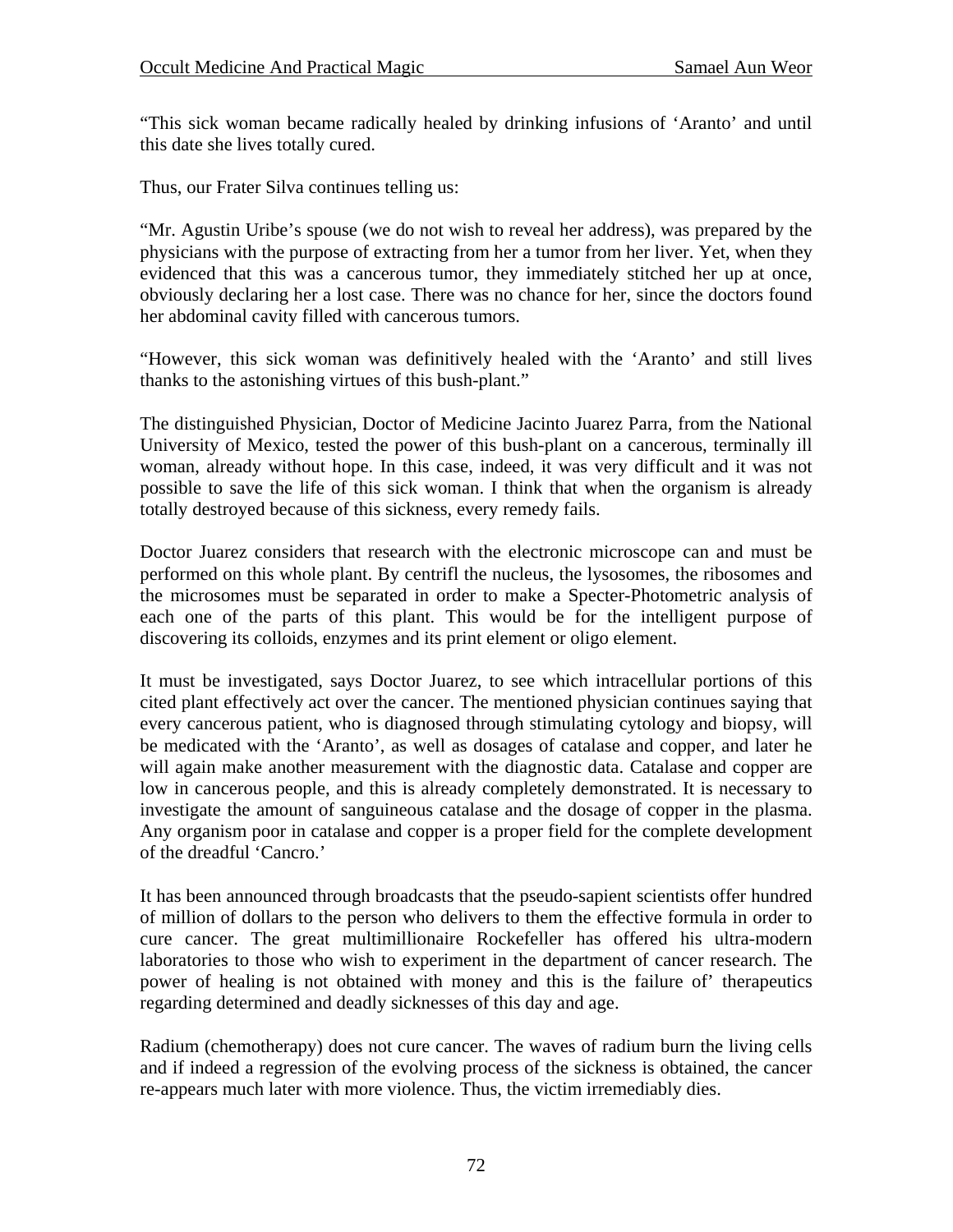The Venerable White Lodge, through myself delivers to humanity in an absolutely free way the infallible formula in order to cure Cancer. Moreover, it despises the filth of money and rejects for the same motive the offered retribution. The formula is the following:

Rum (alcoholic beverage) must be poured within a Mate-Gourd (the fruit of the Mate-Gourd with its pulp comes from a tree of hot climate from Colombia, and is often used by the peasants as utensils for the kitchen), along with mineral charcoal, 'Paraguay' (*Scoparia dulcis*, L., a plant of middle climate that is also called 'Escudilla', similar to the Wormseed plant) and lemon. The whole of this is left to macerate for 15 days. Then, the patient should drink it by little cupfuls, one every hour.

Bathe the body with a decoction of the leaves and roots from the Apricot tree. Pronounce the mantra *"ROTANDO"* in the moment of drinking the medicine and while bathing, like this:

# **ROOOOOOOOOOOO TAAAAAAAANNNNNNNN DOOOOOOOOOO**

Before collecting the plants which are in the composition of this formula, one must walk in a circle, from right to left, from south to north, around each one of the plants and while this is performed, one is begging the elementals of each one of them for the healing of the cancer.

Afterwards, the plants are caressed, blessed and then collected. When the components are within the Mate-Gourd, the mantra "Rotando" must be pronounced as we already explained. Then, the elementals of the plants must be commanded with all the might of willpower to heal the sick person.

The elementals are the life of the plants. Only life can fight against sickness and death.

The seminal force of the plants are the instrument of the elementals.

#### **EXTERNAL CANCER External cancerous ulcer**

Gently brush this on the cancerous ulcer three times a day arid apply the following pomade:

| Simple Vaseline |  |
|-----------------|--|
| Permanganate    |  |
|                 |  |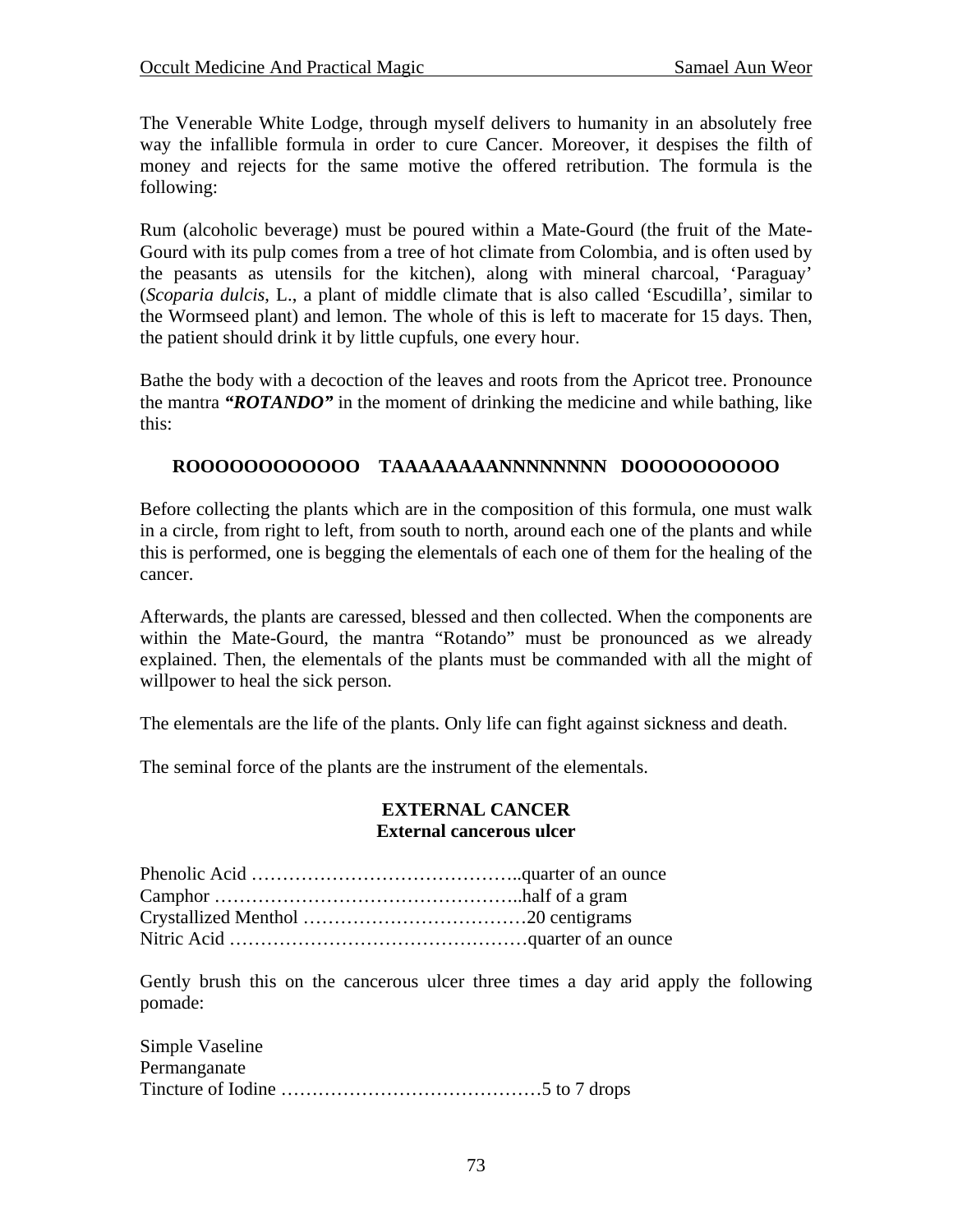Crystallized Menthol Phenolic Acid …………………………………………3 to 5 drops **Starch** 

The external cancer will disappear with this treatment.

# **SECOND PROCEDURE IN ORDER TO CURE CANCER**

Finally, after many investigations and painflul fights, we have discovered the marvelous and very efficacious plant that radically cures cancer. We can say goodbye to cancer with this plant that is at our reach.

The mentioned plant is the *'Ojaransin.'* Let the research of this plant be performed by those demented people, those who oppose the wisdom of Nature and who believe to have everything in their laboratories. Those false scientists who abdicate reason, because they derive their observations and knowledge from the microscope, arrive to boasting of conclusions with a good amount of money in their pockets.

Well then, this important plant to which we occupy ourselves, the *'Ojaransin'*, must be boiled in order to use it in baths and in beverages.

This plant is very common in the state of Bolivar, Colombia. It grows in swampy places. It is of a small size, with lanceolate leaves, some of them possessing grayish points.

This plant also grows at the shores of the rivers. Its name is indigenous. It is very well known by the Indians (the Majaguas), who inhabit the regions that are close to the community of Majagual, which is situated between the rivers San Jorge and Cauca, at the foot of Mojana's Jet, north of Sierra Ayapel, south from the state of Bolivar and bordered with Antioquia.

The Majagua Indians have this plant as something very sacred over their indigenous altars. They utilize the elemental of this plant for important works of practical magic. This vegetal-elemental looks like a child of some 20 centimeters of height, totally naked. His two eyes look like two lanterns.

# **FOR CANCER**

The Rattlesnake cures it. The rattles and the head are eliminated (these parts are useless). The available meat is dried under the sun, at a low heat. The skin must be taken off, then the meat is crushed and ground to a fine powder when dried. Pour this substance into empty capsules in order to consume it. Take these capsules every two or three hours, in accordance with the sickness, and decrease the amount of capsules, until eradicating this illness. Do not eat any type of meat.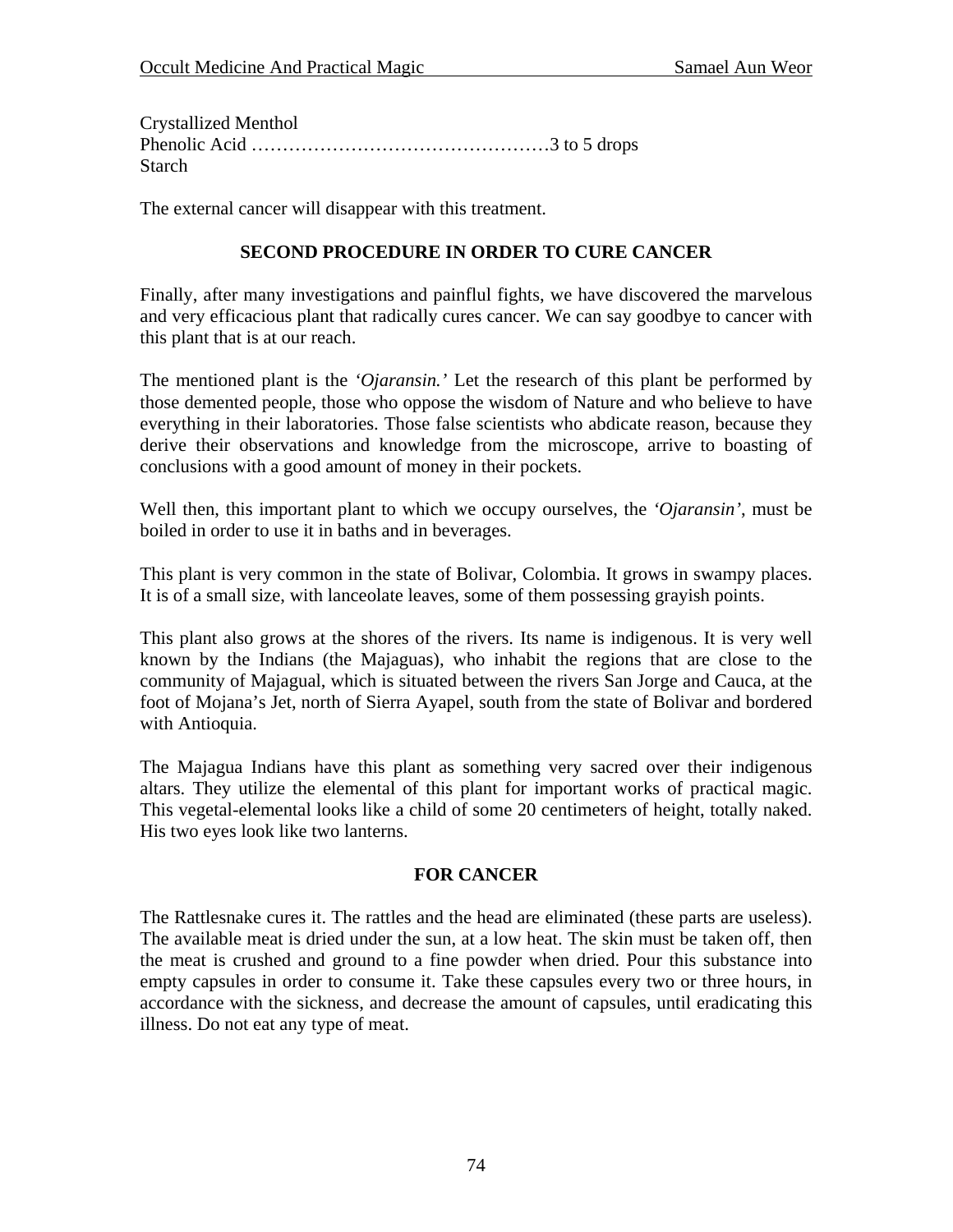Another formula:

Cut off the rattles and the head, put the meat to dry under the sun, and pulverize the meat when dried. Then, consume one spoonful of this powder within three spoonfuls of olive oil, two times a day. If the cancer is external, then, the powder must be applied on the sick part.

# **CATARACT OF THE EYES**

The efficiency of this formula puts it apart from similar ones.

Take a young 'Hobo' plant (*Spondias purpurea* L.) in times of high tide. Cut a thick stalk, which must be peeled, scraped and its leaves taken off. Then, cut it into pieces of 20 centimeters, more or less. Blow the circular stalk with your mouth in order for the pressure of the air to push the sap out of it. Collect this sap in a jar, then, humidify a branch of chamomile with this liquid and apply drops in the eyes of the sick person. It is important to take into account that the drops must come down from the branch of chamomile.

The 'Hobo' is a leafy and tall tree from the 'terebintaceas' species. Its fruit is similar to the plum.

# **CATARACT OR FLESHINESS IN THE EYES**

Put green Rue (*Ruta graveolens* L.), Chamomile, flowers and leaves of Plantain (*Plantago major* L.) into an amber colored jar or white in case the amber is not available. Once these plants are within the jar, put it under the sun from eight in the morning until five in the afternoon. When you get up in the morning put two drops in each eye. Buy Collyrium Furancin Ophthalmic Solution in order to put afterwards (one hour) two drops in the eyes. Do this three times a day.

# **SCIATICA**

Fornication is the principal cause of Sciatica. Therefore, whosoever suffers from this painful sickness has to abandon the ominous, repugnant and vile vice of coitus, if he wishes to be healed. Moreover, the sick person must nourish himself with a good diet based on vegetables, cereals and orchard produce. He also will rub his knees and hips with vinegar, he will use a rag soaked in the vinegar for this. This rag must previously be snioked with rosemary.

The intense pain which the Sciatica produces is similar to the pain which Gout produces, plus there is the grave consequence of becoming an invalid, because the person reaches the crippled state. Therefore, for these grave motives, it is urgent that this medication is used in conjunction with chastity. Let the fornicators say whatever they want, but know that such is the cause, such is the effect.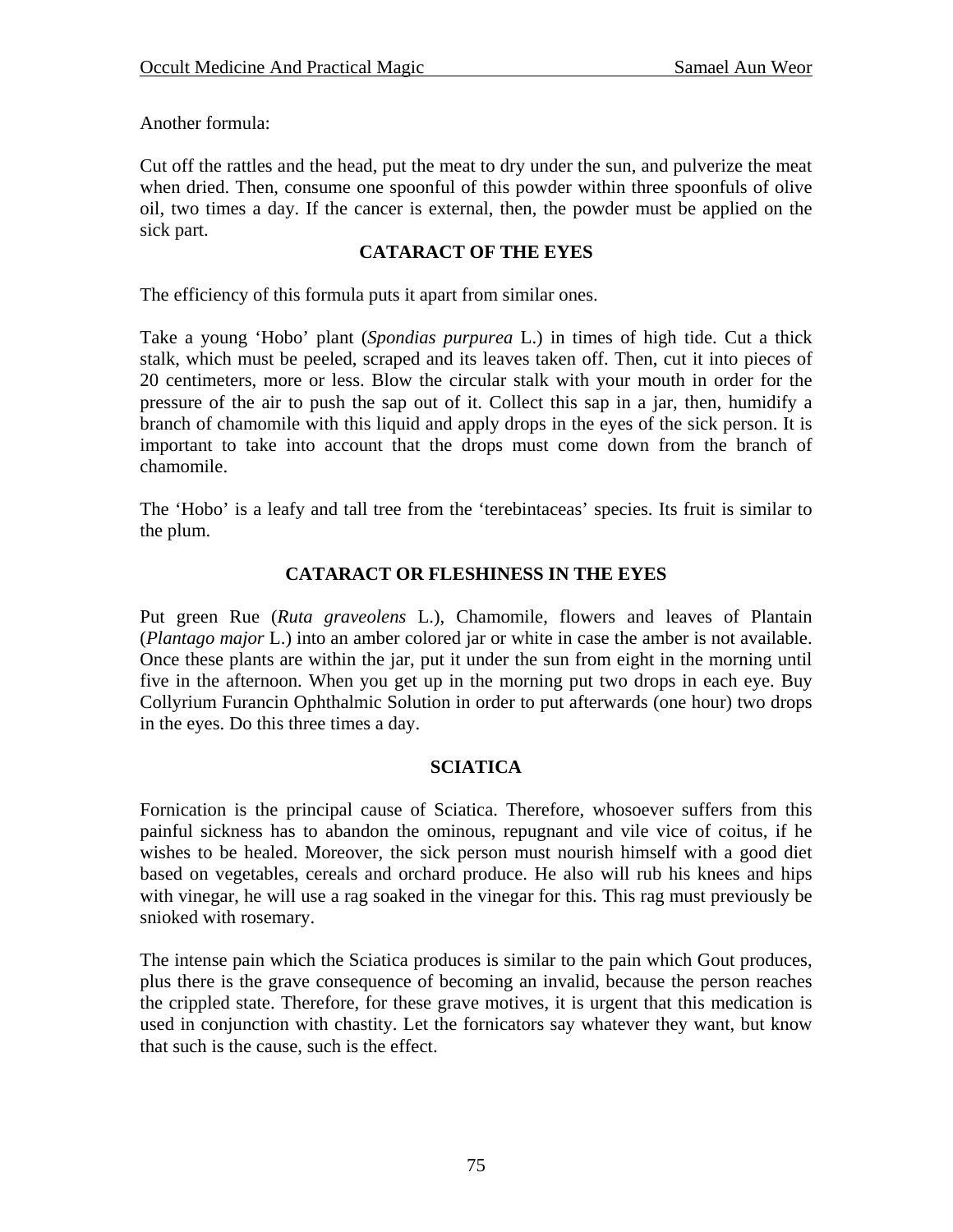Unutterable suffering has to be endured because of fornication, this is how the human being has become more and more isolated from Mother Nature.

In order to complete this treatment, the sick person must drink beverages of the decoction of Guaiacum (*Guaiacum officinale*) and Sarsaparilla (*Smilax officinalis*) three times a day, the first dose in the morning on an empty stomach, then, the rest before meals.

# **CIRREHOSIS**

Formula:

Once the ritual of the plant is practiced, then, its leaves must be collected, detaching them from top towards the bottom. If the leaves are collected in the opposite of the described way, then, it will produce vomiting.

Parboil the 'Tatua' plant and when the water is boiling add the panela. Reduce the fire, leave it to repose, then bottle up it. Take one spoonful each hour.

# **CHLOROSIS (refer to Dropsy)**

This terrible sickness is very frequent in children and also is abundant among adults. The sick person is swollen and his blood rapidly impoverishes itself. The internal organs do not work and the exhaustion with its innumerable consequences produces a perennial martyrdom.

Bathe the sick person with warmed water and earth soap or pine soap or with whatever soap is at hand. Then, suspend this bath and apply this other:

# **COLIC (HEPATIC COLIC)**

In order to cure women's Hepatic Colic, male Goat manure will be utilized, which must be dissolved in cold water. Then, it most be strained and boiled. It must be taken every other day until completing three active days.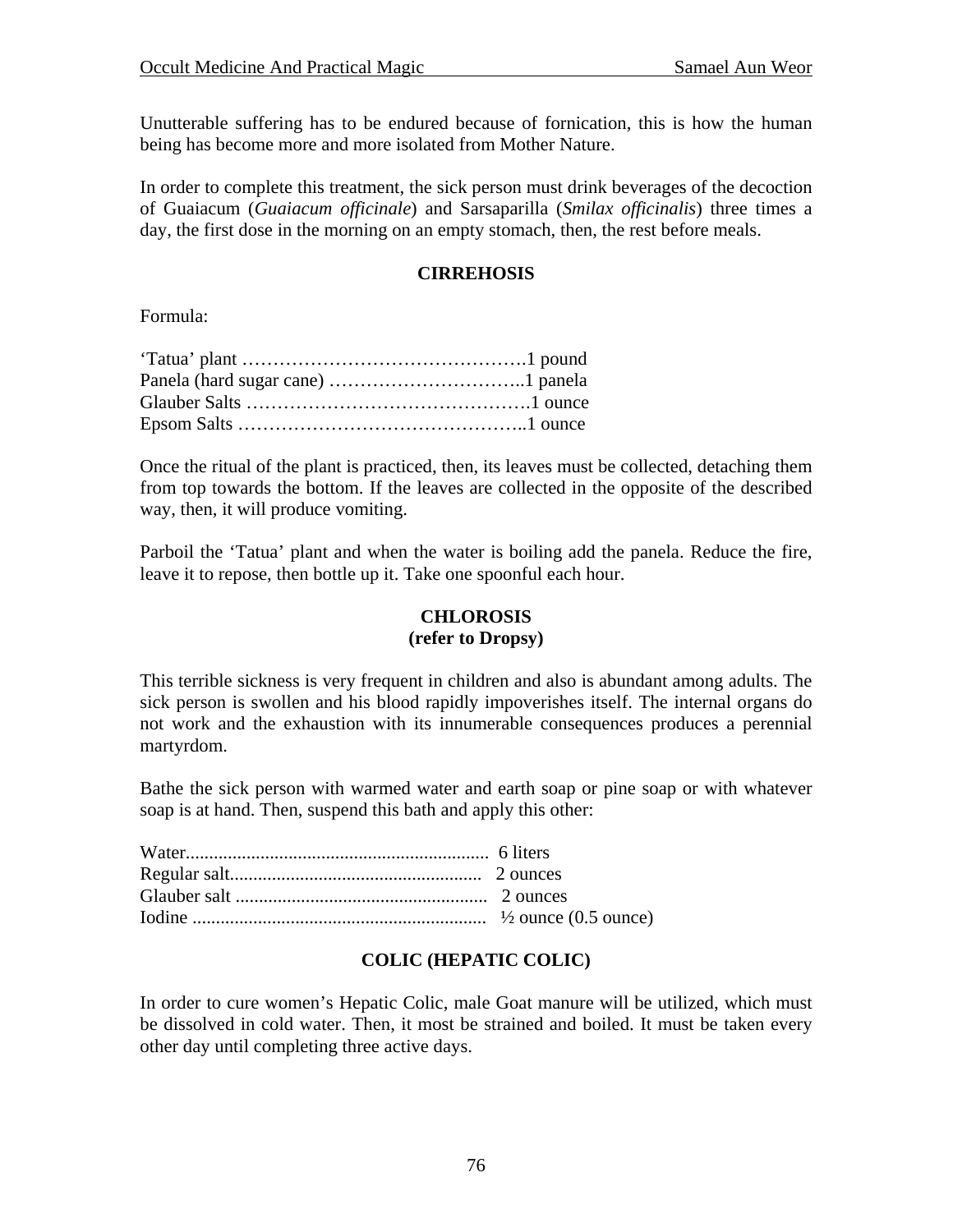For men, the case is similar, with the difference being that the manure must be from a female Goat.

# **AFFLICTIONS TO THE SIDES OF THE HUMAN BODY**

Make a decoction of honey (bee honey) mixed with Goat milk. Leave it to cool and apply soaked cloths over the afflicted side. Afterwards, the sick person will take a purgative of Almond oil. When going to bed, he must steam himself with the decoction of Borage and 'Viravira' or in its default the decoction of Contrayerba (Dorsk'nia conirayerha L.) will be utilized.

All of these simple and ancient remedies will be newly used by this modern humanity. When already tired and undeceived by Chemotherapy and other sort of therapies, return into the bosom of Mother Nature.

# **CHANCRES**

Apply 'Aristol' and 'Juan' Powders over the chancres.

# **FOR FAINTING**

Give the patient to smell the plant called in Colombia 'Destrabadora.' Also the decoction of this plant must be given to the patient to drink. Do not forget the ritual of the plant.

# **INSOMNIA**

Those who suffer from Insomnia must take wine mixed with seeds of the Poppy plant or make tablets of dried Cilantro (*Coriandrum sativum*) with sugar and eat them at the time when going to sleep. If there is no wine at hand, just the decoction of the seeds of the Poppy plant is enough in order to give good results.

# **AGAINST DIABETES**

After having blessed the following plants (as is always accomplished in all the cases), collect leaves of Avocado tree, leaves of Walnut tree and leaves of Eucalyptus tree. Boil these and give the patient three glasses daily to drink before meals. It is important to note that the first morning portion is taken on an empty stomach.

Another formula:

Bark from Myrtle, bark from Mango, 'Volsamina.'

# **DIARRHEA**

The 'Mama' Matias healed a strong case of Diarrhea with water and ashes from the open fire used for cooking.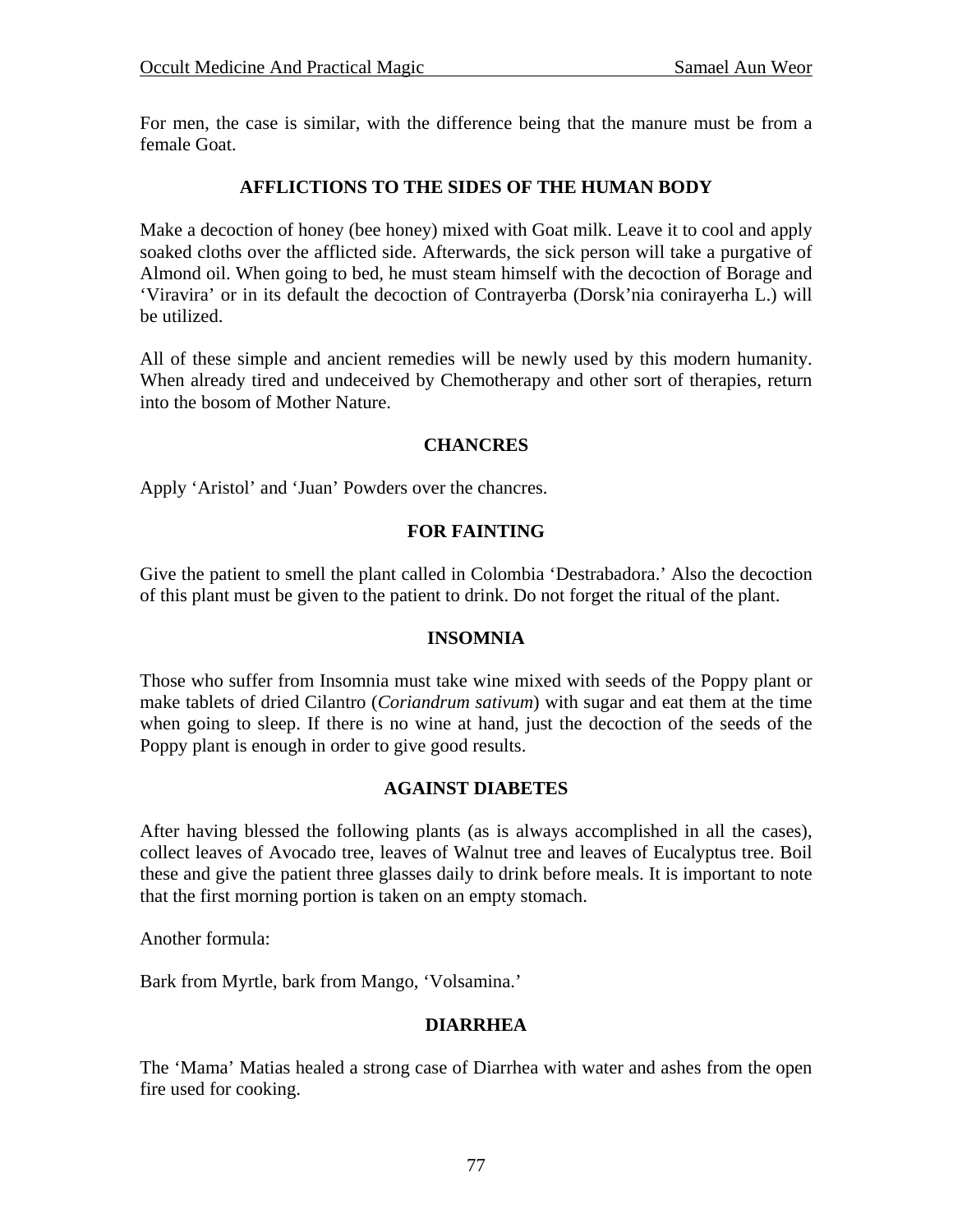The ashes are mixed with the water. Leave this mixture to repose for a while. Stir it again and give this mixture to the sick person to drink.

This formula never fails.

Another formula:

This must be drank, very well mixed, by little cupfuls.

Another formula:

Leaves of 'Tuatua' (*Jairopha gossypifolia* L.), which must be collected detaching them from bottom towards the top and shoots of 'Uvito.'

# **GRAVER DIARRHEA**

Formula number 1

Roots of Pomegranate, Chamomile, internal thin skin from a Hen's gizzards.

Bless the plants as usual and cook everything. Consume the decoction by little cupfuls. This remedy never fails. It is infallible.

Formula number 2:

A small handful of leaves from the Coca plant boiled in water or in milk will be enough in order for the sick person to be healed in the very act. It is enough to drink beverages from this decoction.

#### **DIPHTRERIA**

Water, Boric Acid, Citrate of Potassium (for gargling).

#### **STOMACHACHES**

A strong stomach ache is relieved with water and sand.

The water and the sand are mixed and put to boil. Afterwards, strain it and drink the remedy. The stomach aches disappear instantaneously.

# **NON LOCALIZED ACHES OF THE PREGNANT WOMEN**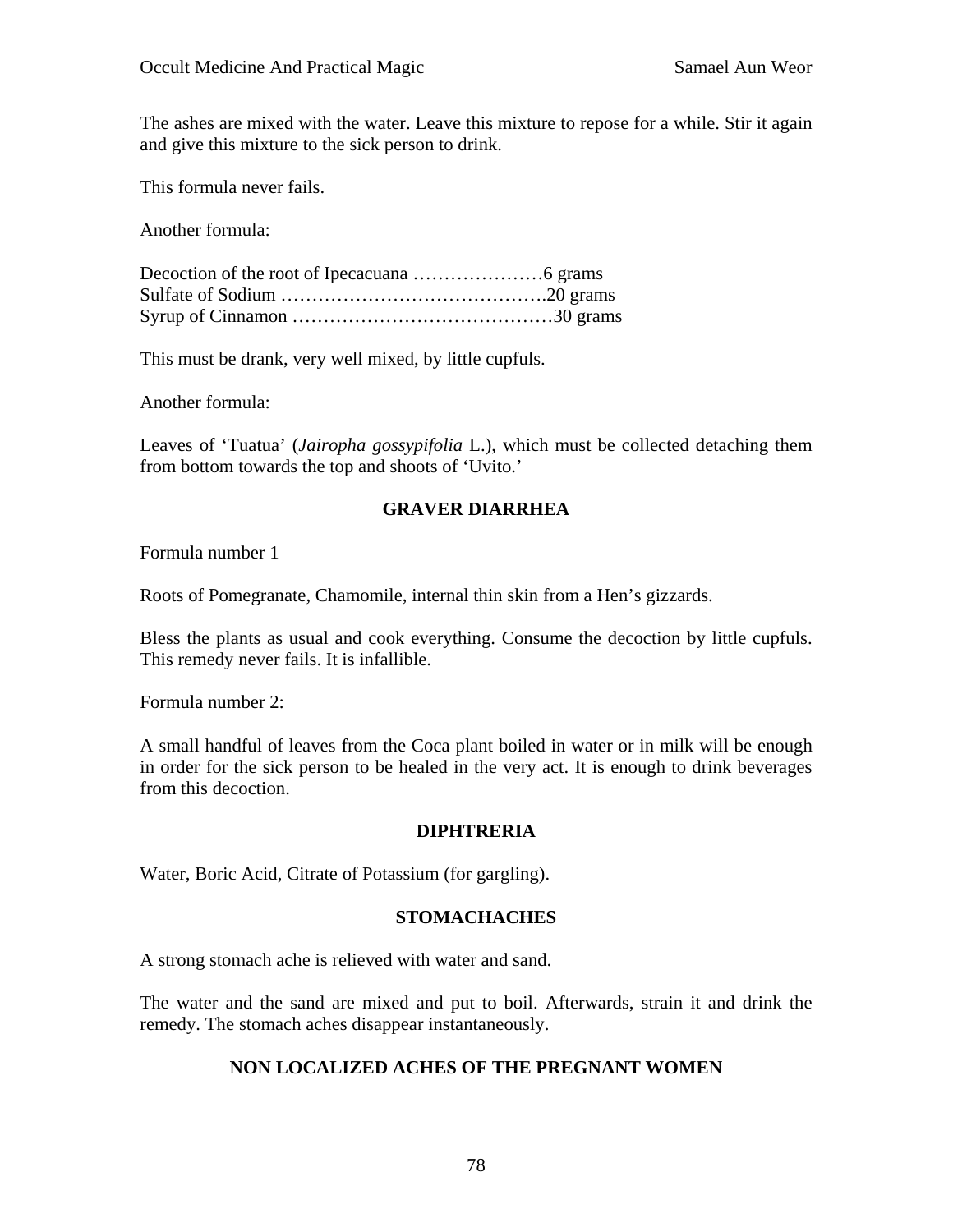Commonly, these non-localized aches of the pregnant women are due to the influence of some rays of the Moon. The sick woman will drink the decoction of the following plants in order to be healed.

'Huevo de gato' (*Tabernaemontana psychotriaefolia* H.B.K.) or 'Hoja de Luna y Sol', and 'Hierba Mora' (*Solanum nigrum-americanum*). Three glasses of this decoction can be drank daily, one before each meal. The sick woman must perform to herself internal vaginal irrigations or internal vaginal baths with the decoction of 'Hoja de Luna', Annatto (Bixa orellana) and 'Ceibote' (named 'Ceibon' in the interior of Colombia).

The plants must be blessed before using them and their elementals must be commanded to heal the sick woman.

# **MANTRIC SECRETS IN ORDER TO CURE TOOTH ACHES**

The affected tooth of the patient must be observed and the patient must divert his sight towards another place. Then, while you perform the sign of the cross with your head pronounce the following mantras: *"ONOS AGNES"*. This secret is effective, because the pain passes away almost in the very act.

# **GENERAL ACHES IN WOMEN**

These are avoided when women stop bathing themselves while they are sick. Many of their non-localized aches come from that general bad habit of showering or bathing themselves when they are with their menstruation. Do not eat acid fruits and do not eat meat one week before menstruation. Meat gives women a very bad smell. Women can cleanse themselves with warm water (private part cleanse). Use deodorants, any natural intimate deodorant, etc.

# **FOR OVARIAN ACHES**

Beet with onion is crushed with a hand mill or in the electric blender. Take the pressed juice three times a day. The person who is allergic to onions can add lemon juice.

# **FRACTURED BONES AND RHEUMATIC PAINS**

Lion lard totally welds any bone. Therefore, it must be used by the Osteopaths and Massage Therapists. It also cures Rheumatism.

The plant Sanseviera (*Sanseviera zeilanica*) must also be utilized by applying it as a cataplasm over the fractured or disarranged bones in order to heal them.

The center of the arm bone of the lion when pulverized and drank with rum gives an extraordinary agility to those who drink it.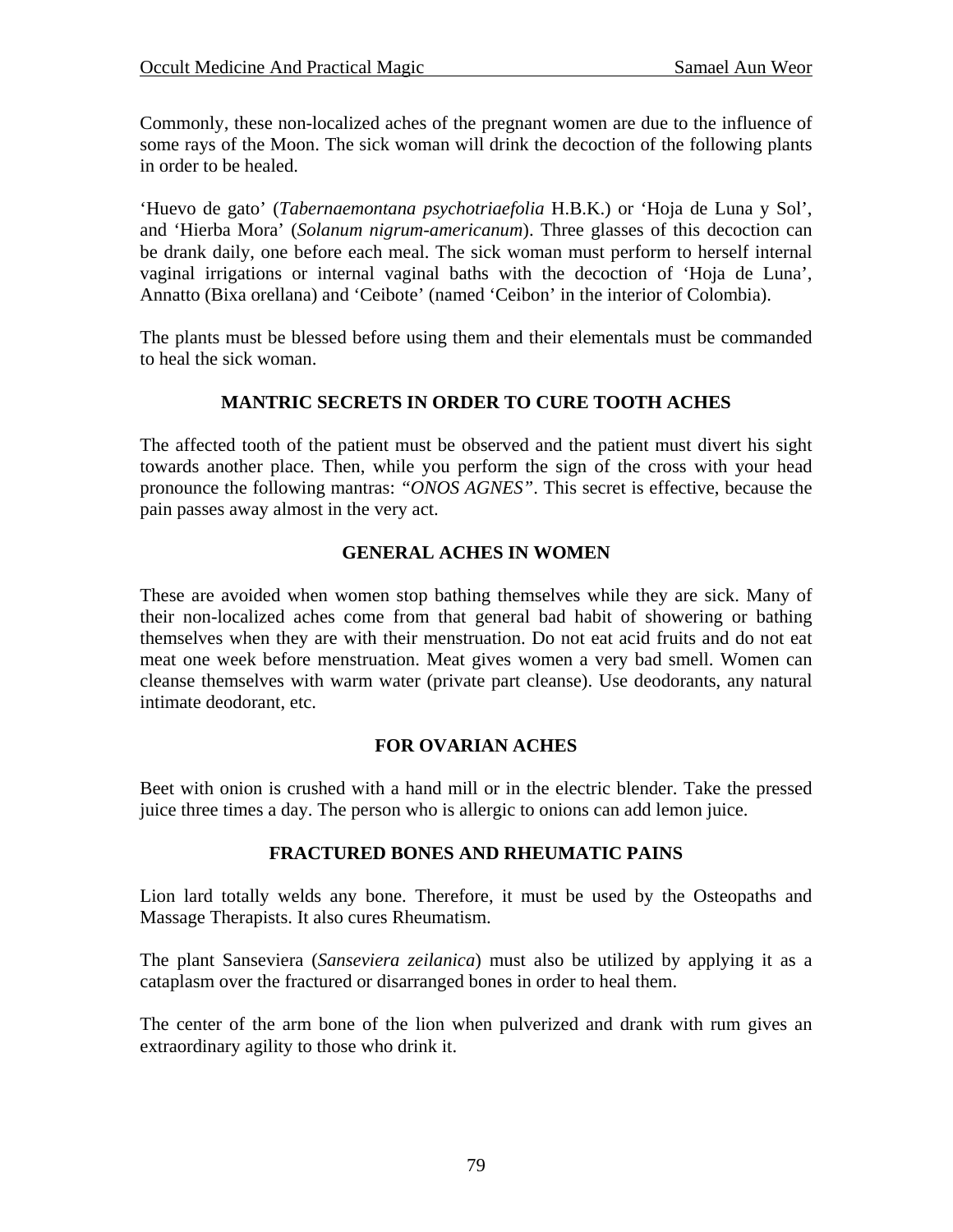# **ECZEMA, DRY OR PURULENT RASHES ON THE EXTREMITIES (LIMBS, HANDS, FEET) OR ON THE BODY**

30 grams of Gualanday (*Jacaranda caucana* Pittier), 30 grams of 'Grama Blanca', 30 grams of bark of Oak ('Flor Amarilla'), Horsetail (*Equisetum arvense* L.), Sarsaparilla (the root, *Smilax officinalis*). The following plants are used in order to bathe the affected parts: 'Frutillo' (big leaves, *Rauvofila ligustrina* Roem.) and 'Matandrea' (*Alpinia occidentalis*) or from plums (coast of Colombia).

Formula for an ointment for eczema: Add sulfur to one ounce of 'Otova' (Nutmeg of Colombia) and 25 drops of Phenolic Acid, 5 drops of'Canime.' Mix everything and dab this cream upon the affected area in the night before going to bed and after bathing the affected area.

In addition to the drink of three daily glassftils of the five plants previously mentioned, alternately, "amargo sulfuroso y tricocalcio" (bitter sulfuric and tricocalcium), a remedy which contains three types of limes: mineral, vegetal and animal, must be drank. First, consume the bitter one, then the calcium, at least three jars of each one.

Any type of meat must not be eaten during the treatment, nor should one drink any type of liquor. Absolutely no liquor or meat must be consumed.

# **TETTERS AND SORES**

On an empty stomach in the morning, the person must place a little bit of common salt in his mouth. Then, wait for the salt to be dissolved and spew it out into a glass. Mix a little bit of soot with it, stir it until forming an homogeneous paste, which will serve in order to apply over the tetters and sores.

# **AFTER PAINS OF PARTURIENT WOMEN**

For the after pains of the parturient women, place over the womb a bag which will contain hot corn, which when cold, must be changed with another hot bag, until attaining the healing.

# **AGAINST THE AFTERPAIN OF THE PARTURIENT WOMEN**

As the former formula, she will burn orange skins and then reduce them to a fine powder, which will be mixed with dry wine. The sick woman will drink one cup every hour, until becoming totally healed.

# **NERVOUS EPILEPSY**

(See also craziness of the parturient women and epilepsy because of coldness in the ovaries)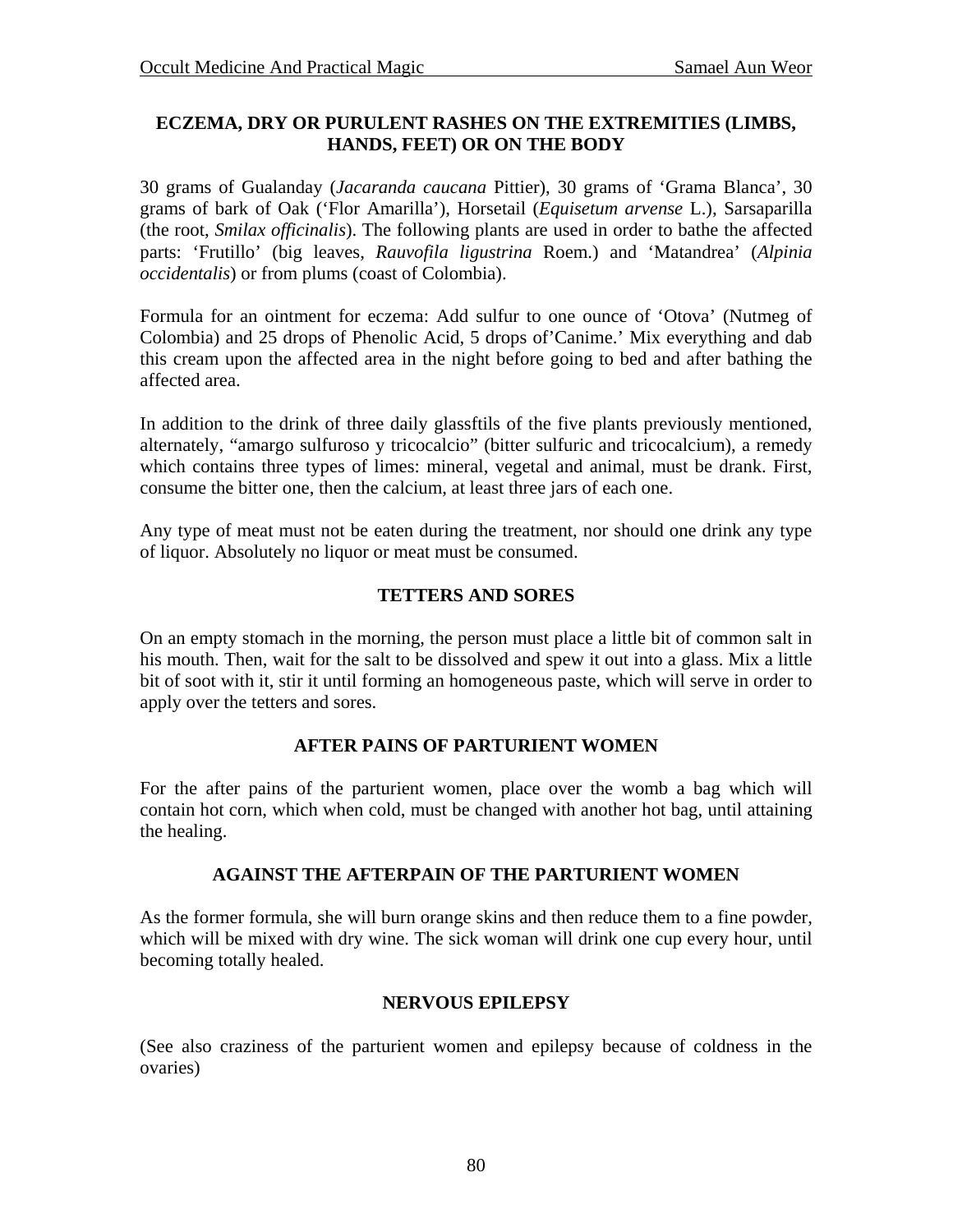Take a spoonfbl each hour of the following formula:

An abundant amount has been written about epilepsy, yet, the adequate remedy in order to cure this sickness has yet to be discovered. Generally, it is accepted that the possessed people referred to in the Sacred Scriptures were simply epileptic people. Indeed, they were epileptic. However, they were possessed by larvae or demons from the submerged worlds.

In the third paragraph of page 111 of the novel Rosy Cross, by the Master Krumm-Heller (Huiracocha), Argentinean edition, we read:

*"Saint Alphonse who is cited by Padre Neyraguet in his Compendium of Theology says: Contra malefitia utilicet remedis ex medicina petitis plures enimverba ut ruta, et salvia, etcetera, contra malefitia naturalis prosunt, quia virtute naturali, corrigunt pravos umeros ope demonis comotos* Articulis IV, De Maleficio, Perrone dice: *Nihil eni, vetat quominus dicamus interdum qui a cleomace agitabantur aut amentia, aut epilepsia laborare cum et hin morbi a cloemone ipso injice posunt. Deo ita permittente, uti plures pres ac interpretes censure"* 

Sage (*Salvia officinalis* L.) and Rue (*Ruta graveolens* L.) are the magic plants which the Gnostic Medic utilizes in order to cure the people who are possessed by demons (epileptic people).

The procedure with the Sage plant is the following: The plant is harvested in the night, so that after having blessed it, it is yanked by surprise from its very roots. The pressed juice, which is obtained by scrubbing the leaves in water, is given to drink. This plant's smoke can also be used for smudging (fumigating). The sick person must be directly smudged with smoke. This is done in combination with prayer, which the Medic Magician has to have faith in.

In ancient times, an accessory which was made with long pieces of glass was used for smudging, in combination with an exorcism from a secret book. In this day and age, the Conjuration of the Four can be utilized, as it appears in the chapter *"Cases of Psychic Obsession"*. Everything which is mentioned there must be taken into account in order to cure the epileptic people.

The elemental of the Sage plant has a pale yellow colored tunic and has the power of healing the possessed people. The Rue's smoke will be employed along with the smoke of' the Sage plant.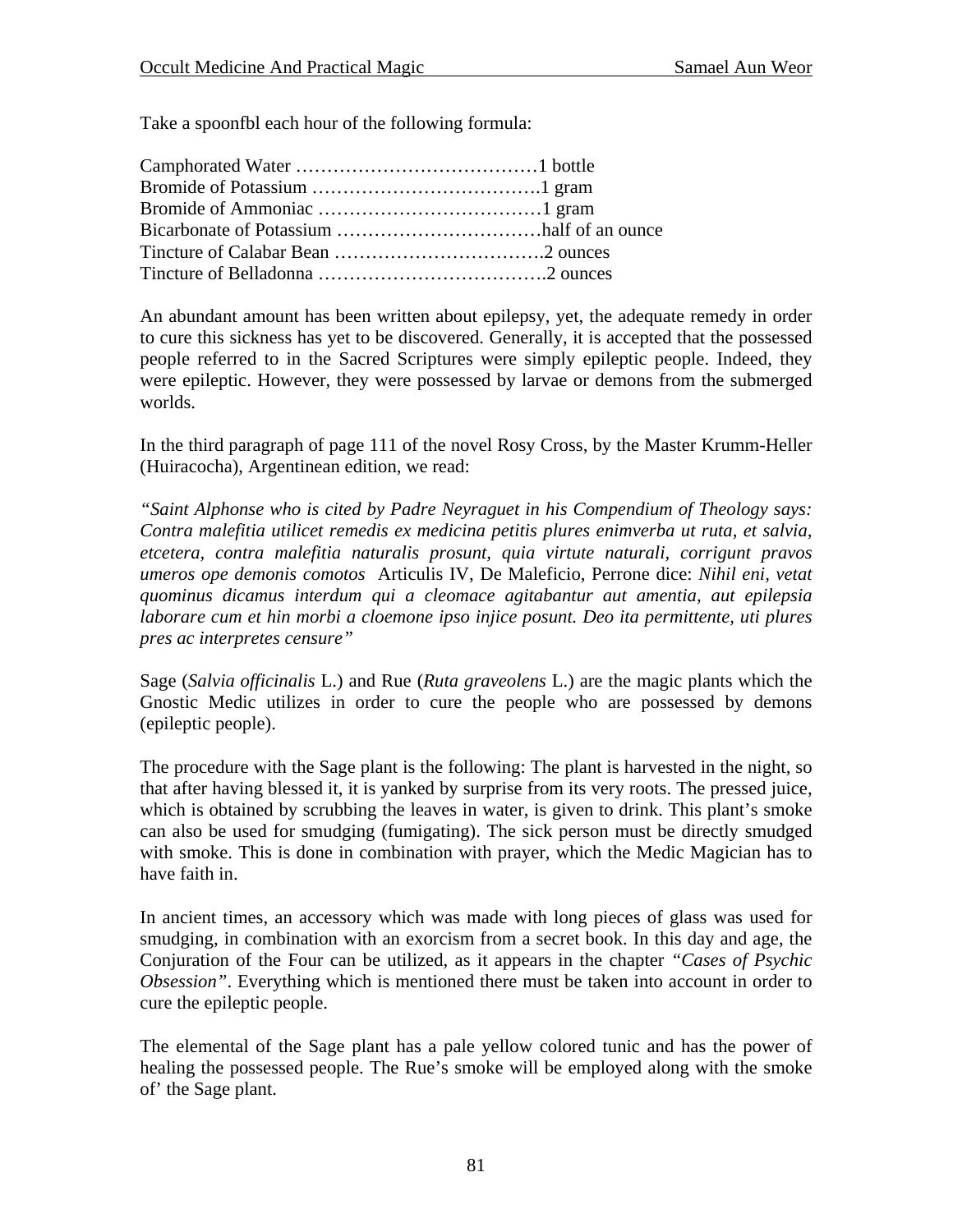# **CRAZINESS OF THE PARTURIENT WOMEN AND EPILEPSY BECAUSE OF COLDNESS IN THE OVARIES**

## **(See also Nervous epilepsy - flu of the ovaries and the womb)**

The first thing which the Gnostic Medic needs to know is the cause of the Epilepsy, because this sickness has different origins.

Sometimes a woman's Epileptic attacks are produced because of intestinal parasites.

Other times, it is caused because of perturbations to the nervous system, and not a few times because of consequences of flu to the ovaries.

The symptoms are different. In the case when the Epilepsy is produced because of a cold to the ovaries, then, there is no gnashing of teeth or froth coming from the mouth.

Formula:

Within a liter of raw water, put to dissolve during 18 to 24 hours one panela (hard sugar cane), then, add to it the following:

Dosage:

One spoonful each hour. It is also urgent to bathe the feet with the hot decoction of the following plants: 'Santa Maria' (*Biyophyillum pinnatum*) Mammee (*Silvester guanabano*), Oregano, Pennyroyal and Lemon Balm. Before harvesting these plants you must bless them and command their elementals to cure the sick woman.

Air in the ovaries or a cold in them can make the parturient woman crazy. The treatment for this case is exactly the same as we have already indicated. As well, sitz baths should be done with the same decoction, or vapors applied to the vagina with the decoction of leaves and peel of orange.

#### **ERYSIPELAS**

The Aloe Vera, famous for its multiple properties, is a powerful remedy and without equal for the healing of Erysipelas. It is enough to rub it, once it is baked, over the affected area.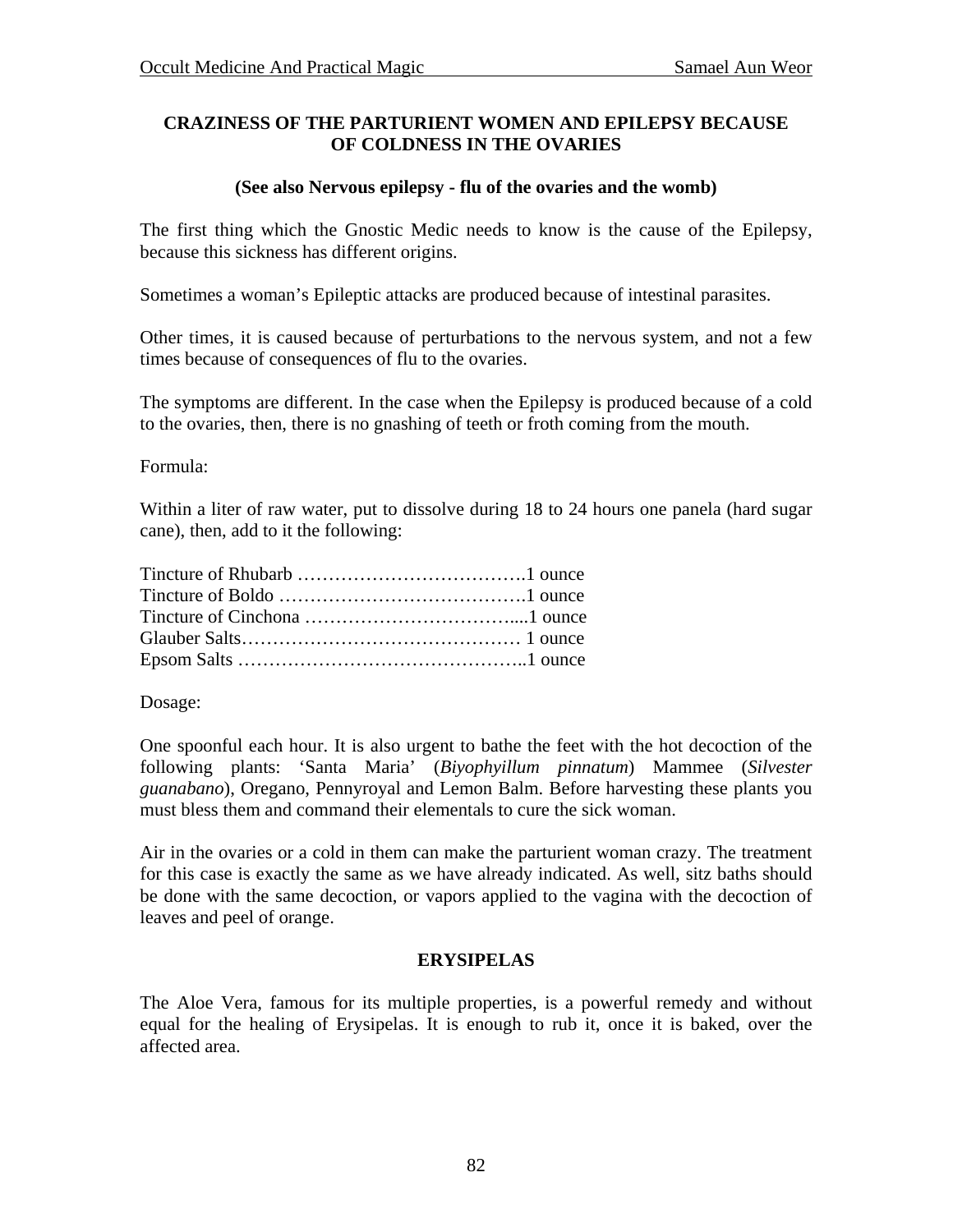Also an effective remedy is the preparation of chameleon in powder with firewater. For such operation, it is enough to rub the sick area with it. The toad produces similar effect when rubbing it over the affected area.

# **FORMULA IN ORDER TO CURE ERYSIPELAS, SORES, DAMAGES TO THE SKIN, CUTANEOUS INFECTIONS, ETC.**

Dissolve the following within lightly sugared water which must be previously boiled:

Consume this preparation by spoonfluls, one each hour. In addition, the sick person must strike his affected area with a branch of a plant called in Colombia 'Bicho Largo', which must be humidified in sun heated urine.

If one proceeds in accordance with the given instructions, we are sure of the absolute efficiency of this formula, in spite of the laugh and distrust of the "know it ails."

### **AGAINST THE ERYSIPELAS (Special formula)**

The following formula which we give deserves complete attention because it is absolutely effective against erysipelas.

Get a green Calabash, or, if not available, a green 'Totumo' (*Crescentia Cujete* L.). Roast it lightly in the embers or in the smoking ashes. Then, extract the pulp, which must be applied with salt over the leg or the area affected by the erysipelas. This procedure must be administered as hot as can be tolerated.

Moreover, before applying the cataplasms from the pulp of the Calabash or 'Totumo', the sick person must drink strong black coffee which must have five grams of Quinine. It is also convenient that the sick person applies over the affected area (once the cataplasm is removed) leaves of 'Matandrea' (*Alpina occidentalis*).

# **NERVOUS ERYSIPELAS**

Formula:

| Water of Camphor |  |
|------------------|--|
|                  |  |
|                  |  |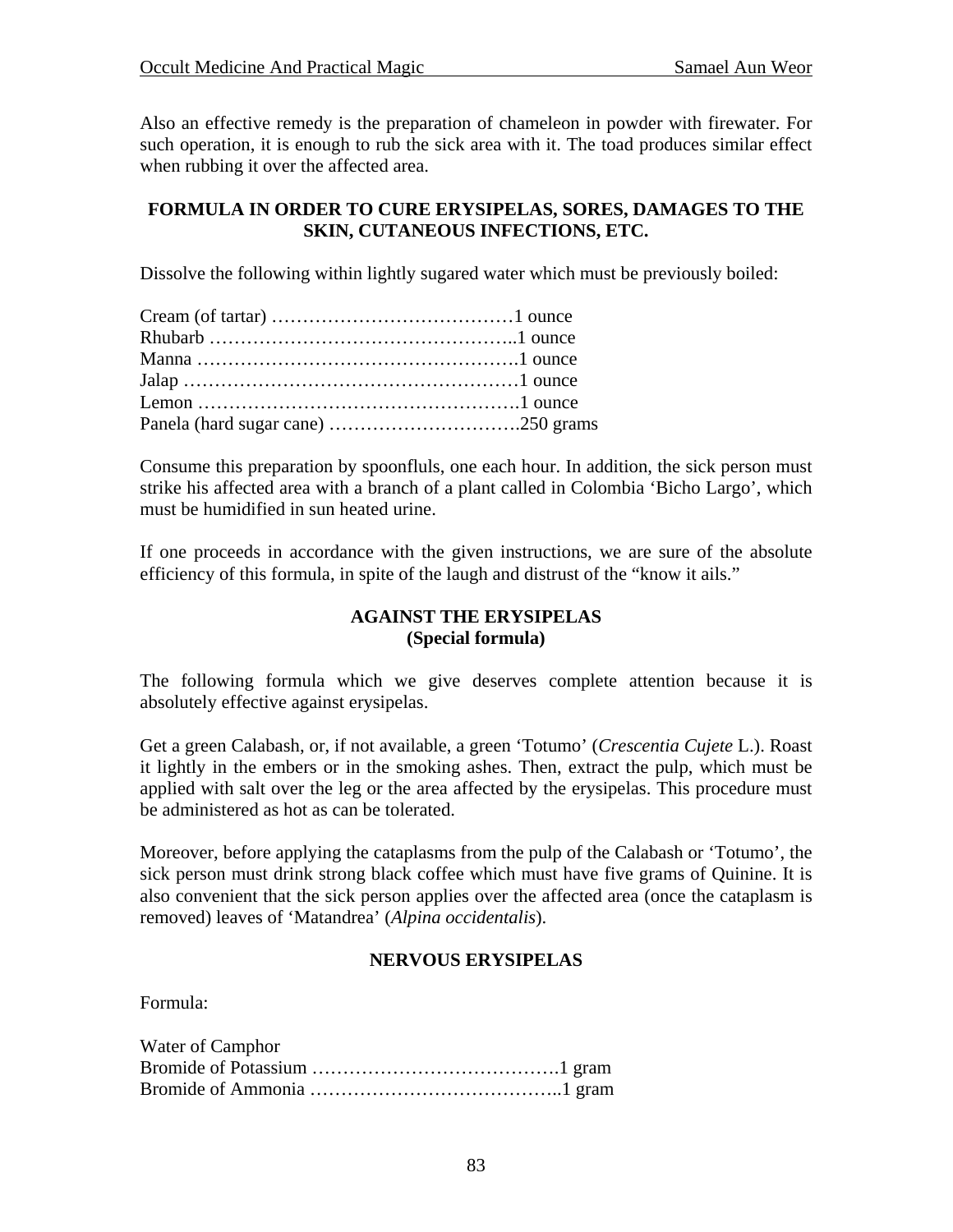| Mix all of this and consume one spoonful each hour. In addition to this, apply the formula |  |
|--------------------------------------------------------------------------------------------|--|
| which is written in the pages entitled "Cases of Psychic Obsessions."                      |  |

## **AGAINST IMPOTENCE AND SPERMATORRHEA**

Go to a place where the plant that in Colombia is denominated 'Cuartillo' (*Peperomia scandens*) is found. Bless it and command the elemental to cure the sick person. Afterwards, collect the plant, a quantity equivalent to one pound (this must be performed while the moon is declining). Put it to maceration within one liter of firewater or rum. Then, kill two roosters and extract from them their testicles which you must split in a cross on their most wide area. Then, add them to the bottle of firewater or rum which is already mixed with the 'Cuartillo.' The bottle filled with all of this must be buried, having the caution of leaving the lid of the bottle towards the east. Leave it for the space of 15 days in maceration. Then, at the end of the fifteenth day, take the bottle out and consume three spoonfuls daily, the first dose is taken in the morning on an empty stomach. The affected person must nourish himself as best as possible.

### **STERILITY**

Women who are sterile can cure themselves with 'Curi' meat. Reduce this meat to powder and consume it mixed with a good cup of hot chocolate daily.

### **VERY EFFECTIVE FORMULA AGAINST FEMALE IRREGULARITIES AND AGAINST STERILITY**

Bury within a place where the whole day is heated by the sun a bottle which contains equal parts of firewater and rum with the following plants: 'Contragavilina' (*Neurolaena lobata* R. Br.), 'Capitana', 'Malambo' (C. *Malambo* Karst.), Dutchman's pipe (*Aristolochia tomentosa* Sims), 'Calaguala' (*Polypodium glaucophylum* Kze.), Nutmeg and Sulfur.

This preparation will be left under the ground during the space of fifteen days (no less).

At the end of the fifteenth day, take the bottle out. Thus, it will be ready in order to give to the woman, one spoonful each hour.

It is good to note that before starting this treatment, the woman has to take a purgative of magnesium with 'Escorzonera' ( *Montanoa ovatifolia* DC). For such a purgative you will proceed with the following formula:

Shred the 'Escorzonera', which is a vegetal similar to Yucca. Then, you have to add magnesium dissolved in water. Thus, the purgative will be ready.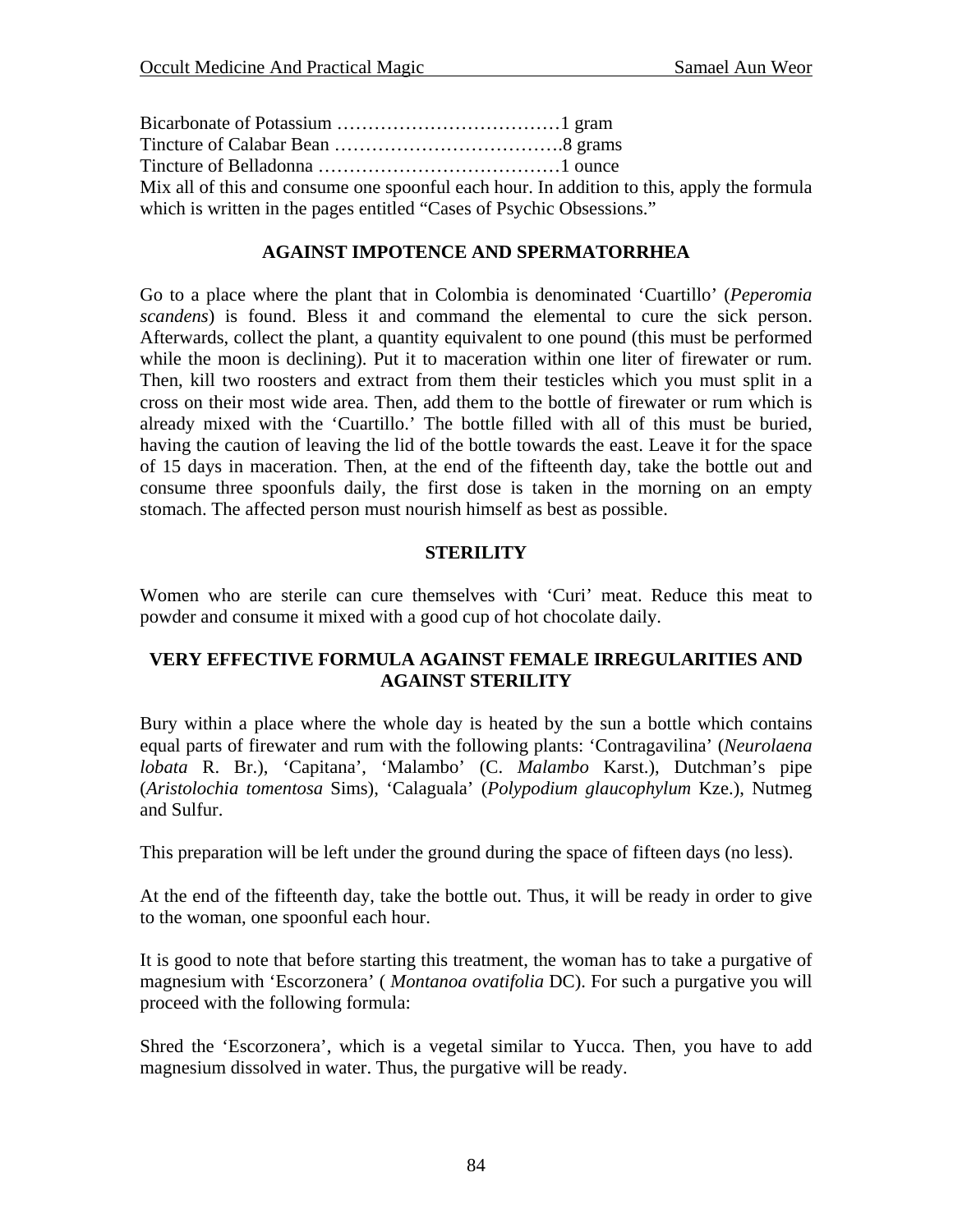The sick woman also must consume three cupfuls daily of water which contains powdered orange skin. This powdered orange skin water has to be prepared in the same way as explained in the former formulae.

# **WOMEN'S STERILITY**

There exists a remedy in order to cure the sterility in women that never has failed. Within the forest of the State of Magdalena (Colombia), a very wild bee denominated 'Tisula' or 'Gungura' exists. The honey from this bee is infallible for the healing of sterility.

Mix the honey of this bee with Aloe Socottorina (crystals of the Aloe) (one ounce) and consume one little cupful each hour.

Many sterile matrimonies could have the joy of having a child with this remedy.

# **COMMON FEVERS**

(Read section regarding febriftige plants)

## **FEVER WITH MAD DISPOSITION (Read section regarding Jarilla Chivata)**

Sulfate of Quinine, Spearmint, iodine (6 drops), 'creso', candle tallow, kitchen salt.

Join these ingredients and rub them on the body of the sick person, as many times as it is necessary.

# **TO CUT OFF ANY TYPE OF FEVER**

To a grated potato add pulverized marine 'coha', and place this mixture over a piece of flannel, that is to say, enveloped by the flannel. Place this over the stomach. Put crushed green onions over the sole's of the feet and hold them with a rag.

#### **YEAST INFECTION**

The sick woman must constantly purge herself and perform vaginal cleansings with the decoction of Myrtle, 'Moradita' (*Caphea micrantha* H.B.K., *Capea rasemosa* L.F.) and Eucalyptus.

# **WIFE'S SEXUAL FRIGIDITY**

There exist women who feel anxiety regarding sexual intercourse. Moreover, when this intimate relation commences they feel repugnance for their male partner.

Certainly, it is a pathological, dissociating, quarrelsome and unbearable state, which leads towards the destruction of affections, towards the inevitable divorce.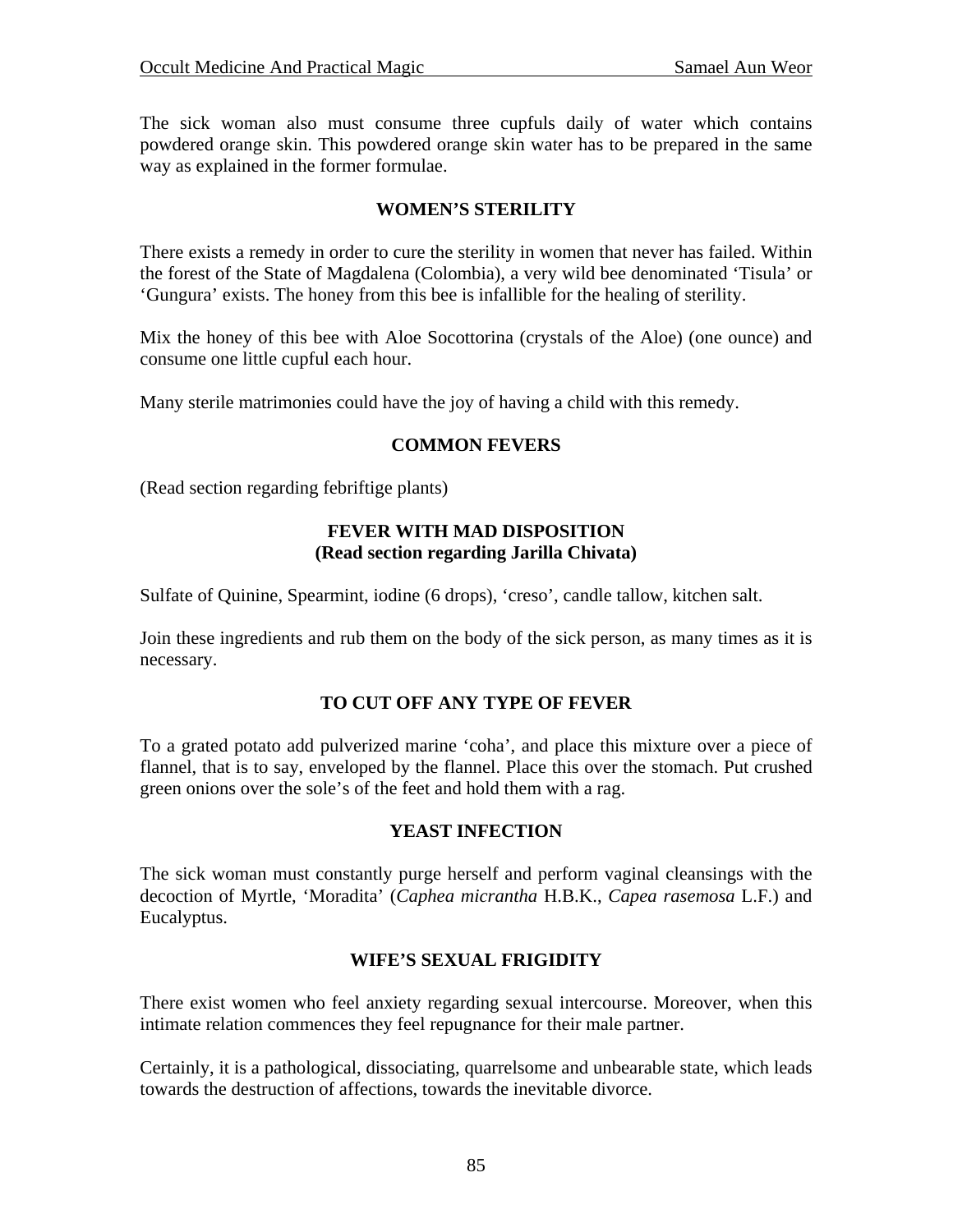The Master Krumm-Heller (Huiracocha) wrote about this in his Initiatic novel of Occultism. The remedy for this sickness is the elemental of the plant called Passionflower.

Contrary to that which occurs with Nymphomania, the elemental of the Passionflower (*Passiflora incarnata* L.) has the power to light the erotic fire in those women who suffer from impotence or sexual frigidity.

The husband is the one who must execute the following. After having blessed the plant and commanded the elemental to light the erotic fire of his wife, the husband has to yank the plant from its very roots. Then, he will scrub the leaves between his hands and will embrace his wife's hands with his humid hands.

The embracing of hands will contribute to the major efficiency of this Modus Operandi. This simple remedy will be enough in order to finish with the cause of many home quarrels.

# **WOMEN'S DISCHARGE**

Use the decoction of the following three plants: 'Tatamaco', 'Cucubo' and Sassafras (*Sassafras albidum* Nees) for washing or douching. In the case of virgins, this will be administrated by catheters. These plants invigorate and remove the inflammation.

Another formula:

Boric Acid enema. Consume a purgative against parasites, such as (German) Neobiperbine, consume 12 capsules (this produces dizziness). Then, take a purgative of one ounce with Glauber Salts. Many discharges are produced by parasites and liver problems.

For other discharges: Mallow (*Malva sylvestris* L.), Borage (*Borago officinalis* L.), Lemongrass (*Cympopogon citratus*) with a spoonful of vinegar within a chamber pot. Afterwards, perform a cleansing with ajet of water.

# **BLEEDDING DISCHARGE AND LEUKORRHEA**

Eucalyptus with lemon.

#### **CROUP**

Treatment: The sick person must gargle with the decoction of rice, vinegar and barley.

#### **GASTRALGIA (Stomachache)**

Whosoever proceeds to cure gastralgia with the following formula, we are sure that they will achieve it.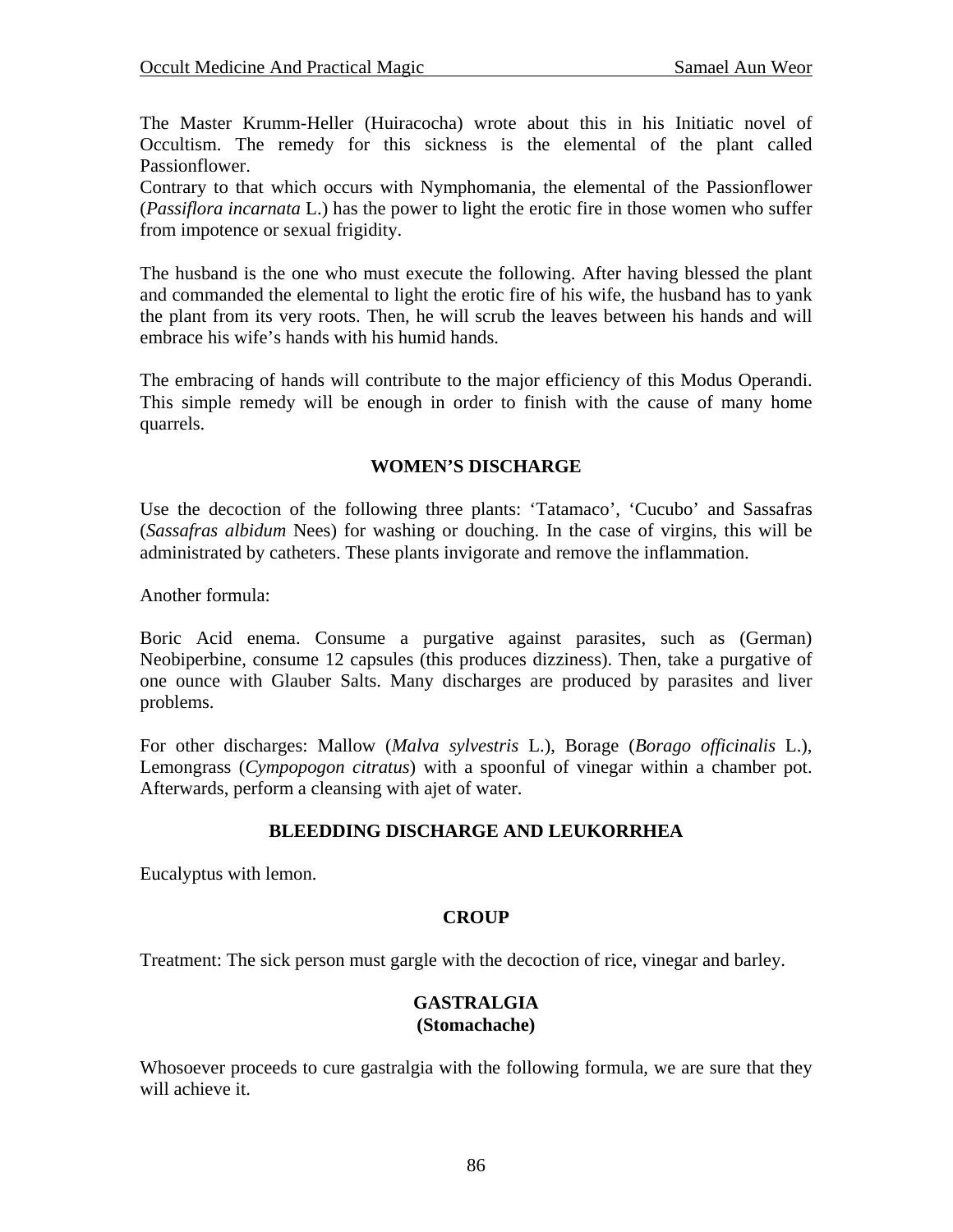This compound must be mixed very well. It gives a total of 12 grams in order to be distributed in 12 slips of paper, in other words, one gram for each slip of paper. Two of these must be consumed daily, in the morning on an empty stomach and the other in the night. They must be consumed with a little bit of plain water.

Consuming one spoonful of Horehound (*Marrubium vulgare* L.) boiled with beer will cure it soon.

### **GENTLE PURGATIVE FOR TROSE WHO SUFFER FROM GOUT**

Make a decoction of Willow (*Salix alba* L.) afier having ground it, then mix it with vinegar. Consume one spoonful in the morning for a period of nine days. This purgative will throw from the stomach of the sick person all of the thick humors which are an obstruction for the organism.

### **SORCERY TO THE HEAD**

Drink the decoction of the plant called 'Vencedora' and also apply baths to the head. The person has to immunize himself by carrying in the wallet the plant called 'Cinco en rama.'

#### **NASAL HEMORRHAGES**

Borax powder: Use this as a nasal tampon. Parsley in maceration can also be used in the same way. If there is ice available, apply it to the head and forehead.

#### **UTERINE OR VAGINAL HEMORRHAGE**

Prepare a syrup with wax, moss and leaves of 'Carey.' Boil them together and drink in spoonfuls, one every hour.

#### **UTERINE HEMORRHAGE (IN SERIOUS CASES)**

If in spite of all efforts to cut off a uterine hemorrhage it is not achieved, then, do the following:

Provide yourself with three fragments of freshly excreted donkey manure from a farm. Then, envelop them within a rag and put them to boil in a pot of water. Stir it well so the manure is dissolved. Strain it and give to the sick woman, a cup every five minutes, until the hemorrhage is cut.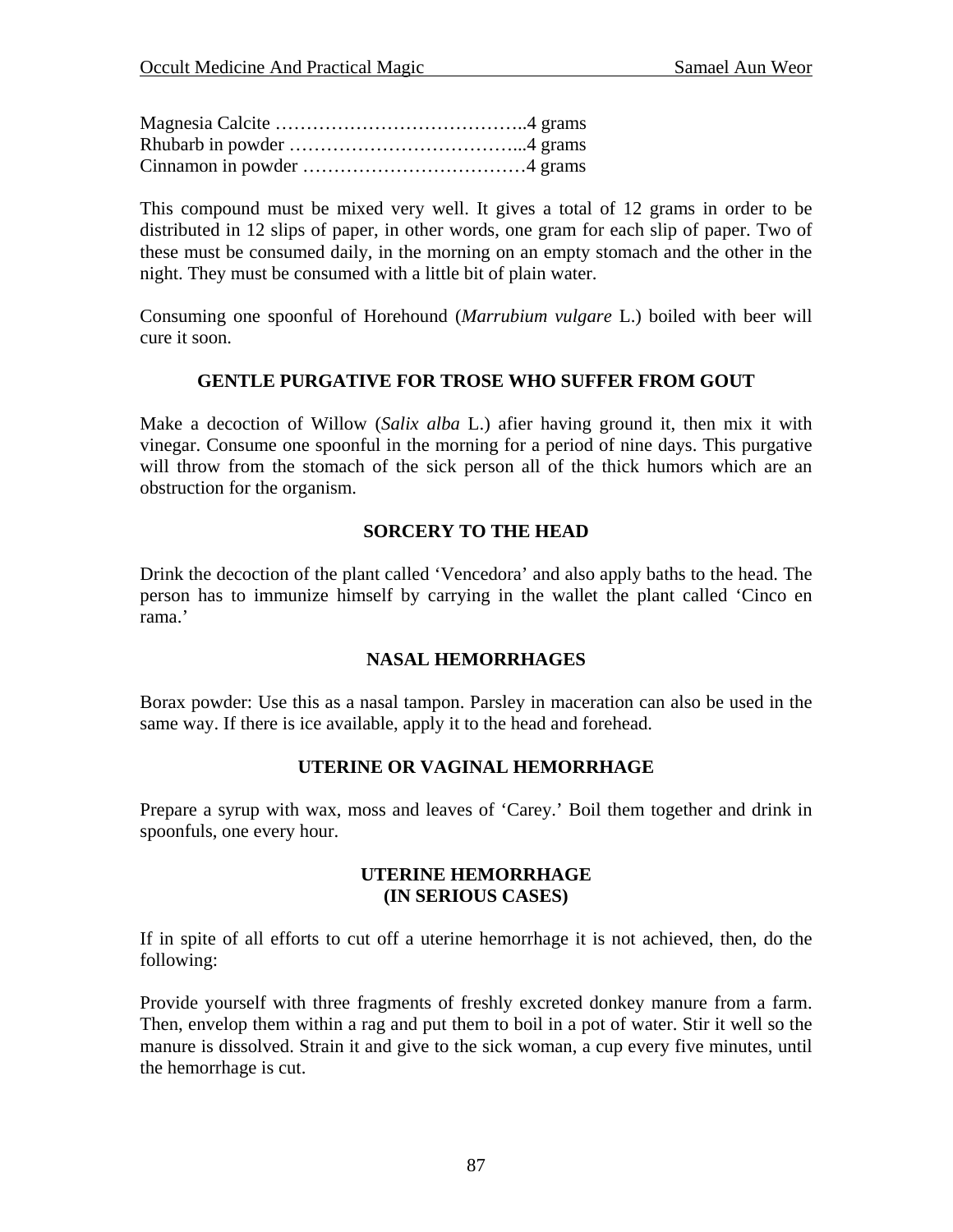# **FOR THE LIVER**

Formula number one: Decoction of Boldo (*Peumus boldo*). Dosage, as the former recipes. Formula number two: Consume approximately 15 grams of Wormwood (Arlemisia absinthizim) and 15 grams of Maguey (*Agave americana*) (pulpy leaf of it).

For the marvelous effect of the latter plant, there is the need to pronounce to it the three following words before cutting it: *LIBIB LENONINAS LENONON*

Then, bless it and command the elemental of the plant to cure the sick person. Each and every one of the cases, as diverse as each might be, must be performed in the same way, that is, bless and command the elemental to cure.

The sicknesses of the liver, which all of us suffer in a major or lesser degree, are cured with the following simple, yet effective formula:

### **JAUNDICE**

The sick person must inhale the vapors and also must be enveloped within the vapors of vinegar, which has to be cooked with Maidenhair Fern (*Adiantum capillus-veneris* L.), Oregano (*Origanum vulgare*), Sage (*Salvia officinalis*), and Pennyroyal (*Hedeoma pulegioides*). This remedy of Osmosis-Therapy is extraordinary in order to cure jaundice. The sick person also must wash his face with the decoction of these plants and his healing will be effective.

# **IMPOTENCY**

Some people who have performed sexual intercourse in the water have contracted sexual impotency and often paralysis to the legs.

There exists as well another type of impotency, which is known by the sorcerers and witches with the name of "Nudo de la agujeta", which consists of a spell placed upon a man by a woman, in order for the man to be impotent when trying to penetrate another woman.

These types of impotency are cured with the following formula:

Branches of 'Cuartillo', Spearmint, 'Albahaquita', Pennyroyal and Arnica.

Put these plants to macerate within a bottle of Rum, which has to be mixed with the following combination: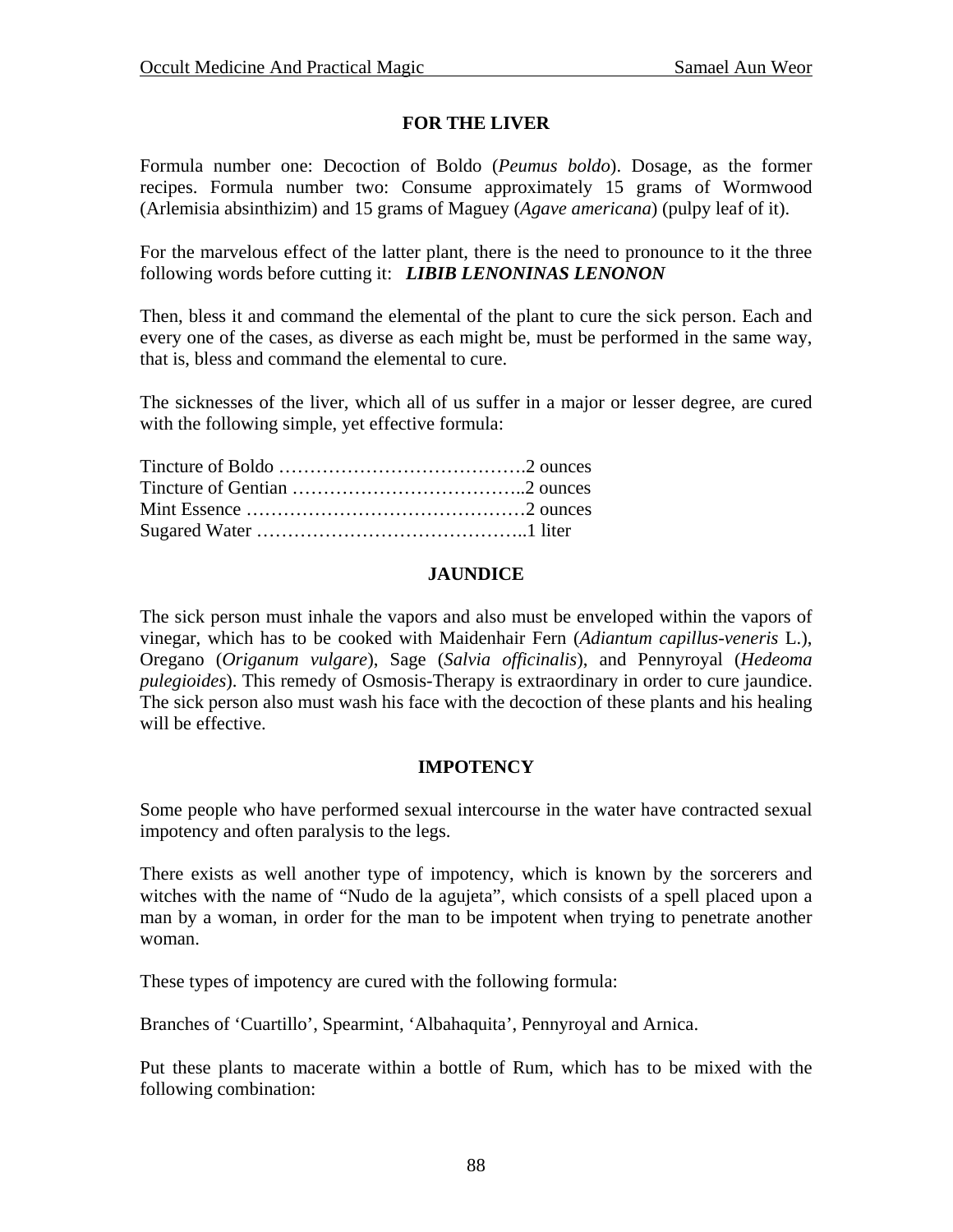Bury the bottle for three days in a place where the sun will heat it for the whole day. Thus, in this way, the plants will disperse their healing essence within the Rum.

The sexual organs of the sick person must be rubbed and humidified with this remedy, until achieving a complete cure. The usual ritual before harvesting the plants must not be forgotten.

# **SECOND FORMULA FOR IMPOTENCY**

Boil within milk the fourth part of a goat testicle. In order to consume the decoction, put honey (bee-honey) to sweeten it. This serves for 10 or 12 days. When your potency is recuperated, study then the books of Gnostic wisdom in order to learn how to transmute your sexual energy.

# **CHILDREN WHO LOSE THEIR APPETITE AND HAVE FETID DEFECATION**

One leaf of Wormwood (*Artemisa absinthium*), 3 grams of Fennel (*Foeniculum vulgare* Mill.), 3 grams of Chamomile (*Anthemis nobilis* L.): Boil all of these in water. Lactose must be added plus 3 drops of "VI-PENTA" (from the pharmacy). Consume two times a day.

# **FORMULA FOR THE INTESTINE**

Gualanday (*Jacaranda caucana* Pittier) and the underground part of the stock of Cashew tree: Boil and drink these

# **DEFICIENT LACTATION**

When mothers do not have enough milk for the nourishment of their children then, the following lactogenic aid will give them good results

Reduce to powder 40 grams of Cotton seeds, which must be placed into 500 grams of alcohol for the space of twenty days At the end of the twentieth day it will be ready for its use Consume fifteen drops after every meal

# **LEPROSY**

If a person who is overheated, or feverish takes a bath, or if he bathes himself while with the flu, he can expose himself to suffering a flu in his blood capillary vessels and the result is leprosy.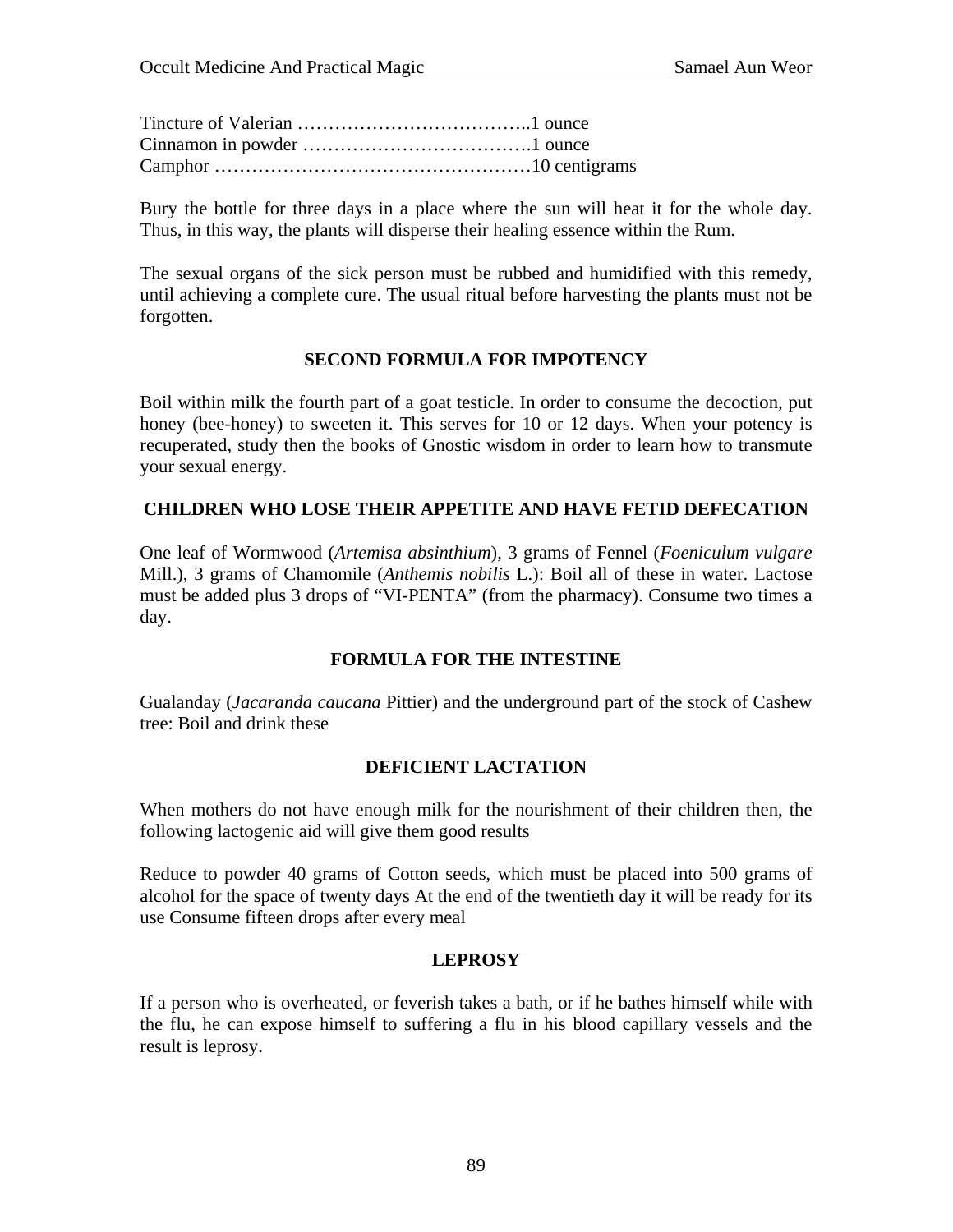The blood becomes purulent and the disastrous biological process commences. In vain, attempts have been made to stop it with the famous "Chalmougra" or with the derivative from "sulfates" and other preparations.

The leprous people die every day and there is no one who can cure them. The famous Colombian Scientist Dr. Lieras Acosta classified the bacillus of Hansen in more than twenty species. He was longing to know through his laboratory investigations the chemical composition which should displace the bacillus of leprosy and cure the sickness.

Yet, Dr. Lieras Acosta was mistaken. Leprosy will not disappear by achieving the chemical decomposition of the bacillus of Hansen, neither by inventing the remedy which can kill it. Not a single sickness can be cured, if the cause which produces it does not disappear. Thus, since this sickness is not produced by a bacillary infection, it is erroneously combated with antiseptics and prophylactics.

Cure the blood's flu, then, the leprosy will disappear as if by magic.

Obviously, we must affirm that the bacilli of Hansen live within a favorable environment. Thus, the moment when this environment turns unfavorable for them, then they irremediably will die and the problem of the leprosariums will be solved.

Let us see the formulas which we offer in order to cure leprosy.

# **FIRST FORMULA**

Gualanday (*Jacaranda caucana* Pittier), Sarsparilla (*Smilax officinalis*), 'Zarza de Palito', Mastic (*Pistacia lentiscus*), Maguey (*Agave americana* L.), Wormwood (*Artemisia absinthium*) and Sage (*Salvia officinalis*). Behold here seven hot plants whose elementals live within the Tattwa Tejas. Cook them together within a liter of water and drink a big glass of this liquid before each meal. The blood is depurated in this way and the liver, kidneys and the spleen are placed in their normal activity. Tattwa Tejas will eliminate the flu from the blood which is the cause of the leprosy.

The ethereal waves of the fire are the unique ones which can cure the leper and in order to achieve this we need to handle the igneous elementals from these plants of this first formula.

# **ELEMENTO-THERAPEUTICAL PROCEDURE**

At sunrise make the magic circle from right to left around the Gualanday tree (*Jacaranda caucana* Pittier) and pronounce the mantra of the elemental from this tree: *"TISANDO, TISANDO, TISANDO."*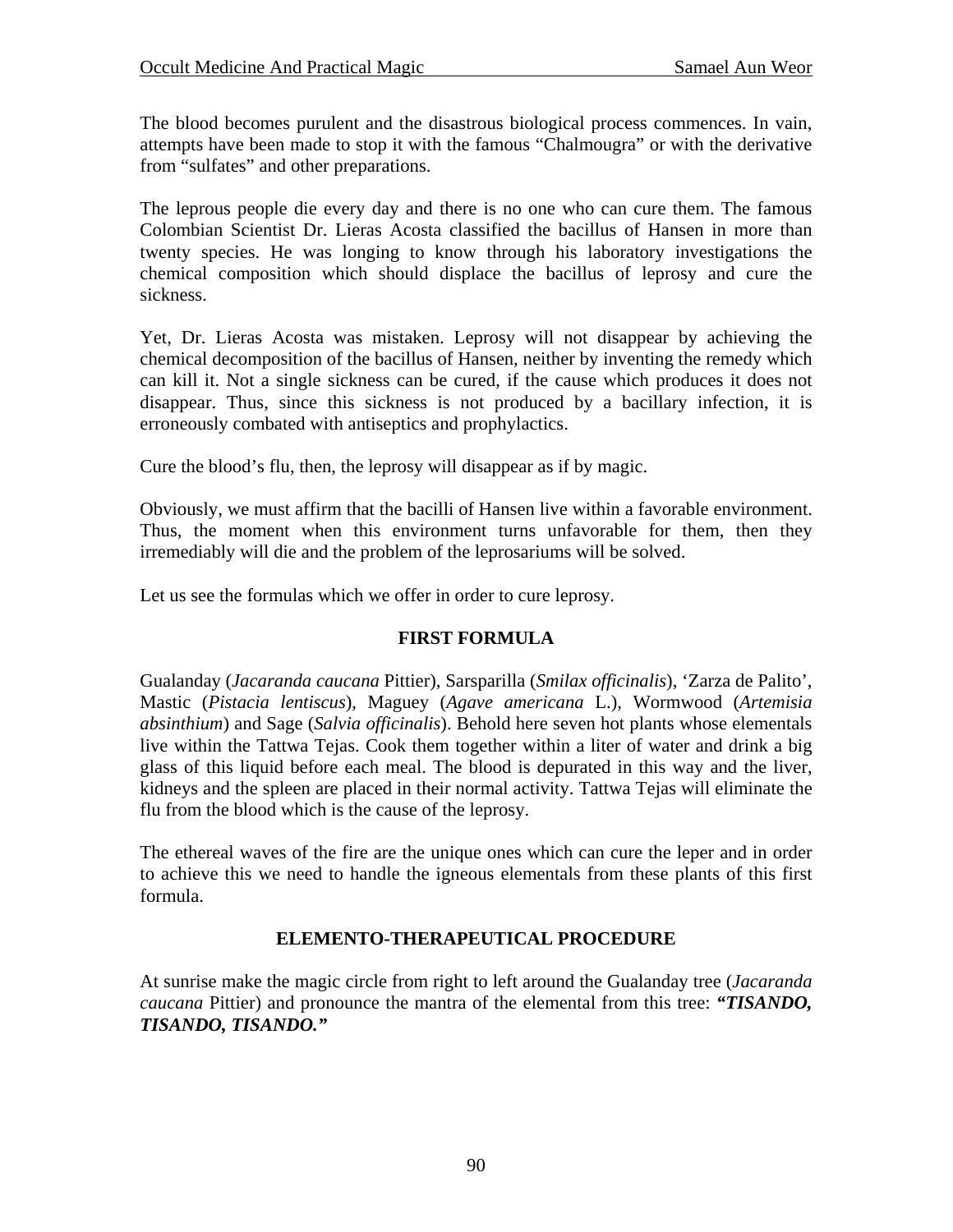As in other already mentioned cases, bless the plant and command the elemental to cure the leper. Once this is done, take some branches (leaves) from the tree, having your face towards the east.

For this operation, the Gnostic Medic must cover his head with a mantle. When pronouncing the mantra *"TISANDO"* he will mentally command the elemental to penetrate into the organism of the sick person in order to cure it.

The elemental of the Gualanday tree possesses great erotic powers and he dresses in a dark green colored tunic.

The procedure for the Sarsparilla and the 'Zarza de Palito' is identical, with the only difference being there is no mantra to be pronounced.

An incision with a knife is made into the trunk of the Mastic tree and while this incision is disappearing, the sick person will be healed. Its leaves are collected after having commanded its elemental for the desired healing. The circle and blessing are made the same as the ritual which is performed for the Gualanday tree; however, no mantra is pronounced.

The Maguey is a Jupiterean plant. It has the three following mantras which must be pronounced:

*"LIBIB, LENONINAS LENONON"* The rest is as the mentioned usual ritual.

The Wormwood is a Martian plant. The Sage is harvested in the night. First bless it and then yank it by surprise from its very roots. The elemental of the Sage plant has a pale yellow colored tunic.

The sick person must try to personally perform all of this, which is to harvest the plants as well as practice all the rites. If this is not possible, then, he will perform at home what he should have performed in the country field, although, with a manifested disadvantage.

We give the following formula number two, in order to drink a glass of it after each meal. The elementals from the plants of this second formula live within the Tattwa Apas. Therefore, they are cold.

#### **SECOND FORMULA**

'Ortiga del buen pastor', 'Bretonica', 'Verdolaguita', Fuchsia, 'Venturosa.'

Boil them in a liter of water

Before harvesting each one of these plants, the already indicated rite must be performed on them.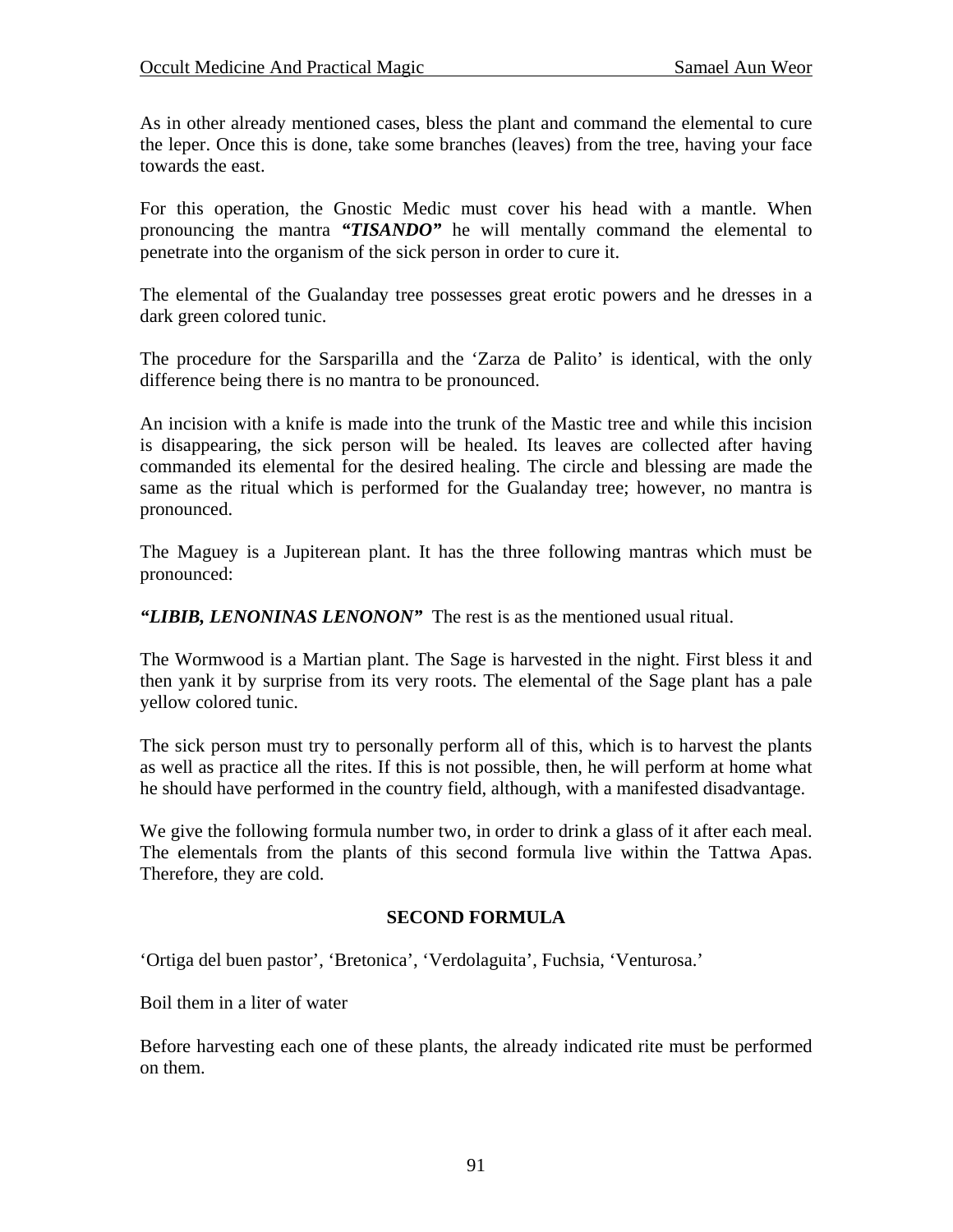Because the first formula is hot, there is the need to consume the second formula in order to avoid the irritation of the organism with the blazing fire of the Tattwa Tejas. The fire and the water create the dense forms and equilibrate the organic life.

These two formulae from our Gnostic Elementotherapy will be consumed for the time which will be necessary. The leper of third degree will be healed in nine months. The leper of second degree will be healed in four or five months and a leper of first degree, in fifteen days.

After the leper is cured, he must enrich his blood and move his intestines in order to expel the dead germs.

Use the following formula:

This preparation will be consumed by little cupfuls, one before each meal.

This hot formula must be equilibrated with another cold formula. Consume the second one after each meal. Behold, here is the second one:

This formula corrects the digestion and refreshes the organism.

One cup will be consumed after each meal.

This treatment which I advise for leprosy is as exact as a Pythagorean tablet. Never has it failed, and never will it fail, because it is as ancient as the world. It has been known since the dawn of our Earth.

This secret was entrusted to me by the wise Indians of the Sierra Nevada from Santa Marta (Colombia). They have cured themselves from this terrible sickness through its application.

A strong flu to the blood produces leprosy. It is not produced because of insufficient nourishment, or alcoholism, or hypertrophy to the liver... It is a flu to the blood...and nothing else but a flu.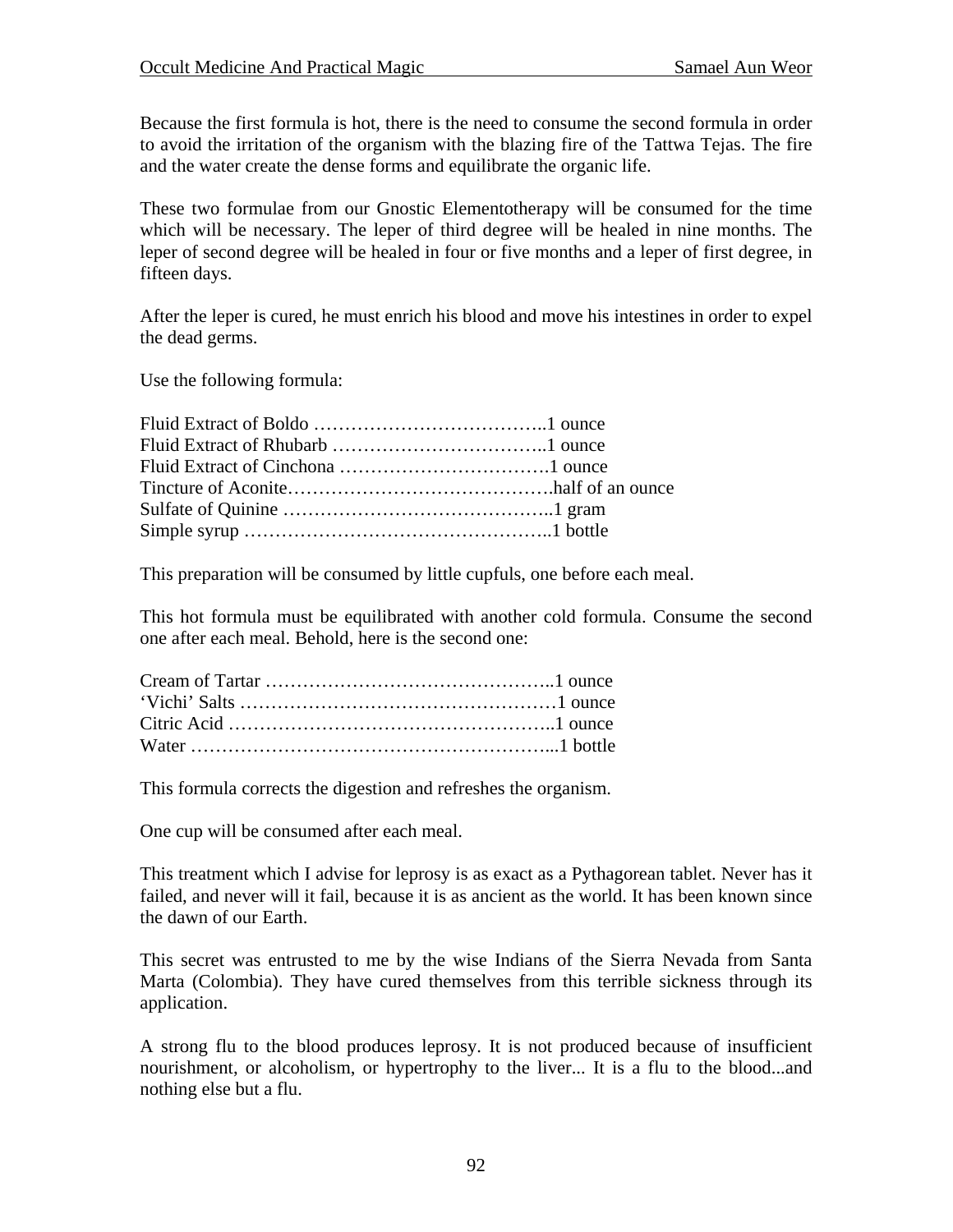## **LEUKORRHEA OR WHITE DISCHARGE**

The vaginal bath with the decoction of the leaves of Myrtle and Walnut tree give excellent results, with the condition that the previously indicated ceremony must be performed. Do not forget, beloved reader, that if you yank the plants without this prerequisite, then, the benefit which is acquired is very weak, since one is committing a grave error. Thus, the botanist becomes a simple vivisectionist of plants.

## **NYMPHOMANIA OR UTERINE FUROR**

There exists a plant known with the name of 'Manzanilla Silvestre' (*Silvester Chamomile*), which is the body of a solar elemental who is intimately related with the wisdom of the snake.

This elemental is small in stature, with a white and gracious face, expressive eyes of a yellow color, very intelligent and powerful.

When clairvoyantly observing this elemental, we remember the 'Sagra' Maria Pastora, the great Priestess of the Snake. This great Master of the Mayan ray uses a green tunic and she always carries within a drum a snake of the same color as her clothes. All the great Initiates of the Snake use a green tunic. The snake has seven secrets. Our serpent Kundalini also has these seven secrets, which are the seven cosmic days of the Manvantara.

The great Snake Curanderos used to send a serpent to their enemies in order to perform their vengeance. If the snake has the command to bite the heart or the aorta of the Curanderos' enemy, then the snake will accomplish the command and the enemy will inevitably die. The instrument for this magical operation is the 'Majagua' or liquid of the shoot of the Plantain banana tree. These things are unknown in the cities.

Let us conclude with this short digression and return to the elemental of the 'Manzanilla Silvestre'.

It is an essential prerequisite to kiss and to lovingly and tenderly caress this plant before yanking it by surprise and after having commanded the elemental to extinguish the internal furor of the nymphomaniac woman.

Then, place the plant over a plate and expose it for two hours to the light of the moon when it is in the east and for another two hours when the moon is in the west.

The husband of the sick woman will carry this plant for some days or hours and while in the sexual intercourse he will humidif the woman's vagina with the pressed juice of the 'Manzanilla Silvestre.'

In this simple way the excessive sexual erotic fire will be extinguished.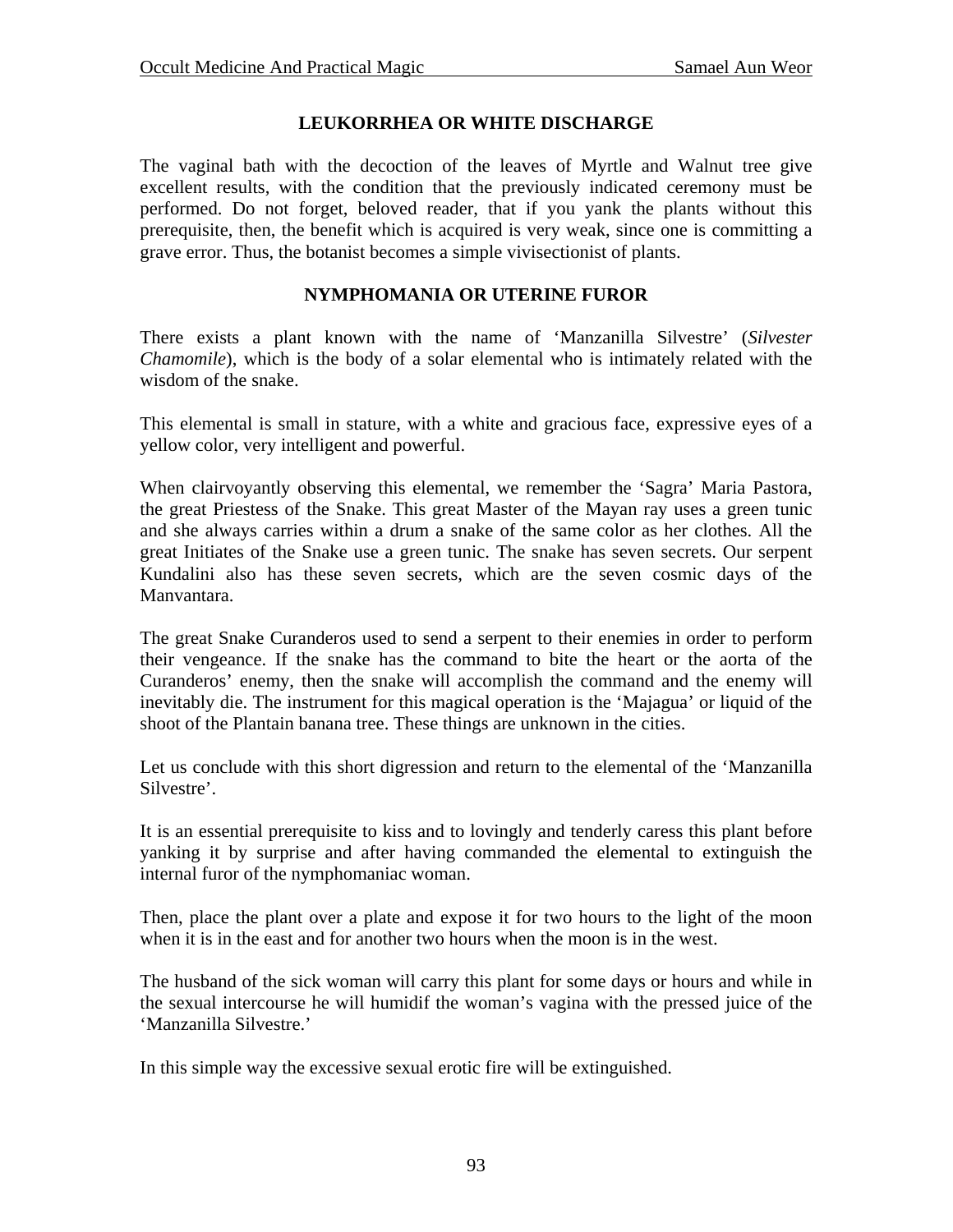This operation must be practiced two or three times and for a truly effective and accelerated treatment, give the sick woman to drink the decoction of the plant.

### **INTESTINAL WORMS**

Consume in the morning for nine days the pressed juice of Wormseed (*Chenopodium ambrosioides*).

## **INTESTINAL WORMS AND PARASITES**

Boil in milk the leaves of 'Jayo' (Coca in the interior of Colombia, *Erythroxilon coca*) and give the child a mug to drink on an empty stomach in the morning. The next day the child will take a purgative of Castor Oil. Thus, he will throw the intestinal parasites.

### **LUMBAGO**

Daily glassfuls of the decoction of the root of Sorrel (*Rumex acetosa* L.) and Sage (*Salvia officinalis* L.) are enough in order to alleviate this annoying sickness.

# **OLD FISTULAS**

'Jarilla', 'Vira-vira', cortex of Cinchona, Sage, and 'Jarilla Chivata.'

Perform the ritual of the elementals of these plants. Then, boil them very well for several hours. Make a cataplasm and apply it over the fistula.

# **INCURABLE FISTULAS**

Collect the roots of 'Guacamayo' (*Protium heptaphyllum*.) from the east side and other roots from the west side. These will be reduced to powder, and in such a manner they will be ready.

Now apply 'Piedralipe' with candle wax over the fistula and leave this mixture there for the space of 24 hours. Then, when this time is completed, proceed to wash the fistula and apply the powders of 'Guacamayo.' The sick person will wait with full confidence, since his fistula will be healed.

### **REBEL FISTULAS**

The powders of starch from purple 'Guaco' (*Mikania guaco* Humb. & Bonpl.) applied over the fistulas produce excellent results.

Also the powders of Oak when humidified with saliva and applied in the morning on an empty stomach give excellent results.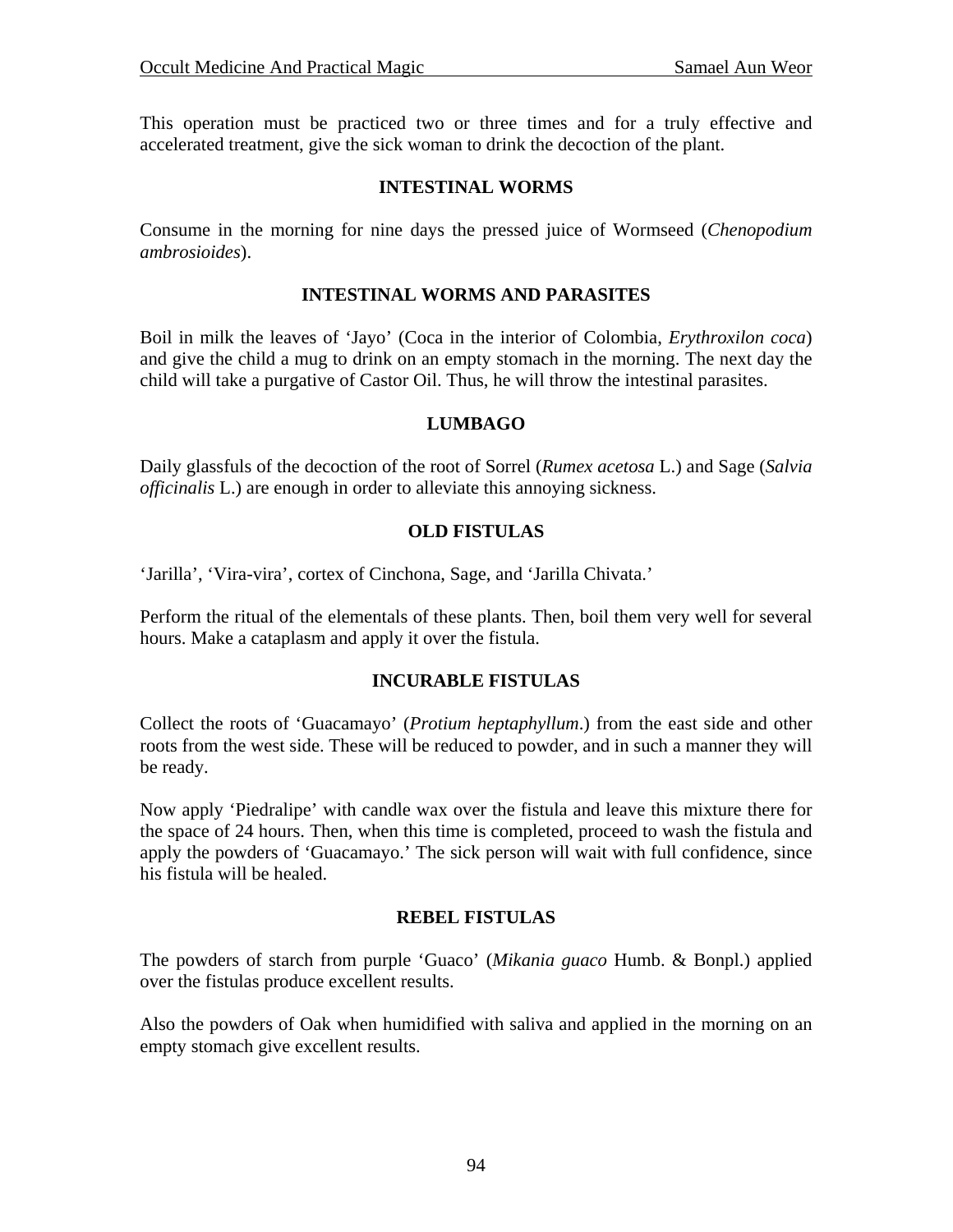# **FISTULAS AND TINEA**

Even when it seems incredible, and it is certain the proud intellectuals will not take advantage of this formula as well as other formulas which are contained in this book, we are going to present to you the following formula that gives astonishing results:

Urinate in a clean vessel. Then, mix ground common salt with your urine. Wash the fistula with this compound and then apply talcum over the fistula in order for it to become dry.

#### **MAL DE MADRE (mother's illness)**

This illness is cured by applying over the navel or the vagina crushed leaves of Nettle mixed with Cinnamon or Myrrh.

# **AGAINST SPELLS**

Green oil (pharmacy), powders of Artemisia: Mlix these and apply in the area where the spell is felt.

### **AGAINST SPELLS PLACED IN HOUSES AND HOMES**

Collect to burn for a smoke fumigation the heart and liver of a fish with scales, in particular, the shad fish. Put these to dry under the sun or upon a low fire. Then, pulverize them in order to burn them as any smoke fumigation. This type of odorous smoke fumigation serves against any type of spell.

#### **SPELLS ON THE SKIN**

Collect in the way already prescribed nine leaves of the plant called 'Solito.' Collect the leaves in sets of three, and apply them in the form of a cross over the damaged skin. You must be careful of not damaging the stalk of the plant in order for the elemental to cure the sick person of the spell.

#### **SPOTS ON THE FACE**

The spots on the face totally disappear by consuming the following great depuration:

Prepare the decoction of flowers and roots of Maguey (*Agave americana* L.), with Wormwood (*Artemisia absinthium* L.) and 'Bejuco de Cadena' (*Bauhinia excisa* Hemsl.), sweetened with honey (*bee-honey*). The sick person must consume three cupfuls daily.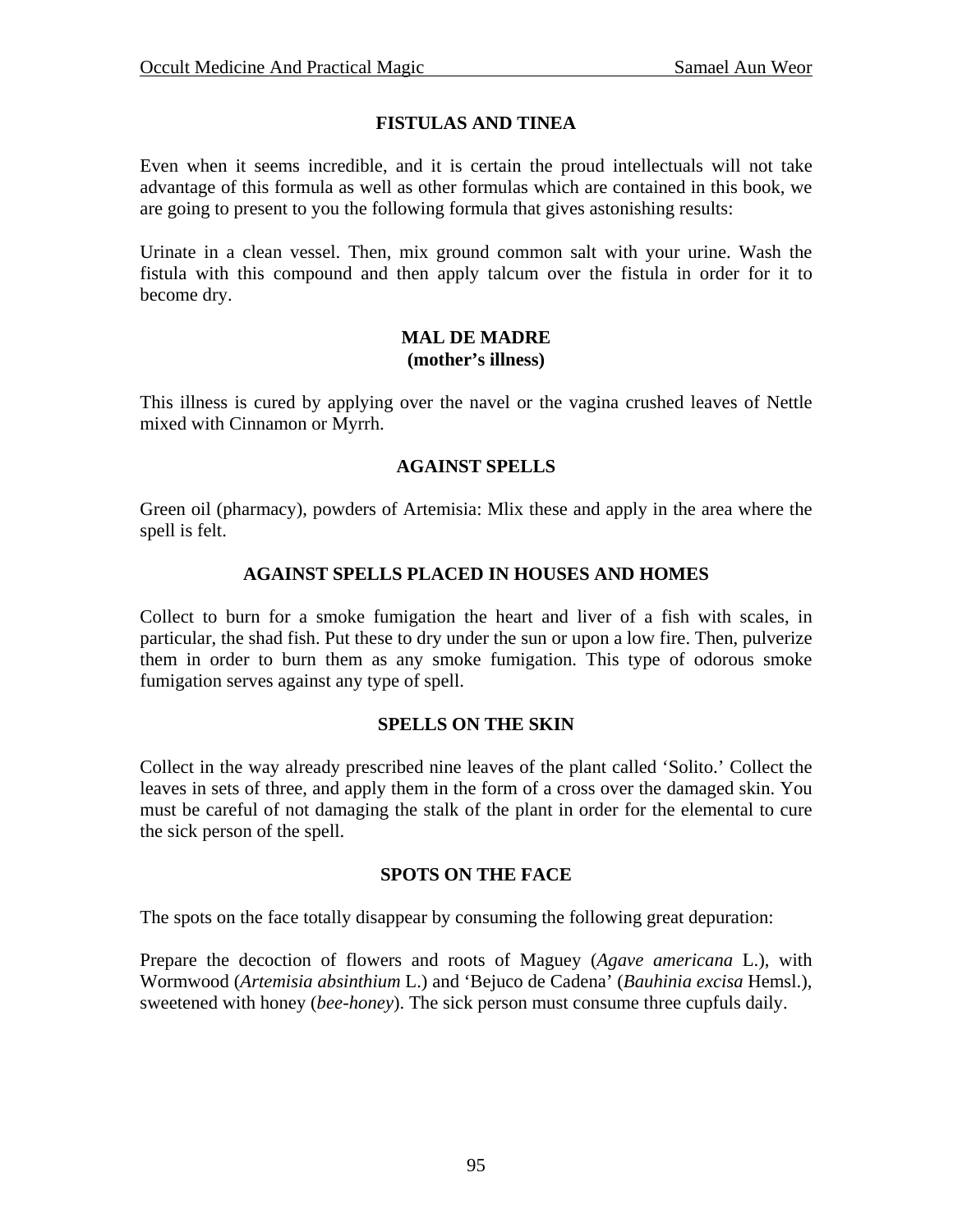# **WOMAN'S IRREGULARITIES IN HER CRITICAL AGE (MENOPAUSE)**

Consume flowers and seeds of 'Arisario'. Cook them separately, in other words, the seeds and flowers must not be mixed. We warn that the seeds of 'Arisario' must be previously ground before cooking them.

Each preparation is separately bottled up and must be drank as an ordinary beverage. Alternate remedies, one cupful each hour.

# **INCURABLE MENORRHAGIA**

In order for Menorrhagia to rapidly disappear, it is enough to perform cleansings with the decoction of the cortex of the Pomegranate. Such a cortex must be grated in order to reduce it to a fine powder. Then, submit it to decoction.

### **RATTLESNAKE BITES**

Drink and bathe the affected area with the plant 'Gallito' (*Aristolochia spp*.).

# **BITES FROM SERPENTS**

Drink the decoction of the following plants:

'Capitana solabasta', 'Capitana generala', 'Capitana silvadora', 'Capitana pujadora', 'Capitana lengua de venado.'

Apply washings with the same plants.

When the case is very grave and the bitten person is believed to be dead, then, try to yank with your hand the hair from the crown of his head. If the hair comes off easily, then the bitten person is already a cadaver. Yet, if the hair does not come of1 then, he is alive and one must rapidly operate in the already advised way.

#### **FOR THE CORAL SNAKE'S BITE**

Consume a decoction of the plant Aristolochia by cupftils. Do not forget the ritual.

#### **NEURALGIA**

Practice the rites to the elementals of the plants Sweet Basil, 'Guandul' (*Cajanus indicus*), 'Juan de Ia Verdad' (*Aegiphila martinicensis* Jacq.) and 'Ganamu.' Afterwards, put them in decoction and apply baths to the affected area.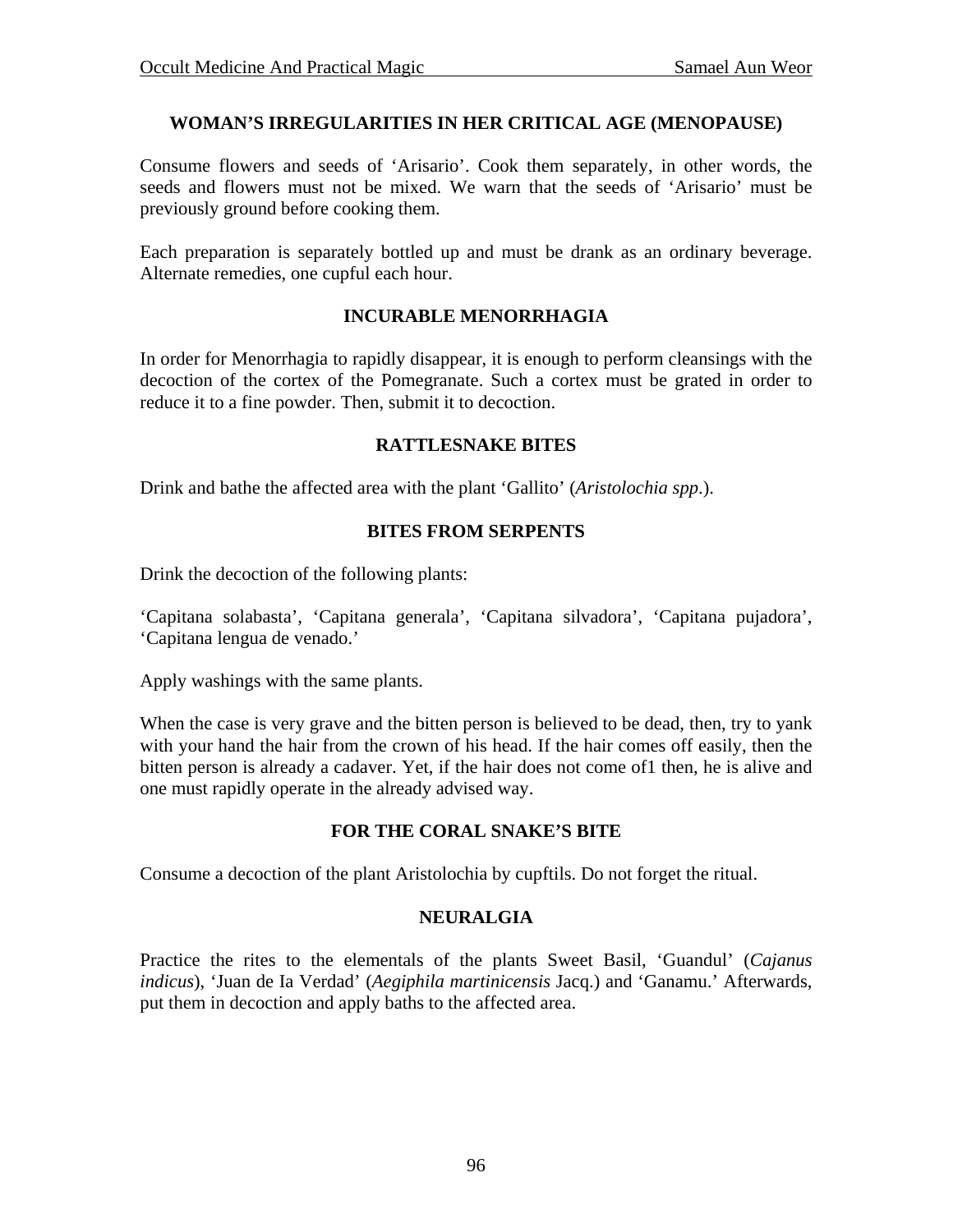# **NERVOUSNESS**

Boil equal quantities of Lemon Balm, Parsley and Lemon Verbena, then add some drops of Valerian and half of a gram of bromide in order to consume three times a day. The first dose is taken in the morning on an empty stomach and the other two before the meals.

#### **NERVOUS STATE**

The following plants will help: Lemon Balm, 'Albaquilla' (small Basil), Sweet Basil, Sweet Marjoram, Lemon Verbena, Orange tree flowers, Orange tree leaves, 5 drops of tincture of Valerian. From these plants, utilize the ones which are at hand.

### **LACK OF SENSATION WHEN URINATING**

Burn bull or goat manure (it must not be a female goat or a cow). Then, mix the ashes with wine of the best quality. The sick person will drink from this preparation until becoming totally cured.

### **INFECTION (PUS) OF THE EARS**

Half of a gram of carbolic acid within 30 grams of glycerin will be enough in order to apply this by drops in the ear.

## **DECOMPOSITION OR PUTREFACTION OF THE URINE**

The pressed juice of Purslane (*Portulaca oleracea* L.) abundantly consumed every morning on an empty stomach and cataplasms of the same plant, applied over the abdomen, cure such a terrible sickness. The person must abstain from performing sexual intercourse.

#### **RETENTION OF THE URINE**

Boil within a liter of water halfa pound of Senna leaves, to be sweetened with honey (bee honey) in order to drink it as hot as possible. If the requested action is not attained, not to mention its efficiency, then, there is the need to apply a catheter.

#### **RETENTION OF THE URINE**

In order to avoid the catheter, which is something that is not always possible because of the lack of methods or because of unforeseen or invincible inconveniences, then, collect two ounces of horse manure. Dissolve it in a good wine, which has to be warm. Strain it and give the sick person to drink.

This procedure has cured very grave cases of retention of the urine.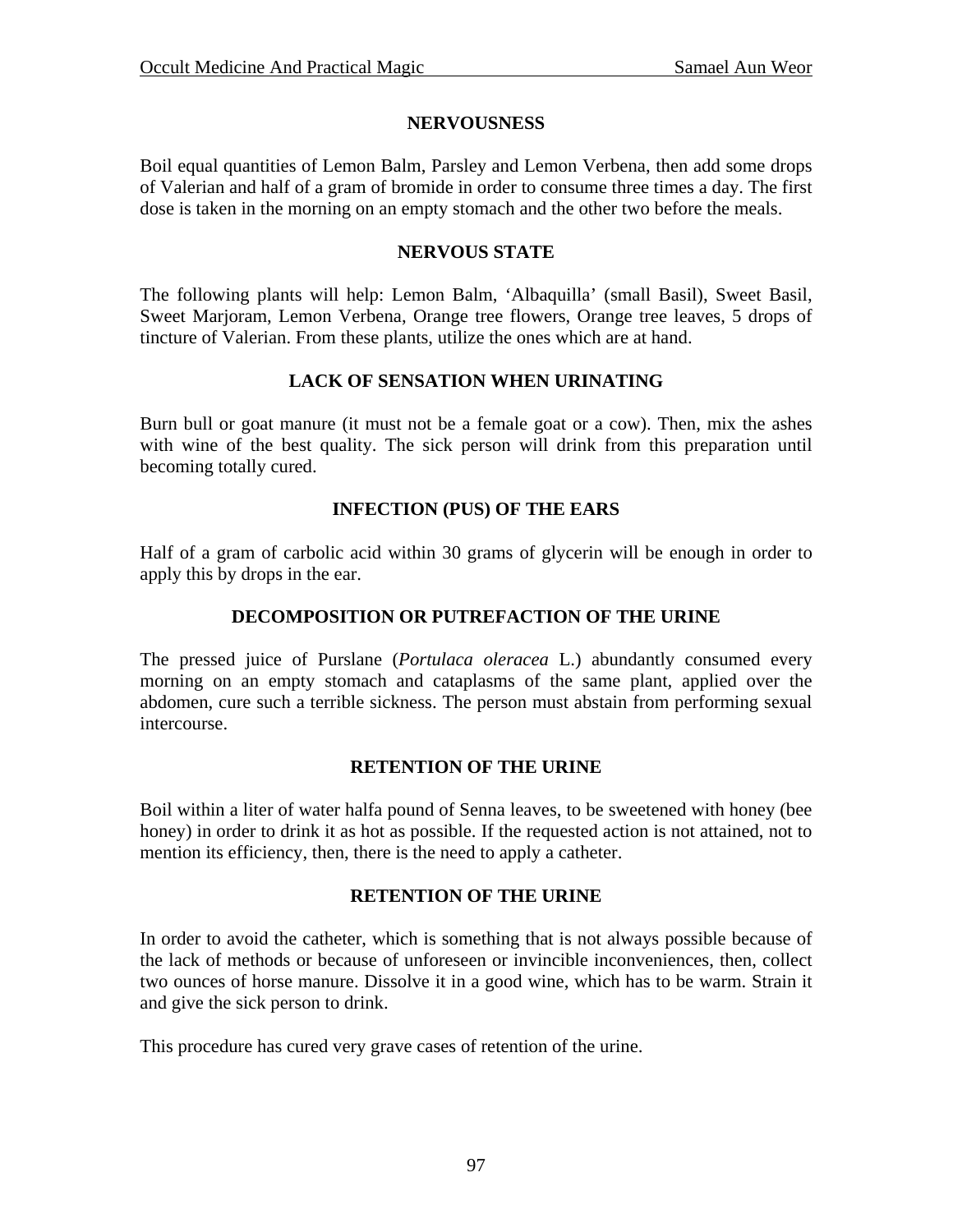# **IRRITATION WHEN URINATING**

The beverage of the decoction of Mallow (*Malva sylvestris* L.) with 'Canaflstula' (*Cassia grandis* L.), efficaciously and rapidly cures this sickness. Beverage made from Barley also gives the same results.

# **EYE STY**

Whosoever suffers from this stubborn affection, the application of a freshly laid hen egg on the eye will be enough.

# **MALARIA**

The vagabond theories from the official medicine in relation with Malaria, clearly reveal an exploitative and charlatan goal.

The theory which states that Malaria is injected by the "Anopheles" mosquito and that such a female mosquito deposits its larvae in the stagnant water puddles does not lack of being a ludicrous statement.

All the preparations based on quinine and all the prophylactic systems against Malaria have become until this day and age a great failure because the *"Causa Causorum"* of Malaria is nothing else than the disharmony of the functions of the liver and the lack of vitamins.

We have thousands of proofs related with the former statement. Whosoever endures the inconvenience of taking a small trip along the Lower Magdalena (Colombia) by following the river's shore, will become convinced by himself about this truth.

All of the inhabitants of that river's shore are people afflicted with Malaria and if we observe their nourishment system, then, we will find the cause of their sickness. Those poor people only nourish themselves with cassava and dark coffee.

The cassava only provides them starch and a minimum quantity of saccharose. The dark coffee which they excessively consume irritates their liver and when this organ is severely affected, then, the colds and fevers of malaria explode.

Therefore, the hepatic disposition and the lack of vitamins are the unique and exclusive cause of the malaria fevers, which in vain are persistently combated with quinine preparations.

In order to combat the colds and fevers, the decoction of Boldo (Pezinnis boldo) leaves is enough. Consume a glassful each half hour. We advise consuming beef eyes, cereals such as beans, lentils, corn, spring vetch (tare), haba beans, etc., etc.

The Boldo leaves cure the liver, make the bile flow and excite the hepatic functions.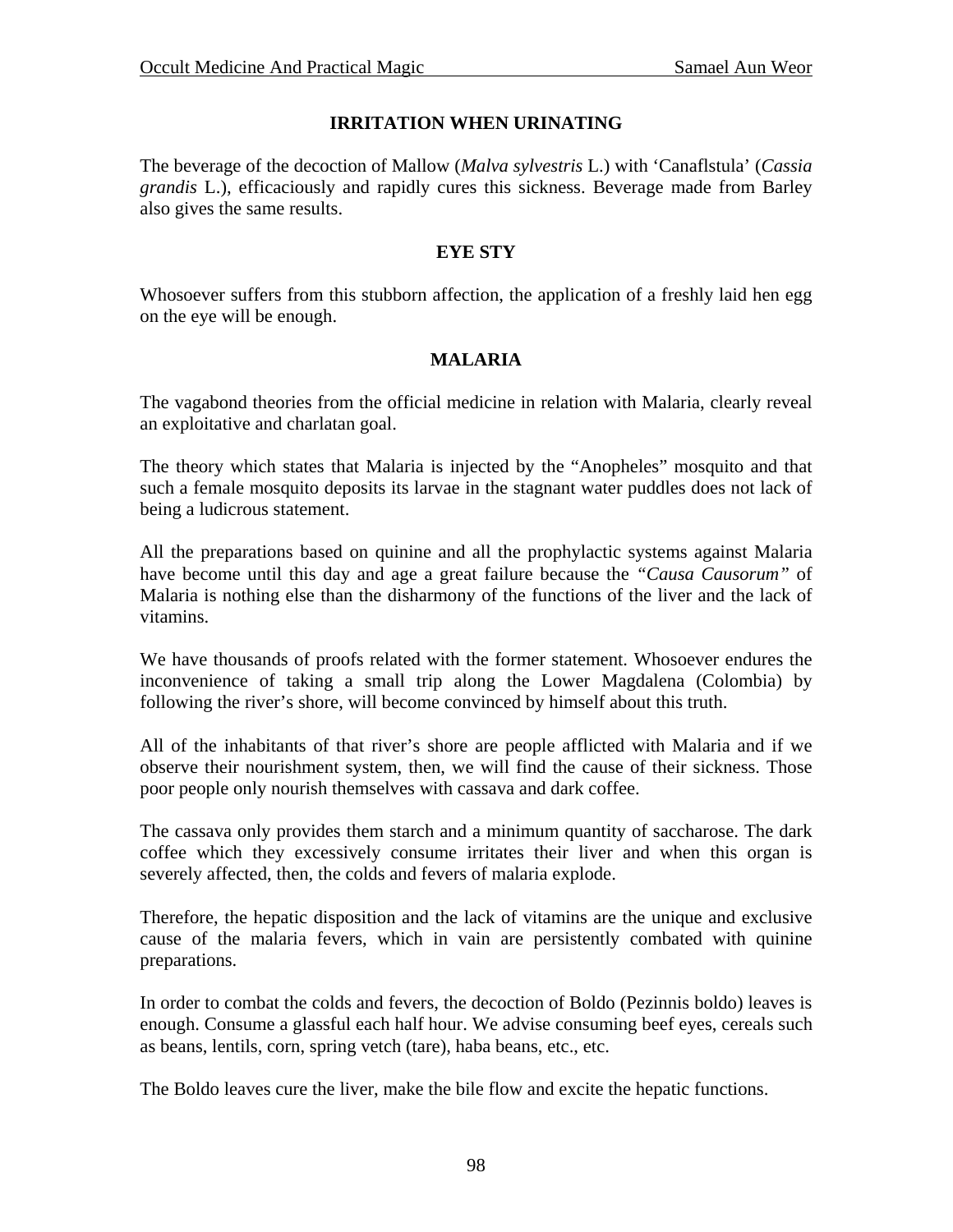The rangers from Arauca and Casanare (South America) cure themselves of "colds and fevers" with dark coffee mixed with lemon and salt. This procedure is slower.

The Arhuaco 'Mamas' cure this sickness with the following formulae: 'Cholagogue' in branch, 'Tisaca', 'Capitana Arconcito.'

### **WHITE SPOTS**

For rubbing: Multiftingin (pharmacy cream), honey (bee honey), a little quantity of sulfur powder.

Another formula: Perform injections of bismuth, consume sulfuric water, and use a cream with sulfur.

### **BLACK SPOTS**

Prepare Sour Orange with Rhubarb powder within sugared water. Eating meat does harm to the spotty person.

### **WASP STING**

Camphorate oil is what has to be applied upon the affected area.

Note:

Within all that is evil, there is something good. Thus, some pharmaceutical preparations that have proven results can be employed.

We, the Gnostics, use the best of chemistry, such as our Guru Huiracocha, professor from the university of Berlin, taught us. We extract from chemistry only what is essential, just as we only harvest the extract of reasoning, which is discernment.

The laboratories of the future will use the vegetable arcanes and the most precious synthetic products from chemistry. Nevertheless, the human being must be liberated from that false materialistic science of this XX century.

# **NOCTURNAL POLLUTLONS (WET DREAMS)**

People who suffer from nocturnal pollutions or abundant overflowing of semen must daily rub their genital parts with hot oil of chamomile and before going to sleep place over the genitalia a patch of cabbage leaves with oil.

This oil must also be applied over the shoulder blade and dorsal spine (spinal column).

Another remedy which has been tested with astonishing results and which has not to be undervalued is the 'orchata' (beverage) prepared with the seeds from melons. This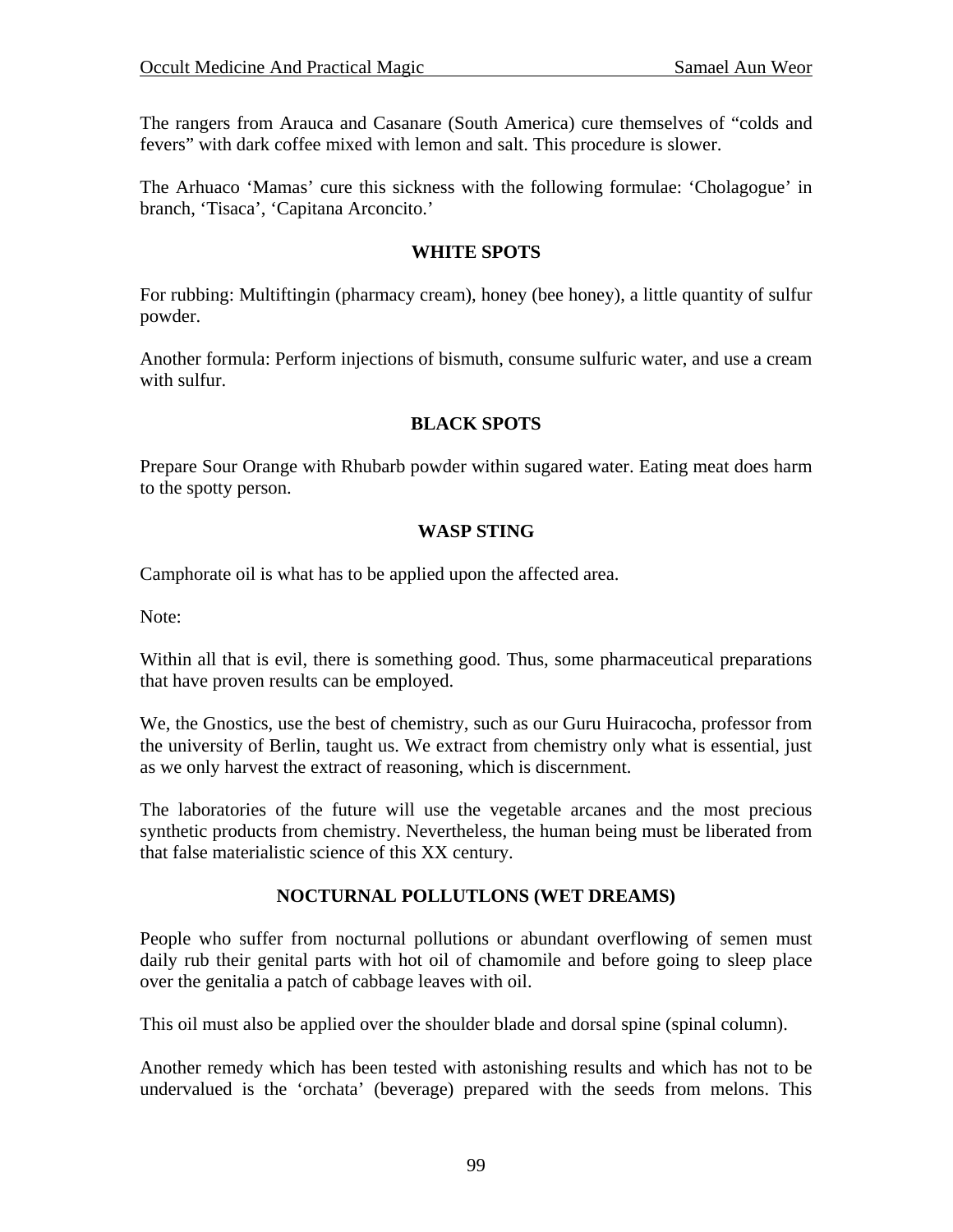beverage is sweetened with sugar and must be drank at bed time. The kidneys must also be rubbed with cooking oil.

#### **PROSTATITIS (Sickness of the Prostate)**

The remedy for this terrible sickness is the plant which is known in the State of Magdalena (Colombia) with the name of 'Solito.'

Harvest the plant in the morning, in the known ritualistic way. Boil seven of its leaves and drink the remedy hot. It is also indispensable that the sick man apply cataplasms of this plant, which has to be prepared with ammonia and kitchen salt, over his prostate. This healing will be verified in a short time.

# **TO PREVENT AND CURE THE LUNGS AGAINST ITS PECULIAR SICKNESSES (GREAT PANACEA)**

Take a Gourd or 'Totumo' (*Crescentia Cujete* L.), make an orifice or aperture and place it above the fire. At the end of a short time withdraw it in order to extract the pulp, which has to be strained so its liquid, juice or honey remains purified. Posteriorly, make a decoction within a different pot of 'Calaguala' (*Polypodium glaucophylum* Kze.), 'Canafistula' (*Cassia fistula* L., Drumstick tree), 'Vira-vira', Senna, Borage, root of 'Anamu' (*Petiveria alliacea*), root of Aloe, root of Maguey (*Agave americana* L. also called 'Century Plant'), petals of fine rose. The whole of this must be reduced to a liter, which will be sweetened with burnt panela honey (burnt hard sugar cane).

Then, this mixture must be mixed with the honey, juice from the pulp of the gourd and it must be submitted to the fire again until it boils and the foam dissipates. When such intermixture takes on a black-like color, then, add honey (bee honey) until it is adjusted.

Thus, it is ready in order to be taken by spoonfuls.

# **RHEUMATISM FROM A COLD CORPSE**

There are people who have kissed and hugged cadavers. This action brings rheumatism of the joints which is not removed with any remedy. This is only removed by using the Peppermint plant, which must be boiled in a quantity of water which fits in a small mug (the size which is used for drinking coffee). Thus, in that quantity of water, put the plant to boil. Then, it must be mixed with another quantity of warm water, and with that quantity bathe the affected area or wherever the pain is occurring. Do this at least for 40 days and do not eat meat during this treatment.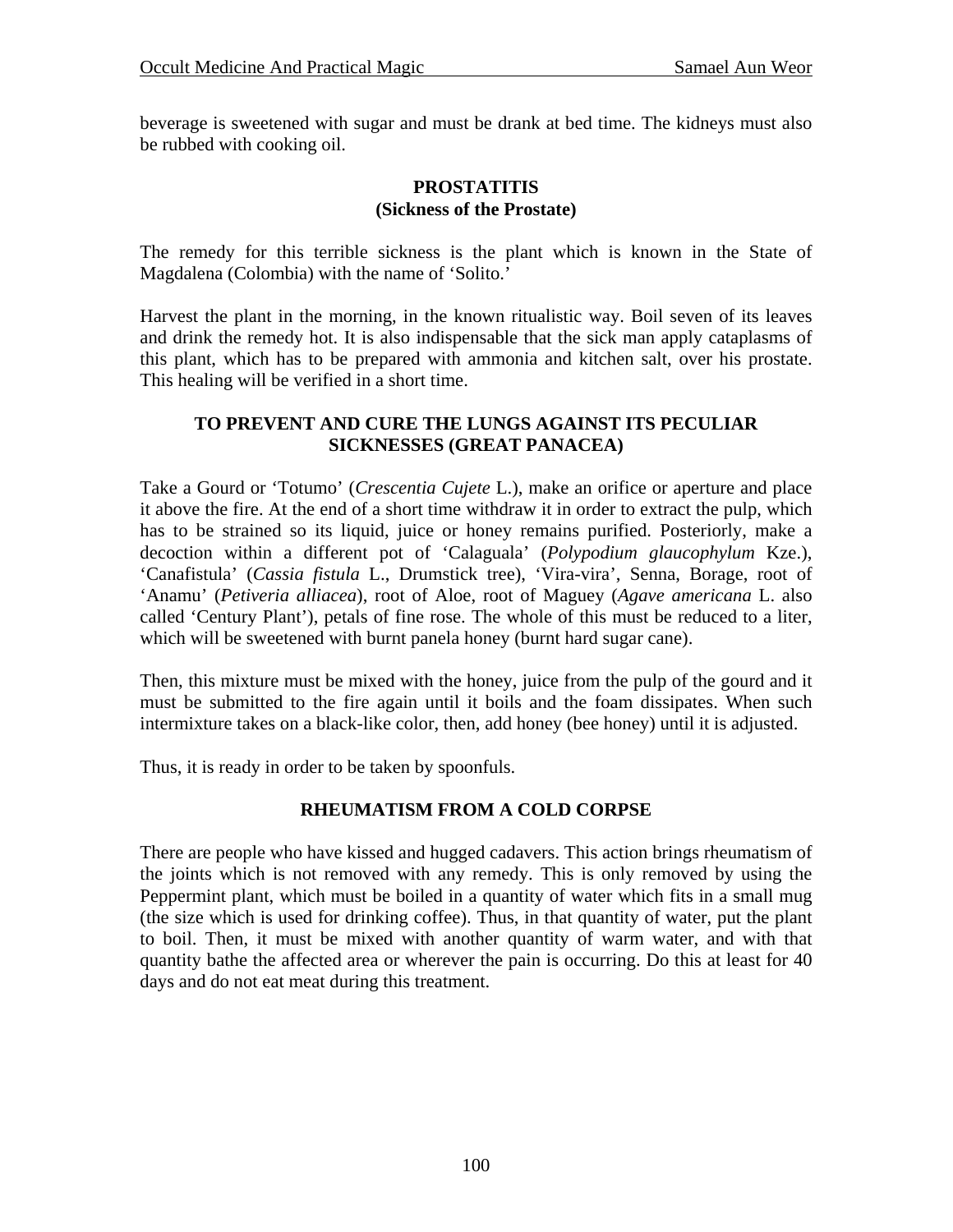# **KIDNEYS**

'Pitamorreal', 'Albaquita de Monte' (*Ocimun micranthum* Willd.).

## **AFFECTED KIDNEYS**

Prepare a decoction of Rosemary leaves, Artichokes (the flower head of the Artichoke) and Corn Silk or Corn hair. Consume three times a day or drink it as you would fresh water. It must be alternated with drinking fresh water.

Second formula: Horsetail (*Equisetum arvense* L.), Corn Silk and Rosemary, 10 grams of each plant. This must be consumed in alternation with another beverage with contains the juice of half of an Artichoke (the flower head). This must be put to boil. Then, add the juice of three lemons and consume it alternating with the former formula. The whole of this is good for the kidneys until healing the sickness. Consume daily as well the juice of tomato: those tomatoes which have the shape of the apple.

Third formula: Crush 4 ounces of purple garlic and put it to macerate within a half bottle of rum. Then, bury the bottle where the sun must warm it during seven consecutive days and then consume it by spoonfuls, the quantity of 10 drops before meals. If this is too much, then, only 10 drops daily. Avoid meat and consume very little salt.

# **IRRITATION IN THE KIDNEYS**

The decoction of 'Canafistula' (*Cassia fisyula* L., Drumstick tree) with Fennel immediately ends the irritation within the kidneys.

The pressed juice of 'Cardosanto' (*Argemone mexicana* L., Poppy family) beaten with fresh eggs also produces the same results.

#### **SICK KIDNEYS**

The Pellitory-of-the-wall plant (*Parietaria officinalis* L.) is a panacea for sick kidneys. The elemental of this plant is small in stature and of a brown colored skin. He has the power of prolonging life and curing demented people. He also normalizes the menstruation.

There also exists a parasite genre of the Pellitory plant. This genre is a parasite from a tree called 'Cojones de Fraile.' The healing properties belong to the former plant and not to this parasitic type.

Formula for a cataplasm or adhesive patch:

'Entre chipes', 'lirias' or fine wax from 'Mosca boba' 'Entre chipe de quisula' 'Angelita'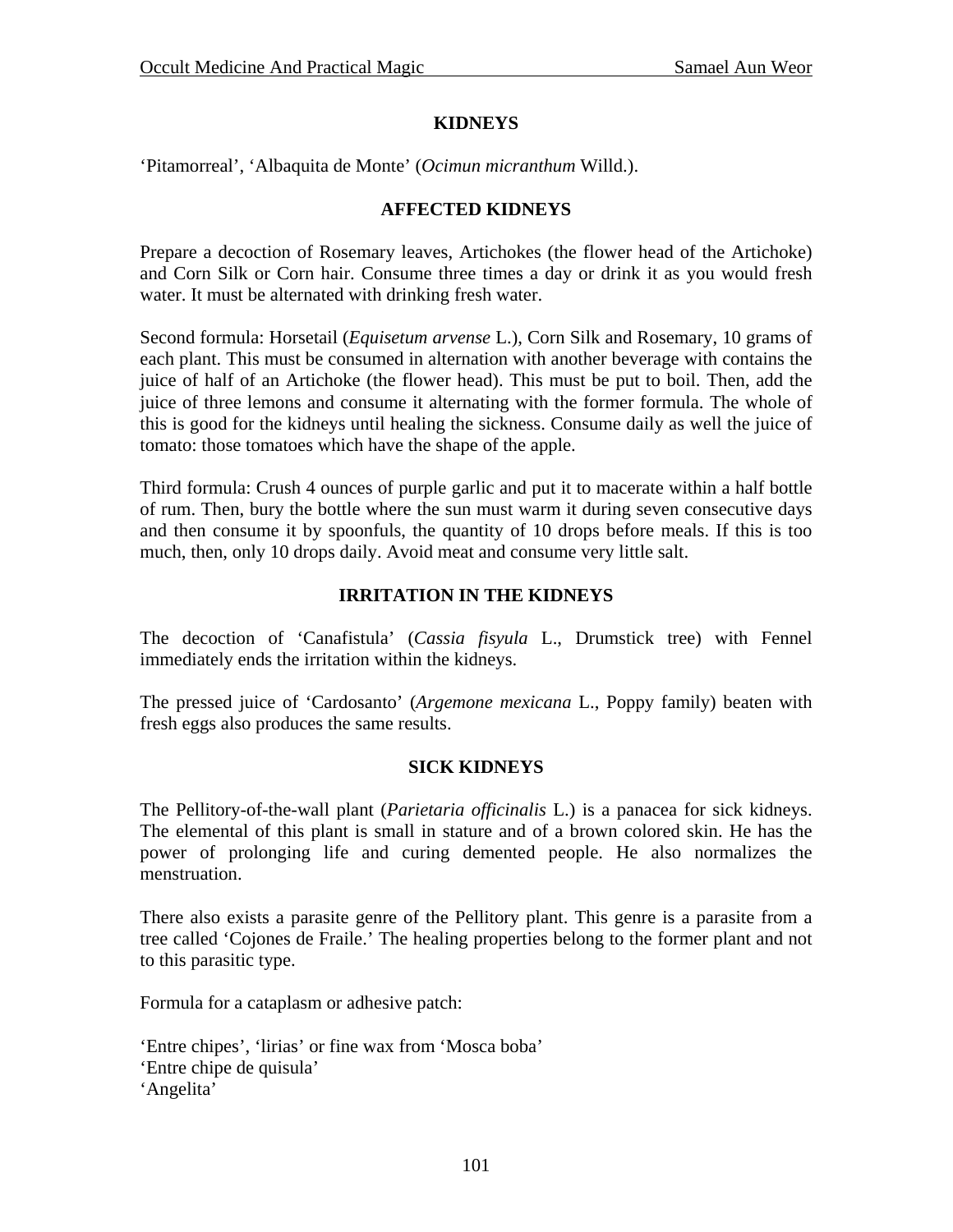Milk of 'Copey morado' Balsam of Tolu Ammoniac salt.

Mix the Balsam of Tolu with the rest of the ingredients. First, beat the Balsam and add a little bit of water with kitchen salt to it. Afterwards, add the rest of the elements until everything remains unified. Then, extend the cataplasm over a piece of cloth and stick it together over the kidneys. The patch will come off by itself when the kidneys are healed.

# **FOR SICK KIDNEYS**

The most rebel cases will be healed by consuming three doses daily of the decoction of equal parts of Pellitory-of-the-wall (*Parietaria officinalis* L.), Horsetail (*Equisetum arvense* L.), Rosemary and Sage. The first dose is taken in the morning on an empty stomach and the other two before meals.

Horsetail is also effective for the sicknesses of the bladder. The plants must always be blessed and the elementals must be commanded to execute the healing.

# **INJURIES TO THE KNEES**

The inflammation that these injuries produce, which place the patient in danger of having his leg amputated, disappear with the following formula:

Mix equal parts of pork lard, ammoniac salt and rock salt. Apply it hot over the knee with the security that the inflammation will disappear.

# **HOARSENESS**

The decoction of Pennyroyal stops hoarseness.

# **ROSEOLA**

Roseola disappears by giving to the sick person little drinks of milk with Lemon Balm.

# **GREAT CLEANSER FOR THE BLOOD**

Bury within a very sunny place for the space of fifteen days a bottle of rum to which some quantity of Carob tree bark has to be mixed. Then, at the end of the fifteenth day take the bottle out. Thus, the cleanser will be ready. This will be consumed by little cupfuls, one every hour.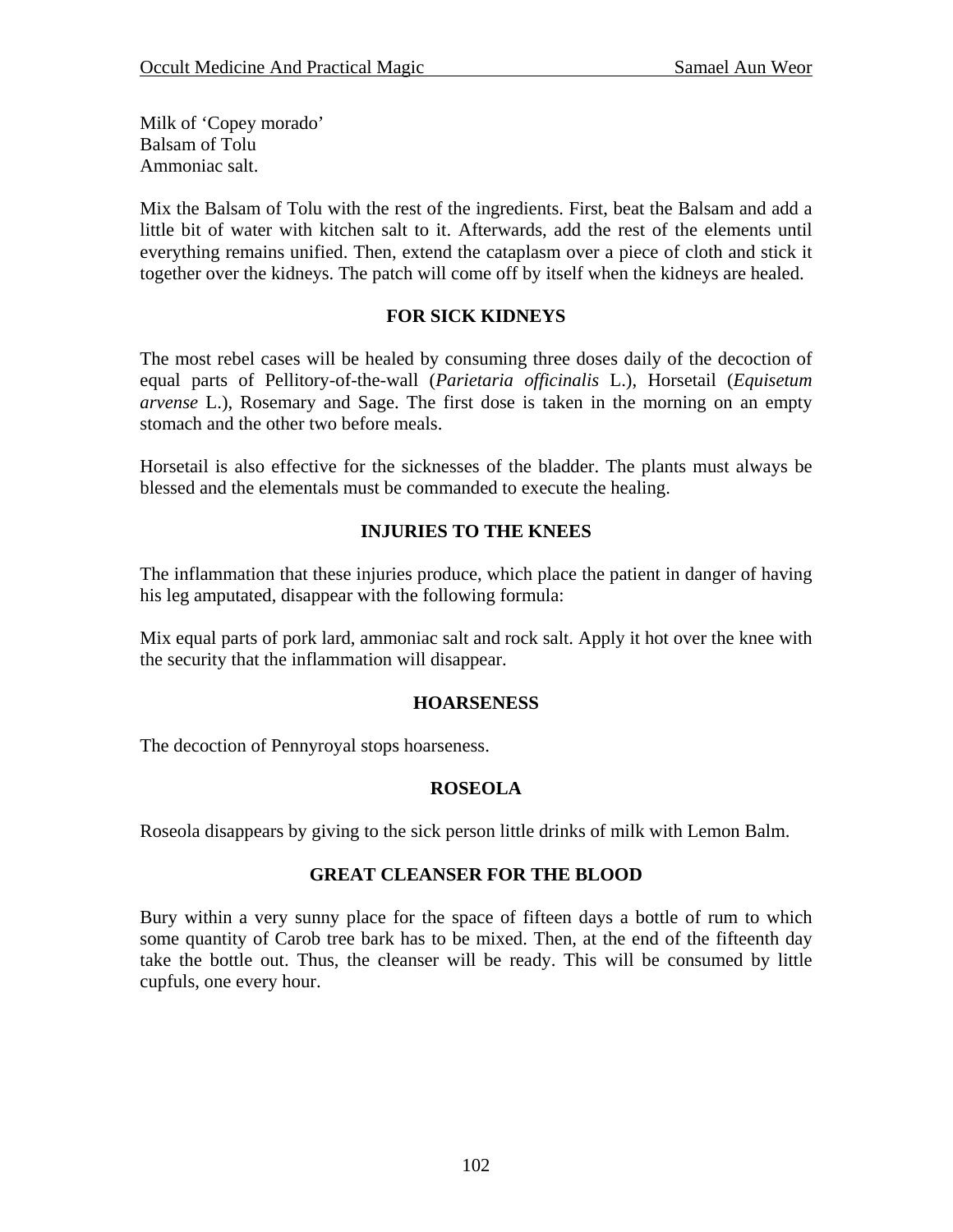### **SYPHILIS**

All of the treatments from the false apostles of medicine in order to combat *"Treponema pallidium"* have failed. No one knows which has caused more deaths, syphilis or the Neosalvarsan and its derivatives which are used in order to combat it.

Patented remedies are daily invented in order to cure syphilis, yet the result is always negative. The prophylactic systems have served for nothing, because this sickness continues propagating itself in the same measure that it is combated.

We give the following exact treatment in order to cure syphilis of third degree in the space of fifteen days:

'Sanalotodo' (called 'Mosquita' on the coast of Colombia, *Baccharis* spp.), 'Bejuco de Anis' (*Securidaca diversifolia* Blake), 'Gualanday' tree (*Jacaranda caucana* Pittier), 'Bretonica', 'Ortiga', 'Century Plant' (*Agave americana* L.) and 'Guasguin' (*Microchete conymbosa* H. B. K.).

The decoction of these hot plants will be consumed for eight days, one glassful every hour.

'Bertolita', 'Verdolaguita' (*Kallstroemia maxima* Torr. & Gray), 'Tripa de Polio', Fuchsia and 'Paraguay' (*Scoparia dulcis* L.):

The decoction of these cold plants will be consumed in the same proportion, also for eight days, after having finished the former treatment.

The sick person will bathe his entire body during eight to fifteen days with the decoction of the following plants:

Anise herb, 'Coralito', 'Matandrea' (*Alpina occidentalis*), 'Guanabana Cabezona' (*Mammee, Mammea americana* L.) and Laurel.

It is indispensable to perform the ritual to the plants.

Any syphilitic individual will be healed in the space of two weeks with these formulae, no matter how grave he might be.

# **SINUSITIS OR SINUSES**

The cause of this sickness is when a person bathes himself while being with catarrh or head cold. It is characterized by pain and bad odor in the root of the nose. The doctors used to scrape the gristle (cartilaginous tissue which divides the nose's nostrils). This would often disfigure the face of the patient, without achieving the cure and giving no more than a transitory relief.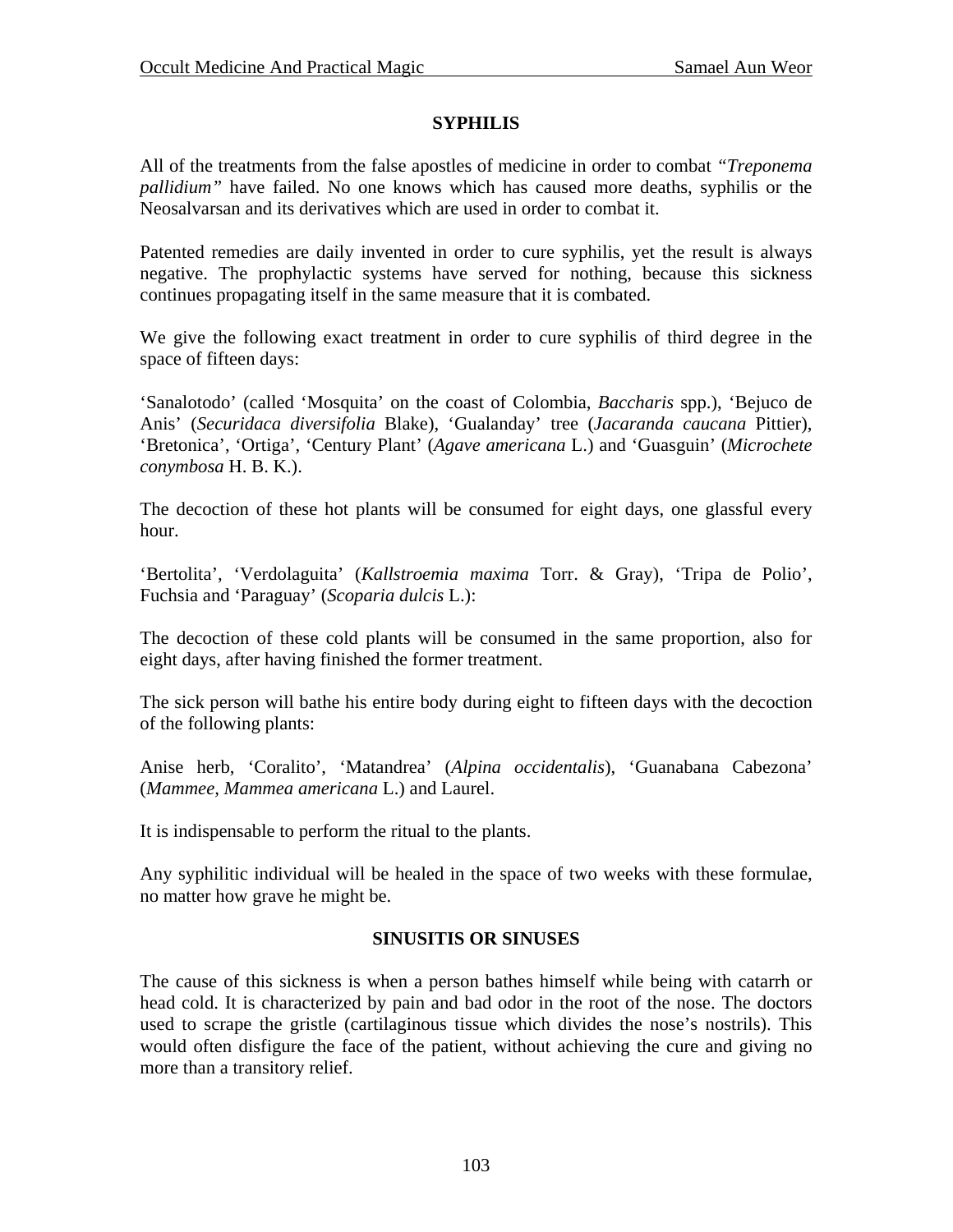We, the Gnostics, cure this sickness in the space of eight days with the decoction of Arnica, 'Rema' (*Gouania polygma* Urb.) and Sage plants.

In order to harvest these plants one has to proceed as we indicated for cancer. Then, the plants are boiled in a pot with water. The hot vapor must be inhaled for one hour daily.

The sick person will bless the decoction and will ask the elementals for their healing intervention.

Combine these inhalations with head baths, one every day, with the decoction of the following plants:

Orange or Lemon leaves, 'Rema' (*Gouania polygma* Urb.), Pennyroyal, 'Santa Maria' (*Bryophyllum pinnatum*), Arnica and Mammee (*Mammea americana* L.).

In order to collect these leaves, the ritual already indicated must be performed and one must imperiously ask the elementals to perform the healing. When the sick person cannot personally harvest the leaves, then, he will perform the ceremony at home, since, (we repeat) the ones which cure are not the plants but the elementals.

# **DEAFNESS**

Bathe the ear internally and externally with honey (bee honey), thus the deafness will disappear.

# **TETANUS IN THE NAVEL OF THE NEWBORN BABIES**

The cause of this sickness is when the navel is wrongly cured after being cut and when it receives an influence from a ray of the moon.

The healing of this sickness is relatively easy.

Put a big onion head frond to fry within cooking oil. When it is already fried, then add camphor in powder and apply poultices over the navel of the child. Yet, before applying the poultices, apply to the child fomentation of hot and cold water which must be alternated every five minutes during the span of one hour.

Thus, the Tattwas Tejas and Apas, that is to say, the fire and the water will establish the organic equilibrium and will heal the child.

This remedy is more safe than a million of anti-tetanus or penicillin ampoules from commercial propaganda.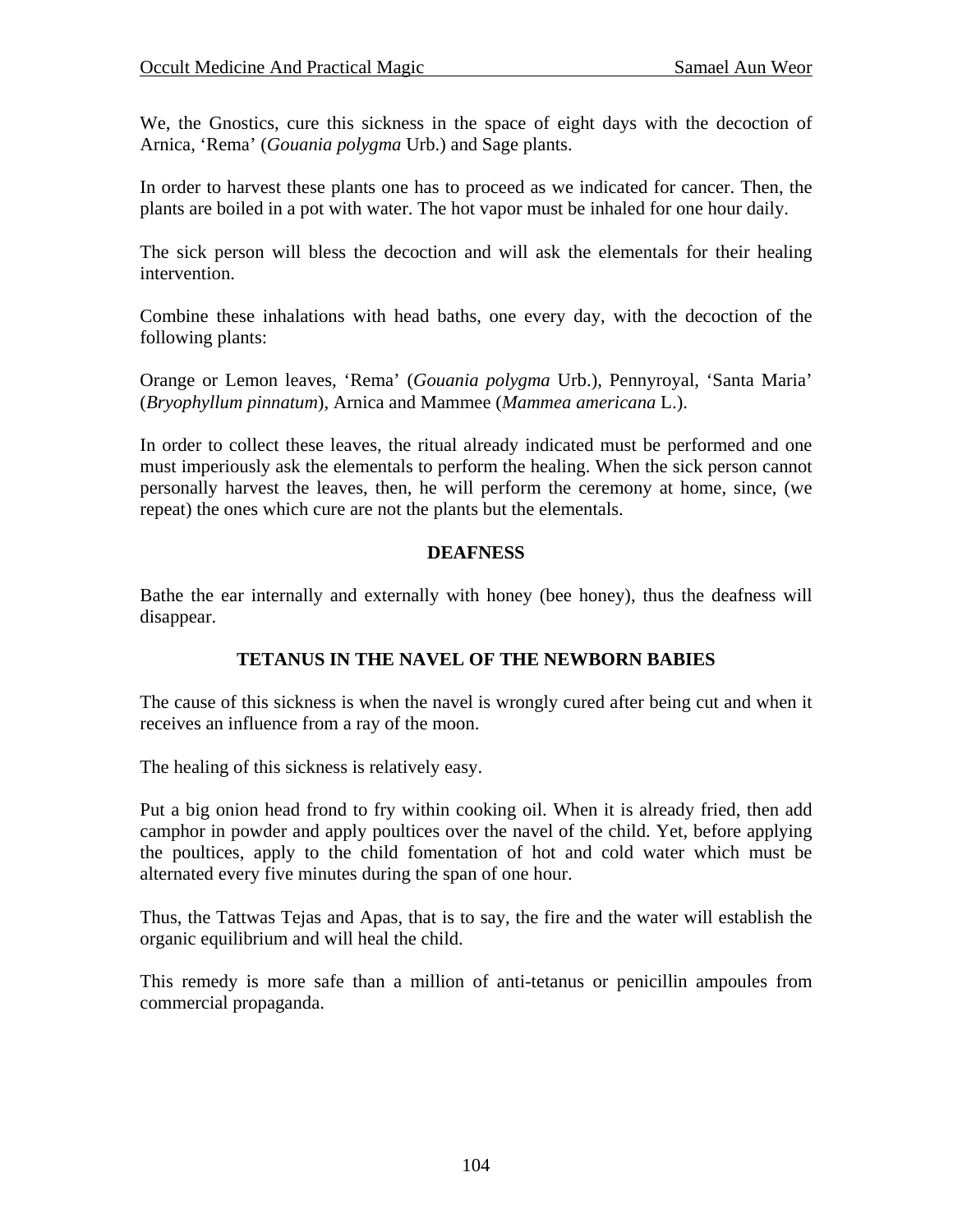# **TYPHUS**

Typhus characterizes itself by having high and constant fever and an unsatisfied thirst. Frequently, it is confused with an acute attack of Malaria.

Give to the sick person every hour, as an ordinary beverage, one glass of the following decoction:

Arnica in branch, 'Cholagogue' in branch, Sweet Marjoram, Wormwood, Sage and 'Contra Gavilana.' Previously, you must perform the usual ritual.

Then, in alternation with the former formula, consume one spoonful each hour of the following formula:

Cook all of this. Grind the camphor and add it alter, when the decoction is already cold.

The fever is fought with Antipyrine, one gram every two hours or six grams during the day. This is in accordance with the physical state of the sick person.

Apply intestinal baths (enemas) twice a day of water boiled with Mallow and Castor oil, or with the decoction of Canaigre (*Rumex hymenosepalus* Torr.).

It is also necessary to apply onion poultices on the sole of the feet in order for the germs of the sickness to leave, because the onion possesses a great radioactive power. The sick person will be cured in the space of three to eight days with this complete treatment.

Another formula for Typhus:

Mix these ingredients within a large glass of water and consume one spoonful every hour.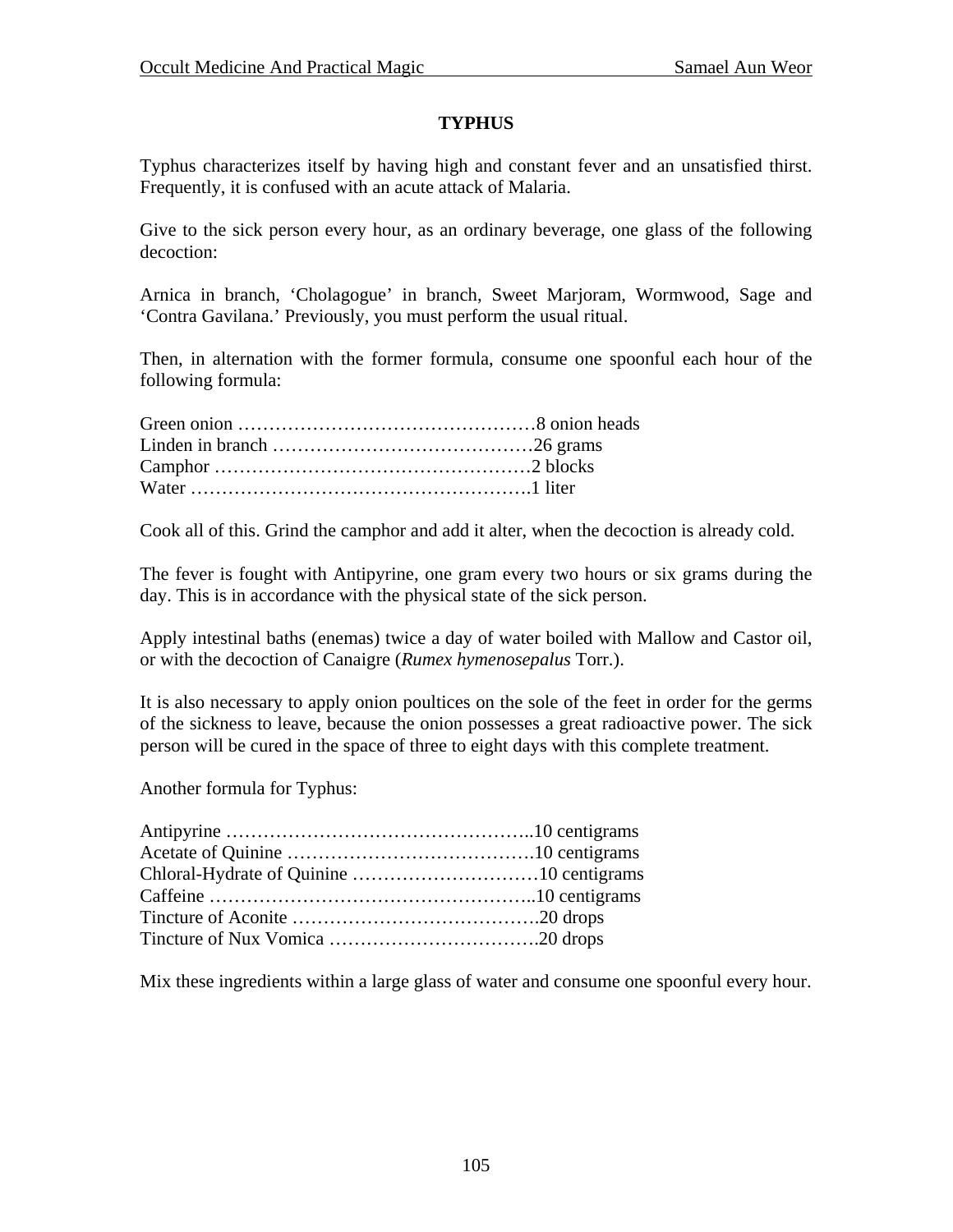# **TINEA**

Collect equal parts of ground soot, sulfur and marrow from the head of cattle. Then, when very well mixed, apply it to the head or to the affected area. This is always a marvelous remedy.

Also, pulverized cat manure mixed with mustard reduced to powder with vinegar is a good remedy. This preparation is an unguent,

# **WHOOPING COUGH**

Prepare tea of red pepper, sweetened with honey (bee honey) and add some drops of tincture of Lobelia. Consume one spoonful every hour.

A great sedative is 'Valim' for children. Another remedy is the 'Florafenicol' or 'Pectpsol.'

# **REBEL COUGH**

To the decoction of white Pine, white 'Caracucho' (*Impatines noli-tangere* L.), Borage, Eucalyptus and Licorice, mix one ounce of tincture of Aconite, one ounce of tincture of 'Drosera' (*Nephenthes Drosera*), one ounce of Balsam of Tolu and one ounce of tincture of Belladonna.

This preparation is consumed by spoonfuls, one every hour.

# **TUBERCULOSIS**

Tuberculosis is cured in fifteen days with the following formula: Liquid from the shoot of the Banana-Plantain plant, pressed juice of Watercress and 'lodocaine.' The 'lodocaine' is elaborated with the following ingredients:

All of this will be mixed and the sick person will consume it by spoonfuls, one each hour. The sick person will eat the plant called Purslane (*Portulaca oleracea* L.) for nine days. Pursiane in salads is effective for the healing of the liver. It is also employed in the same way against sicknesses of the womb.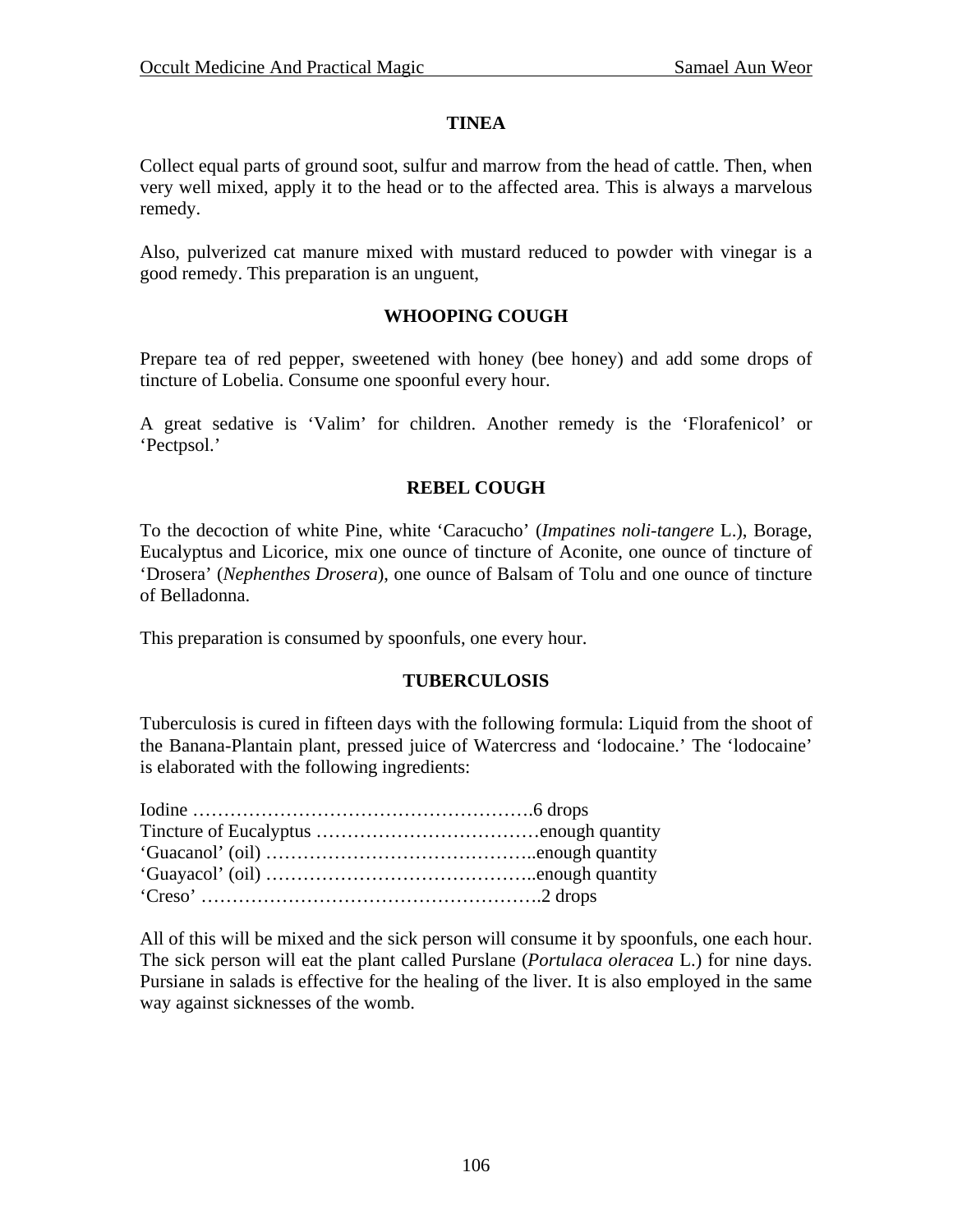#### **TUMORS (Formula to eject them)**

Bitter 'Calabacito' with Rum: Make a hole in the 'Calabacito' and pour the Rum into it. After fifteen days of maceration, give this remedy to the patient to consume by little cupfuls, one every hour.

The tumor will be ejected without the necessity of surgical operations, without exposing the patient to die in the hands of the surgeons.

# **CANCEROUS ULCERS**

Wash the ulcers with the decoction of the fruits and leaves of Guava (fruit of the Guamo tree).

# **ULCERS OF THE STOMACH**

The effective treatment for the ulcers of the stomach consists of consuming every hour the pressed juice of Common Plantain (*Plantago major* L.) with lemon juice. The dosage will be a cup of five ounces.

# **GASTRIC, HEPATIC OR DUODENUM ULCERS**

Consume Licorice, wet it and mash it. Do not eat red or white meat, neither eggs. Nourish yourself only with milk, cereals, fruits and eat meals without salt, until the illness is gone.

# **URTICARIA**

Collect equal parts of the root of Lemon Balm, Nettle and Sage. Cook them without sugar or any type of sweetener and consume three dosages daily.

# **BLADDER**

Cure the bladder by consuming three daily giassftils of the decoction of Horsetail (*Equisetum arvense* L.). The first one must be taken in the morning on an empty stomach.

#### **WARTS**

Apply over the warts the oil of the Cashew or tile milk of the Fig plant.

# **VARICOSE VEINS**

The external baths over the affected area with the decoction of the leaves of Eucalyptus and Walnut tree are of a known effectiveness.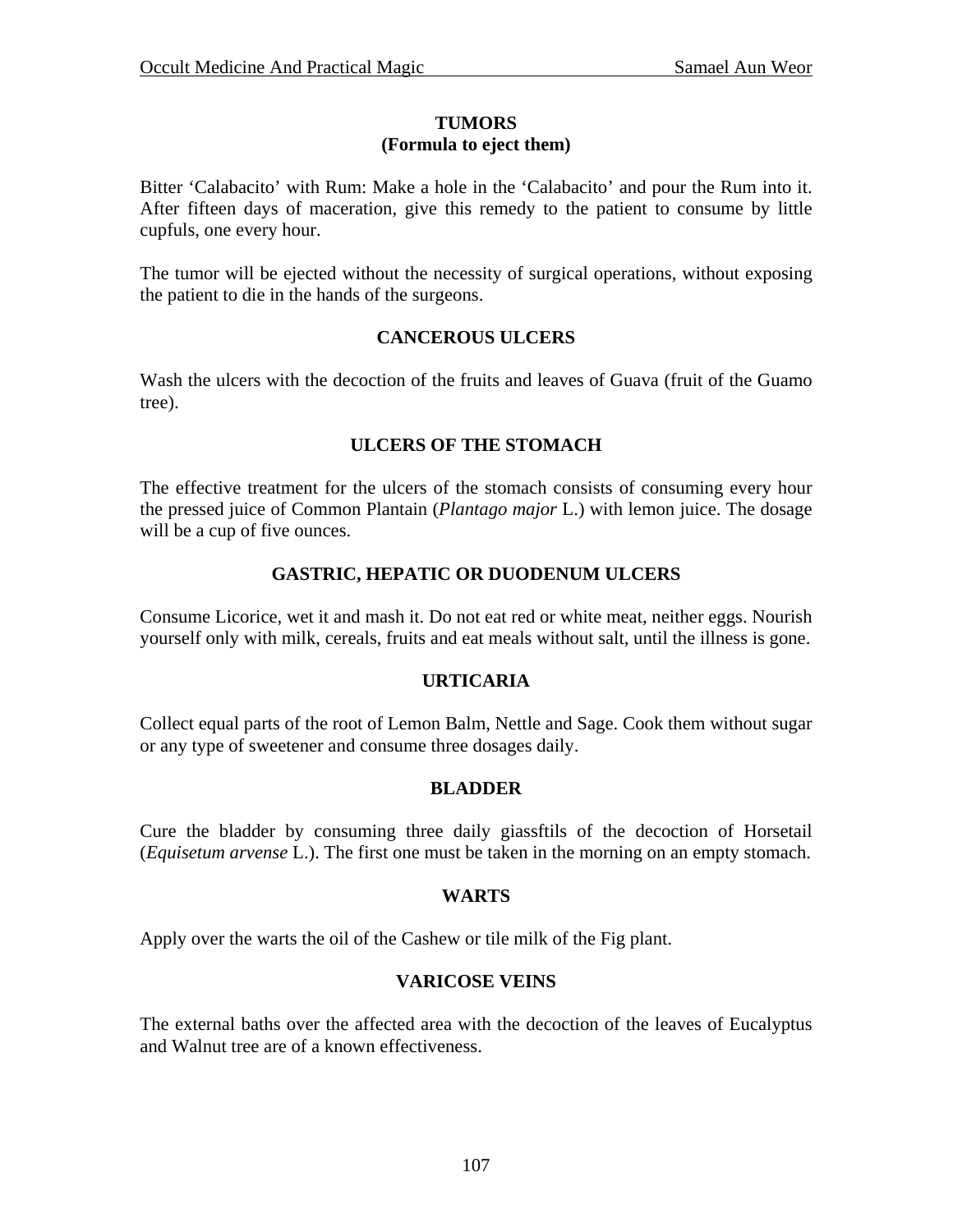# **HEPATIC CALCULI (Hepatic stones)**

A) Olive oil with lemon; Consume halfa glass of olive oil before going to sleep and another equal quantity in the morning on an empty stomach. Then, take a purgative of magnesium or salts, etc.

Consume a quantity of garlic within rum, etc.

B) Consume half a glass of olive oil mixed with the juice of several lemons. This has to be performed twice. Consume one dosage before going to sleep and the other when you get up in the morning.

After the second dose of olive oil mixed with lemon, the patient will purge himself. The purgative must be done with Magnesium or Epsom Salts or Resin oil. Castor oil or Resin oil is preferable, a small bottle. Thus, the hepatic calculi (stones) will be ejected.

# **HEPATIC CALCULI**

Place hen's gizzards (half kilo) within a bottle of white wine. Use the skin, that is to say, the thin skin of the gizzard, very well cleaned without scraping it.

This will be in maceration for twenty days within the sweet white wine. After the twentieth day, the patient will consume one cup when getting up in the morning, for nine days. After the ninth day, the patient will purge himseIf consuming a small bottle of Resin oil. Thus, he will eject the calculi.

# **ANGINA**

1. Take a bath towel, fold it into four parts. Then, submerge it into cold water and take it out without squeezing the water from it.

2. Do not forget that before performing the former operation, there is the need of soaking the floor with abundant water. Your first step on it must be with your right foot.

3. Thus, the towel folded into four parts is placed within the water and is taken out while the water pours from it, in order to execute a friction operation. First, rub the right leg from the hip towards the bottom of it.

4. Take the other side of the towel and repeat the operation of placing it within the water and taking it out when the water is pouring from it, in order to execute the friction operation on the left side. Understand that the left side means from the waist or hip towards the bottom of the leg.

5. Now, fold the towel in order to show the unused sides and again repeat the operation of placing it within the water and taking it out when the water is pouring from it, in order to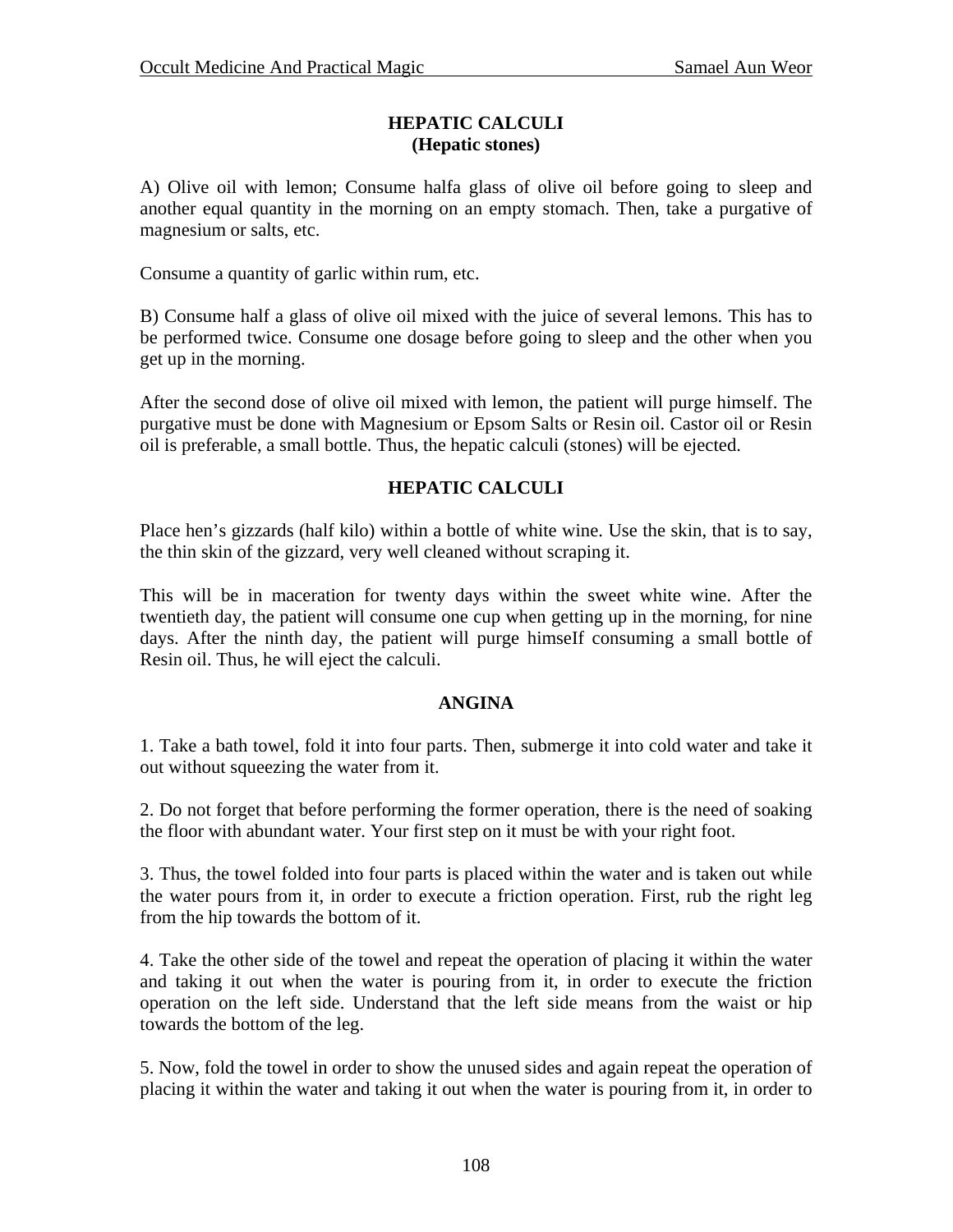execute the friction operation from the right shoulder downwards, including the half of the back and also the right arm.

6. Now, take the other side of the towel, the side that is not yet used and repeat the operation of placing it within the water and taking it out when the water is pouring from it, and perform the same friction on the left side, from the left shoulder downwards.

7. Fold now the towel in order to show the other unused sides and repeat the operation of placing it within the water and taking it out when the water is pouring from it. Now apply it along the body, from the brain towards the bottom and counting from one to ten.

8. Now, the patient has to wear a robe and apply mud over the soul of his feet and throat.

9. Cover the legs and feet of the patient until ten centimeters above his knees.

The legs must be covered with a wet or squeezed sheet. The half of the sheet must be wet and the other half dried. The half which is wet is used in order to cover the legs. The dried half will be used in order to cover it over the wet part, thus, covering the legs with both of them.

Then, this complete envelopment will be covered with a big dry bath towel. Thus, this is the way in which the patient will sleep the whole night.

This leg covering along with the mud will be taken away in the morning and the patient will rest until his body is recuperating the normal temperature.

10. Then, repeat the whole friction operation, yet, now with the difference that the towel must be squeezed (not drenched). Thus, the patient will be placed again in the bed for half or one hour.

The patient will be alleviated with this treatment.

#### **RECOMMENDATIONS**

We advise the patient to keep his legs always more covered from his knees downwards and to sleep more covered from his waist downwards.

This treatment, which is complex in its explanation, becomes very simple in its practice.

#### **AMOEBAS (Parasites)**

In order to eliminate amoebas or parasites, put in maceration half kilo of garlic and fifteen grams of Mexican Tea or American Wormseed (*Chenopodium ambrosioides* L.). In South America, this plant is known by the name of 'Paico.'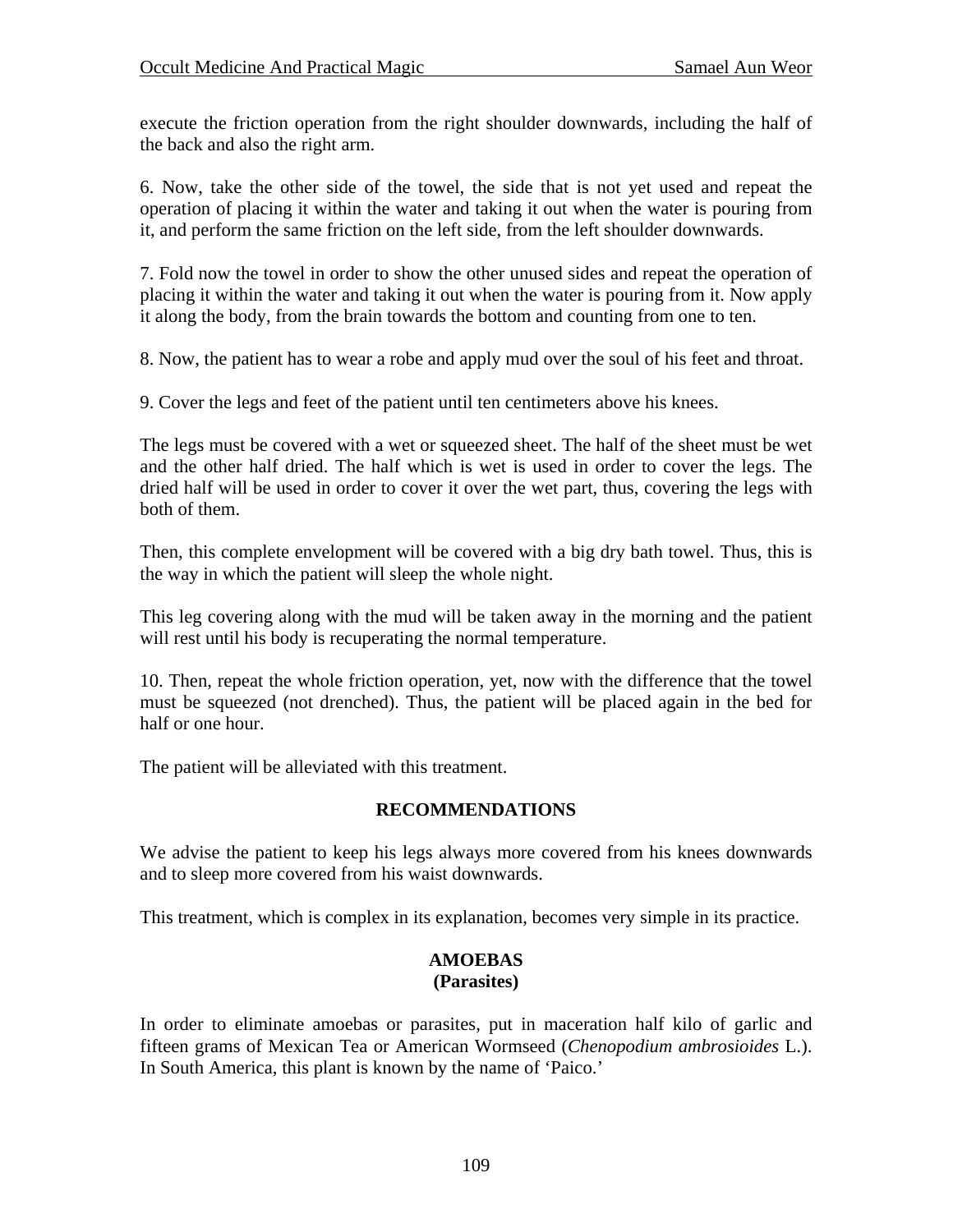Bury the bottle (one big liter) in the place where the sun is always heating the soil. This bottle must remain buried for twenty days.

Before giving this medicine to the patient, he must submit himself to a fasting of three days. During this fasting the patient will eat sweets. On the third day, he will consume one cup in the morning while fasting and another cup in the night. Do this for three consecutive days, thus, the patient will eliminate the amoebas.

#### **FORMULA IN ORDER TO EJECT THE CALCULI (STONES) FROM THE KIDNEYS**

With very much faith, the patient will consume a little cup of warm olive oil, lemon juice and a Chamomile tea. Consume the whole of this remedy in the morning when awakening, then, after lie down on the side of your liver (right side).

#### **ANEMIA**

Squeeze the juice from one beet and mix it with the same quantity of orange juice. The patient will consume this in the morning on an empty stomach, during nine days of every month.

#### **ANEMIA**

Ferrous Sulfate.

#### **AGAINST CONTUSED WOUNDS (BRUISES)**

Take a bunch of Arnica (*Arnica montana* L.) and another of Horsetail (*Equisetum arvense* L.). Boil them very well in water, until very well concentrated and mix them with clay. Then, apply this warm on the area affected by the bruise. This water can also be drank three times a day.

#### **AGAINST THE VICE OF ALCOHOL**

This vice of alcohol can be cured easily.

Formula: Fry one or two owl eggs and give them to the drunkard to eat. The patient will be cured with this remedy. He will not drink the rest of his life.

Another formula against the vice of alcohol is the turkey buzzard's heart. Also called turkey vulture.

The turkey buzzard's heart must be pulverized. Put it under the sun to dry it, before pulverizing it. These powders are deposited into the same drunkard's cup with alcohol, thus, he will not drink alcohol the rest of his life.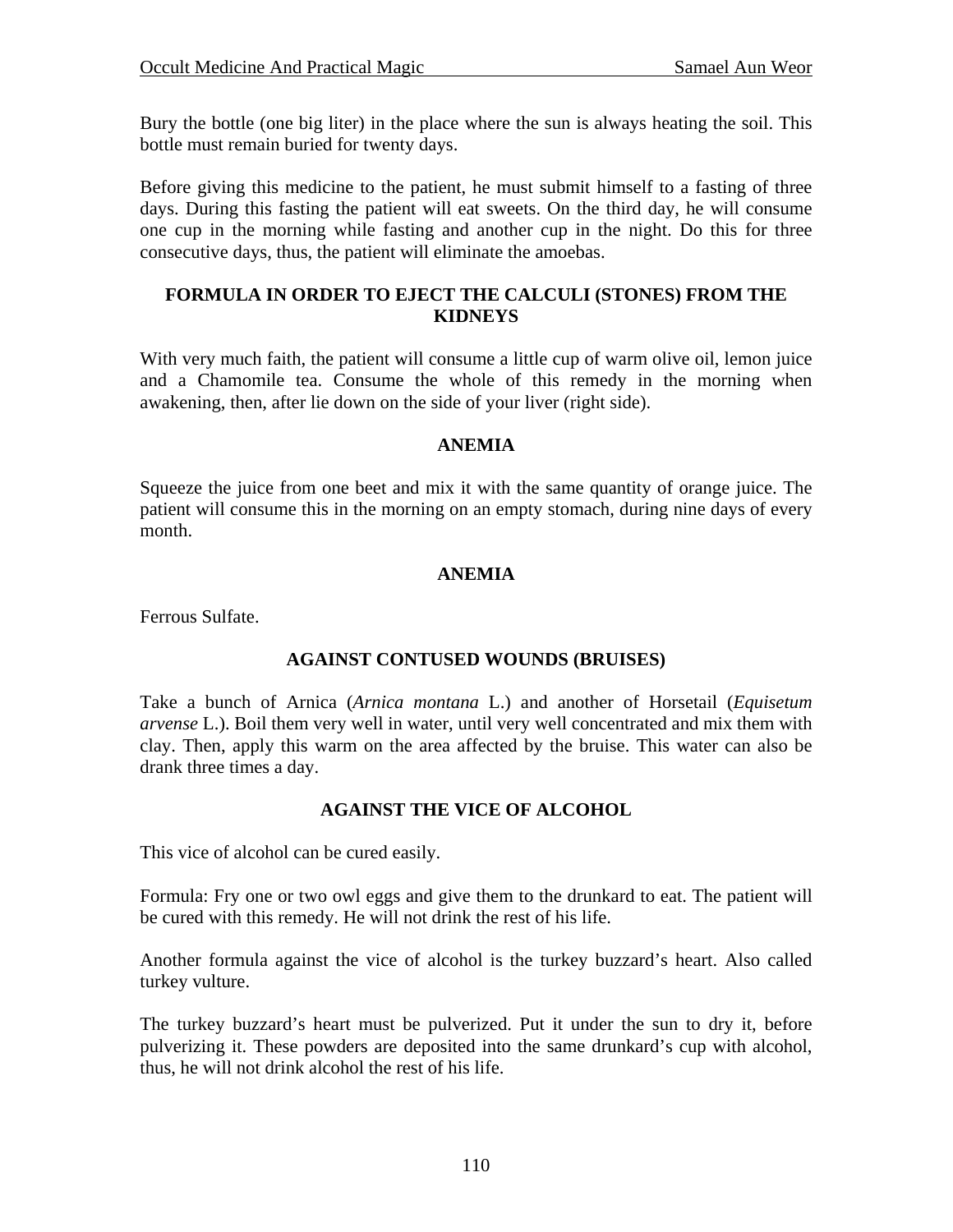#### **AGAINST GANGRENE**

Apply fomentation with the decoction of the plant called Stinkweed (*Datura stramonium*)

Procedure: Boil it in a new pot or container. Do riot save the water which is used by the patient.

The decoction must always be new. The pot or container must be covered after having emptied it.

Destroy the pot when this remedy is no longer necessary.

The Stmnkweed is a plant whose employment is very delicate.

#### **AGAINST SEXUAL IMPOTENCE**

When the sexual impotence is due to a simple sexual weakness, then, it can be cured with the male goat testicles.

Procedure: Place these testicles to boil within milk. The milk is sweetened with sugar.

Consume this milk as an ordinary beverage for ninety days.

The impotent patient will be cured, lie will acquire a great sexual potency.

#### **PAIN IN THE BLADDER**

The pains in the bladder disappear with enemas of the following plants: Common Plantain (*Plantago major* L.) and Horsetail (*Equisetum arvense* L.).

Within two liters of water put fifteen grams of any of these two plants. When this water is at the body's temperature, then, perform two or three intestinal baths (enemas). The decoction of these two plants can also be consumed.

#### **ASTHMA**

Asthma can be cured with the following plants: 'Ohaoteooc Cocche' and 'Belinooc', the cooked hot bark of 'Petezcuch' (Mexican plants).

Grind this with five 'escures.' The asthmatic person will be cured by drinking this in the morning on an empty stomach.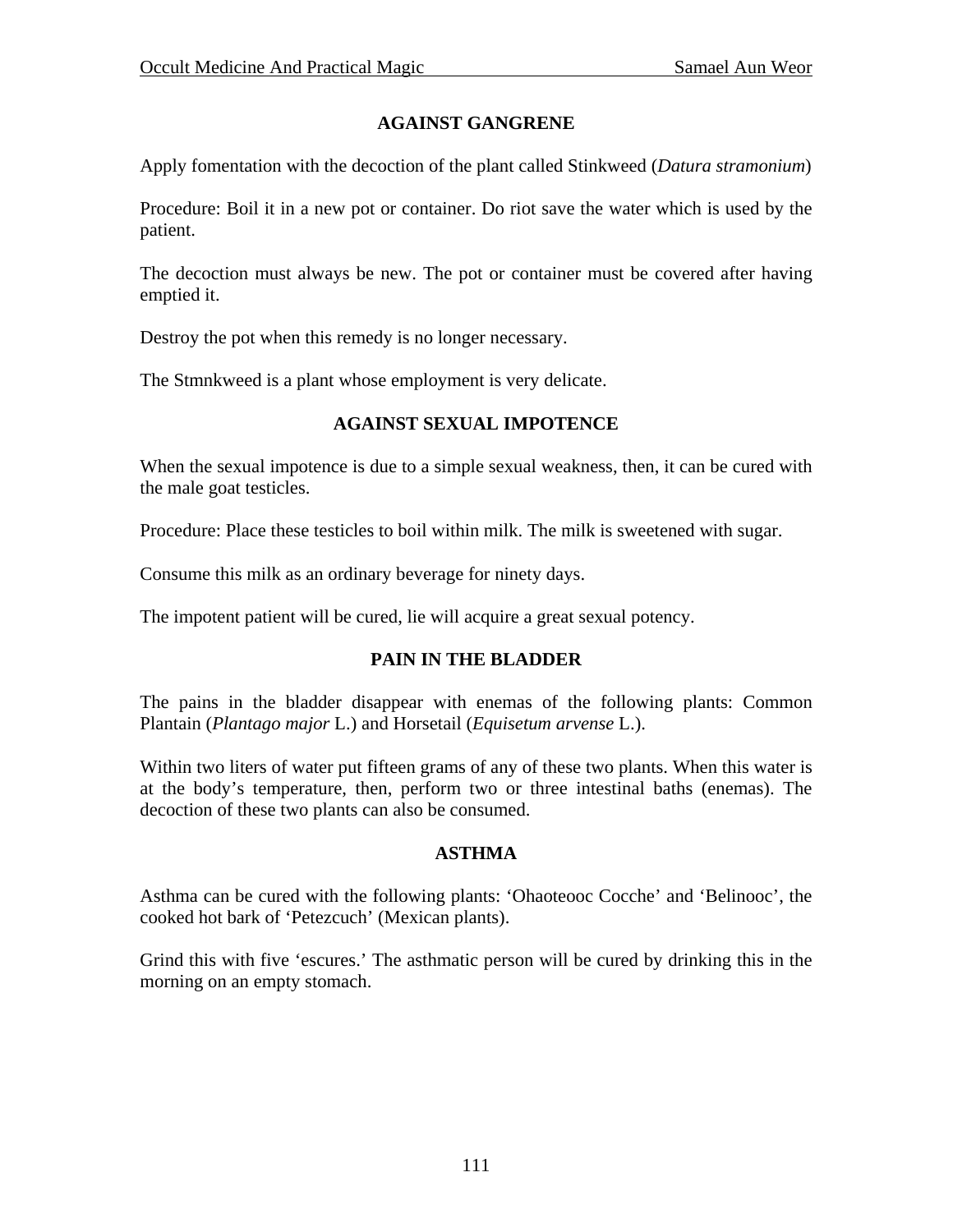#### **GASTRITIS AND STOMACH ULCERS**

It is already demonstrated that the honey-water extracted from 'Century Plant' (*Agave americana* L.) becomes a marvelous beverage in order to cure gastritis and stomach ulcers.

Consume three glasses daily, one before each meal. We, the Mexicans, know very well what 'pulque' is and from where it is extracted. Nonetheless, the foreign people do not know anything about it, they do not even know what 'pulque' is. So, we must explain that the honey-water is the base for the 'pulque' and it can only be attained by pruning the Century plant.

#### **DIABETES**

The honey-water extracted from the trunk of the 'Century Plant' (*Agave americana* L.) serves also in order to cure Diabetes. Consume three glassfuls daily, one before each meal, for one year.

#### **INFLUENZA, GRIPPE**

Enemas with the decoction of the plant called Horsetail (*Equisentum arvense* L.) or 'Limpiaplata' (*Equisetum giganteum* L.). Perform six enemas lying down over the right side and over the left, that is to say, three over your right side and three over your left side. The patient will previously apply to himself a sitz bath with hot water. The duration of this bath can be ten to thirty minutes, in accordance with the patient's tolerance. Lie down enveloped within a towel. Then, when you get up, pass a wet cloth with cold water over the whole body and return again into the bed until the body recuperates its normal temperature.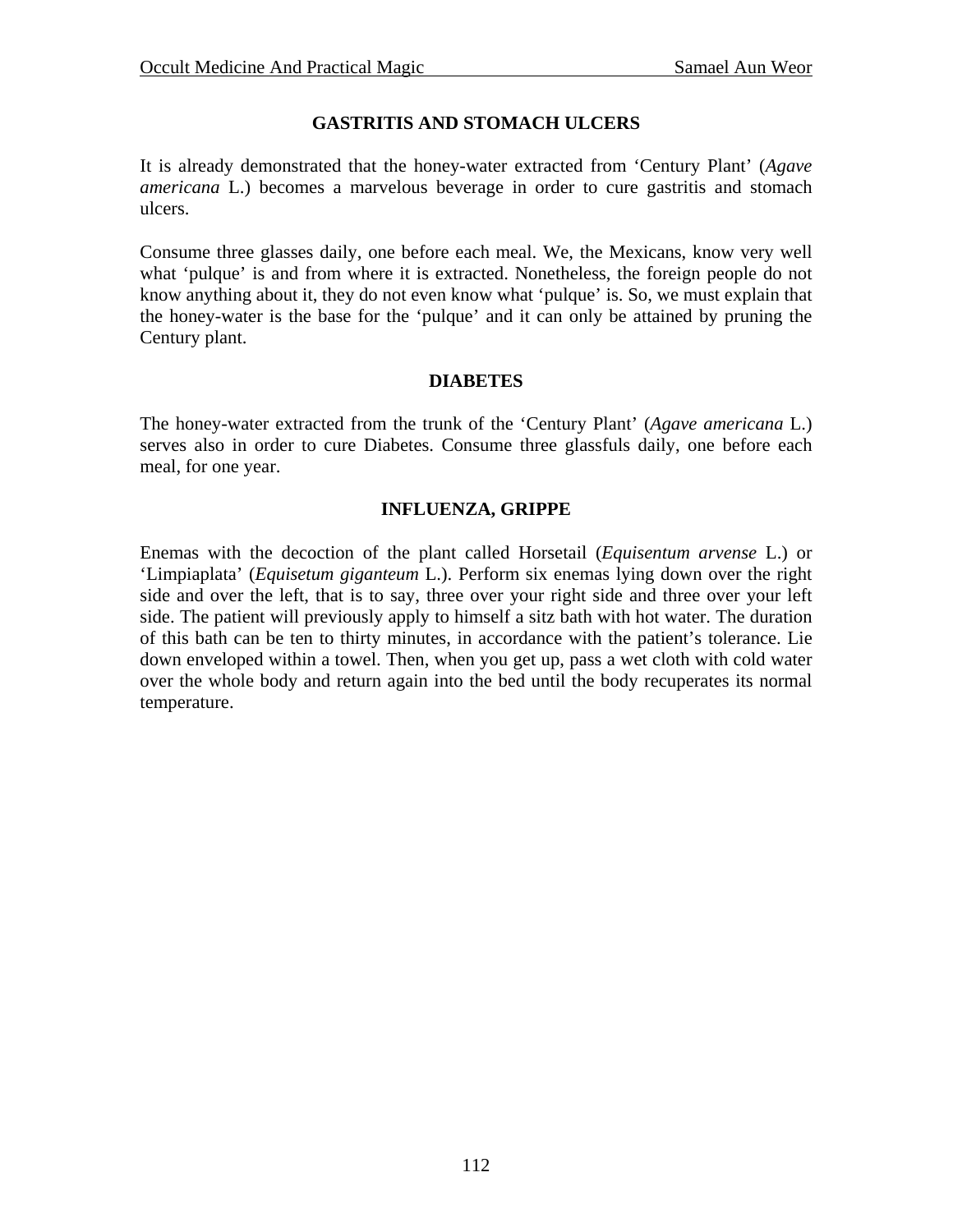### **PLANTS**

**\*\*\*\*\*\*\*\*\*\*\*\*\*\*\*** 

### **FIRST PART**

### **CLASSIFICATION OF**

### **PLANTS**

**(A)**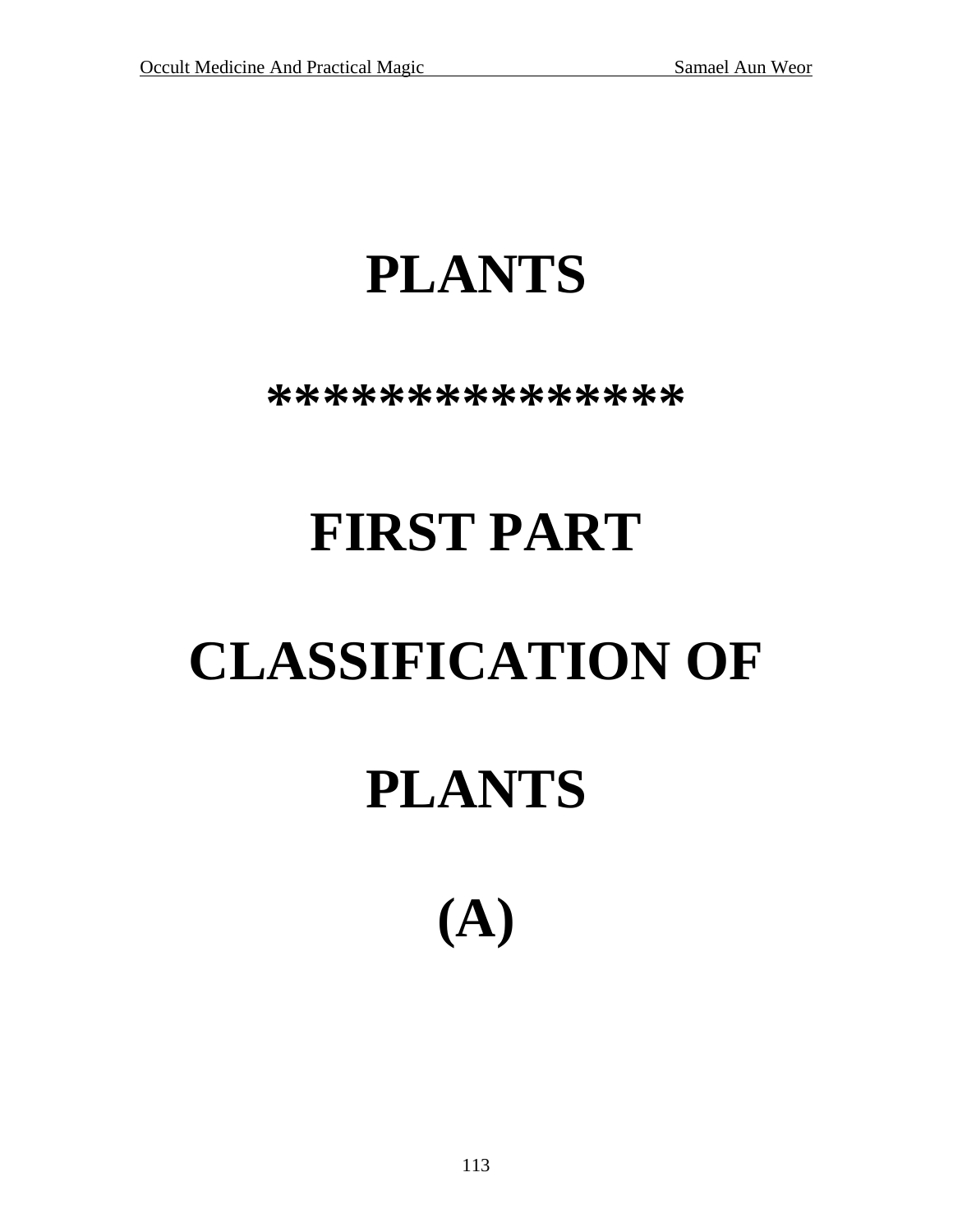#### **I - MEDICINAL PLANTS**

#### **\*\*\*\*\*\*\*\*\*\*\*\*\***

#### **ANTI-RHEUMATIC PLANTS**

Ash tree (leaves): use as an infusion; use for rubbing; and use for fumigation (burning). Lemon: use the juice for rubbing and drink the juice in water without sugar. Sweet Basil: use as an infusion; use for rubbing; and use for fumigation. Wormwood: use as an infusion; use for rubbing; and use for fumigation. Sage: use as an infusion; use for rubbing; and use for fumigation. Rosemary: use as an infusion; use for rubbing; and use for fumigation. Elder: use as an infusion; use for rubbing; and use for fumigation. Each one of these plants cure articular and muscular rheumatism. They clean the skin of bad fluids, etc.

#### **ANTI-NERVOUS AND CALMATIVE PLANTS**

Red Poppy (flowers, *Papaver rhoeas* L.), Orange leaves, tincture of Valerian, Linden tree leaves are anti-nervous and calmative plants.

Any of these plants can be taken as an ordinary beverage in order to calm the nerves and to dispel headaches.

Each one of these plants is the physical body of an elemental creature of Nature. If you want to succeed in healing sicknesses by utilizing curative plants, then, there is the need to bless the plant and to command the vegetal elemental to cure the sick person. Again, I repeat, the plants are not the ones which cure; it is the vegetal elementals or the vital principles that are occult within each herb, root and tree which cure.

This science of Elemento-Therapy is solidly based upon the medical wisdom of the Master of the White Lodge, Paracelsus. Therefore, all of those students of Spiritism, Theosophy and the Rosicrucian Order who criticize Elemento-Therapy are totally ignorant of this profound branch, which the illustrious Master Paracelsus granted to us.

#### **DEPURATING PLANTS**

Sarsaparilla (*Smilax officinalls*), 'Gualanday' (*Jacaranda spp*.), grass, Ash tree (leaves), Walnut tree (leaves), Horsetail (the whole plant, *Equisetum arvense* L.), Maguey (root, *Agave Americana* L.), 'Martin Galvis' (flowers and leaves) are purifying plants.

Each one of these plants has the following properties:

Expels away venomous substances from the blood; cures chronic head colds, old rheum, gout, rheumatism, lithiasis, white discharge, discharge from the urethra, venereal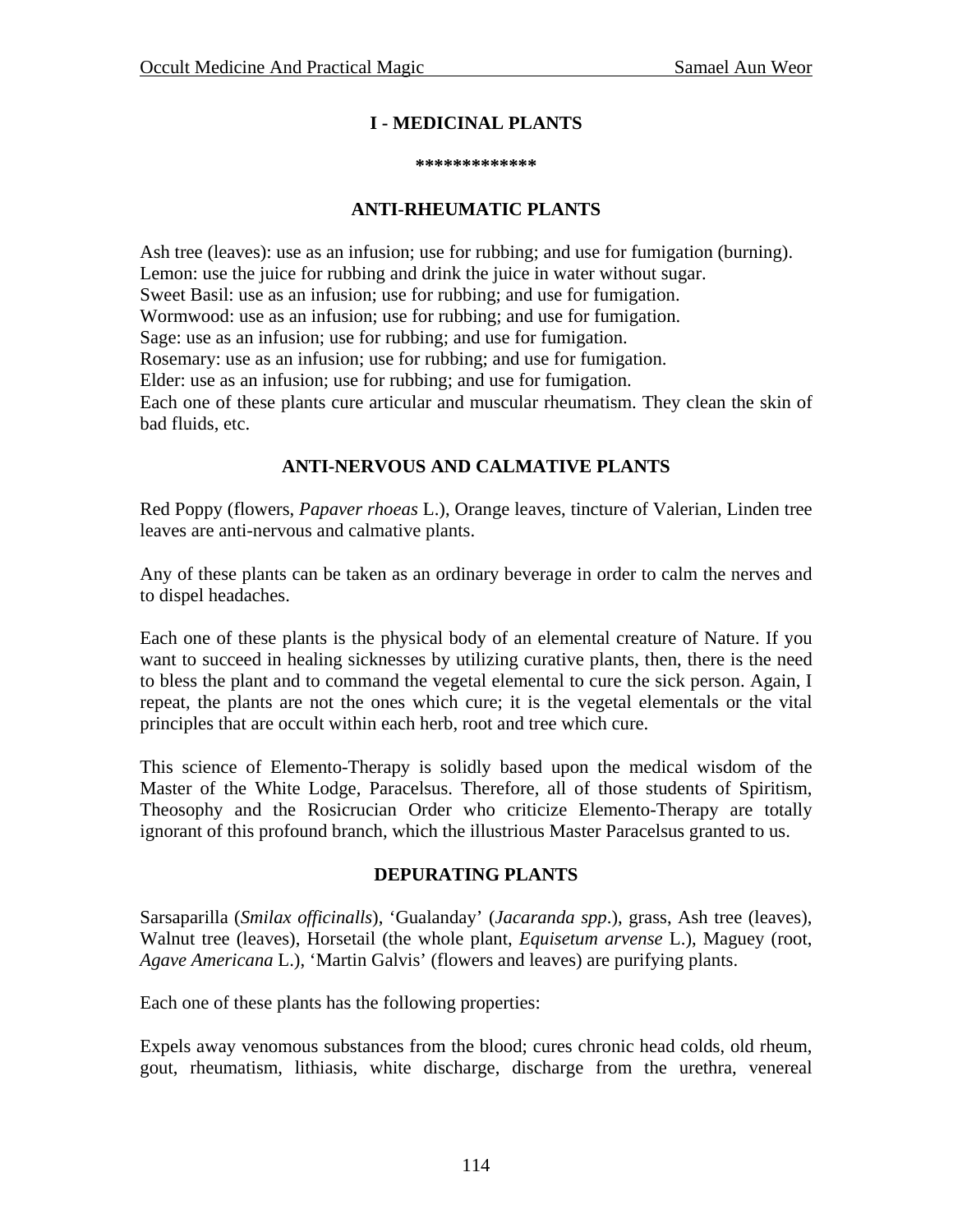sicknesses, syphilis, gonorrhea, rashes, scrofula, sicknesses of the skin, fistulas, sicknesses of the kidneys, eczema; and in general expels bad fluids from the blood.

#### **DIURETIC PLANTS**

Lemon (juice), Horsetail (the whole plant, *Equisetum arvense* L.), Pellitory-of-the-wall (*Parietaria diffusa* or *P.officinalis*), Licorice, grass, Avocado tree (its tender leaves), Medlar (seeds), Pine (cones), Cañaigre (*Rumex hymenosepalus* Torr.), Elder (flowers and leaves), Sarsaparilla (roots, *Smilax officinalis*), Cane (root), 'Caracola' (*Besleria spp*, part that looks like little eggs) are diuretic plants.

Each one of these plants serves against dropsy, gout, lithiasis, illness of the kidneys, urinary irritation, cold of the bladder, retention of the urine, etc., etc.

#### **EMMENAGOGUE PLANTS**

Wormwood (leaves, *Artemisia absinthium* L.), Celery (seeds), Mugwort (leaves, *Artemisia vulgaris* L.), Chamomile (flowers), Feverfew (flowers, *Chrysanthemum parthenium* .L.), Rue (*Ruta graveolens* L.), Fennel (seeds and leaves) are emmenagogue plants.

Any of these plants serve in order to bring on menstruation, to regulate its normal activity, to regulate suppressed, tardy or heavy menstruation, to fortify the organs, to tone the woman's nervous system, to combat neuralgia, nervous vomits, etc.

#### **LAXATIVE PLANTS**

Almond oil, Castor or Resin oil, Senna leaves, Rhubarb in powder are laxatives.

#### **RESTORATIVE PLANTS**

Wormwood (flowers and shoots, *Artemisia absinthium* L.), Chamomile (flowers), Cinchona (bark, *Cinchona spp*.), Coca (leaves, *Erythroxylon spp*.), Fennel (seeds), Lemon Balm (leaves, *Melissa officinalis* L.), Parsley are restorative plants.

They can be consumed in a decoction, inftision or maceration. Any of these plants has the power to stimulate and increase the vital forces of the organism.

#### **VERMIFUGE PLANTS (In order to eject intestinal parasites)**

Garlic (cloves), Pumpkin seeds in sugared water, lemon juice in sugared water on an empty stomach, etc., can be used.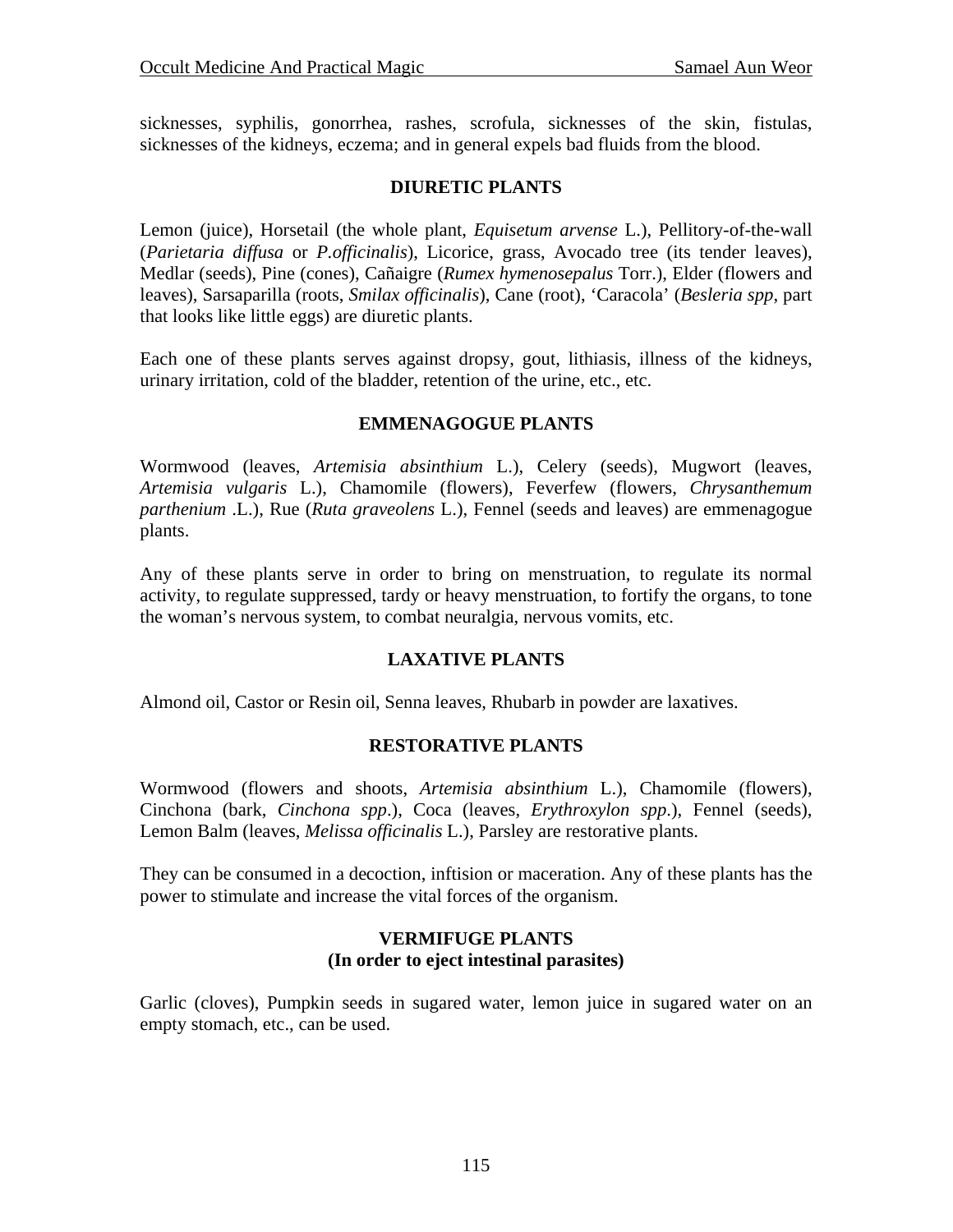#### **II - ZODIACAL PLANTS**

The plants of ARIES are similar to the head of the human being and they belong to the element fire.

The plants of TAURUS are similar to the human neck and they belong to the element earth.

The plants of GEMINI are similar to the arms, hands and back of the human being and they belong to the element air.

The plants of CANCER have in their leaves the form of the liver or spleen. They show spots and show five petals in their flowers. They belong to the element water.

The plants of LEO have in their fruits the shape of the heart as well as in their leaves and they belong to the element fire.

The plants of VIRGO are similar to the stomach and intestines and they belong to the sign of earth.

The plants of LIBRA are hot, humid and aerial. They are similar to the kidneys, bladder and the navel.

The plants of SCORPIO are similar to the genitals, and they have an offensive odor. They are hot and humid.

The plants of SAGITTARIUS belong to the element fire and they are similar to the buttocks.

The plants of CAPRICORN are cold and dry, they have greenish flowers and a skeletal figure, similar to the knees.

The plants of AQUARIUS are similar to the calves and they are aerial.

The plants of PISCES belong to the element water and they look like the feet and toes.

Each one of these plants serves the organ which it is similar to. Thus, the leaves which have the shape of a heart serve for the heart, the plants similar to a snake serve for what the shape shows. Mother Nature is very sapient; yet, the human being is eager to ignore her. The human being has become arrogant, and so he ignorantly wants to transcend Mother Nature.

An authentic index of astrological plants must be structured upon this base of stellar analogies, since truly (it is sad to say), it is painful to see how many authors attribute to one zodiacal sign the same plant which other authors attribute to a different zodiacal sign.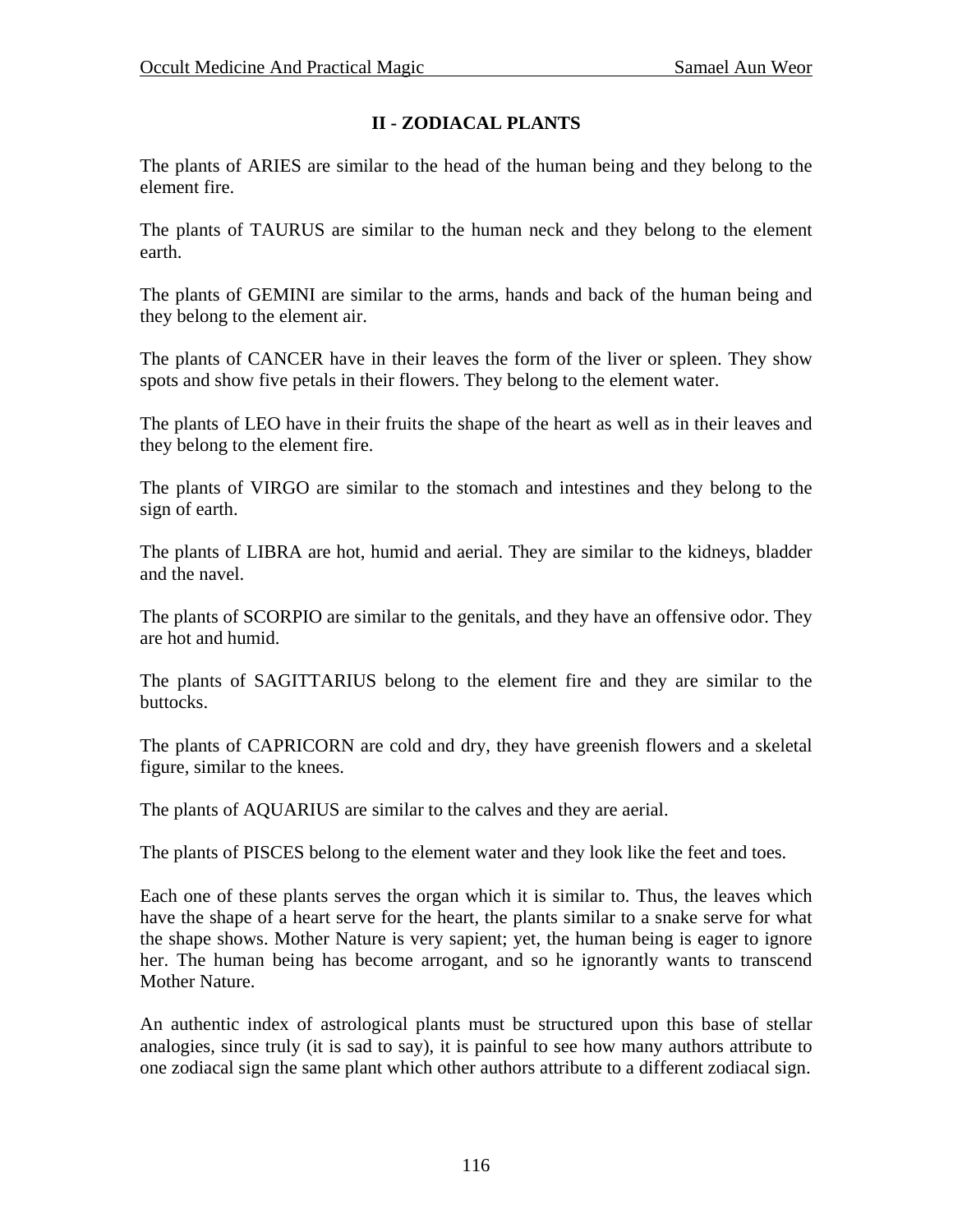Therefore, all which is written about Astrological Botany is totally wrong.

The Gnostic Medics must return into the bosom of the blessed Goddess Mother of the world, in order to investigate on their own account within the great laboratory of Nature.

#### **III - PLANTS AND THEIR PLANETARY INFLUENCE**

#### **LUNAR PLANTS**

The plants which belong to the moon are insipid. They live always within the water or near the water and are cold and milky. Commonly, they have big leaves. These plants have varied sizes with white flowers that have a very delicate smell. The Eucalyptus is a lunar tree.

The lunar plants and trees are the physical bodies of the lunar elementals. The Arhuaco Mamas name the Moon "La Saga Tima."

The lunar elementals are the elementals of the water. Some Chinese Adept artists and some Buddhist Priests have painted them in beautiful paintings.

The great elemental Kings of the water can make the student to remember those remote epochs of Arcadia, in which the human being was worshipping Mother Nature. They were offering to her the first fruits of their harvest as an act of thanksgiving to the Gods of the water, who were watering the earth with the beneficent rain.

These elementals of the water are known by the names of Nymphs, Nereids, Ondines, Mermaids, etc.

I saw two elemental Queens of the water within the waves of the 'Macuriba' (Atlantic Ocean).

One of them had the color of coral and her tunic and face were of the same color. The other had a violet coloring. These beings looked like two splendid maidens. They were speaking in the occult language, therefore, it is necessary to practice in order to understand these beings. Really, they are of an extraordinary beauty.

The elemental Kings of the water always use the trident (read *The Elementals* by Franz Hartman).

The aquatic plants are the physical organisms of these beings. The lunar elementals possess a profound Neptunian wisdom. They build their homes within the bottom of the waters with ethereal matter. They intensely love, and they form many homes.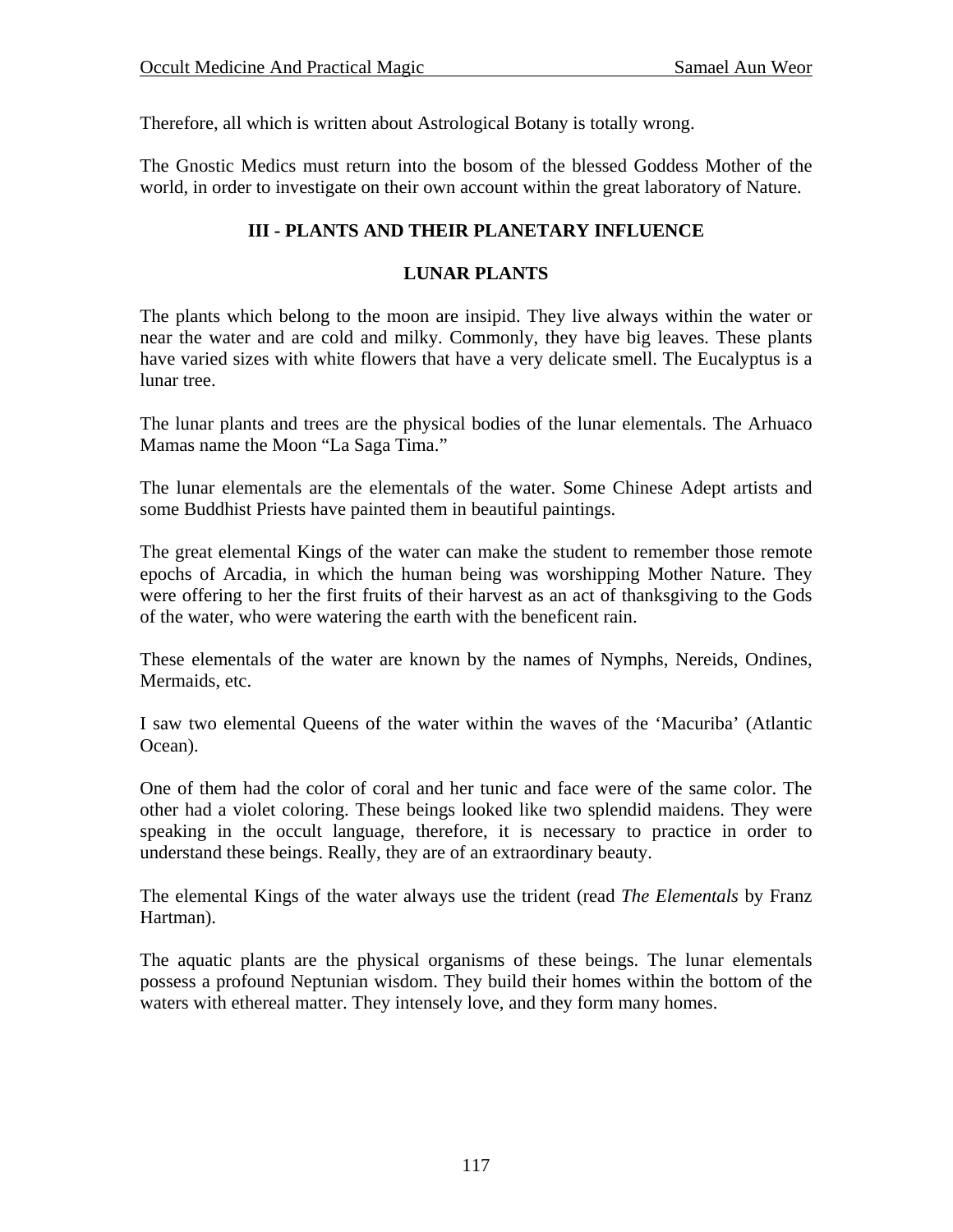#### **MERCURIAL PLANTS**

The Mercurian elementals possess middling plants with yellow flowers, a penetrating smell and varied flavors. These Mercurian elementals are utilized for mental magic. An index of astrological plants must be organized upon this basis. Sadly enough, everything that has been written about Astrological Botany is wrong. We see how many authors attribute to one planet the same plant which other authors attribute to another planet.

If the human being wants to know about plants, then, indispensably, he needs to study our Elemento-Therapy.

Whosoever does not know about elemental magic can never know the power of the plants.

Therefore, the Botanists are nothing more than simple 'charlatans.'

The elementals are called: Pens, Devs, Dwarves, Trolls, Kobols, Brownias, Nixes, Trasgos, Goblins, Pinkies, Branshees, Fairies, Mossy people, White Dames, Phantoms, etc.

The elementals have body, soul and an immortal, divine Spirit, just as the human beings have. In this book I only occupy myself with the superior elementals, even though there exist millions of elementals from inferior kingdoms. We leave such ones for the degenerated pseudo-spiritualists.

The ether, the fire, the air, the water and the earth are densely populated by the elementals. There exists a great elemental God at the head of each elemental kingdom, who governs and directs his legions.

The five Gods who preside over the elementals are:

*INDRA*, Lord of Akasa, or ether. *AGNI*, Lord of Fire. *PAVANA*, or Vayu, Lord of the Air. *VARUNA*, Lord of the Water. *KITICHI*, Lord of the Earth.

These Gods are the chiefs of the different departments of Nature, who govern and manipulate universal life. In order to manage these beings, one needs to be a Master from the White Lodge, and in order to become a Master one needs to have walked the complete disciple's path. Whosoever acquires power over these elemental Gods has the power to govern universal life.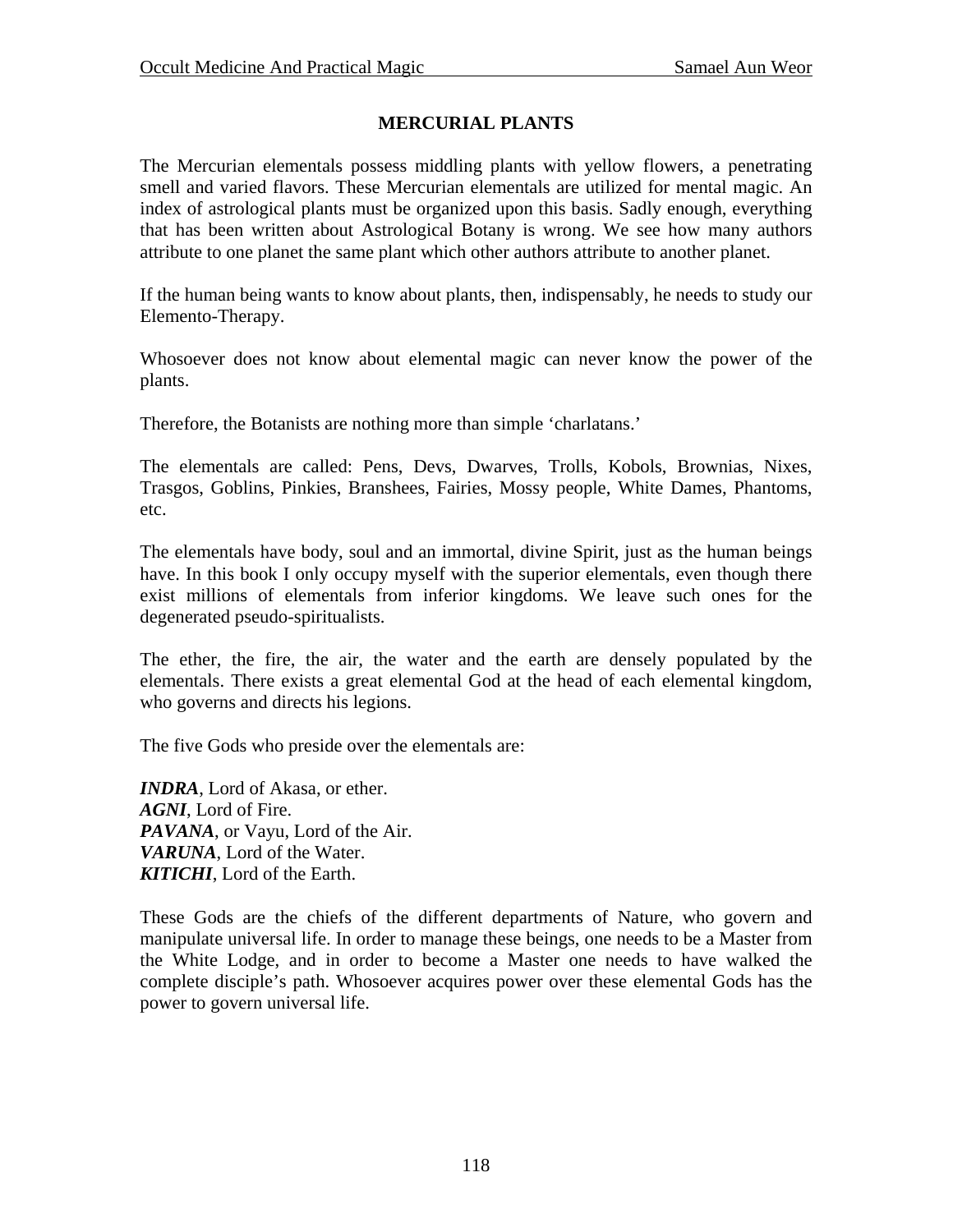#### **VENUSIAN PLANTS**

The plants of the Venusian elementals are sweet and pleasant to the taste. They possess beautiful flowers, happy and abundant grains. Their perfumes are always soft and delectable and are employed in sexual magic procedures.

#### **SOLAR PLANTS**

The solar plants are aromatic and of an acidulous flavor. The elementals of these plants possess great magical, curative powers.

These elementals are called "Sylphs" and they are the elementals of the air. The Sylphs say:

*"Where real worth is hidden, there the Sun's rays shine."* 

They impress upon the student the importance of gaining what is called the consciousness of knowledge, that is to say, the intuition.

The Sylphs possess a formidable memory. As a result, they are wise. They remember the rituals and religions of the stars and the wisdom from the most ancient books.

If the student wants to remember the ancient wisdom, the Sylphs can instruct and teach him. The authentic Astrologers inevitably have to know the rituals of the stars in order to manipulate sidereal magic.

There also exist certain black magicians or black astrologers who communicate with other black magicians from other planets by means of certain procedures of black magic.

Thus, with that extra help and in combination with the planetary force, they achieve their evil goals. Those type of criminals are sure candidates for the abyss.

If the Gnostic student wants to practice sidereal white magic, then, he has to puriFy himself and to study the rituals of the stars. These rituals are known by memory by the Sylphs.

Whosoever does not know the rituals of the stars cannot practice the white magic of the stars, because the ritual is the instrument used in order to manipulate the forces. If the Gnostic wants to study those sidereal rituals, then, he has to learn them from the Higher Sylphs (read the *Zodiacal Course* by the same author).

The Sylph's appearance is like an innocent child. The Sylphs feel horror to the human beings, since they know very well that the present human souls are 'demon-souls.'

Millions of human beings already carry the mark of the beast on their foreheads and on their hands. Thus, the 'demon-souls' carry horns upon the forehead of their astral bodies,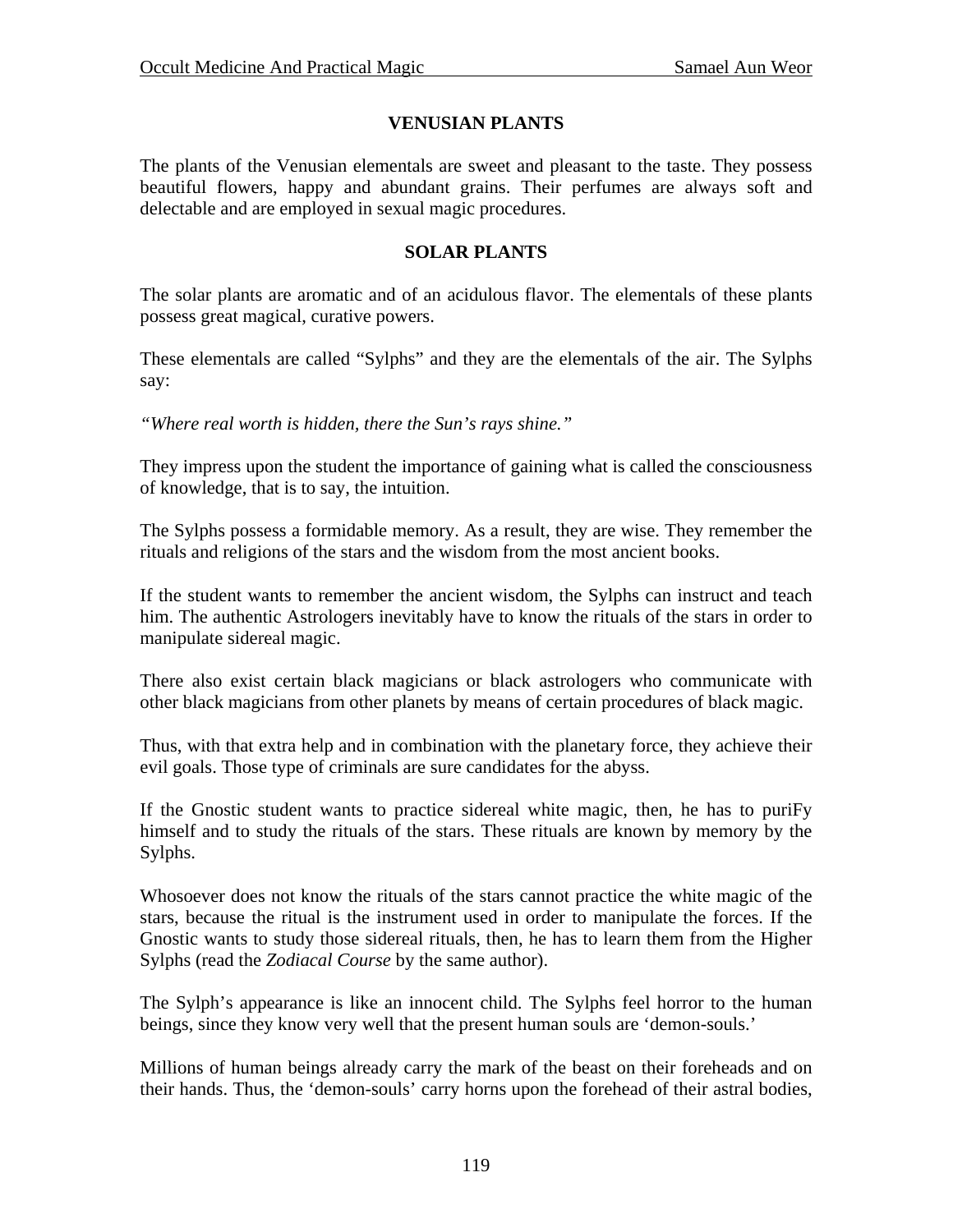and on their hands they have a triangle with a point in its center. This triangle is the niark of the beast on the hands.

The authentic Astrologer does not need to create amusement park horoscopes, as the style of certain astrologers who are already famous for their ignorance. The true Master Astrologer receives his teachings and indications from the Stellar Genii.

A temple exists in the center of every star. This is the abode of the Genie from that planet. In order to enter into that temple, the true Astrologer has to be a Master, or a least a sincere and loyal disciple of the White Fraternity.

Whosoever can converse with the Stellar Genii does not need to make horoscopes, because the Stellar Angels show destiny to him. However, only the Masters from the White Fraternity can be disciples of the Stellar Angels (read *The Revolution of Beelzebub* by the same author).

Nonetheless, those clairvoyants who are capable of understanding the occult symbolism of the stars are the ones who march on a true path of light.

When fixedly observing a star, the clairvoyant sees that the star is opening itself into an arc. Then, the seer submerges himself within the aura of that star in order to 'live' all the events which await him in anticipation. This is what is called authentic Astrology.

#### **THE PLANTS FROM MARS AND THE ELEMENTALS OF FIRE**

The plants which are influenced by Mars are sour, bitter, acrid and fiery. Many of them are thorny and others produce irritation when touching them. Commonly, their flowers are red and small. They are found as small bushes which have a fervent smell.

The elementals who are influenced by Mars are the Salamanders.

When we penetrate within the dominions of fire, then we enter within the dominions of the Gods.

In Greece, the great igneous elemental known by the name of 'Apollo' illuminated Greece's spiritual welfare and that of the surrounding nations through his oracles, which were pronounced by his Pythoness at Delphi.

The elemental Gods of fire were the ones who inspired Joan of Arc. Sometimes they can impress many sensitive people to lead their nations Out of moments of peril.

The great Initiates speak with great reverence of those whom they call "Stillborn Children of the Flame." The redemption of mankind resides exclusively in the Sacred Fire of the Holy Spirit.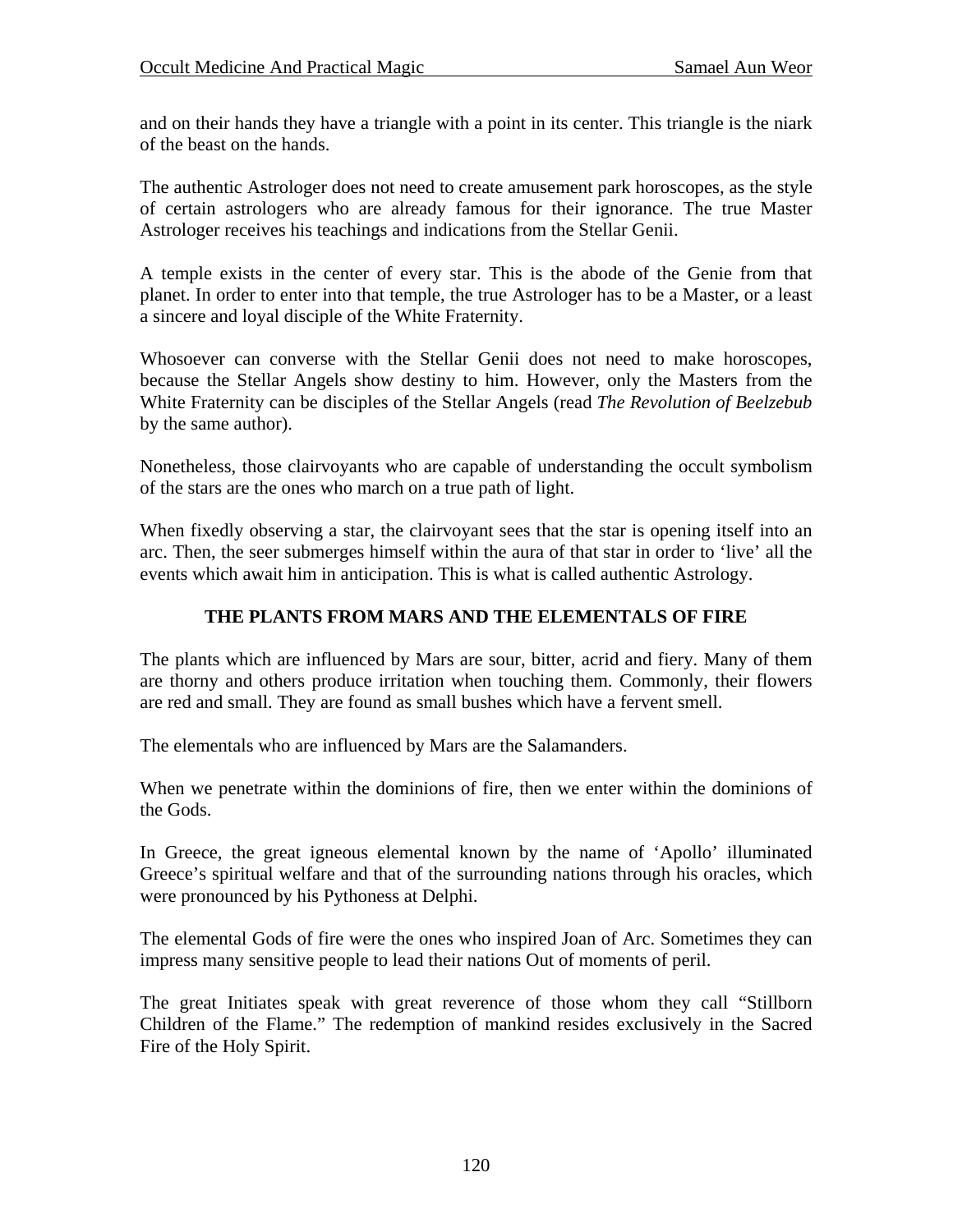Some great Gods from the fire are the Green-faced Man who instructs one in the wisdom of the moon, or the Beautiful Greek, or the Great Atlantean.

We are going to textually transcribe a paragraph from the book *"The Dayspring of Youth"* by **"M"**:

*History records many stories about the appearance of these elemental Masters to the great men of the past. Here ne include a message from a fire elemental to a student:* 

*"Before you were born I was acquainted with you in the inner spheres and we agreed to meet when you would return and harmonize yourself to my intelligence. After this long period I have come over to you in order to instruct you in ihe work that had interested*  both of us. The fire that you perceived to-day with your sixth sense was the signal we will *always give you when we are here; for I have a following that will help and support you. We once spoke about your work at a time when you were born in Egypt and I witnessed your insurrection in a certain province. You gained great power in your efforts to undermine the authority of the ruler under whose scepter you had command. You failed in this conspiracy and were decapitated. But you were able to win the interest of the great elementals of the Fire mists. Much of your knowledge was locked, but we can unlock this and serve you faithfully"* (pp. 93-94, Eastern Occult Press)

The spiritual sun is pure fire and that sacred fire gives us illumination. The Salamanders are small and thin creatures and their physical bodies are the hot plants which are influenced by Mars.

Whosoever learns to manipulate the elementals of the fire can cure many sicknesses, because everything comes from the fire. The fire is the base of everything.

*"INRI", Ignis Natura Renovatur Integra* (the fire renews nature incessantly).

#### **JUPITERIAN PLANTS**

The plants which belong to the Jupiterean elementals are of a sweet, soft and subtle flavor, even though many times they hide their flowers. The Jupiterean trees are big and leafy, the flowers from these trees and plants are blue and white, with scarcely no smell.

#### **SATURNINE PLANTS**

The plants belonging to Saturn are always bulky and melancholic. They have gray and black flowers with a displeasing smell, and with acid and poisonous fruits.

Also, the plants belonging to the Saturnine elementals can be heavy, without flower. They reproduce themselves without seed, they are rough and blackish.

Their smell is penetrating and their shape is melancholic and sad. The pine and weeping willow are Saturnine trees.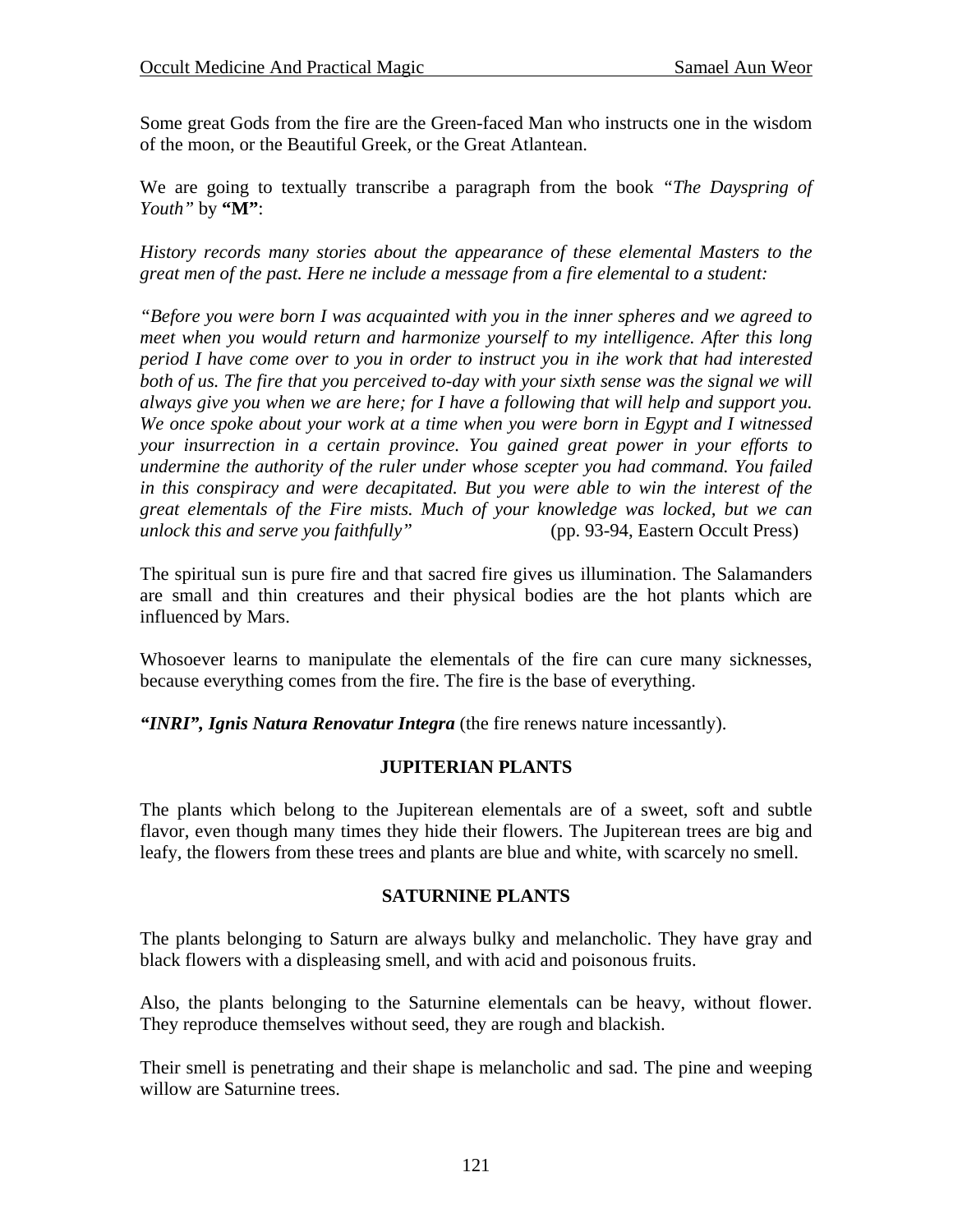The elementals of the Saturnine plants are the Gnomes or Pygmies, who build their houses under the ground and among rocks. They eat, sleep, live and reproduce themselves as the human beings do. Their bodies are ethereal and their appearance is like amiable dwarves.

#### **ZODIACAL PERFUMES (B)**

Sick people must smell their zodiacal perfume on a daily basis:

| : perfume of Myrrh                       |
|------------------------------------------|
| : perfume like Costusroot, aromatic herb |
| : perfume of Mastic                      |
| : perfume of Camphor                     |
| : perfume of Frankincense                |
| : perfume of White Sandalwood            |
| : perfume of Galbanum                    |
| : perfume of Coral                       |
| : perfume of Aloe                        |
| : perfume of Pine extract                |
| : perfume of Spikenard                   |
| : perfume of Thyme                       |
|                                          |

The whole organism of the sick person vigorously reacts when under the activity of the scent of his own zodiacal perfume.

Astrologers, Magicians and Perfumers were always in the courts of Europe. Louis XV always demanded that his room be perfumed daily with a distinct essence. Catalina of Medici, wife of Henri II from France, was relying on certain poisonous essences (which she slyly was hiding within her glove) in order to reject a suitor whom she did not accept.

Great healings with perfumes were performed in Mexico, India, Greece and Rome. Many books exist in the Libraries of Spain which the Moors left in that nation. Such books contain innumerable recipes for odoriferous essences.

When Popea Sabina, Nero's wife, died in the year 65 A.D., Nero exhausted the whole Arabian perfume production for his wife's funeral.

The priests of 'Tlaloc', in the country of the Aztecs, were using the colors of the solar cult and a Copal sack. The incense from this sacred tree was mixed with the vapors which were discharged from the hearts of their children who were burned alive. This was done as a sacrifice to the Sun God. These Aztec Magicians were eagerly breathing the spiritual forces from their incinerated creatures, with the purpose of incarnating within themselves those spiritual forces. These priests felt as if they were in the presence of gods when they allowed this vapor to act upon themselves mysteriously...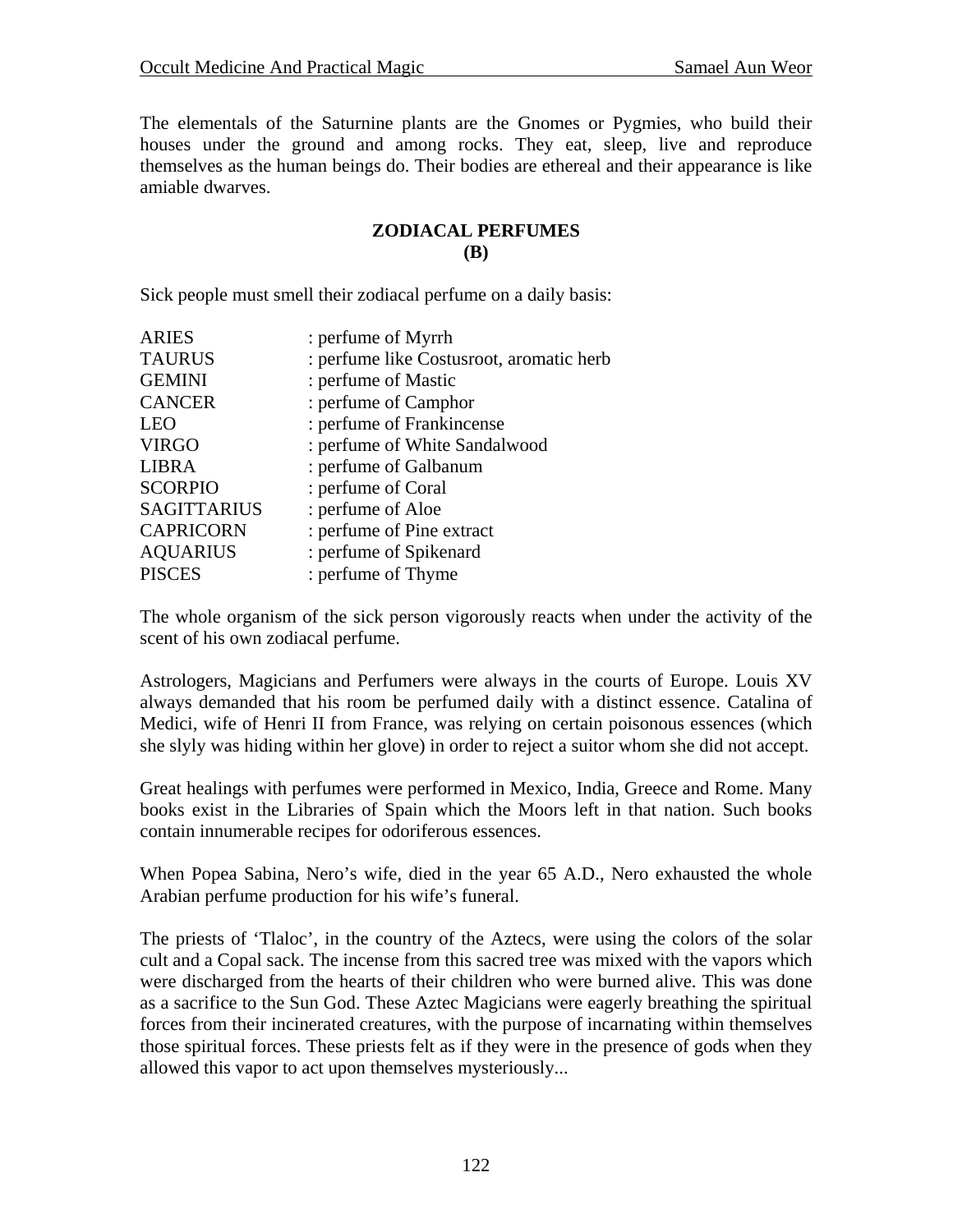Nevertheless, this type of cruel and savage rite had to engender a horrible karma for Mexico.

Therefore, the arrival of the Conquistador Hernán Cortés to Mexico and the downfall of the Aztec civilization was the punishment that this people received because of such horrible and monstrous crimes.

Many secret formulae of alchemy existed in the temples of Mysteries.

The Great Masters from the temples in Jinn-state possess secret formulae in order to prepare perfumes. When their disciples inhale them, then they momentarily abandon their physical shape, or they are placed in the state of ecstasy.

These alchemical recipes never have been published, because humanity would use them for evil purposes.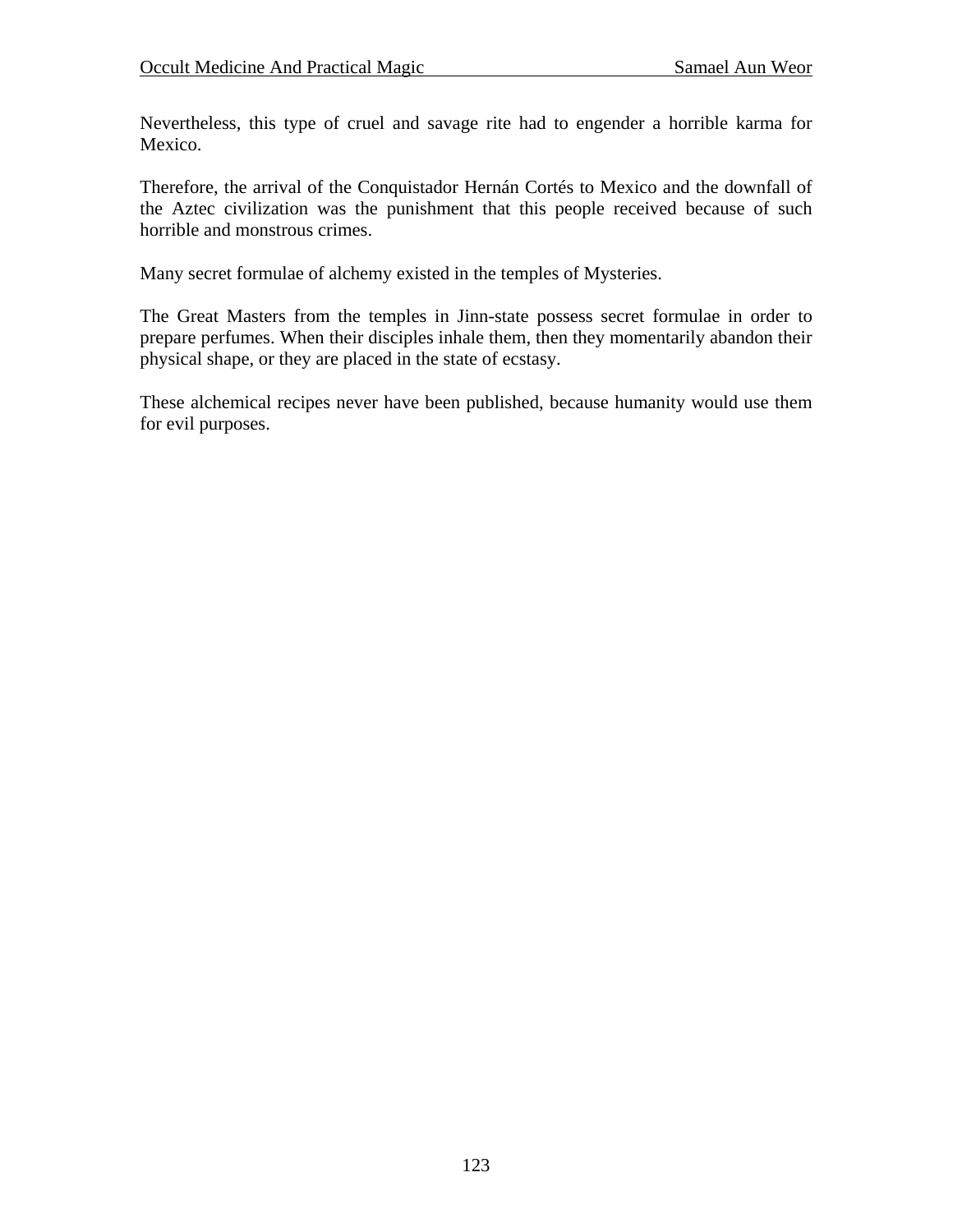### **PLANTS**

**\*\*\*\*\*\*** 

### **SECOND PART**

## **ELEMENTAL MAGIC**

**(A)**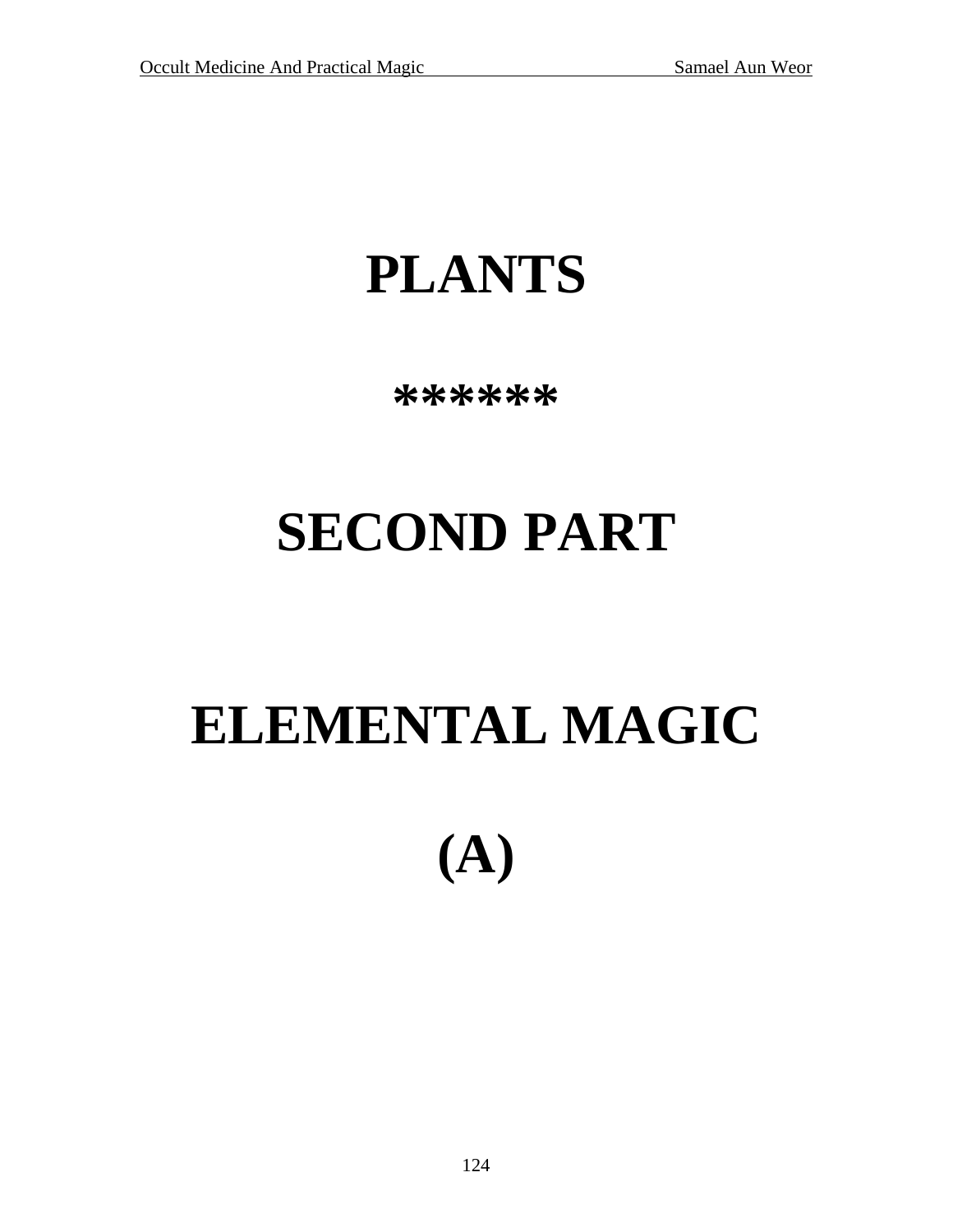#### **ELEMENTAL EVOLUTION**

Akasa and Prana are eternal.

The incoming tides of 'Monads' are dressed with vehicles when Prana enters into activity. Thus, they express themselves as 'elementals.' These elemental tides devolve and evolve. They descend from heaven, from Urania, and then they ascend again towards the infinite. This flux and re-flux of life eternally resounds with the Chinese 'KUNG.'

Nature has seven elements which are populated by elementals.

The elementals descend from the worlds of light, downwards, until the mineral kingdom and they ascend from this mineral kingdom, upwards, towards the worlds of light.

Elementals from the mineral, vegetable and animal kingdoms exist. The most evolved elementals from the mineral kingdom enter into the vegetable kingdom and the most evolved elementals from the vegetable kingdom enter into the animal kingdom. The evolved elementals From the animal kingdom enter into the human kingdom. The elementals are eternal. A divine spark, the Intimate (Spirit), exists within every elemental. All of us human beings were elementals.

I, Samael Aun Weor, Archbishop of the Holy Gnostic Church, Master of Major Mysteries from the White Lodge, Initiator of the New Era and Great Avatar of Aquarius, pronounce the following affirmations:

First, everything which Franz Hartman wrote about the elementals is filled with very grave errors.

Second, everything which Leadbeater wrote about elemental evolution is filled with very grave errors.

Third, everything which the spiritualist writers have written about the elementals is filled with very grave errors.

Fourth, none of the evolving elemental surges could enter into the Devic or Angelic kingdom without having previously passed through the gigantic human evolution.

Fifth, no human being has existed who has not been an elemental. As well, no elemental current exists that will not enter into the human state.

Sixth, if we clairvoyantly observe the interior of a rock, we will see millions of mineral elementals evolving within that rock. Therefore, the rock is only the physical body of those mineral elementals, as the plants are the physical body for the vegetable elementals.

Seventh, if we observe an animal we see that the body of that animal is the physical body of an animal elemental, who is preparing itself in order to enter into the human state.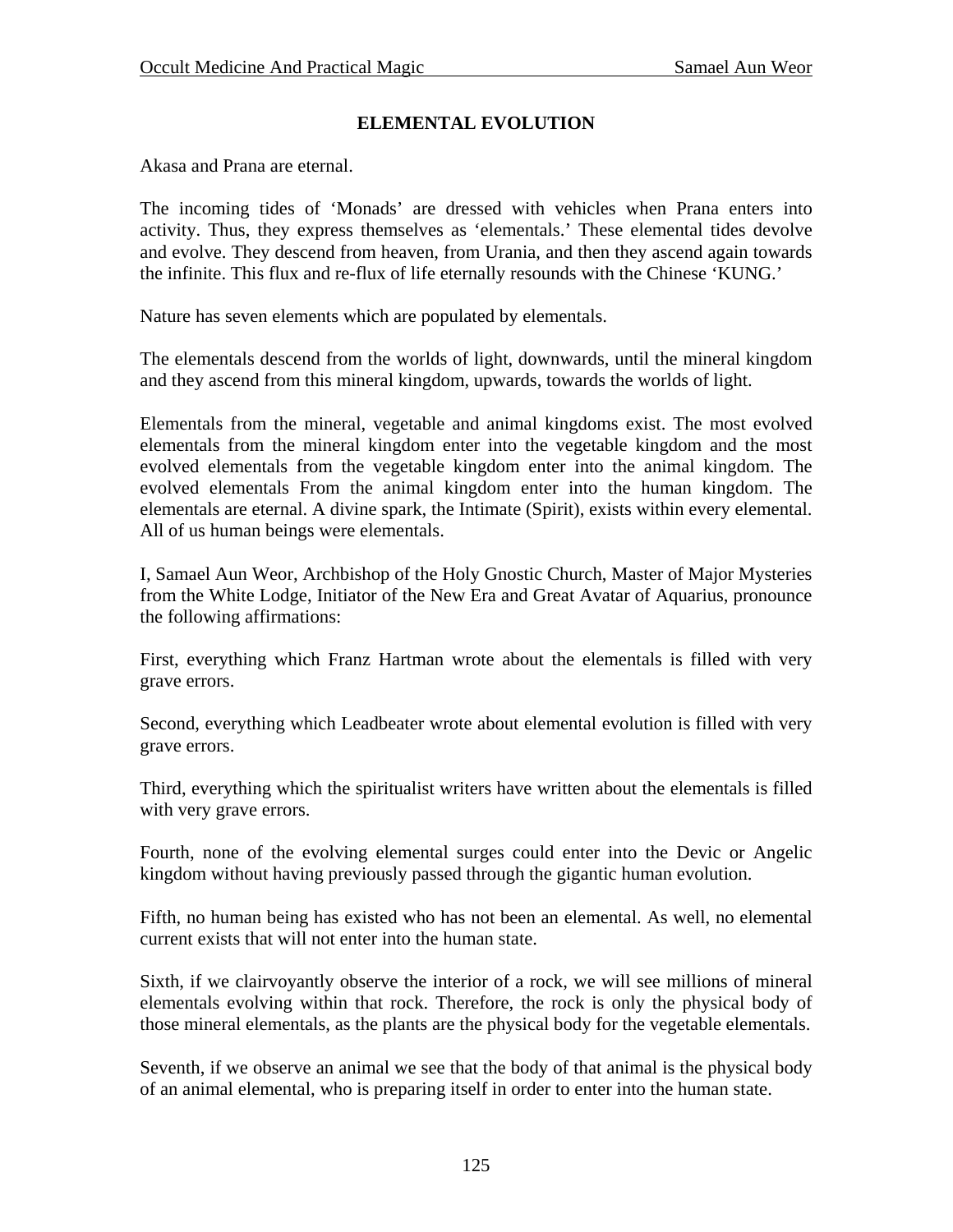We enunciate these fundamental declarations in order for the spiritualist students to open their eyes and abandon those horrible Theosophical and Rosicrucian Lodges that only produce degeneration upon thousands of souls.

Certain elemental creatures with an animal appearance exist. One only needs to exert power upon them in order to unleash a tempest or to stop one.

The mineral elementals appear in certain places where there is buried gold. They appear like a golden hen with her chickens, or as little golden children who soon submerge themselves into the place where the buried gold is located.

Every elemental has its own name. The name of every elemental is eternal. *'Samitania'* is a very ancient animal elemental whose virginal spark will completely awaken him in the thture in order to incarnate him into a human body.

*'Sereniyo'* is the elemental chief of a group of wood pigeons that inhabit the hills of the Eastern Mountain Range of Colombia. He has the appearance of an infantile figure with a suit of feathers and bird wings.

The elementals from gigantic trees look like giants.

The buried treasures remain guarded by the elemental guardians. These treasures are only found when these elementals deliver them by command of the Lords of Karma. These elemental guardians can carry their treasures to other places and place them in a Jinn (enchanted) state. This is how no one can trespass over the will of the Lords of Karma.

#### **EGYPT ELEMENTAL**

The Egyptian civilization comes from a very remote Neptunian-Amentian period.

The Sphinx, which has resisted the course of the centuries, is simply the image of the Elemental Sphinx of the Goddess Nature. This Elemental Sphinx is the supreme Master of the whole elemental magic of Nature.

When a Master reaches the fifth Initiation of Major Mysteries, seven paths appear before him and he has to choose one amongst them. The Devic Evolution corresponds to one of them. The Devas are the Gods from the elemental paradises of Nature.

AGNI, elemental God of Fire, restores the igneous powers in our seven bodies throughout each one of the seven Great Initiations of Major Mysteries.

The Goddess Nature herself is a 'Guru-Deva' who governs creation.

Apollo, God of Fire, guided the Greek civilization with his oracles, given through the mouth of his Pythoness from the oracle of Delphi.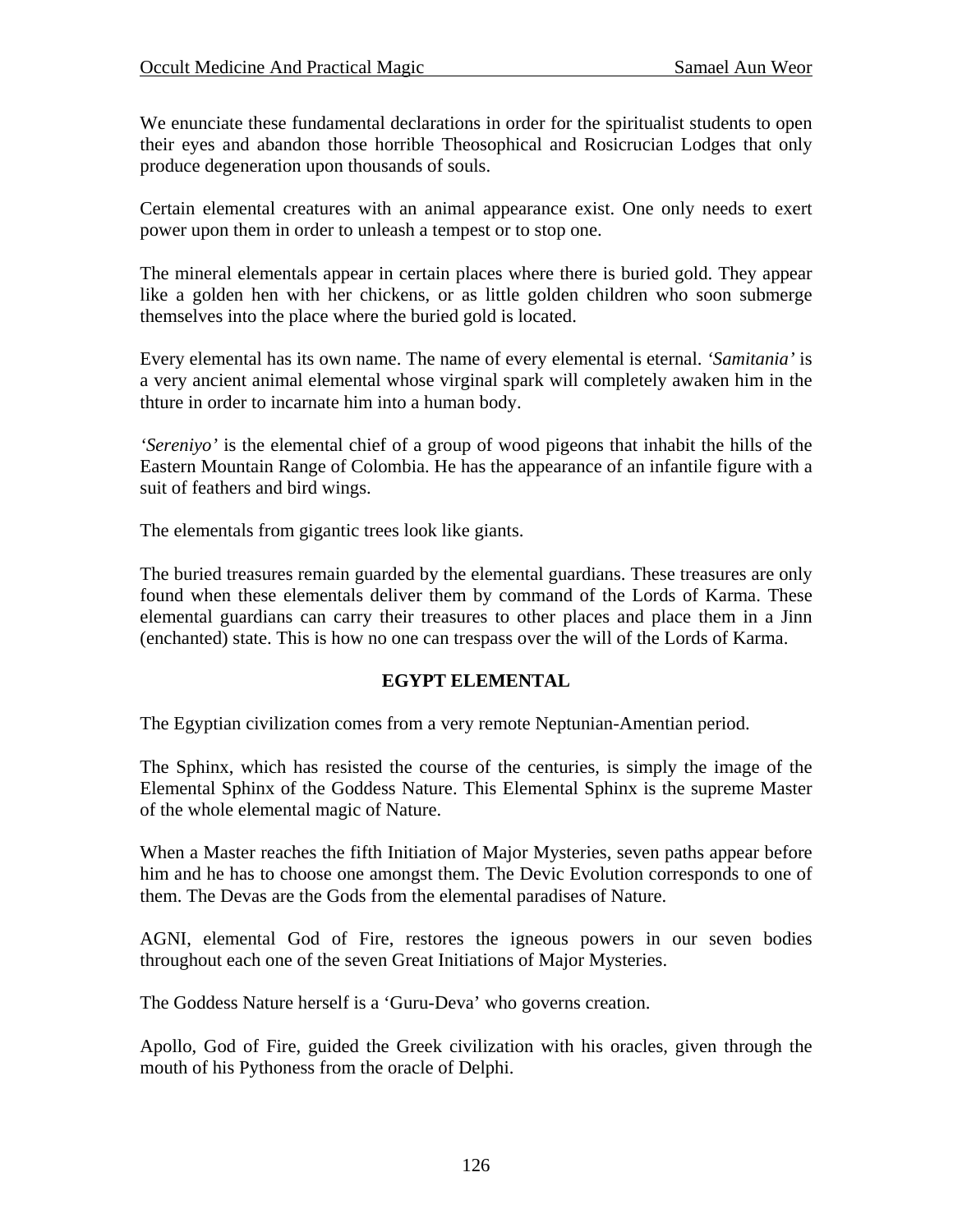Osiris and Horus were the great elemental Gods from ancient Egypt.

We can study the great mysteries of the elemental magic of Nature in the college of the Sphinx. The Guru-Devas work with all of Nature and with the human being. They are true Masters of Compassion.

INDRA is the God of the Ether. AGNI is the God of Fire. PAVANA is the God of the Air. VARUNA is the God of the Water. KITICHI is the God of the Earth. These Guru-Devas govern the elemental paradises of the Elemental Goddess of the world.

Medina Cifuentes, author of *'Occult Treasures'*, is mistaken when he absurdly affirms that the Devas are not involved with human evolution anymore. The Guru-Devas work with the human being and with the elementals of this great Nature.

All the Guru-Devas look like true innocent children. They live and play as children. They are disciples of the elemental Sphinx of Nature, who is the great Master of these Deva-Children.

#### **MASTERS AND DISCIPLES**

A fundamental difference exists between those who have already reached the union with their Intimate, that is to say, the Masters, and those who still have not achieved that union, in other words, the disciples.

The Master has the flaming sword. The disciple still does not have it.

The flaming sword gives to the Master a tremendous power over all the elementals of Nature. All the elemental populations from the earth, water, air and fire tremble before such a sword, which throws fire and flames.

The Master can simultaneously exert power over millions of vegetable elementals.

The disciple has not that power, because he has not yet received the flaming sword. Therefore, the disciple must be meticulous and exact with the ritual of a plant, in order for the elemental of that plant to obey him.

The Master does not even need to touch the plant. He can exert power over the elemental of that plant from remote distances, because the elemental of the plant trembles with terror before the flaming sword of the Master.

It is enough for the Master to unsheath his sword in a given moment in order for millions of elementals to obey his command.

The disciple cannot exert power over various elementals at the same time. He has to separately operate upon each elemental, by practicing around each plant the rite of elemental magic.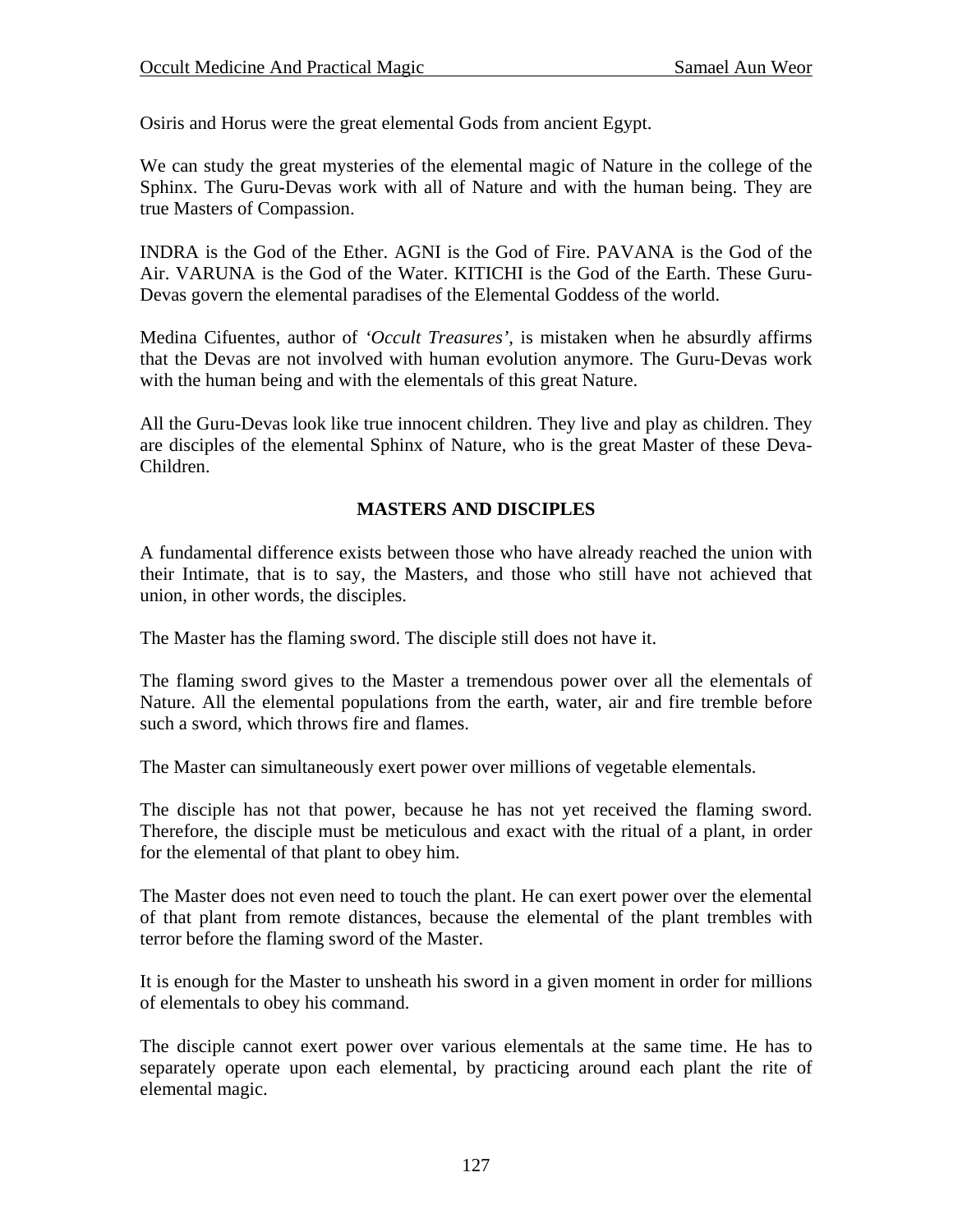The Master can command his Elemental Advocate to perform determined works of elemental magic. His Elemental Advocate will obey because he trembles with terror before the flaming sword of the Master.

The disciple does not have the power to command his Elemental Advocate either, because he does not possess the sword yet.

#### **THE ELEMENTAL INSTRUCTOR OF THE GNOSTIC MEDIC**

Every human being possesses an elemental instructor. This elemental instructor is made with the elemental substances from Nature and his creator was the human being himself The human being created his elemental instructor when he was also an elemental.

The aspirations of the elemental-man engendered his elemental instructor. This is how his elemental instructor was created. The elemental instructor of the Gnostic Medic is a Master in Elemento-Therapy.

When the readers of this book want to exert a medicinal operation on a plant, they must request the presence of their Elemental Advocate and beg him to practice the elemental rite of that plant, in order to join its vegetal element to the sick organ of the patient. Then, there is no doubt that the Elemental Advocate will join the vegetal elemental to the sick organ of the patient.

The vegetal elemental must be liberated only when the body of the patient is healed. Therefore, when the sick person is healed, beg to the Elemental Advocate to execute the liberation of that vegetal elemental.

People who live in the city and who have to buy their herbs in the marketplace, will practice the elemental rite around the cut plant, thus begging their Elemental Advocate to join the elemental of that plant to the sick organ or sick organs of the patient.

The Elemental Advocate will join with fluidic cords of the elemental of that plant to the sick organ or sick organs of the patient.

It is astonishing to contemplate the vegetal elemental healing the sick person, rebuilding the sick organs of the patient.

Since the medicinal plants are millions, it is clear that our readers will need to be wells of wisdom, or Guru-Devas, in order to know by memory all the elemental rites of all the plants of Nature. Fortunately, each human being has his own Elemental Advocate from Nature, who has that elemental sapience. Therefore, the Gnostic Medic has to train the person who will place a herb into the brewing pot to practice the elemental rite of that plant. This person will beg his Elemental Advocate to join the vegetal elemental to the sick organs of the patient.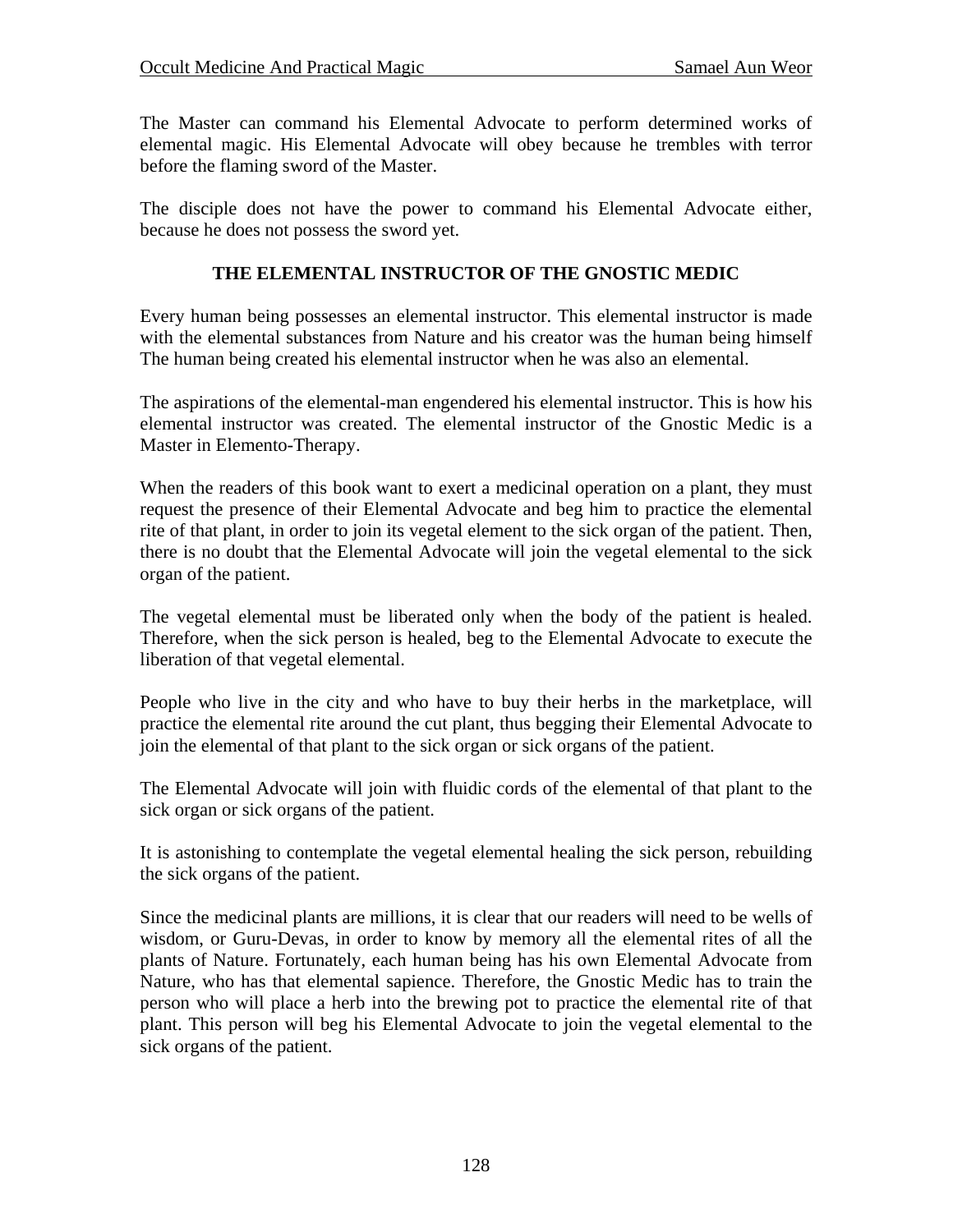This is the way our readers can join the astral cords from the vegetal elementals to the sick organs of the patient. Consequently, these sick people will be healed, because the plants are not the ones which cure, but their vegetal elementals.

Each vegetal has its elemental. Therefore, there is the need to beg our Elemental Advocate to practice the rite of each plant. Our Elemental Advocate is the Elemental Instructor from Nature.

The Elemental Instructor possesses the supreme wisdom of the elemental magic of Nature. With his help we can open the storage and archives of Nature and learn the profound wisdom enclosed within the memories of the elemental world.

Whosoever receives the Sword of Justice has the power to direct his own Elemental Advocate in order to make his Elemental Advocate visible before his disciples so that they can be protected against black magicians.

During Charlemagne's reign, many people and elemental beings profoundly penetrated within our physical atmosphere. It was precisely in that time when the romantic literature of the Round Table and King Arthur's Knights was born.

The great Elemental Kings from Nature live within a state of ineffable joy, they are Creator Gods.

The Natural-Magic or Elemento-Therapy is as ancient as the world. The Lemurians transmitted this knowledge to the Atlanteans, who transferred it to the great Hierophants of ancient Egypt.

If we consult history, we will become exactly aware that the great men from the past studied under the protective wings of elemental Egypt. The great Greek legislator Solon, Moses, Apollonius from Tyana, all of them received their wisdom from elemental Egypt.

The foundations of the great Egyptian period are founded upon a very ancient Neptunian activity, which is based on the elemental laws of Nature. The Egyptians denominated this profound Neptunian consciousness with the name of *'Amenti.'*

When the Gnostic Medic affiliates himself with an internal school of elemental magic, he has to become skillful in the astral body in order to bring all the memories into his physical brain.

A school of elemental magic exists in elemental Egypt. The student can affiliate himself to this school. This school is the Temple of the Elemental Sphinx.

All of Nature is the body of a Goddess who exists in the astral plane. This Goddess has on her head a great queen's crown and she wears a resplendent white tunic. She is the one who commands in Nature, she is the blessed Mother Goddess of the World. She has a temple in the internal worlds, where she officiates and commands. This temple has two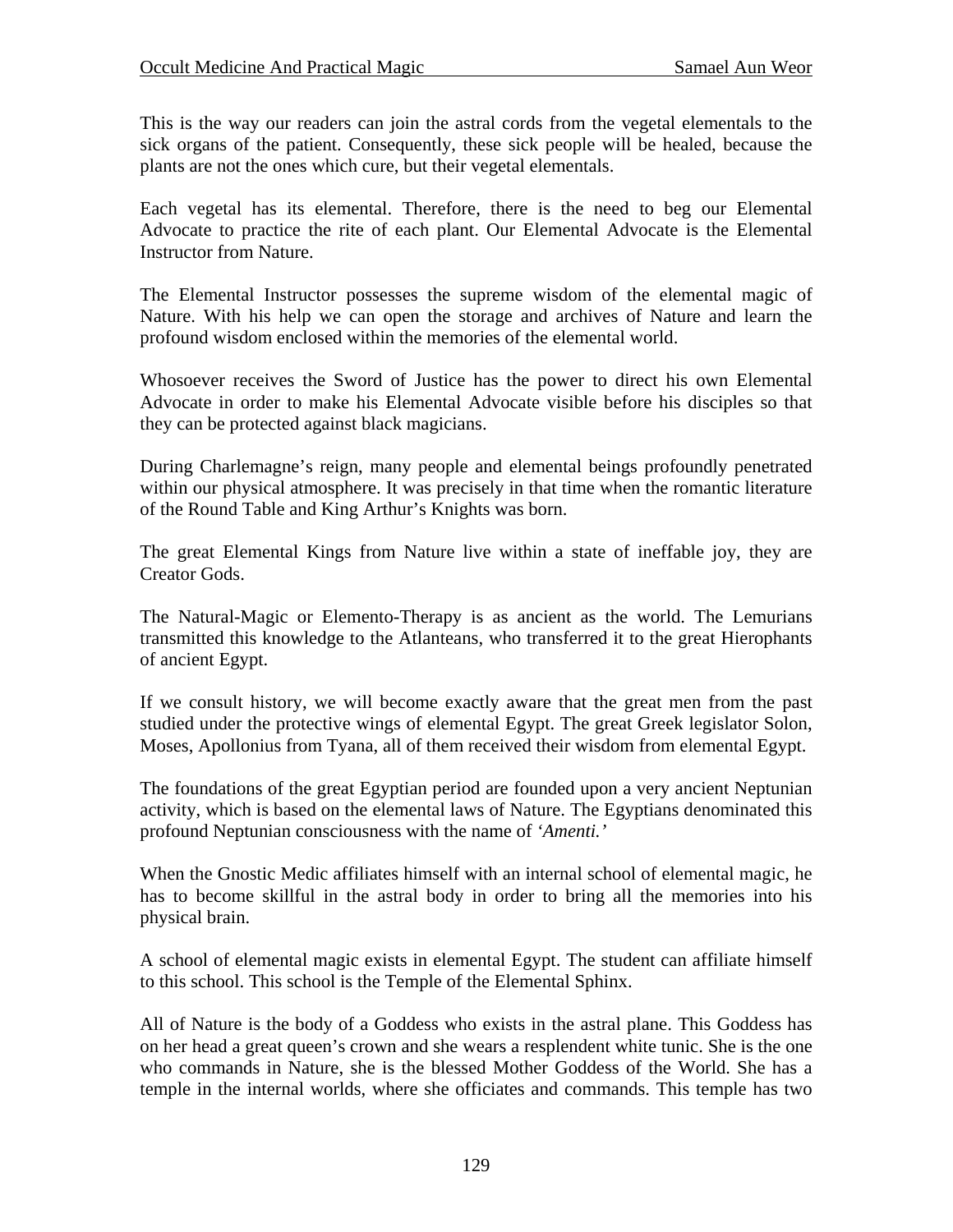altars and in the midst of them we see a lion of massive gold, which symbolizes the 'Lion of the Law.'

It is necessary for the Magician to learn to speak with this Goddess in the astral plane. The Goddess Mother of the World also has her Elemental Advocate, which is the Elemental Sphinx of Nature. The Magician must learn to command this Sphinx and to converse with this Goddess in order to become lord of all creation.

*"Hail Nuit, eternal cosmic Seity"* 

*"Hail Nuit, light of the Heavens"* 

*"Hail Nuit, unique and primordial Soul"* 

*"IAO, IAO, IAO, IAO."* 

*"Then the priest fell into a profound ecstasy and spoke to the queen of heaven, saying: Write thy teachings for us. Write thy ritual for us. Write thy light for us.* 

*"Then, the queen of heaven said in this manner: I do not write my teachings, I cannot. Nevertheless, my rituals will be written for all, yet only that part which is not secret. The*  law is like this, equal. One has to operate by the action of the Staff and by the action of *the Sword. This should be learned and taught in this manner"* (A fragment from the Gnostic Ritual of Second Degree).

We learn the powerful elemental wisdom in the school of the Elemental Sphinx. This school is situated in the astral world. Whosoever wants to be affiliated to it has to know how to travel in astral body.

The Sphinx's image is just the material symbol of a great elemental Genie from Nature, who is the unique Guardian of this very ancient wisdom of great Mother Nature.

When a Gnostic requests admittance into the Temple of the Sphinx, then, the Guardians meticulously examine him in order to see if he is worthy to deserve entrance and affiliation as a disciple into the school. Speaking in practical magical terms, this signifies that his spinal column is measured. For that purpose, the student is momentarily united with his Intimate (Spirit) and he receives the command to elongate himself in order to have his spinal column measured. Thus, if the Guardian or Tyler permits him he will then enter as a disciple into the temple.

The Masons from antiquity were disciples from this school of elemental magic. The Master of this school is an ancient Initiate Pharaoh who teaches Elemental Magic to his disciples.

In this elemental Egypt, there also exists the Gallo or *GAIO* with his *'IAO.'* He is an elemental God from Nature, who takes the shape of the Gallo (rooster). If the disciple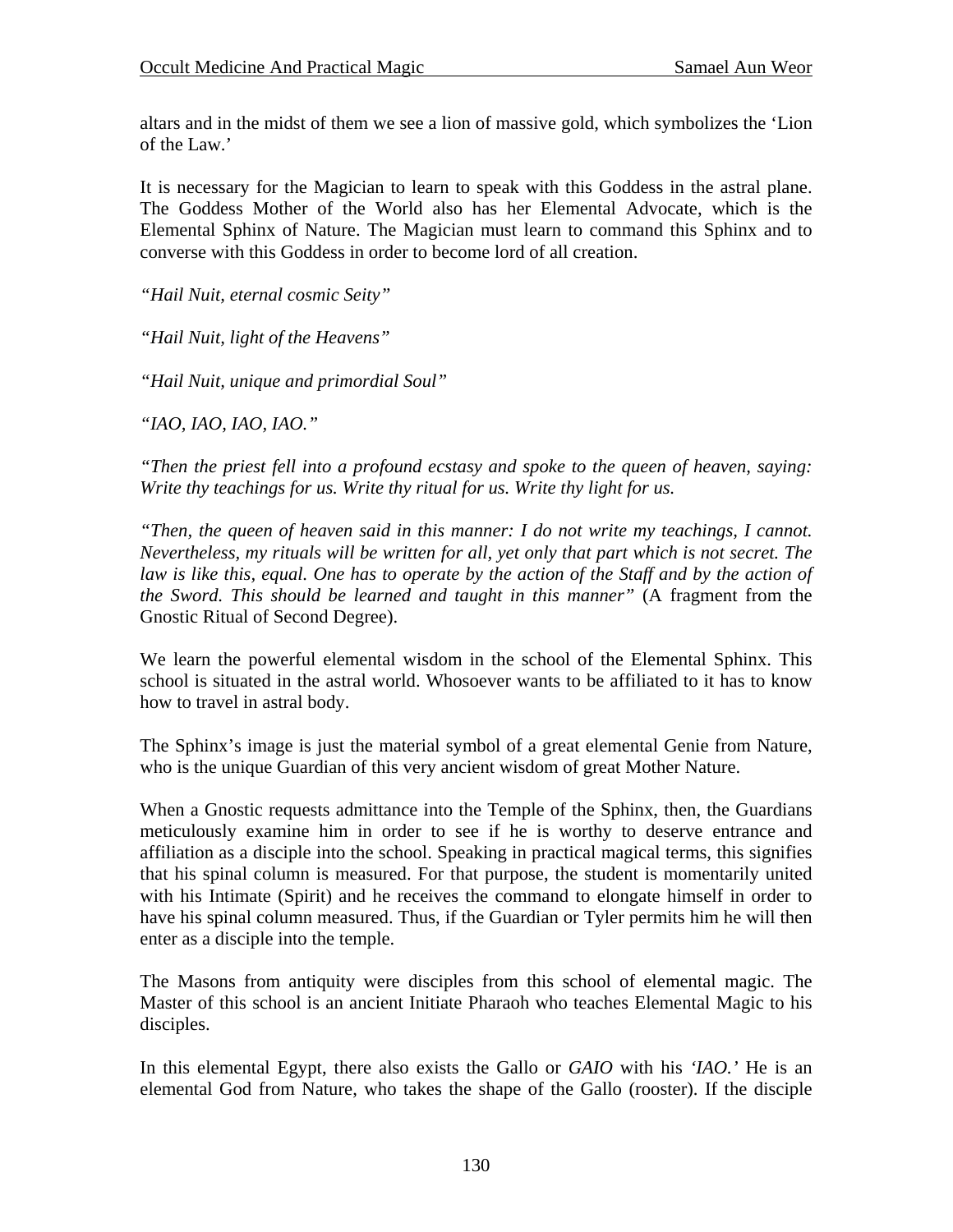wishes to awaken his Kundalini, then, he can beg this Elemental God from Nature and he will receive help, since this Elemental Master is a sage in the wisdom of the serpent.

This is why the Gallo (rooster) could not have been missing from the Lord's Passion, since the Gallo (rooster) is the symbol of the sexual force. Therefore, the Gallo (rooster) of Christ's Passion is sacred.

The elemental atoms from Nature are Prana. All the elemental consciousness from Nature is Prana, or life. Therefore, whosoever speaks against the elementals speaks against life, and the princes of these elernentals close the doors to him.

The Elemental Gods are impressive and mighty, especially Horus (pronounced Aurus) who carries various bracelets or rings of massive gold around his forearm. When he delivers one of his bracelets to an Initiate, then this Initiate becomes a leader of a great populace.

The College of the Elemental Sphinx from Nature resides within the very innermost parts of Nature. It is here where we are initiated and where the 'Codex' of the laws of Nature is presented to us. However, we must firstly pass a great ordeal, which in occultism is called "The Ordeal of the Sanctuary." Very few have passed such a great ordeal. Those who pass it receive a ring of a 'monadic' substance on which the Seal of Solomon is engraved.

The Gnostic Medic must learn to utilize his Elemental Instructor (Elemental Advocate) in order to cure ill people. The Gnostic Medic must learn to manipulate the elemental substances from Nature in order to cure.

Prana is made with the most diverse elemental substances from Nature, which the Gnostic Medic must learn to manipulate.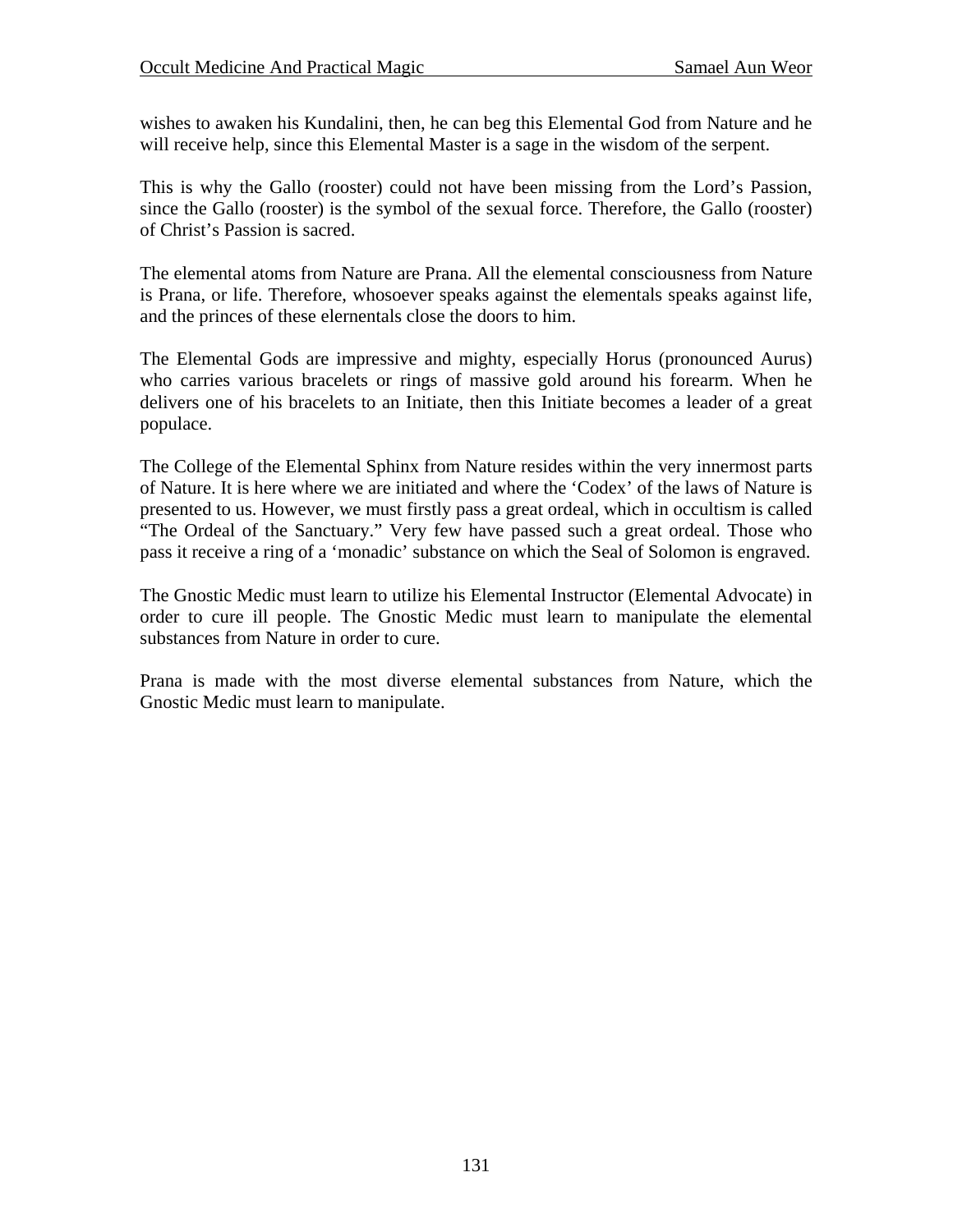### **STUDY AND**

### **EXERCISE**

### **OF**

# **ELEMENTAL MAGIC**

**(B)**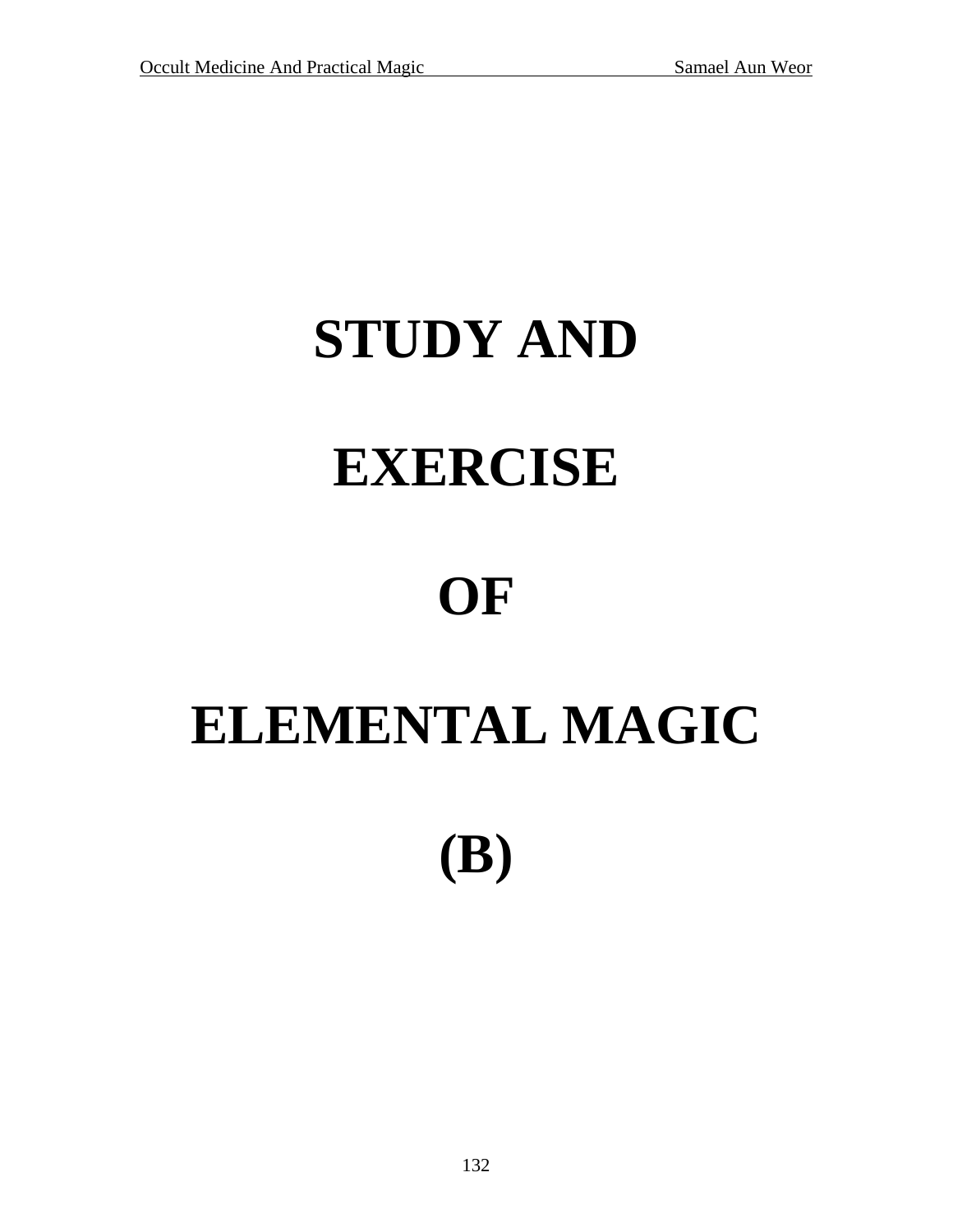#### **GARLIC MAGIC**

Page 155 of the book *Occult Botany* (which is attributed to Paracelsus) has some mistaken data about garlic magic.

The Arhuaco Indians know about the garlic's elemental magic since very ancient times.

The garlic shrub possesses various little, thin elementals with white tunics.

One has to bless the garlic shrubs before harvesting them. Five garlic heads must be harvested along with five leaves of 'Recrusada' and five leaves of 'Carnestoledo' (*Cochlospermuni hibiscoides* Kunth.) trees. Each garlic head must be enveloped within a leaf of each one of these trees. Such leaves must be placed in a cross in order to envelope the garlic. Prayers of faith must be uttered while the garlic heads are enveloped.

Then, all of it must be girdled within a little green bag. It is thus carried as an amulet or talisman around one's neck, in order to defend oneself against the waves of evil which are emitted by the black magicians.

#### **MAGIC OF THE ARTEMISIA PLANT (Artemisia campestris L.)**

This plant must be harvested at 12:00 midday on Good Friday.

The Magician will trace a circle around the plant, and he will kneel before it. Then, he will pray, asking the elemental of the plant for the desired service. Next, he will yank it from its very roots and will take it to his house.

The plant must be yanked while the Magician is facing towards the east. The plant must be hung from its roots on the ceiling of the house, so that the plant remains with its roots aiming upwards and its branches aiming downwards. The plant must remain towards the east. The power of this elemental will grant to its owner whatever was asked for.

#### **MAGIC OF THE ANGEL'S TRUMPET PLANT (Datura Arborea L.)**

(Known as Borrachero, Tropeta de Angel in Colombia and Mexico, Higaton in Bolivar and Floripondio in Peru)

The elemental of the Angel's Trumpet tree is completely a Magician. He is Neptunian and has tremendous powers. When clairvoyantly seen, this elemental looks like a twelve year old child. He carries in his hands the Magician's magic wand.

Every Angel's Trumpet tree has its corresponding elemental, who has to be utilized by those who wish to consciously depart in their astral body. I was frequently utilizing the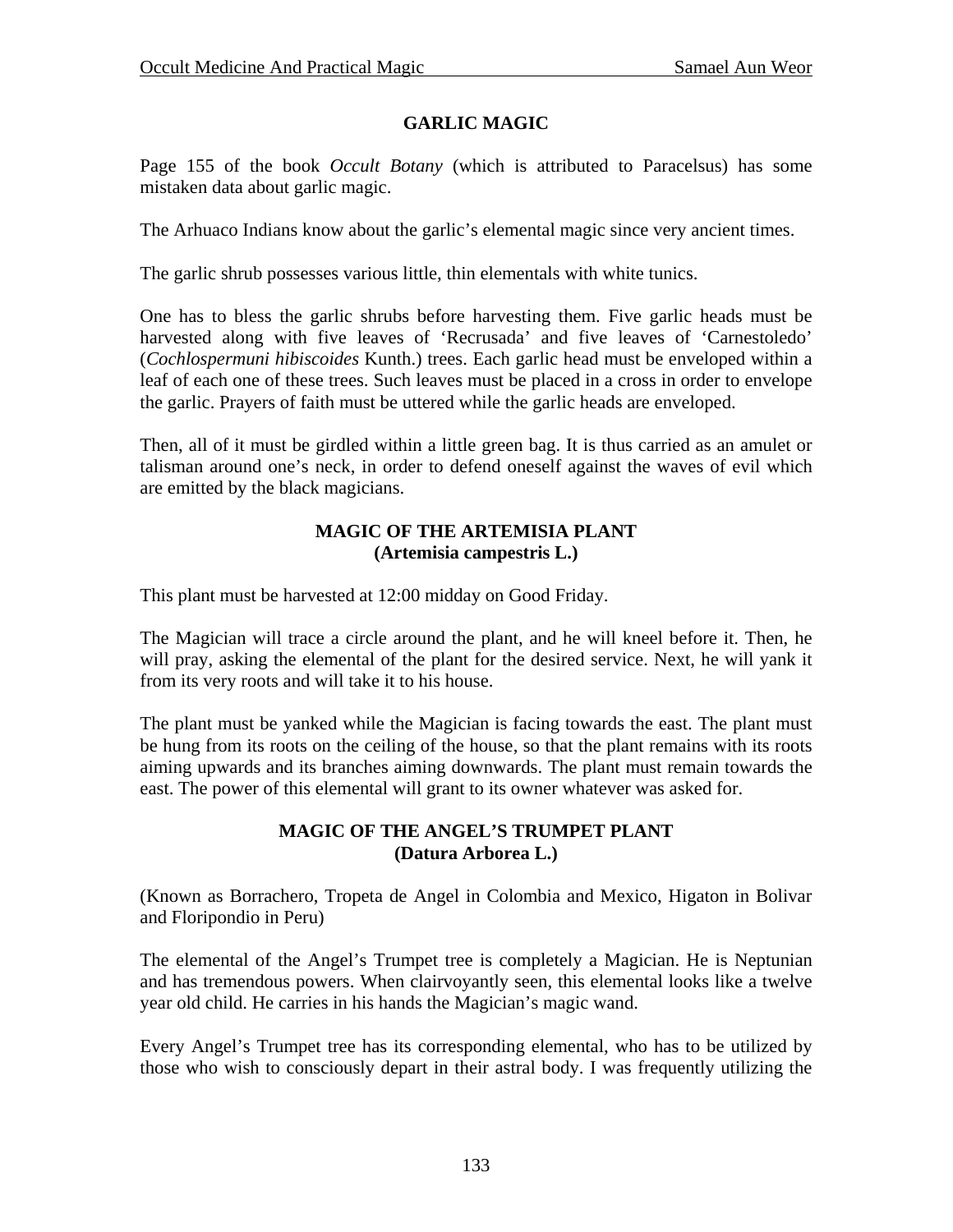elemental of this tree in order to teach my disciples to consciously depart in their astral bodies. I say that I was utilizing it because I am referring to ancient times.

#### **PROCEDURE**

I was taking a branch from the same tree and with it I was tracing a very wide circle on the ground around it. Then, I was crushing the tree's flowers and dabbing the pressed juice from it over the brain of the disciple.

Then, the disciple, while laying on his bed, was going to sleep and I was commanding the elemental to take that disciple out from his physical body. These commands were accompanied with the mantra of this tree, which is *"KAM"* and must be pronounced by prolonging the sound of the two last letters, like this:

#### **KAAAAAAAMMMMMMMMMM**

All of our Gnostic disciples of this day and age must employ the powers of this elemental in order to learn how to consciously depart in astral body. For this purpose, just proceed as we have just taught.

You must imperiously command the elemental like this: *"When I call you, you will always assist me. I need you to take me out in my astral body every time that I command you to do so."* 

Afterwards, the disciple will pierce a finger of his hand with a needle and with a knife he will make an incision on the tree in which he has to deposit his blood. In this way, the pact with the genie of this Angel's Trumpet tree will be formalized.

*"Write with blood, thus, you will learn that the blood is spirit."* (Nietzsche).

*"Blood. Blood is a very special fluid."* (Goethe).

Then, the disciple will cut some hair from his head and will hang it on the tree. He will collect some petals from the flowers of the tree and will place them within a little bag hung from his neck as a talisman. Hence, from that instant, the disciple has this humble elemental under his service, who will always assist to his call.

When the disciple wants to consciously depart in his astral body, he goes to sleep on his bed and pronounces the mantra of this tree. His mind is concentrated on this elemental genie, calling him mentally and begging him to take him out in his astral body. In the state of transition between vigil and dream, the elemental of the Angel's Trumpet tree will take him out of his physical body and will take him consciously to the places longed for.

Anytime the disciple can visit this tree he must do it in order to water it, bless it and to cut its flowers, which he will utilize whenever he wishes to do so. As we have already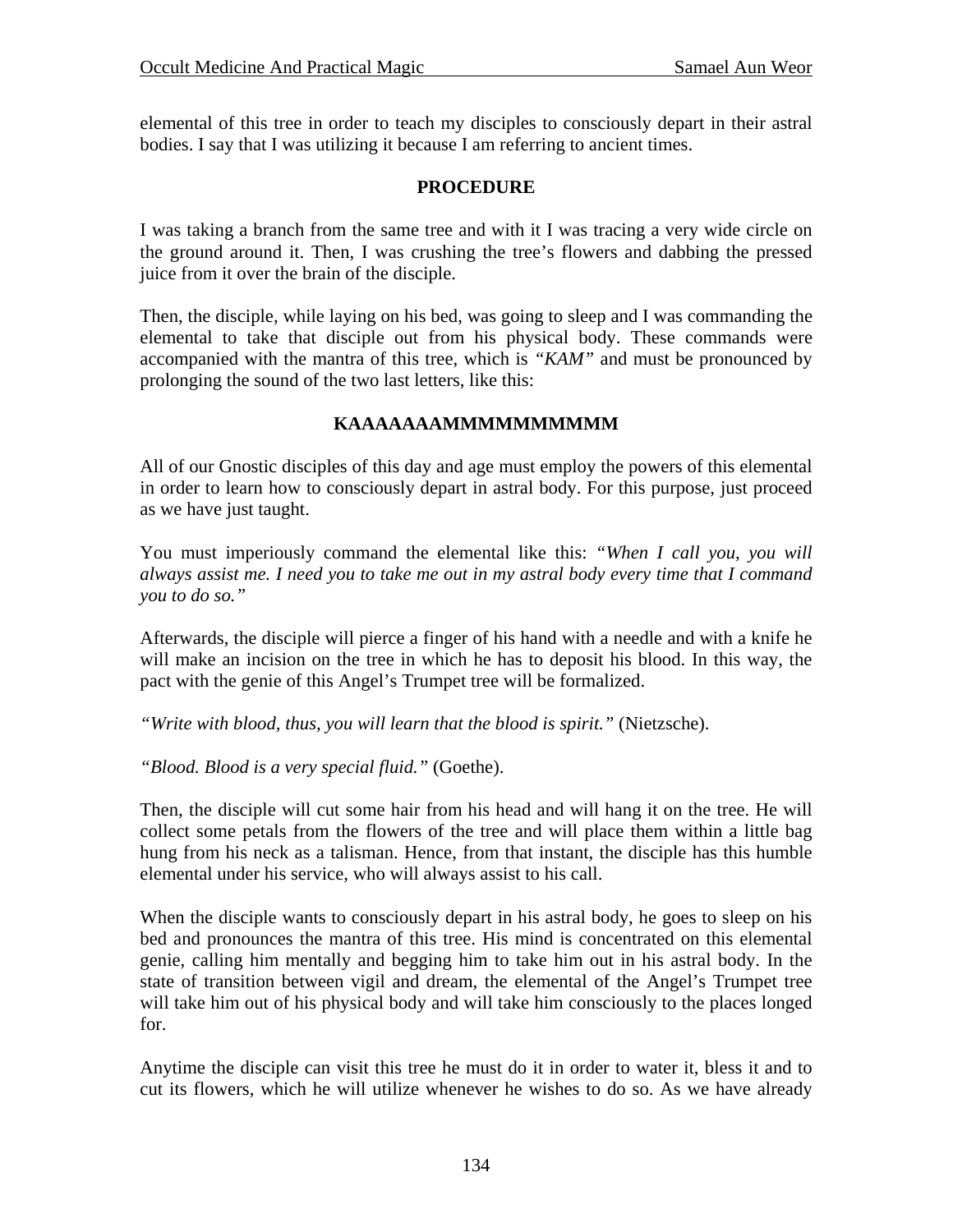stated, these flowers must be crushed with a stone, then their juice is extracted and applied over the brain in order to depart in astral body. It is beneficial to warn that the application of this juice is performed at the time when the disciple will lay down on his bed, when he is going to sleep.

However, when the flowers are not available, the disciple must invoke his serving elemental in order for the elemental to take him out in his astral body.

This elemental has also the power to make us invisible.

When the disciple wants to make himself invisible, he pronounces the mantra (KAM) of the elemental of this tree. He calls his servitor and begs the elemental to make him invisible. This will actually happen.

In ancient times, when I wanted to become invisible, I was crushing the flowers as I already explained. Then, I was applying this pressed juice upon the joints of my body, while begging the elemental to make me invisible.

Nonetheless, we have to warn that what the disciple must first do is transcend his body. In ancient times, the human being was living within the bosom of Mother Nature. All of the powers of the blessed Goddess Mother of the world were potently resounding within their resonant centers. Thus, these powers were expressing themselves with the grandiose euphoria of the universe through all of the human being's chakras.

Yet, in this day and age the human being is completely unadaptable to Nature, and the potent waves of the universe cannot express themselves through him.

Therefore, our duty is to adjust our body to the bosom of the blessed Goddess Mother of the world again. Our duty is to clean this marvelous physical organism and to prepare our body in order to convert it into a resonant center for Nature.

The disciple must daily invoke the seven Potencies with the powerful mantra *"MUERISIRANCA"* and beg them to prepare his body for the exercising of practical magic.

We also have to be tenacious and persevering year after year in invoking the seven Potencies, in order for them to prepare our physical body for the exercising of practical magic.

The body of a Magician has a different vibratory tonality, different to the bodies of the other human specie.

No matter how good a musical instrument can be, if it is not properly tuned then the musician will not execute his melodies with success. A similar situation occurs with the Magician's human body. He has to tune his marvelous organism in order to execute his great works of practical magic with a plenitude of success.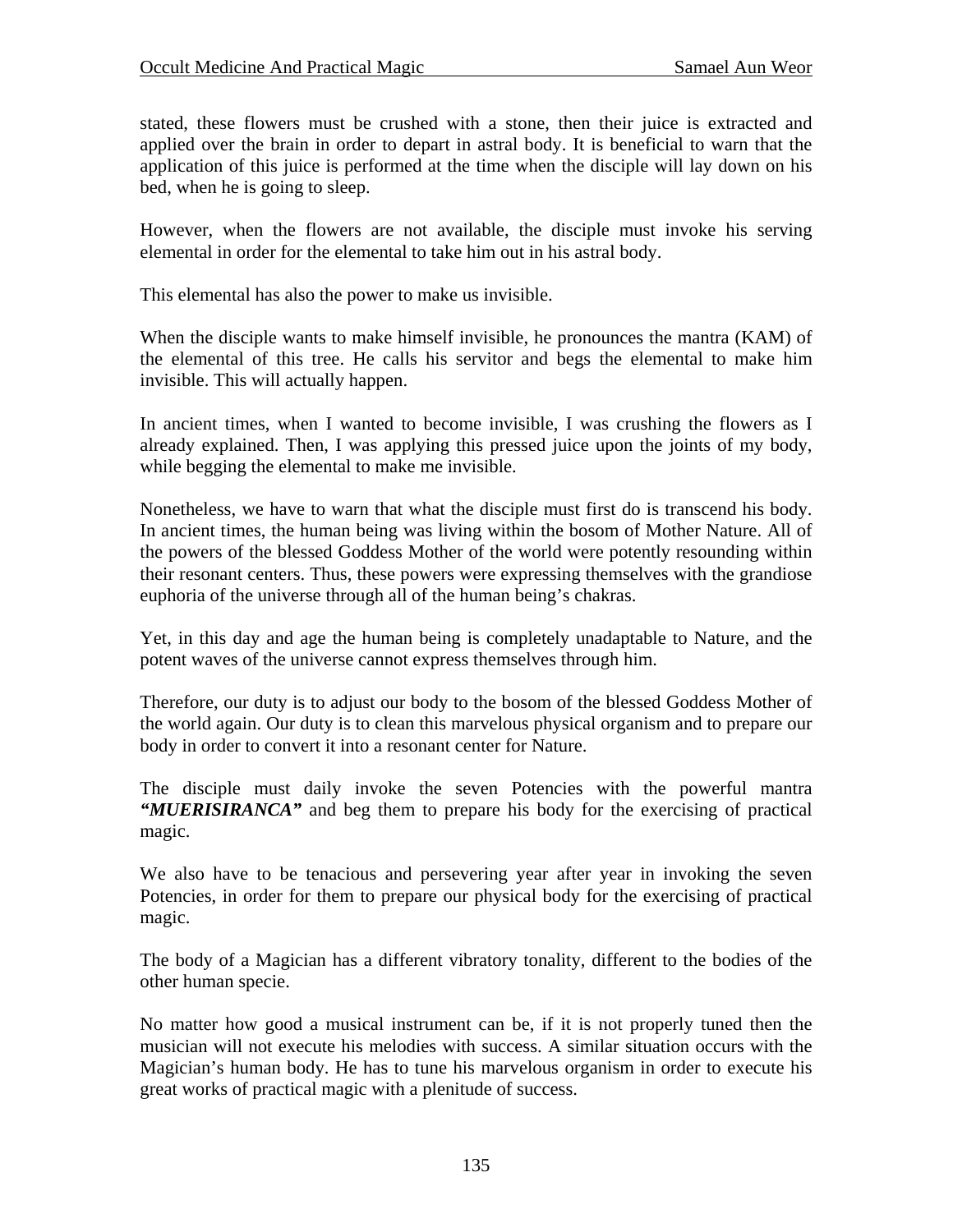The pressed juice of the flower from the Angel's Trunipet tree, when applied to the body's joints, is used in occult medicine in order to acquire agility in the muscles.

The seeds of this plant are only utilized by the evil ones for their criminal intents. We, the Gnostics, only utilize the pressed juice from its flower (petals).

We advise the disciples to have this marvelous Angel's Trumpet plant for their works of practical magic on the patio of their houses. Moreover, this plant is a guardian against evil entities.

#### **ELEMENTAL MAGIC OF TUE 'JAYO' (COCA) (Erythroxilon Coca Lam.)**

*"And was the word of, Jehovah to me, saying, Jeremiah, what do you see? And I said, I see an almond rod.* 

*Then Jehovah said to me. You have seen well, for I will watch over My word to perform it."* (Jeremiah: 1:11, 12)

When we study these symbolic verses from the Prophet Jeremiah, we find that the almond rod represents the Magician's rod.

In its purely vegetal aspect, the almond rod encloses a vegetal secret which Jeremiah did not want to unveil to the profane.

The 'Jayo' (Coca) is hidden behind the almond rod.

This marvelous plant serves in order to help one depart in astral body. The mantra of the 'Jayo' is: *"BOYA-BOYA-BOYA."*

A secret formula exists in order to prepare a potion with the 'Jayo.' This potion permits the Magician to consciously depart in his astral body. I must be very careful not to divulge this sacred formula, because humanity is not prepared in order to receive it.

Seyirino, father of the 'Jayo', is a great Master from the Mayan Ray. The elemental of the 'Jayo' looks like a maiden of an extraordinary beauty, with her body of pure gold and her beautiful vestures.

We, the Roman Magicians from the ancient Rome of the Caesars were frequently using the 'Jayo' for our great works of practical magic.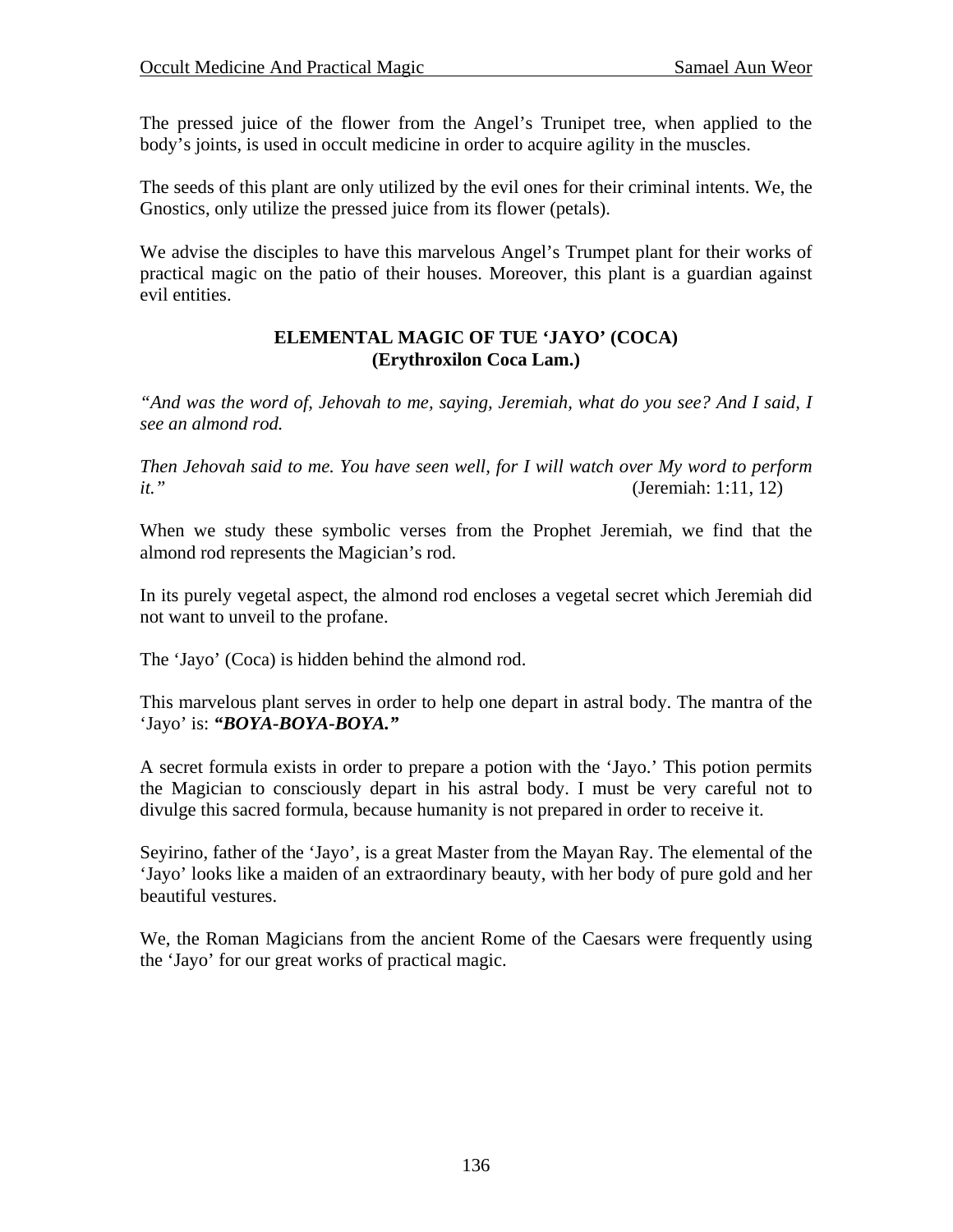#### **ELEMENTAL MAGIC OF THE JUNIPER TREE (***Juniperis comunis L***.)**

The Juniper is a very sacred broom tree. The Gnostic must learn how to manipulate the powers of this broom tree, in order to converse with the Angels. Let us now see the following biblical verses.

*"And Ahab told Jezebel all that Elijah had do and withal how he had slain all the prophets with the sword.* 

*"Then Jezebel senta messenger unto Elijah saying, So let the Gods do to me, and more also, if I make not thy life as the life of one of them by tomorrow about this time.* 

*"And when he saw that, he arose, and went for his life, and came to Beersheha, which belongeth to Judah, and left his servant there.* 

*"But he himself went a day's journey into the wilderness, and came and sat down under a juniper tree: and he requested for himself that he might die; and said, it is enough; now, O Jehovah, take away my life; for I am not better than my fathers.* 

*"And as he lay and slept under a juniper tree, behold, then an angel touched him, and said unto him, Arise and eat.* 

*"And he looked, and, behold, there was a cake baked on the coals, and a cruse of water at his head. And he did eat and drink, and laid him down again."* (1 Kings: 19: 1-6)

Biblical magic is something very holy. Very few are those who know it in depth. When the bible tells us that Elijah sat under a certain Juniper tree and that under this Juniper tree an Angel appeared to him, what is hidden behind this is very profound esoteric wisdom.

In order for an Angel to make himself visible and tangible in the physical world, it is necessary to prepare for him a gaseous body, so it can serve him as a physical instrument. Therefore, the Magician who wants to make the Angels visible and tangible in the physical world must know in depth the elemental magic of the Juniper tree.

The Magician will collect some branches and berries from the Juniper tree, which he will place within a container or pot with water to boil. He will drink a glass of that beverage when the ritual of angelic invocation begins. He will also place a censer over the altar of his sanctuary, in which he will put branches and berries of the Juniper tree. He can also add branches of Yarrow (*Achillea millefolium* L.) for the decoction that he has to drink, as well as for the smoke offering in the temple. Yet, if he does not find the Yarrow branches, only the Juniper tree will be enough for the rite.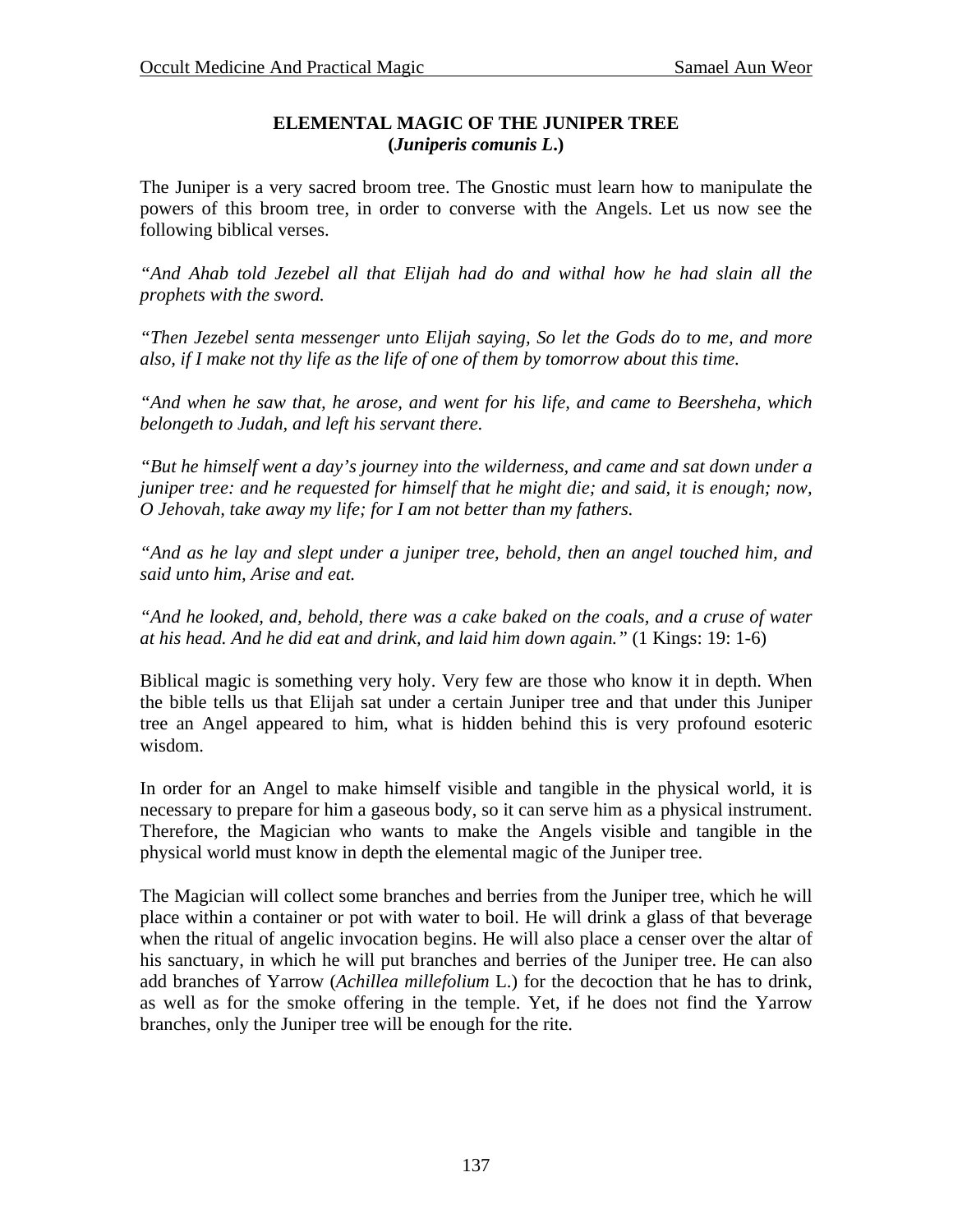The invoker must dress himself with his priestly robe. He can perform the ritual of First or Second Degree, or the Gnostic Mass as it appears in our book entitled "*Secret writings of a Guru".* 

When finishing the ritual, the invoker will swing the censer three times, commanding the elemental of the Juniper tree to form the gaseous body over the altar of the temple, in order for the invoked Angel to make himself visible and tangible in the physical world. The officiant must pronounce three times with a potent voice the name of the Angel whom he wishes to invoke.

The *Angel Israel* can be invoked. The populace which has his own name was ruled by him during all of the biblical exodus. Also, the Angel Raphael or the Angel Aroch, etc., can be invoked.

The Juniper tree that was used for its branches for that rite must remain covered with black cloth during the whole time of the ceremony. Some stones must also be hung from its branches.

The elemental of the Juniper tree looks like a twelve year-old girl, and possesses great occult powers.

The branches and berries of the Juniper tree also have the power of cleaning our astral body from any type of larvae.

This work can also be performed in a very simple way, within a room properly purified with frankincense and with prayer. In this case, the ritual can be replaced with invocations performed with a pure heart.

The Juniper tree will make a gaseous body which will serve as an instrument for the invoked Angel. If our invocation is worthy, then the Angel will come to our call and will make himself visible and tangible. Yet, if our invocation is not worthy of an answer, then the Angel will not come to our call.

The altar can be simply made with a table.

When we read that the prophet Elijah sat under a Juniper tree, this signifies that he invoked an Angel by making use of a Juniper tree. Thus, the Angel concurred to his call and made himself visible and tangible.

The Juniper tree has various mantras that must be pronounced during the rite.

*"KEM LEM"* are the mantras of this vegetal elemental.

We read in the memories of Nature that three Zipas from Bacata practiced the rite of the Juniper tree, in order to make the Angels visible and tangible. All of the divine Kings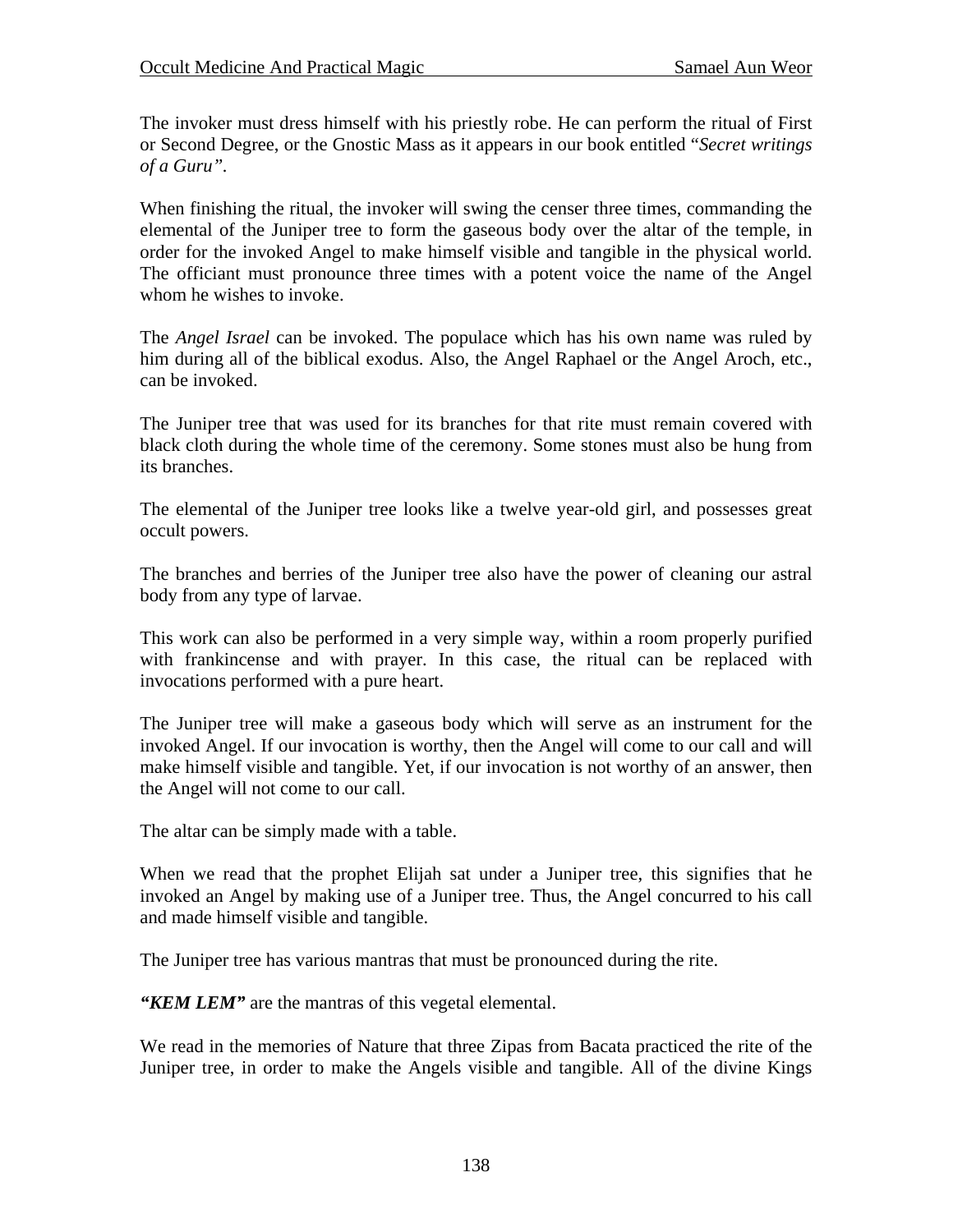from antiquity practiced the elemental magic of the Juniper tree in order to converse with the Angels.

This marvelous elemental obeys an elemental Queen of the fire. We see in the internal worlds this great elemental Queen seated upon her throne of fire. The memories of Nature tell us that the Juniper tree has the power of placing our endocrine glands into a special, super-ffinctioning degree. This simply signifies that all the chakras from the astral body enter into activity by means of the rite of the Juniper tree.

The elemental magic of the Juniper tree belongs to the art of divine Kings.

We teach our disciples about great Nature's royal art in our book entitled Igneous Rose.

*Igneous Rose* is a book written for all those who are aspiring to enter onto the Devic path.

We deeply study in the book Igneous Rose the evolution of the elementals of the blessed Goddess Mother of the world.

We meticulously study in *Igneous Rose* the elemental magic of a thousand of plants.

Therefore, all of those disciples who aspire to enter onto the Devic path must study in depth our book entitled *Igneous Rose*.

We study in depth the elemental life of the earth, air, water and fire in our book Igneous Rose. Seven paths of Cosmic Evolution exist and Jgneous Rose is the special book for all of those who aspire to the Devic path.

#### **MAGUEY, FIQUE, CABUYA, CENTURY PLANT (Agave americana L. )**

A great Lord of the Light, a White Magician in Lemurian epochs, wanted to stray onto the black path. I admonished him with advice in order to stop him, yet, he was insisting in his intentions. Therefore, I was obliged to operate with the elemental of the Maguey plant, who possesses great powers, in order for this Magician to abandon such a fatal decision.

I then ritualized in the already known way. Next, I cut one of the plant's fleshy leaves and I placed it between the palms of my hands, pronouncing various times the three mantras of this elemental from the Century plant: *"LIBIB, LENONINAS, LENONON."*

Afterwards, I imperiously commanded the elemental to travel towards the dwelling of the White Magician, who was in danger of straying onto the black path. Thus, the elemental took the shape of a little goat and submerged himself within the Magician's own atmosphere and exactly accomplished the commands which I gave him, which was to disintegrate his evil thoughts and to fortify his good thoughts.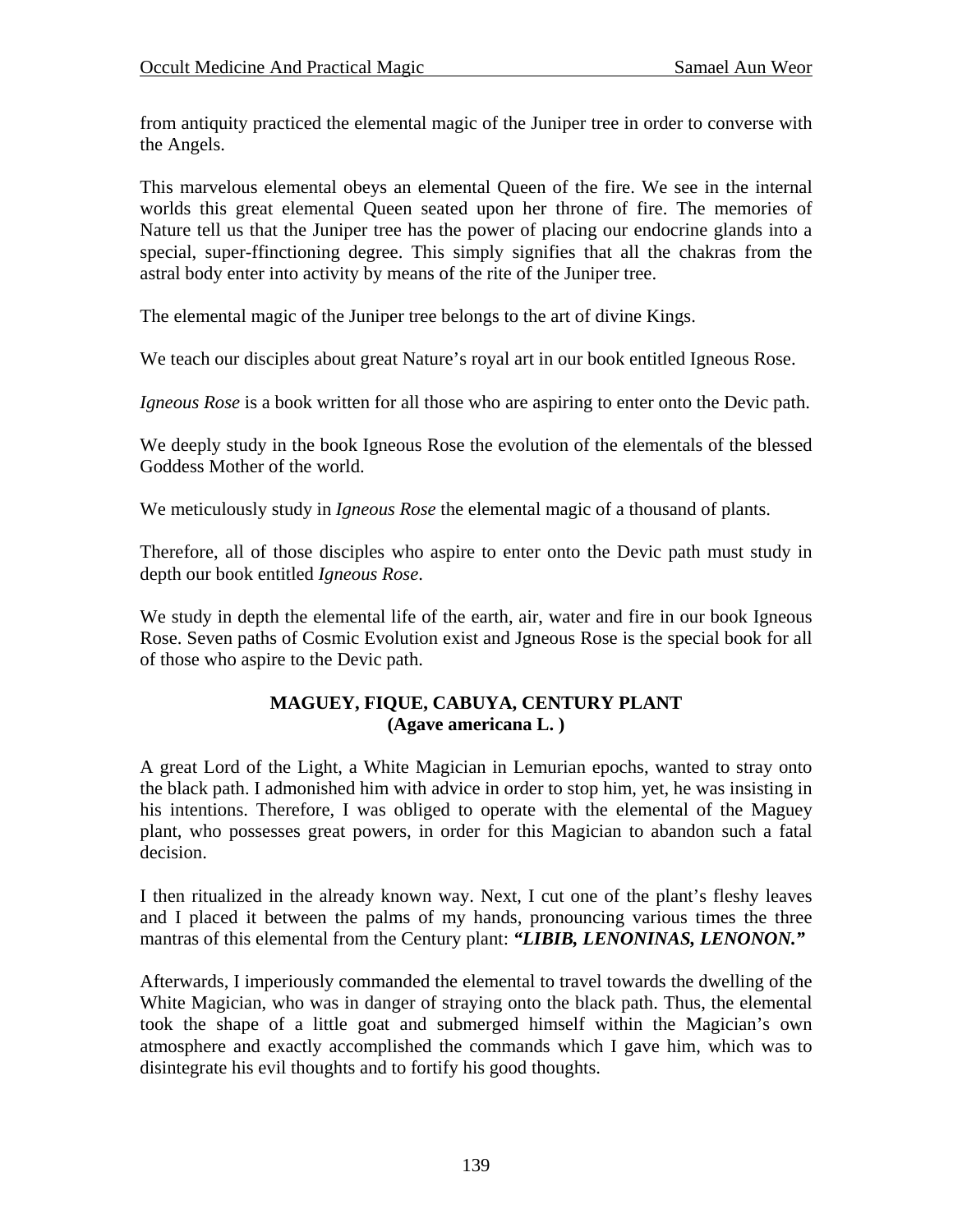I also remember a curious case from the primeval times of South America. A father brought his son to me, who was a child of a young age. He did so in order for me to prescribe medicine to the child who had fallen grievously sick by pestilence. The child's fatal outcome was inevitable. Consequently, I told the child's father, *"I will cure your child, but because he is already a lost case, you have to give him to me as an adoptive son."* 

The child's father agreed with my proposition. Thus, I operated with the Maguey in the very moment. I made the circle around it, blessed the plant and pronounced its three mantras: *LIBIB LENONINAS LENONON*. Then, I commanded the elemental to cure the child of the horrible pestilence.

Afterwards, I removed the roots of that Maguey and prepared a decoction. While the water was boiling, I blessed the decoction-pot and commanded the elemental like this:

*"Work, heal the sick child."* This is how the child rapidly recovered his health.

The elemental of the Century plant is Jupiterian and possesses great occult powers.

I had a reincarnation during the time of the government of the last Caesar from Rome. At that time I had fame as a Magician. Hence, I was called by Caesar in order to help him to get rid of a political personage, who was his mortal enemy. I accepted the job and operated with the elemental of the Maguey plant. I approached the plant and blessed it. Then, I walked in a circle around it from right to left, cut one of its fleshy leaves and placed it between the palms of my hands. Afterwards, I pronounced the mantras of the Maguey plant: *LIBIB, LENONINAS, LENONON*. I imperiously commanded the elemental of this plant to transport himself to the abode of the Caesar's enemy in order to disintegrate his thoughts of hatred and to infuse into him love towards the Sovereign.

The results were astonishing, because in a few days the mortal enemies became reconciled.

#### **MAGIC OF THE GUASIMO TREE (***Guazuma ulmifolia* **Lamarck.)**

The elemental of the 'Guasimo' plant is armed with powerful magical attributes. This elemental lives in the Tattwa Tejas as a very distinguished elemental of fire. The cape which falls to his feet thus corroborates it.

The mantras of this igneous elemental are: *MOUD, MOUD, HAMMACA.* 

With these mantric words, the elemental of the 'Guasimo' is commanded to work in what is desired for. The Magician will take one of the branches of this tree, after having blessed it, and will trace a circle around it, in accordance with what has already been taught.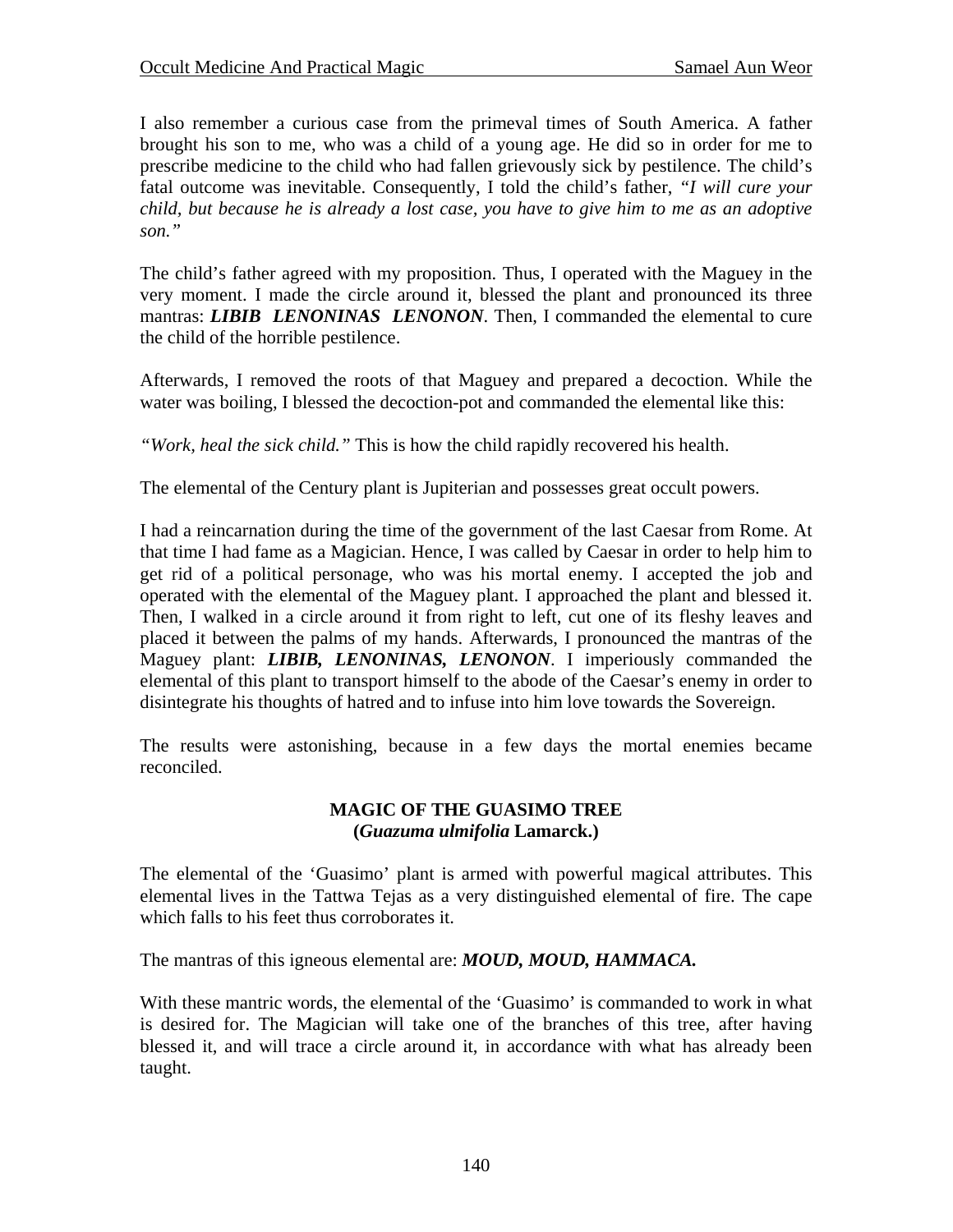Once the ritual has concluded, collect a bunch of its leaves and put them to maccrate for 15 or 20 days within a bottle of rum. Before starting the utilization of this medicament, do some passes with your right hand over the affected organs with the intention of collecting the diseased fluids, which must be placed within a sack made with wool, because wool is an extremely efficient insulated material. The hand must be placed within the wool sack seven times for the already indicated reason. When this operation is finished, then close the sack's opening and pray to the elemental, so that he can cure the sick person. The Gnostic Medic must perform this prayer while kneeling over a stone and when lie finishes his petition, he will cast the sack from his hands with the fervent desire of throwing the rheumatism away from the body of the sick person.

Give to the sick person a little cup of the maceration of rum every hour. The healing is quick.

#### **MAGIC OF THE GUALANDAY TREE (***Jacaranda caucana* **Pittier.)**

The elemental of the 'Gualanday' tree has a dark green tunic. He belongs to the wisdom of the serpent.

I remember a very interesting case in those forgone times when the submerged continents of Lemuria and Atlantis were still united with South America.

A young female Indian, who was the promised fiancé of a handsome man from the same tribe, was suffering horribly because of the consequences of a quarrel, which threatened to frustrate the matrimonial agreement. Since I was the Medic Magician from that tribe, I was consulted by that grievous woman, whom I promised to help. Thus, I immediately operated with the elemental of the 'Gualanday' tree in the following way:

At sunrise, facing towards the east and with my head covered with a mantle, I approached the 'Gualanday' tree. Then, after performing the ritual which we have previously described, I took two of its branches as a symbol of the bride and groom. Thus, with a branch in each hand and facing towards the place where the bridegroom dwelled, I pronounced three times the mantra of the 'Gualanday' tree: *TISANDO, TISANDO, TISANDO.* 

I commanded the elemental to transport himself to the residence of the bride and bridegroom to end the quarrel and to harmonize the couple. The elemental was not to abandon this assignment until such orders were accomplished.

After performing this procedure, I placed the branches of the 'Gualanday' tree over two wooden trunks which were on the ground. Then, I took the branches and whipped them against the trunks until the leaves were detached from them. I gave these to the bride so she could cook them with the groom's food. Thus, a short time after, the couple married and they became happy.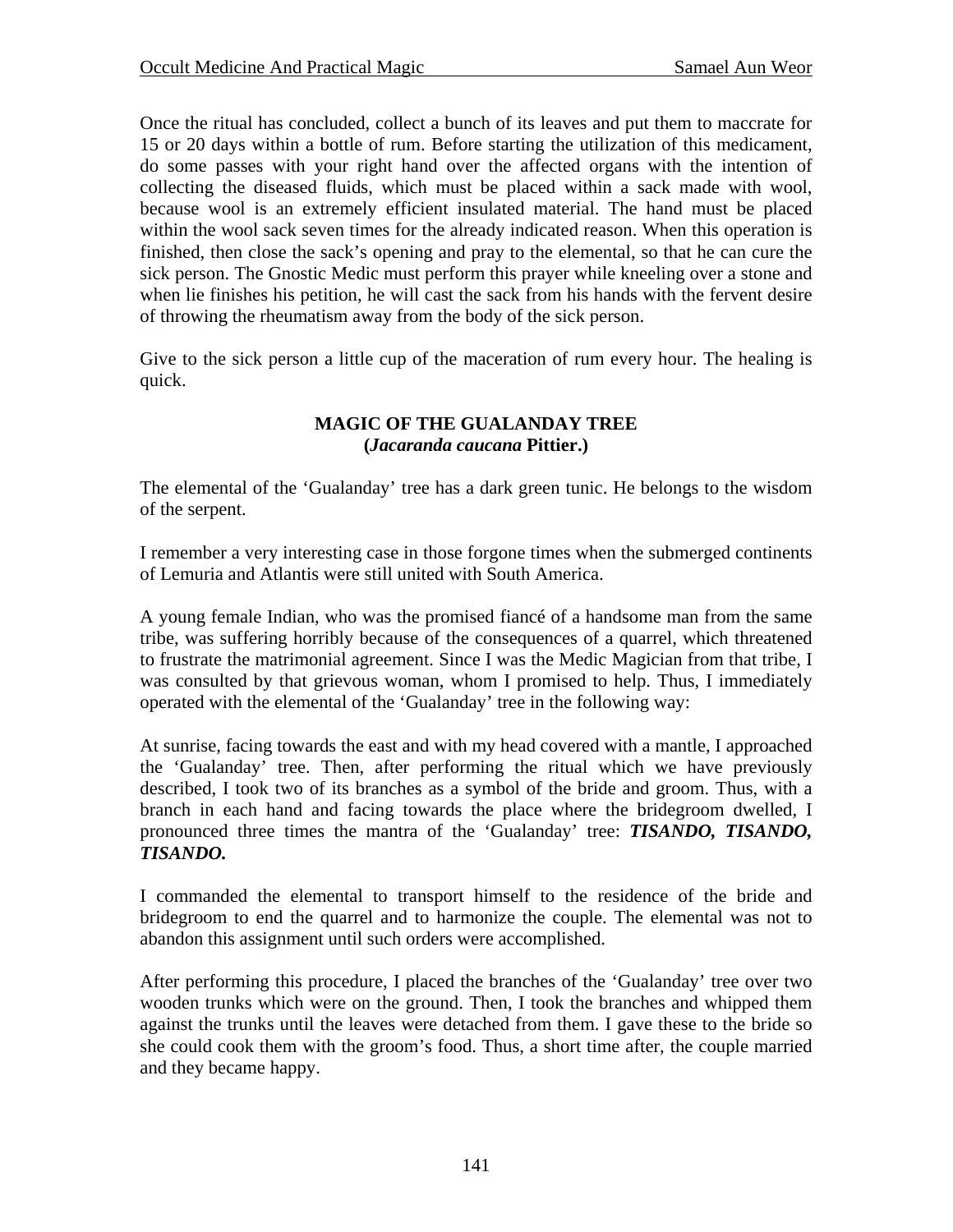There is nothing more efficient than the ritual of the 'Gualanday' tree in order to destroy the quarrels of marriage.

The elemental of this tree belongs to the wisdom of the snake. This elemental must be imperiously invoked and commanded in such a manner: *TISANDO,* work intensely. *TISANDO,* cure the sick person, heal his liver. *TISANDO,* harmonize the marriage of (name), terminate their quarrels, etc.

The ritual must not be forgotten in the moment of harvesting this plant. It must be blessed and commanded to do whatever one wishes. Also, when the water from the decoction of this plant is boiling, the blessings and the vocalization of the mantra *"TISANDO"* must be repeated.

Dosage: In order to heal the liver, drink three glasses daily of the decoction of this plant before meals, for fifteen days.

#### **MAGIC OF THE GUASGUIN PLANT (***Microchete conymbosa* **H. B. K.)**

(In order to reconcile oneself with an enemy)

This plant must be harvested during the day. A circle must be traced with a reed while over the top of the plant. Then, the letter *'S'* must be pronounced in the following way:

#### **SSSSSSSSSSSSSSSSSSSSSSSSSS**

After having perfumed a cloth with the smoke of herbs, then the cloth has to be blessed by making three passes in the form of a cross with 'blessed water.' Afterwards, it has to be perfumed with a fine rose essence, heliotrope essence and eau de cologne.

The assistants must keep themselves in chastity and must cleanse themselves from astral larvae. Therefore, they must practice sexual magic.

#### **MAGIC OF THE MAMMEE TREE (***Mammea americana* **L.)**

(Called Guanabana Cabezotia or Tutna Cabeza de Tigre on the coast of Colombia)

Collect nine leaves from this tree and make three crosses. Use three leaves for each cross and underpin each one of them with a pin.

One cross will be placed under the bed and the other two crosses as follows: one on the threshold (doorway) of the bedroom and the other outside of the bedroom's threshold. No Black Magician or Sorcerer can enter into the bedroom when these three crosses from this plant are placed as indicated. This is the way in which many people can defend themselves from the forces of evil.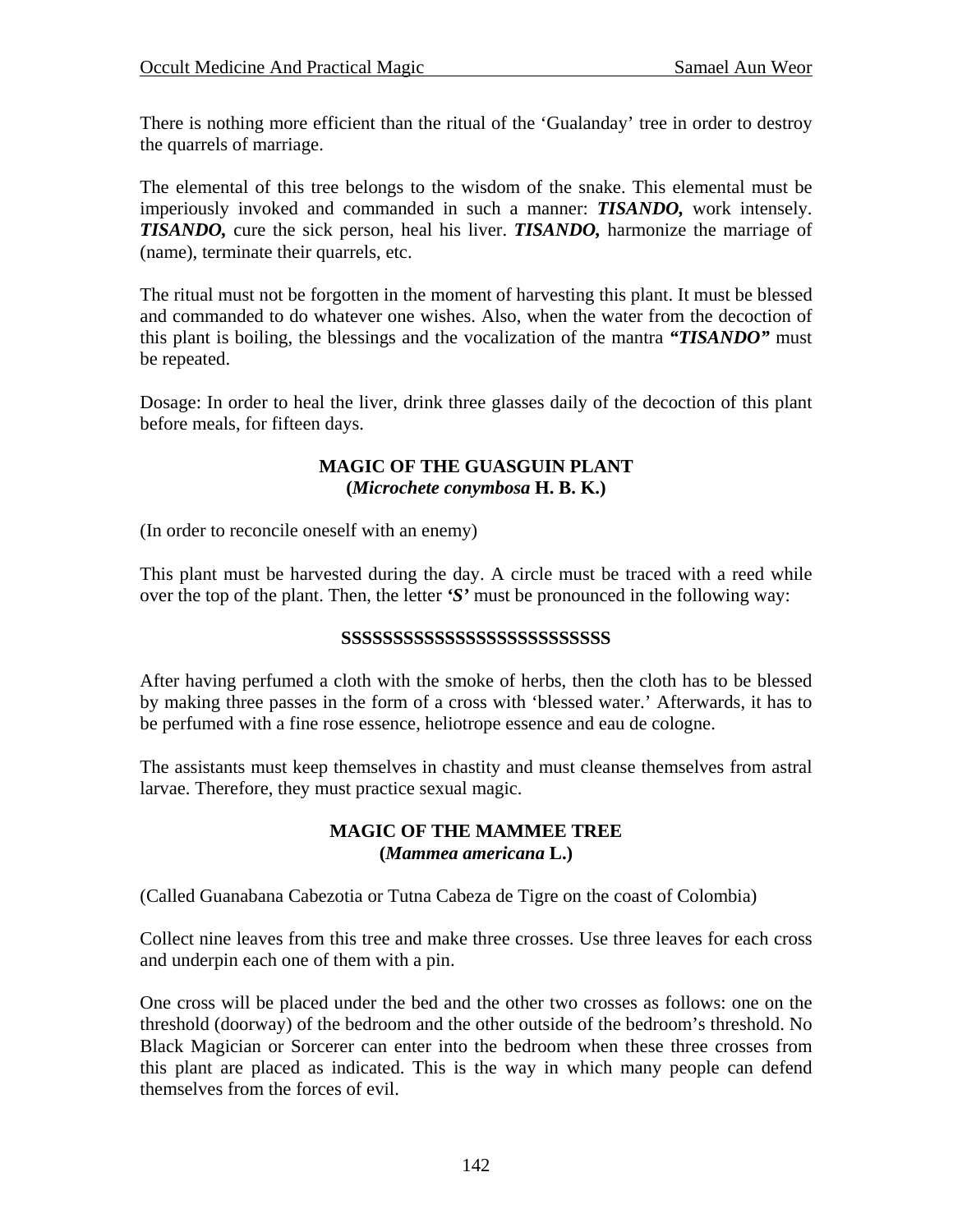The magic circle must be traced around this tree before collecting the leaves from it. Also, the four cardinal points of the earth must be blessed while reciting the prayer of the Angel Gabriel, which is as follows:

#### *"Thirteen thousand rays has the sun, thirteen thousand rays has the moon, thirteen thousand times be repented all my enemies."*

The Angel Gabriel will reject all the visible and invisible evil entities with this prayer for whosoever performs this supplication at the foot of the Mammee Tree.

This tree has the thirteen powers from the sun and from the moon; therefore, it is very powerful. These thirteen powers are the following:

- 1. The holy house;
- 2. The chorus of Angels from Gemini;
- 3. The thirteen candles which blaze in Galilee, the thirteen Marys;
- 4. The four tablets of Moses and the coffin,
- 5. The five wounds (stigmata);
- 6. The six thousand chorus of Angels (6 holy Barons);
- 7. The seven Pleiades which blaze in Galilee;
- 8. The eight months and days of the pregnancy of Mary, who had the Child in her womb;
- 9. The nine Commandments;
- 10. The crown of thorns of Jesus Christ;
- 11. The eleven thousand Virgins;
- 12. The twelve Apostles;
- 13. The magical prayer.

Those persons who want to reject their mortal enemies will trace a circle around the tree. Then they will bless the four cardinal points and will recite the powerful prayer of the Angel Gabriel.

#### **ELEMENTAL MAGIC OF THE GUAVA TREE ('Guayabo',** *Psidium guajaba* **L.)**

I remember something very interesting from those primeval epochs of South America, when Lemuria and Atlantis had not yet submerged. A lady was abandoned by her husband and so she remained in a truly lamentable situation.

Feeling condolence for this poor woman, I performed a work of elemental magic with the Guava tree.

I lit a big wax candle over a piece of cloth used by the husband. Then, I cut a branch from the Guava tree and placed it next to the wax candle. Next, I imperiously commanded the elemental of the Guava tree to bring into the house the absent husband: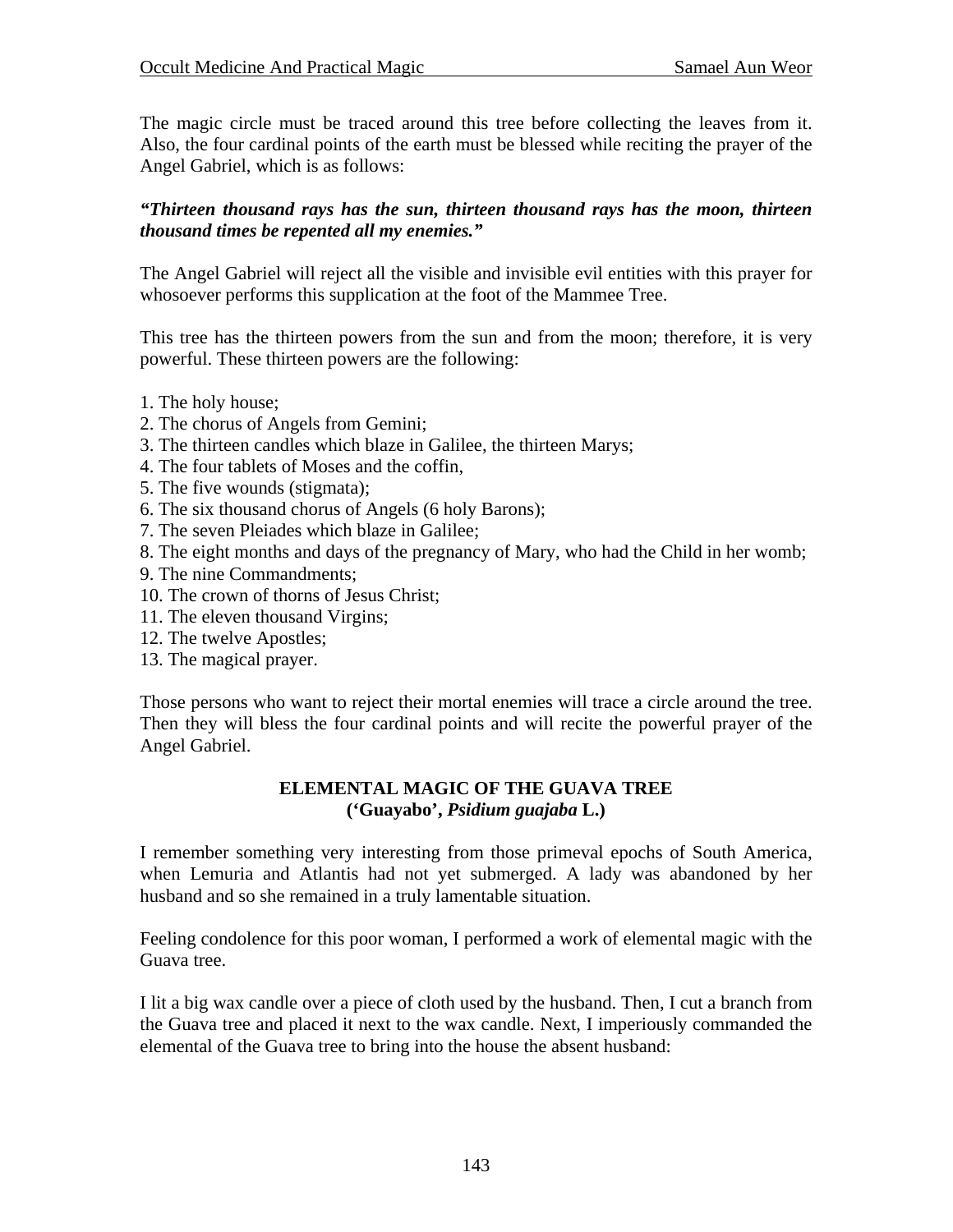This work was astonishing because the result was marvelous. The husband returned in repentance to his house.

The elemental of the Guava tree resembles a girl wearing a pink tunic, who has a beautiful presence.

All of these works of elemental magic must be performed after having asked permission to the Lords of Karma. Therefore, I teach to all my disciples to depart in their astral bodies, in order for them to visit the temples of the Lords of Karma.

When these type of works are performed against the will of the Lords of Destiny, then one falls into black magic and falls into the abyss. Therefore, every work of practical magic must be supported with permission of the Lords of the Law.

Those who do not know how to depart in their astral bodies can consult the Lords of the Law by opening the Bible.

Before opening the Bible, beg to the Lords of the Law, asking permission in order to execute the magical work. Then, with closed eyes, ask the Lords of the Law to guide your hand. In an unplanned manner open the book, placing the index finger upon any verse of the opened page. Next, open your eyes and read what you have pointed to.

The Bible is highly symbolic; thus, the symbolic verse will be interpreted based on the law of similarities (analogies). The verse upon which we placed the index finger can be interpreted with a little bit of common sense.

This procedure with the Bible is done when we require direction regarding the execution of magical works which act upon our neighbor's free will.

#### **ELEMENTAL MAGIC OF THE GUARUMO TREE**

The 'Mama' Kunchuvito Muya, Indian Master, told me that the 'Guarumo' tree serves as much for doing good as well as for doing evil, and also for healing sick people.

It is clear that we, the White Magicians, utilize this tree for doing good. The children of darkness utilize it for doing evil.

The 'Mama' Kunchuvito Muya taught me how to cure sick people from far distances by means of the powerful elemental of the 'Guarumo' tree. He blessed the plant, then he commanded the elemental to cure a certain person. He placed a mug filled with water close to the plant and put a stick within the water. Then, during the certain space of time he was stirring the water with the stick, his mind was intensely concentrated on the sick person whom he wanted to cure from a far distance.

A circle must be traced on the ground around the plant in order to work with it.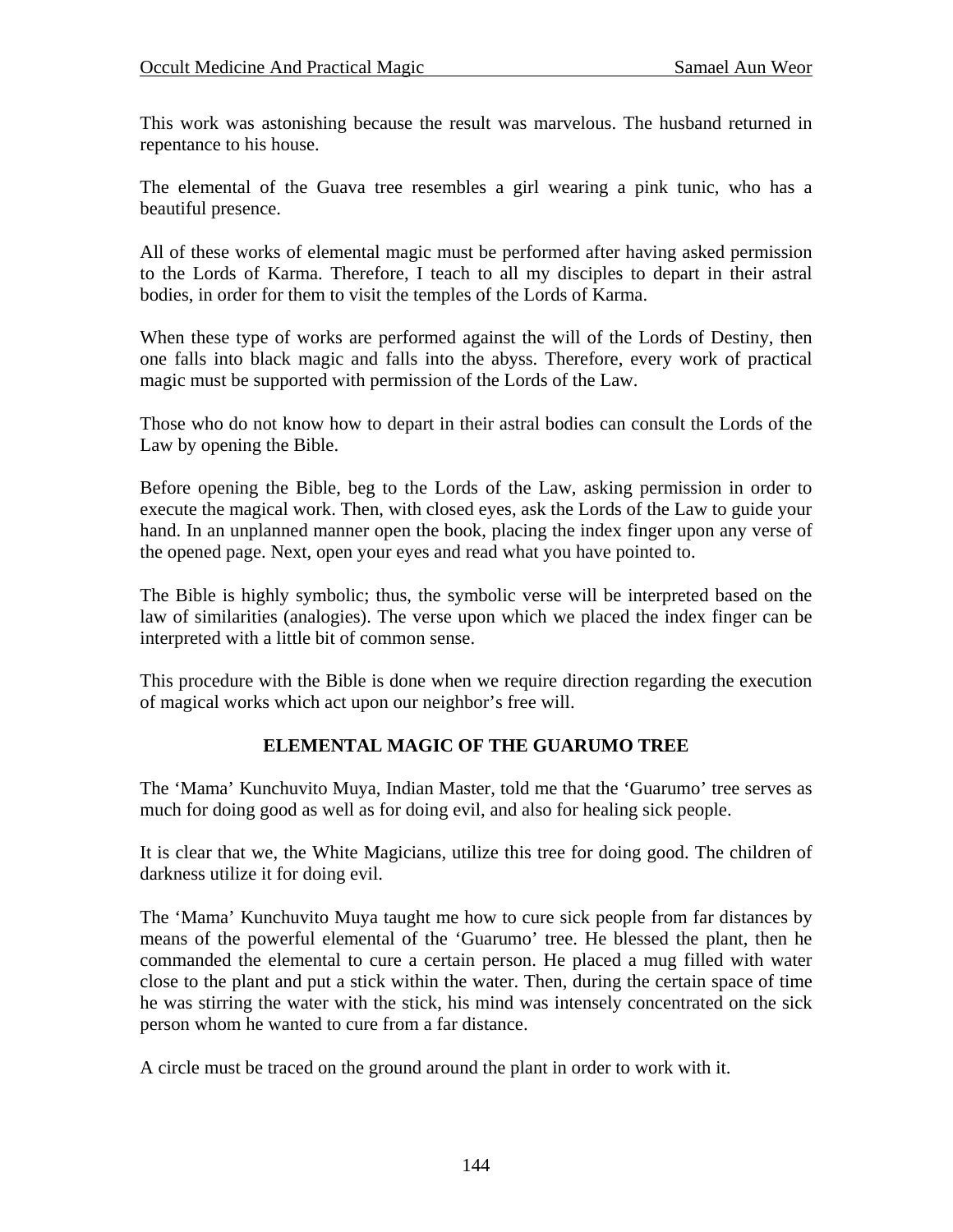A small vegetal Host wafer enclosed within a cannula exists inside the trunk of the Guarumo tree, as well as in all of its center. This vegetal Host wafer can be used as an amulet in order to defend oneself against occult and invisible enemies, also in order to aid oneself against the people who hate us. Carry this vegetal Host wafer inside a small green bag.

#### **MAGIC OF THE MALE FERN (***Dryopteris filix-mas* **L.)**

In the book *Occult Botany*, which is attributed to Paracelsus, we find a very grave error on page 183, regarding the magic of the Male Fern. The formula written in that book is' mistaken. We believe that those errors were never written by Paracelsus. Such errors belong only to his interpreters, successors and translators, because Paracelsus is completely a Master of wisdom. We, who have dealt with him, know very well that he is not guilty of these errors. Such mistakes were made by his interpreters.

The exact formula for the Male Fern is as follows:

On the night of Saint John the Baptist, which is the end of the  $23<sup>rd</sup>$  day of June, at midnight (vespers of Saint John, June  $24<sup>th</sup>$ ), three persons will magically operate with the Male Fern. Such three persons must walk towards the place where the Male Fern is planted. They must go perfectly bathed, dressed and perfumed as if they were going to a wedding ceremony or to a very fancy party.

They will place next to the Male Fern a fine cloth spread out on the ground. Such a cloth must be magically prepared with the smoke of the leaves of Laurel, Verbena and 'Anamu' (*Petiveria alliacea* Plumier).

After having perfumed that cloth with the smoke of those herbs, then the cloth has to be blessed by making three passes in the form of a cross with 'blessed water.' Afterwards, it has to be perfumed with a fine rose essence, heliotrope essence and eau de cologne.

The assistants must keep themselves in chastity and must cleanse themselves from astral larvae. Therefore, they must practice sexual magic; they must never cohabit in their lives.

The cleanse is made by performing baths with the plant called 'Mano de Dios' or 'Lengua de Baco.' Do not mistake this plant with 'Lengua de Vaca' (*Rumex crispus* L.).

The Magician will trace a circle on the ground around this plant when the ritual is being performed. Such a circle must be traced with a stick from the same plant.

This plant has astonishing magical powers in order to reject the Magicians from darkness. There is not a Black Magician who can resist the whips of this plant called 'Mano de Dios.' Evil entities can be expelled from the house with such a plant.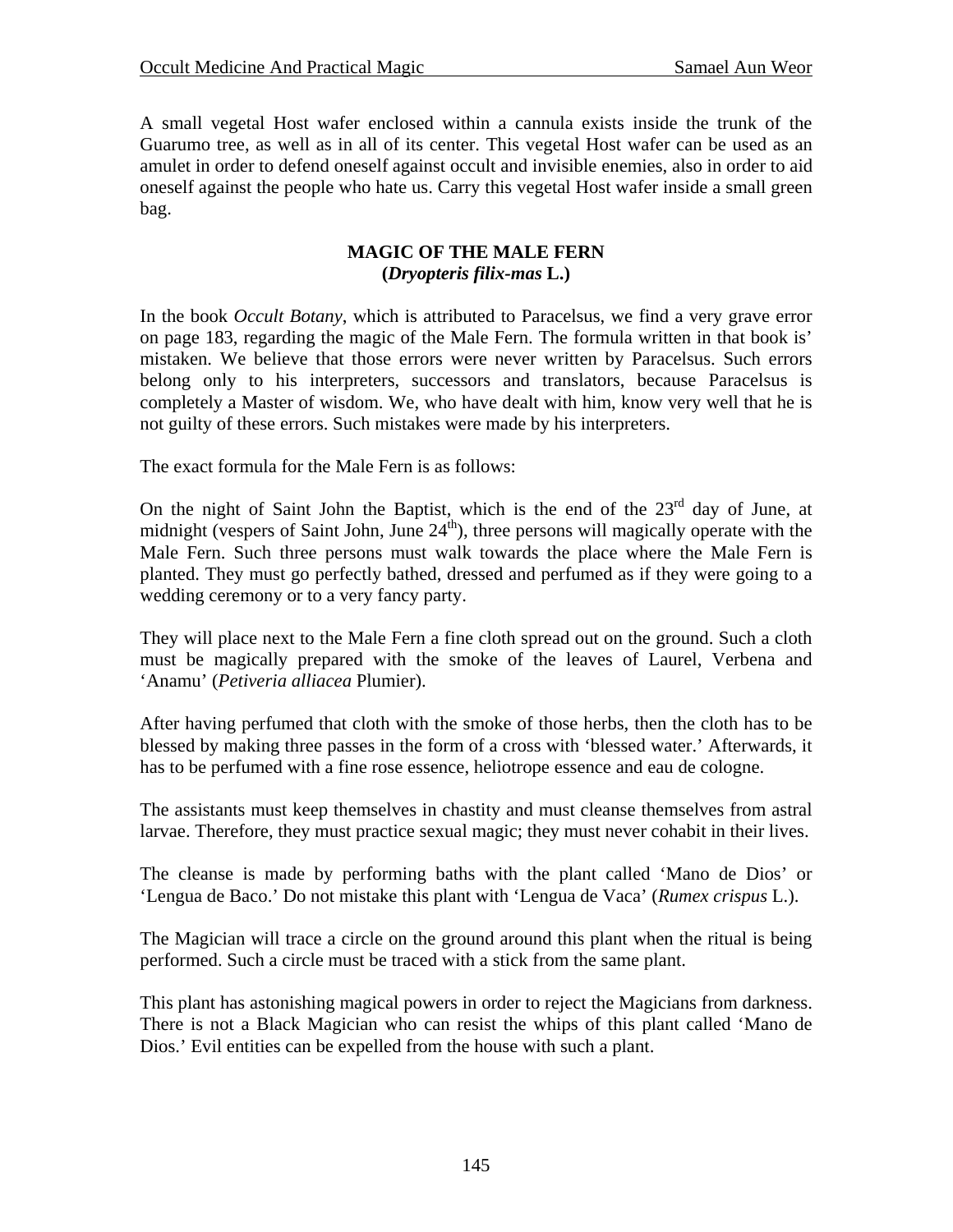The Magicians from darkness will terribly attack the performers of this ritual on the night of Saint John, in order to stop them from collecting the seeds of the Male Fern. Whosoever achieves the collecting of the seeds will fill himself with good luck and fortune. Money will smile upon him everywhere. This person will be filled with happiness and his business affairs will be triumphant. The whole world will envy him because of his fortune.

These seeds are only found on the day already indicated, at twelve midnight, and under the roots of the Male Fern.

The assistants must distribute these seeds in a friendly manner, without arguments or ambitions.

Every one must carry his seeds within a small jug, or better, if they are placed inside a little bag and hung from the neck.

Extensive amounts have been written about this plant within the book *Tratie des Superstitions* written by the erudite J. B. Tiers. It is a book from the XVII century.

The powder of the Male Fern root is good in order to expel tapeworms. Consume ten grams of this powder within one hundred and twenty-five grams of water. After the space of one hour, drink a purgative.

#### **MAGIC OF THE JARILLA CHIVATA PLANT**

The Saga Maria Pastora, who is a Master from the wisdom of the Mayan Ray, taught me how to use the 'Jarilla Chivata' plant.

The Saga walked in a circle around the plant. Then, she blessed and harvested the plant. Afterwards, she crushed it and took the pressed juice from it. Next, within a container she mixed this juice with pure water and lemon. She gave this mixture to a young woman to drink who was sick from a pernicious fever. Subsequently, this young woman was totally cured.

The elemental of the 'Jarilla Chivata' plant is a small and thin creature of a black color.

After the ill woman drank the potion and after the healing was performed, the Saga sent the elemental away.

#### **MAGIC OF THE CASHEW TREE (***Anacardium occidentale* **L.)**

The elemental of this tree has magical powers. If the Magician wants a distant friend to come or wants to terminate the quarrels of a marriage, then he must magically operate in the following way: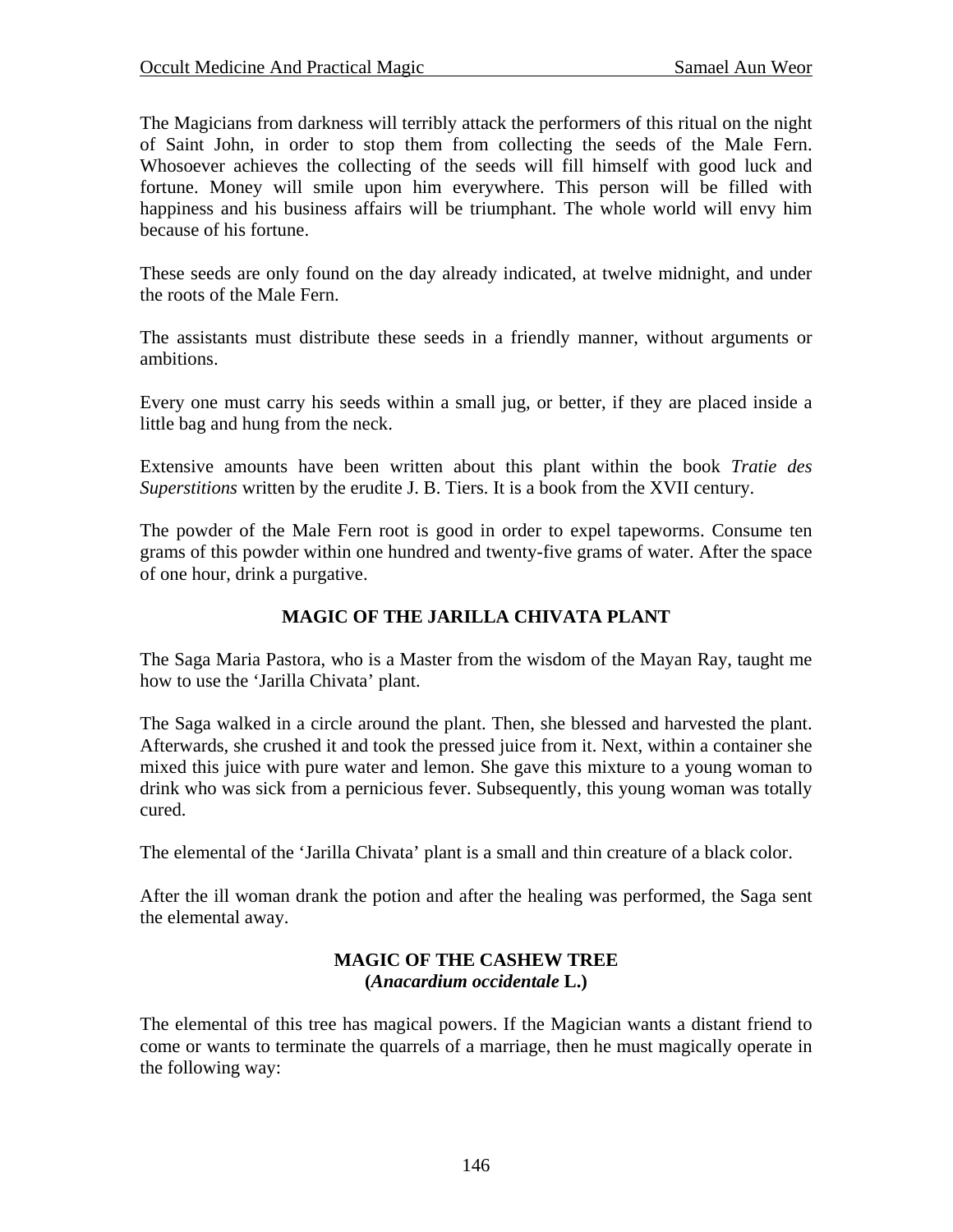He will take between his hands the fruit of the Cashew tree and say:

#### *"By the help of God, padoria, padoria, padoria."*

This mantra is pronounced with a loud, imperious voice, commanding the elemental of this tree to work over the mind of the person whom one is trying to influence. The skin of the fruit must be pierced with a pin during this magical operation. The phenomena will be mathematically performed.

I know in depth the psychology of certain 'super-transcended' people. When they will read these lines they will qualify us as Black Magicians. Just as they do with us, they will also do with all of those who practice vegetal magic and Elemento-Therapy.

If the classification of Black Magicians would be given to us for the fact of manipulating the elementals from the plants, then what classification would be given to the Angels who manipulate the Tattwas by means of its elemental populations?

The manifested life is the expression of Monadic Essences. These essences are compounded by focal essences, who are dressed with vehicles of distinct density. We call such focal essences elementals, human beings, Gods, beasts, Angels, Archangels, etc., etc.

Each plant is the physical expression of a Monad. We call these vegetal Monads "elementals." So then, who is the one who has the audacity to think that knowing how to manipulate the life of the vegetals is evil? How many ignoramuses who boast of hypocritical and cheap wisdom would wish at least to see (since they cannot exert power over them) the elementals from Nature?

#### **MARVELS OF THE PINE TREE**

The Pine is the tree of Aquarius and possesses great magical powers.

Cut a branch that is towards the rising sun and two branches from the side of the sunset and form a cross with these. The body of the cross will be made with the one branch and the arms which form the cross will be made with the two branches.

Create an iron key during seven Holy Fridays. Leave a concavity or orifice in this key so that you can insert the stick of the cross through it. Whosoever carries this key will be exempt from any type of sickness which is produced by witchcraft. As well, any type of sorcery or work of black magic will have no effect over the one who bears this key.

The Pine is the sacred tree of Aquarius. Every Gnostic must cultivate this tree in his garden. Pine extract cures and purifies the lungs.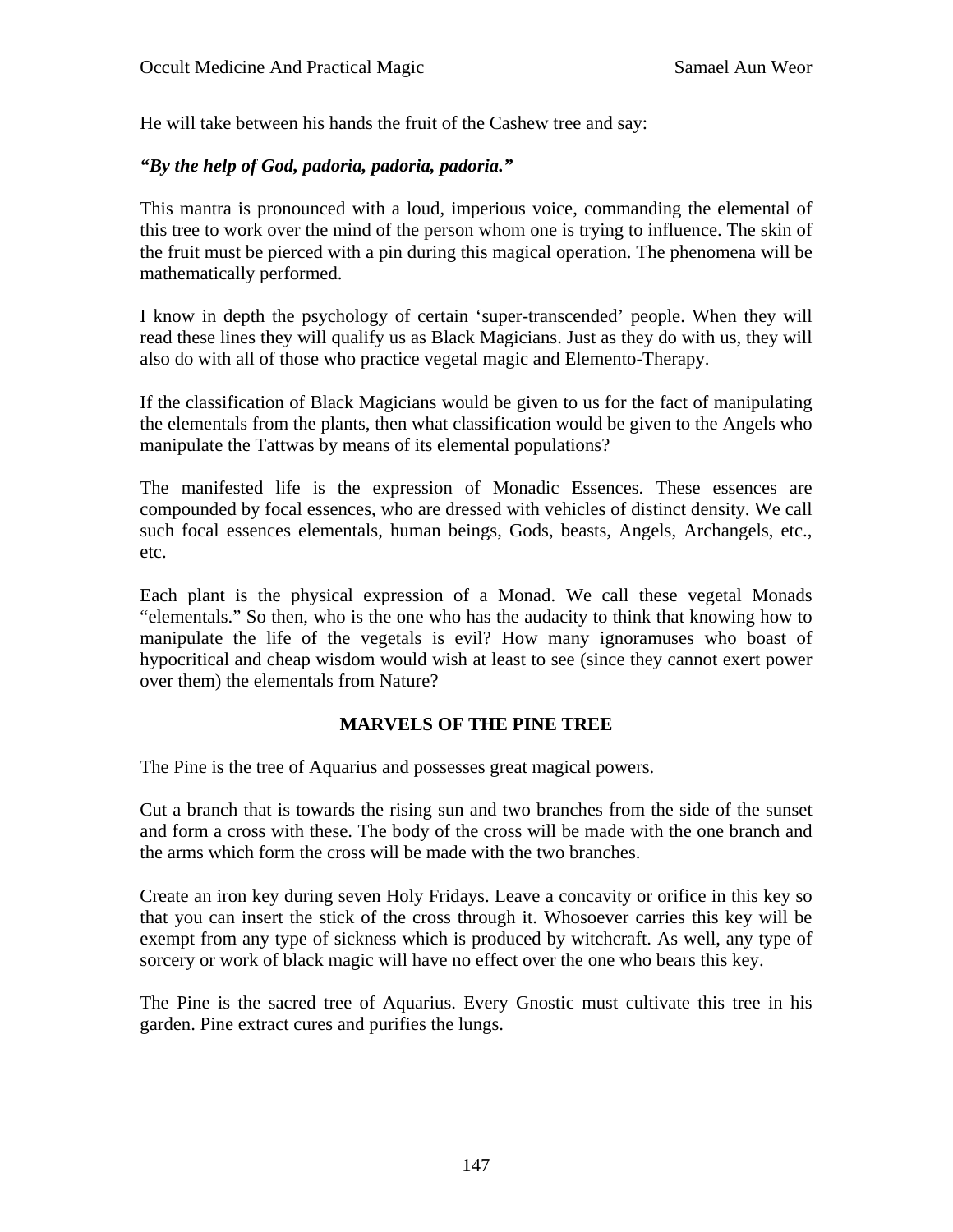Pine cones (seeds) cure influenza. In order to prepare this remedy one proceeds in the following way: Boil 15 to 20 pine cones within a liter of water. The sick person will drink three glasses daily of this ideal remedy.

#### **MAGIC OF THE ROSES**

If there exists human cruelty, it is true that there also exists spiritual cruelty.

All of us who love the light have already passed through many type of "isms", that is to say, we have known the schools of Theosophism, Rosicrucianism, Spiritualism, etc., etc.

Thus, where only love, brotherhood, fraternity and peace were proclaimed, we really only found hypocritical Pharisees, whitened sepulchers, resentment disguised within garbs of philosophy, terrible fanaticism and secret gossiping.

Where we were searching for wisdom we only found charlatanry, vanity and stubborn pride.

There is no stab that hurts more than the one of spiritual cruelty. Thus, the poor souls who long for their superlative perfection and for their spiritual self-ennoblement suffer the unutterable in their journey, when they search for the Truth inside all of those famous spiritualistic schools.

All the infamies and all the 'caddish tricks' are supplied by all those spiritualistic brothers. Yet, their worst cruelties are always disguised with philosophical phrases and sweet smiles.

Hence, there is no stab that hurts more than the spiritual stab.

Moral sicknesses can only be cured with the magic of the Roses. Therefore, all those people who are sick because of a spiritual stab can be cured with the magic of the Roses. Those poor souls who have a very deep emotional pain let them be cured with the magic of the Roses.

The Rose is the queen of the flowers. The Rose is influenced by Venus, the star of love, the morning star. A great ineffable Master lives in that star. The name of this Master is *'Llanos'* (pronounced Janos).

The Chela (disciple) who wants to visit the morning star with his astral body will operate in the following way:

With his body well relaxed, he will lay down. He will get a little bit drowsy and will vocalize with his mind the following prayer: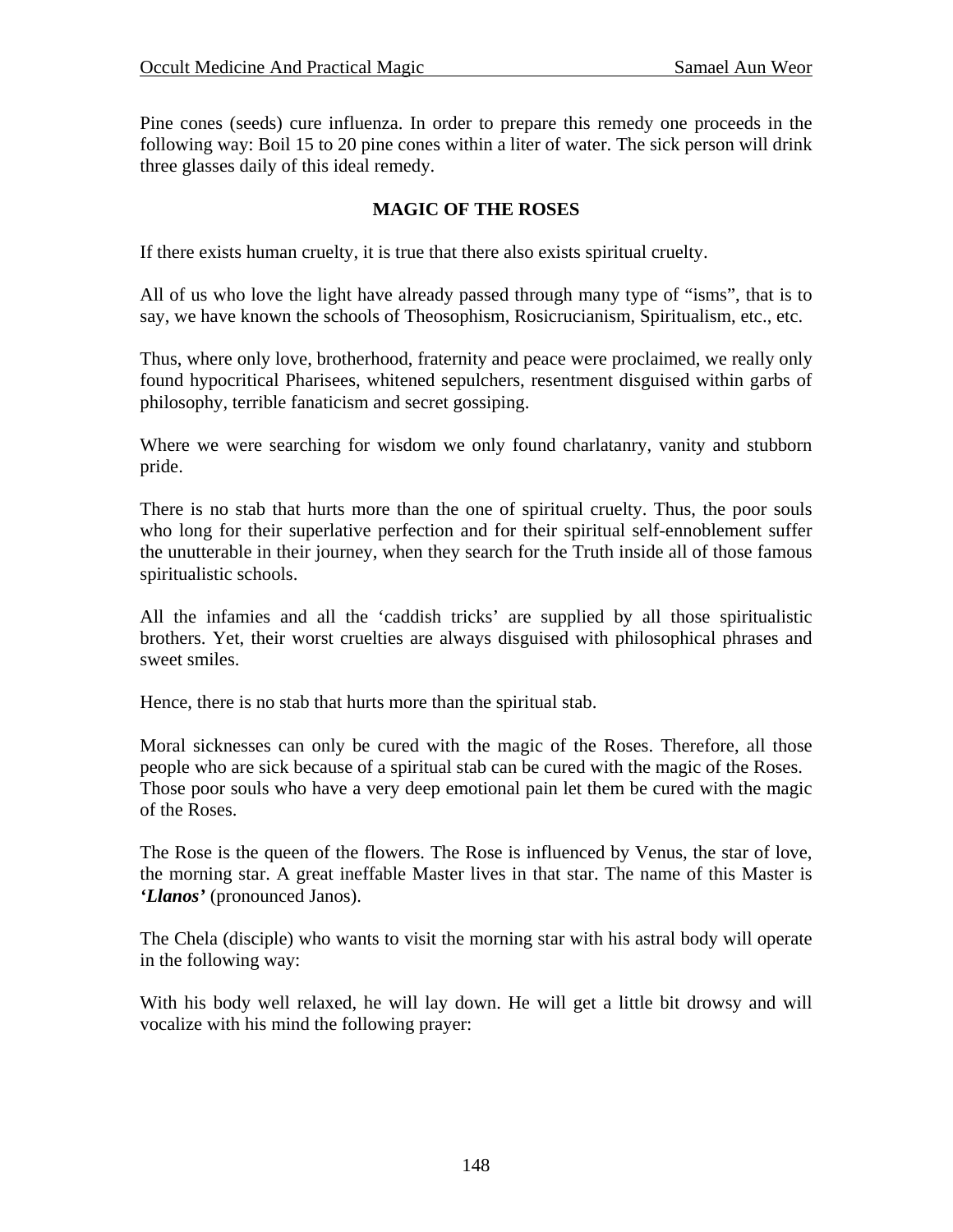*Llanos... Llanos... Llanos... Help me, Lla... ma... dor... Lla... ma... dor... Lla... nos... Lla... nos... Lla... nos...* 

Then, when the disciple finds himself already drowsy (half asleep), he must sit softly on his bed, throw the blanket off of him with which he is covered and get down from his bed. Thus, when he is standing on the floor, he must jump with the intention of floating within the air. If he floats, then he must go out from his house while floating in the atmosphere and while pronouncing the invocation of the Master *Llanos*, pronouncing it in the same way as when he was doing it on his bed.

The *Master Llanos* is an inhabitant of the planet Venus. He will hear the call from the invoker (the llamador). He will help him in order to arrive to Venus, the star of the Roses, the morning star.

The disciple will be welcomed by the *Master Llanos* when arriving to Venus and if he wants wisdom, then, the Master will illuminate him.

The disciple will be overwhelmed because of the ineffable resplendence which springs out from the aura and from the diamond tunic of the *Master Llanos.*

This Master has already united himself with his Glorian. Therefore, he wears a diamond tunic.

During the hour of Venus, the astral atmosphere is filled with a pink light of ineffable beauty.

A Guru once told me the following:

*"My son, this is a very dangerous hour for astral projection, because all the world is filled with a pink light..."* 

This Master was right. If it is true that in the hour of Venus the positive ray from this star is filling everything with light, music and love, it is also true and very real that the negative ray from Lucifer-Venus, that is the ray of the Black Magician Lucifer and of all of the Lucifers and tenebrous Initiates from the copper cauldron, is also active.

Yet, if the disciple lives a pure and chaste life, then he will have nothing to fear of the Magicians from darkness.

Fortunately, Lucifer and the Lucifers have already fallen into the abyss...

This clue which we give here in order to travel in astral body to the star Venus, I, Samael Aun Weor, received from the Great Egyptian Initiate Mary, mother of Jesus of Nazareth.

Tradition tells us that when Mary was making carpets for the temple of Jerusalem, those carpets were transforming themselves into Roses.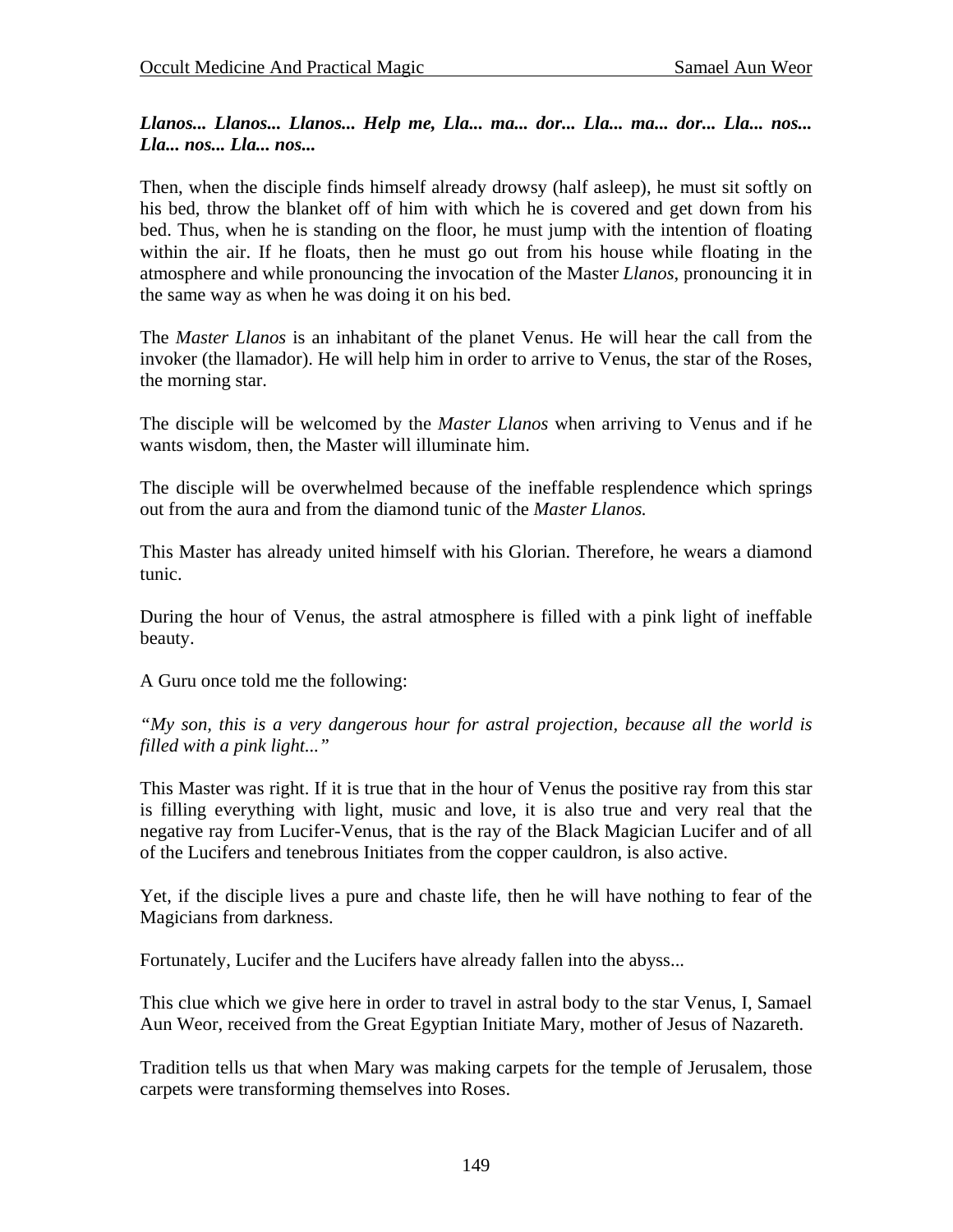The lines from the hands of Mary, mother of Jesus, clearly tell us that she had a rich suitor in her first youth, whom she did not want to accept because her only yearning was to become a priestess of the light.

Mary suffered very much with the event of the Divine Rabbi from Galilee. She had only one spouse, who was Joseph the Initiate, and only one son, who was the Divine Master.

Therefore, Mary was an authentic pure and holy Gnostic Priestess. Her face was bronzed by the dessert sun, her body was fine and agile. She was short in stature, slightly flatnosed and her upper lip protruded just a little. This Master was humbly dressed. She had comfort in the first years of her life. Yet, later in her life she was very poor. She used to wear a brown colored tunic that was faded and patched, since she was living in poverty.

Her holy life accomplished the most grandiose mission that can be granted unto a human being. Now, she, this prominent Master, is reincarnated again in the valley of the Nile.

On this occasion, she was born with a masculine body. This great soul came in order to accomplish a great worldly mission.

#### **MAGIC FORMULA OF THE ROSE**

#### **IN ORDER TO BE HEALED FROM AN EMOTIONAL PAIN**

Place three crystal glasses filled with pure water upon a table, with one rose in each glass. These glasses must be arranged so that they will form a triangle, one glass towards the north, another towards the east and another towards the west.

Each glass must be blessed by the person performing this rite, who will drink the three glasses of rose water daily in the following sequence: Before breakfast, drink the glass of water which faces the east. Before lunch drink the glass of water which faces the north. Before dinner, drink the glass of water which faces the west.

This treatment must be accompanied by a sincere supplication to the Intimate (Spirit) and to the White Fraternity, so they may help the person become free from the emotional pain in which he is situated.

Any emotional pain, as grave as it might be, will be cured with this formula, which is repeated for several days.

When and during what epoch has any physician cured sufferings of an emotional nature? How many people die daily or get sick because of emotional sufferings? Nonetheless, it is sad to say that there has never been a compassionate person who has delivered to humanity the exact formula in order to cure emotional pains.

Cases of suicide are innumerable and nobody has ever spoken about the magic of the Roses.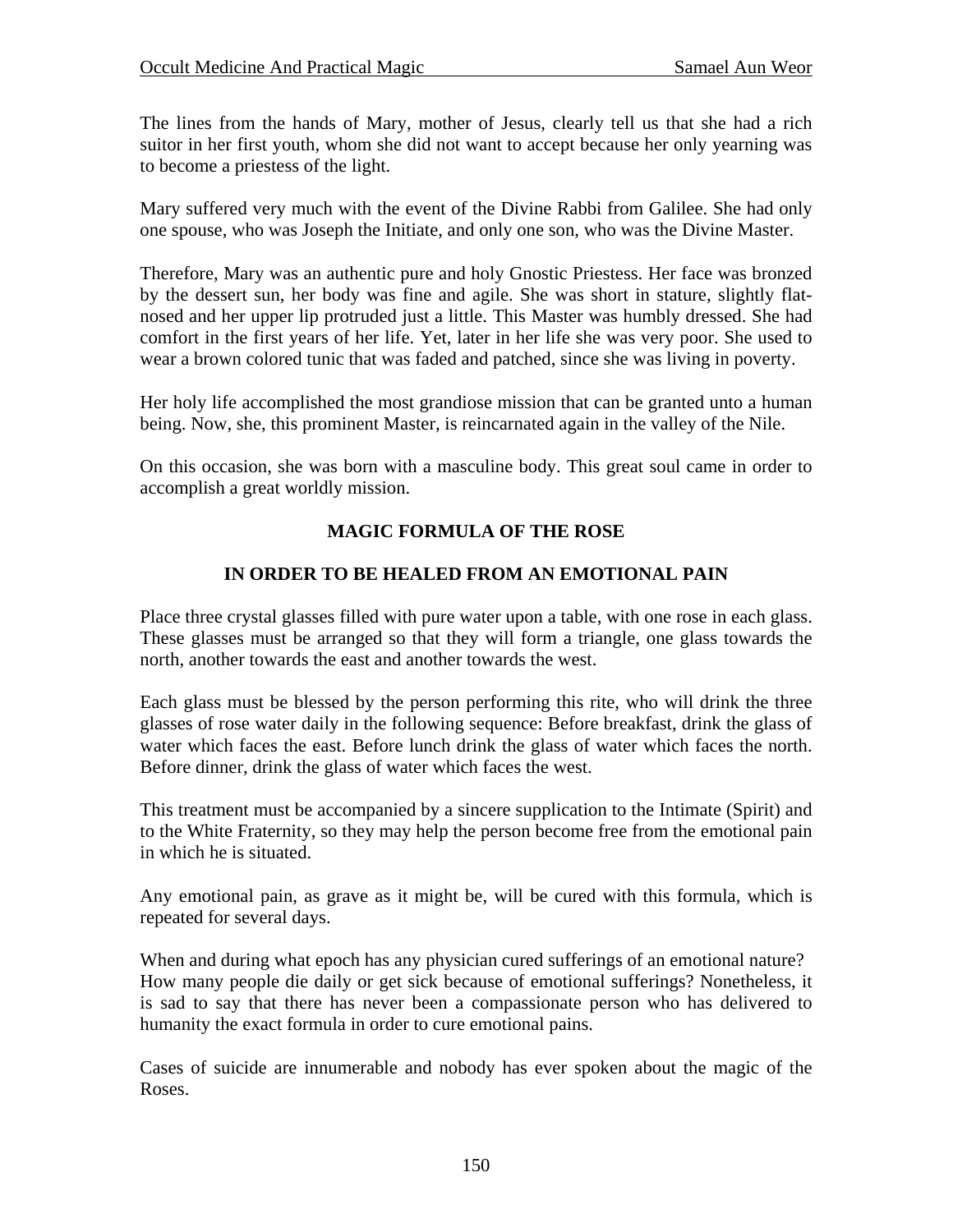Many certified Physicians can be blamed for deaths that occur daily. Yet, human justice cannot reach them, even when, so to speak, they can fill up a cemetery on their own.

I knew young people who were humble and modest while they were simple students from the Faculty of Medicine. Yet, as soon as they received their Physician's title, they became proud, vain and despotic. Medicine is a very sacred priesthood. Therefore, by no means can a despotic or proud individual ever be an authentic Physician.

#### **THE QUEEN OF THE FLOWERS**

The Rose is the Queen of the flowers. When we investigate in the internal worlds the vegetal magic of the Roses, we can evidence that the rituals of the Queen of the flowers are our own Gnostic rituals.

Some authentic Rosicrucian Temples exist in the internal worlds. One of them is the Temple of Monserrat, Catalufla (Spain) and another is the Temple of Chapultepec in Mexico.

The true Sanctuaries from the true Rose-Cross order are totally Gnostic.

The Gnostic-Rosicrucian ray has its Temples of Mysteries only in the internal worlds.

The Rose, with its immaculate beauty, encloses the must ineffable spiritual wisdom from the Universe. The rituals of First, Second and Third Degree are the Gnostic magic of the Queen of the flowers. All the plants have their sacred rites. Yet, the sacred rites of the Queen of the flowers are our holy rituals.

#### **THE ROSES FROM SIRIUS**

On one certain occasion, when I, Samael Aun Weor, was in the star Sirius, I saw from far away some trees which were each penetrated by a damsel of an ineffable and touching beauty.

Those damsels called me so that I could approach them. They were elemental damsels (nymphs) who were incarnated within those shrubs. Their melodious voice was music from Paradise. I conversed with them, and then I withdrew, astonished with their plentiful beauty.

That planet has vast seas, and the inhabitants from that star have never killed, not even a little bird.

Their social organization would be magnificent for our terrestrial globe. All the economical problems from this world would end and happiness would reign upon the surface of the earth.

The Sirians are short in stature and they have all their internal senses perfectly developed. They dress simply with humble tunics and use metallic sandals.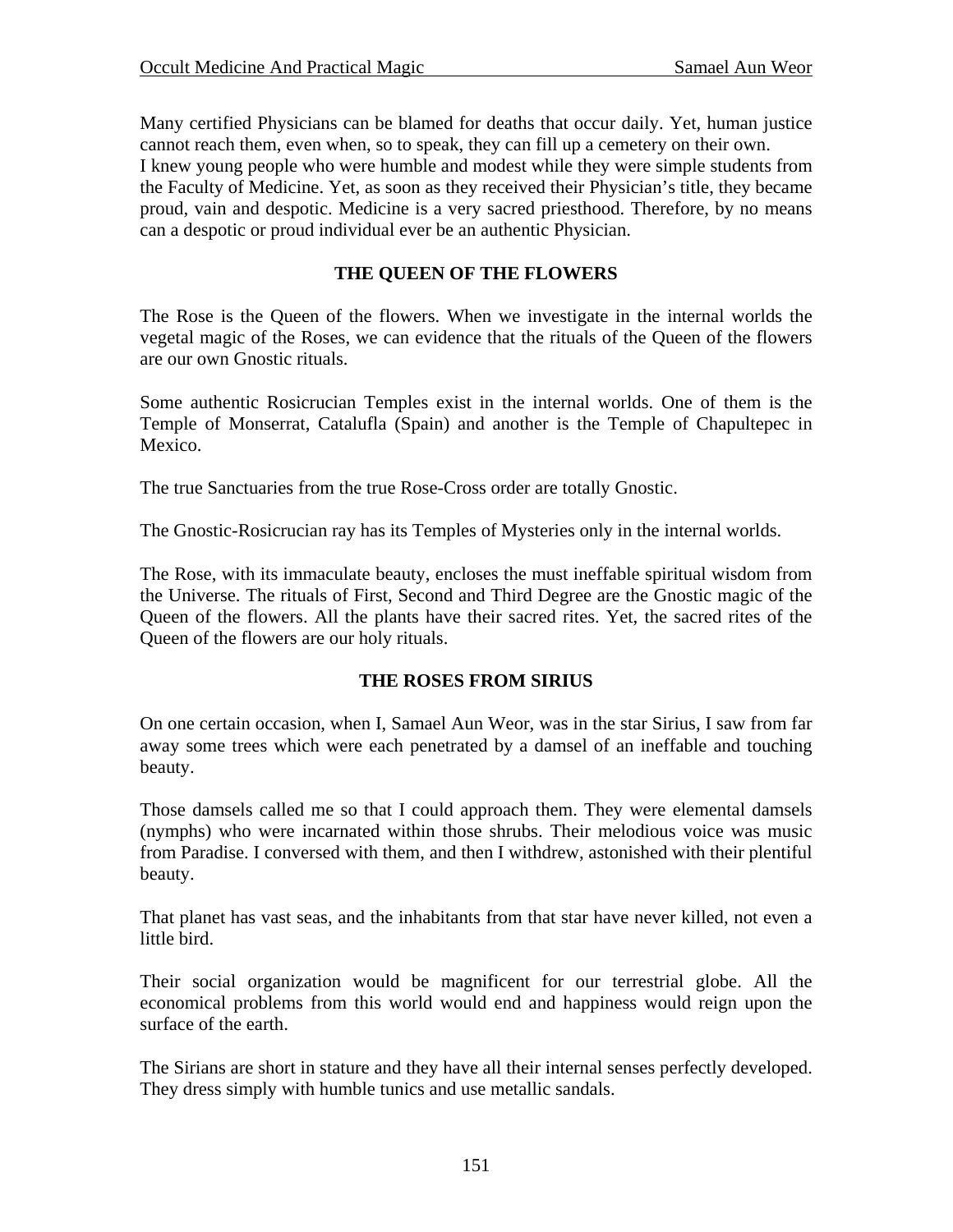Every Sirian lives in a small wooden house. There is no house that does not have a small orchard where the owner of the house cultivates his vegetal aliments. The owner of the house also possesses a small garden where he cultivates his flowers. Capitalists do not live there, cities do not exist there either, nor landholders. Therefore, the people from Sirius do not know hunger, or disgrace.

Some Rose bushes exist in the garden of the great Temple of the God Sirius, which are unknown on our earth. Each Rose from that garden has various meters of height and each one exhales a perfume which is impossible to forget.

The magic of the Roses is something divine and ineffable.

#### **MAGIC OF THE SASSAFRAS (***Sassafras officinale, Laurus sassafras***)**

I remember a very interesting event in relation with the Sassafras which happened in those far off primeval epochs of South America.

A certain indigenous person from the same tribe that I belonged to became filled with jealousy for his wife, whom he loved. He even reached the point of thinking that I, Samaei Aun Weor, was making off with his wife. I clearly remember that while traversing a road, I encountered the husband of this woman. When he saw me, he was filled with a horrible jealousy and he intended to attack me aggressively. However, he restrained himself the man resolved to put the case in the hands of the Indian chief of tile tribe.

I was the Medic from that tribe. Therefore, I knew in depth the magic of the vegetals and due to that 'scandal', I decided to defend myself with the elemental of the Sassafras. The following day, very early, before tile sun illuminated the horizon, I directed myself to the forest together with the woman who was the cause of that scandal. Some Indians were also accompanying us.

Then, when I located the plant called Sassafras, I blessed it, I begged the elemental for the desired service and very slowly I yanked the plant from its very roots. This plant serves in order to end scandals.

Afterwards, I crushed the plant and extracted the pressed juice from it and gave this juice to the woman to drink, who was the cause of the scandal. I also drank from this plant's juice, while my comrades were observing us in silence...

Subsequently, I stuck a spike on the trunk of the Sassafras plant, I kneeled before it and intensely concentrated my mind on the spike, commanding the elemental of the Sassafras to transport himself towards the Indian chief and to dominate him with his powers. At the same time, while performing this magic work I was pronouncing the mantra or magic word of the Sassafras: *PARILLA-PARILLA-PARILLA.*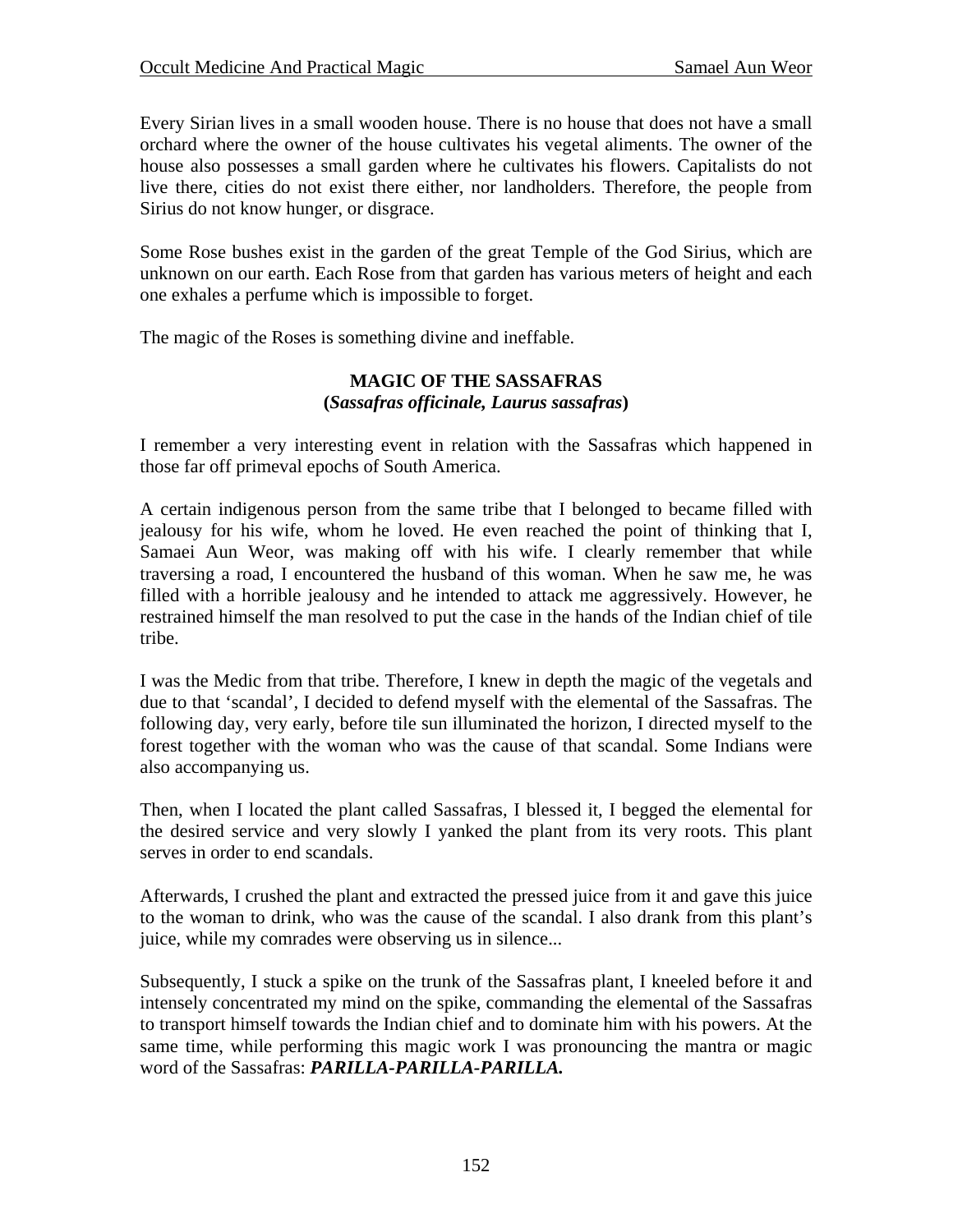Then, the elemental of the Sassafras plant transported himself towards the Indian chief and went around him while pronouncing his elemental magic enchantments. The elemental penetrated into the cerebrum-spinal nervous system of the Indian chief and totally dominated him by saturating him with atoms of love, light and harmony.

So, the next day when I presented myself before the throne of the Indian chief he was already in my favor. Therefore, I spoke with an arrogant and loud voice: *"Why did you call me? You cannot act against me."* Then the Indian chief answered: *"Enough with such scandals, withdraw yourself you have no debts."* Thus, this is how that painful incident passed.

The elemental of the Sassafras uses a tunic of a resplendent yellow golden color. He is very intelligent, has a beautiful face and his eyes are of a clear chestnut color.

The Sassafras plant mixed with the juice of the plant called 'Sanseviera' (Sansevieria zeilanica Wilid.) and 'Fioraventi' balm are used as a poultice in order to combat neuralgia.

The Sassafras is also a diuretic and a cleanser. It must be harvested at dawn, the hour of the morning star, because this plant is Venusian.

#### **MAGIC OF THE YUCCA PLANT (***Yucca gloriosa* **L.,** *Yucca filamentosa* **L.)**

In magical terms, the trunk or center stalk from the Yucca plant is called Black Hen (Black Yucca). The Magician remains completely protected against the assaults from the Black Lodge when he makes a staff from the trunk or center stalk of this plant. Yet, this stalk must be cut on Good Friday at twelve midnight.

If this stalk with its leaves is hung from the ceiling, then, the vampires, which are sent by the Black Magicians, remain stuck there.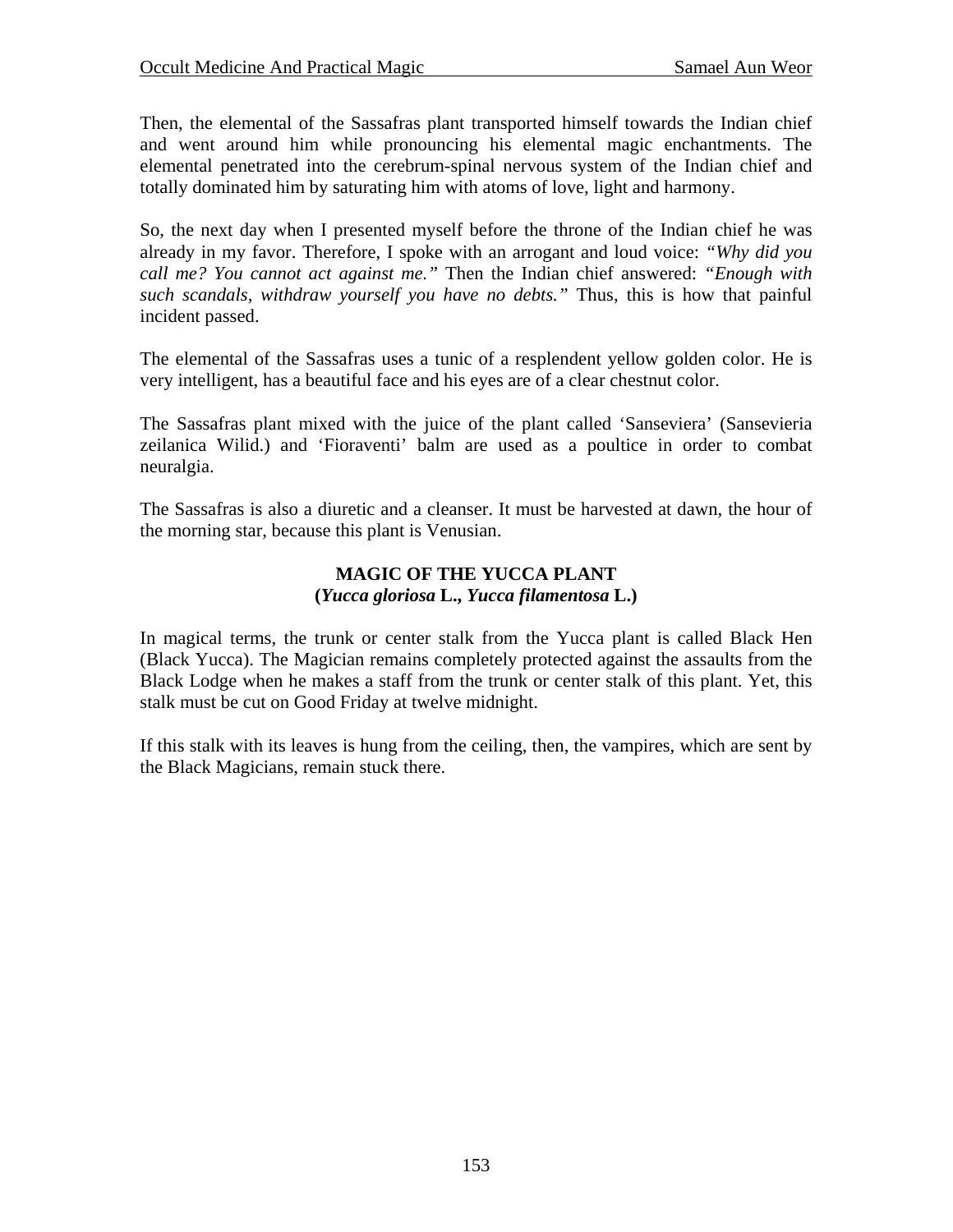## **PLANTS**

### **\*\*\*\***

# **THIRD PART MAGIC THERAPY**

## **(A)**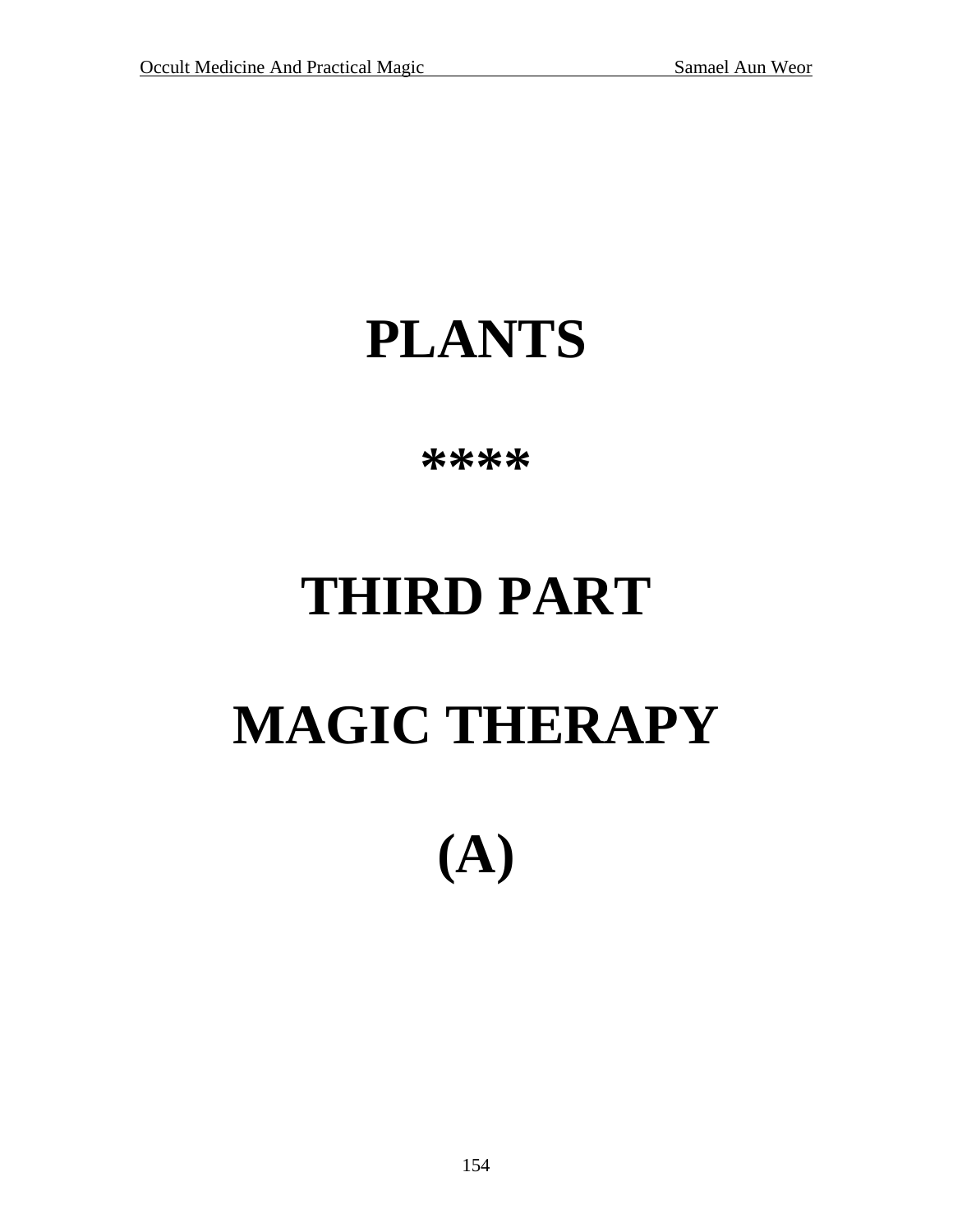#### **BATHS WITH PLANTS IN ORDER TO PREPARE THE BODY FOR MAGIC**

The first thing which the Magician must do in order to put the practical magic into effect is to transcend his body. The body of a Magician has a vibratory tonality which is totally different to that of the ordinary human being.

In ancient times, all the powers of the Goddess of Nature were totally expressing themselves through the chakras of the human organism. Hence, the human being was a complete Magician.

In this day and age, humanity has totally separated itself from Nature and has accommodated itself to an artificial life. Therefore, the human body does not reflect the powers of Nature now.

It does not matter if a musician is very ingenious. If his instrument is unsatisfactory or defective, then he will not execute his composition with success. Yet, if he tunes and corrects the instrument then he will perform with it the most beautiful melodies. A similar case occurs with the human body which is unsatisfactory. Therefore, in order for it to reflect the powers which the Goddess Mother Nature confers to us, it is necessary to prepare it for the exertion of Practical Magic.

#### **OCCULT WORKS WITH OUR NEIGHBOR**

The occult works with our neighbor are performed with the Genii from the stars, with the elementals from Nature and with the Magic 'I'. The Magician's Magic 'I' is his Intimate.

For example: If we want to join in wedlock an enamored couple, we must beg our Intimate in order that He, in his turn, will beg to *Uriel*. If *Uriel* allows this petition, then we will work with *Uriel* and with the elementals from Nature. Yet, if the petition to this Genie from Venus is not accepted, then we have no other choice but to prostrate ourselves before the verdict of the Law, because the Law must not be violated. (Read the chapter entitled: Astrotheurgy and Medicine).

While in meditation we can visit the Heart-Temples of the stars, because through meditation we can achieve being completely within the Intimate. In other words, we can completely become the Superior 'I', who is the Magic 'I'.

We can also visit the Sidereal Temples in our astral bodies.

The White Magician does not violate the law. Whosoever performs magical works without permission of his Intimate and against the will of the Divine Hierarchies is a Black Magician who will pay his karma within the abyss.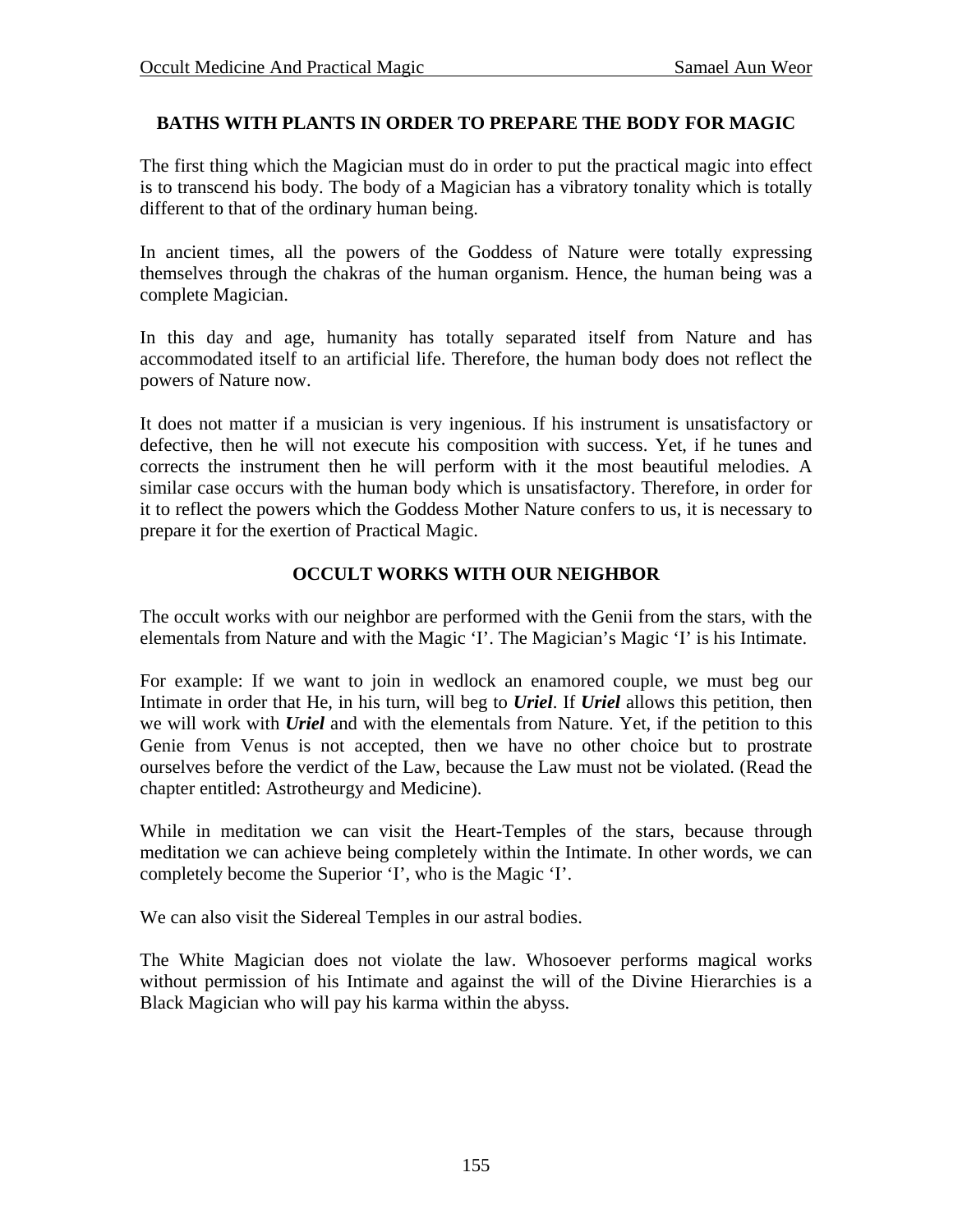#### **EVIL EYE ON CHILDREN**

I know of an unusual clinic in the town of San Luis de Cucuta.

In a very ancient, large, colonial style house, an old lady lives who knows how to cure the 'evil eye.' This house is always filled with mothers who carry their children in their arms so that this old lady can cure them from that sickness.

A certain person's child became sick and naturally this person took the child to the official physicians in order for them to prescribe a remedy for the child.

The physician's opinion was that the child was suffering from a stomach infection. Therefore, they prescribed him to fast and to drink boiled water as the only nourishment. Also, they prescribed him some powdered medicine within slips of paper and some liquid medicine, etc.

The result from all of this was worse. The child acquired great rings under his eyes. As well, fever, vomiting and diarrhea were afflicting him.

Somebody advised the child's father to take his sick son to that old woman's unusual clinic. So, when the old woman saw the child, she exclaimed, *"An evil eye was placed on this child, which was caused by the sight of Mr. XX"* Then, she added, *"This child needs to be whispered"* 

She took the little child in her arms and entered into her private room. The child was crying and screaming horribly.

The child's father became very worried while listening to the weeping of his son. Yet, some people advised him by saying, *"You must not be afraid because the evil eye will leave the child through his weeping. You will see..."* 

Meanwhile, the old lady with the child in her arms appeared again in the room. The child was already healed.

The old lady spoke and said, *"Your son is already healthy, two more whisperings and not even the roots of the evil eye will remain within him. Now you must bathe him in solar charged water with which you must place a piece of gold jewelry and a carnation."* 

The result was astonishing because the child became totally healed.

This old lady performed what all of those scoundrel-like impostors from the official medicine cannot do.

Another interesting case is the following: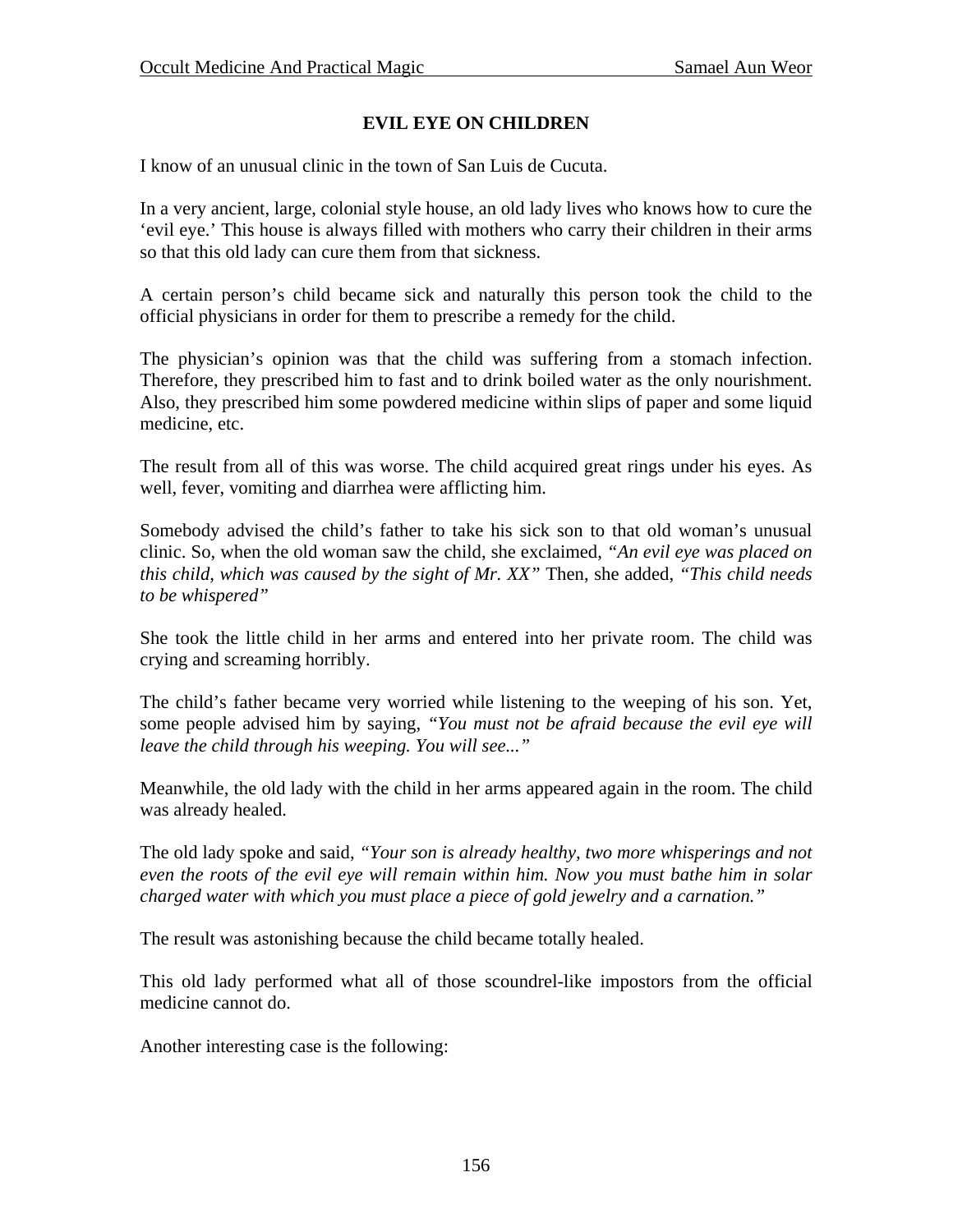A certain child of a physician from Cucuta became sick. Such a physician prescribed medicine by spoons, slips of papers, etc., to his own son. Yet, in spite of all this pharmacopoeia the sickness became worse. The worried physician resolved to call a reunion of physicians in order to search for a solution to this problem. However, all the remedies and all the theories of these physicians and his colleagues failed.

Then, the physician's wife, a little bit more 'intuitive', resolved to take her child to this old woman. The result was astonishing. When seeing the child, the old lady said, *"The child has received an evil eye."* 

Thus, the old lady whispered to the child and she healed him. The physician's wife told her husband what had happened and the physician himself paid the old lady for the healing.

What is curious in this case is that the mentioned physician kept in silence all that had happened. He never publicly spoke or wrote about it. This is because the false apostles of medicine feel shame when talking about these things. They are afraid to fall into ridicule. They are afraid of being qualified as "sorcerers" by the crowd.

This is how thousands of sick people die in the hands of these 'foolish scientists' on a daily basis.

#### **FORMULA IN ORDER TO CURE THE EVIL EYE**

Obtain leaves of 'Oficion', leaves of 'Guandul' (*Cajanus indicus*), 'Matarraton' (*Gliricidia sepium*).

These branches must be cooked in water and the child must be bathed in this decoction. The sick child is curçd with three daily baths.

I know the case of a certain gentleman who has a terrible hypnotic power. It is enough for him to stare at a child and this child dies 24 hours later. Such a gentleman is conscious of his power. Therefore, he always avoids staring at children.

This occurs because the ethereal body of the child is more defenseless. Hence, it can be easily hurt by the hypnotic power from the people who have that power very well developed.

The reading of the Four Gospels depurates and cleanses the aura of people. Therefore, many Curanderos exist who cure these cases by reciting the. Four Gospels and blessing the child with the sign of the cross.

Coral, gold, and jet (hard, black variety of lignite) assist the children against the evil eye.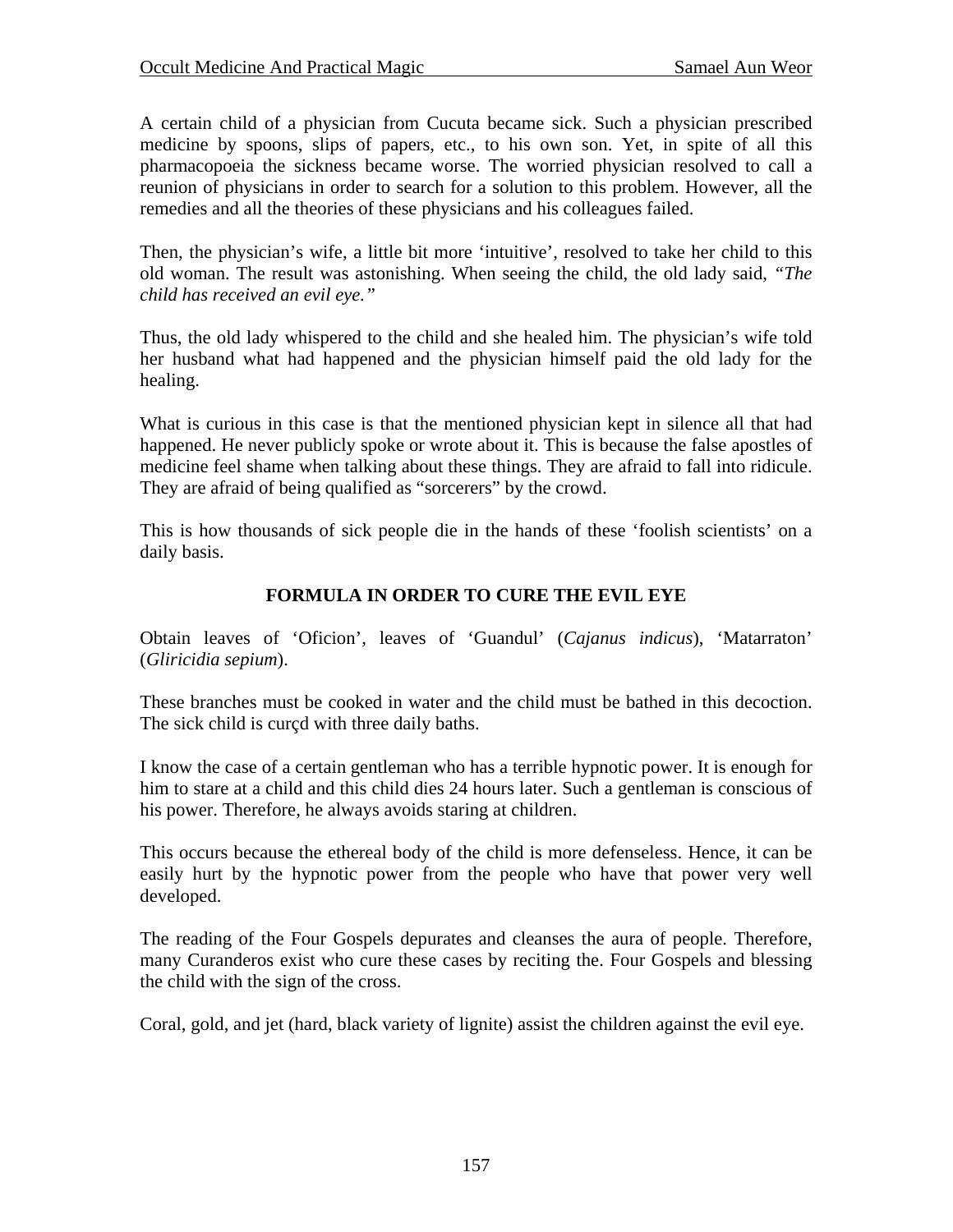#### **CASES OF PSYCHIC OBSESSION**

The Bible describes innumerable cases of possessed people. Sage and Rue plants were abundantly utilized in the Middle Ages in order to combat the evil entities which obsessed the possessed people. The smoke from these plants were utilized.

Sage is one of the most efficient plants in order to combat such cases in which the body of a person is possessed by an evil entity, which obsesses the person and even makes him demented. The elemental of the Sage uses a pale yellow colored tunic and has the marvelous power of healing the possessed ones.

This plant must be harvested during the night. First, it must be blessed, then, it must be yanked by surprise from its very roots. The plant must be crushed and the pressed juice is given to the possessed one to drink. Its leaves can also be pressed within the water and this water is then given to the possessed one to drink.

The plant must be burned so that the smoke may be utilized for the possessed one. The smoke from the plant must cover him. The evil entity must be conjured with an exorcism.

A gadget made with long pieces of glass and the exorcism from a secret book was employed in ancient times. However, the Conjuration of the Four is what can be used today.

#### **CONJURATION OF THE FOUR**

*Caput mortum, imperet tibi dominus per vivurn et devotum serpentem! Cherub, imperet tibi Dominus per Adam Jot Cha Vah! Aquila errans, imperet tibi Dominus per alas tauri! Serpens, imperet tibi Dorninus Tetragrammaton, per Angelum et Leonem! Michael, Gabriel, Raphael, Anael! Fluat udor per Spiriturn Elohim Manet in terra per Adam Jot-Chavah! Fiat firmamentum per Ia HuVeHu-Sabaoth! Fiat judicium per ignem in virtute Michael!* 

*Angel of the blind eyes, obey, or pass away with this holy water!* 

*Work Winged Bull, or revert to the earth, unless thou wilt that I should pierce thee with this sword!* 

*Chained eagle, obey my sign (+), or fly before this breathing!* 

*Writhing serpent, crawl at my feet, or be tortured by the sacred fire and give way before the perfumes that I burn in it!* 

*Water, return to water!*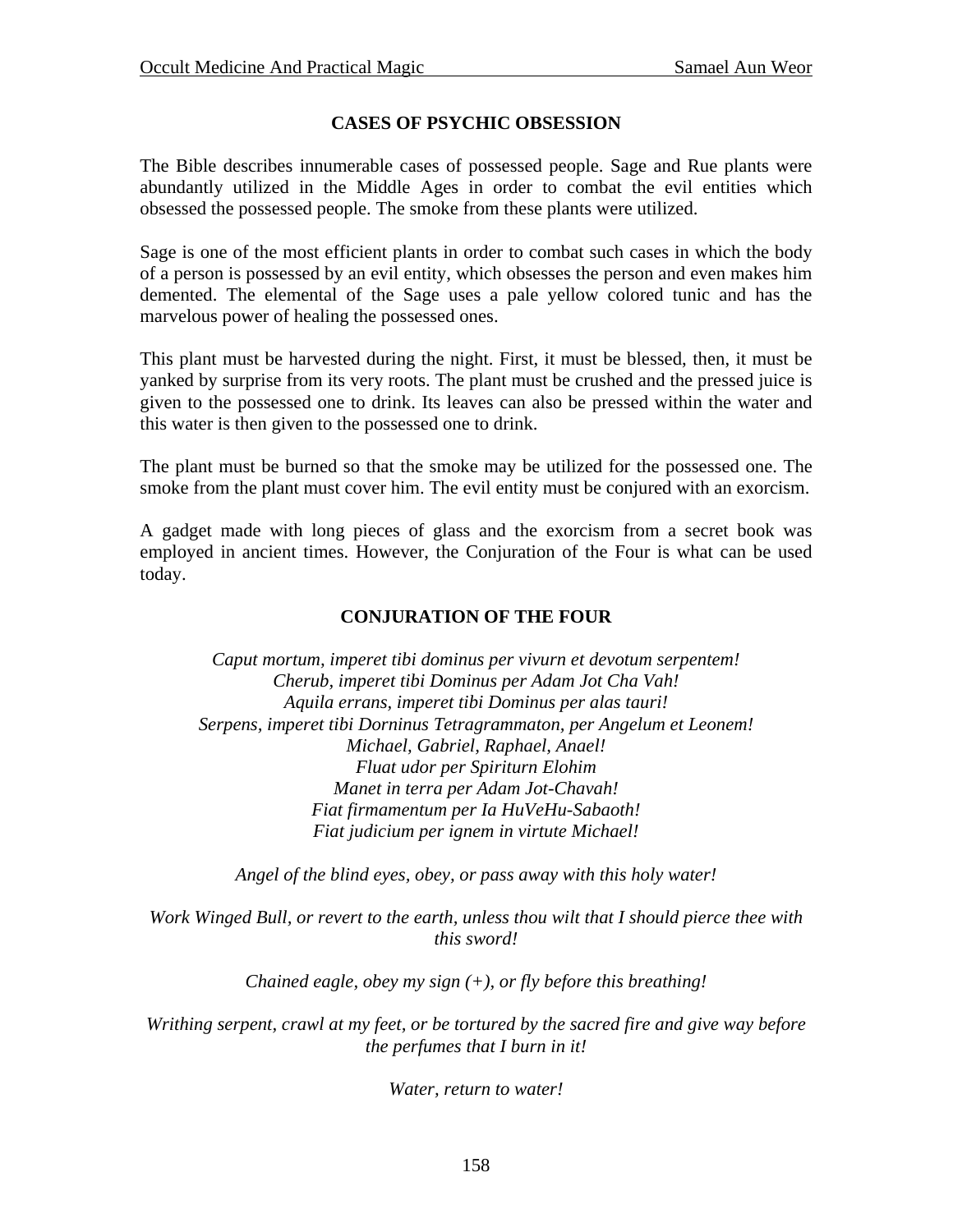*Fire, burn!* 

*Air, circulate!* 

*Earth, revert to earth! By virtue of the Pentagram, which is the Morning Star, and by the name of the Tetragram, which is written in the center of the Cross of Light!* 

*Amen. Amen. Amen.* 

Iit is necessary to seat the possessed one on a chair and to draw a circle around him on the floor with a piece of charcoal. Also, the Tetragrammaton, which is a sign in front of which all the columns of demons flee terrorized, must be drawn on the floor with charcoal at the threshold of the room (inside the room at its entrance).

The two vertexes (feet) of the star of five points or Pentagram will be aiming towards the outside of the room and the superior vortex (head) will be aiming towards the inside of the room. See the following figure of the Pentagram:



The Magician must magnetize the patient with the firm resolution of casting the possessing entity out from him. Yet, he must never hypnotize the possessed one, because hypnosis is purely and undeniably black magic.

The Magician must conjure the possessing entity with the empire of his whole might. He must hold in his hand a sword or a knife with a new handle in order to imperiously command the perverse entity. This is done with the goal of terrorizing it, so that it can abandon the body of its victim.

The elemental of the Sage plant must be commanded to eject the evil entity out from the body of the victim and to keep him in custody for an unlimited time.

When the victim is freed from the perverse entity which was obsessing him, then it is necessary to capture the perverse entity in order to avoid it from returning again inside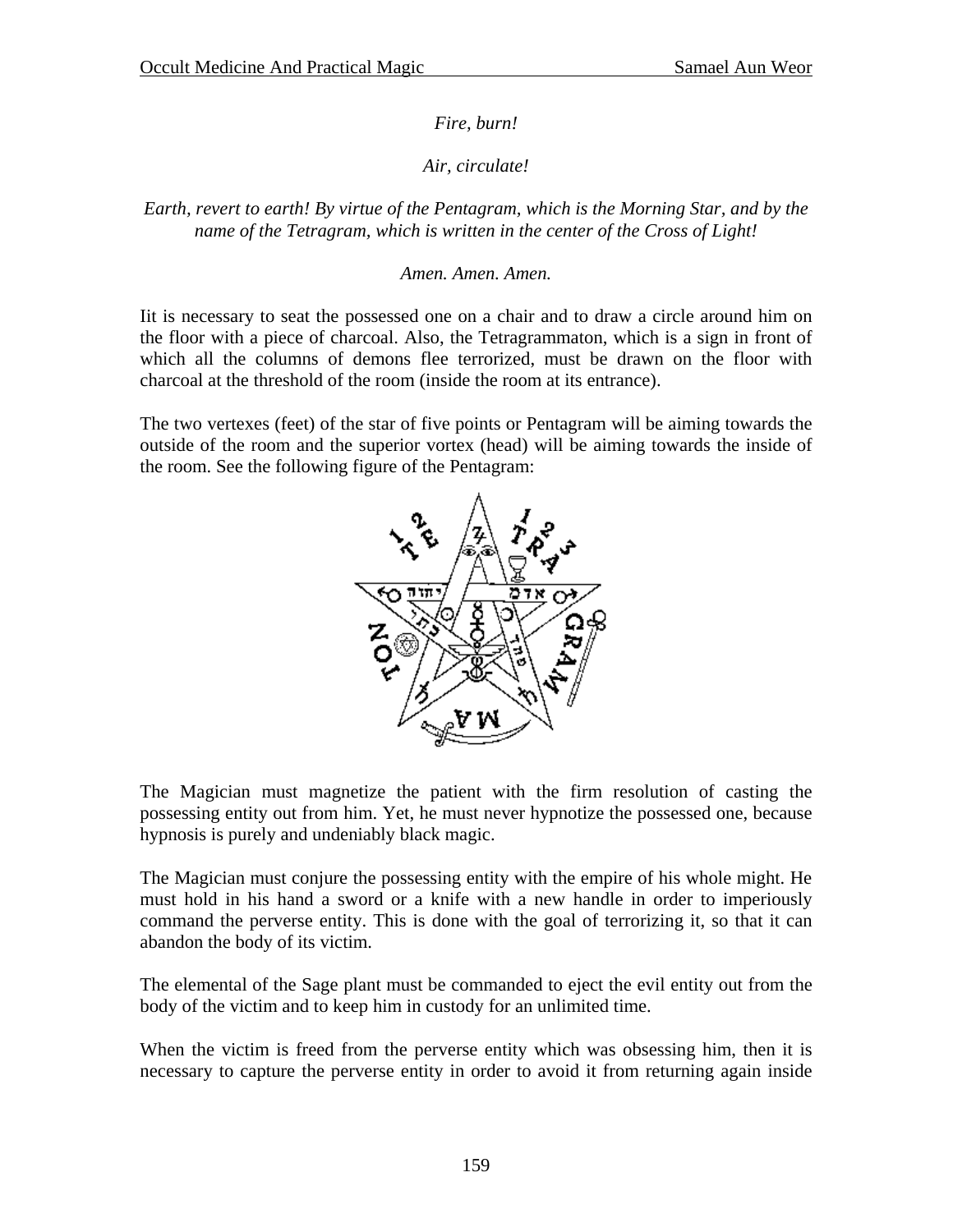his victim. Therefore, the Medic Magician must perform the ritual of the 'Bejuco de Cadena' (*Bauhinia excisa* Hemsl.). This ritual must be practiced in the following way:

Bless the 'Bejuco de Cadena' and command its elemental to enclose the perverse entity. Then, cut two lianas (Bejucos) and put them on the floor forming a cross and trace a circle on the floor around the cross in order to form our famous Gnostic circle, which is the cross within the circle of eternity.

Then, the Magician walks on the floor over the traced circle. He must start walking from south to north around the circle in order to return to the south again. One must follow the course of the circle by walking on its right side.

The two 'Bejucos de Cadenas', which form the cross will mark the south and the north, the east and the west. Therefore, they will be placed in accordance with the four cardinal points of the earth.

When the Magician finishes his revolution around the circle, as we already stated, always walking towards its right side, then, the Magician will pass through the circle through its center, from south to north, after having cut the center of the horizontal liana (Bejuco) into two branches.

After having reached the north of the circle, the Magician will walk towards the east of the circle and always walking on the right side of it. Once he is there, he will cut the other liana (Bejuco) in the same way as he did the first one, and will resolutely pass through the center of the circle from east to west, thus, moving forward without looking anywhere else. The perverse entity will remain enclosed in the center of the circle and in this way such an entity will not return inside of his former victim.

The elemental from the 'Bejuco de Cadena' uses a yellow tunic and is very intelligent. He observes the ritual in silence. Then, he revolves around the circle while pronouncing his magical enchantments in order to apprehend the perverse entity.

The following graphic presents to us the steps of the Magician when passing through the circle:

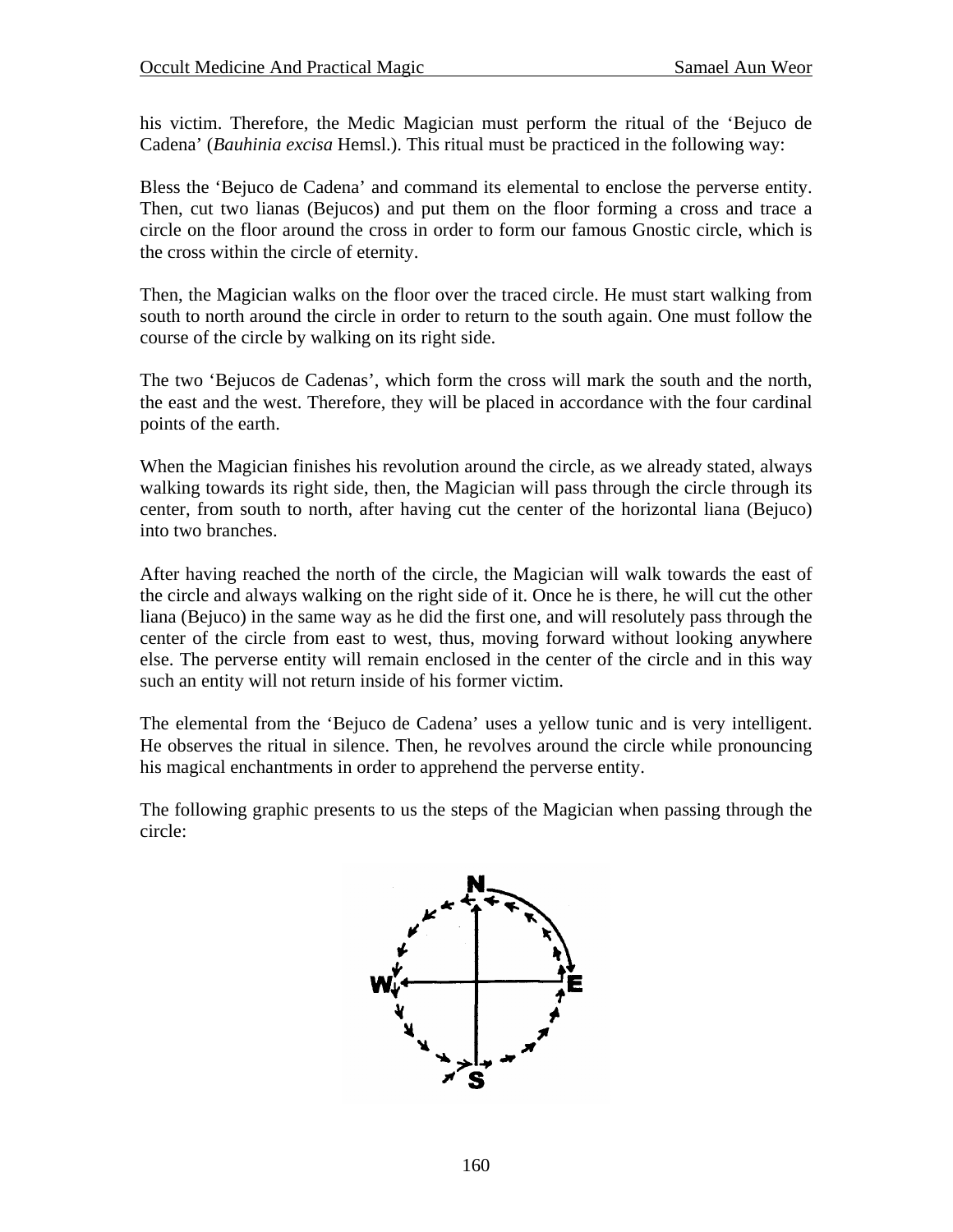The big arrows indicate the steps of the Magician when passing through the circle, and the small arrows indicate that the circle must be walked by keeping always to the right.

In this day and age, the "possessed people" go into hospitals for dementia, because the foolish scientists from this epoch are great charlatans who ignore these things.

With this clue, many possessed people can save themselves from going into hospitals for dementia. They die in those hospitals without those psychiatric doctors (who are praised because of their very boastful "advanced methods") ever having the insight of investigating the cause of their illness.

Many 'crackbrain' Spiritists, morbid Theosophists and sickening Rosicrucians exist everywhere who live comfortably in the great cities and who criticize the author of the present book and his profound studies regarding Elemento-Therapy. Yet, none of them have had the patience of interning himself within the jungle in order to investigate the vegetal elementals.

How comfortable and how delectable it is to criticize while pleasantly seated and with quietude, without getting sunned or staying up all night in the jungle, without having to tolerate ants or venom, or poisons from ophidians!

Those so-called super-transcended ones are nothing more than 'parasites' who live devouring the wisdom which the Magicians acquired with supreme sacrifices. Thus, they devour it; not to comprehend, but to betray. This world is filled with social parasites and dimwitted critics.

Those super-transcended, foolish Spiritists and Spiritualists think that it is wrong to study the vegetal elementals without wanting to realize that the vegetal elementals are innocent Angels and that in the epoch of Venus (future cosmic day), they will be human beings and then later Virtuous Angels, Solar Pitris and Divine Dyans.

We, the Gnostics know very well that the elementals from the plants will be the human beings of the future.

#### **SICKNESSES DUE TO CONSEQUENCES OF THE WILL OF PERVERSE PEOPLE**

If it is required to investigate the cause of a sickness which is suspected to be the consequence of a witchcraft performed by the will of a perverse one, then, a doll with bones of a rabbit, deer, black cattle or tiger has to be carved. The bones must previously have been buried for a certain time. Thus, one must unbury them and make a doll as perfect as possible.

Build an altar with an arc in its farthest end. Utilize a branch of wild 'Totumo' (Calabash tree, *Crescentia Cujete* L.) for the building of the arc. A branch from a sweet Guava tree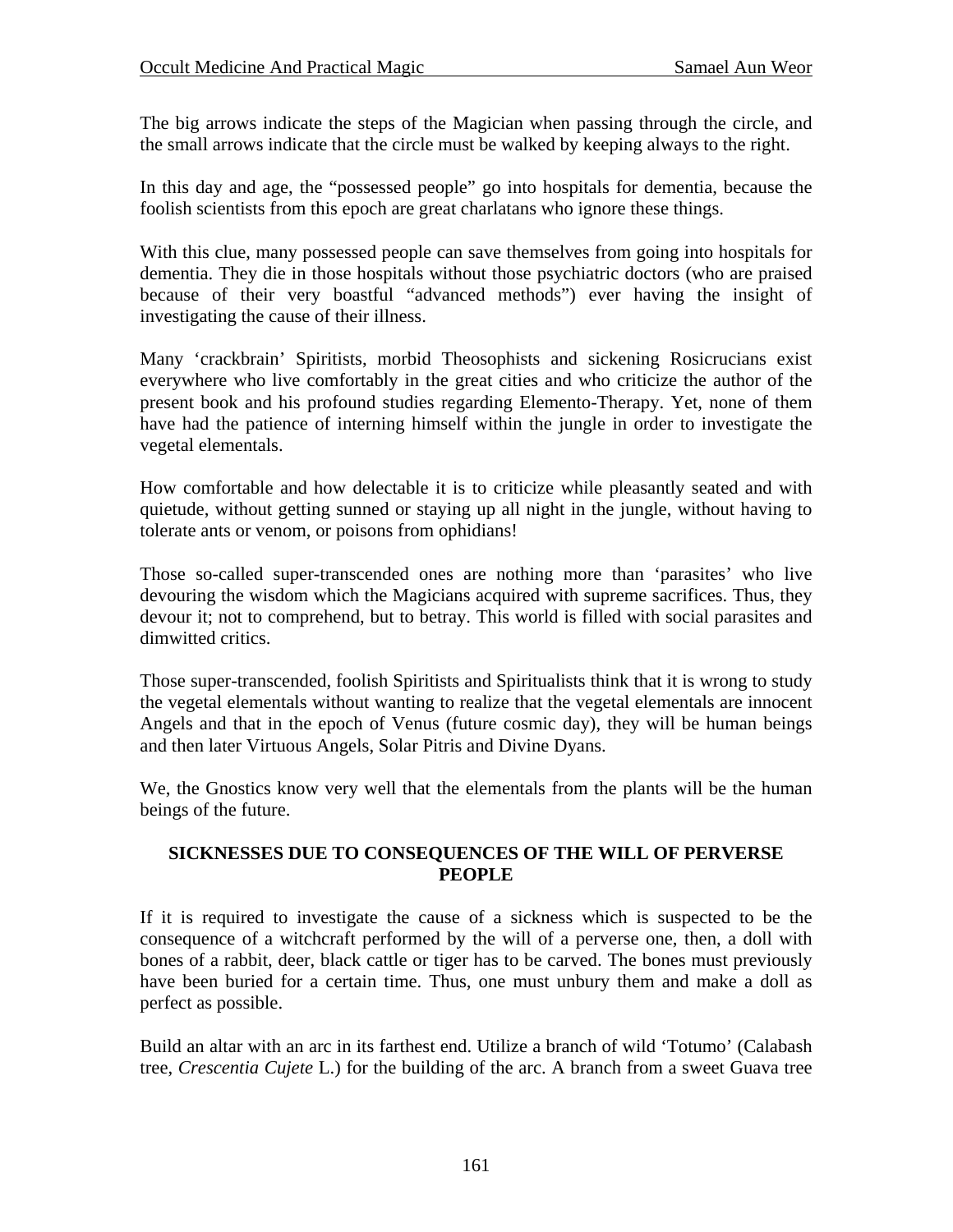will serve for the cross of the altar. Place two flower vases and in each one of them a branch of the plant called Bougainvillea or Paper Flower (*Bougainvillea glabra* L.).

The sick person must personally harvest the specified branches in the following ritualistic way:

The branches from the 'Totumo' and Guava by the eastern side and the Bougainvillea by the western side.

The flower vases must be two crystal vases filled with water. A single branch of Bougainvillea cut in two pieces will serve for each one of the two flower pots.

The altar must be built under a 'Guasimo' tree (*Guazuma ulmifolia* Lamarck). Pronounce the mantras of the 'Guasimo' tree and beg the elemental to show the sickness of the patient in the water of the flower vases. The mantras of the 'Guasimo' tree are: *MOUD MUD HAMMACA.* 

The Magician will remain kneeled before the altar. Then, after having made his petitions to the elemental of the 'Guasimo' tree, he wilt beseech the Angel *Atan* to intervene in order for the elemental to move the water and speak through the doll.

Have your sight fixed on the flower vases and observe what will appear in the water. If the sickness is due to magic from perverse wills, then the evil entities (cause of the sickness) will be seen within the water.

Beseech the Angel Atan's assistance again and try to listen to the voice which comes out from the little bone figure, that voice will be clear and precise. Talk with it, as if you were addressing a person.

The healing of the sick person will be made by the elemental of the 'Guasimo' tree. Pronounce the following healing mantras, while kneeling before the sick person:

#### *AE GAE GUF PANCLARA.*

Bless the back of the patient, perform magnetic passes and give him the 'Guasimo' medicine to drink, which is the rnaceration of its leaves in rum for 20 days. Dosage: a little cup each hour.

The Master Huiracocha extensively tells us about these things in his initiatic novel of occultism and in his book entitled *Sacred Plants*. Therefore, we do not say anything new, unreal or fictitious. We only give details, we discover what is ignored.

#### **CEFERINO MARAVITA**

One of the most astonishing Medic-Magicians from the Sierra Nevada of Santa Marta was the Indian Ceferino Maravita. Sick people who suffer sicknesses which are due to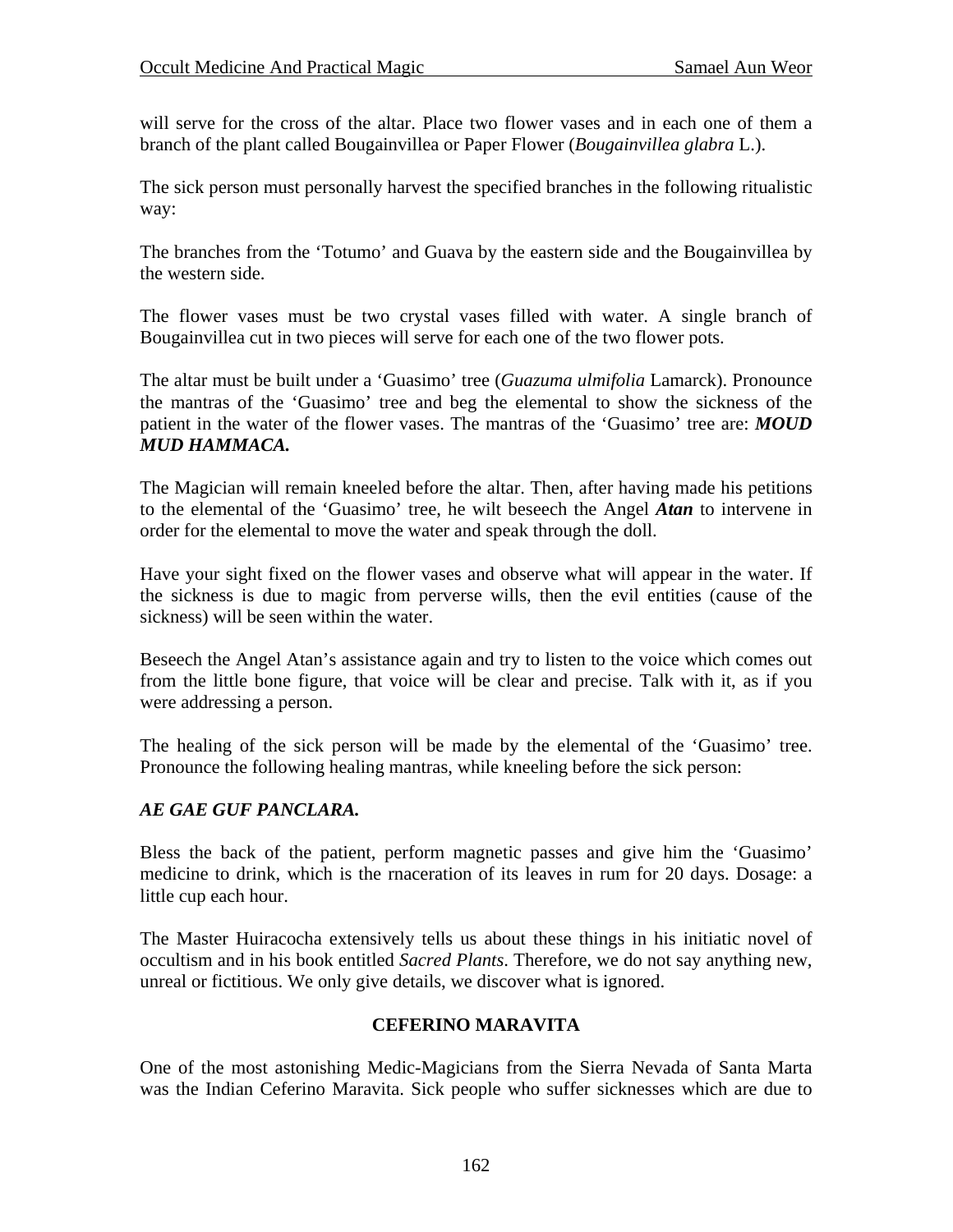witchcraft must call every night to the 'Mama' Ceferino Maravita, so he can cure them from their illness.

The following invocation must be performed:

*"In the name of Kalusuanga, the primeval God of light, son of the seven red seas and of the seven rays from the Sun, I invoke Thee, Mama Ceferino Maravita, so Thou can cure me from my illness. Amen."* 

#### **CURATIVE WORDS (MANTRAS)**

I disagree with the Magician Omar Cherenzi Lind, when he affirms in his book entitled *'AUM'* that the whole power of the verb is found in the silence and that the verb must be silent.

Such a gentleman wants to depriye us of the sublime and grandiose power of the articulated word. He ignores that the verb is of triple pronunciation and that it endows three norms: verbal, mental and conscious.

One can articulate with the creative larynx, one can vocalize with his thought and one can vocalize with the superlative consciousness of the Being.

We speak about the great creative verb and we teach humanity the secrets of the creative word in our book in preparation entitled *Logos MantraTheurgy*.

There exist words which cure and words which kill.

The physician's words are life or death for the sick person. A great amount of the physician's responsibility lies in their words, whether they employ their verb for constructive or destructive goals. No sick person should ever feel hopeless or condemned.

The physician must always say to his sick patient: "you are improving," "you are being healed," "your healing is increasing," "your sickness is disappearing," "soon you will be better," etc., etc.

These phrases remain recorded within the subconscious of the sick person. Consequently, the sick person will be rapidly healed. No matter how grave a patient might be or looks to be, the condition of his health must never be revealed as delicate or dangerous, etc. With these negative and destructive words, death is accelerated for the patient. When the patient is addressed with contrary terms, with words of hope and strength, his health can totally improve and be cured.

Words in order to cure the sick person exist, and magnetism combined with the verb becomes astonishing.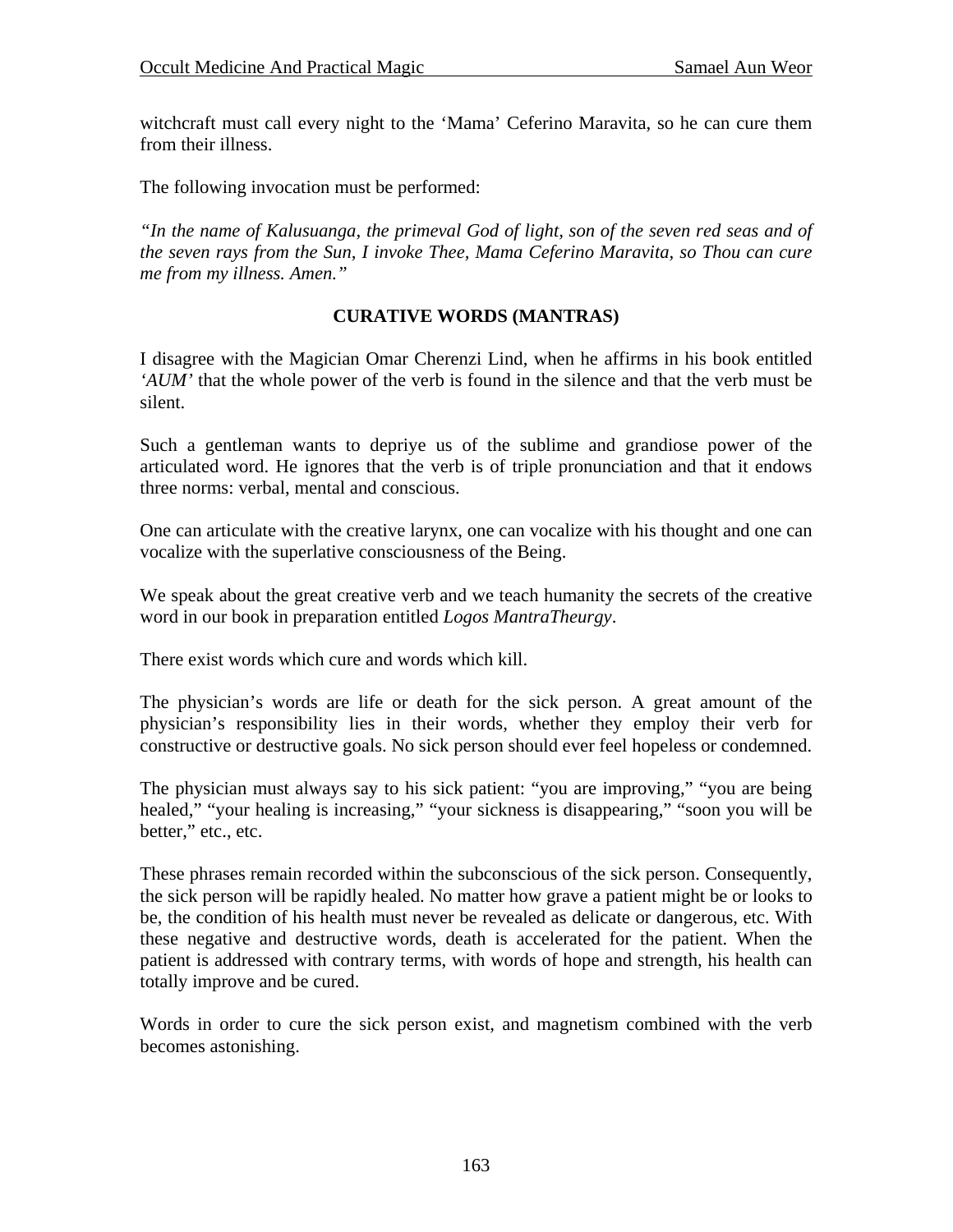The morbid fluids of the sickness must be taken away with great flowing passes, that is to say, the morbid fluids of the sickness must be taken away from the head towards the feet. While they are being extracted, they must be burned within the fire of a lit candle or within charcoal embers.

Afterwards, Prana or magnetic vitality must be administrated over the solar plexus and over the sick organs with slow magnetic passes and with magnetic insufflations.

The magnetic insuffiations are performed by inhaling oxygen and Prana and after having mentally charged it with our own vitality, it must be exhaled within a handkerchief and applied over the sick organs of the patient. This act must be accompanied with a powerful concentration of the will and the imagination, united in a vibrating harmony.

The Physician will imagine the patient swimming within a blue colored sea and will pronounce the following mantras or magical words:

#### *"AE GAE GUF PAN CLARA AUM TAT SAT PAN TAN PAZ..."*

A-E GAE are gutturally pronounced by uniting the A with the E in a single sound, vocalized with the throat. (the 'A' is pronounced as in the word "AT" and the 'E' as in the word "END")

The monosyllable AUM is pronounced AOM. Open your mouth very well with the A, round your mouth with the O, and close your mouth with the M, like this:

#### *AAAAAAAAAAAAAAOOOOOOOOOOOOOMMMMMMMMMMMMMM*

All of these mantras possess great healing powers. The Masters from the White Fraternity must be invoked in order to cure the sick people.

The Venerable Master from the White Fraternity (Huiracocha) wrote in some Gnostic Rituals certain mantras in order to invoke the Masters. Let us see some of them.

| <i>E.U.O.E.</i>  | IA.0.                   |
|------------------|-------------------------|
| <b>ISCHURION</b> | <i><b>ATHANATON</b></i> |
| <i>ABROTON</i>   | E.U.O.E.                |
| I.A.O.           | <i><b>SABAOTH</b></i>   |

Others are as follows:

| <b>KIRIE MITRAS</b> | <b>KIRIE PHALLE</b> |
|---------------------|---------------------|
| <i>HAGIOS</i>       | HAGIOS, etc., etc.  |

The mantra *HAGIOS*, among other things, has the power of opening the whole atmosphere in order for the Master to come.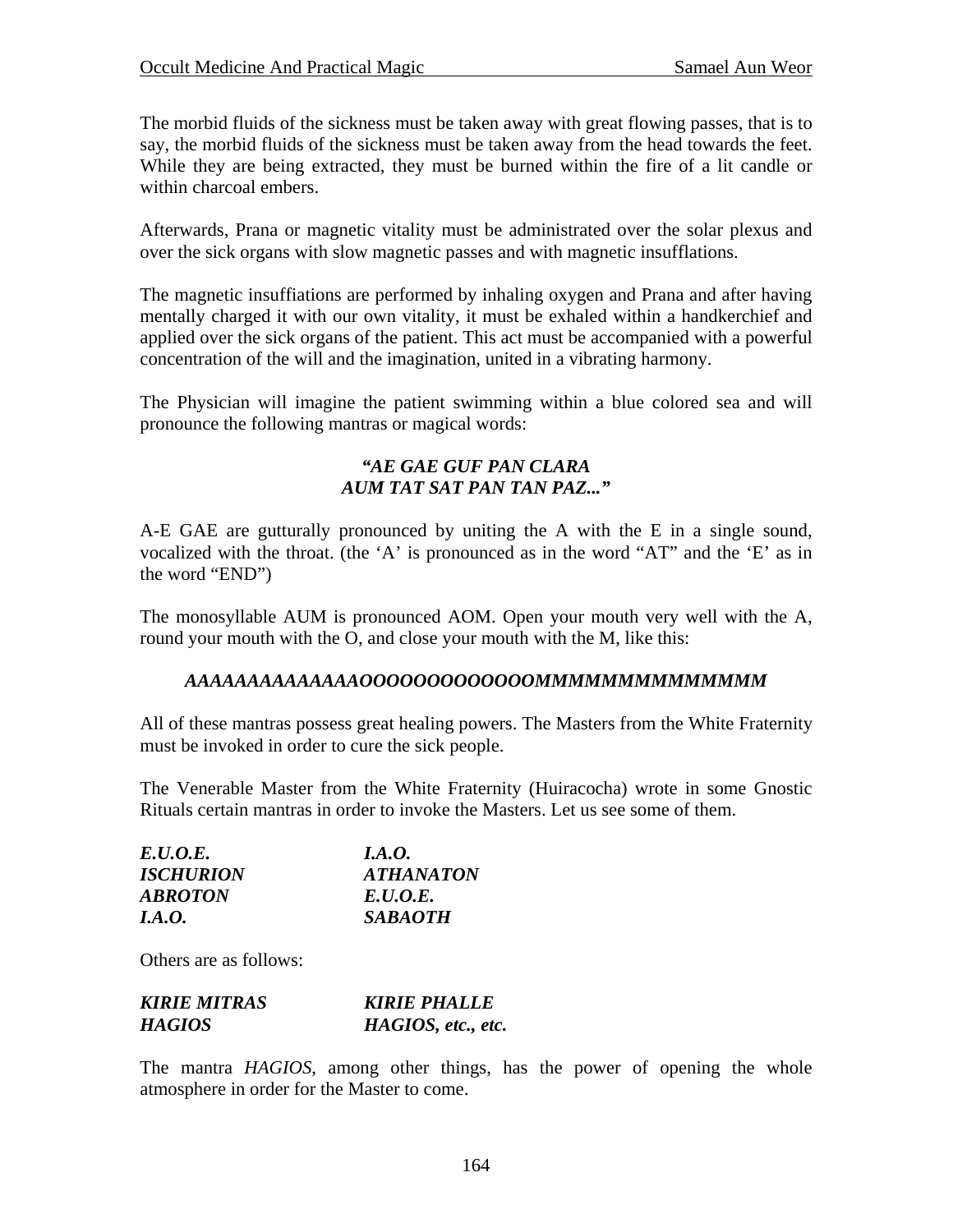Really, these mantras are good for that purpose. However, other more simple, efficient and at the same time more short mantras exist in order to invoke the Masters. Such mantras are the following:

#### *"ANTIA DA UNA SASTAZA"*

These mantras must be sung when pronounced. After having articulated them, the name of the Master who one wants to invoke has to be pronounced three times. Sick people can invoke the Master Hippocrates, father of medicine, or Galenus, Paracelsus, Hermes Trismegistus, etc., etc.

The vowels *I.E.O.U.A.* have great healing powers:

The vowel 'I' makes the blood rise towards the head. It cures the organs from the brain and develops clairvoyance.

2. The vowel 'E' makes the blood rise towards the larynx. It cures sicknesses in the larynx and develops the magic ear.

3. The vowel 'O' carries the blood to the heart. It cures this organ and awakens in us the sense of intuition.

4. The vowel 'U' carries the blood to the solar plexus (tip of the stomach). It awakens the sense of telepathy and heals the stomach.

5. The vowel 'A' carries the blood to the lungs and grants us the power of remembering our past reincarnations. At the same time, it heals the lungs.

These vowels are vocalized in combination with the letter 'N', like this:

- *1. IiiiiiiiiiiiiiiiiiiiiiNnnnnnnnnnnn*
- *2. EeeeeeeeeeeeeNnnnnnnnnnnn*
- *3. OooooooooooNnnnnnnnnnnn*
- *4. UuuuuuuuuuuuNnnnnnnnnnnn*
- *5. AaaaaaaaaaaaaNnnnnnnnnnnn*

One hour daily of vocalization during our entire life makes us Magicians. One can vocalize with the larynx, with the mind, with the heart, by meditating in the forces of these five vowels, such as we taught in the former pages.

Certain rnantras in order to awaken the chakras or occult powers exist. These mantras are based on these five vowels. These mantras are the following:

- 1. SUIRA (Middlebrow) Clairvoyance;
- 2. SUERA (Larynx) Magic Ear;
- 3. SUORA (Heart) Intuition;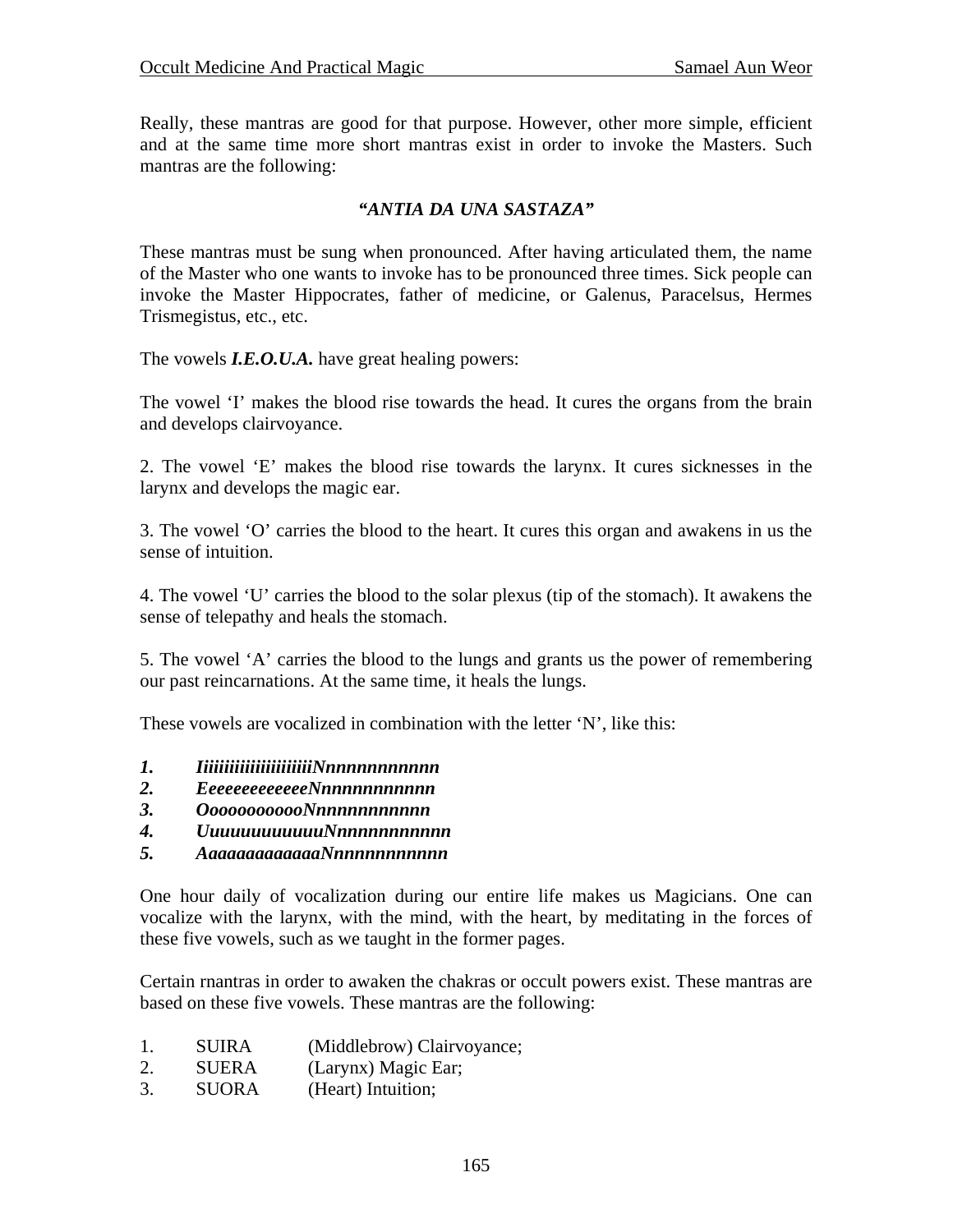- 4. SUURA (Solar Plexus) Telepathy;
- 5. SUARA (Lungs) Power to remember the past reincarnations.

The correct pronunciation of these powerful mantras is in the following way:

- *1. Suuiiiiiiiiiiiiiiiiiiii Raaaaaaaaaaaaaa*
- *2. Suueeeeeeeeeeee Raaaaaaaaaaaaaa*
- *3. Suuoooooooooo Raaaaaaaaaaaaaa*
- *4. Suuuuuuuuuuuu Raaaaaaaaaaaaaa*
- *5. Suuaaaaaaaaaaaa Raaaaaaaaaaaaaa*

By means of these mantras, we carry the fire from our solar plexus towards all of our chakras, in order to animate and awaken them. It is good to emphasize the importance that exists in the prolongation of the sound of these vowels.

#### **SICKNESSES OF TIlE MENTAL BODY**

The mental body is a material organism which has its anatomy and its occult ultraphysiology.

The mantra in order to cure the sicknesses of the mental body is:

#### *"S M HON"*

The 'S' is pronounced as a piercing hissing sound, similar to the sound which the brakes of compressed air produce, like this: Ssssssssssssssssssssssssssssss...

The 'M' is pronounced as when one imitates the bellow of the oxen: Mmmmmmmmmm

The "H" is like a deep sigh. The syllable 'ON' is pronounced by elongating the sound of the 'O' and the 'N', like this: OoooooooooooooooNnnnnnnnnnnnnnnnn.

This mantra must be vocalized daily for one hour. The disciple must invoke daily the Archangel Raphael and Hermes Trismegistus, supplicating them to heal his mental body.

When the sicknesses of the mental body crystallize in the physical brain, then madness is the outcome.

We study within the supra-sensible worlds the anatomy and physiology of the internal bodies of the human being.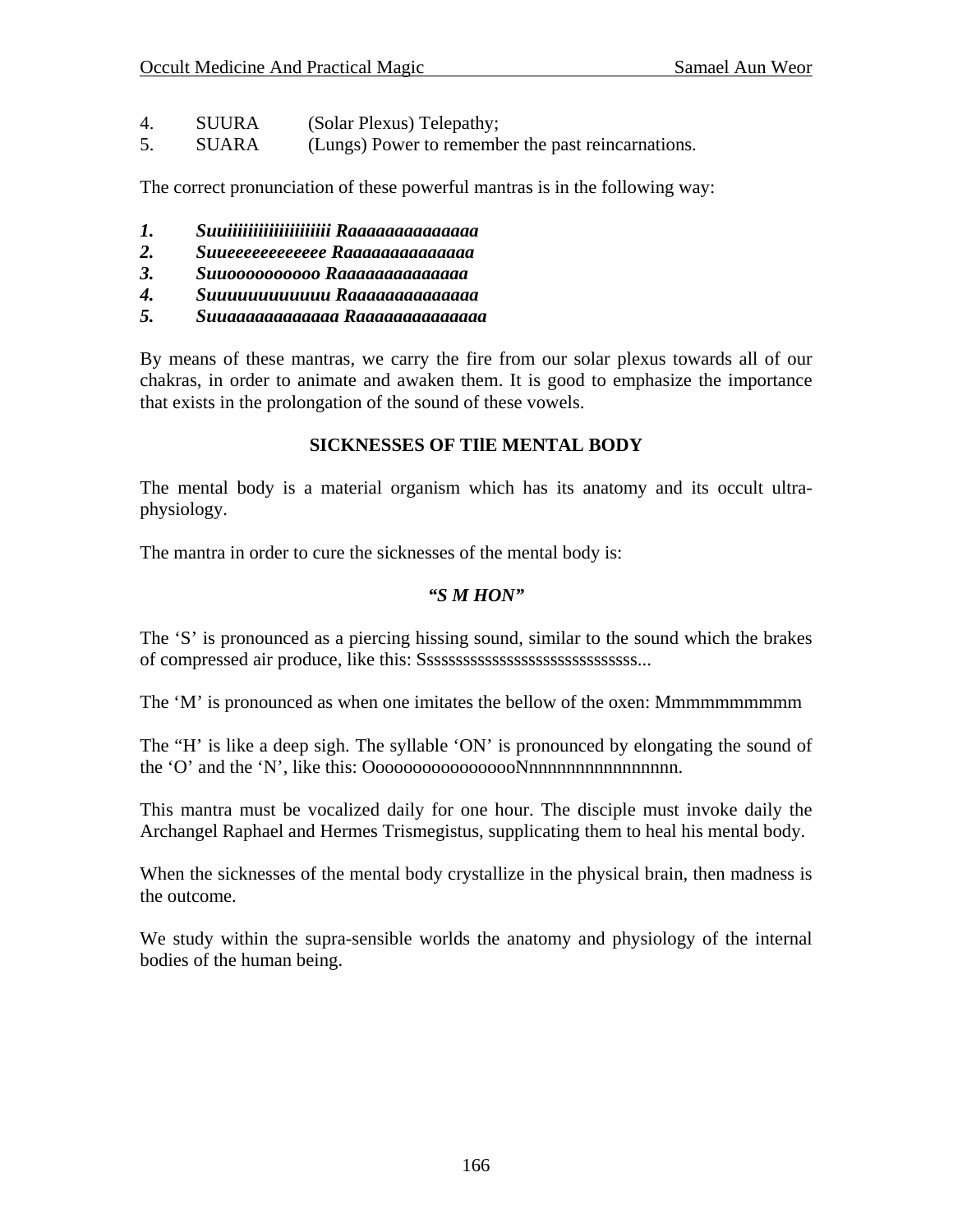#### **SECRETS OF PRACTICAL MAGIC**

#### **(B)**

#### **\*\*\*\*\*\*\*\*\*\*\*\*\*\*\*\*\*\***

#### **FOLKLORE FROM THE SIERRA NEVADA**

Many wise Indians are venerated in the Sierra Nevada from Santa Marta (Colombia). In cases of grave sicknesses, we can call them with our thought and our heart. Let us see a list of these wise Indians:

*'God Kogi' (Mamanku); 'Mama' Yuisa Quintana RiuaI; 'Mama' Iskaviga; 'Mama' Rayintana; 'Mama' Marrocorrua; 'Mama' Cajaka; The 'Saga' Catalina Alberto; The 'Saga' Sinkiri; The 'Saga' Yuila; 'Mama Serancua'.* 

These wise Indian Medics live in the Astral plane and they concur to the bed of the sick person who calls them with his thoughts and heart filled with faith.

A small Temple exists in Buringueca where the Indians 'pay' the Goddess Mother of the world (Nature) by carrying offerings to her.

A Temple in Jinn State exists where the degree of 'Poporo' is attained. This temple is called 'Sokarua' (from Yoburo).

Temples in Jinn State also exist in Garua and Gamaque. The Temple of 'Guicanuma' is also very important.

Therefore, the Sierra Nevada from Santa Marta is the 'Tibet' of Colombia. The Indians adore Blessed Nature. They surrender cult and bring offerings to her.

In the Temple of Tierra Nueva, they often use in their cults a very important relic, which is called 'Gurrumaya.' It is a relic of Cansamaria or Concoruba, which is a sea shell in the form of a small plate or small cooking pan.

Many marine shells exist which the Arhuacos use in their cults. Romantically, they call the Caribbean Sea "macuriba." The sea shells which they use in their Temples are called "chengues", which they have qualified into four types: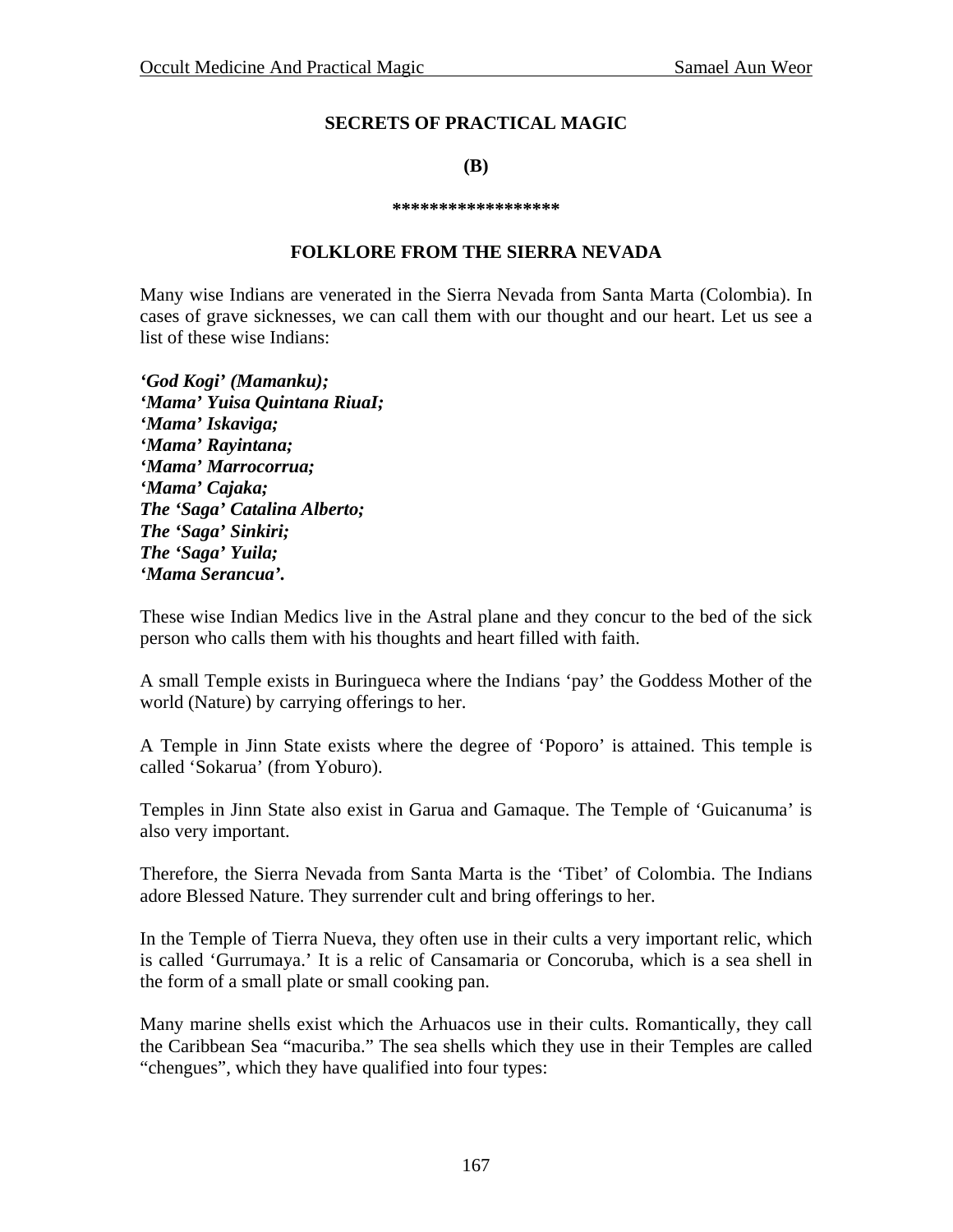Red chengue, yellow chengue, black chengue and white chengue.

These four colors remind us of the four races which have existed in the world:

- 1. Red Race (Native American red skin people);
- 2. Yellow Race (Asiatic people);
- 3. Black Race (African people);
- 4. White Race (Occidental people).

These four races are symbolized by the four horses from the Sacred Scriptures (Revelation).

A small fruit called 'Gulaba' exists, which the Arhuaco Indians employ in their cults in order to pay the blessed Goddess Mother of the world, Goddess Nature (Isis, Adonia, Insoberta, Mary).

Another small fruit called 'Seitamaca' exists, which also has great occult powers and is very sacred for them. The 'Concalva' is a big fruit from the Sierra Nevada, which they use in their sacred cults.

The sacred cults of the wise Arhuaco Indians and their wise utilization of the elementals allows them to control the Tattwas, although, only in a partial form. This is because the mastery over the Tattwas can only be achieved by the Adepts of the White Fraternity.

However, Adepts from the White Fraternity also exist among the Initiates of the Mayan Ray.

The founder of the College of Initiates is the 'Maha-Guru', who dwells in Eastern Tibet. We, the Masters of the White Lodge achieved the mastery over the Tattwas. We converted ourselves into Kings and Queens of Creation after we fused ourselves with our own Intimate (Spirit), also after we redeemed our animal soul. This is accomplished by assimilating the psychic extract of the ethereal body, the psychic extract of the astral body and the psychic extract of the mental body, within our own Spiritual Soul.

We have two souls which are mentioned by Goethe in his Faust. These are the Animal Soul and the Diamond Soul. The beautiful Sulamite (Diamond Soul) is betrothed with Solomon (the Intimate) when one achieves the High Initiation. This is how the Soul and the Spirit are fused and become 'one'.

Afterwards, the Adept has to liberate his Animal Soul by assimilating the psychic extracts from his ethereal, emotional (astral) and mental bodies, so that he can verify the Ascension of the Lord, which is the fusion with the Glorian. This is how the Master is transformed into a Divine Angel, into a Medic of the Light and into a Theurgist.

The Divine Rabbi from Galilee practiced the Gospel and healed the sick because he was a true Magician and Theurgist, a true God.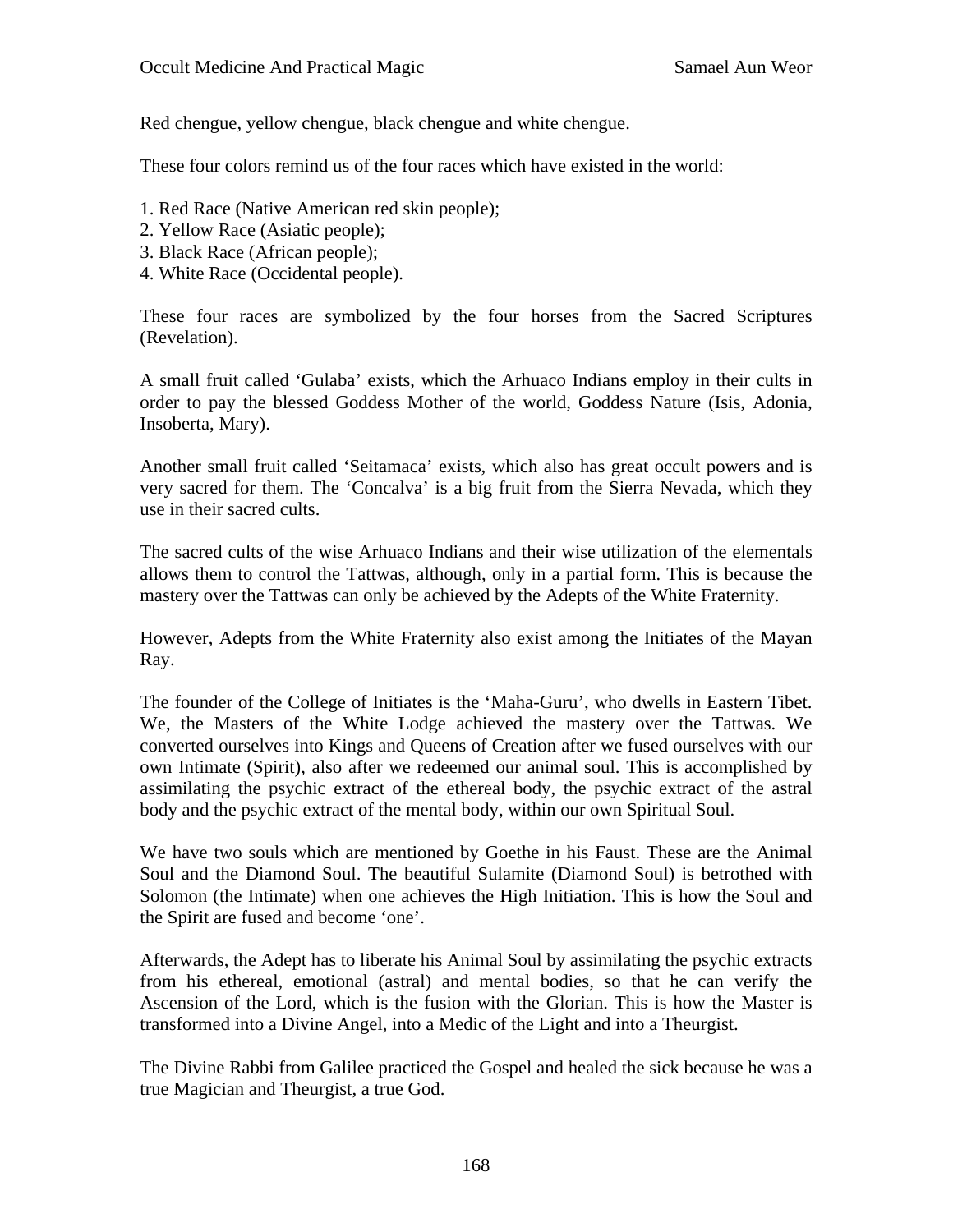*"Magic"* comes from *"Mag"* which means Priest. It signifies great power from the Divine Wisdom, the Ineffable Light, the Solar Substance which the Medic Magician manipulates in order to heal those who are ill.

When the human being fuses himself with his own Intimate, he converts himself into a God of Nature. This is why the Masters from the Mayan Ray are ineffable Gods of Nature.

"Introduce the virile member into the feminine vagina and withdraw it without spilling the semen (without reaching the orgasm)." Whosoever renounces fornication and practices this secret daily, living a holy life, will also be converted into a God of Nature and into a Medic-Magician.

We also will become Gods by becoming Initiates of the *'Green Snake'* The Priests of the Snake were also venerated in Egypt.

Let us now see some Gods or Masters from the Mayan Ray, who are venerated by the Indians of the Sierra Nevada of Santa Marta (the 'Tibet' of Colombia):

Kakamulkuabi, a major secretary of the 'Udurnasi' hills, father of Hailstorms. Sabatamena Laguna. 'Gualinutukua' is a Temple where the Moors dance. Seyirico, 'papa' of the 'Jayo' (Mayan Master). The Master Ucua, mother of boncuá (the water). The Master Abusudimba, mother.

A sacred Temple called 'Kembiterna' exists, where the Moors dance. Another interesting temple is the one from Geingeka.

A sacred lagoon called 'Sidigua' exists. Pilgrims who walk towards the Indian Masters who dwell in 'Takima' and 'Makutama' bathe themselves in this lagoon.

A very ancient dance called the "Cansamaria" is still danced in this day and age. The whole wisdom of these Indians is kept in secret behind the jagged mountain-chain of the Paramos.

A sacred well and a Guardian who remains seated exist in a certain place of the Sierra Nevada where the Mayan mysteries are cultivated. Those who are not prepared, that is to say, the unworthy, become enchanted when they arrive there... They cannot pass beyond this place.

The pilgrims bathe themselves in the lagoon in order to purify and cleanse themselves.

A temple which is called 'La Gloria' exists at the shores of the Caribbean sea between Gaira and 'Pozos Colorados.'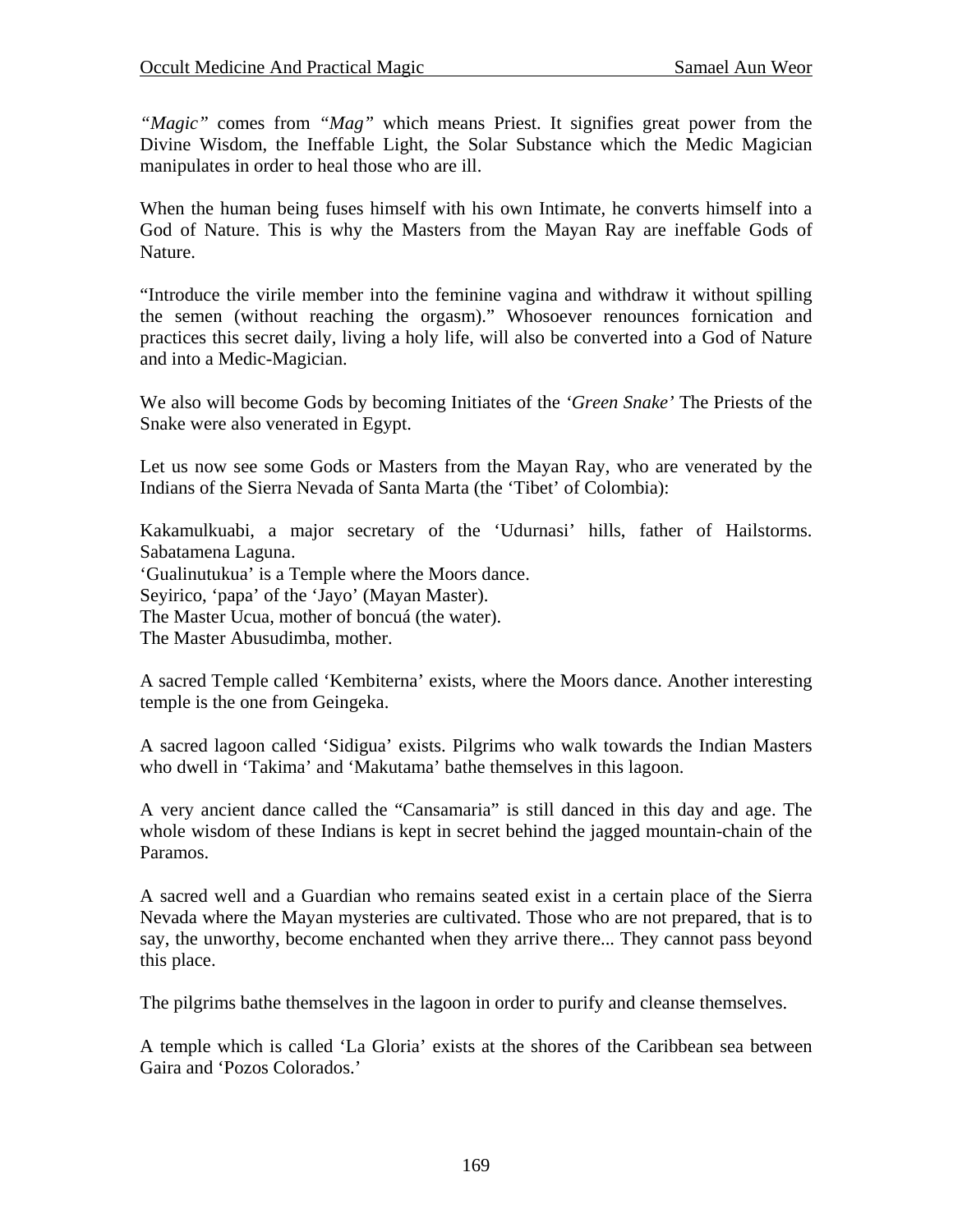The Masters from the Mayan Ray are true Dragons of Wisdom, Initiates of the Snake. All of the inventions from Atlantis and Lemuria, which are kept as sacred relics, exist within the Temple of Kalusuanga, the Son of the Seven Red Seas and of the Seven Rays of the Sun. He is a Mayan Master.

The Arhuaco Indians know in depth about the occult powers of the marine snail-shells. They use them as amulets. The 'muchulo' is a marine shell with the shape of the feminine genitalia. There are large and small sizes which are carried around the necks by the female Indians. The large shells are for the women and the small shells for the girls. The occult powers of these snail-shells assist these female Indians against the sly and perverse fornicators.

Certain snail-shells with the shape of cartridges exist, which are called "deriches" by the Indians. There are large and small sizes. The small ones are carried around the necks of the boys and the large ones are used by the men. These snail-shells assist them against witchcraft and evil entities.

The Arhuaco Indians always carry two 'calabacitos' (Calabash) when they travel through their mountains. They also chew Coca leaves ('Jayo') and dab a small stick within a 'calabacito' with 'ambira.' Then, they put the stick into the other 'calabacito' with marine shell flour. They carry this small stick in order to dab the Coca ('Jayo') with these, so they may perform long walks without getting tired, because the marine shells totally recalcify them. Thus, when the osseous system is re-calcified in this way, it tolerates long walks.

Perverse black 'Mamas' also exist in the Sierra Nevada of Santa Marta, who are capable of all type of evilness, since there are many things existing in the world.

In Eastern Tibet, many Mahatmas exist. However, many Dugpas and Bhons of red cap also love there, who are capable of all mischief and evilness, since they are Black Magicians.

A gigantic and very ancient city called 'Maoa' exists in the flatlands of Casanare (Colombia). Such a city is found in Jinn state. This city will never be found by the 'civilized' ones.

Another city in Jinn state also exists in the Florida peninsula. This city will also never be found by the civilized ones.

Secret cities exist in California which are inhabited by Lemurians, who are survivors from the continent 'MU.'

A subterranean city exists under the thick jungles of the Amazon. Enormous riches from the Atlanteans are held here. This city is also inhabited.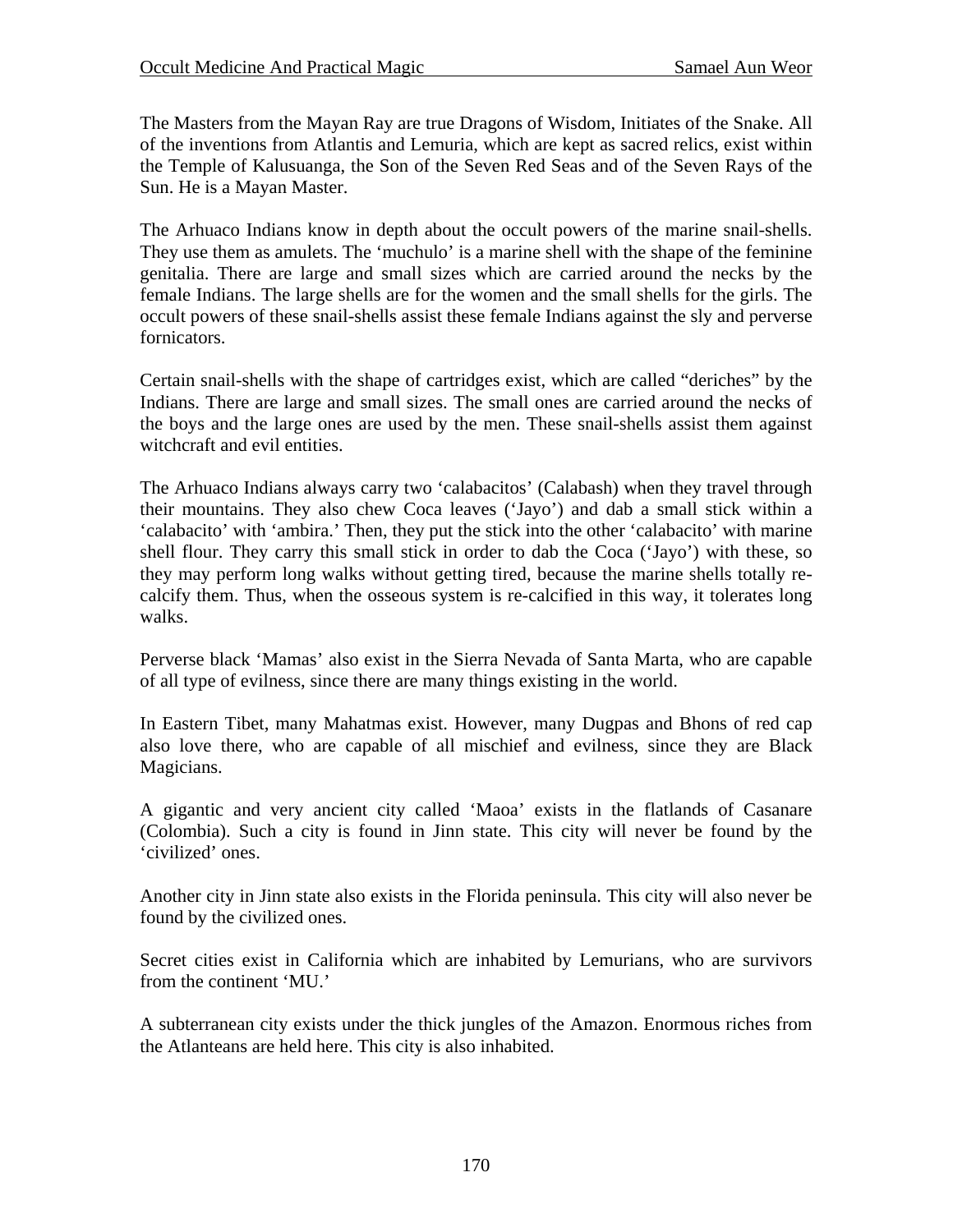The medical wisdom is preserved in all of these cities and Jinn lands. Lawfully, their inhabitants have the right of laughing about the 'university horses' from our faculties of medicine.

The Egyptians were mummifying their cadavers. This mummification was performed by introducing the deceased person's ethereal body within his physical body. This is how the ethereal body was suspending the decomposition of the cadaver.

When the atom 'Nous' leaves the left ventricle of the heart, then the atoms of death direct the process of disintegration of the cadaver, and the physical body disintegrates. Thus, each atom has its own intelligence. These atomic Angels have also soul and body, because each atom is the body of an atomic Angel.

The Egyptians were suspending the work of the atoms of death by introducing the atom 'Nous' within its sanctuary again. This sanctuary is situated in the left ventricle of the heart.

Nevertheless, the mummies from the Arhuaco Indians are much more perfect, because in addition to the mummification of the cadaver, they were 'reducing' those cadavers to the size of small Lilliputians, and conserving perfectly the features of those cadavers.

Still, in this day and age, the 'foolish scientists' from the official medicine cannot mummify a cadaver because they do not know the internal anatomy of the human being.

The embalming of a cadaver can never be coequal to a mummification work, because the mummy is very much perfect.

As well, the modern scientists have not invented a remedy in order to preserve the youth and the life of the physical body for an unlimited time.

Indeed, we, the Gnostic Medics, have that secret. We know that the Count Saint Germain, who was mentioned by Giovanni Papini, lives in Tibet with the same body which he used in the XVII, XVIII and XIX centuries in Europe. This is because we, the Gnostic Masters, can preserve the physical body for an unlimited time.

The Master Mejnour lived seven times seven centuries. Zanoni was initiated in ancient Chaldea and disincarnated by the guillotine during the French revolution.

What do the foolish modern scientists know about this? The only thing that they want is money and more money.

The whole wisdom of the Arhuaco Indians is found behind the jagged mountain-chain of the Paramos. Yet, that wisdom will never be accessible to the civilized ones of this XX century.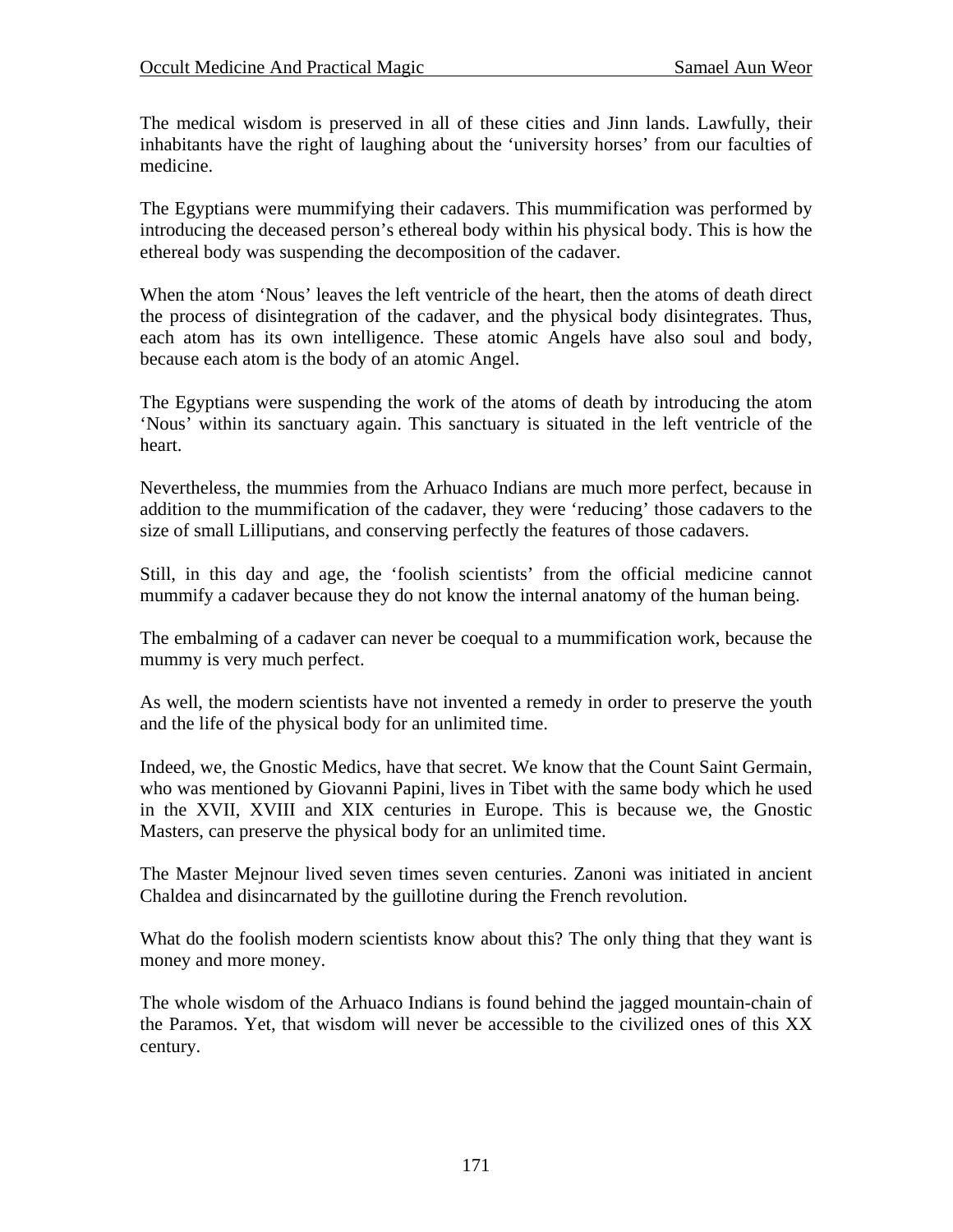The Indians who live in the lower part of the Sierra Nevada are ignorant. If the 'foolish scientists' believe that those Indians know something, then they are very mistaken.

The true Mayan medical wisdom is only found behind the jagged mountain-chain of the Paramos and no profane one can enter into those temples of the Mayan Ray.

The Masters from the Mayan Ray, the Masters from Eastern Tibet, the Masters from the secret temple of Juratena in Boyacá (Colombia) have the authentic occult wisdom enclosed within their subterranean Sanctuaries.

The distinct indigenous tribes of the whole world are the possessors of that archaic, ancient wisdom of the Green Snake.

The occultism which is known in the cities is nothing else but a grotesque caricature of the ancient wisdom, which is hidden within the subterranean Sanctuaries of the Andes, Bohemia, Tibet and in all the subterranean caverns of the Sierra Nevada of Santa Marta, in the Alps and the sandy deserts of Asia and Africa.

The authentic occult wisdom is found in Manoa, the secret city from the flatlands of Casanare and in all the secret cities of the thick jungles of the whole world.

One needs to be humble in order to acquire wisdom, and after one has acquired it, there is the need to be even more humble.

I, Samael Aun Weor, the Avatar of the New Aquarian Era, am the first one teaching the ancient wisdom of the Green Snake to all the disciples who are lovers of the light.

The Gnostic Movement advances in a mighty way, and now nothing, not anyone can stop us in this luminous and triumphal march.

#### **THE SNAKE AND THE MIRROR**

The 'Saga' Maria Pastora is a great Master from the Mayan Ray and a great illuminated sage in the powerful wisdom of the snake.

At present, the 'Saga' lives on the most great star of the 'Great Bear.' She never abandons her green snake.

The power of the Medic-Magician is based on the snake. The snake Curanderos live making war amongst themselves. When a snake Curandero has a lot of fame and clientele, then the rest of the Curanderos make war upon him and they send serpents to bite him and kill him. Those snakes are sent abroad through the astral plane from far away. This is what we call Jinn state.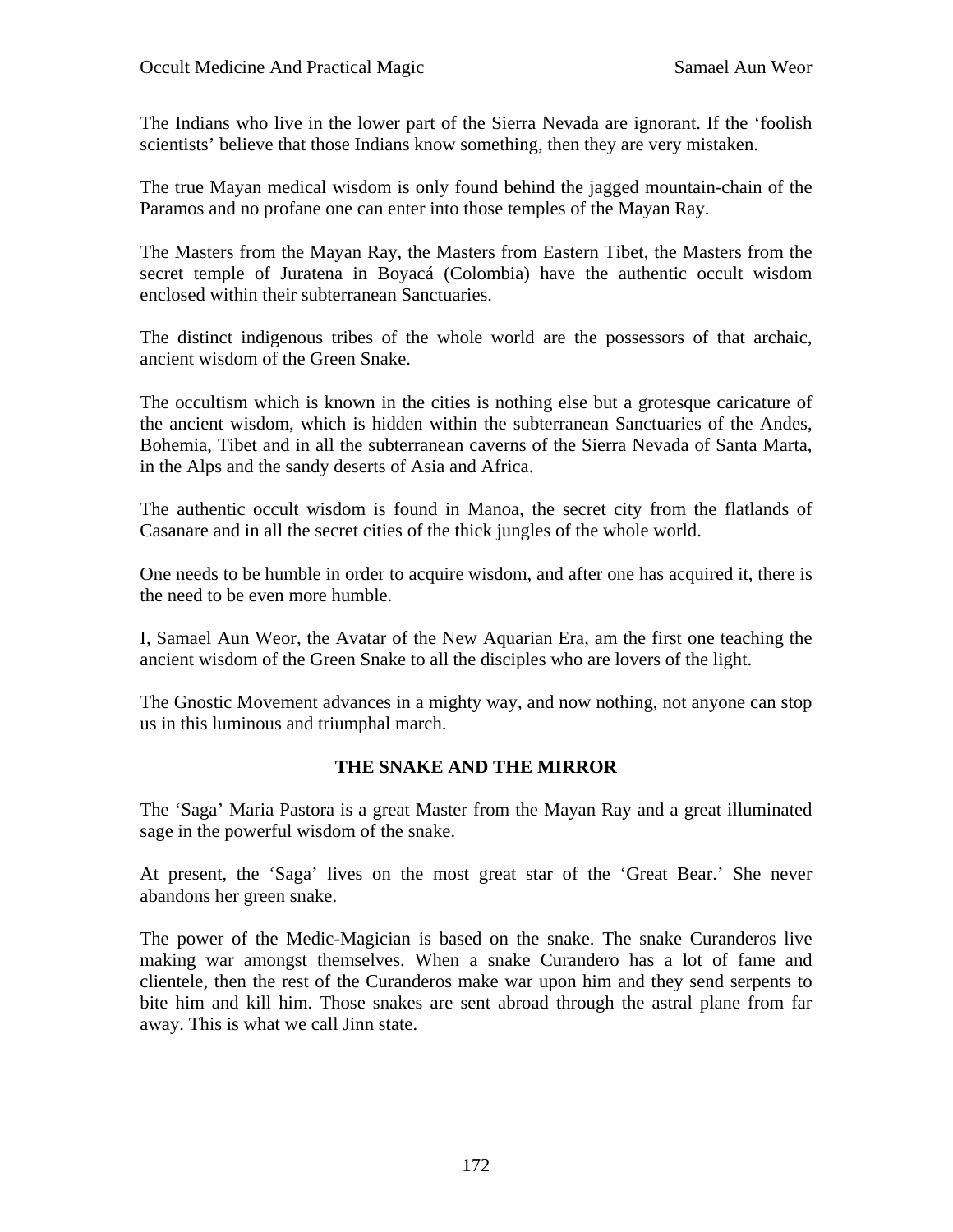If the Curandero is very well 'sealed' with his Tattwic extracts, then he has nothing to be afraid of, because the viper's poison will not cause him any harm. Yet, if he is not 'sealed', then inevitably he will die.

The snake Curandero is a king within the vortex of the jungle, because nobody can cure the snake's bite but him. All the remedies from the pharmacy are worthless in these cases.

When a snake kills another snake, the victorious snake completely swallows the other. Afterwards, the snake vomits the other intact. Then, the victorious serpent searches for the leaves of a plant called 'Siempre-viva' (*Sedum praealtum*; DC.) and give these leaves to the victim to smell. Thus, the dead snake resurrects and runs away. The 'Siempre-viva' plant is a liana which entangles itself everywhere and it has little leaves with the shape of a heart. It is the queen among all the plants which cure snake bites.

A circle must be traced around the plant before its harvesting. Then, it has to be blessed and one must beg the elemental of the plant for the services that one wishes from him, because it is not the plant which cures but its elemental.

Subsequently, the plant must be placed within a container with rum. Thus, when it is necessary to cure a person who has been bitten by a snake, this potion has to be given to him to drink and the area where the bite is found must be bathed with it.

The Indians are accustomed to always wear bracelets made with the skins of snake. The Arhuaco 'Mamas' from the Sierra Nevada of Santa Marta remain entire hours sexually connected with their wives and they withdraw in the moment when they feel the approaching of the spasm, in order to avoid the spilling of the semen. In other words, they do not terminate the sexual act, because they suppress the orgasm. This is how they awake their 'igneous snake'.

On the rocky patios of the Aztec Temples, young people from both sexes (couples) remained naked, caressing themselves and connecting sexually. This was done during the period of entire months without never consummating the sexual act (without reaching the orgasm). This is the way they were transforming themselves into Medic-Magicians, by awakening the power of their igneous snake.

Within the Mysteries of Eleusis, the sacred dance and sexual magic were transforming human beings into Gods.

The igneous snake remains enclosed within a membranous bag that is situated in the coccygeal bone, which is the bone that serves as a base for the spinal column.

An ethereal chakra exists within the coccyx, and the spiritual fire snake resides there. When we practice sexual intercourse in the same way as the Arhuaco 'Mamas' and the Aztec Indians practice it, then this spiritual fire snake awakens and starts its ascension through the canal of the spinal column, until reaching the head.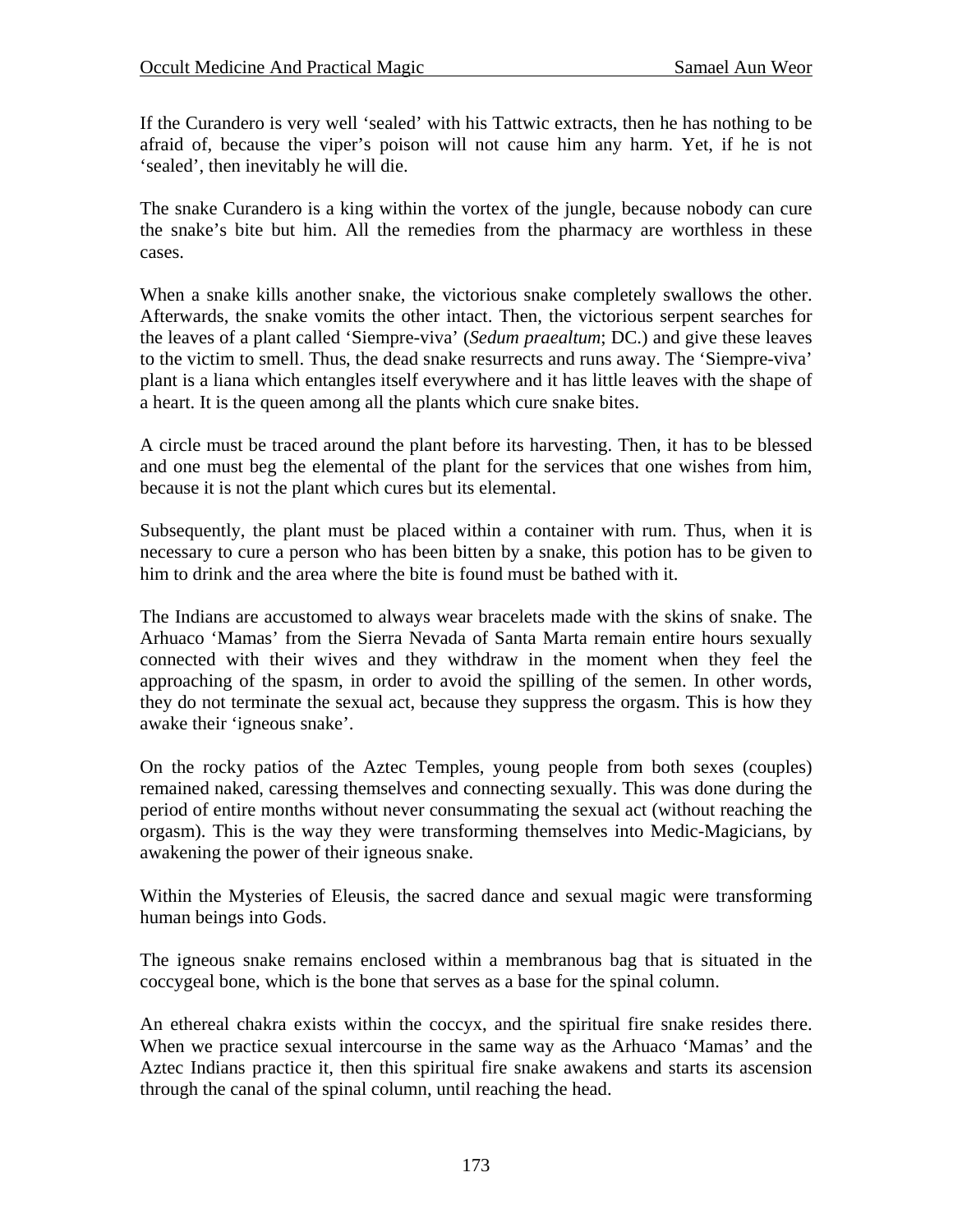When this spiritual fire snake reaches the head, then the Gnostic Medic attains possession of all the powers of a God. He fuses himself with his Intimate, and becomes an Angel. This igneous snake is called "Kundalini" by the Hindus.

The human being who has awakened his Kundalini becomes a Physician anointed by God. The secret dwells in sexually connecting with our spouse and withdrawing from the sexual act without spilling the semen. Abundant information about this transcendental theme will be found in my books *The Perfect Matrimony* and *The Revolution of Beelzebub.* 

Those who are awakening their igneous snake must help themselves with electric massages from the bottom to the top, along the spinal column. Any electric massage apparatus serves for this purpose.

While in the state of 'Manteia' (ecstasy), the Initiates can contemplate their resplendent Intimate, face to face, before the mirror of Eleusis. Another marvelous mirror exists within the human being. The Gnostic Medic must learn how to use this mirror by means of interior profound meditation... This mirror is the imagination. For the wise ones, to imagine is to see. The imagination is clairvoyance itself

The imagination is the mirror of the soul. It is the translucence through which we perceive the images from the astral light.

The Master Paracelsus states the following when he refers to the imagination:

*"The visible man has his laboratory (his physical body), and the invisible man works there.* 

*"The Sun has its rays which are not possible to seize with the hands. Nevertheless, these rays are very strong (if they are brought together by means of a lens) and can burn edifices.* 

*"Imagination is like a sun, it operates within its own world wherever it glows. Man is what he thinks. If he thinks infire, then he burns. If he thinks in war, then he is warring.* 

*"Imagination becomes a sun by means of the power of thought."* 

(*De Virtute Imaginativa*)

The imagination is developed by means of willpower. Willpower is invigorated and developed with the imagination.

In order to magically operate upon the elementals of the plants and upon the organism of sick people, the Gnostic Medic must unite his willpower and his imagination within a divine connubiality.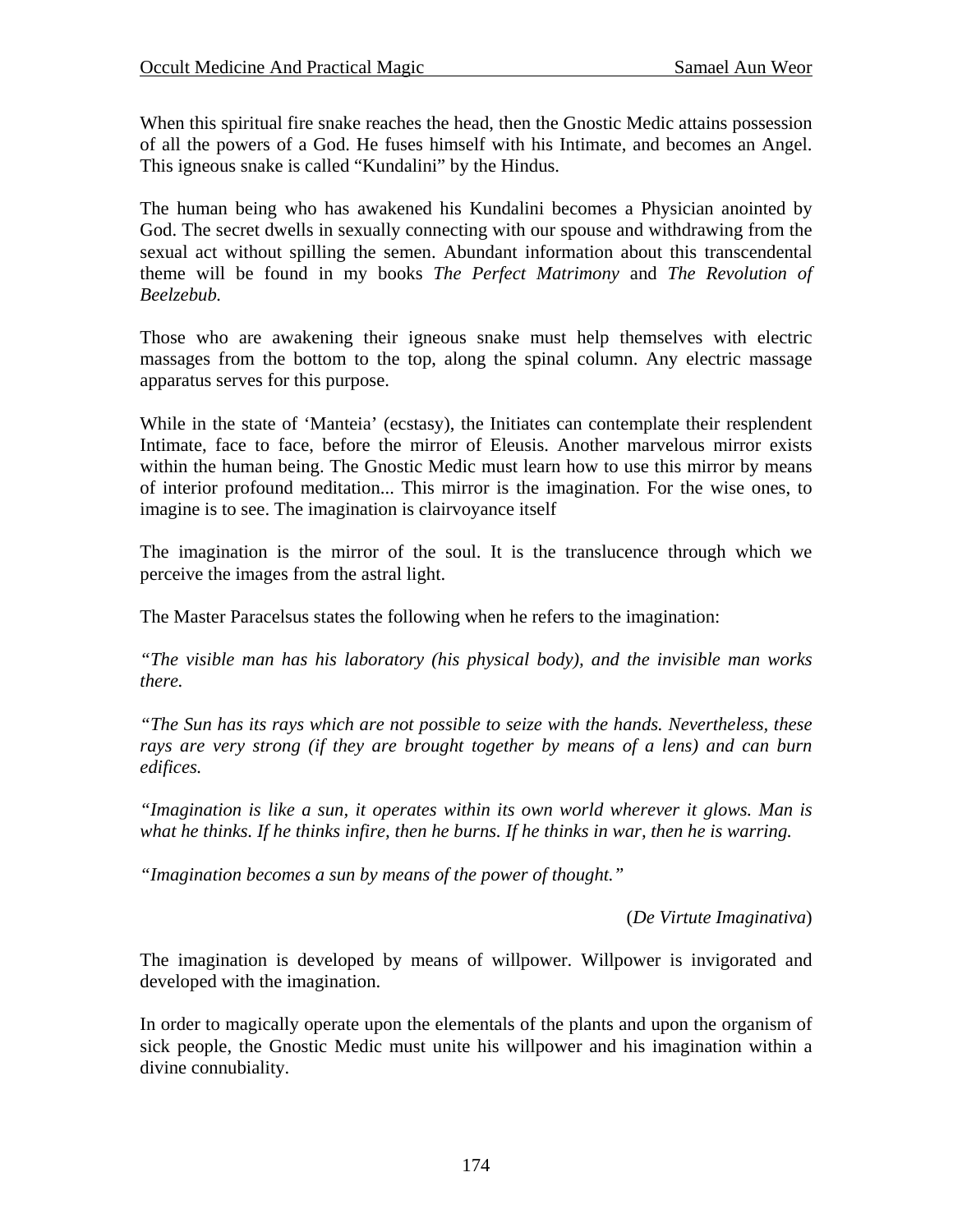#### **PRACTICE**

The disciple must render himself daily to the practice of profound meditation. The theme of birth and death of plants is very simple as an exercise for interior meditation. The disciple must sit or lie down comfortably and stare for some moments at a plant, which he must already have for this exercise. He then closes his eyes and while preserving the image of the plant in his mind, he becomes somnolent. Once he is sleepy (somnolent), then he has to meditate on the growth of the plant, from the time when it was a little, tiny stalk, until reaching its present state.

Remember that everything which is born has to eventually die. Imagine the plant in the process of decaying, withering, dying, converting into compost. Then, the disciple must fall asleep a little more and try to see and to converse with the elemental creature of that plant.

The elemental of that plant will be seen and heard after some time of daily practice. Then, the elemental will teach his secret formulae related with the sicknesses which he knows how to cure, and the elemental will place himself at the student's service for the execution of the works in which such an elemental is an expert.

This medicinal procedure through interior profound meditation develops the disciple's own imagination. Thus, he will become an illuminated clairvoyant. He will direct his internal sight towards the most far away boundaries of the earth and will become a ruler of creation in its entirety. He will know the wisdom of each herb and thus he will unleash the tempests. He will transmute lead into gold and will make the earth tremble.

The fiery snake will make his mirror resplendent. Then, the disciple, abiding within his own cavern (his interior universe), will convert himself into a Dragon of Wisdom.

The magic of herbs allows us to unleash the waters and to make the entire universe tremble.

The Indians from the Sierra Nevada of Santa Marta preserve two cosmic books from very ancient times. One of them is called *EL ANTA* Great cosmic powers are enclosed within these two books.

When we delivered to humanity our book entitled *The Perfect Matrimony*, which contains the most solemn message which the White Lodge has given to humanity since the first foundations of the world, until our days were established, many passionate perverted ones, mystical and sanctimonious people emerged, who qualified us as pornographic. Such people took it personally. Thus, they cried.., and vociferated in vain.

Some decrepit old men, who were rendered null because of too much copulation, declared that sexual magic was impossible. Thus, they pleaded for that absurd sexual abstention, for the unhealthy chastity of religious people. In other words, they pleaded for the nocturnal pollutions, spermatorrhea, masturbation and decalcification, because Nature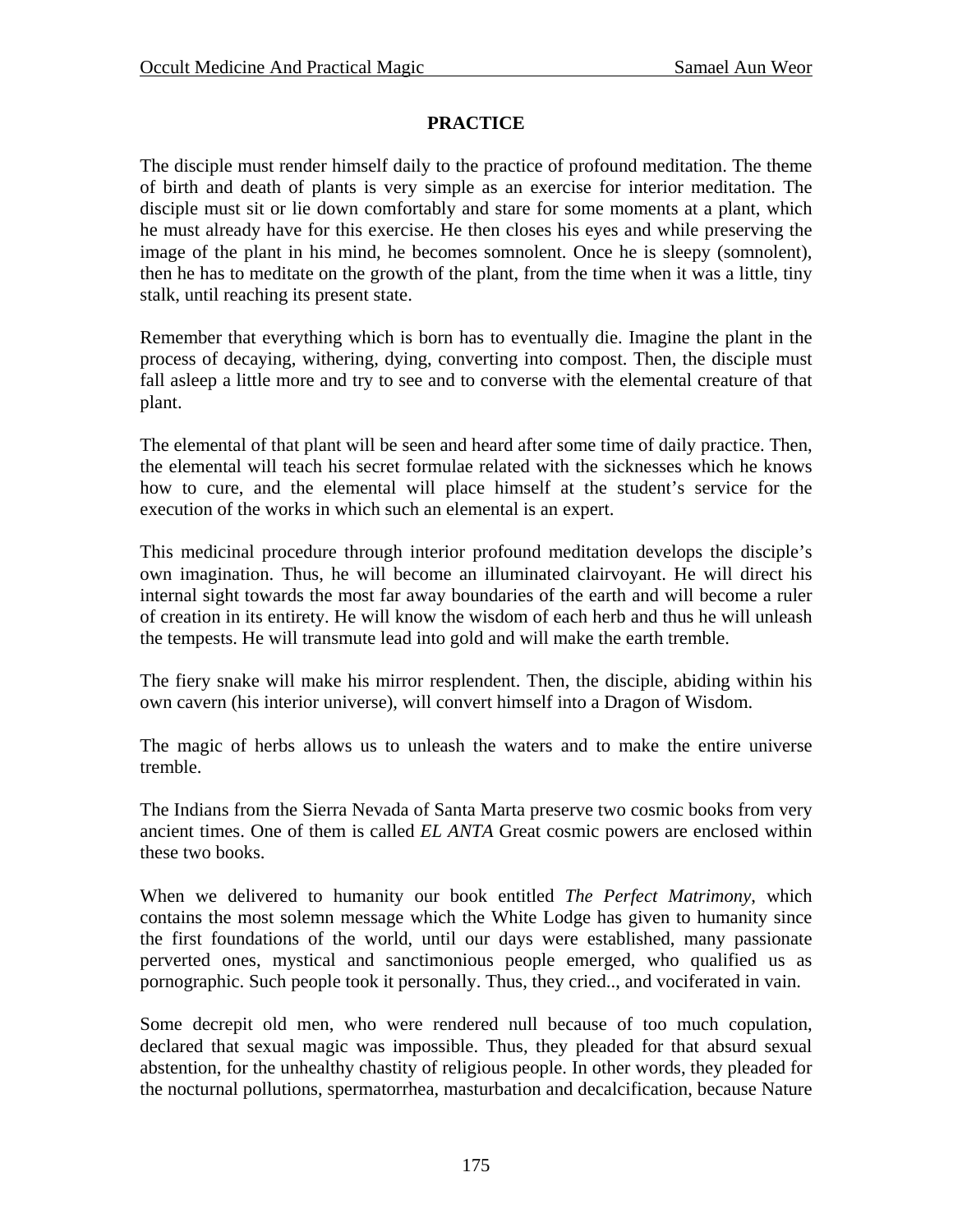cannot be violated with impunity. The sexual laws were not made in order to be transgressed.

To despise the woman, who is truly the best that man has, the most beautiful creature which life has granted, is a work of eunuchs, a work of masturbators, a work of Sodomites. Woman converts man into an omnipotent God, who is capable of shaking the earth and unleashing lightning and tenipests in the whole universe.

The "mystics" of Theosophy, the Rosicrucian Order, and Spiritism were naming us as materialists. These offensive ones believed themselves to be super-transcendental and they forgot that nothing can exist, not even God, without the help of matter. Sex is repulsive to them, but from where are they coming from? Who enrolled them in the school of life...?

Know then that the Initiation was not made for abnormal ones. Get ye hence, you eunuchs, sodomites, physically and morally decrepit ones...! Get ye hence, you fornicating spiritualists! Get ye hence, you classroom tyrants! The Altar of the Initiation can only be approached by the true man and by the true woman.

My disciples must be intrepid, courageous, tenacious, ferrous and of a character like a steel shield, always victorious, always rebellious as the heroic creations of the illustrious Rabelais.

Each one of my Gnostic disciples is a soldier in complete battle, in a field without boundaries, without parochial limitations, without compromises from sects and from lodges.

The Gnostic army is the army of Christ. The Gnostic army is now in battle against false religions, schools and sects from the world. It is against everything black, against everything which tastes of crime and exploitation.

The paladins from the New Era emerge everywhere. We have Gnostic soldiers in the factories, in the workshops, in the ships, in the railroads, in commerce, in the banks, in industry, in the mines. In short, they are everywhere.

Now, not even one point more or one point less, whosoever is not with us is against us. We cannot tolerate more infamies and false promises from dimwitted politicians. Now we want to return into the fields of Nature in order to work. Now we want to return into the bosom of the blessed Goddess Mother of the world.

Now, we want a King, a President, a Governor: Christ, Christ, only Christ!

Woe to those mystics who detest the woman! Woe to those passionate fornicators who only see in her an instrument of pleasure! Woeful ones... It would have been good for such men if they had not been born; or it would have been better for them if a millstone were hung about their necks, and they were drowned in the depth of the sea.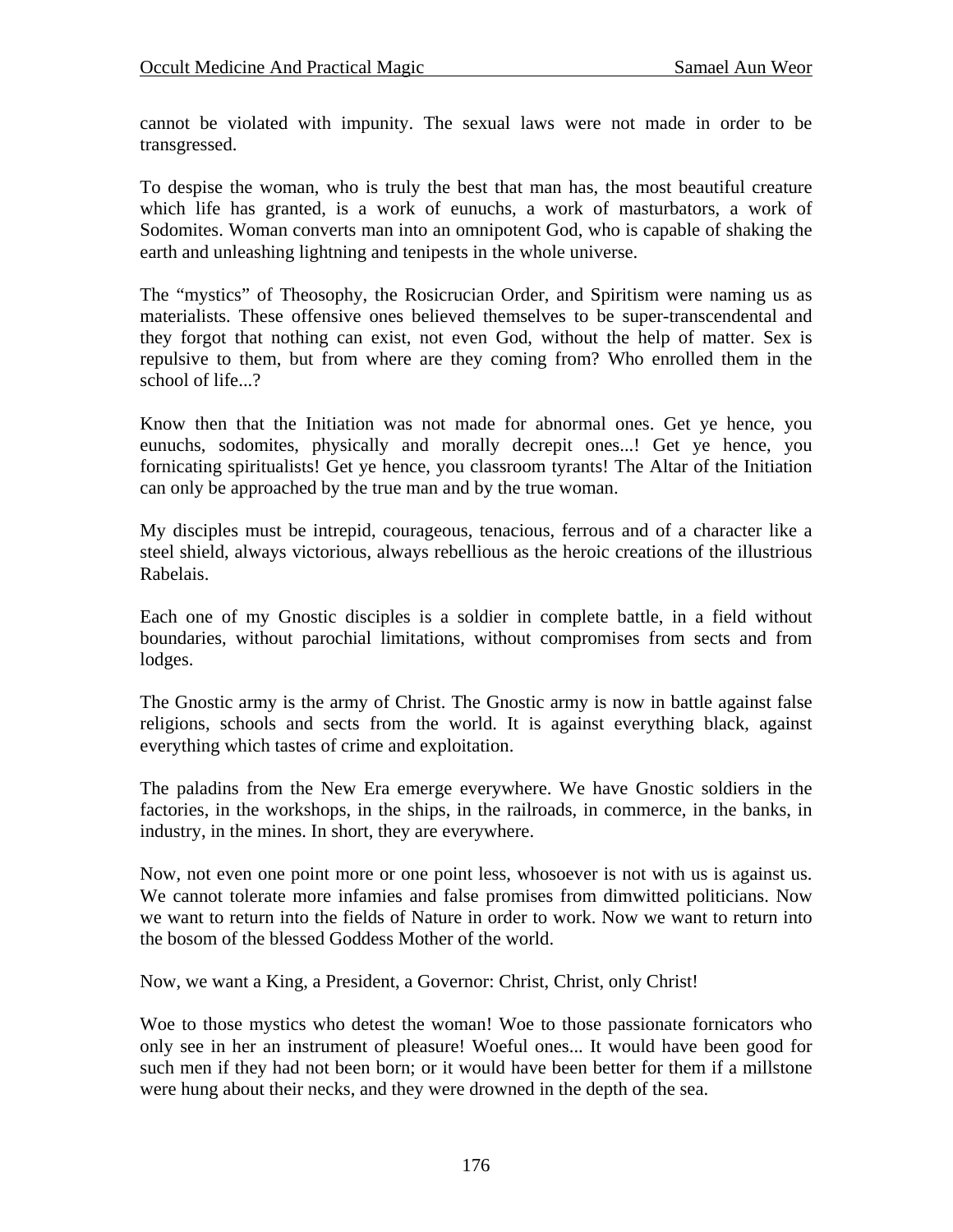Whosoever wants to reach the Altar of the Initiation has to thrust himself against his own defects, against his vices, in a battle face to face against the enemies who dwell in his own house (psyche).

Down with the chains of conventionalism! To the redeeming battle!

#### **SECRETS OF THE MAGIC MIRROR**

A mirror and three hairs from the crown of the head of an impressionable, nervous and sensitive woman must be placed in the bottom of a container with water. Then, the Magician has to fixedly stare at the woman to whom he has to imperiously say: "Look, be well aware. Here, over this mirror is the image of (say here the name of the person who is going to be seen)."

Thus, the sensitive woman will do it, and she will see the desired person. If it is commanded, she will even see what the person is doing in that given moment.

The Magician must magnetize the sensitive woman; yet, he must not hypnotize her, because hypnotism is black magic. The operator must invoke the Angel Anael, so that the Angel can help him in this work. If quicksilver is added to the water, then the result will be more effective.

The experiment will be performed within a dark room. A lit candle must be placed next to the container. It is convenient to smoke the room with frankincense and to conjure the evil entities with the Conjuration of the Four, as noted in the section entitled "Cases of Psychic Obsession". The sign of the Pentagram must be placed inside the room on the floor, at the door's entrance, as shown in figure number 1, in order to frighten away the infernal demons.

The woman for this type of work must be young, nervous, sensitive, and of a thin constitution. Heavy women are not suitable for this experiment. Thus, not all women are apt for certain psychic experiments.

#### **CLAIRVOYANCE**

Whosoever wants to become clairvoyant must reconquer the lost infancy.

The atoms of infancy live submerged within our internal universe and there is the necessity of putting them afloat again in order to attain divine clairvoyance. This labor can be performed by means of the verb. Therefore, the following mantras must be pronounced:

#### *MaaaaaaaaaaaMaaaaaaaaaaa PaaaaaaaaaaaPaaaaaaaaaaaa*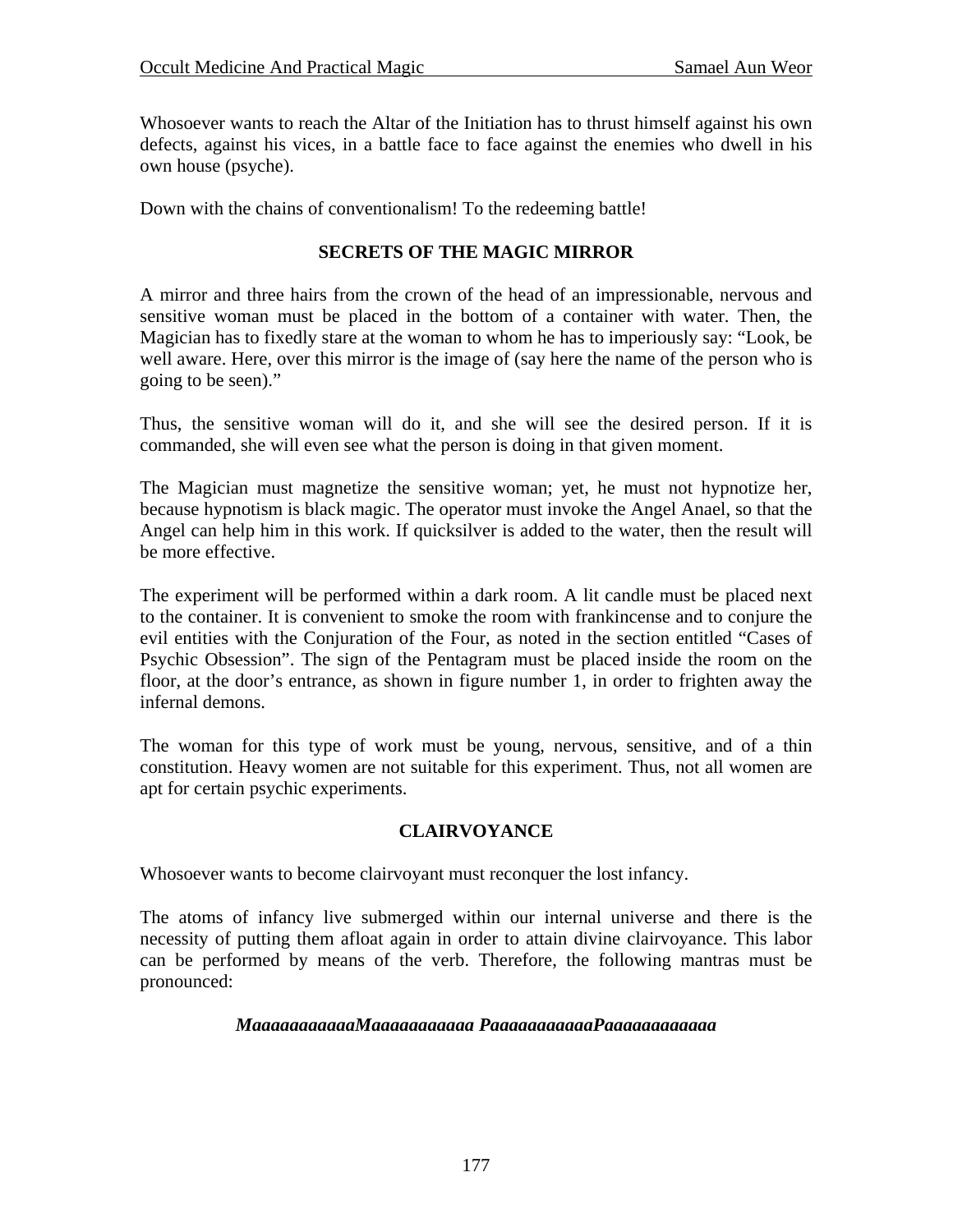These mantras must be sung by raising the tone of the voice with the first syllable of each word and descending the voice with the second syllable of each word. Then, the child who lives submerged within us emerges to existence again, and we become clairvoyant.

This teaching was delivered to me by the Angel *Aroch*, for the disciples. These exercises of vocalization must be practiced daily.

#### **TEACHINGS OF CHRIST**

Christ taught a great niantra in order to cure the deaf and those who stutter:

*"EPHPHATHA"* (be opened), see Chapter 7 verses 32-37, gospel of Saint Mark.

Another very interesting mantra taught by Christ in order to cure the sick and to resurrect the dead is the following: *"TALITHA CUMI"*. Is this difficult? Resurrection is only possible when the silver cord has not been cut. In such cases, heat must be breathed into the lips of the cadaver. The defunct must be taken by the hand. Then, the mantra "Talitha Cumi" must be pronounced and the name of the deceased has to be called three times.

#### *This very high magical work is only possible when the Law permits it.*

#### **A CURIOUS CASE**

On a certain occasion, a curious case occurred in Barranquilla (Colombia). A girl became gravely sick Official science could not cure her The girl was presenting the following symptoms vomiting, diarrhea; and she was becoming thin in general, accompanied by extreme weakness.

Official physicians were proceeding as is customary. They were administering penicillin, serum, etc., etc., without any results. Afterwards, while conversing in detail with the girl's mother, they became aware that the mother was breast feeding her girl in spite of being pregnant again.

The mother was pregnant with a baby of the masculine sex and logically, her breast milk was not suitable for a child of the opposite sex, because the constitution of the mother's milk is different in each case.

Therefore, a meeting of physicians took place and they arrived at the conclusion that the improper milk should be eliminated from the girl's sick organism. Thus, they proceeded as customary, with innumerable remedies and prescriptions that instead of curing the girl, were making her organism worse.

Then, somebody informed the physicians that an Indian was in the city who knew a great deal about medicine. So, the Indian was called by the physicians. He entered into the room of the sick girl while those doctors were still meeting around the bed of the sick girl. The Indian (native from the state of Bolivar, Colombia) saw the girl and said: *"This*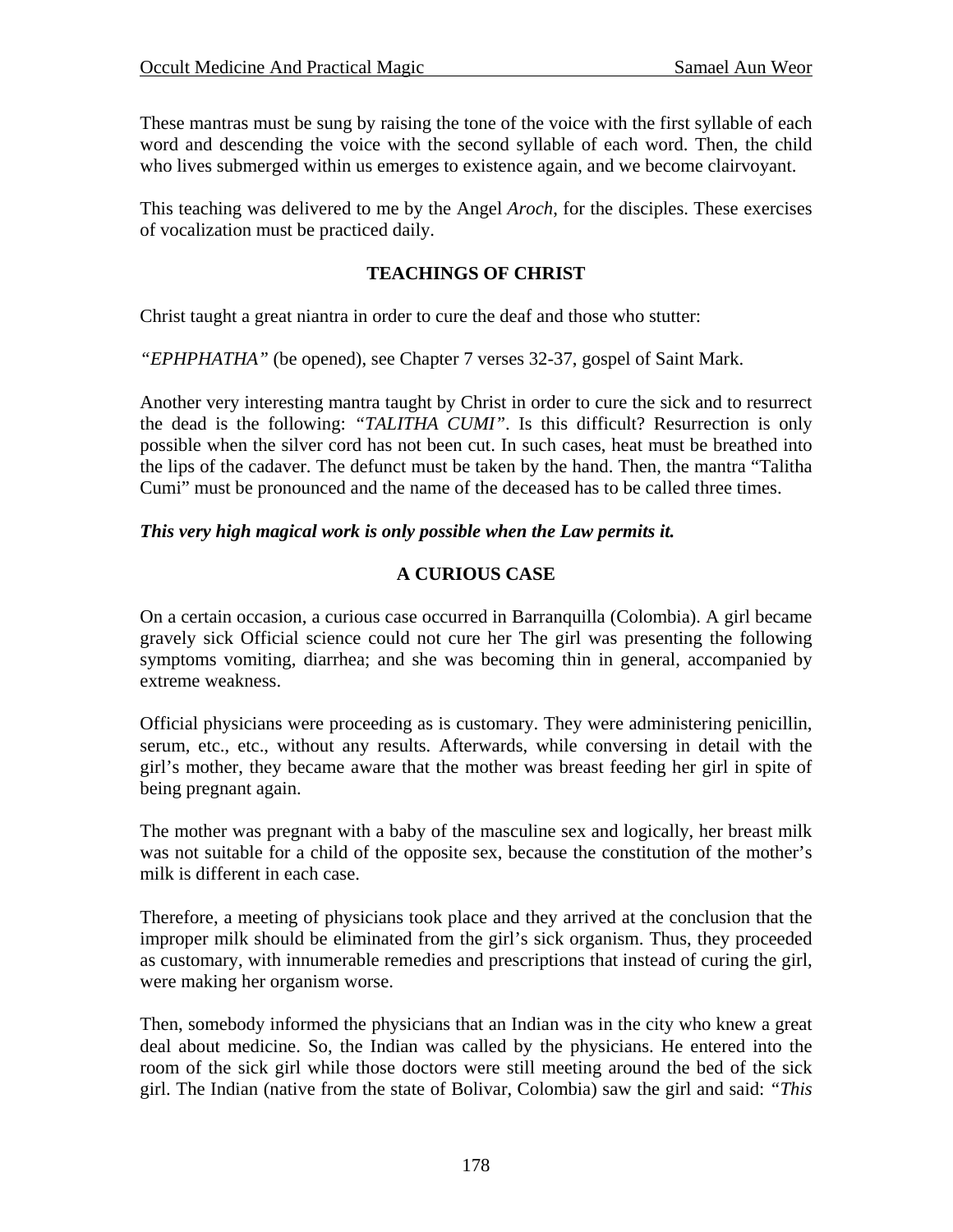*girl has bee nourished with bad milk from a pregnant woman. However I am going to take the milk from her body at once."* Consequently, he sent a boy to his house to bring him a determined medicament.

The Indian gave the girl the remedy to drink, and after a few minutes, the girl felt the necessity of evacuating. When performing this physiological fi.inction, the girl excreted the faulty milk before the sight of the astonished physicians, who, with pencils in their hands, were asking the Indian for the medicament's formula. Yet, after showing them the faulty milk within a bottle, the Indian looked at them with the most profound despise and left that home without the astonished physicians learning about the mysterious formula. The girl became totally healed and the medical science remained totally mocked.

Later on, the Indian did not have any trouble in revealing the formula to me. This formula is as follows:

Obtain colostrum from the breast of a woman whose child is of the same sex of the sick child.

This must be mixed with the milk of the 'Perrillo' tree which is a very well known tree in Antioquia (Colombia).

#### **INDICATION**

If the child is male and he drank milk from a pregnant woman whose pregnancy is of a female fetus, then, the colostrum of another woman who is nourishing a boy will be given to the sick male child, and vice versa: if the sick child is a girl, then, colostrum from another woman who is nourishing a baby girl is used.

The Gnostic Medic must always have these remedies previously prepared.

#### **DISINCARNATION**

When that which is called death occurs, then, the ego abandons the physical body. The ego or soul is united to the physical body through the silver cord. This cord of astral matter is the one which maintains the soul united to the physical body. Yet, when such a cord is cut, then, the soul no longer can enter into the physical body. Commonly, that cord is cut three days after death has occurred.

The silver cord is united to the left ventricle of the heart. When we travel in astral body, the soul can return into the physical body thanks to such a cord. However, when death occurs, the soul no longer can return into her physical body, because the cord is already cut.

In the last moments of life, the dying person sees the Angel of Death as if he was a skull or a spectral being. The Angel of Death, or Angels of Death, are perfect beings whose mission is to take the souls out of their bodies in the supreme instant of death.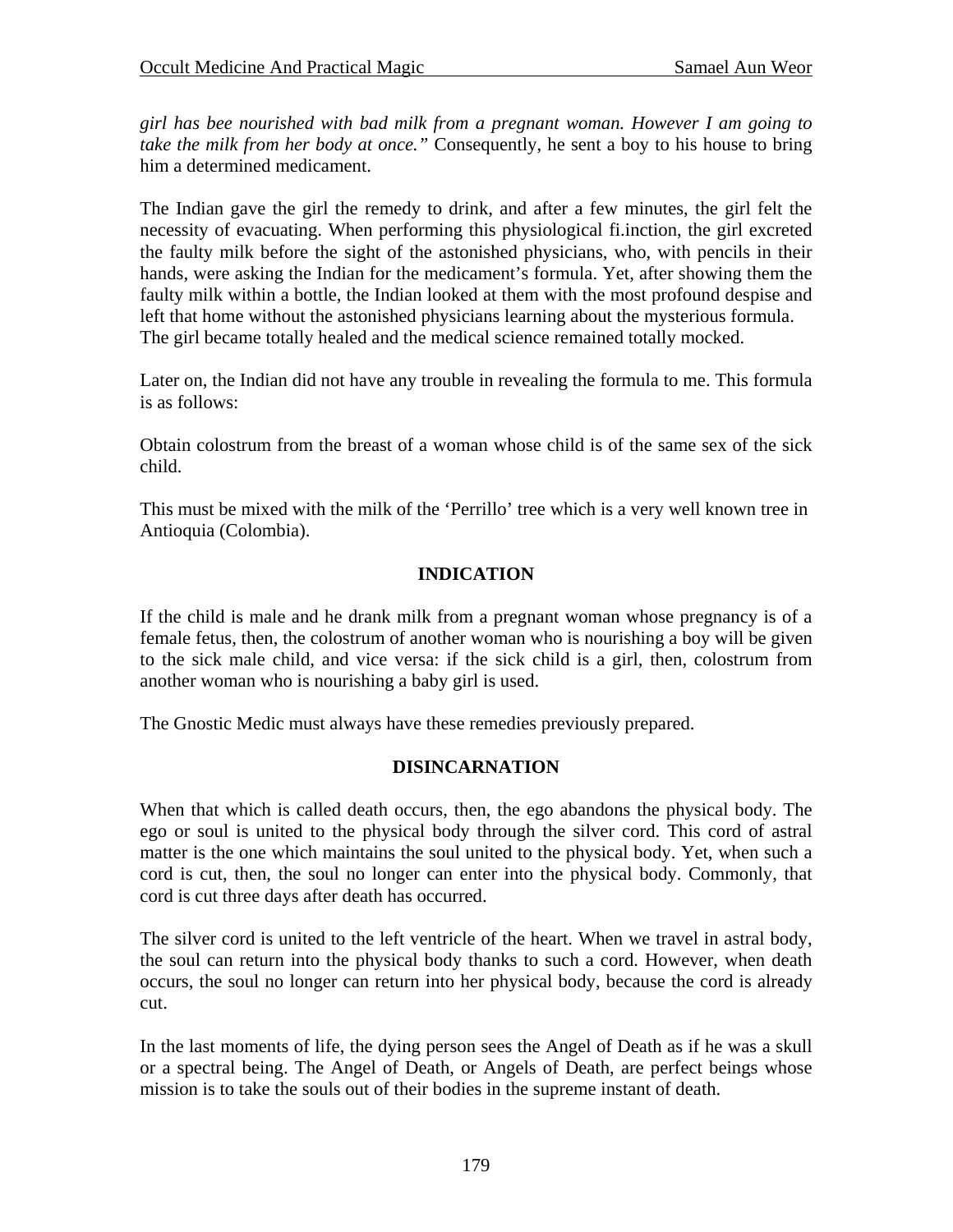These Angels of Death have to cut the silver cord and their intervention is always sensed by those who are dying. Once this work is done, the Angel withdraws and the soul of the deceased continues living in the same environment. However, we have to declare that an irresistible fluidic attraction continues existing between the soul and the body after death.

Commonly, the souls of the dead that are attracted by their physical bodies, which are in the process of decomposition, inundate the graveyards or cemeteries. This is why cemeteries have a horrible appearance before the sight of the exercised clairvoyants.

The deceased ones mold the astral part of their tombs by means of their imagination. Thus, they give to their tombs the aspect of bedroonis or hospital rooms. The astral matter is essentially flexible. Therefore, that matter takes any form which the imagination gives it. For example, if you, beloved reader, imagine a hat, then that hat will be converted into a reality in the astral world.

Accordingly, by means of the astral light and their imagination, the souls of the dead give their tombs the same appearance as their rooni, sleeping compartment, or the room in which they were in their last days. This is because the image of such a bedroom is strongly recorded in their minds.

The cadaver attracts the soul and the soul acts upon the plastic matter of the astral world by means of the imagination. This is how the soul transforms the tomb into a bedroom or into a hospital room.

The exercised clairvoyant can see the souls of the dead walking by in the cemeteries. They talk about their sicknesses, about their bitterness, about a possible healing, about medicines, etc.

Before the imagination of the souls of the dead, the cemetery is not a cemetery. For them the cemetery is hospitals, halls, bedrooms, clinics, etc. Each tomb is for them a hall, a clinic, a bedroom, etc. Such souls still believe to be in flesh and bones. Therefore, they feel the same sicknesses which were the cause of their death.

Commonly, those souls exhale the filthy smell of their cadaver in putrefaction. Those souls suffer the same bitterness of their former life. Thus, they hope to be healed from their sicknesses.

This horrible attraction of the souls towards the cemeteries disappears as soon as the cadaver has become ashes. Hence, when the cadaver is already ashes the soul feels healed and happy and abandons the cemetery, which, with her turbid imagination, she believed to be a clinic, rooms, halls, hospitals, etc.

Nevertheless, if the cadaver is burned, then, the soul avoids passing through all such horrible sufferings in the cemetery.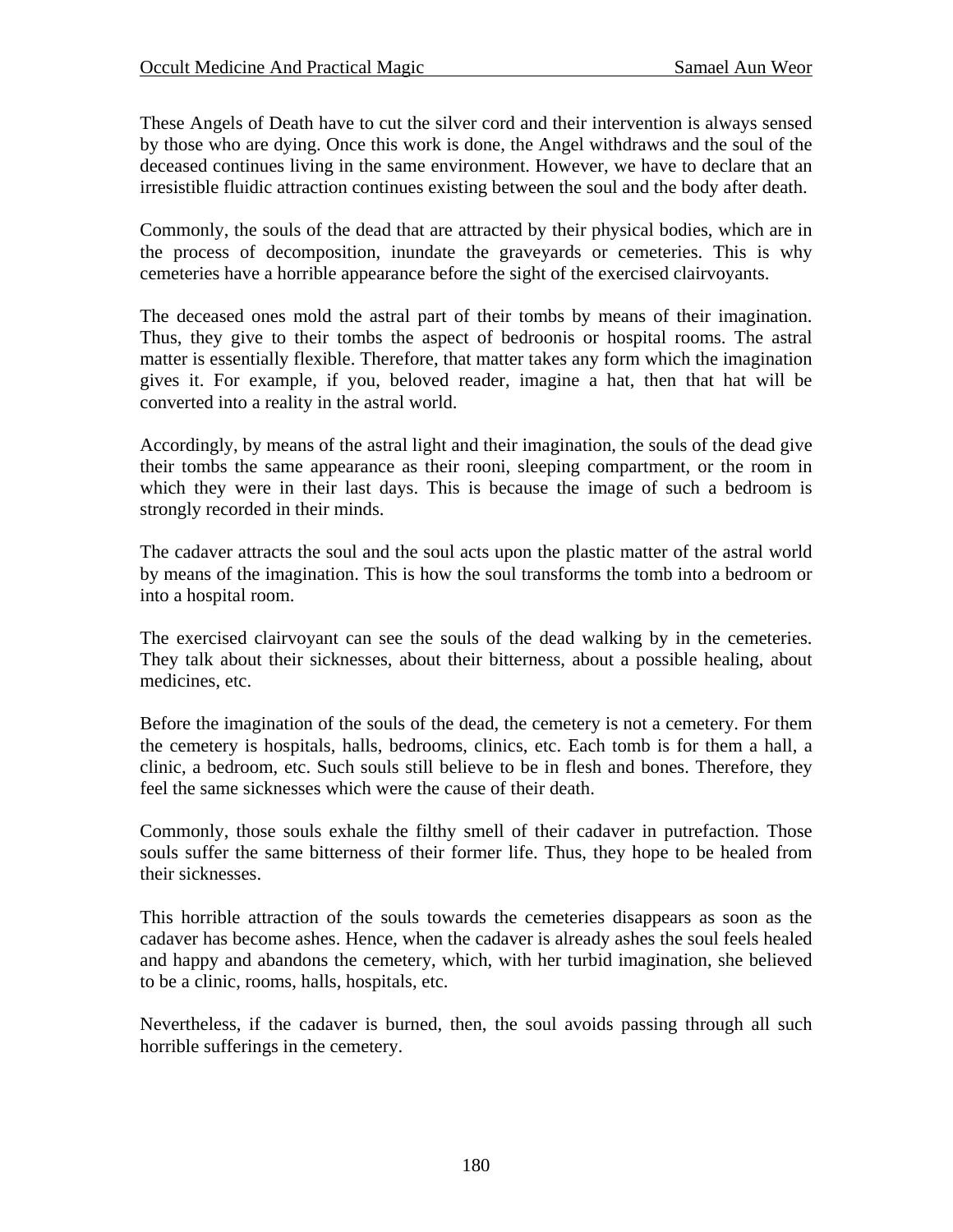Therefore, the cadavers must be burned for charity, for compassion, for pity and for love towards our beloved, because suffering within the cemeteries is horrible.

It is very hard for a soul to live within a tomb which is believed to be a hail or bedroom. This is the cause of the horror which the living ones have towards the cemeteries, because as long as the body continues existing, it will attract the soul towards the tomb, and the soul will suffer the unutterable.

It is a thousand times preferable to pass through the pain of burning the cadaver of a beloved defunct, than to leave his poor soul to be tormented within a cemetery.

You must be compassionate towards your beloved relative. Burn his cadaver, so that the soul can be liberated from the horrible bitterness of the cemetery. You must not be cruel with your beloved relative, so burn the body in order for that beloved soul to be free from the cemetery.

What has been explained about the cemeteries is what has been experienced by some seers.

When I was in the city of Pamplona (north of Saritander, Colombia), I knew about an interesting case related with this theme which we are commenting about.

On one of those solitary and cold nights, a certain gentleman, whose name I do not want to mention, was walking through a street of that city which is surrounded by paramount hills.

Then, this gentleman saw a beautiftil lady. With compliments, he offered to accompany her to her house. The lady inflamed upon this gentleman the desire of an intimate relation and she did not reject his company.

Thus, this fellow was happily walking with the lady while longing for a romantic Don Juan type of adventure.

Suddenly, the lady stopped before the elegant door of a luxurious mansion which was surrounded by magnificent gardens. Then, sweet words and lovely phrases were uttered there. Finally, the lady invited the enamored gentleman to enter inside her enchanted dwelling. Feeling himself happy, this handsome man, who was filled with an irresistible sexual desire, entered into that beautiful lady's bedroom.

The enamored man lay down over the improvised nuptial bed and he fell asleep there without the lady lying herself next to him.

When this handsome man awoke, the sun was already illuminating the vast horizons and the humid summits of those paramount hills which surround Pamplona city. He felt a little bit uncomfortable in the bed and he saw that the walls of that room were menacingly closing themselves over him. "Where am I?" he asked to himself "Where is that lady?"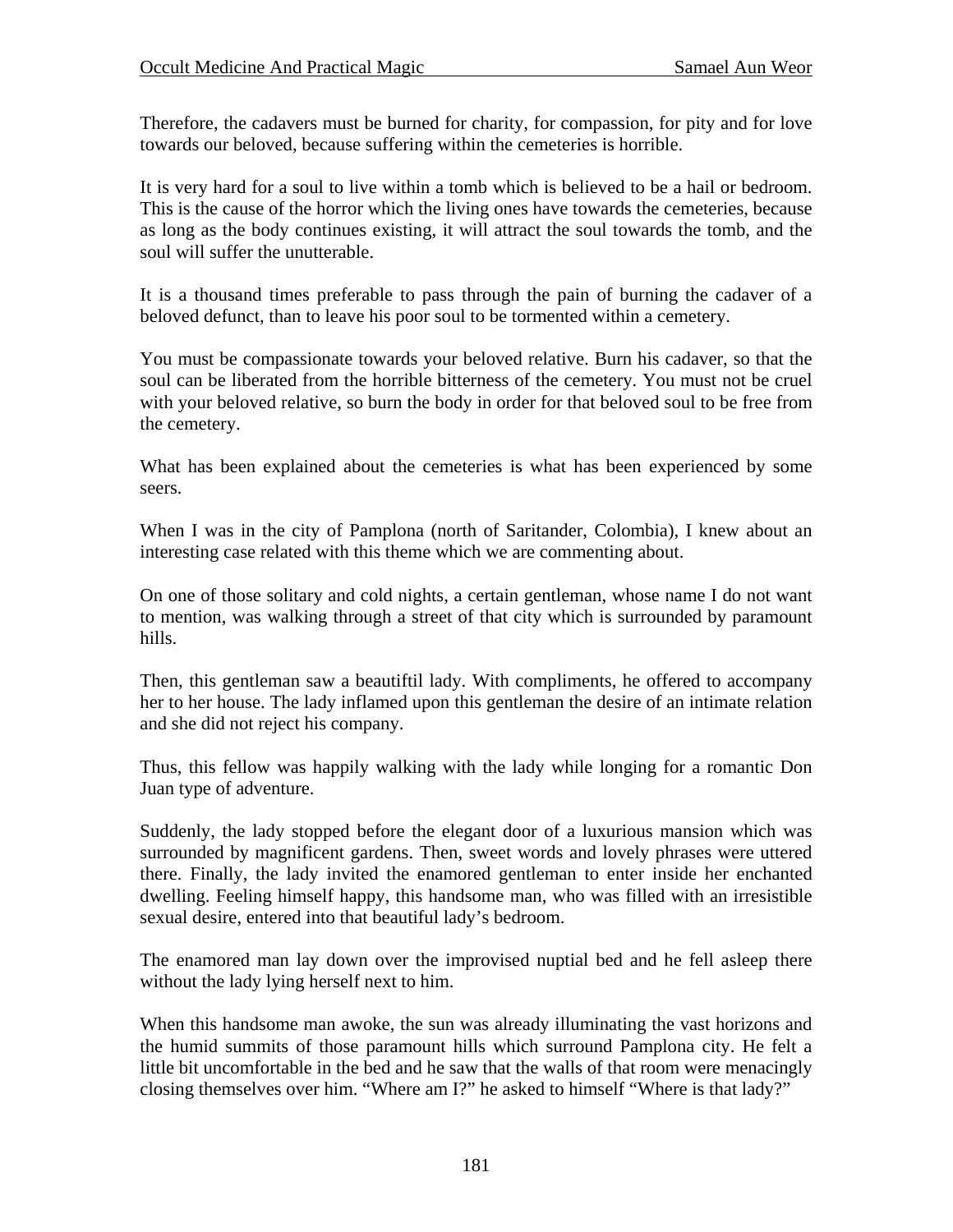Then, by meticulously staring around him, he saw with horror that he was inside a large tomb of the cemetery. He could not utter a word. He became filled with a horrible panic and collapsed. Several hours later, some visitors found this gentleman within that tomb and subsequently, they took him unconscious out from the tomb.

After medical intervention, the gentleman recuperated his lucidity and told the authorities all that had occurred. Naturally, the authorities declared that he was insane.

Many years ago, a cadaver of a beautiftil lady had been buried within that tomb. Yet, the lady with her imagination within the astral plane had converted that tomb into an elegant mansion. Undoubtedly, she was already liberated from the attraction of that cadaver. However, she was not free from the attraction towards that beautiftil mansion constructed by her in the astral plane or within the astral environment of that tomb.

The lady took this gentleman out from this chemical region (physical dimension) and thus, she placed his physical body and the whole of him inside the astral plane. This is what is called in occultism "Jinn State".

# **HALLS OF BLACK MAGIC WITHIN CEMETERIES**

As strange as it may seem for many people, there truly exist halls of black magic within cemeteries, which are situated in the astral plane.

Such dismal halls respite all the rottenness from the burial grounds and the Black Magicians from such halls utilize all of those horrible elements from the cemetery for their infernal purposes.

Many astral vampires exist within the astral environment of cemeteries. They nourish themselves from the cadaverous emanations and from the rottenness. Those vampires are utilized by the

Black Magicians in order to cause harm to their hated enemies.

Since the earth inhales and exhales as we do, the soil from cemeteries constitutes great sources of infection for the urban populace. Great pestilence has gone out from cemeteries.

Typhus, variola and all type of epidemic diseases have gone out from cemeteries.

The soil from cemeteries inhales oxygen and exhales epidemics. Scientists have already proven that the earth inhales and exhales. Therefore, our assertions are strictly scientific.

 The hour has arrived in which the authorities of public health and sanitation must establish crematory ftxrnaces instead of cemeteries.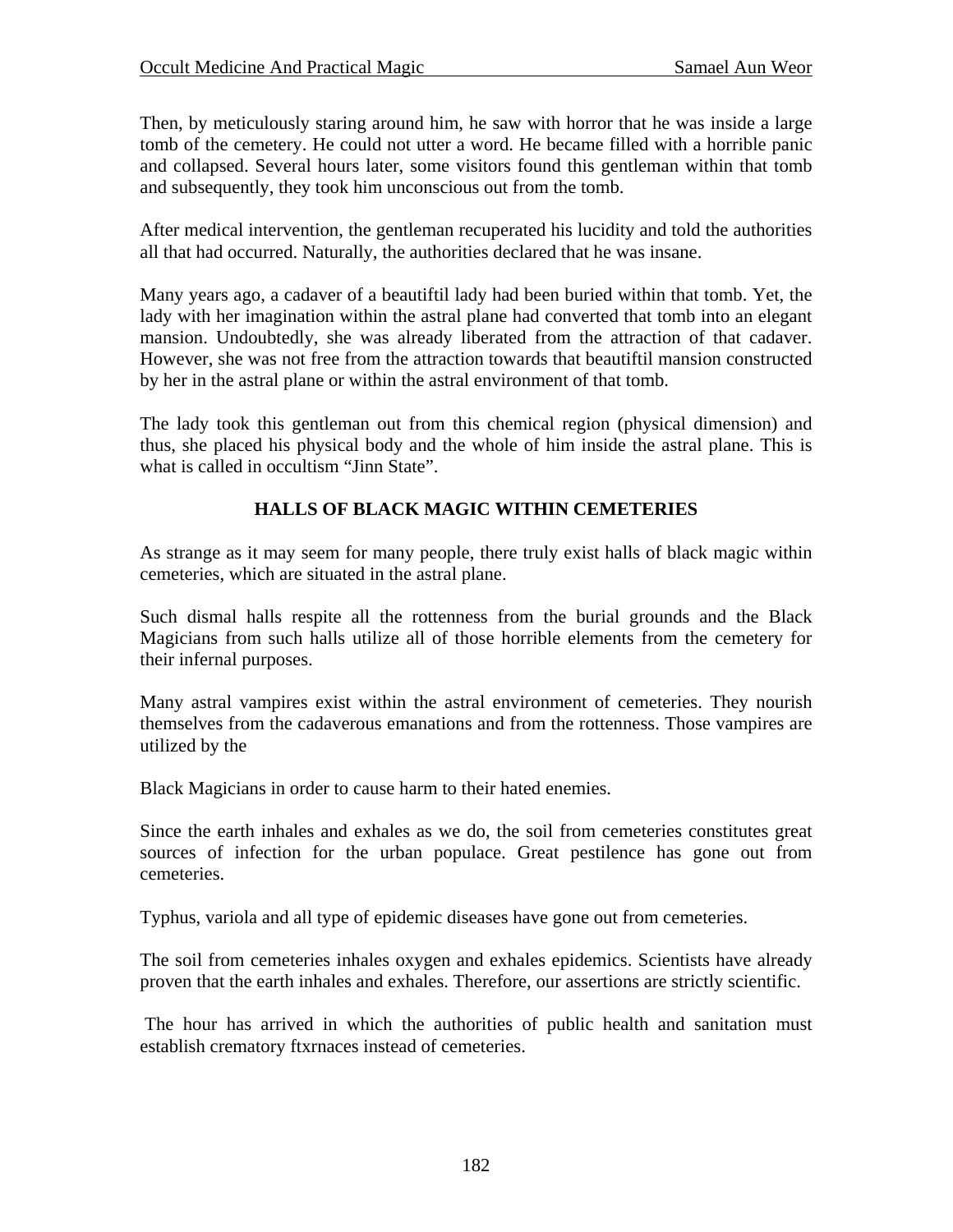The mourning relatives could establish in their homes altars where they will place the ashes of their beloved deceased relatives within beautiful and splendid 'coffins'. Thus, the bonds between the ascendants and descendants will be maintained through those ashes.

A true swarm of perverse entities and malignant atoms are available to the Black Magicians in order to perform their operations of black magic, within the halls of black magic in cemeteries.

Those Black Magicians recruit millions of perverse souls, whose bodies have been buried in cemeteries, in order to put them to work under their command. All such actions make the cemeteries not only sources of physical epidemics, but also sources of moral epidemics.

Each atom is a trio of matter, energy and consciousness, that is to say, each atom is an atomic intelligence. Therefore, the atoms from criminals and evil ones, who are buried in the cemeteries, constitute true moral epidemics, which are specifically concentrated within the cemeteries.

The atoms which we inhale in the cemeteries penetrate within our organism and they form their evil communities between the space that separates the objective system from our secondary system or Grand Sympathetic system. These atomic, evil communities falsify our own minds and they invisibly float within our own astral atmosphere. Thus, these atomic evil communities remain there, infecting us as a moral epidemic or as intelligences which excite us to perform all type of evilness.

Commonly, these colonies of evil atoms from cemeteries are more easily received inside the bodies of people during rainy weather.

The cemeteries are true infernos of evilness, weeping and rottenness. The ethereal bodies of the deceased as skeletons or horrible phantoms float over and around the tombs. They constitute a fountain of spectral terror for the souls who are attracted to their physical bodies, which are in the state of decomposition within the burial grounds.

The ethereal bodies are simultaneously disintegrated along with the cadavers and they adopt their horrible spectral form. The tenebrous ones from the halls of black magic utilize those spectral phantoms in order to horrif the souls of the dead.

Moreover, these Black Magicians also utilize these spectral phantoms in order to frighten the living ones. There are innumerable cases of spectral apparitions which have been witnessed throughout time, in spite of the abundant mockery from ignorant chroniclers and superficial people of the epoch.

The phrase from the ignoramuses, which states that "no one can know what happens in heaven or of a supernatural nature", or that "no one knows what is in the other world,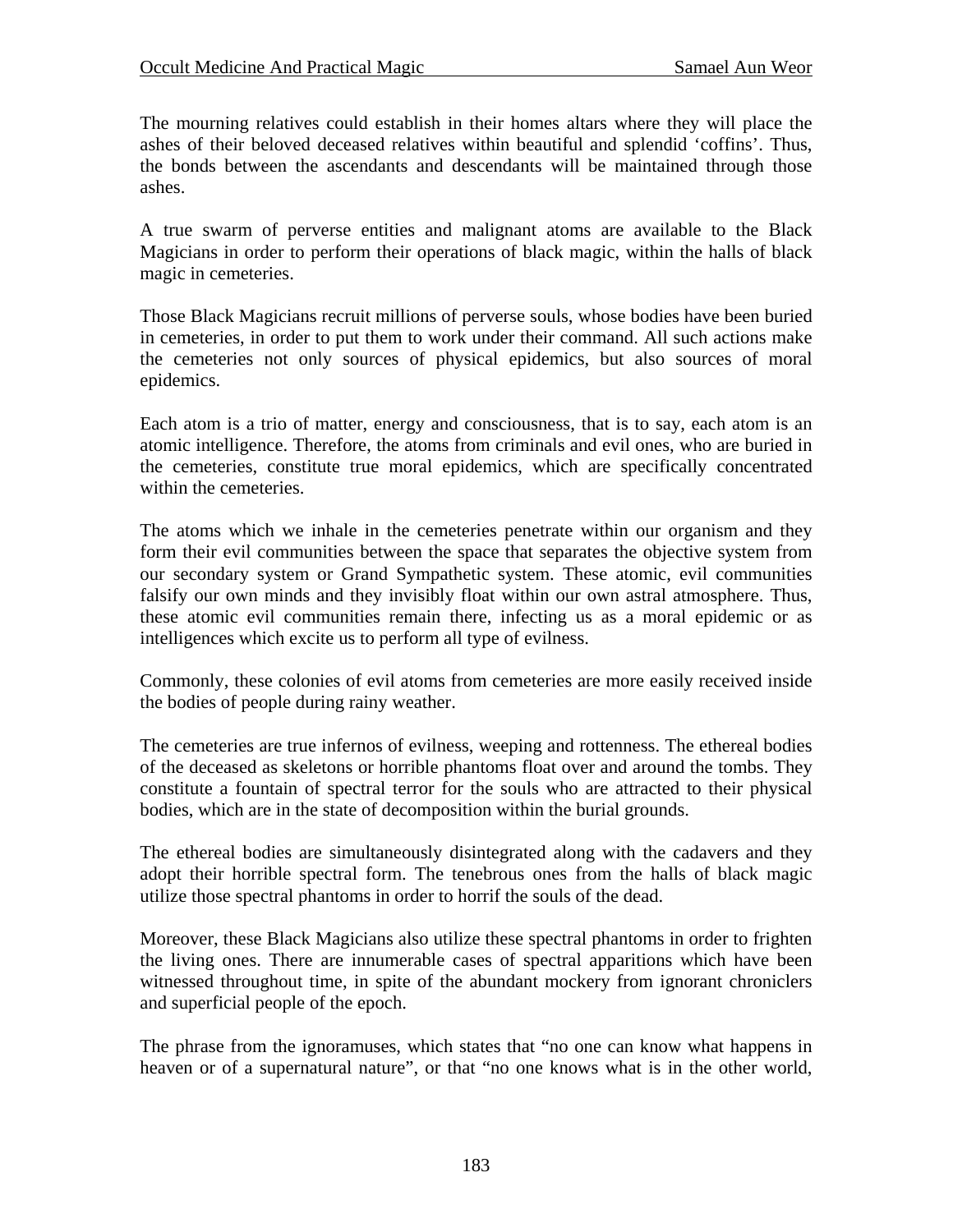because no one has gone there yet ", are truly phrases only among the fools from this epoch.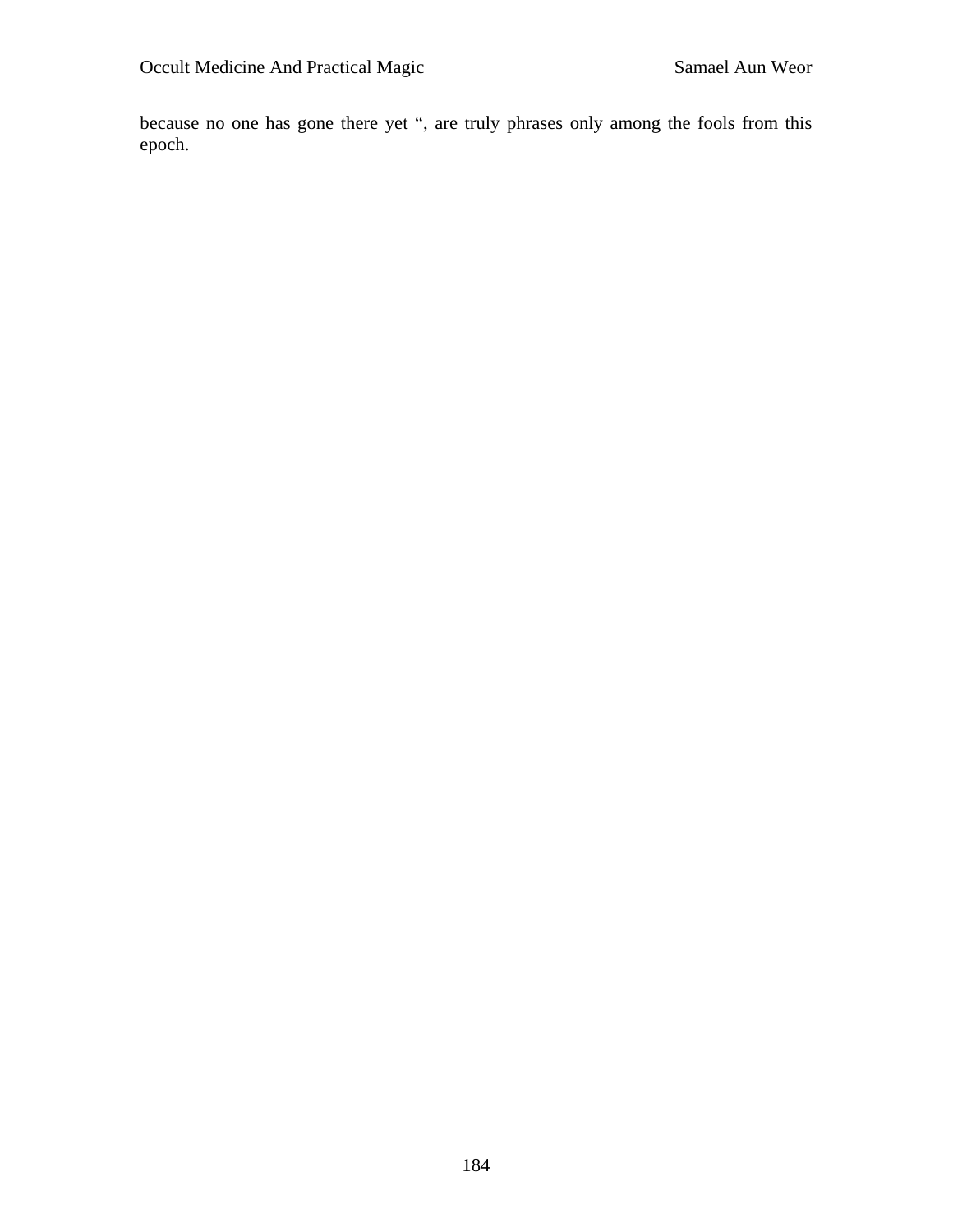## **THE FOURTH CO-ORDINATE**

## **(C)**

#### **\*\*\*\*\*\*\*\*\*\*\*\*\*\*\*\*\*\*\*\*\***

#### **SECRET IN ORDER TO FUNCTION WITHIN THE SUPERIOR VEHICLES**

Every Gnostic Medic must learn how to freely function in his Atomic and Buddhic vehicles in order to investigate the Nirvanic, Super-Nirvanic, Adic, Monadic, etc., planes.

The essences from superior planes are worthy of being studied. We can receive sublime teachings from the Buddhas of Contemplation while in Nirvana.

We can enter by will any time we want into those superlative planes of consciousness. The light of Atman, the Ineffable, reigns there.

The disciple will start to learn how to depart from his physical body in his astral vehicle. Later on, when he is Out of his body, he will beg his Intimate to take his inferior vehicles out from him. Then, his Intimate will take his astral, mental, causal, etc., vehicles out from the atomic doors of his spinal column.

When we are without those inferior vehicles, we learn to move ourselves in the Buddhic and Atmic vehicles by will.

It is also true that in the astral body we can visit the Buddhic, Nirvanic, Adic, etc., worlds. The Theosophists do not know anything about this. Hence, they are worthy of pity.

It is also very true that through meditation we can visit the superior worlds. The Intimate can enter into any department of the kingdom.

#### **THE MENTAL WORLD**

Even though it seems incredible, Black Magicians also exist within the Mental world.

The Black Magicians from the Mental world are the most dangerous of the universe. Those Black Magicians from the Mental world are extremely fine, subtle, erudite and delicate.

They can easily turn aside many investigators because they have the appearance of Masters. When the Master is christifying his Mental body, then he has to confront great battles against these very dangerous adepts of the shadow.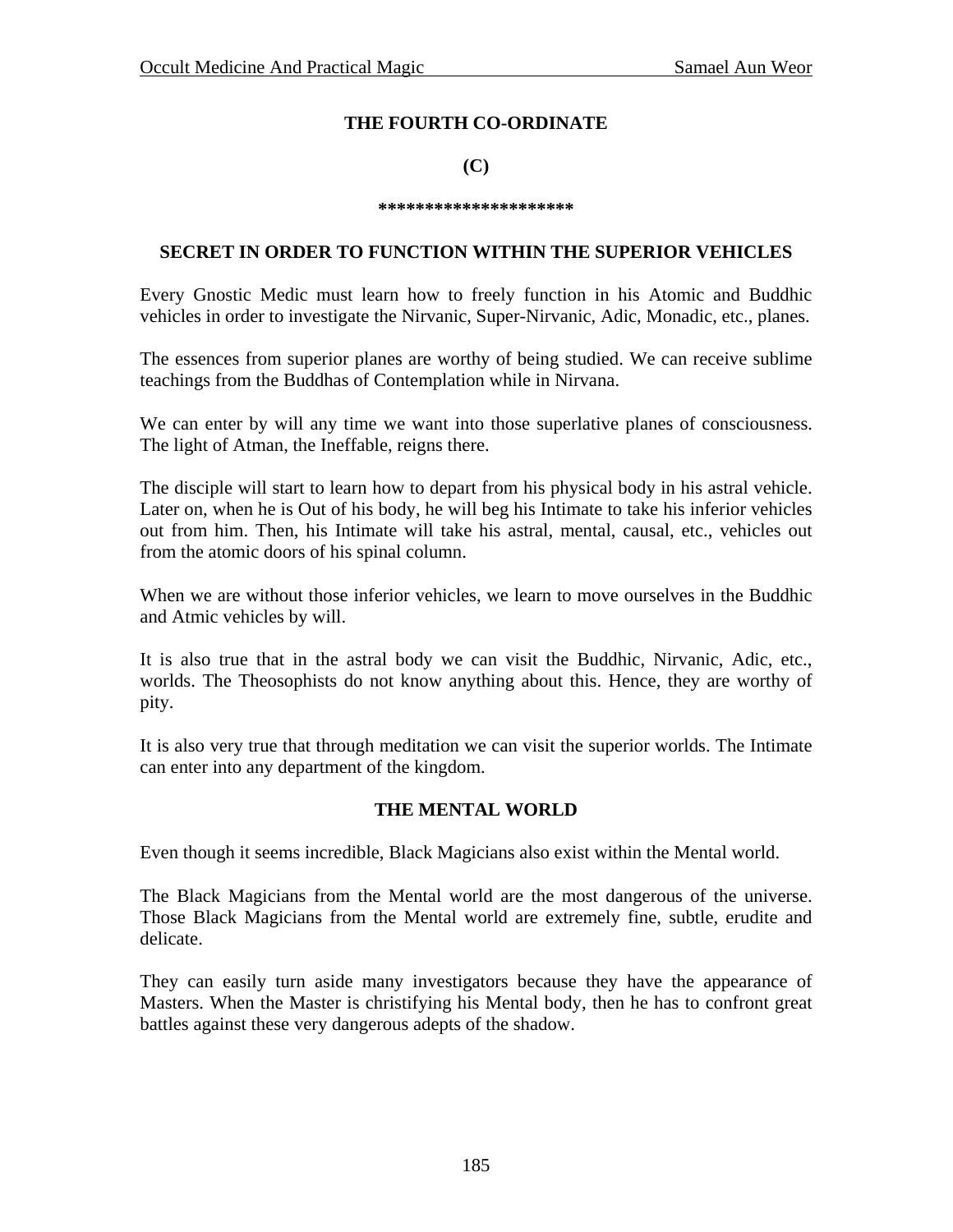The Mental body is christified with the Fourth Degree of the power of the Fire, that is to say, with the Kundalini of the Mental body. Each one of our seven bodies has its own Kundalini.

## **THE MIND**

All the problems which we, the human beings have to resolve, all the sufferings from our life, all our desires and passions, all our bitterness, reside within the mind.

If somebody throws a stone into a crystalline lake, then we will see a vast amount of waves which come from the center towards the periphery. These waves are the reaction of the water against the exterior impact.

Our mind is similar to this. The external impacts fall into the lake of our mind, which make us react towards the exterior world with waves of anger, desire, envy, slander, etc., etc.

For example: When we see a pornographic illustration, this image strikes the retina of our eye.

Afterwards, it passes towards our sensorial cerebral center, and finally it goes into our mind.

Thus, our mind reacts over that exterior image with waves of carnal passion. If somebody insults us, the insulter's words arrive to our senses, and afterwards they pass into our mind.

Subsequently, our mind reacts with waves of fury and violence against the insulter.

Therefore, the mind is the cause of all our bitterness. It is the wild horse which hauls our wagon.

If we do not dominate it with the whip of willpower, then it will haul our wagon into the abyss.

The Magician must manage his mind. The Magician must dominate his mind by means of willpower.

When our mind is filled with passionate desires, then let us stop for a moment and let us imperiously command our mind as follows: "Mental body, withdraw those thoughts from me. I do not allow you to bear them."

When our mind is filled with anger, then let us command our mind like this: "Mental body, withdraw this anger from me. I do not allow you to bear anger."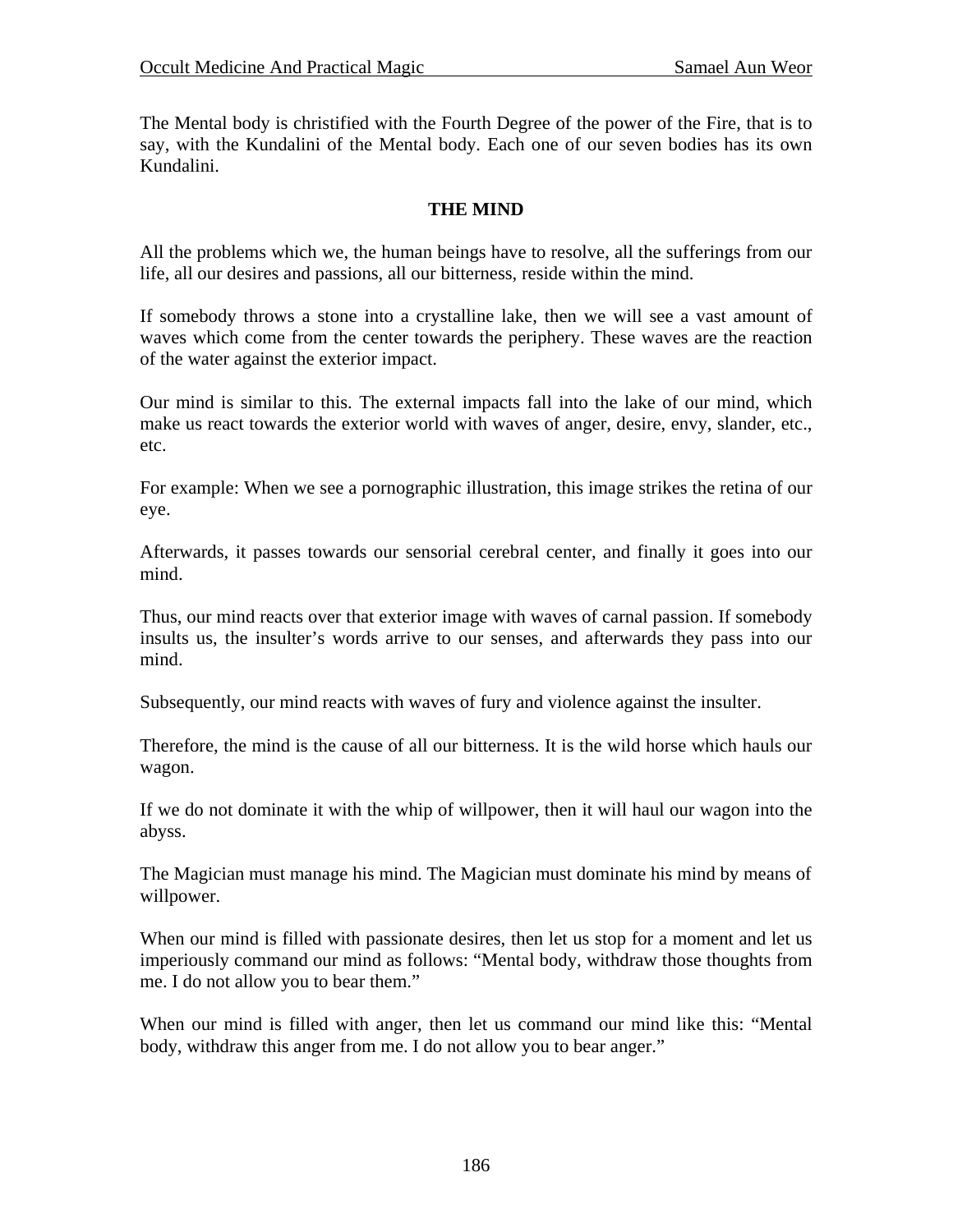When our mind is filled with hatred, then let us command our mind like this: "Mental body, withdraw this hatred from me. I do not allow you to bear hatred, etc., etc."

The Being is not the mind, the Being is the Being. He is the Intimate and He can control our mind by means of willpower.

The den of desire is within the mind. The body of desires is nothing else but an emotional instrument of the mind.

We can converse with our mind in the internal worlds, when we momentarily have deprived ourselves from it.

Then, the mind seems to be almost an independent subject which sits in front of us, face to face, in order to converse.

This interesting experiment is performed in the following way:

1. The Magician must abandon his physical body and depart within his astral body.

- 2. Once Out, he must feel himself having a childlike heart.
- 3. Then, he must command his astral body as follows: "Astral Body, withdraw from me."
- 4. He must cast his Astral Body out from himself, through his spinal column.
- 5. Subsequently, his Astral Body will fall out of him from his back and will go out.
- 6. The disciple will remain within his Mental Body.

7. Now, he has to command his Mental Body as follows: "Mental Body, withdraw from me."

- 8. The disciple must throw his Mental Body out towards his back.
- 9. Now, the Magician will feel that something else is moving within his own Being.
- 10. At this moment, a rare personage comes out from his spinal column.
- 11. The disciple must question this rare personage: "Who are you?"
- 12. This subject will answer as follows: "I am your Mental Body. Do you not know me?"
- 13. The disciple must now invite his own Mind to sit.

14. This is now the precise moment in which the disciple can converse with his Mind face to face, front to front.

After this profound investigation, the disciple will be aware that his mind is a wild horse, a savage man, which he must control, command and direct with the whip of willpower.

All the torments of our existence come from the Mental body.

No insults, no bitterness can ever reach our Intimate, because all bitterness, all insults only reach until the Mental body. Therefore, it is only the mind which reacts towards the exterior world with tempests of pain and bitterness.

The Intimate cannot sufFer. The Intimate suffers only when he identities himself with his mind, when he still has not learned how to control his mind by means of his willpower.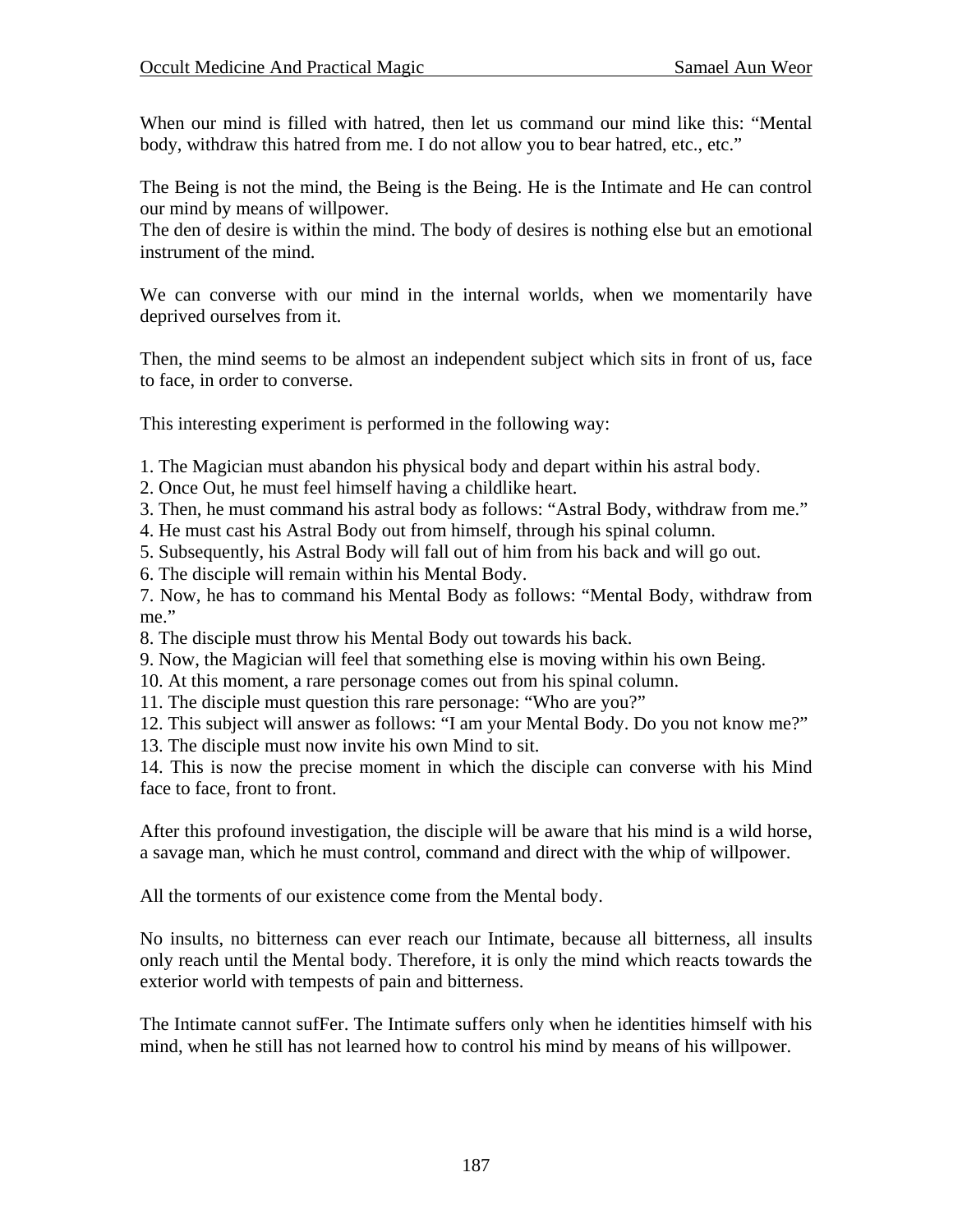The tempests of our existence come from the exterior, from the world of the mind. They do not come from within, from the profundities of the infinite, because there is where the Intimate always lives full of happiness.

## **JINN HUMANS AND JINN LANDS**

Ms Neel comments to us in a book about the semi-flying ascetics from Tibet, who travel Tibet in all directions, while in a type of somnambulistic dream state. They do this without eating or resting in any place. Their journeys last for many days, without them getting tired.

The Peyote (*Lophophora Wiliamsii*) was utilized by the Aztec priests in their Temples of Mysteries in order to submerge the sick people into a profound dream, from which they were subsequently coming out from healed.

After a very profound dream, the mystos were coming out totally illuminated from the Greek, Toltec and Egyptian temples.

Freud spoke to us about the tremendous energy of the subconscious and the Master Huiracocha taught us how to cure sick people with perfumes by taking advantage of a patient's dream.

This is because, in reality, the curative forces of the organism reside within the subconscious and the Medic can manipulate them during the patient's dream.

The physician Dr. Schwab states that the brain and the nervous sympathetic plexus are the exponents of the curative force from the organism. He states that this plexus rules the involuntary functions and that it intervenes over the endocrine glands.

The subconscious is the base of the vital energies and the storage of all the forces.

A disciple of the 'Mamas' named Juan Bautista Miranda lived in the State of Magdalena (Colombia). He cured cases of leprosy in the final stages and he made the scientists from the official medicine grow wan.

On a certain occasion, Miranda said to his people: *"A sick person is near at hand in coming, but you must deny that I am here, otherwise I am lost."* Subsequently, the sick person who was clairvoyantly predicted by this Medic, arrived at the precise hour noted. Miranda's people tried to deny the Medic's presence, yet the sick person answered: *"The Medic is here and he must cure me."* 

This case was related to a work of witchcraft which Juan Bautista Miranda can easily cure. When the sick person was healed, then Juan Bautista Miranda became sick and he sent for his son. However, his luck was bad, because he died before his son's arrival.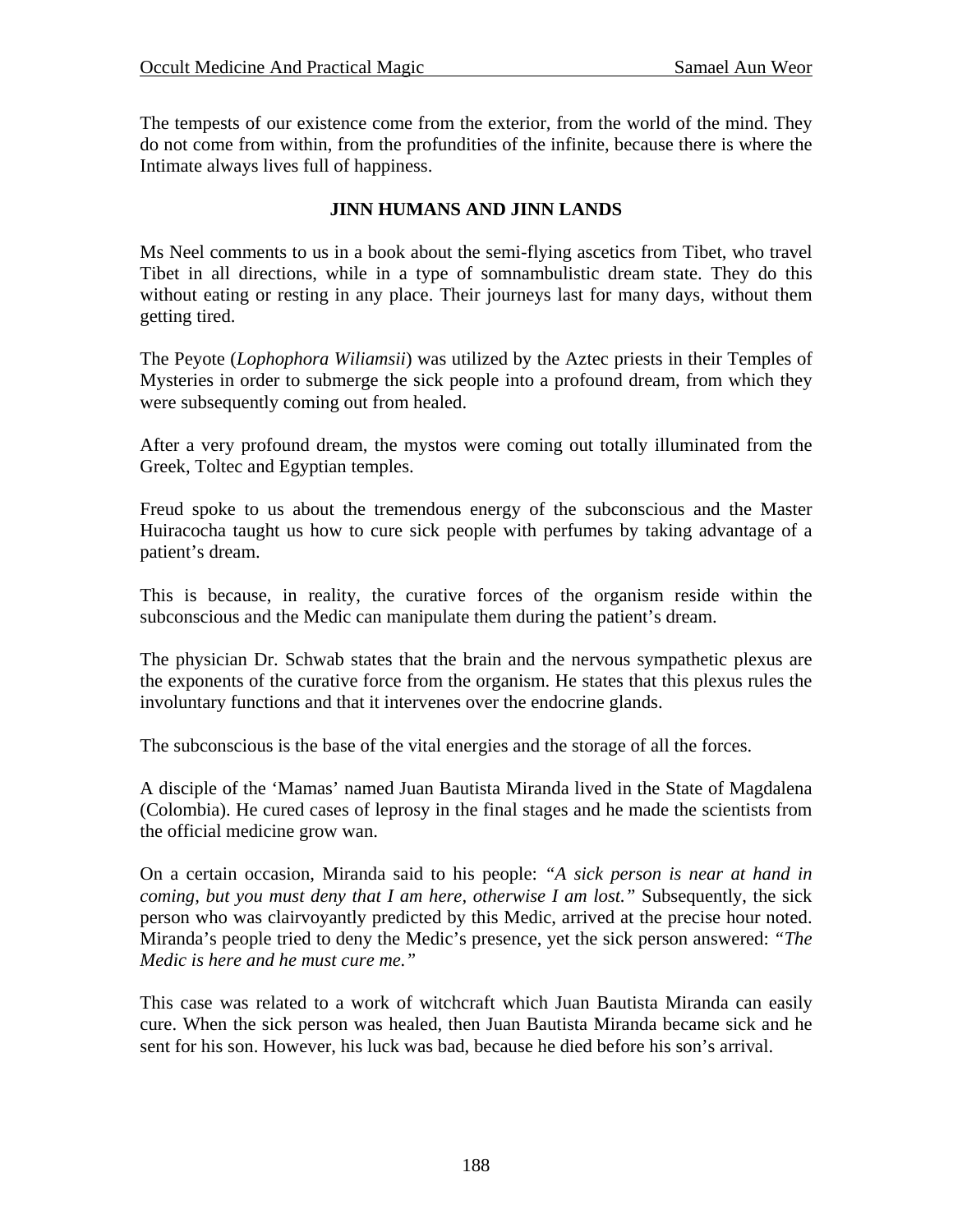The physical body of Juan Bautista Miranda was buried as is customary. Yet, the next day, the tomb was empty as the cadaver had disappeared. What happened? Well, Juan Bautista Miranda lives in the Sierra Nevada from Santa Marta, performing marvelous healings. His death was only simulated, because the 'Mamas' took his body from the tomb.

How did the 'Mamas' take Juan Bautista Miranda's body? Dr. Steiner states that a physical body can remain within the internal worlds without losing its physical characteristics. This is what is called "Jinn State."

In the case of Juan Bautista Miranda, the 'Mamas' operated by submerging his assumed dead body within the Astral plane. This is how they transported him to the Sierra Nevada. We know that there are Fakirs in India who bury themselves alive and they endure months in this buried state. The case of Miranda was analogous.

When the Spaniard Conquistadors came to America, the wise Indians hid their sacred Temples by putting them into the Astral plane. Those Temples still exist in this day and age. However, they are hidden to the eyes of the profane. This is called "Jinn State."

Various of these occult (hidden) Temples exist in the Sierra Nevada from Santa Marta (Colombia). The 'Mama' Matlas, before his death, was officiating in 'Pueblo Hundido' (sunken town) from the Sierra Nevada. This 'Mama' was asking forgiveness for his sick people and also health and life for them within that Temple.

Another Temple is the one in 'Cheruba.' The 'Saga Catalina Alberto' was officiating there.

The 'Mama' Matias was starting to officiate in the Temple of 'Chinchicua' before his death.

All of these occult Temples are called "Temples from the God Nature" by the indigenous people.

There also exists in the Sierra Nevada a land in Jinn Sate where the Black Magistracy abides. It is called "Guanani." The river "Ariguani" runs there. The first door of this Black Magistracy exists in a waterfall from this river. A huge dragon was seen there by the natives. The Black Magicians leave in the night through this door. All of these Black Magicians worship the demon "Ikanuse", who, in this day and age, has a physical body.

During a certain part of the year, the 'Mamas' use special herbs in order to humiliate and defeat the Black Magistracy. They throw their bunches of herbs in that previously mentioned door. This is how they subdue these Magicians from darkness.

An occult Temple also exists in the mountain of Monserrate from Bogota, Colombia. Some Chibchas Initiates dwell there. Occult Temples exist in the whole of South America.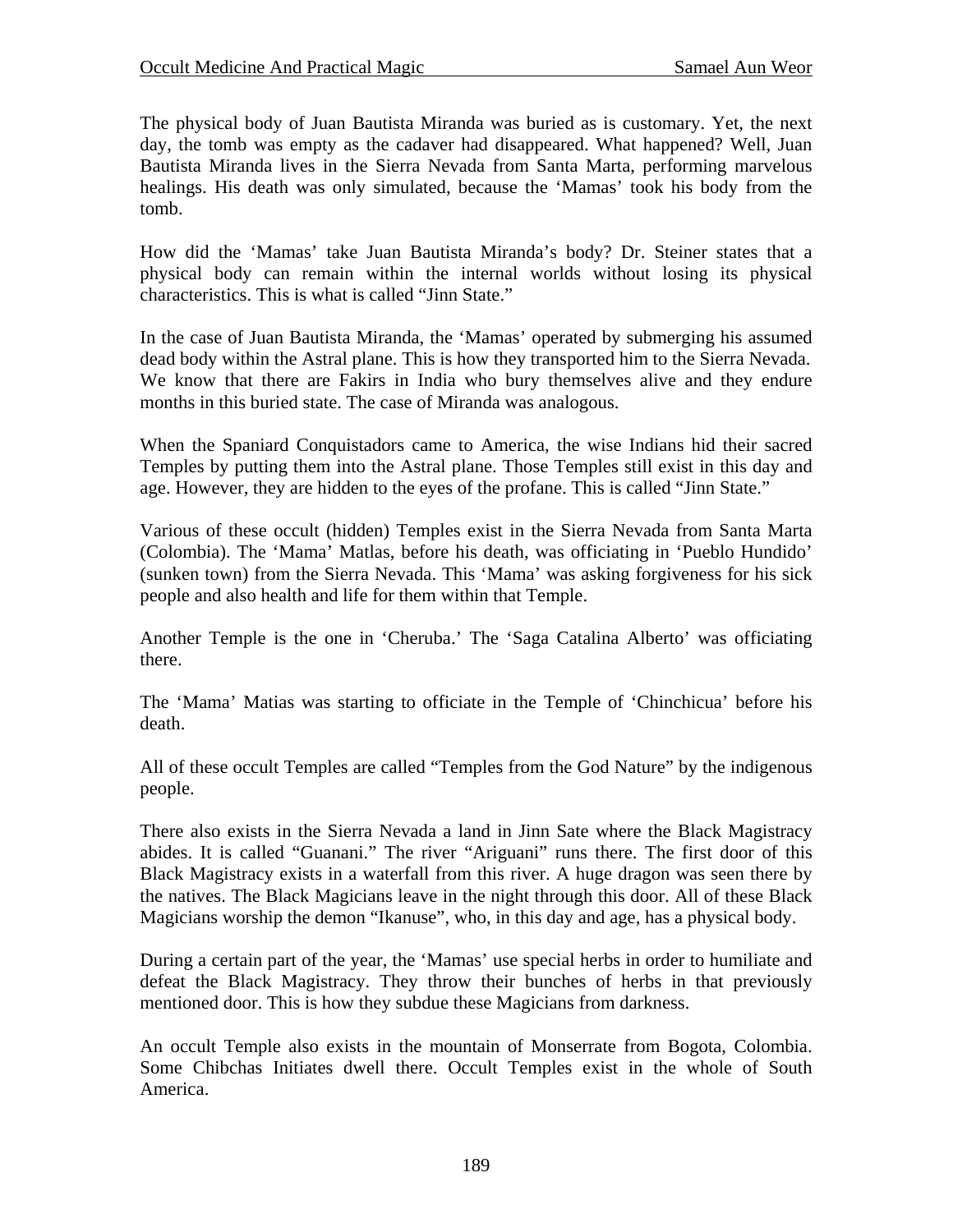Every student of Gnosticism has to learn how to transport himself in a few seconds towards his sick patients in order to visit and cure them. The procedure is in the following way:

The disciple must lie down on his left side with his head rested over the palm of the hand of the same side. Then, he has to get sleepy with his mind fixed in the process of the dream. Dream images emerge during the state of transition between vigil and dream. The disciple must reject such images, because if he does not do it, then, he will remain abstracted within them and he will fall asleep.

The attention of the disciple must be fixed only and exclusively in the process of the dream. Then, when he feels that the dream has already invaded his brain, he must abandon all of his laziness and get up immediately. The whole secret of this matter rests in leaving our home, going out towards the street. Yet, we have to conserve the dreamy state.

When already on the street, the disciple has to jump with the intention of suspending himself in the air as if he was a bird. Then, he can transport himself in flesh and bones towards the residence of the sick person.

In this way, the disciple will learn how to travel in a few seconds to the most remote places of the earth in order to cure sick patients. He can also take his herbs and remedies with him.

The physical body enters, in this case, within the Astral plane and remains out of the law of gravity. This process is performed by the powerful energies of the subconscious. This is why we insist that the disciple must leave his house while preserving his dreamy state.

The dream has its power and that power is the energies of the subccinscious. It would be impossible for the physical body to enter into Jinn State without the energies of the subconscious.

## **THE MASTER LITELANTES**

## **THE HARPOCRANTAN FORCES, THE ORPHIC EGG AND THE JINN STATES**

The Guru Litelantes, known on the earth with the profane name of Arnolda de Gomez, taught me about the Jinn State.

This Lady-Adept is my priestess-wife and my esoteric collaborator.

I have red much occult literature, yet, I have never found concrete data about the 'modus operandi' for Jinn States.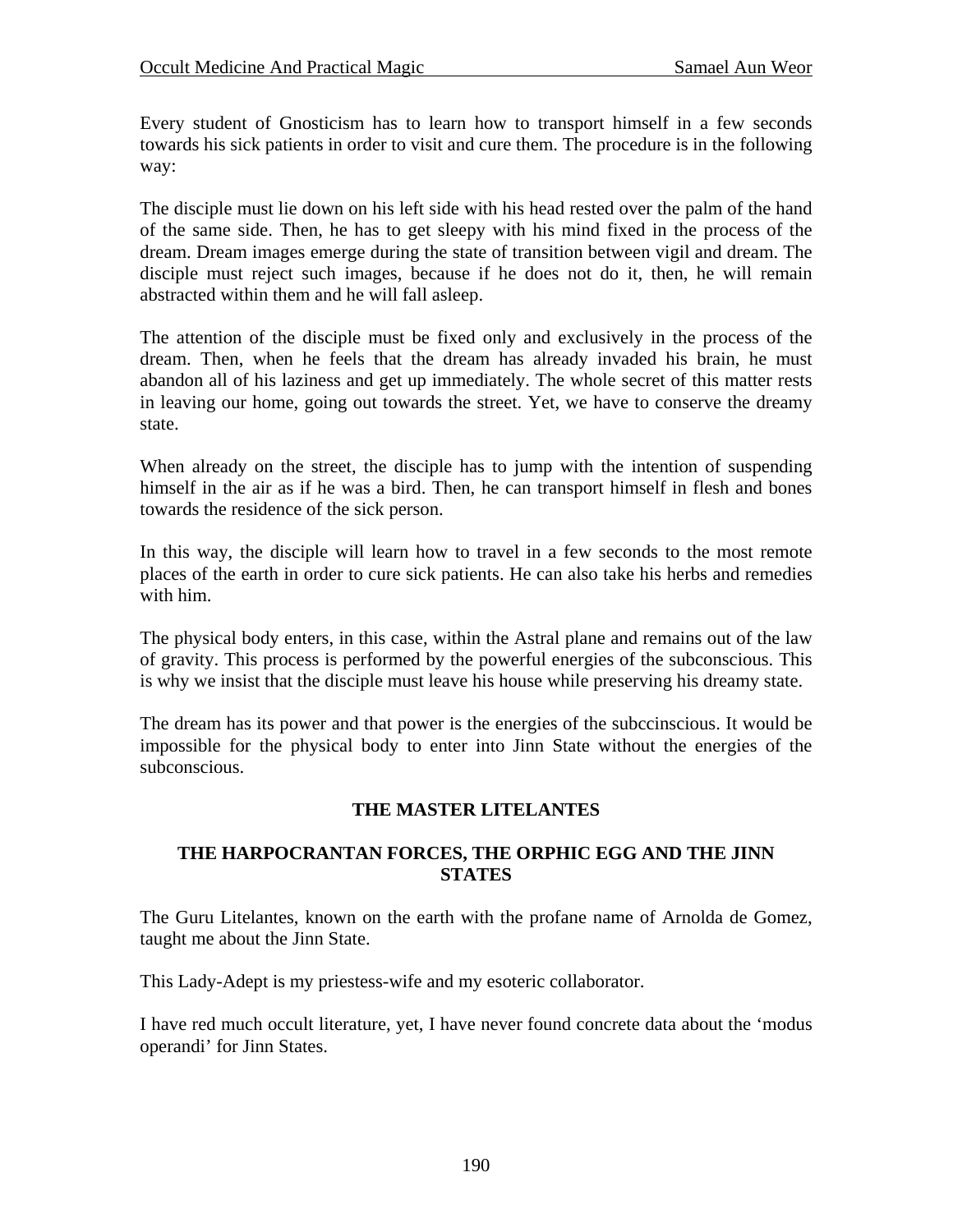The Venerable Master Huiracocha relates to us in his Initiatic Novel the interesting case of the commander Montenero, who with his physical body in Jinn State entered into the Temple of Chapultepec, Mexico, in order to receive Cosmic Initiation.

Don Mario Roso de Luna also speaks marvelously to us about the Jinn States.

However, never has any Spiritualist writer taught to us the concrete formula in order to place the physical body in Jinn State.

I learned this formula from my own priestess-wife. She taught it to me in a practical way. Regarding this, it comes into my memory many interesting things from that time.

Back in time, in the year 1946, my wife and I were living in the tropical town of Girardot (Cundinamarca). One certain day, the Lady-Adept told me, *"Tonight I will transport myself with my physical body in Jinn State to the home of Mrs. E... I will make my appearance felt by her. Then, I will leave there a material object for her."*

Being somewhat inquisitive, I asked her: *"Is it possible to transport oneself with physical body through the air and without ihe necessity of an airplane?"* While smiling, the Guru Litelantes told me: *"You will see..."*

The following day, very early, I went to visit Mrs. E... This lady, somehow overwhelmed, told me that during the whole night she had felt noise within her house and the steps of a strange person. Then, she told me that inside her home, which was properly closed with a lock, she had found certain material objects which were belonging to Mrs. Arnolda.

I, overwhelmed from this matter, went to the Lady-Adept to tell her about the case. Smiling, she told me: *"You, see that it is possible to travel with the physical body in Jinn State."* 

Later on, she invited me to execute an excursion with the physical body through the dominions of those marvelous Jinn lands which Don Mario Roso de Luna spoke about.

Hence, one night, the most quiet, the most silent night, I was lying down on my bed in a perfectly vigil state. Suddenly, the Lady-Adept told me: *"Get up from your bed and lets go..."* 

This Lady-Adept had placed her physical body in Jinn State. Thus, she was surrounded by the tremendous cosmic forces from the God Harpocrates.

I got up from my bed and filled with faith I followed her, walking with a firm and decisive step. A spiritual voluptuousness was inebriating me. So, I decided to float in the air. I comprehended that I had submerged myself within the astral plane, yet, I did it with my physical body. I understood that when the physical body is submerged within the astral body it can levitate and remain under the laws of the astral plane, yet, without losing its physiological characteristics.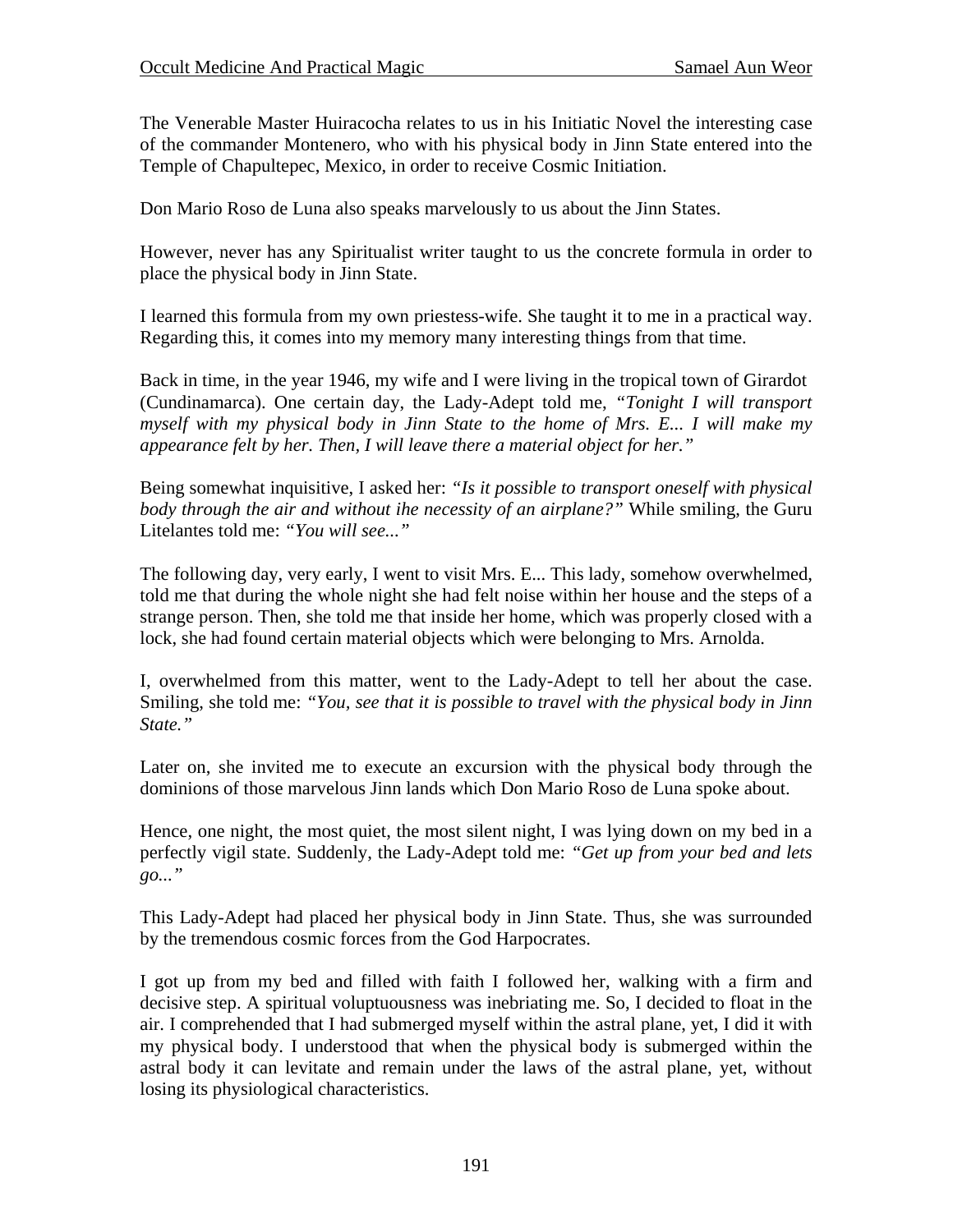Once, while in Jinn State, the Lady-Adept made me fly over great precipices and mountains in order to prove my courage.

After having a very interesting excursion, which was performed in remote Jinn lands, the Lady- Adept and I returned to our dwelling.

I continued experimenting by my own account. Thus, I discovered that in order to transport oneself with physical body in Jinn State, only a minimum quantity of dream and a lot of faith is necessary.

Later on, the Lady-Adept explained to me something about the Orphic Egg and the Jinn States. The Golden Egg of Brahma, which symbolizes the Universe, comes into my memory. Our planet Earth has an oviform figure. The first manifestation of the Cosmos in a form of an egg was the belief that was most spread in antiquity.

It is stated in the Egyptian Rite that Seb, the God of time and the earth, lay an egg, or the Universe; an egg which was brought into existence at the hour of the great ONE of the double force.

The God RA is represented by the Egyptians in a process of gestation within an egg. The Orphic Egg appears in the Dionisiac Mysteries.

In Greece and India, the first visible masculine being who was reuniting the two sexes in himself was represented as emerging from an egg.

The egg symbolizes the world.

Therefore, logic invites us to think that great occult powers exist within the egg.

The Guru Litelantes explained to me the magic formula of the egg.

The Guru Litelantes told me that one can place the physical body in a Jinn State with the egg.

A small orifice must be made on the endmost pointed part of the egg. Then, the yolk and the white part of the egg have to be taken out through that orifice.

The egg must be slightly warmed up in boiling water before making the orifice.

The disciple must paint the egg a blue color.

That empty shell must be placed next to our bed. The disciple will fall asleep while imagining to be inside within the egg.

The Master Huiracocha says that in those instants one must invoke the God Harpocrates, by pronouncing the following mantra: *HAR- PO-CRAT-IST*.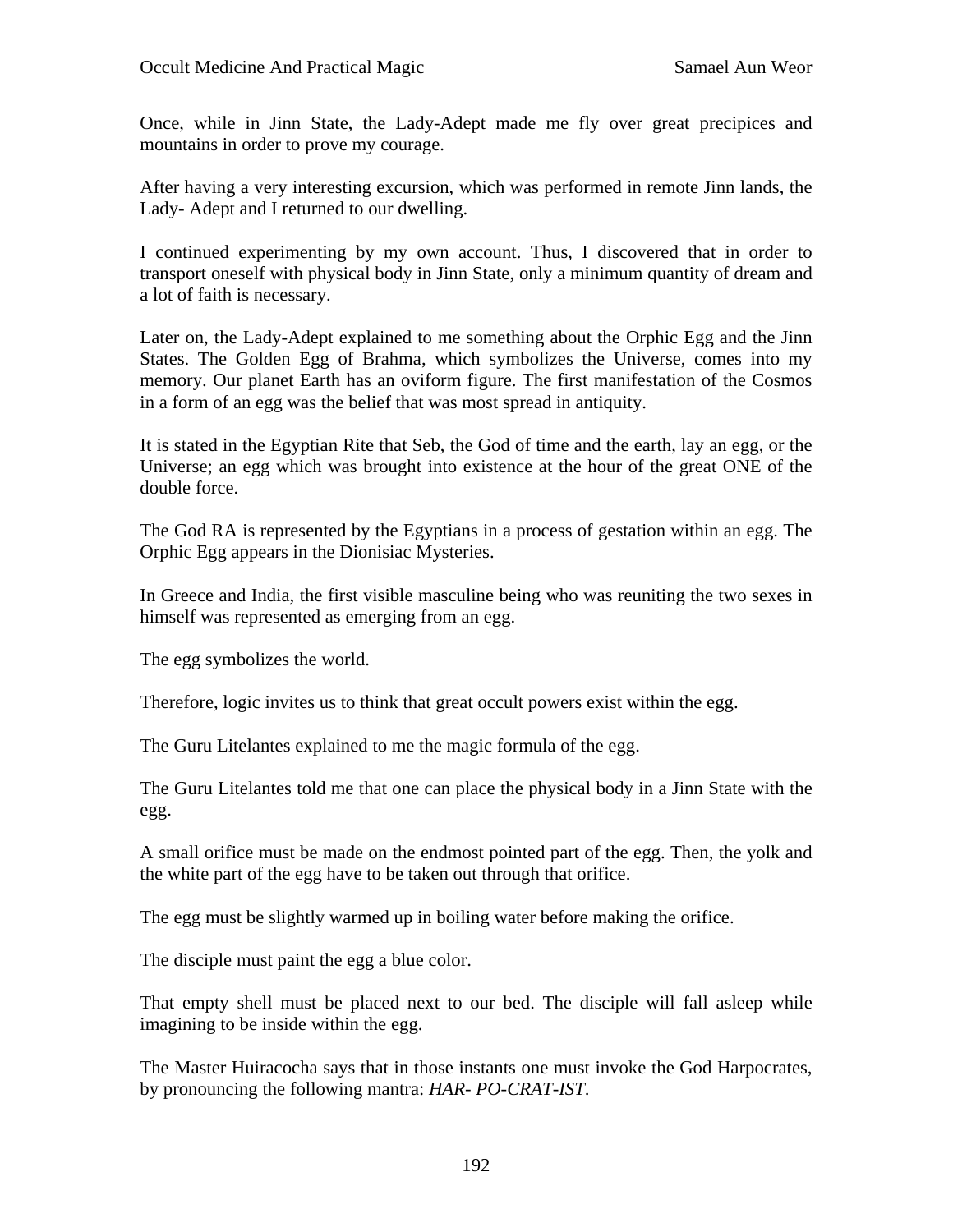Then, the God Harpocrates will carry the disciple within the egg. The disciple will feel a great itchiness or rash on his body.

The disciple will feel himself uncomfortable, because he will have that uncomfortable position with which the pigeon, while inside of an egg, is represented. However, the disciple must not complain, because the God Harpocrates will transport him to any far away place. The God will open the egg and will leave him there.

In the beginning, the student will only transport himself in his astral body. Later on the student will transport himself with his body in Jinn State. This is a matter of much practice and tenacity.

The Jinn States permit us to perform all of these marvels. The Guru Litelantes showed me in a practical way how a physical body while in Jinn State can assume distinct forms, such as enlarging and shrinking itself by will.

Indeed, official science does not completely know about the physical body, but only about its purely primary or elementary aspects.

The scientists totally ignore that the physical body is plastic and elastic. Official anatomy and physiology are still in an embryonic state.

The forces which the Guru Litelantes taught me to command are the Harpocranian forces which boil and palpitate in the whole Universe.

The *HAR-PO-CRAT-IST* forces are a variation of the Christic forces.

Wherever a Jinn State, an astral projection, a Temple in Jinn State or an enchanted lake exists, the *HAR-PO-CRAT-IST* forces are found in an active function.

The disciple is accumulating these *HAR-PO-CRAT-IST* energies when he performs the practices of *HAR-PO-CRAT-IST*. Then, later on, these energies will truly allow him to perform marvels and prodigies.

I learned this marvelous science from the Guru Litelantes. She is my priestess-wife, who works in the superior worlds as one of the forty-two Judges of Karma.

## **MANTRA IN ORDER TO PLACE TUE PHYSICAL BODY IN A JINN STATE**

The disciple who wants to travel with his physical body within the astral plane must enchant his body. The disciple must get sleepy by pronouncing the mantra: *TO THE LITTLE HEAVEN PHILIP* (pronounce it three times).

Then, he will leave his room and will direct himself in flesh and bones towards the house of his sick patients in order to medicate them. This is a type of voluntary somnambulism,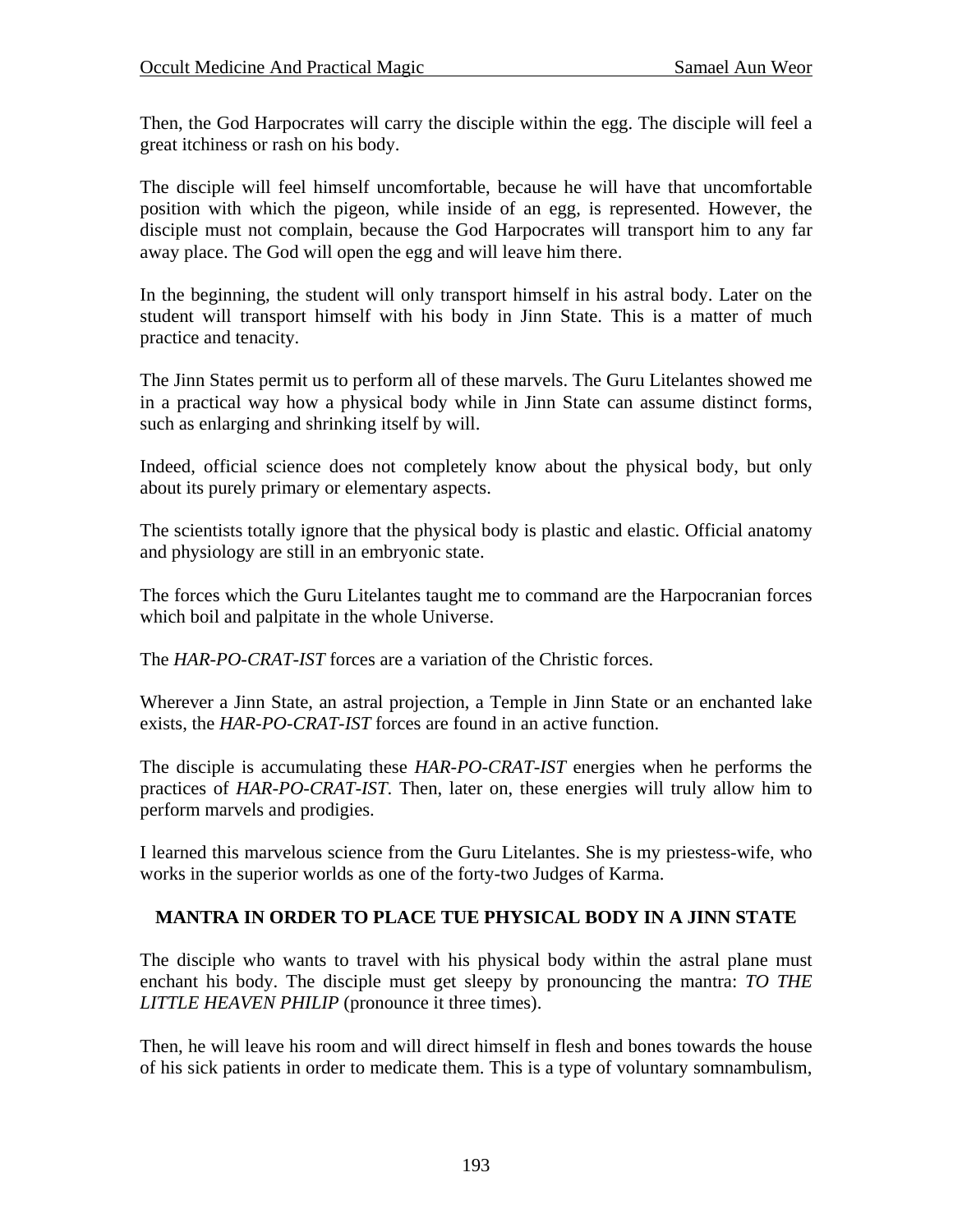a modification of somnambulism. What is needed is a lot of faith and tenacity until achieving success.

## **ANOTHER JINN PRACTICE**

We, the Gnostics can enter with flesh and bones into the other world any time we want to do so. Therefore, whosoever wants to enter into the other world in order to know and visit it with the body of flesh and bones, very well dressed with hat and fashionable shoes, as when someone enters a garden party, then, I give the clue:

1. Lie down on the side of your heart, with your head rested over the palm of your left hand.

- 2. You must become sleepy.
- 3. Reject from your imagination every type of dreaming and mental images.
- 4. Concentrate only and exclusively in the process of the dream.
- 5. When you feel that you are 'asleep', then, perform the following movements:

Sit on your bed. However, when you make this movement of sitting, do it with a lot of careftilness, in such a way that you will not awake. In other words, preserve your dreaming state, because the power is within the dream.

Stand on the floor with your feet, with the same carefulness of not awakening, because the power is within the dream.

Perform a little jump with the intention of floating in the other world.

If you do not float, then lie down and repeat the experiment again.

There exist people who after having received this clue perform this experiment immediately. Yet, other people take weeks, months and even entire years in order to perform what others can do immediately after learning the clue. Everything depends upon the degree of evolution of every one. This is what is called in occultism "Jinn State."

The powerful, energetic forces of the subconscious are the ones which take the physical body out from the chemical-physical region and place it within the astral plane. This is how the physical body abandons the law of gravity and this chemical region, in order to penetrate within the astral plane, where the laws of levitation reign.

As the smoke of the chimney is mixed with the atmosphere without confusion, in the same way these two worlds, astral and physical, are mixed and they are interpenetrated without confusion. Therefore, everything that I say can be confirmed by all those people who have the kindness of listening to me and having faith.

Nevertheless, lam sure that the thousands of readers from this XX century will mock these clues, because the people from this century only want to cohabit and get money,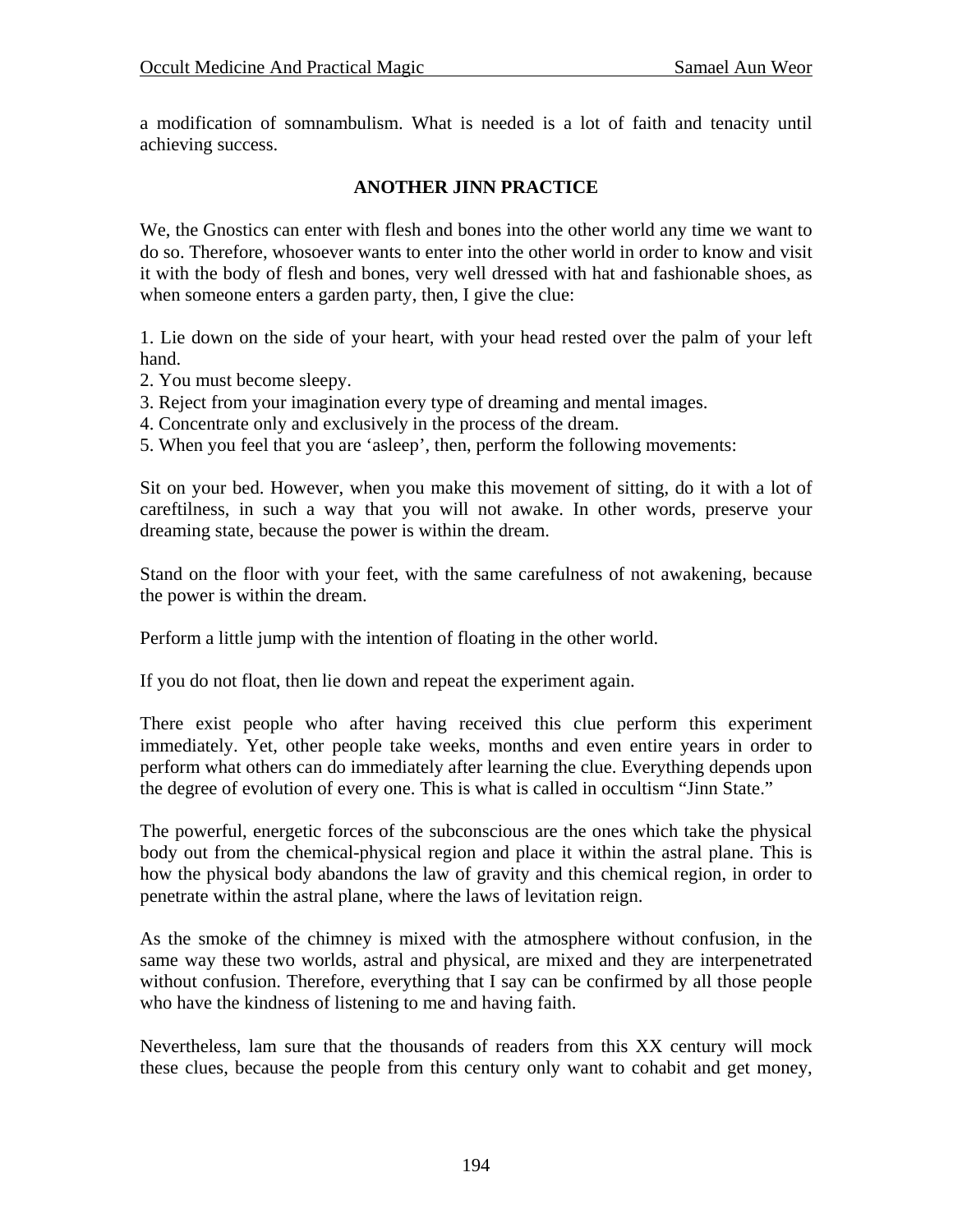more money and a lot of money. Therefore, this book is not for the barbarians of this  $XX<sup>th</sup>$  century. This book is for the luminous humanity of Aquarius.

Those who perform this secret in order to enter with their physical bodies into the astral plane will transport themselves to the most far away places of the earth in a few seconds, because time and space do not exist within the astral plane. There, everything is an eternal 'now', an eternal present.

The supra-sensible worlds are the celestial heavenly honie of the Spirit.

*"Death is swallowed up in victory.* 

*O death where is thy sting? O grave where is thy victory…?* (Corinthians: 1 5: 54-55).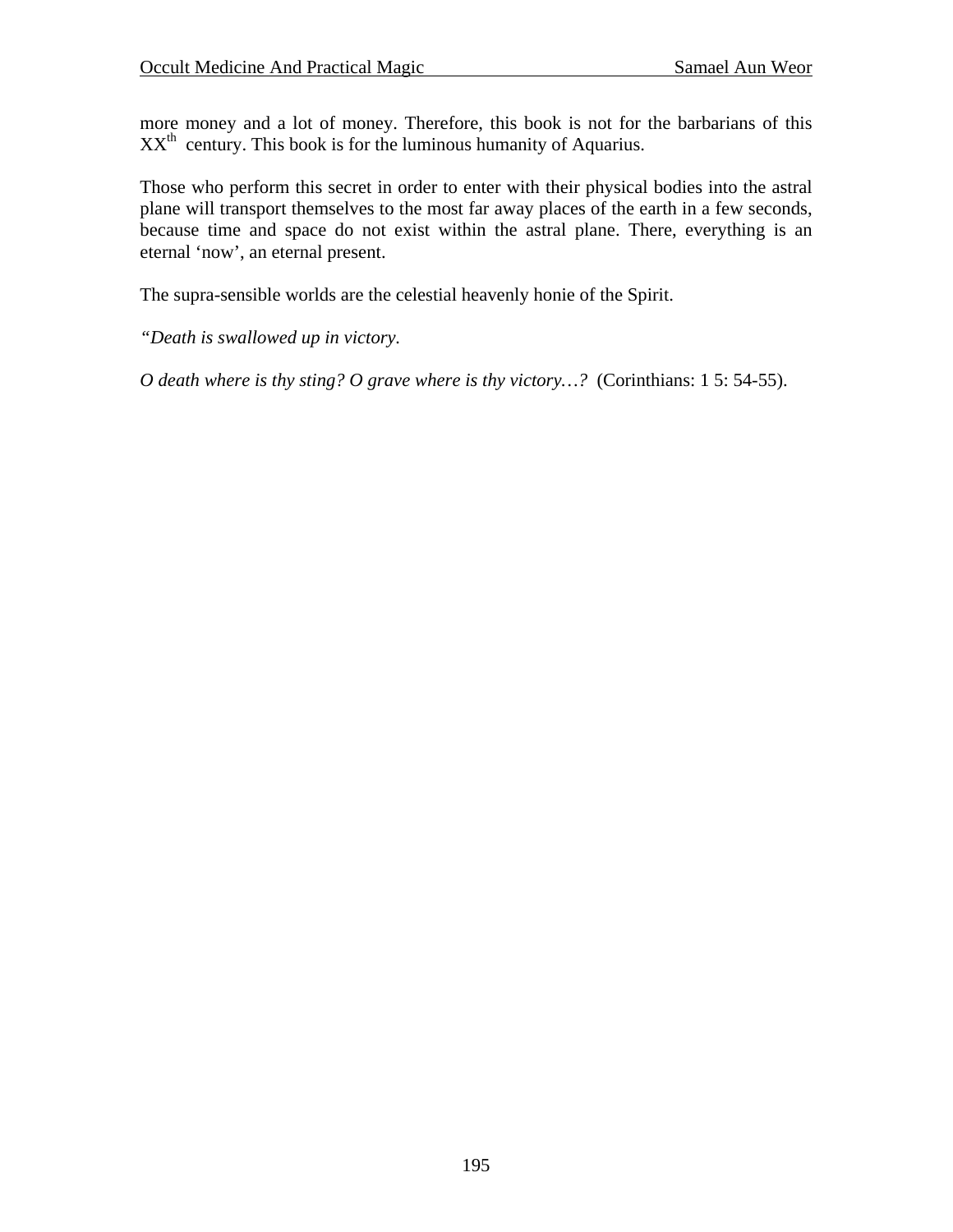# **OCCULT MEDICATION AND MAGICAL WORKS**

**\*\*\*** 

# **PRAYERS**

**\*\*\*** 

# **CONJURATIONS AND INVOCATIONS**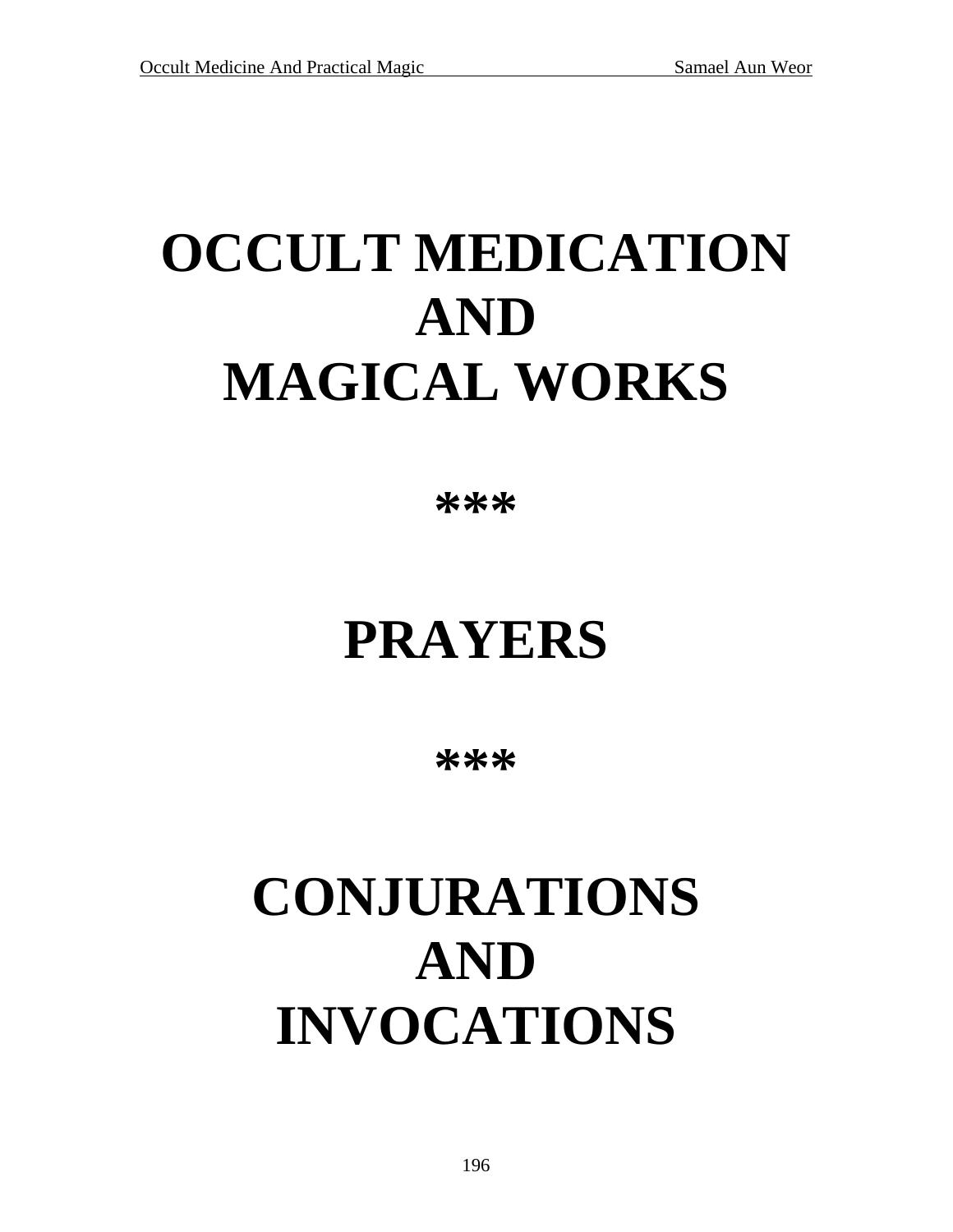#### **OCCULT MEDICATION (Part two)**

**\*\*\*\*\*\*\*\*\*\*\*\*\*\*\*\*\*\*\*\*\*\*\*\*\*** 

#### **DIARRHEA**

When the diarrhea is produced because of heat, then, consume the infusion of the root or the branch of Lemongrass (*Cymbopogon citratus*). When the diarrhea is produced because of coldness, then, consume the infusion of Cinnamon with Peppermint.

#### **DIARRHEA**

Any one of the diverse teas or decoctions of Sweet Basil (*Ocimun basilicum* L), Cañaigre (*Rumex hymenosepalus* Torr.), 'Chaparro Amargoso', 'Suelda Conselda' (*Tradescantia multiflora* Swz.), etc., make the diarrhea to disappear.

#### **DYSENTERY**

We cannot deny that 'Enietina' in ampoules heals Dysentery. However, children must not be injected with 'Emetina' because they die. Nonetheless, there are marvelous plants which cure Dysentery. Let us see these, as follows:

Cotton, Black or Wild Cherry (*Prunus serotina* Ehrh.), 'Chaparro Amargoso', Ipecac (*Cephaelis ipecacuanha*), Common Plantain (*Plantago major* L.), Mesquite (*Prosopis juliflora* L.), 'Monacillo' (*Malvabiscus arboreus* Cay.), 'Muicle' (*Jacobinia spicigera* B.), 'Nanche', etc.

Any of these plants can cure Dysentery. They must be drank as beverages, like drinking ordinary water, until becoming healed.

#### **KIDNEYS**

Lemon juice and Artichoke: Take the cut half of an Artichoke, or the fourth part if it is too big, and put it to boil until the water becomes yellowish. Then, add Lemon juice and drink it three times a day.

#### **ANOTHER RECIPE**

Consume Horsetail (*Equisetum* spp.), Sage, Rosemary, Petlitory-of-the-Wall (*Parietaria officinalis* L.) and place Cataplasms of milk curds over the kidneys. Children who cannot drink these decoctions must have the milk curds placed over their kidneys. Wrap a cloth around the milk curds in order for them to stay in place. Change the milk curds every two hours.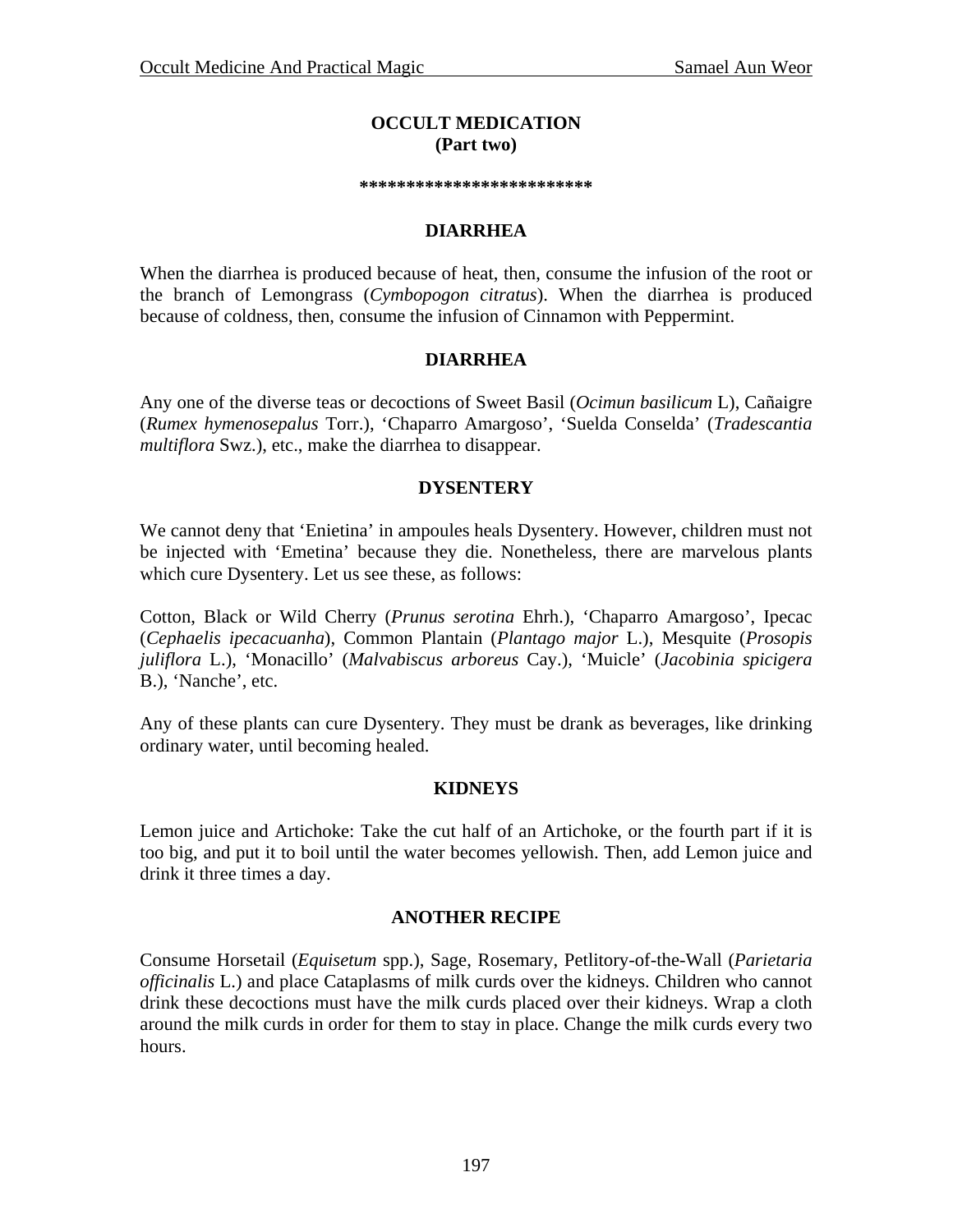#### **ANOTHER RECIPE**

The Cataplasm of'Venadillo' also helps. The 'Venadillo' is a plant of median climate and is very weak. The Cataplasm must be placed for the space of' half' an hour for children. If they are mature children, they can tolerate up to two hours. Afterwards, take it off

#### **MENSTRUAL DELAYS**

The 'Ansa' or 'Palo de Ia Cruz' (*B. grandiceps* Jacq.) can be harvested for it. When the leaves or flowers are cut off from top to the bottom, they propel the menstruation. Yet, when they are cut off from the bottom to the top, they suspend it.

## **ANOTHER FORMULA FOR MENSTRUAL DELAYS**

Virginia elixir: This can be obtained in the pharmacies, generally in Colombia, South America. The woman has to consume 1 or 2 teaspoons of Virginia elixir. It has a flavor like alcohol. This remedy provokes menstruation. When menstruation is flowing, then, suspend the medication.

Wormwood also serves for menstruation and to open the appetite.

## **RETAINED MENSTRUATION**

When menstruation is withheld, then, it is convenient that women consume the decoction of Cypress. However, it must be in small quantities, because in great quantities it can provoke abortion.

If the woman is sure that she is not pregnant, then, she can drink the decoction or tea of Cypress in good quantity.

Abortion must always be avoided, because it is dangerous. Whosoever provokes abortion, whosoever makes women to abort is a dangerous criminal of a high degree.

#### **ANY TYPE OF FLUX IN WOMEN**

Mallow (*Malva sylvestris* L.), Borage (*Borago officinalis* L.), Lemongrass (*cymbopogon citratus*), this plant is a herb that tastes like lemon), with a spoonful of vinegar of 'Castilla', or vinegar of 'Guineo.' Boil all of this for eight minutes and receive the steam in a chamber pot. Afterwards, perform a vaginal bath with 'Fuente de Gereben', which is a pharmaceutical medicine. Thus, everything will be okay.

#### **DISINFECTANT FOR WOMEN**

The following plants can be found in the State of Tolima (Colombia). 'Tatarnaco', 'Cucubo' or 'Cubillo' and Sassafras (this is a plant from which they take the 'Canime', which is a remedy for newborn children). Put these plants to boil and wash up with the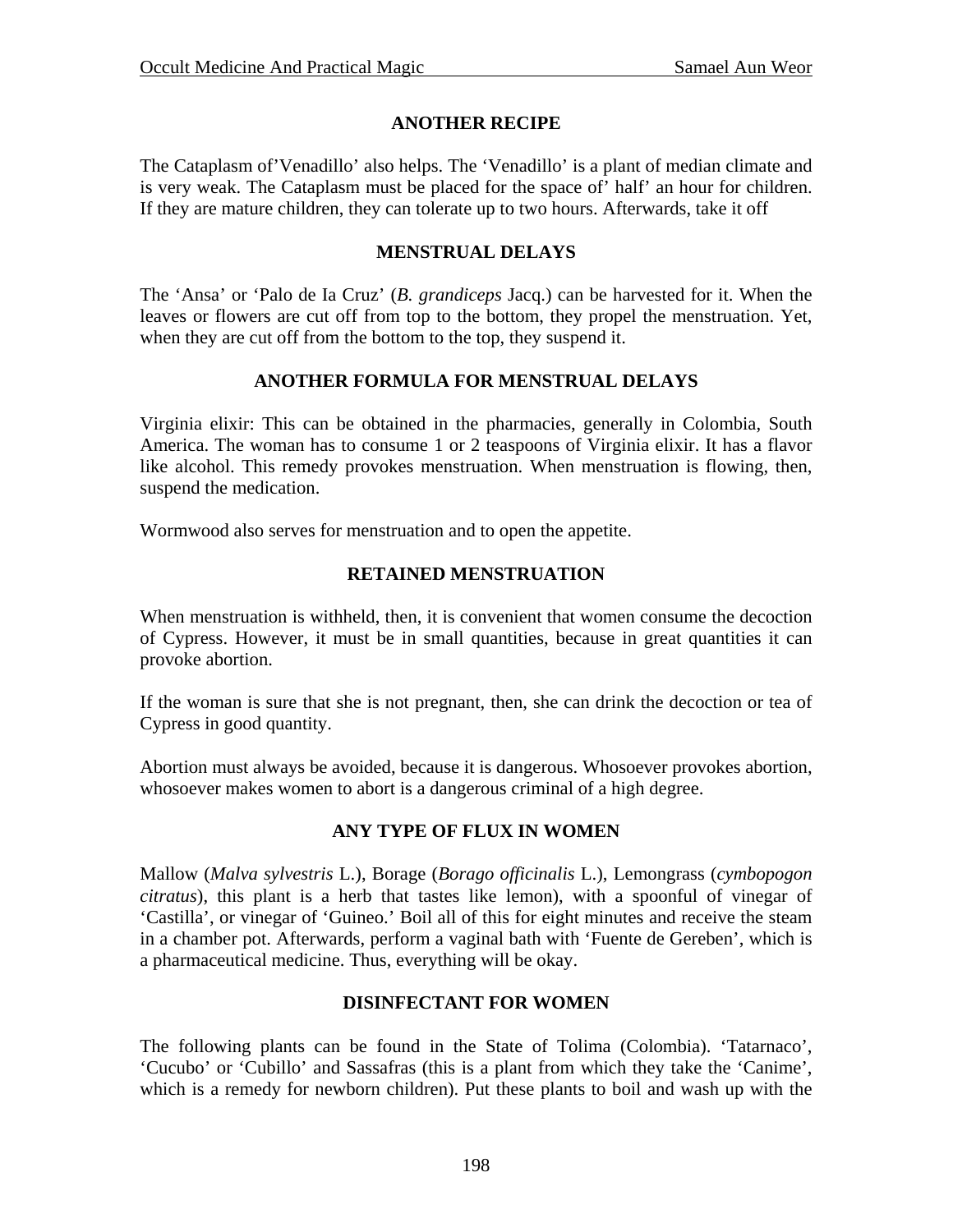decoction. This will take away any type of flux in general. A small spoonful of Permanganate can be added to this cleansing.

#### **RHEUMATISM**

'Fenibutasona M. K.', 200 milligrams, serves as a very fast treatment. This is a pharmaceutical medicine.

#### **RHEUMATISM**

Another recipe

Maguey (*Agave americana* L. also called *'Century Plant'*) with Wormwood (*Ariemisia absinthium* L.) Make the decoction, then squeeze in the half of a lemon and drink it three times a day.

#### **RHEUMATISM**

Another recipe

Seeds of the Poppy plant crushed with honey (bee honey). Also, 'Fenibutasona M. K.', 200 milligrams can be taken together.

#### **LIVER AND GASTRIC VISCERAS**

Wormwood (*Artemisia absinthium* L.) and Plantain (*Plantago major* L.): Each person must prepare the formula with the quantity that is in accordance with his needs. The 'Almistillo' or 'Caguanejo' in 'el Huila' (Colombia) serves for the liver and leprosy. The seed of this plant serves against any type of snake.

#### **LIVER**

The leaf of the Passion fruit boiled in milk serves for it. The Passion fruit is a very pleasant fruit, which is sold in the fruit markets.

#### **ANOTHER RECIPE FOR THE LIVER**

The preparation of Nutmeg with Rhubarb and Samson wine: Close the lid of the bottle of wine and put it two days under the sun. Consume three little cupfuls daily.

#### **GALL BILE CALCULI**

Cascara Sagrada (*Rhamnus purshiana* DC.), 'Fidico' extract one ounce, Rhubarb (*Rheum*  spp.) one ounce, Boldo (*Pemnus boldo*) one ounce, Red Cinchona (*Cinchona succiruba*) one ounce, Gentian (*Genetiana lutea*) one ounce, Senna one ounce, Artichoke one ounce (if the ounce of Artichoke is not easily obtained, then, buy an artichoke in the market,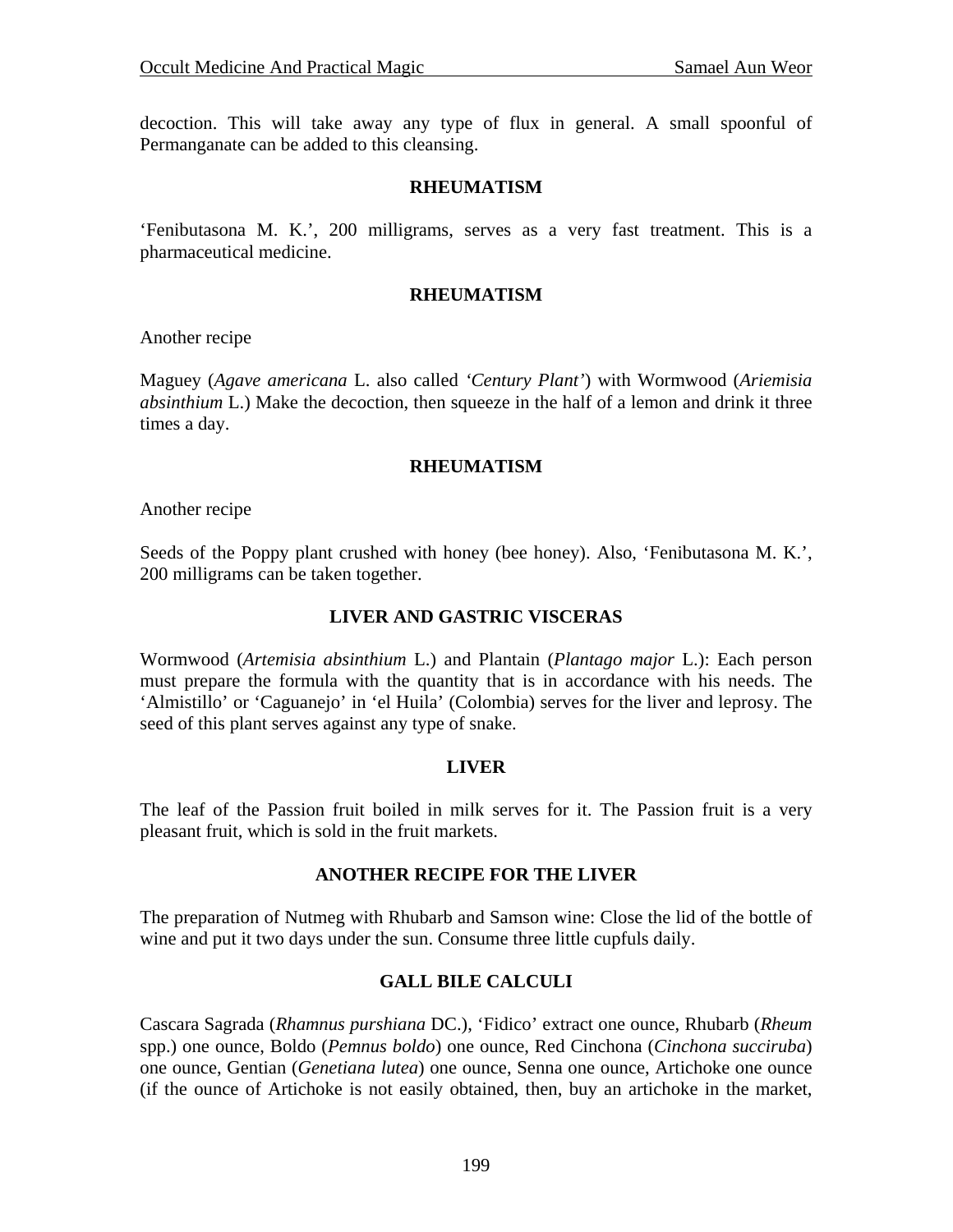boil it and get one ounce). Consume three small spoonfuls diluted within panela (hard sugar cane) water, tomato juice or grape juice, three times a day. This recipe ejects the Gall Bile Calculi.

## **ANOTHER RECIPE FOR GALL BILE CALCULI**

One hundred seeds from the fruit of the Medlar tree (*Mespilus germanica*), the white part, one quarter of a liter of olive oil: Liquefy this and drink it by little cupfuls on an empty stomach.

## **CHILDREN'S COUGH**

A remedy for the cough which harasses children too much is the following: Take honey (bee honey) and squeeze one lemon into it, then, add a little bit of sulfur. Give this to them by small spoonfuls.

Also, here is another worthy remedy: Squeeze one lemon and make sugared-honey (make it with sugar). Give this to them to swallow.

## **ANOTHER RECIPE FOR COUGH**

Decoction of 5 grams of Borage (*Borago officinalis* L.), 'Tusiago' or any expectorant and a quarter of a Bromoquinine tablet. In the beginning, it has to be consumed twice a day and later on, only one time a day. This remedy takes the cough away from children.

## **ADULT'S COUGH**

Decoction of the following plants: Eucalyptus and fragrant Pine. This can be consumed in the night before going to sleep, with or without sweetener. This recipe serves in order to take away that rebel cough which could not be taken away with any type of expectorant.

## **VARICOSE**

A clay cataplasm can be used. Rub the affected area and envelop it with a rag in order to hold it. Also consume boiled 'Suelda Consuelda' (*Tradescantia multiflora* Swz.).

The 'Suelda' is a parasite plant which is called 'Pajarito' (little bird). It gives some green nuggets that become red when they ripen.

#### **APHTHAS**

Children sometimes get those small white spots or pustules in their mouth, which are very hard to get rid of. Yet, they can be taken away with the following recipe. A sweet syrup must be prepared as follows: A square centimeter of Borax or Atincar Syrup; 25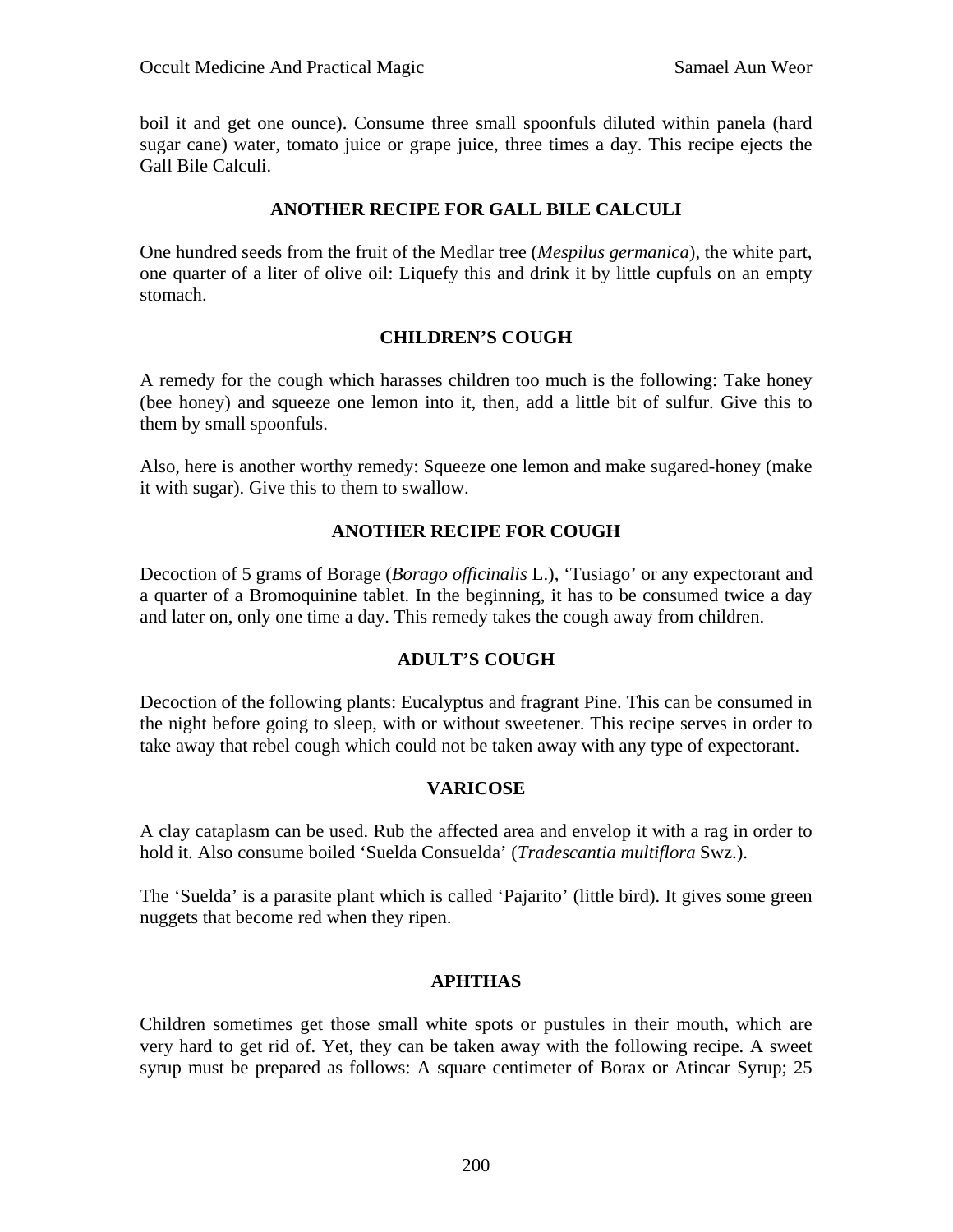grams of Borax with two pounds and a quarter of sugar, diluted within one liter of water and put it to boil.

## **APHTHAS**

The teas or beverages of Walnut are marvelous in order to radically cure Aphthas. Bless the Walnut tree and beseech your Elemental Advocate, whom you carry inside within your Intimate

Being, to work with the elemental of the Walnut tree so that this elemental can cure the Aphthas.

## **DAMAGES IN CHILDREN'S THROATS**

Three lemons, one gram of kitchen salt, one spoonful of honey (bee honey) and ten drops of Merthiolate. This remedy helps to reduce the swelling of the tonsils.

#### **DIABETES, UNRESTRAINED URINE, PAIN AND SWELLING OF THE BREASTS OF MOTHERS WHO ARE BREAST FEEDING**

There exists a remedy which is apparently very repugnant in order to cure Diabetes, unrestrained urine and all the sicknesses already cited in this part of the book.

I want to emphatically refer to mouse manure. There is no doubt that such manure cures these illnesses. What is important is to consume one spoonflul of this manure and to mix it with the pressed juice of the plant called 'Plantain' (*Plantago major* L.).

Such mixture is consumed or drank in the morning on an empty stomach and when going to sleep. The results will be marvelous.

In order to radically eliminate the swelling of the breast of breast feeding mothers, it is enough to dissolve the powders of mouse manure within a little bit of natural water and to humidify the breasts with this marvelous water.

#### **DIABETES**

30 grams of 'Pedralejo' or 'Chaparro' with 10 grams of Eucalyptus or Walnut, three times a day.

#### **DIABETES**

Diabetes is cured by eliminating anger and the inferior emotions, anxieties and violent acts. Take also teas or decoctions from the plant called 'Lagrimas de San Pedro' in Mexico.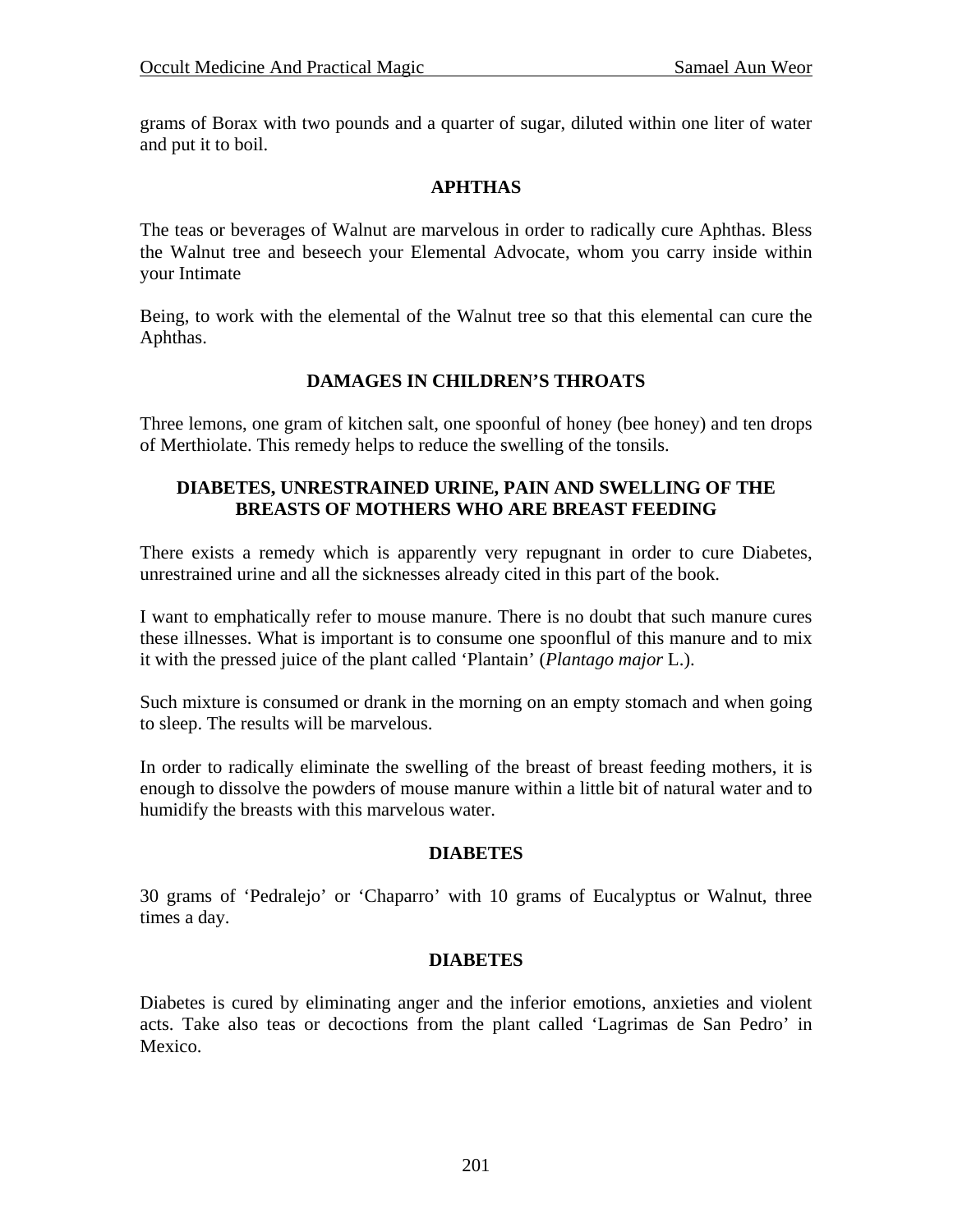## **GRIPPE (INFLUENZA)**

In order to rapidly cut it, take Tetracycline M. K. This ends the rebel cough. 'Masiquia', which is a flower sold in market places, also helps.

## **GRIPPE, ANOTHER RECIPE**

Take syrup of Guaiacum (*Guaiacum officinale* L.), suck the tablets of coal tar with 'Tolu' (*Bombacopsis quinata* Jacq.), perform injections of Guaiacurn Oil of 10 cubic centimeters.

## **REMEDY FOR VARIOUS TYPES OF CHEST COUGHS**

Chicory, Celery and Eucalyptus: Consume the decoction four times a day.

## **BRONCHIAL CATARRH**

Red Poppy (*Papaver rhoeas* L.), Green Onion, Eucalyptus, Flaxseed and Mallow (*Malva syilvertris* L.) Consume the decoction of these plants four times a day.

# **INTESTINAL CATARRH**

'Calaguala' (*Polypodium glaucophyllum* Kze.), Maidenhair Fern (*Adiantum capillusveneris* L.), Eucalyptus, Wormwood (*Artemisia absinthium* L.) and Plantain (*Plantago major* L.) Drink the decoction four times a day (one dose).

## **PULMONARY CATARRH**

Celery, Watercress, Mallow (*Malva sylvestiris* L.), fragrant Pine, Pansy (*Viola tricolor* L.), Sage:

Consume the decoction four times a day (one dose).

# **PAINS WHICH ARE PROVOKED BECAUSE OF GAS**

'Hipodespas', which is a pharmaceutical medicine, can be used in any part of the organism. It can be consumed in any dose required.

## **CHRONIC HEADACHES**

Chronic headaches can be very easily cured: Fix to the bottom of the feet of the patient the following:

Put oil and little pieces of onion over a leaf from a Banana-Plantain tree. Such a leaf with these described elements will help the patient when it is applied to the patient's feet.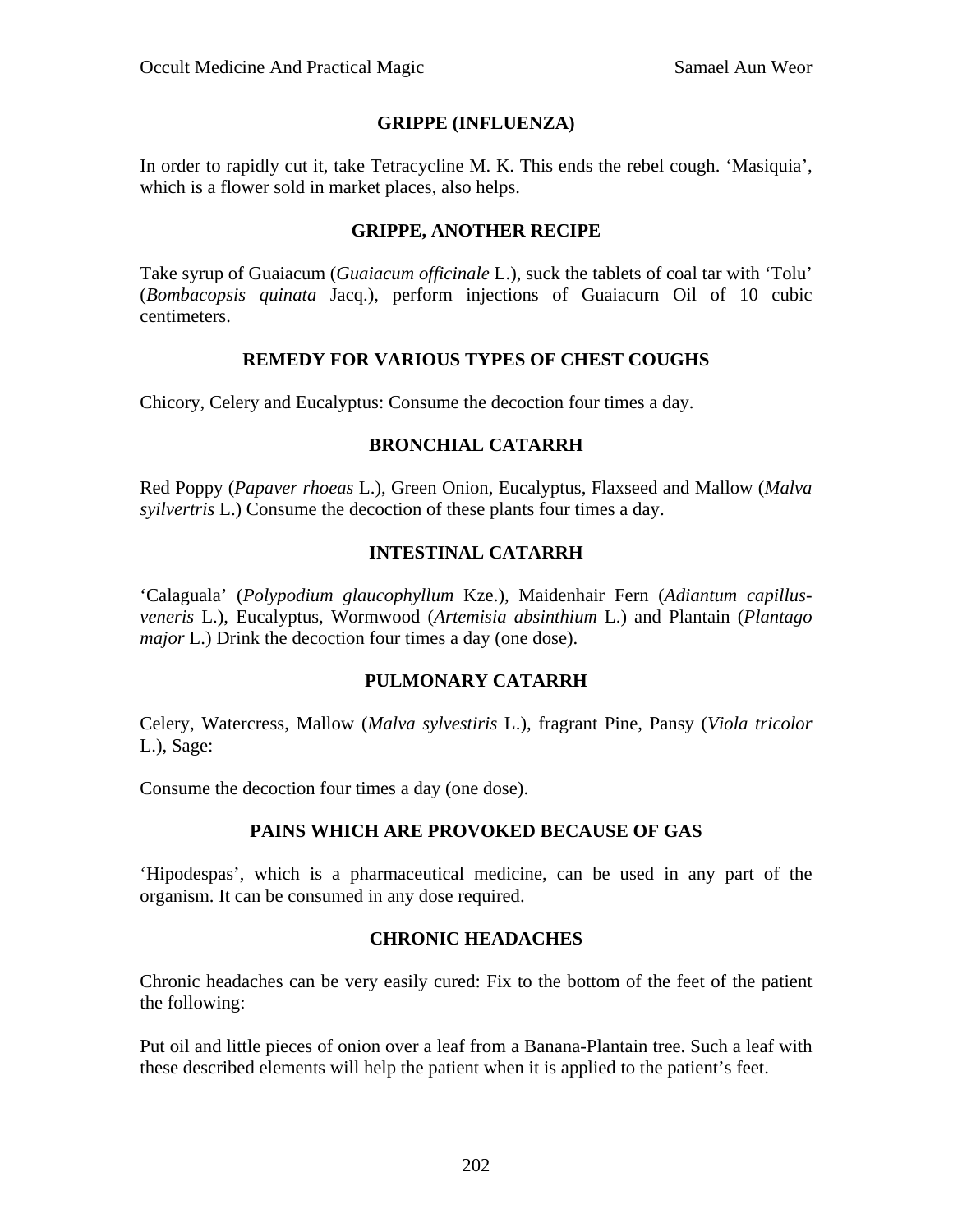The leaf must be tied to the patient's feet. Command the sick person to lie down. It is clear that because of the poultice being on the patient's feet, he must remain lying down. The sick person will drink the decoction of Chicory with lemon, as he would drink water, for a period of time.

This type of medicine must be performed every day and with a lot of faith until becoming radically healed.

Bless the plants, beg the elemental of each one of them to heal the sick person.

## **TINEA OF THE HEAD**

It has been proven that duck manure cures Tinea of the head. Dry the manure under the sunshine, then pulverize it and mix it with vinegar. Afterwards, rub the Tinea with this remedy. The sick person will be healed.

## **ABDOMINAL WINDY COLIC**

In order to cure a windy colic, it is enough to rub the painful area with saliva and to place over the painful area a marinated tobacco leaf.

Previously, it is necessary to moisten the tobacco leaf within firewater, tequila, wine or brandy, etc.

## **APOPLEXY, ASPHYXIA, LETHARGIC FEVER, SPASMODIC COLIC AND DIFFICULT PARTURITION**

The decoction of Tobacco becomes very efficient in those cases which are perfectly defined as Apoplexy, Asphyxia, lethargic fever, spasmodic Colic and difficult Parturition.

In all these cases, boil the Tobacco leaves and administer enemas of this decoction to the patient.

## **FOR TILE SIGHT**

Squeeze Cashew fruit into a very well cleaned glass container. Then, add one gram of boric acid and leave it undisturbed in a dark place to macerate for the space of fifteen days. Place a black cloth over it, so that it can be in darkness. Then, strain it and leave it undisturbed for another fifteen days in the same dark place. When one month (after the second 15 days) is accomplished, then filter or strain it again. Put two drops daily in your eyes in the morning. This will increase the sight.

#### **FOR MANY TYPES OF TUMORS**

Take a Pilgrim-bottle Calabash (*Lagenaria vulgaris* Serg., *Curcubita siceraria* Mol.), which is a liana plant. Open it and fill it with rum. Then, close it with a cork and bury it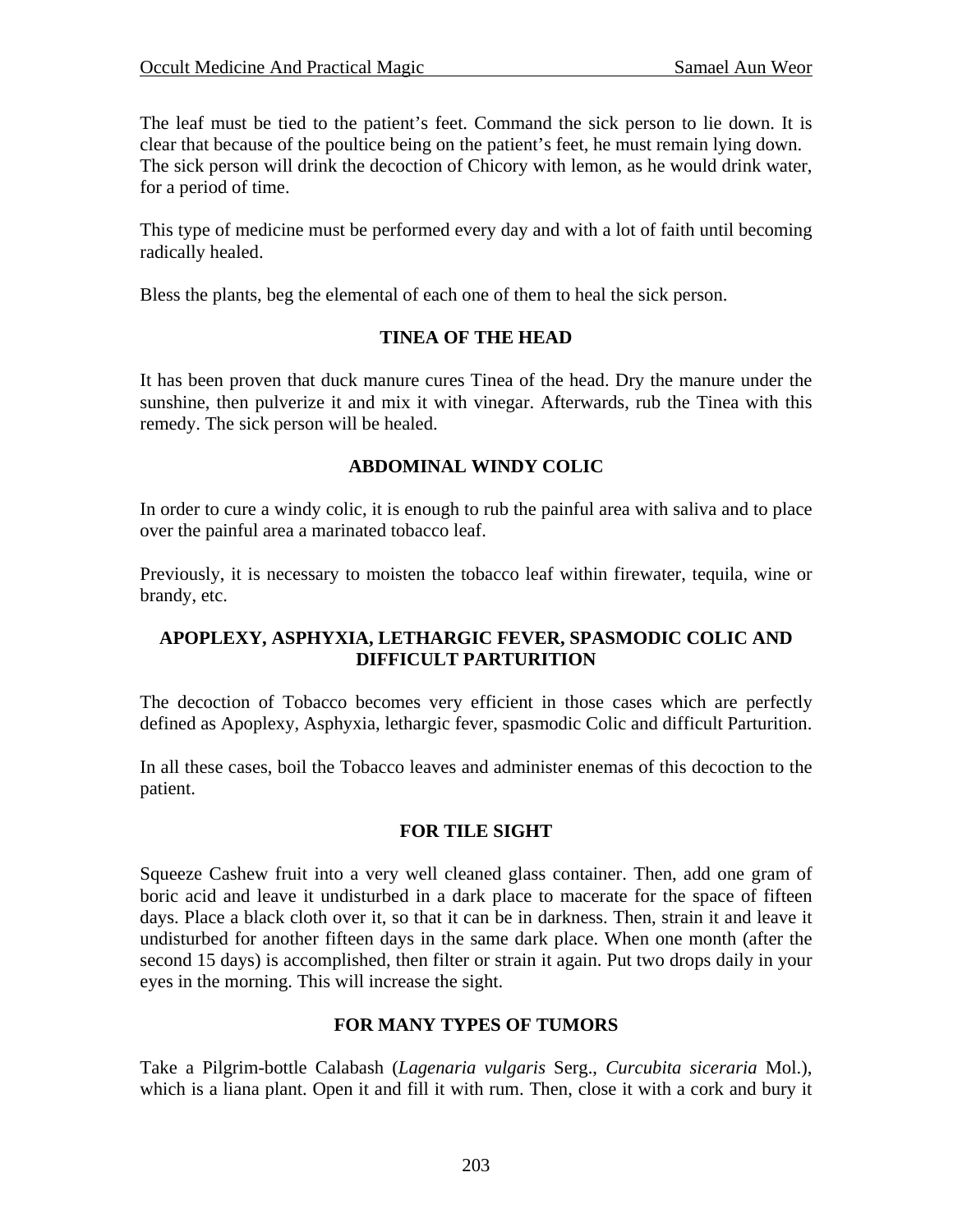under the ground for fifteen days. Ask Mother Nature to cook that calabash with the fire of the earth. Then, rub the affected area where the tumor is found and drink a spoonful of it. If you cannot tolerate drinking it as such, then dissolve it in water and drink it. (Two of these Calabash can be buried).

## **EPILEPSY**

Senobarbital is a remedy from pharmacies. Give to the patient burnt rinds of sour orange: grind them and give it to him. The patient should not drink coffee or liquor.

## **EPILEPTIC ILLNESS OR EPILEPSY OF TILE HEART**

Even though it seems incredible, when turkey manure is dissolved in wine or in Plantain (*Plantago major* L.) water, it is completely proven that it cures the horrible Epileptic illness or Epilepsy of the heart. Consume it in a continuous way until becoming healed.

## **RECIPE FOR GENERAL WEAKNESS**

Put three fledgling pigeons to boil until taking the extract (stock) from them. Add one liter of curdled milk, one glass of carrot juice, which is made by liquefying the carrots in a blender or by using a juice machine. Liquefy all of this in the blender, then strain it. Add a whole egg with its shell and liquefy it again. Add two little cupfiils of' white wine, one little cupfttl of brandy and stir it by hand with a wooden mill (not within the blender).

Take one little cupful daily on an empty stomach. If the person can endure to drink two little cupfuls, then do so. This remedy will end general weakness.

## **DEAFNESS**

Deafness will disappear and also earaches by applying to the ears the rattles of the Rattlesnake, dissected and enveloped with cotton.

Uterine discharges are cured by receiving the vapor of a Rattlesnake, which has been placed upon charcoal embers inside of a vessel. The sick woman must keep herself away from any type of coldness and even from air currents.

## **FOR ITCHINESS OF THE EARS**

Put in the ear one or two drops of warmed Glycerin in the night.

## **BURNS**

The following formula serves for burns: Crush the white part of a green onion (the big head onion is not good), add earth soap or mountain soap (the natural soap which is made in the rural region), add a little bit of salt and make a plaster, then dab it over the burned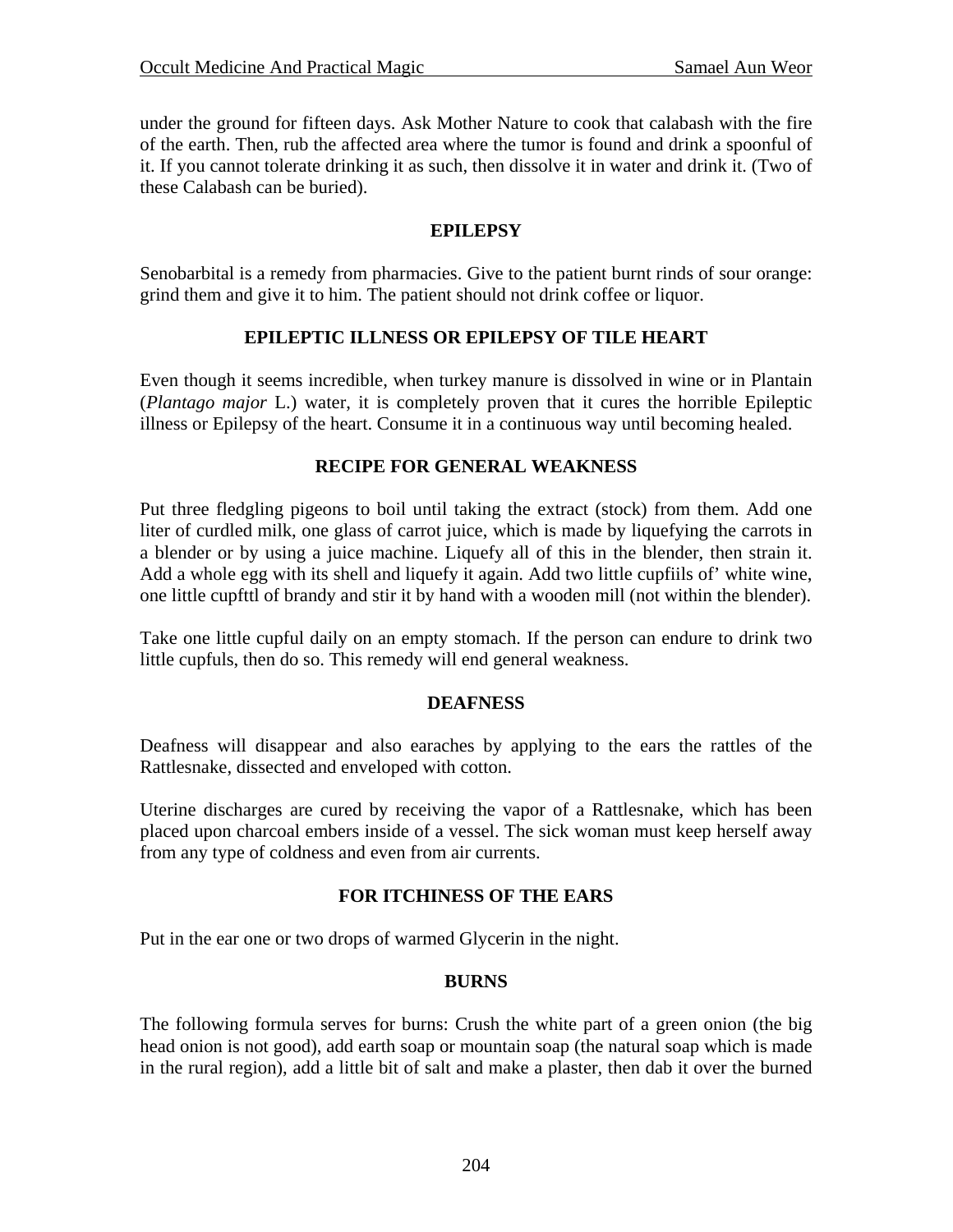area. Afterwards, pour cooking oil, or better if it is olive, almond or fig oil, over the burned area.

## **FRECKLES OR SPOTS ON THE FACE**

Take a mother-of-pearl shell and squeeze three lemons until the shell is covered with the juice. If there are no shells available, then some mother-of-pearl buttons can be utilized. Leave this in maceration and after eight days a pomade will be formed. Add to every ounce of this pomade 25 grams of Borax or 'Atincar', 9 grams of kitchen salt, and in order for this pomade to be enjoyable add then some perfume to it.

Wash the freckled area with warm water which contains 9 grams of kitchen salt and 9 grams of Borax. Dry it very well and scrape the freckle, spot or scar with watersandpaper which is of a black color, then dab the previously prepared pomade on it. The next day clean it with a towel and dab cocoa butter during the night or during the day. Do not stay under the sun during the time of this treatment.

## **TO BECOME SLIM**

Do you want to become slim? I advise you not to starve, but to get slim by eating very well. What is important is not to eat flour of any kind, no starches, nor anything which contains a sweetener...

Nourish yourself with vegetables and fruits. Consume beef bone soup so that your body does not become weak.

Horehound (*Marrubium vulgare* L.), when consumed as a daily ordinary beverage, will help you to become slim. Keep yourself slim and you will see how well you will feel.

The too fat, big bellied, paunchy, obese arid massive bodies point to, show, indicate gluttony, etc., etc., etc.

## **DIFFICULT DIGESTION**

When digestion is difficult, then it is convenient to drink teas from any of the following plants: 'Prodigiosa', Rosemary, 'Tabaquillo grande', 'Indian' tea, 'Ranchero' tea, Castilleja spp., 'Yolochichi.' The sick person can and must prepare his beverages with any of the previously mentioned plants that can be found.

## **FOR THE STOMACH**

The persons who cannot retain anything in their stomach can take 'Gastrobil', which is a pharmaceutical remedy.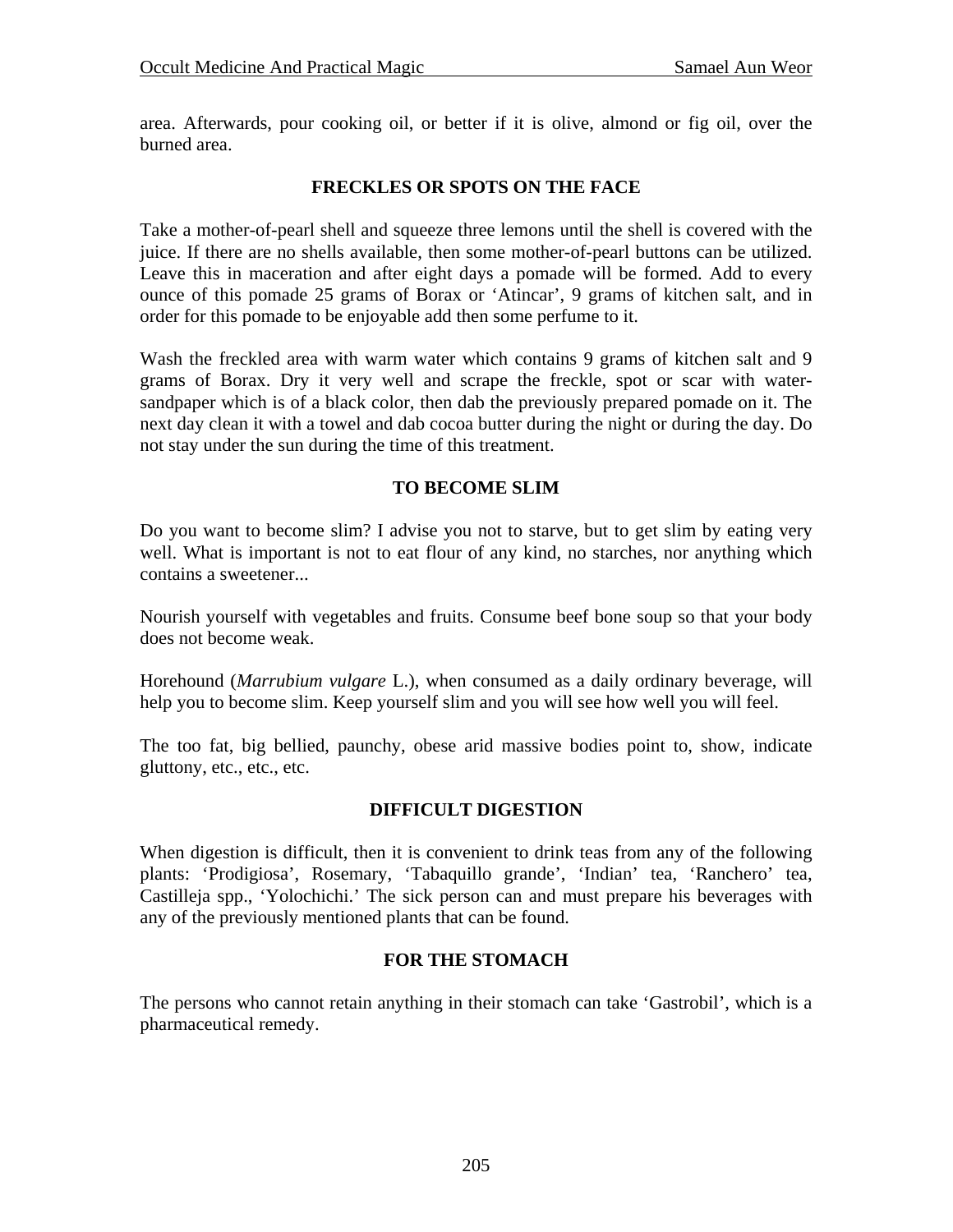## **PARASITES**

The decoction of the plant called Wormwood (*Artemisia absinthium* L.), when it is drank for several mornings on an empty stomach, can eject parasites from the stomach and even the Tapeworm. In the case of this terrible Tapeworm, consume the pressed juice of Wormwood, two or three spoonflils mixed with ground Peppermint.

## **TOBACCO**

The pressed juice of the Tobacco leaves (the leaves must be green), mixed with some fat and placed under the sun or over a gentle fire, can then be applied warm for colds, for the pubis, for pain in the side, on wounds and on tetanus, for whooping cough, on the abdomen, the spine and sacro-lumbar area for chronic diarrhea, and also on the navel of children for parasites.

The leaves of Tobacco placed on the temples and forehead is advisable to cure headaches which are caused because of coldness.

The leaves of Tobacco, humidified in firewater (liquor), are applied to the navel when there exists hysteria and nervous attacks.

Tobacco is also used for Epilepsy in the following way: One takes one ounce of Tobacco of good quality and cuts it into small pieces. Then, it is placed within a pot or container with the quantity of one bottle of water and it is placed on the lire. After it is boiled for awhile, one takes it from the fire and strains it very well and adds eight ounces of sugar.

Subsequently, one places the pot on the fire again, until the decoction becomes like a syrup. Consume two spoonfuls in the morning and another two in the night and drink halfa glass of the decoction of the flowers of the Elder tree after each dose. The sick person must keep himself inside his bed at least for three hours after each dose.

Also the Conjuration of the Seven of the Wise Solomon must be recited with a lot of faith to the sick person.

Place in front of the head rail of the bed of the Epileptic person the magic symbol of the Esoteric Pentagram, which makes the demons run away.

Epilepsy is a result of the Karma of the patient, who was serving as a Medium Spiritist in his past lives.

The Epileptic person must never assist, he must never visit any hail of Spiritism.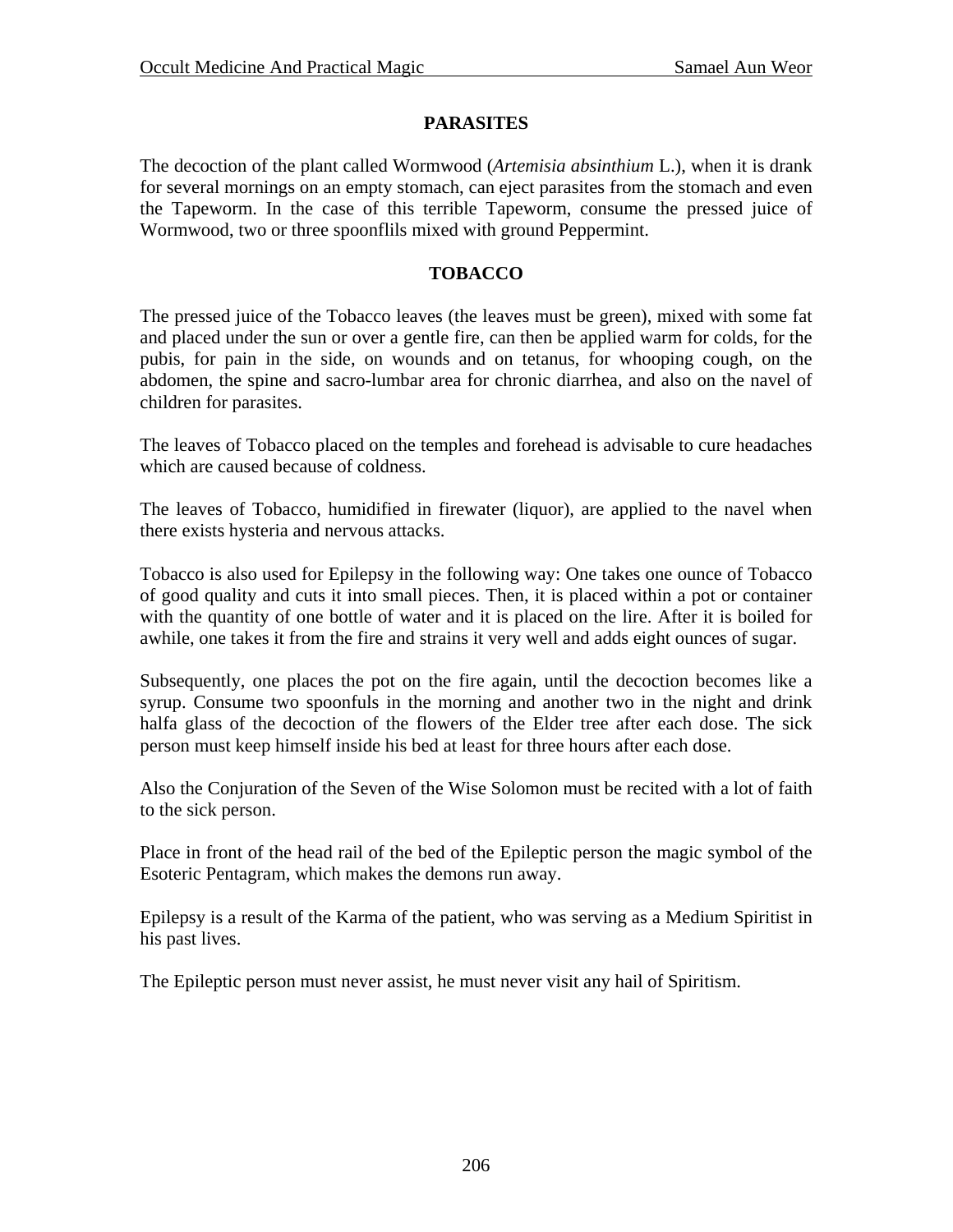## **MUMPS, GOITER, SCROFULA**

Take a hunting Snake and pass it like a massage various times over the Mumps, Goiter or Scrofua and these will be healed. The Goiter will disappear in a very short time. Perform this treatment daily.

Also this sickness is cured by using a necklace from the bones of the spine of such a Serpent.

## **ELEPHANTIASIS**

Elephantiasis is cured by drinking the water in which an Elephant was previously in. The person must even wash his body with this water.

#### **SWELLINGS AND ULCERS**

Swellings and ulcers afflicting people who suffer from Elephantiasis are healed with oil within which a viper had been placed under the sun. The sick person will wash every day his face and his scabs or ulcers with the water within which a snake had been placed.

## **CHILBLAINS**

In order to radically cure Chilblains, these must be washed daily and with much patience with the very hot decoction of the roots of Turnips.

## **RESPIRATORY SYSTEM**

Drink pulverized skunk liver mixed in a cup of warm water. This is an effective sudorific remedy and serves for the spasms, afflictions of the chest, catarrhs, fevers and other sicknesses of the pulmonary tracts.

It has been told to us that skunk meat serves in order to cure Syphilis, one must eat it until becoming healed.

## **RINGWORM, MANGE, TINEA**

The pressed juice of the leaves of Peppermint is applied in order to cure Ringworm, Mange and Tinea and other cutaneous physical eruptions.

Cataplasms of the leaves of Peppermint with the crumbs of the inner part of bread mixed with honey are placed over the inflamed tumors.

## **CONSTIPATION**

Three prunes, one liter of unsweetened water: Drink it before meals. This is very good for children, however the quantity must be reduced.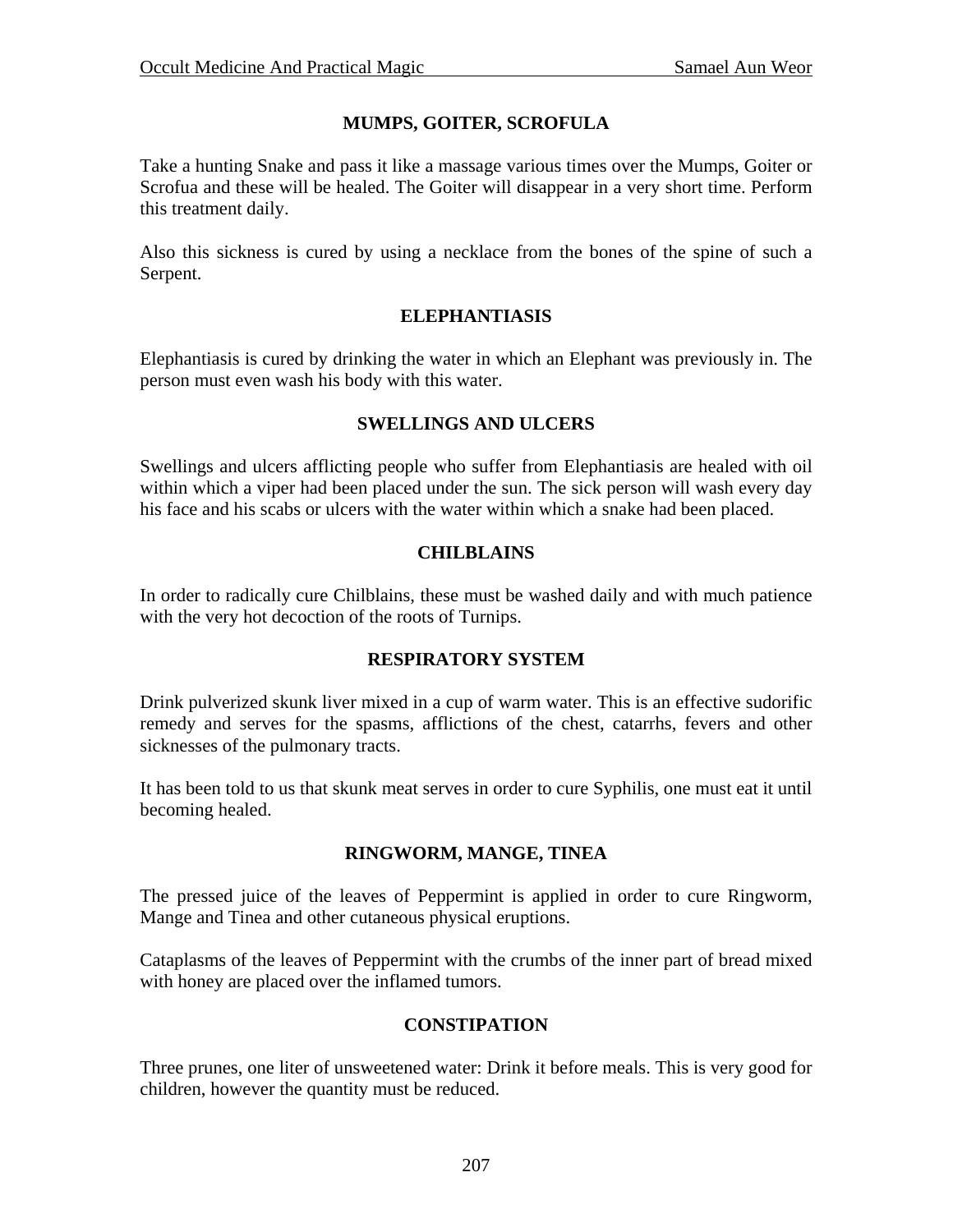## **PHARYNGITIS**

Pharyngitis is cured with any of the following plants: 'Alfilerillo', Cotton, 'Mercadela', 'Palo Amarillo' (*Cusparia trifoliata* H. and B.), etc.

These must be drank as an ordinary beverage until achieving the radical healing. What is important is to have faith in the plants.

#### **HEMORRHOIDS**

The Hemorrhoid sickness is extremely bothering, although it is very easy to cure. It is enough to sit over a piece of ice and the problem is resolved.

Thus, application of ice over the Hemorrhoids is the clue in order to make them disappear.

#### **HEMORRHOIDS**

Use three daily grams of'Copaiba' Oil, lemon (twelve drops of lemon juice), and sugar. Make it into a pomade.

## **MOTHER'S ILL**

The crushed leaves of Verbena applied with Pink oil, or with Olive oil in case of not finding the first one, mixed with pig's fat, makes the mother's ill to disappear.

#### **SPERMATORRHEA**

Spermatorrhea is cured with the tea of the plant called Damiana (*Turnera diffusa*). Such a plant performs prodigies.

## **FISTULAS OR ULCERS**

Plum tree: The water from its decoction serves niarvelously in order to wash the fistulas or ulcers, especially those from the mouth.

## **VIRTUES OF THE GARLIC**

Garlic expels tormenting gas from the bowels. When dissolved within wine, firewater or tequila, Garlic radically cures snake bites or vicious dog bites when it is applied as plaster over the bites.

Eating raw garlic or fried garlic softens the hoarse cough and clarifies the voice in an extraordinary way.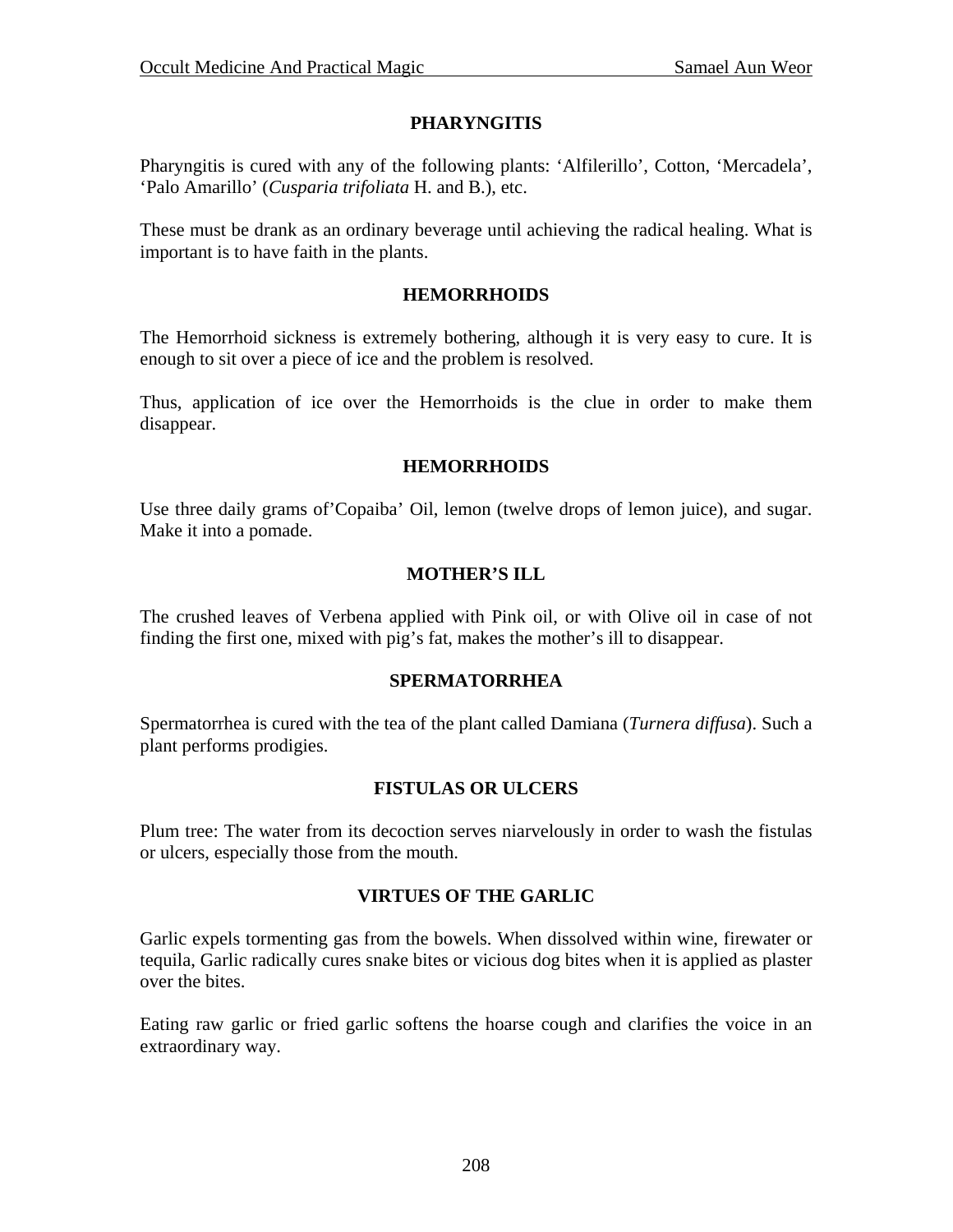## **SNAKE, AND TICK BITES**

It is completely demonstrated that Tobacco serves against the Snake and summer Tick bites, etc. Simply perform rubs with the Tobacco in those areas of the body which are affected by this ill.

Such rubs make the ill gas which takes over the head and affects the sight to disappear.

#### **FOR THE PANCREAS**

Consume boiled Plantain (*Plantago major* L.).

## **FOR SORES AT THE EDGE OF THE MOUTH**

'Micostalin' Syrup.

#### **DROPSY**

The decoction of Guaiacum (*Guaiacum officinale* L.) cures Dropsy. One must drink three glassfüls daily, one before every meal until becoming radically healed.

## **TIGER**

If the tusk-tooth of this animal is hung from the neck of a child, then it can look after him during his teething process, so that he cannot suffer any irregularity in his body.

#### **FOR BRUISES**

The tree called 'Ararat' serves in order to cure bruises, especially those bruises which are upon the knees.

## **IMPOTENCE**

The 'Cuaotillo' or 'Cuartillo' (*Peperonia* sp.) with rum helps impotence. Place this mixture under the sun and consume it. Also the 'Viril de Carey', which is a Sea Turtle helps. It serves for getting an erection.

#### **INFLAMMATION IN THE FEET**

Dab the feet with Camphorated Oil and cover them with cotton.

## **FUNGI**

15 grams of Salicylic Acid and 75 grams of Alcohol.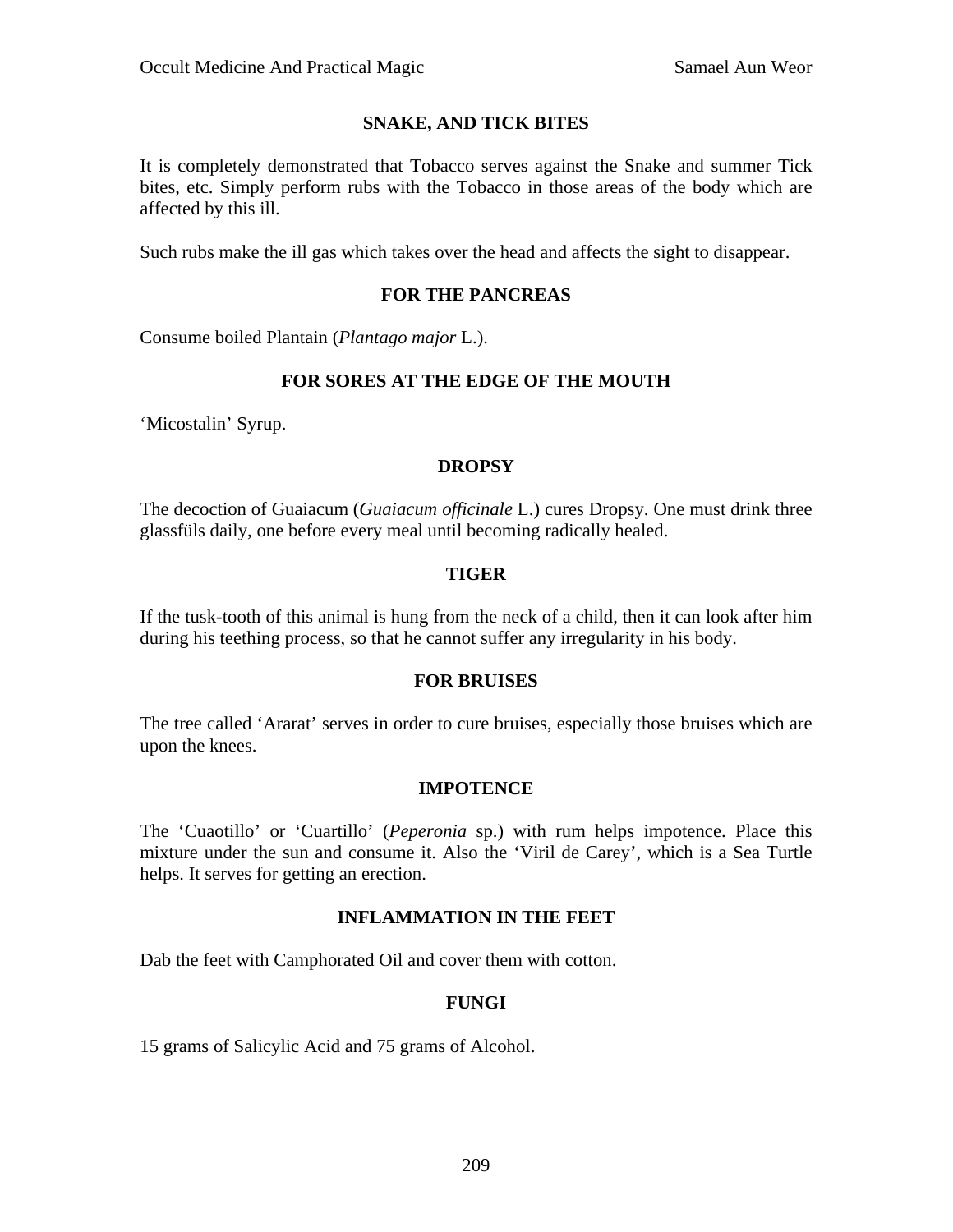# **CORNS**

For those tormenting corns on the hands and fingers: Dab them with Silver Nitrate.

# **IRRITATION WHEN URINATING**

Consume Uropol, which is an antibiotic. Take 4 or 5 capsules.

# **FOR ACHES AND NEURALGIA**

Use 'Ferrobin' from the pharmacies.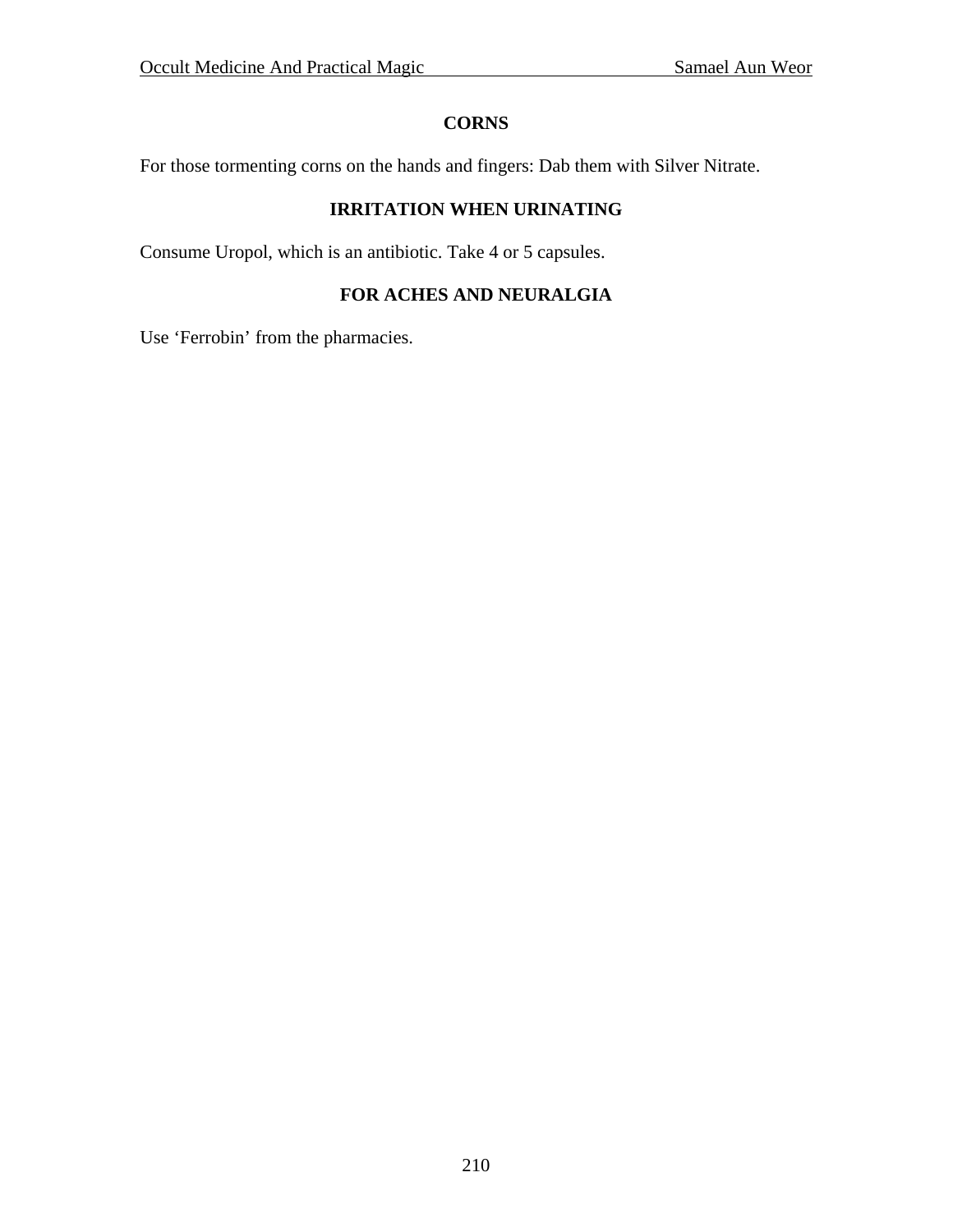#### **CONJURATIONS AND PRAYERS**

**\*\*\*\*\*\*\*\*\*\*\*\*** 

#### **ROYAL CONJURATION**

*"I conjure all thy enemies, just as much thy internal as thy external ones, in the portal of Belen. I conjure them and I conjure them once again in case they have a pact with the Devil, Black Magic or backward creeds. I conjure them, so that they shall come humble to thy feet, as the Lamb of Christ reached the foot of the Cross. I conjure them, so that they shall come meek, as the Lamb reached from the Cross to the Eternal Father. With two I see them and with three I fasten them, in the name of the Father, the Son and the Holy Spirit."* Explanation: 2 is Mother Nature and 3 is the three primary forces.

#### **PRAYER FOR WORMS**

*"Perjured animal, I conjure thee. Let all the worms drown in thy own blood, so that none will remain in thee."* 

#### **PRAYER OF OUR LADY SAINT MARTHA FOR THE DEFENSE OF THE BODY**

*"O Saint Martha, Thou art blessed, very beloved and worthy of God and Thou walk on the Mount Tabor. Thou entered and encountered the Great Serpent. Then, with the Mother of God's girdle Thou tied and bound it. Thus, Thou bound the hearts of all my enemies who came against me in the name of the Eternal Father and of the Holy Trinity."* (Pronounce the "Apostle's Creed" three times).

#### **FOR THE TOOTHACHE**

*"Saint Veronica was seated upon a stone. The Virgin passed and told her, what's the matter with that fellow? He has a strong toothache and he cannot endure it. Remember the enduring breath and the cord which I gave Thee, so that Thou cannot suffer racking pain from any molar or any tooth. Amen, Jesus."* (Pray "Hail, Mary" three times and "The Lord's Prayer" three times).

#### **FOR RINGWORM**

*"Here I pray to the Ringworm, from the very source where it starts and to where it ends in thy ribs. Ringworm, thou hast to disappear, ringworm. I believe in God, the Father."* (Then, with a feather and writing ink, rub the affected area).

#### **FOR THE EVIL EYE**

*"Let the Angels be with thee, in alliance in thy bed among the eleven thousand Virgins and one glory to Saint Anna."*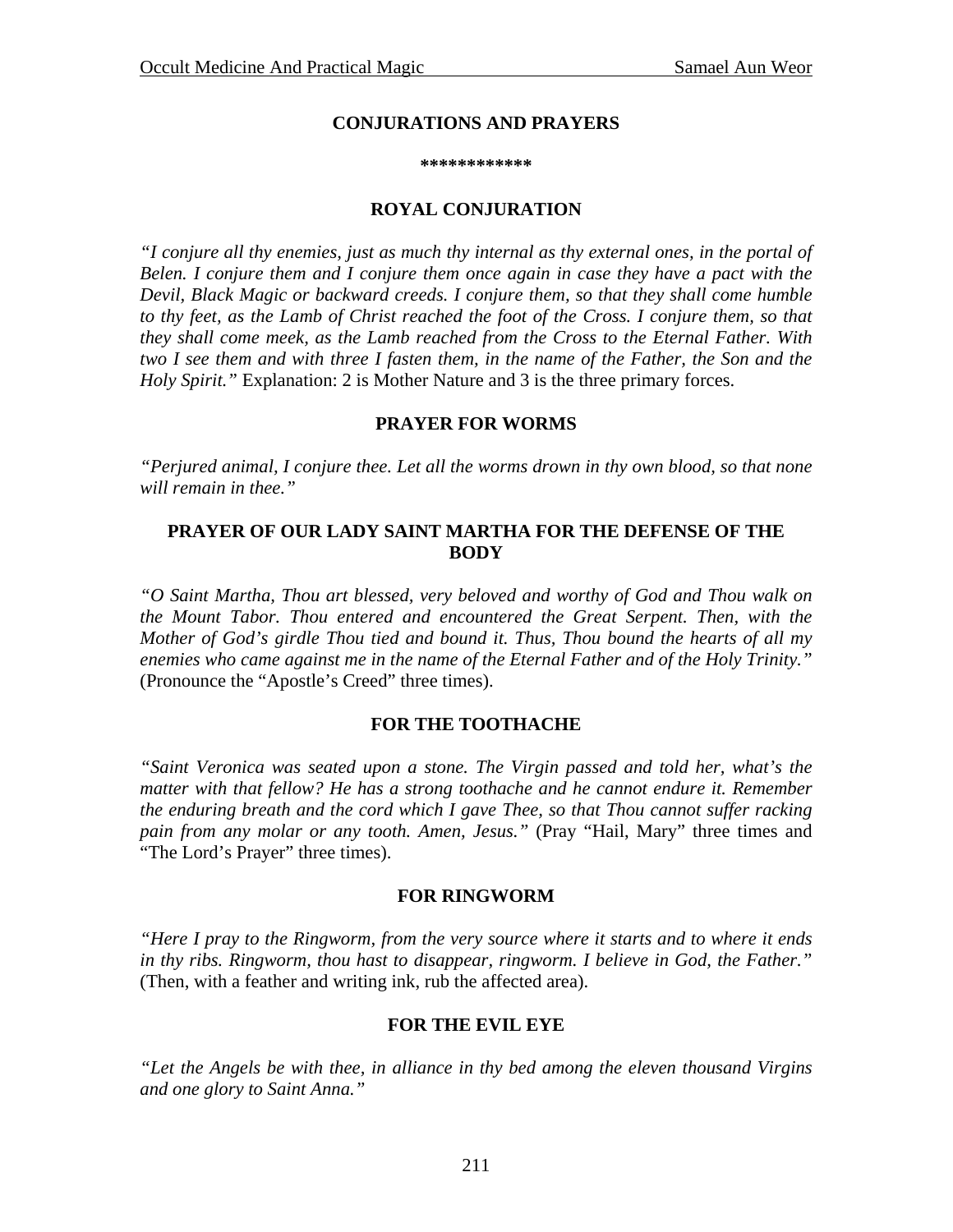*"Saint Anna begot Mary, Saint Isabel begot Saint John. With these seven words this evil will be healed."* 

## **IN ORDER TO DEFEAT DEMONS**

*"Thou who art the merciflul and grandiose Virgin, I beseech Thee, do not allow anything to fall on me. Let me be thy advocate."* 

# **IN ORDER TO COMBAT THE DEMON**

*"O Divine God! I want Thou to help me to defeat this demon, that wherever I go Thou shalt help me to defeat him. I want Thou to protect me from any evil that comes against me. Save me from all evilness."* 

## **IN ORDER TO PERFORM MASSAGES TO HEAL WITHOUT PAIN**

*"Jesus, Mary and Joseph, Most Holy Trinity, the three Divine Persons. Saint Blas ahead, Saint Peter behind. Saint Blas, if these words are good, then, let the tendons and joints return to their place."* (Apply these words in the name of Jesus Christ).

*"When Jesus Christ came to the world there were no injuries, no one maimed, no one lame, so let the injuries cease and Hail, Mary."* (Pray the "Apostle's Creed" three times. If the injury is not too severe, pray the "Apostle's Creed" three times. However, if the injury is very bad, pray the "Apostle's Creed" nine times. Rub menthol with salt into the injury).

## **PRAYER TO THE ALOE PLANT**

*"Cross, thou art holy and divine. Sorcerers and witches withdraw from this home. Such persons who intend to arrive here, let it be known that I am with God."* 

*"Sovereign God, set me free from treason and from ruination. Blessed be the most Holy Mary and the Consecration Host."* Bless the Aloe with the sign of the cross.

## **THE MAGIC KEY**

The Magic Key (iron key) must be magnetized with a lodestone. The Magic Key opens the doors from the past and gives access to the Infernos.

The Magic Key makes disappeared objects and the treasures of the earth to be found. Ostensibly, this Key puts magic into action.

If this Key is placed over the open Bible on any of the Four Gospels, then the Key rotates and answers whatever is asked of it.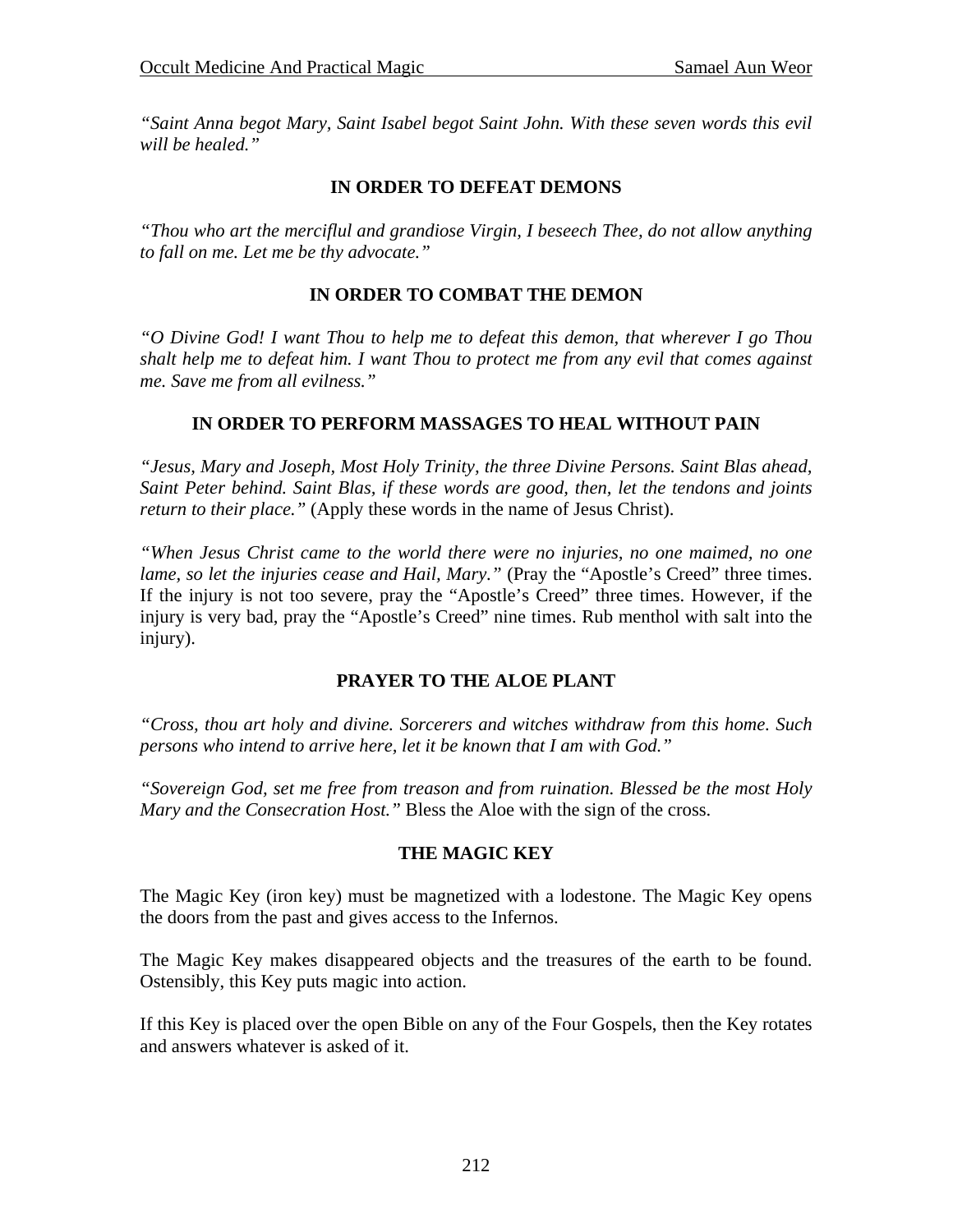The Gnomes must be invoked in order for the Key to spin. The Key of ancient people is made of Iron.

## **PRAYER TO THE GNOMES**

*"By the pole of lodestone that passes through the heart of the world, by the twelve stones of the Holy City, by the seven metals that run inside the veins of the interior of the Earth, I conjure ye, subterranean workers, I call upon ye in the name of Christ and of GOB. Amen."* 

After reciting the above, ask for the object, money, or whatever that has disappeared. Interrogate the subterranean workers. Thus, the Key will spin.

If the Key does not spin, this is a result of a lack of faith. When one has faith, then one has power and the Key spins.

Any subconscious or infraconscious doubt, as insignificant as it might be, is enough in order for the Key not to spin.

Method for asking: Obey the Christ, subterranean workers. Tell me: Is what I lost in this place? Or in this other place? Was it stolen by somebody? Etc., etc., etc.

If the Key spins towards the right, then the answer is yes. If the Key spins towards the left, then the answer is no.

## **THE MAGIC WAND**

Make for yourself a Magic Wand with Cedar wood, then pray the following magical words to the Wand*: "ELOHIM, METRATON, ADONAI."* Thus, the Wand will become consecrated.

One operates magically with the Magic Wand. It serves in order to command the invisible forces of Nature, with the condition that we maintain an upright behavior.

The forces from Nature will never obey one who is angry, lustfl greedy, envious, proud, lazy, gluttonous, jealous, resentful, evil, slanderous, etc., etc., etc.

#### **MAGIC MIRROR**

Magic Mirrors are very useful in practical magic. Write over your Magic Mirror the following Mantric words: *ADAM - TE - DAGERAM - AMRTET - ALGAR - ALGAS - TINAH.* 

Always magnetize your Mirror and use it in magic in order to clairvoyantly see whatever is necessary.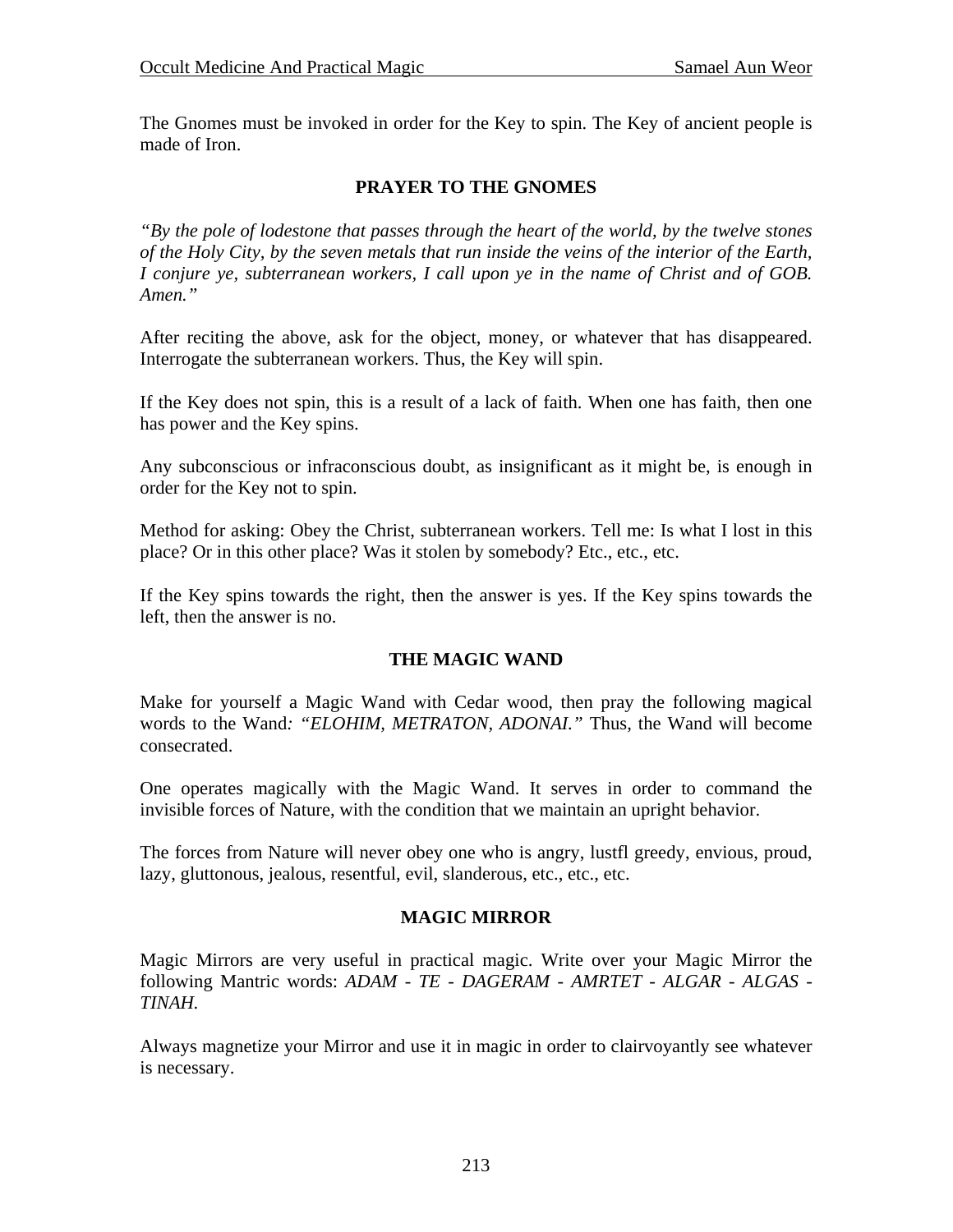Keep your mirror sheltered or have it over your altar so that you can utilize it at any time that is necessary.

I advise you not to spy on the private lives of others or to calumniate people.

Clairvoyance is developed with the condition of having very upright behavior.

Magic Mirrors should never be missing from the Gnostic Lumisials. The hypersensitive people can see many marvels from the suprasensible worlds in such mirrors.

## **MAGIC CIRCLE**

When you trace around yourself a Magic Circle, whether it is with your sword, with your willpower and imagination united in vibrating harmony, or with both at the same time, you must pronounce the following Mantras:

## *HELION, MELION, TETRAGRAMMATON*

The Magician defends himself against attacks from the demons with the Magic Circle and the Esoteric Pentagram.

#### **JINN STATES**

If placing your body of flesh and bones within the Fourth Dimension is a very arduous task for you, if in spite of having done the effort you have not achieved it yet, then, bathe yourself daily with aromatic herbs, and before falling asleep call the 'Seven Potencies' so that they may assist in preparing your physical body.

Then, after your body is prepared, work again with the secrets which we have taught you in order to travel with your physical body through the fourth dimension.

One needs to have faith in the Seven Potencies. The Seven Potencies are not the Seven Spirits before the Throne. They are seven Masters who can prepare your body. Ask and it shall be given to you, knock and it shall be opened to you.

## **ASTRAL PROJECTIONS**

If in spite of all the clues which we have taught in order to consciously travel in Astral body you have not achieved it yet, then do not feel discouraged. Study chapters 16 to 21 of my book entitled: *The Secret Doctrine of Anahuac.*

I promise you, beloved reader, that if you submit yourself to the discipline written in those cited chapters, then you will learn how to consciously travel through the Suprasensible Worlds.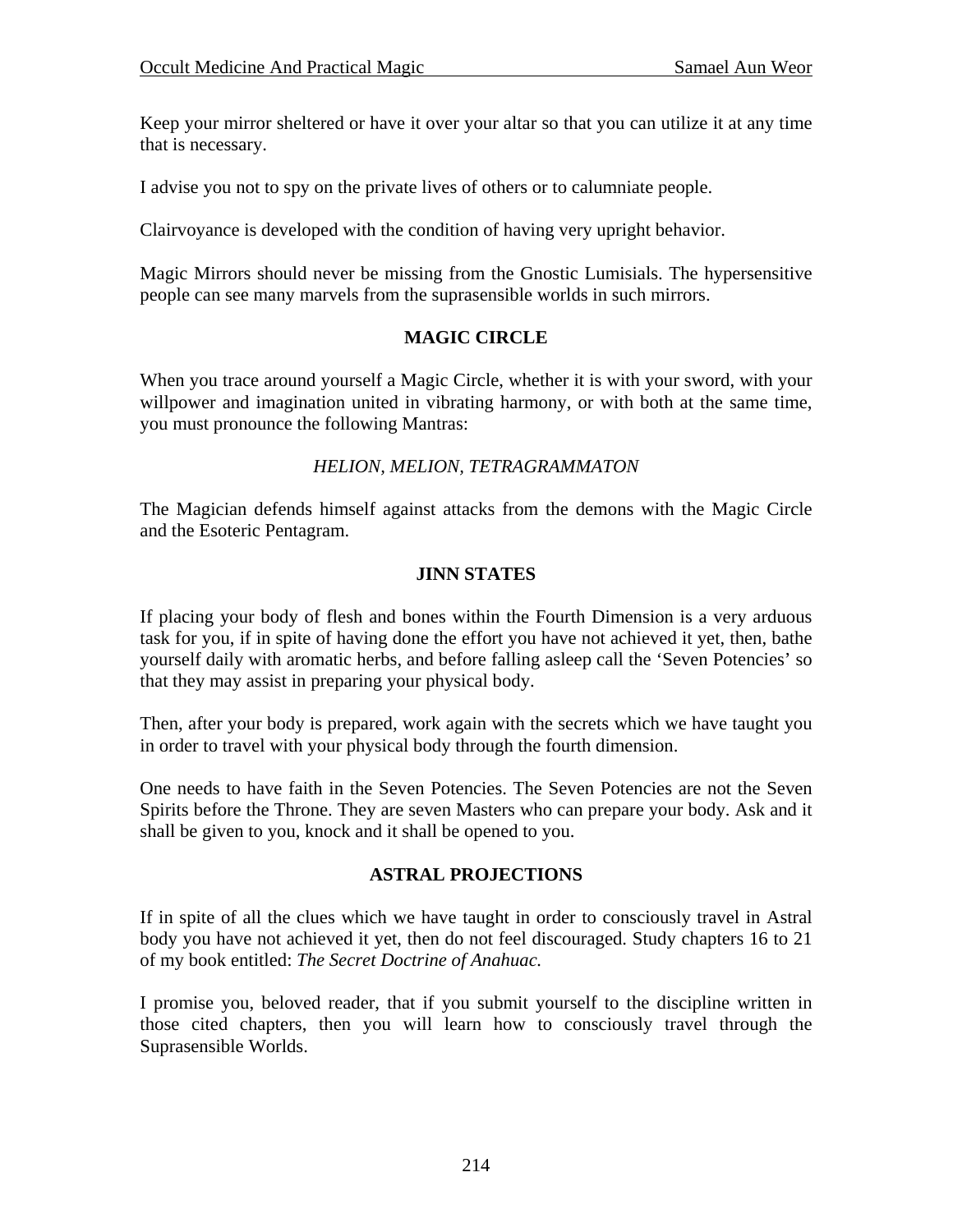What is important is to perform everything correctly and to not dismay in your efforts. Then you will triumph.

Through this conversation that you and I are having, via this book which you have in your hands, I sincerely tell you that the only thing which is of interest to me is that you progress. Truly, I want to help you.

## **IN ORDER TO DEFEND ONESELF FROM LIGHTNING AND FROM FIRE**

In order to defend oneself from lightning and fire, you must write upon the ceiling of your house and on the walls of the rooms of your house the following magical words:

## *"MENTEM, SANTAM, SPONTANEUM, HONOREM, DEO, PATRIA, LIBER."*

## **AGAINST DANGER FROM BULLETS, KNIVES, WOUNDS, ENEMIES, AMBUSH, ETC.**

Are you in a dangerous situation? If so, filled with faith, recite the following words:

*"FONS ALPHA ET OMEGA, FIGA, FIGALIS SABBAOTH, EMMANUEL, ADONAY, O, NERAY, ELA, IHE, REUTONE, NEGER, SAHE, PANGETON, COMMEN, AGLA, MATHEUS, MARCUS, LUCAS, JOHANNES, TITULUS TRIUNPHALIS, JESUS NAZARENUS REX IUDAEORUM, ECCE DOMINICAE CRUCIS SIGNUM FUGITE PARTES ADVERSAE, VICIT LEO DE TRIBU JUDAE, RADIX DAVID ALELLUYAH, KYRIE ELEISON, CHRISTE ELEISON, PATER NOSTER, AVE MARIA, ET NE VOS, ET VENIA SUPER NOS SALUTARE TUUM, OREMUS."* 

(You must know by memory all of these magical words and you must pray them with faith in the moments of grave danger. Thus, you will save yourself from knives, bullets, secret enemies, ambush, etc., etc., etc.).

## **MAGIC FROM THE MEMORIES OF NATURE**

Do you want to see your past existences in a Magic Mirror? This is very simple. I am going to give you the following formula:

Place a lit candle to the right side of a mirror, in such a position that it will illuminate the mirror, yet, without the mirror reflecting the image of the candle within it. You must turn off the rest of the lights within the room.

Do not think about anything. Breath as the new born children breath. Put the index, middle finger and your thumb of your right hand over your heart.

Pronounce the Mantra: "*OM, HUM*" with each palpitation of your heart. These words open the chakra of your heart where your past lives abide. Beseech your Divine Mother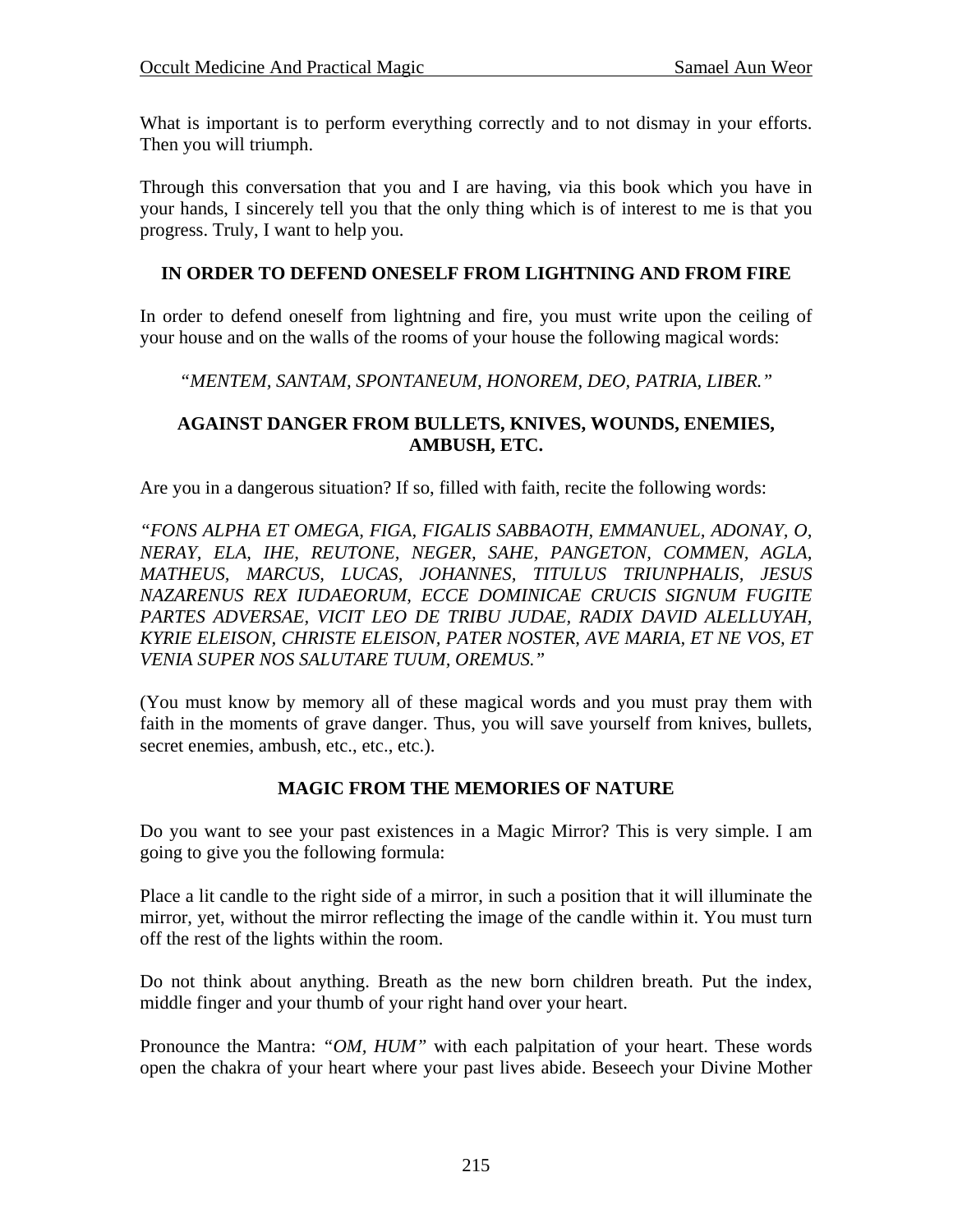to show you within the mirror your past lives. Ultimately, you will achieve it with patience.

#### **THE SECRET ORDER OF THE EPOPTAE**

Very ancient Scriptures of Tibetan Tantrism speak about a universal secret Order from the Astral world, which can initiate any aspirant during the normal, common and current dream state, while out of the physical body.

It is emphatically stated that the powerful channels of force, which emanate from the transcendental consciousness of the Adepts of the Order of the Epoptae, can be perceived in any part of the world.

The aspirant meets the Adepts of such an Order during the sleep of his physical body.

In order to awaken the Sacred Fire, male Initiates, who do not have a wife and who march on the upright path, can practice sexual magic with one of those females who soar up within the clouds. Such females are called *"Dakinis."*

Tibetan texts dedicate a considerable space in order to praise and to disclose the beauty and grace of the Dakinis' form. They are represented with a beautiful contexture, ruby red skin, gentle and pensive faces, red eyes and red nails, and it is said that they exude the tenuous fragrance of a lotus bud.

Women who do not have a husband must not be preoccupied with this. In time, if they do not wed with a husband, they will receive a Deva from Nature as a husband and will practice sexual magic with him, in order to awaken their Kundalini, or Sacred Fire, which always grants us magical powers.

You must concentrate daily in the Master *Tahuil*, Adept of the Order of the Epoptae. Thus, you will be assisted.

Go to sleep with your head towards the north. Relax your body, invoke Tahuil and call upon the Adepts of the Order of the Epoptae with the following prayer: *"OM, I call, I invoke the Master Tahuil and the Adepts of the Order of the Epoptae, so that they can take me out from my physical body and awake me in the Astral world."* 

The Adepts from the Order of the Epoptae will educate you in the Astral world during the normal dream state.

When you awake from your dream, then practice a retrospective exercise in order to remember your astral experiences.

Sometimes, the Dakinis reincarnate as women of flesh and bones. Joyful is the man who can take one of those Dakini women as a spouse.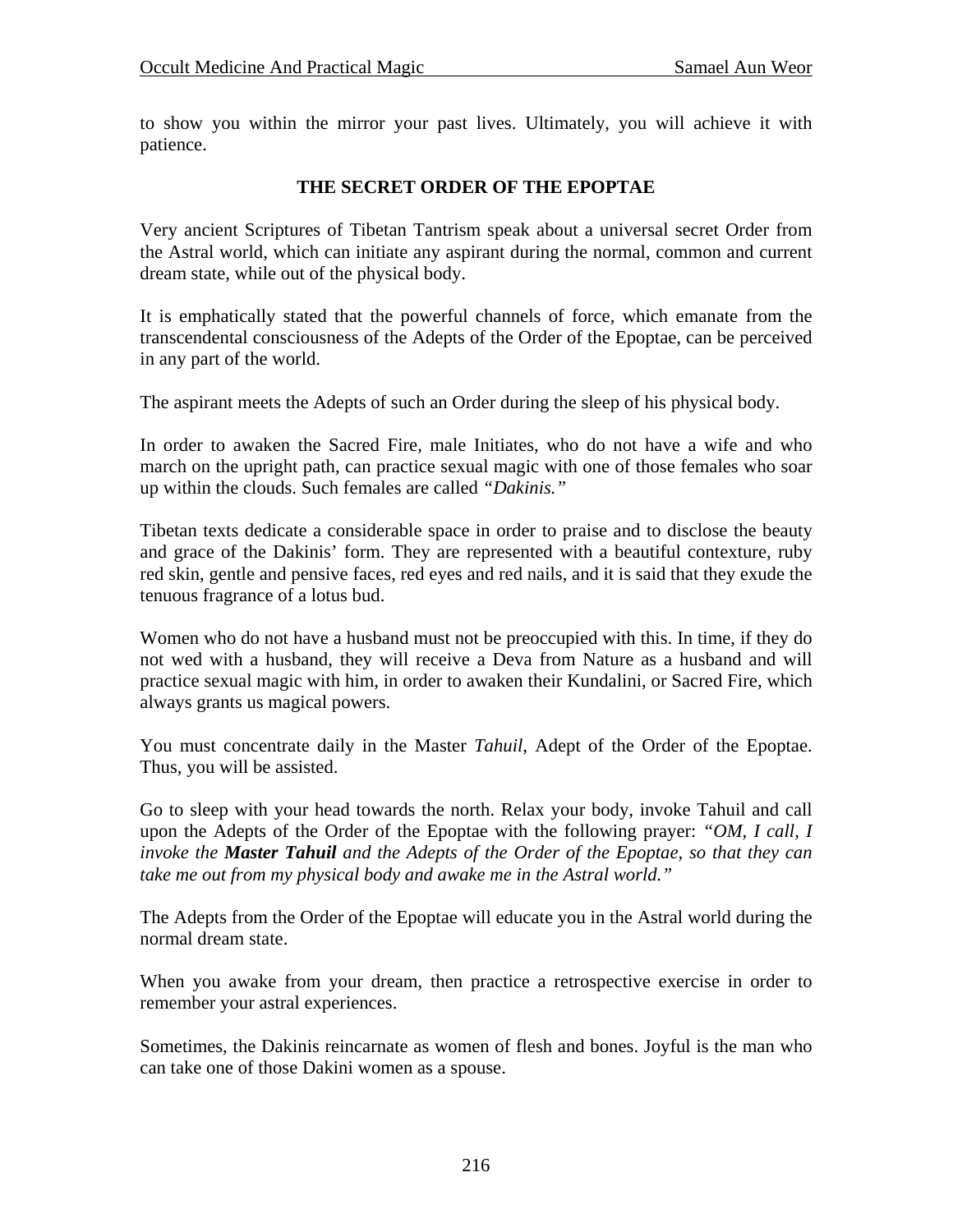The Devas also reincarnate and they can also serve as husbands for women who really want to follow the path of perfection.

Most Holy Maty, pious Mother, cover me with your mantle. Divine Cross, I ask Thee protection by these three names of Jesus, Joachin and John.

### **PRAYER OF THE LODESTONE**

"O precious Lodestone, you that ran along with the Samaritan woman, whom you gave beauty and luck to. I bring you gold for my treasure, silver for my house, copper so that I never lack but am always bountiful, coral so that in my house there never will befall envy or anything amoral. O Divine God, who gave to all men wisdom and power as the Lodestone. May none of these powers be lacking within my house."

# **PRAYER OF SAINT PAUL (For the Snake)**

"Saint Paul said 'Jesus' when he put his foot upon the bolder. Saint Paul said 'Jesus' when he took his foot off from it. Saint Paul was so beloved by a so powerful God that he set me free from snakes and from poisonous animals. These words which he uttered, I utter them, because I know them, in the name of Jesus, Mary and Joseph." (Pray one "Lord's Prayer" and three "Hail, Mary" prayers).

#### **JEHOVAH GOD**

"In the name of Jehovah God, Christ Jesus, pray for my brethren, my father, my mother, my children, my nephews and all friends who are good hearted, by my glory to God, the Father and the Holy Spirit."

# **IN ORDER TO ENCHANT THE BODY**

When you go to sleep, and while within the covers of your bed, pray the following prayer:

*"Philip, Philip, Philip, Apostle of our Lord Jesus Christ, take me with my body."* 

*"To the little heaven, Philip" "To the little heaven, Philip" "To the little heaven, Philip.* 

*Amen."* 

Recite thousands of times this magic prayer and when you feel a great deal of drowsiness and a little bit of dream, then get up from your bed while reciting the prayer. Jump immediately, fly and travel.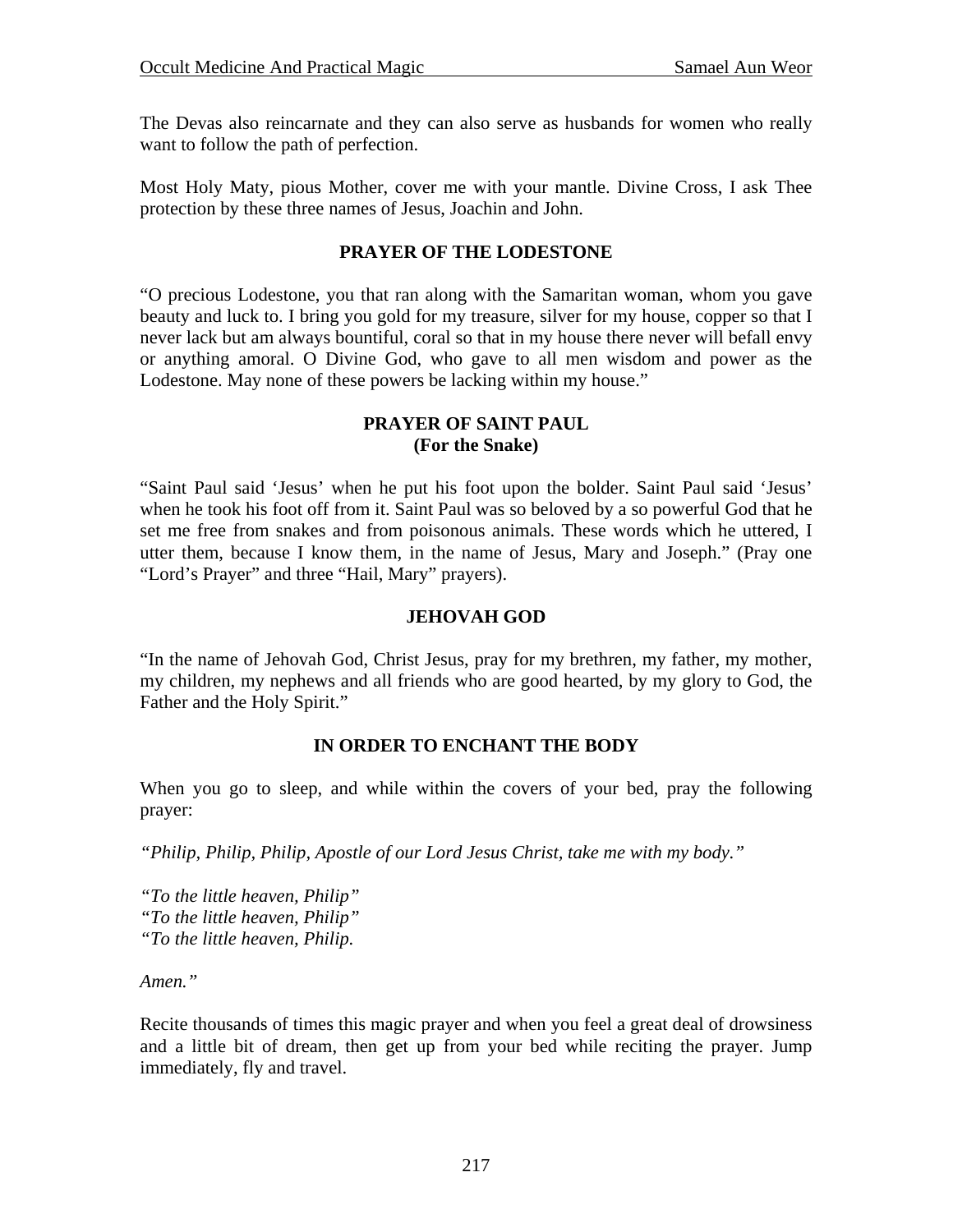# **ASTRAL DEPARTURES**

Daily exercise: Any time that you are at your work, On the Street, in your house, in the presence of a strange thing, or in front of a person whom you have not seen for a long time, ask yourself:

### *"Am I in Astral body?"*

Then, perform a small jump and if you float it is because you are within your Astral body. Thus, you can fly and direct yourself to any place in the world. If you do not float, it is because you are within your body of flesh and bones.

When one practices this exercise during the day, then it is repeated during one's dreams and the result is that the consciousness awakens and experiences a lucid dream. One becomes aware that one is out from the physical body in the Astral world.

### **SERPENTS**

Seven islands existed in the Pacific Ocean, which the ancient people called "Malabares." All sicknesses were healed there with serpents.

It was admirable to see the inhabitants of the Malabares islands skillfully handle many vipers. Those people had a stature of three meters in height and their bones were elastic.

They possessed double tongues and their ears, which were divided by natural partitions, were forming a double ear.

Such inhabitants from the Malabares islands could sequentially speak with two distinct persons in two distinct languages.

The Malabares disappeared from night to morning. Nobody knows what happened to those islands and their strange inhabitants.

The King of the World selected them. Now, they live with Him in 'Agartha', the Subterranean Kingdom.

The inhabitants of the Malabares islands were healing with serpents. For each sickness, they had a specific and defined serpent.

We already know that the Rattlesnake serves in order to cure cancer. Rattlesnake meat is miraculous, yet the remedy is very jealous. It is enough for the sick person to consume any other remedy for the cancer in order for the Rattlesnake remedy to become worthless. I, myself have cured several persons with cancer with the Rattlesnake and I am sure that ninety- nine per cent of people with cancer can be cured with the Rattlesnake, if they eat the Rattlesnake meat until becoming healed.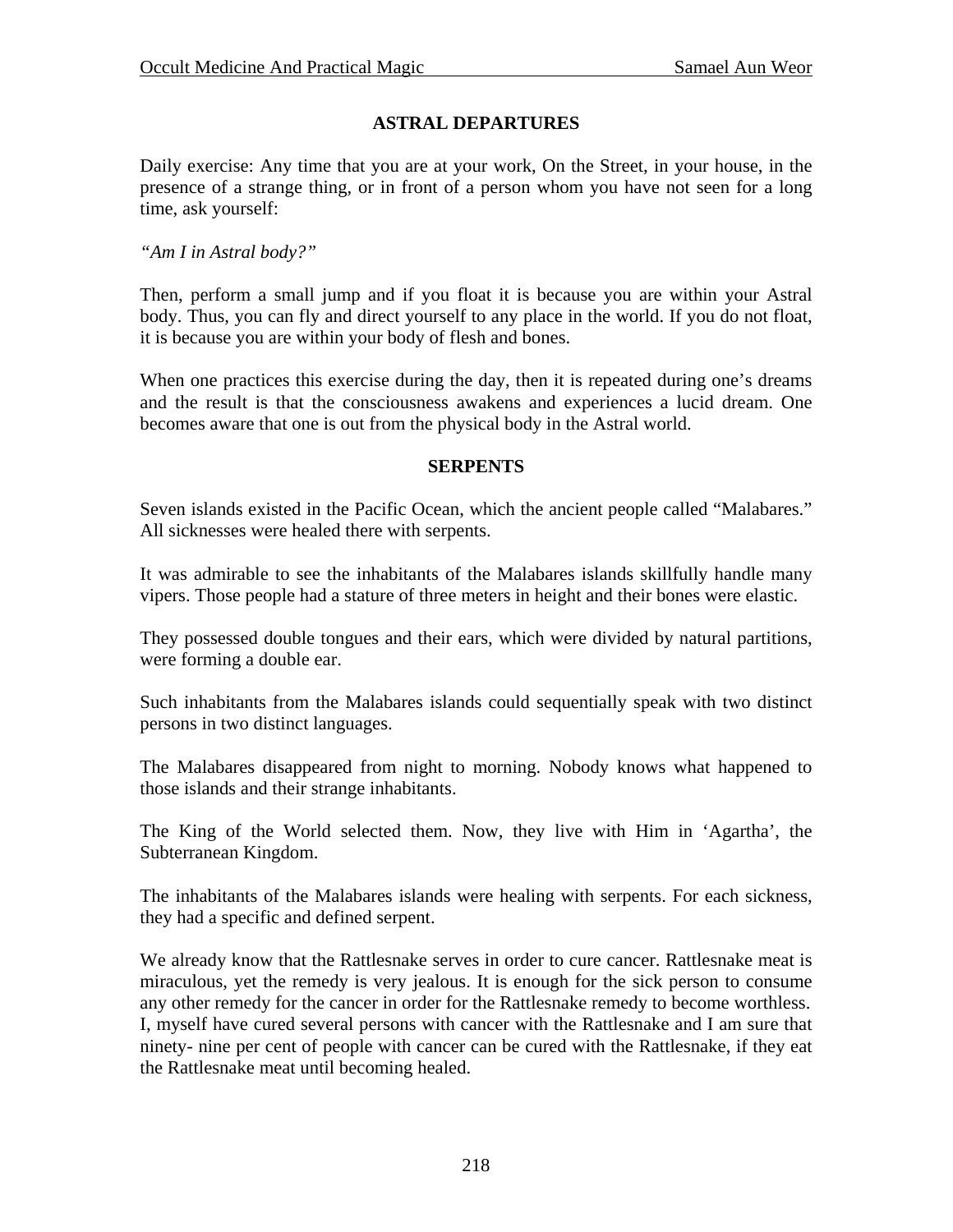### **IN ORDER TO CONJURE THE DEMONS FROM THE POSSESSED ONES**

Burn before the possessed ones livers and hearts of fish and recite with a lot of faith the Conjuration of the Seven of the Wise Solomon.

The possessed one must also be smudged with the smoke of Sage and Rue for nine days. These plants must be burned within charcoal embers.

# **IN ORDER TO DRIVE THE SNAKES AWAY**

Pronounce the following mantras: *OSI, OSOA, ASI.*

# **IN ORDER TO ENCHANT THE SNAKES**

Sing these magic words: *OSI, OSOA, OSIAS.*

#### **MANTRAS IN ORDER TO BECOME IN VISIBLE IN CASE OF DANGER**

Have faith and pronounce the following magic words:

*"ATHAL, BATHEL, NOTHE, JHORAM, ASEY, CLEYUHGIT, GABELLIN, SAMENEY, MENCHENO, BAL, LABENENTEM, NERO, MECLAP, HALATEROY, PALCIM, TINGIMIEL, PLEGAS, PENEME, FRUORA, HEAM, HA, ARARNA, AVORA, AYLA, SEYE, PEREMIES, SENEY, LEVESSO, HAY, BARULACHU, ACUTH, TURAL, BUCHARD, CARATIM, PERMISERICORDIAM, ABIBIT ERGO MORTALE, PERFICIAT QUA HOC OPUS, UT INVISIBILITER, IRE POSSIM. AMEN."* 

### **SOLAR CONJURATION IN ORDER TO SEE YOUR BELOVED ONE FROM A DISTANCE**

Take a blue paper, make an orifice in it, then filled with love and infinite faith, look at the rising Sun through that orifice while reciting the following Dharani:

*"In the name of the Holy and Mysterious Tetragrammaton, with infinite humbleness, sincerely acknowledging that I am an infamous sinner, I conjure Thee, O Solar Spirit, by the eternal living God, so that Thou can console me by allowing me to see (say the name of the beloved)."* 

*"I do not intend to spy on her (his) life, neither to perform evil, but I only want to see her (him) with love.* 

*"Anima Mea, Turbata Est Valde; Sed Tu Domine, Usquequo.* 

*"Amen, Ra, Amen, Ra, Amen, Ra."*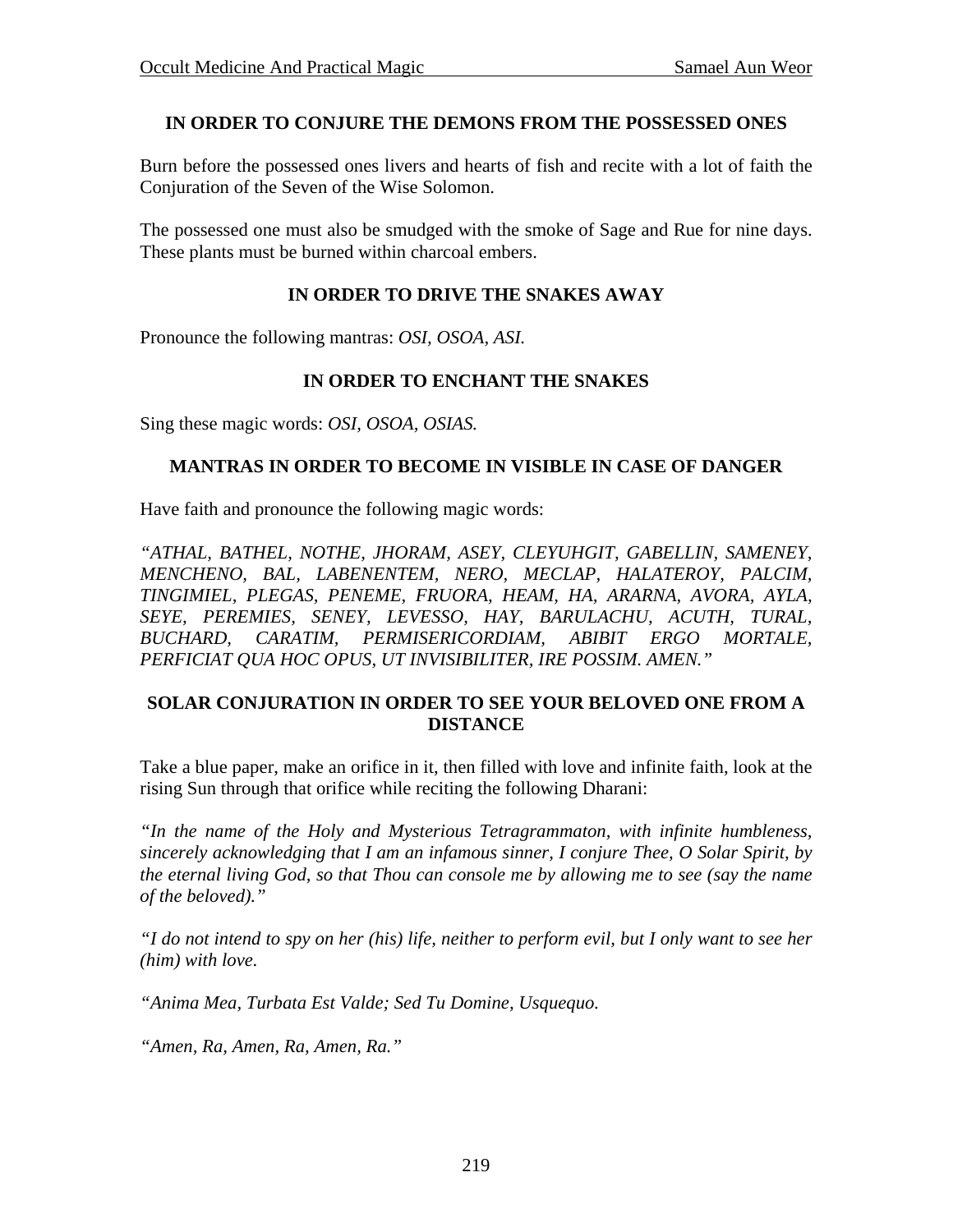Recite this prayer thousands of times, fixing your imagination and willpower and even your eyes on the King Star (Sun). At last, the beloved one will appear. You will see him or her, and you will have that great joy.

You will see the one whom you love, whether this one is your husband, son, daughter, boyfriend, girlfriend, etc., etc., etc.

Even if that person is dead, you will see him or her.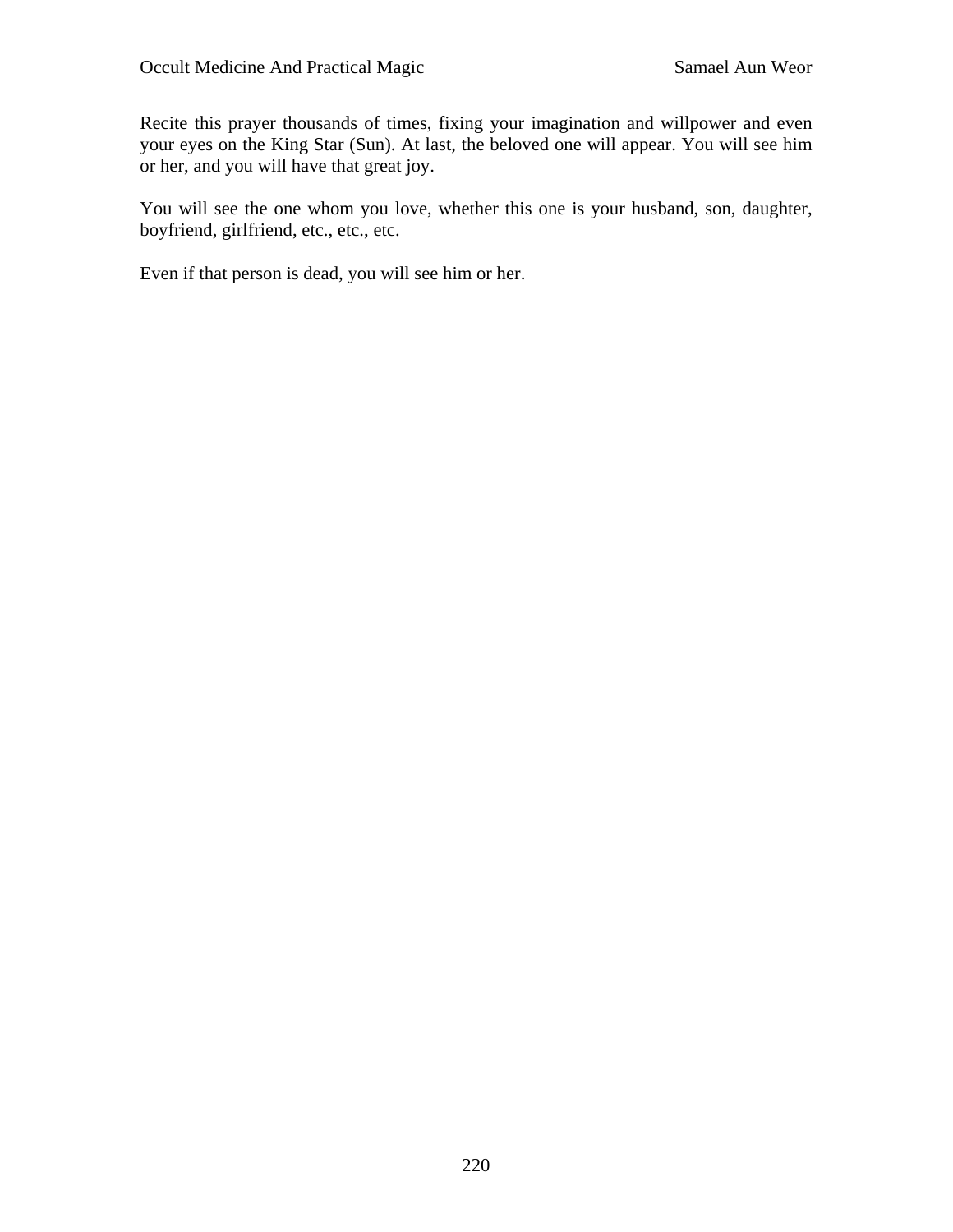# **MAGIC INVOCATIONS**

#### **\*\*\*\*\*\***

#### **INVOCATION IN ORDER TO EXTINGUISH BLAZING FIRES**

*"Hue Hueteotl, Hue Hueteotl, Hue Hueteotl, take the fire away. Extinguish this conflagration. Amen."* 

### **INVOCATION IN ORDER TO UNLEASH THE AIR WITH THE PURPOSE OF TAKING THE FIRE AWAY OR FOR OTHER USEFUL GOALS BARBAS DE ORO**

#### **(Goldenbeard)**

Invocation: *"Barbas De Oro, Barbas De Oro, Barbas De Oro, blow. We need air. Amen".* (After reciting these words, you must whistle, so that BARBAS DE ORO (Goldenbeard), who is a Sylph from the air, will make the wind to blow.

### **INVOCATION IN ORDER TO CALL THE ONDINES FROM THE WATER**

#### *"VEYA, VALLALA, VEYALA, HELAYA, VEYA"*

Sing these words when at the shore of' rivers or seas and the Ondines from the waters will come to your call.

# **IN VOCATION IN ORDER TO MAKE RAIN**

If there is a lack of rain and water is necessary, then pray the following:

*"Tlaloc, Tlaloc, Tlaloc, God of waters, bring the rain. We need water. We invoke thee in the name of our Lord Quetzalcoatl. Amen."* 

# **IN VOCATION IN ORDER TO INVOKE THE ANGELS**

Trace a circle on the ground over any place where two roads are crossing. Then, pronounce the Clavicle of Solomon and the name of the Angel, whom you want to call.

You must place yourself in the center of the circle. I advise you to perform this work on Good Friday at twelve midnight.

I suggest to you the idea of calling the Angel Adonai. Such an Angel can become visible and tangible to your senses.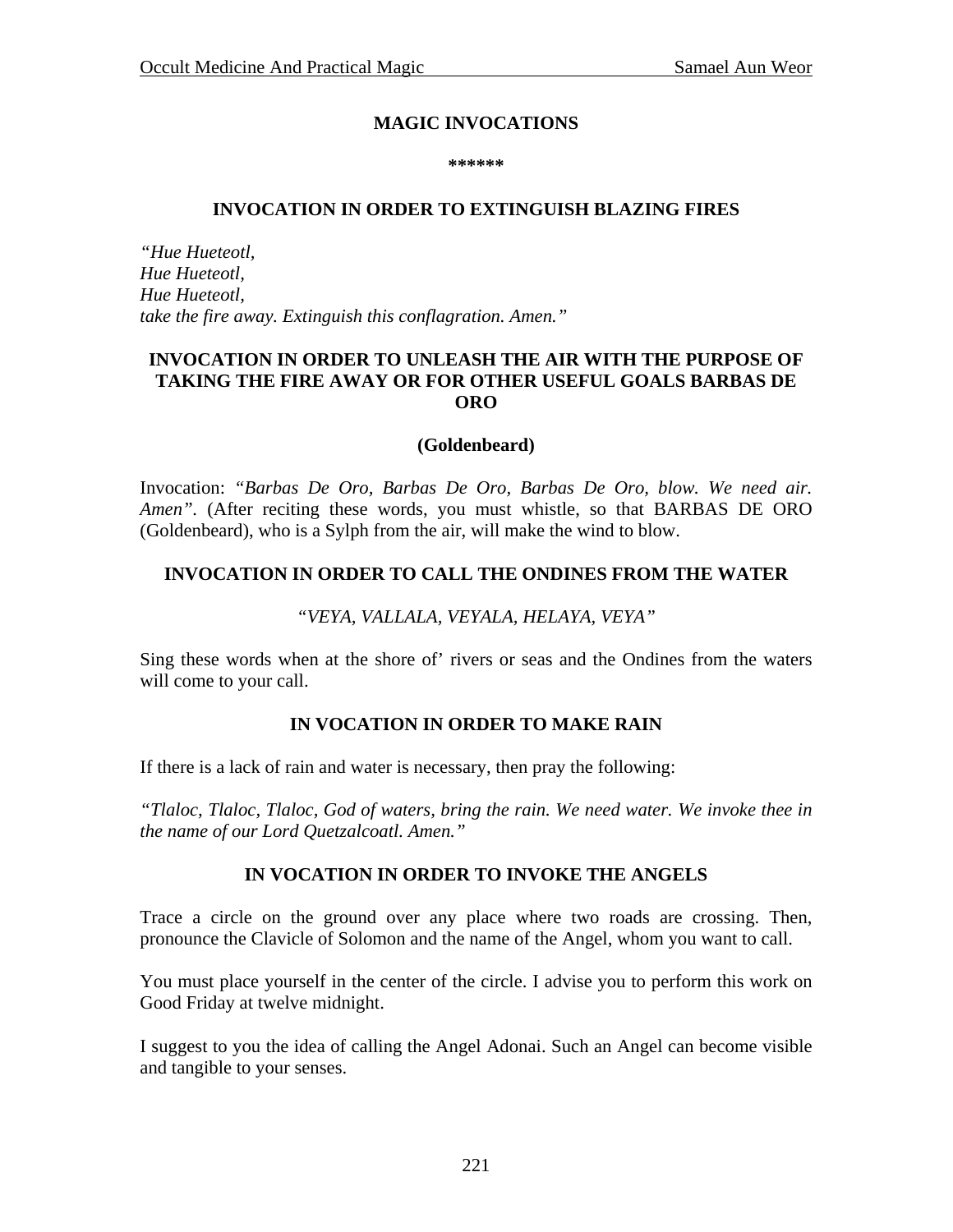Do not be afraid. Speak with the invoked Angel in tranquillity.

# **CLAVICLE OF SOLOMON**

*"PER ADONAJ ELOHIM, ADONAI JEHOVAH, ADONAI SABAOTH, METRATON. ON AGLA, ADONAI MATHOM, VERBUM PITONICUM MISTERIUM SALAMANDRAE, CONVENTUM SILPHORUM, ANTRAGNOMORUM DEMONIA CELI, GAD ALMOUSIN GIBOR, JESHUA EVAM SARIATNIAMIC, VENI, VENI, VENI."* 

Indication: The Angels must be invoked with this Clavicle.

# **PROCEDURES FOR MAGIC INVOCATIONS**

Since the air of the place where the Angels are invoked must be prepared so that the invoked Angels can become visible and tangible, it is convenient to know the names of the Angels who govern the air during the distinct days of the week. Thus, we will prepare the magic air by invoking such Genii.

# **REGENTS OF THE AIR**

*ARCHAN* commands on Monday. *SAMAX* commands on Tuesday. *MADIAT, VEL* and *MODIAT* command on Wednesday. *GUTH* commands on Thursday. *SARABOTES* commands on Friday. *MAIMON* commands on Saturday. *VARCAN* comrpands on Sunday.

# **INSTRUCTIONS**

1. The sacred invocations must always be performed during the night.

2. It is allowed or sanctioned to perform the Angelic invocations only in order to ask for the healing of some grave sick person or for some charitable work.

Whosoever invokes the Angels for good and for the good of others marches in an upright manner.

3. The Angels can be invoked in any solitary spot of the mountains, where two roads are merging and forming a cross.

4. A magic circle must be traced around oneself over the ground and with the tip of the sword.

5. The traced circle must be two meters in diameter and the invoker must place himself in the center of it.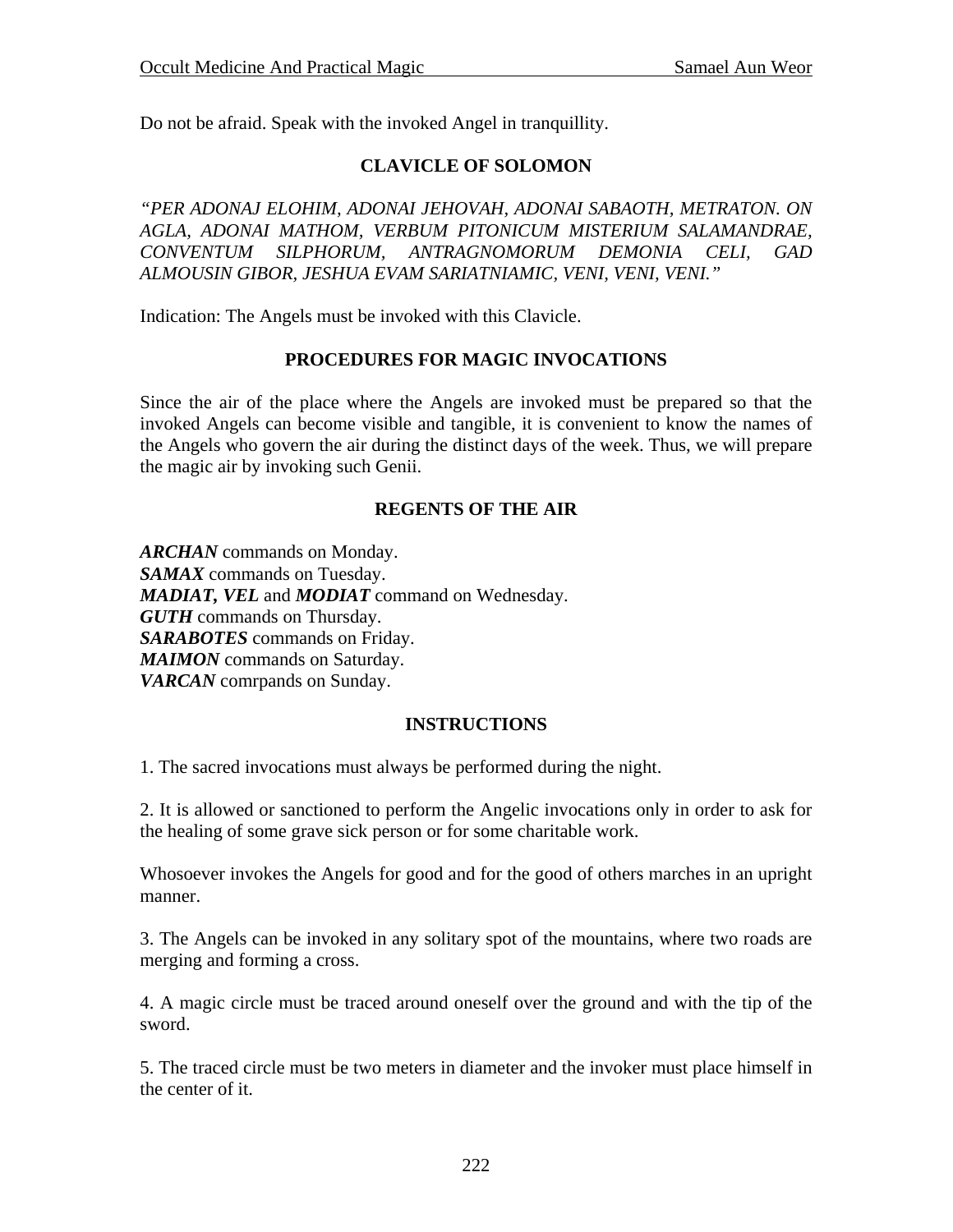6. Whosoever invokes the Angels just because of dint of a game will not receive any type of answer.

7. One must have a lot of faith and supreme concentration and meditation in the Angel whom one wishes to invoke.

# **PERFUMES FOR THE INVOCATIONS**

The perfumes for the invocations will be used in the place where the invocations will be performed.

It is ostensible that only the perfume of the day will be used.

Monday is governed by the Moon. Tuesday is governed by Mars. Wednesday is governed by Mercury. Thursday is governed by Jupiter. Friday is governed by Venus. Saturday is governed by Saturn Sunday is governed by the Sun.

The true order of the days of the week from the cosmic and magical point of view is the following:

After Saturday, which is the seventh day, follows Monday.

Monday, Wednesday, Friday, Sunday, Tuesday, Thursday and Saturday. This is the authentic and legitimate cosmic order.

# **PERFUMES**

# **SATURN**

The perfumes of Saturn, the Ancient of the centuries, can and must be prepared with any type of' aromatic roots and Frankincense. It is also convenient to use branches of Pine and Cypress. Burn all of them mixed in the place of the invocation.

#### **JUPITER**

The perfumes of Jupiter, the Titan of' Heaven, can be prepared with scented fruits, with spices, such as Clove and the very famous Nutmeg.

# **MARS**

The perfumes of Mars, the God of war, can be prepared with Oak leaves, scented woods, Sandalwood and Oleos.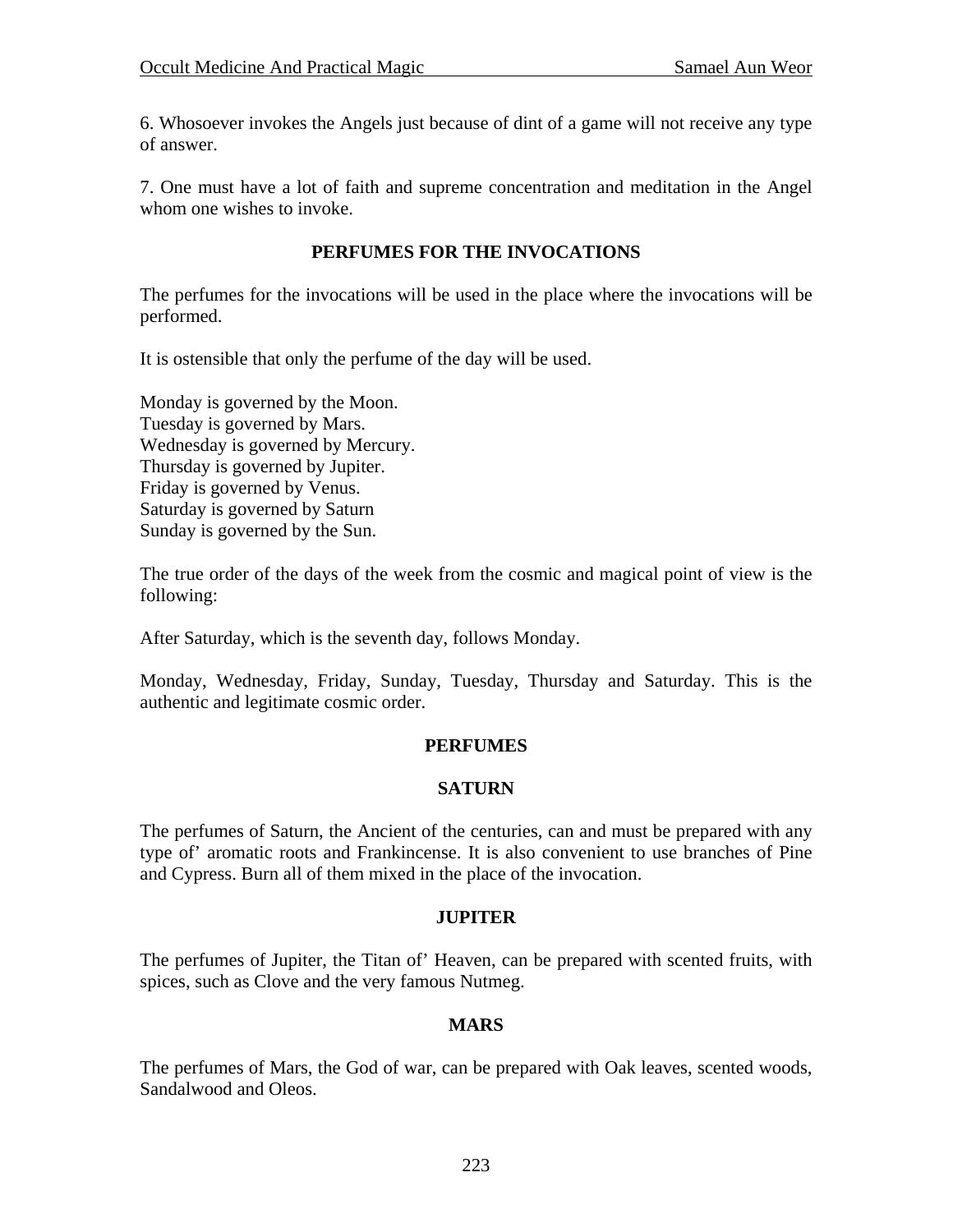### **SUN**

The perfumes of the Sun are all types of gums, like Frankincense, Benzoin, and Storax, as well as Sunflower, flowers and leaves of Laurel (*Bay leaves*) etc.

# **VENUS**

The perfumes of Venus can be prepared with Roses and Violets.

### **MERCURY**

The perfumes of Mercury, the God of eloquence, can be conveniently prepared with all type of scented woods, aromatic seeds, Cinnamon, Cassia, Nutmeg, Cedar bark, etc.

#### **MOON**

The perfumes of the Moon must be prepared with Eucalyptus, Myrtle, Asparagus, etc, etc These perfumes will be used as smoke offerings by burning them within a small pan with charcoal embers in the place of the invocations.

People who are fearful, fornicating, adulterous and criminal, etc., must not perform these invocations.

### **MAGIC EXORCISMS**

After the magic circle has been traced and the air has been prepared by means of the perfumes, then the invoker, who is in the center of the circle, will recite the exorcism of that day in which he is working in with great faith. Each day has its own exorcism.

# **EXORCISM FOR MONDAY**

*"With infinite humbleness and great love, in the name of the terrific Tetragrammaton, I invoke Ye, ineffable Beings."* 

*"In the name of Adonai and by Adonai, Adonai, Eye, Eye, Eye, Cados, Cados, Cados, Achim, Achim, Achim, La, La, La, strong La, Thou, who always gloriously glows in the mountain of the Being, I beg Thee for mercy. Help me now. Have pity on me, who has no value, who is nothing."* 

*"Adonai, Sabaoth, Amathai, Ya, Ya, Ya, Marinata, Abim, Ieia, creator of all that is and will be."* 

*"I beg Thee in the name of all the Elohim who govern the first legion under the supreme command of Orfamiel and by the thirteen rays of the Moon and by Gabriel, so that Thou can help me right now. I acknowledge that I am only a miserable slug from the mud of the earth. Amen."*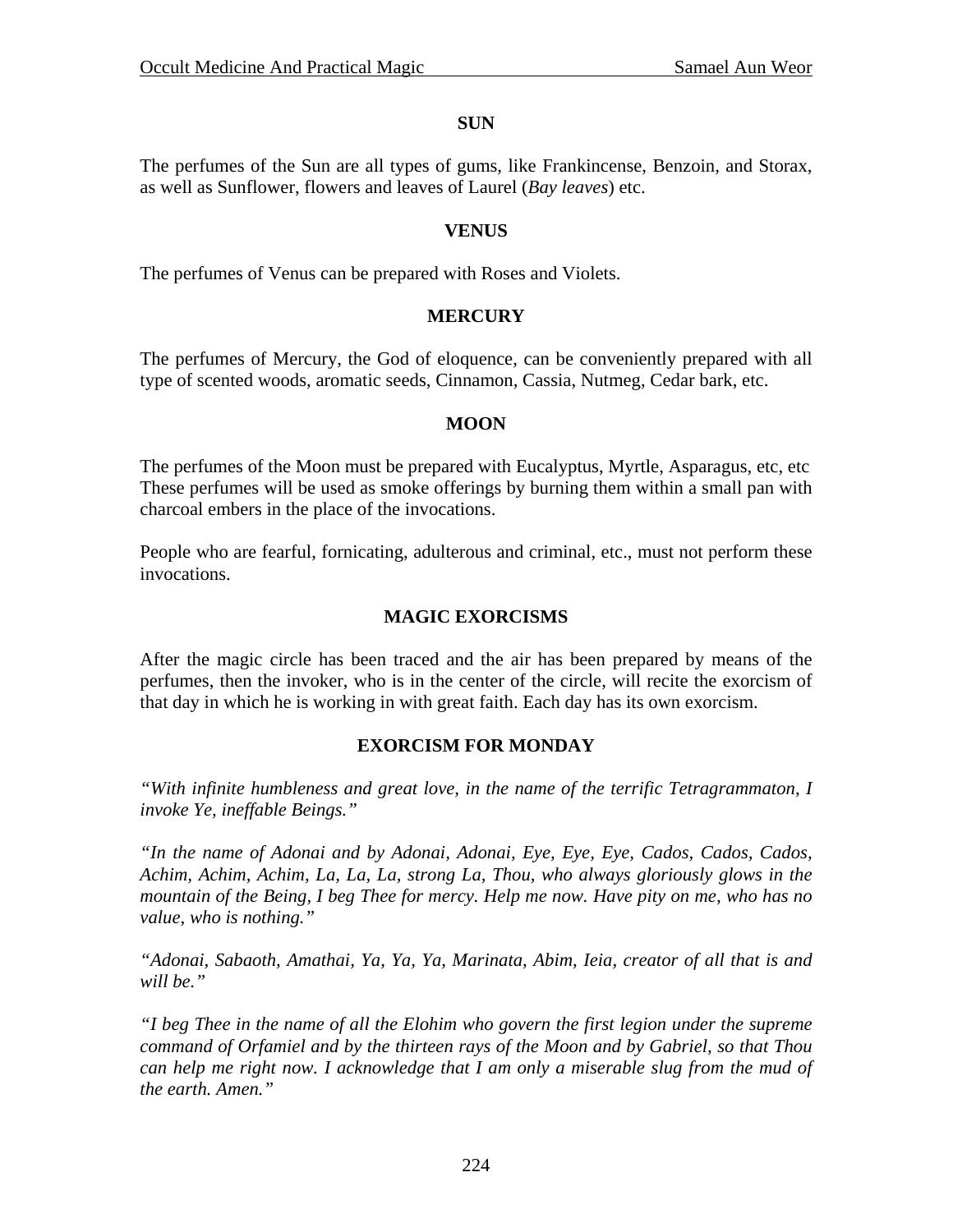### **EXORCISM FOR WEDNESDAY**

*"I beg Ye, Divine Elohim, in the name of the sacred and terrific Tetragrammaton and by the ineffable names of Adonai Elohim, Sadal, Sadai, Sadai, Eye, Eye, Eye, Asamie, Asamie, Asamie, in the name of the Angels of the second planetary legion, under the Government of Raphael, Lord of Mercury, as well as by the holy name placed upon the forehead of Aaron, help me, assist me, come to my call. Amen."* 

### **EXORCISM FOR FRIDAY**

*"Very humbly I beg Ye, Divine Elohim, by the mystic names On, Hey, Heya, ia, ie, Adonai, Saday, come to my call. I beseech Ye, help in the name of the Tetragrammaton and by the sacred power of the Angels of the third legion who are governed by Uriel, the regent of Venus, the star of dawn. Come Anael, come, come. I acknowledge my imperfections; yet, I adore Thee and invoke Thee. Amen."* 

### **EXORCISM FOR SUNDAY**

*"I, who am a wretched mortal, completely convinced of his (her) own nothingness and misery, dare to invoke the Lions of Fire and the blessed Michael.* 

*"By the Tetragrammaton I call now the fourth legion of Angels of the Sun, hoping that Michael can have pity on me, OM, TAT, SAT, TAN, PAM, PAZ, AMEN."* 

# **EXORCISM FOR TUESDAY**

*"I acknowledge what I am. Truly, I am a poor sinner who calls to and invokes the Angels of Might, by means of the mantras: Ya, Ya, Ya, He, He, He, Va, Hy, Ha, Va, Va, Va, An, An, An, Aie, Aie, Aie, Ecl, Ai, Elohim, Elohim, Elohim, Tetragrammaton.* 

*"I invoke Ye in the name of Elohim Gibor and by the regent of the planet Mars, Samael. Attend to my call.* 

*"Let the fifth legion of Angels from the planet Mars assist me in the name of the venerable Angel Acimoy. Amen."* 

#### **EXORCISM FOR THURSDAY**

*"Without pride, I acknowledge that I have no value, that I am nobody and that only my God has the power, wisdom and love.* 

*"I beseech Ye, ineffable Devas, by the sacred names: Cados, Cados, Cados, Eschereie, Eschereie, Eschereie, Hatim, Hatim, Hatim, Ya, the corroborator of the centuries, Cantine, Jaym, Janic, Anie, Caibar, Sabaoth, Betifai, Alnaim and in the name of Elohim and Tetragrammaton and by the Divine Zachariel who governs the planet Jupiter and the sixth legion of Cosmic Angels, attend to my call.*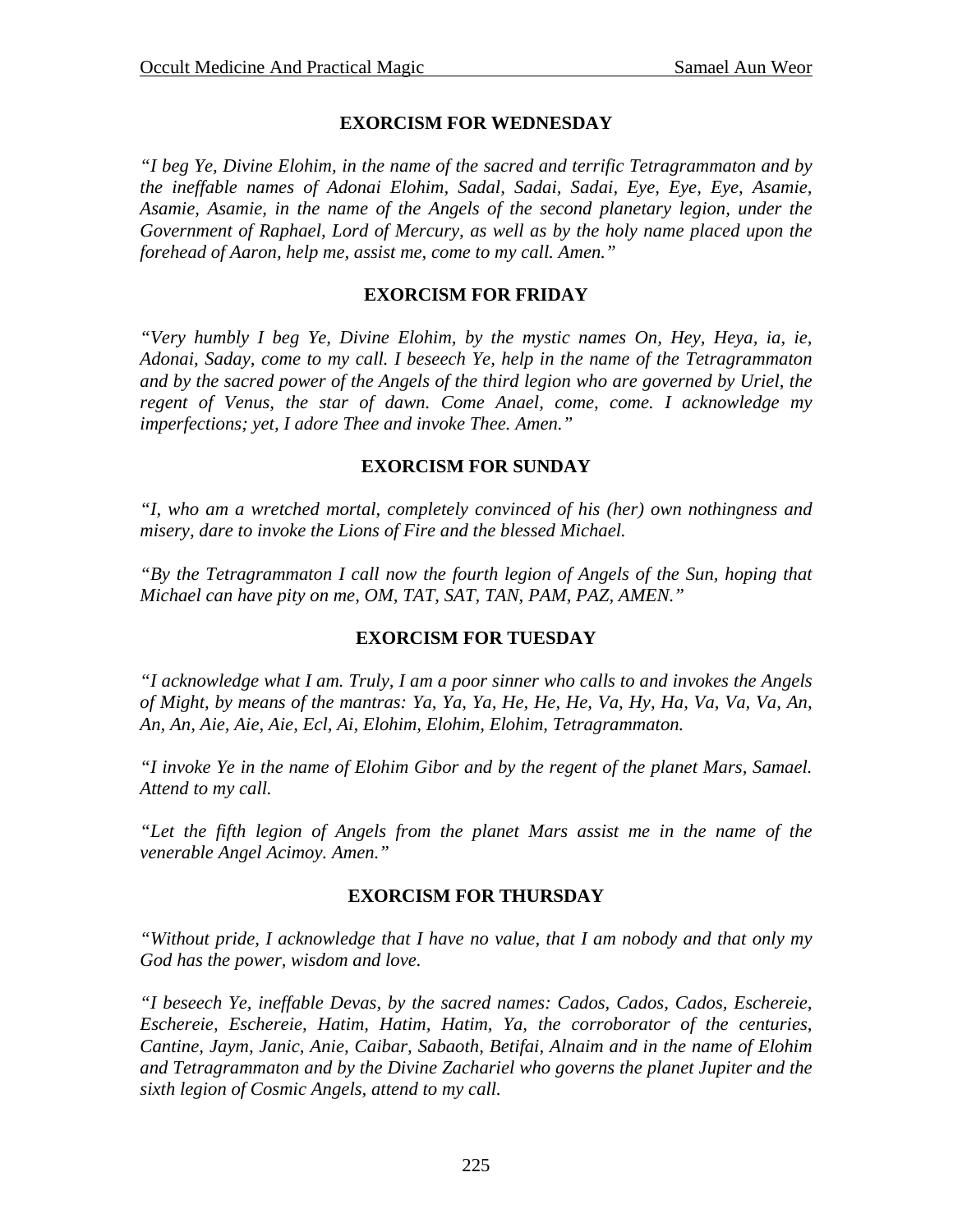*"I beseech Ye, Ineffable Beings, that Ye can assist me in this work. I beg Ye by the terrific Tetragrammaton, that Ye can help me here and now. Amen."* 

# **EXORCISM FOR SATURDAY**

*"Acknowledging my tremendous nothingness and interior misery, with complete humbleness, Casiel, Machatori, Sarakiel, attend to my call. I beseech Ye, in the name of the Holy and Mysterious Tetragrammaton to come here.* 

*"Listen Ye to me by Adonai, Adonai, Adonai, Eye, Eye, Eye, Acim, Acim, Acim, Cados, Cados, Cados, Ima, ima, Ima, Saday; Io, Sar, Lord Orifiel, regent of the planet Saturn, Chief of the seventh legion of ineffable Angels.* 

*"Come ineffable Beings from Saturn. Come in the name of Orifiel and in the name of the powerftil Elohim Casiel. I call upon Ye, asking for help in the name of the Angel Booel and by the Star Saturn and by its Holy Seals. Amen."* 

### **INVOCATIONS**

When reciting the exorcism of the day, the invoker must place himself in the center of the circle, and must submerge himself in profound meditation, begging the planetary Regent of that day to send him some of His holy Angels.

While praying, meditating and even weeping, the invoker must ask, supplicate, beseech. Faith must be intense and the supplication immense.

The Angel can become visible in the physical world if not even a single atom of doubt exists within the invoker.

Any simple atom of doubt makes the magic phenomena of the materialization of any Angel impossible.

The petition must be formulated with clarity and with very much humbleness.

# **FASTING**

Before performing the invocation, one must perform a fast for nine days. Pure water with honey (bee-honey) and lemon must be drank during the fasting.

The invocation must be performed on the ninth day of fasting. Pure water sweetened with bee honey and some drops of lemon juice makes possible this fasting.

The Angels help in accordance with the Law and until permitted by the Law. The help which the Angels grant us is processed in accordance with the Law and never in accordance with our merely personal capriciousness.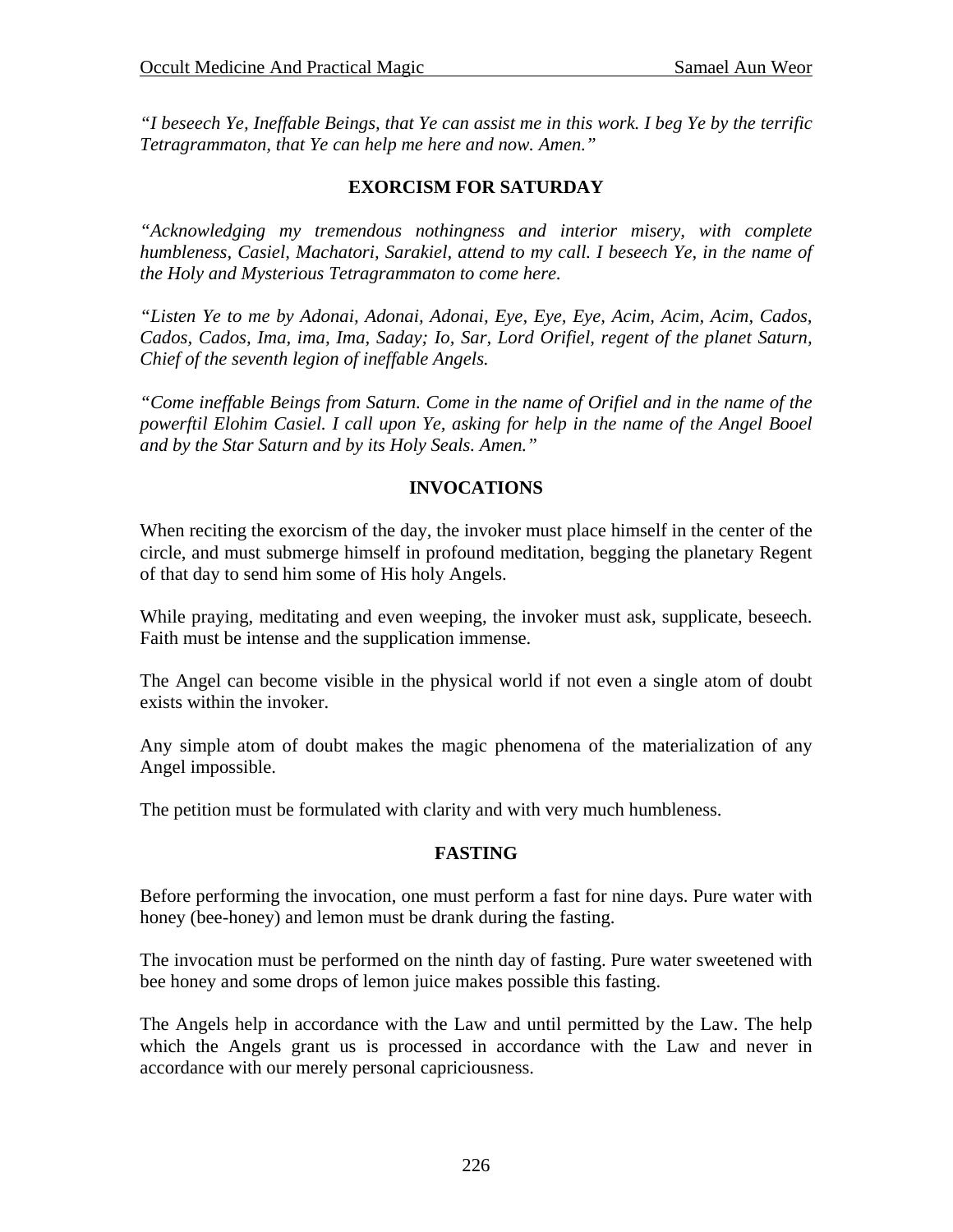When something is not granted to us, it is because we must pay what we owe. Instead of protesting, we must humbly incline ourselves before the verdict of the Law.

# **PLANETARY REGENTS**

GABRIEL is the Regent of the Moon, RAPHAEL is the Regent of Mercury. URIEL is the Regent of Venus. MICHAEL is the Regent of the Sun. SAMAEL is the Regent of Mars. ZACHARIEL is the Regent of Jupiter. ORTFIEL is the Regent of Saturn.

# **PLANETARY CHARACTERISTICS**

GABRIEL must be invoked on Monday. RAPHAEL must be invoked on Wednesday. UIRIEL must be invoked on Friday. MICHAEL must be invoked on Sunday. SAMAEL must be invoked on Tuesday. ZACHARIEL must be invoked on Thursday. ORIFIEL must be invoked on Saturday.

# **INDICATIONS**

Our readers must not forget that the present day Saturday is the seventh day of the week and that the present day Sunday is the first day of the week in accordance with the Cosmic Order, indicated in former pages.

Thus, MONDAY is present day Sunday, WEDNESDAY is present day Monday, FRIDAY is present day Tuesday, SUNDAY is present day Wednesday, TUESDAY is present day Thursday, THURSDAY is present day Friday and SATURDAY is present day Saturday.

# **PLANETARY SPECIFICATIONS**

MOON: Imagination, subconscious automatism, reproduction of species, travel, manual arts, practical arts, business related with liquid products, etc.

MERCURY: Reasoning and rationalization, judicial disputes, civil matters, legal profession, science, everything which is related with the intellect, medical science, healing.

VENUS: Artistic, creative imagination, dramas, comedies and tragedies, scenic art, love matters, conjugal problems, boyfriend and girlfriend matters, all that is related with the home and with children, etc.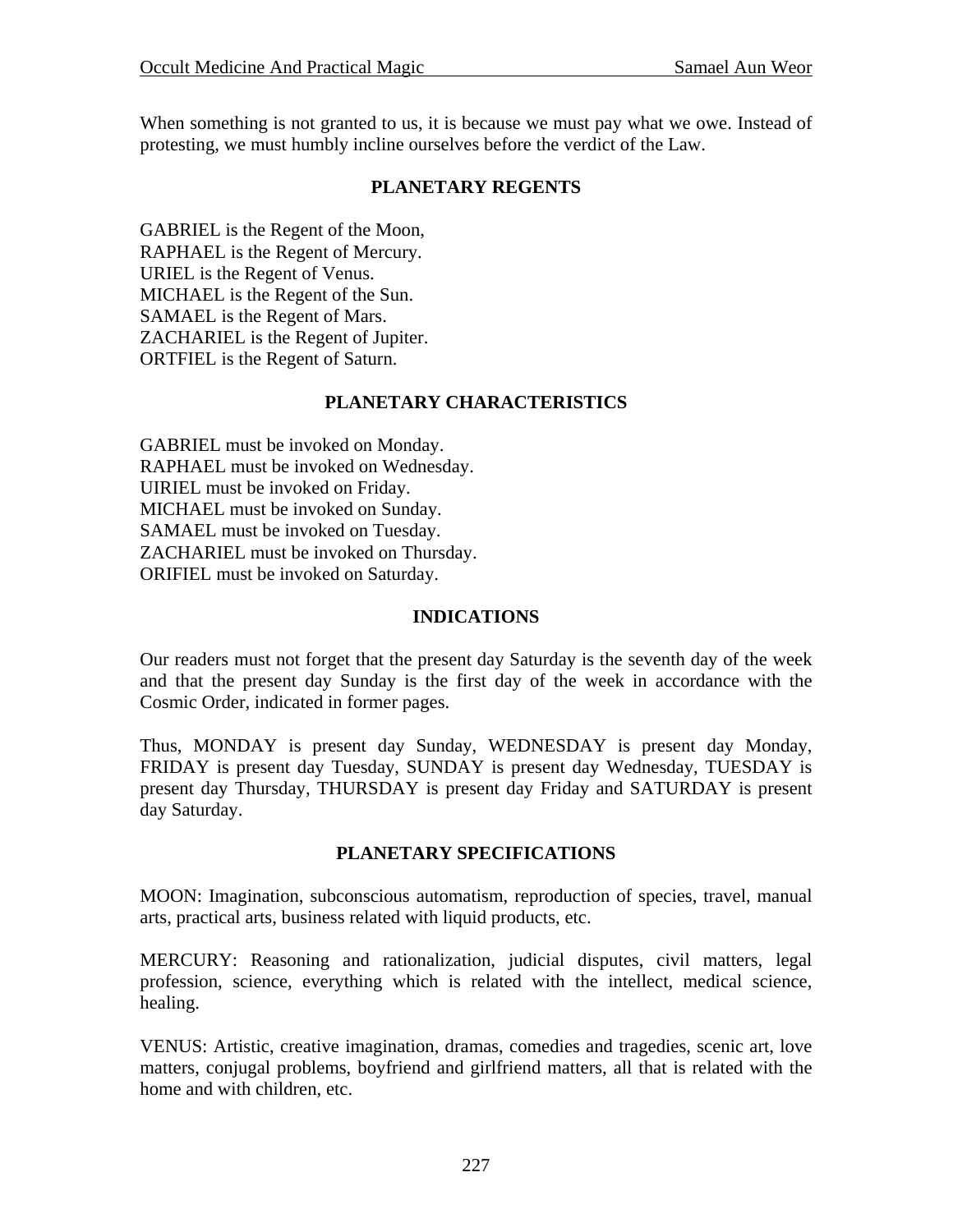SUN: Health, life, fertility, high dignitaries from the government, chiefs of companies, kings and lords of command, etc., etc., etc.

MARS: Willpower, command, armies, wars, surgery, force and forces, events which imply struggles, etc., etc., etc.

JUPITER: Wealth, poverty, favorable or unfavorable economical matters, laws, people's rights, high religious dignitaries, judges, matters related with the law, etc.

SATURN: The environment in which we live, practical life, karma in action, the Sword of Justice which reaches us from heaven, real estate matters, lands, houses, properties, jail, death, etc., etc., etc.

# **FINAL INDICATIONS**

The day of the invocation must be selected in accordance with the problem which we have. The magic circle around the invoker must never be forgotten. As we have already said, this circle must be traced on the ground with the tip of the sword.

The air must be prepared with the corresponding perfumes.

The Regent of the air from the corresponding day must be invoked, in order to beg him to arrange the air so that the Planetary Genie or Genii can become visible and tangible before us.

The planetary invocation must be performed when the mandatory prerequisites have been accomplished. The corresponding invocation of that day will be used for this purpose.

Any doubt, as insignificant as it might be, even when it is unconscious or merely subconscious, will make the invocation a failure.

Fearful people must abstain from performing these Theurgic invocations, because they could fall dead in the experiment.

These type of invocations are for very courageous people. The invocation must be repeated thousands of times until the invoked Genie becomes present.

Whosoever performs invocations for revengeful purposes, for a desired vengeance, for egotistical reasons, with envy, etc., will fail. They will not achieve anything with the invocation.

Theurgy is only possible based upon very much patience. Whosoever does not achieve the triumph in the first experiment must repeat the experiment thousands of times until triumphing.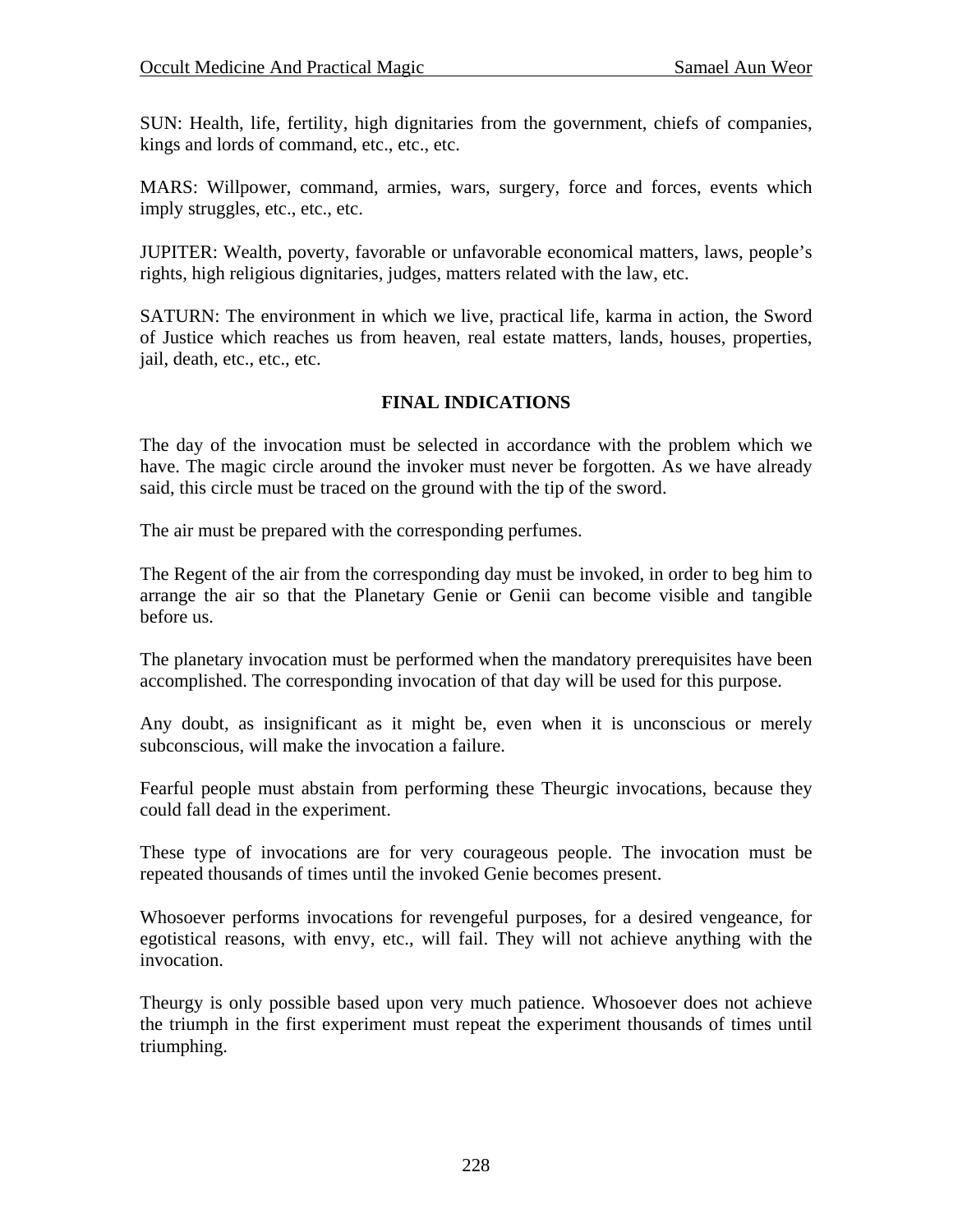Jamblicus was a great Theurgist who worked with the Planetary Genii. It is obvious that this great Master possessed faculties which were attained based on great super-efforts and sacrifices.

The Theurgic faculties of Jamblicus were extraordinary.

### **MATRIMONIAL FUTURE**

Single Gnostic women can explore their future in order to learn about their matrimonial possibilities. This is not a crime.

### **MAGICAL PROCEDURE**

Establish inside your very own bedroom two identical mirrors in accordance with the binary man and woman. A lit candle must be placed in front of each mirror.

The two mirrors must remain placed front to front. Each one will have its lit candle, yet in such a way that the lit flame is reflected in the crystal. The candles must be made of wax.

Then, the woman must sit and sing with a loud voice the following magical words three times:

### *"Kto, Enoy, Sonnjoy, Kto, Moy, Viajnoy, Tot, Pokajetsia Ninie."*

After pronouncing these Mantras, Dharani, or words of power, the woman must direct her sight with fixed intensity towards any of the two mirrors, intelligently choosing the most far away and obscure space where the magical apparition will appear.

It is advisable to pray the "Pater Noster", which is "The Lord's Prayer" before performing the experiment. Thus, in this way, and by asking permission to our Father, who is in secret, is how the help of the Father will be received and the future husband will appear in the mirror.

The magical words "Lucia, Stof Lub, Salem, Sadil" can and must also be recited during this magic experiment. This experiment must be performed at twelve midnight.

#### **THE MAGIC MIRROR**

The mirror of high magic is esoterically prepared in forty-eight days. The esoteric work is begun during the new moon and is concluded during the following full moon.

The success is attained with permission of the Father who is in secret. Truly, the Father of all the lights is the one who commands. If we want to work rightly and with true dignity in white magic, then we must start any esoteric work by begging to the Father, asking permission to the Father who is in secret. This is how we will not fall into mistakes.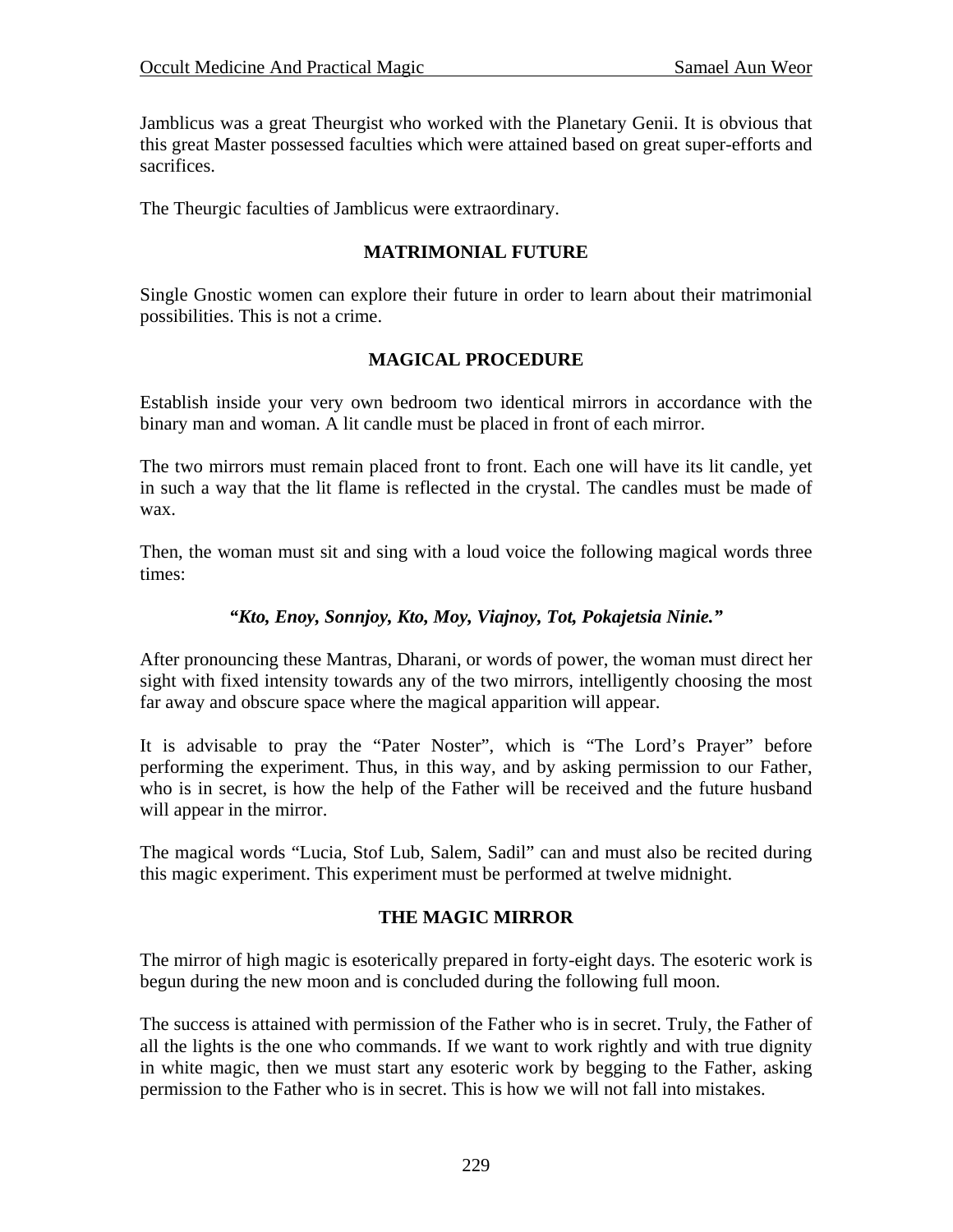All things which are interesting to us can be seen within the Magic Mirror, if the Father gives permission, if He helps, if He wants.

If the proper preparation of the Magic Mirror is what is wanted, then one must live in sanctity and total chastity during the time of its preparation.

It is necessary to dedicate oneself to making charitable works during the whole of that time. Acquire a very gleaming sheet of steel, very well polished. Write upon this sheet, by its four edges, the following magic words in a successive order: *JEHOVAH, ELOHIM, METRATON, ADONAI.* 

Each word must be written on the endmost part of each side. Thus, the four words will be distributed upon the endmost parts of the four sides.

Devoutly place the steel sheet on top of a white and very beautift. cloth. In this way, you will present the gleaming sheet of steel before the rays of the moon while reciting the following prayer:

*"O Father of mine, O Isis, Divine Mother, Saidic Mother, Tetragrammaton, Tetragrammaton, Tetragrammaton. Prepare for me this mirror. Grant me the power to*  look into it, and ask the resplendent Angel Azrael to have the kindness of appearing in *this mirror.* 

*"Azrael, Azrael, Azrael, I adore Thee and I invoke Thee. Come in the name of the Tetragrammaton, Amen, Amen, Amen."* 

Once this magic invocation is performed, branches of Laurel must be burned in order to impregnate the Magic Mirror with the smoke of the branches.

Posteriorly, the mirror will be perfumed with Roses and Violets which will be thrown over the Magic Mirror.

Finally, and in order to conclude with this work, the following invocation must be recited with a lot of faith.

# **INVOCATION**

*"In this, by this and with this Mirror of the Tetragrammaton, by the Tetragrammaton and in the Tetragrammaton, I implore the mysterious help of the Angel Azrael."* 

Once this invocation is completed, the Mirror must be smoked with Frankincense and Myrrh. Then, one will blow over the mirror three times and with intense faith one must recite the following words:

*"Do not abandon me Azrael, I know that I am a miserable slug from the mud of the world.*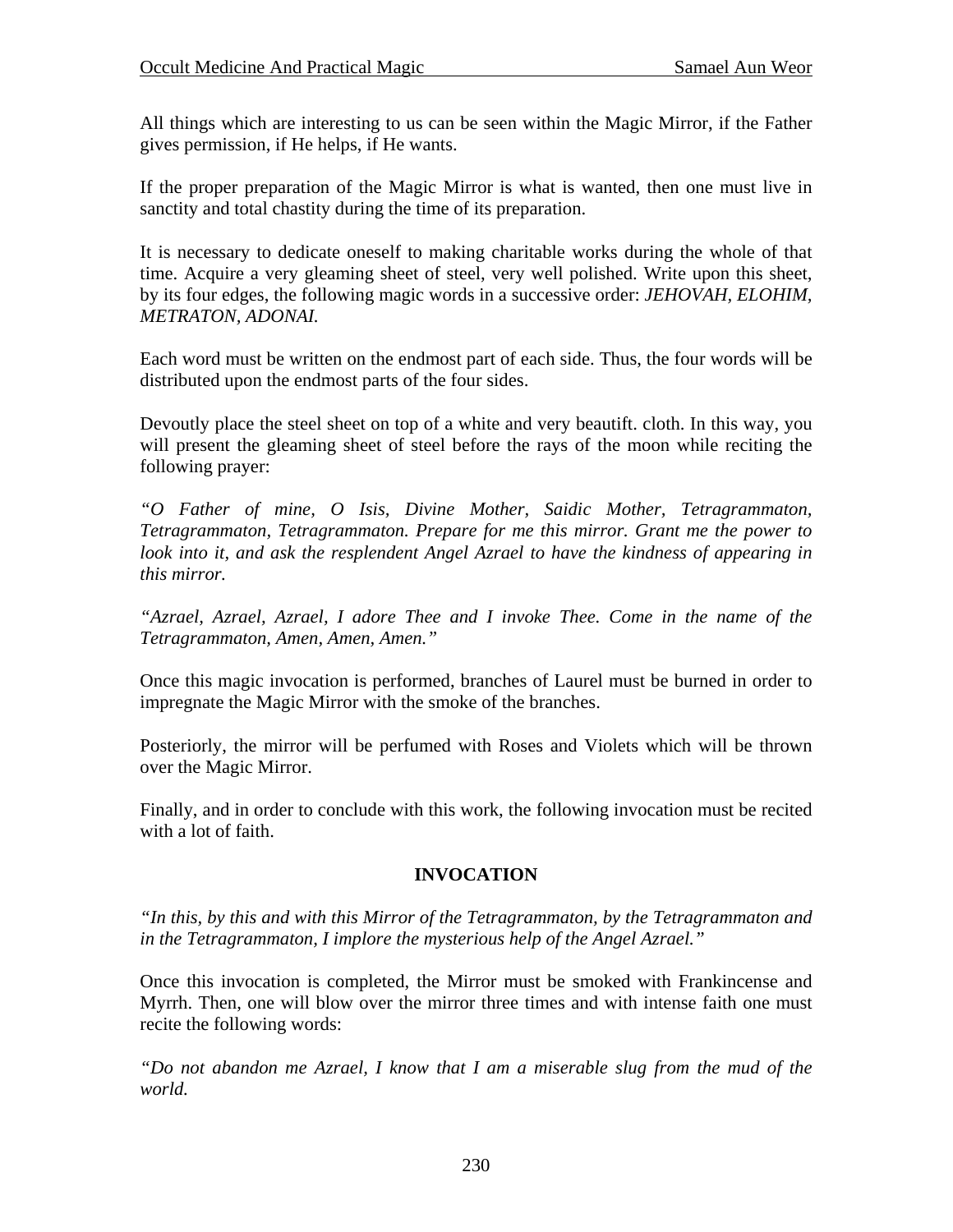*"I know that I am a poor sinner. I know that I am walking on the path of evil. All of this I know, yet I love Thee, Azrael. I ask Thee so that Thou can help me. Azrael, I implore help from Thee. Azrael, come to me in the magic and esoteric name of Falma, by Falma, in Falma. Come to this mirror Azrael, come, come, come."* 

To conclude, one has to place the right hand over the mirror while beseeching the Father to send Azrael.

This has to be performed during forty-eight nights, until the Angel Azrael appears in the mirror. The Angel Azrael will appear in the shape of a beautiflul child.

When the Angel appears, then one has to beg him, so that he can always assist us when we work with the mirror.

# **INDICATIONS ABOUT THE MAGIC MIRROR**

When the Angel Azrael appears in the mirror, then it is the sign that the mirror is already prepared. If in spite of all this the Angel Azrael does not appear, then you must be resigned that you cannot work with the mirror.

The Angel Azrael will not appear if we are unworthy. All the doors are closed for the unworthy, but one, the door of repentance.

Whosoever attains the triumph with the Angel Azrael must only work in secret, without saying anything to anybody. The sacred, blessed mirror which was blessed by the Angel Azrael must remain in secrecy.

Whosoever divulges their works with the Magic Mirror, whosoever utilizes the Magic Mirror in order to spy on private lives will lose the granted grace of the Angel Azrael.

The Mirror must be utilized in order to consult about sacred matters. Each time that one works with the Angel Azrael, one must invoke the Angel with much respect and faith.

The Angel Azrael is a perfect creature. The Angel Azrael is the one who has the power of making us see the longed for answers in the mirror.

Therefore, this is why we must always ask for the help of the Angel Azrael during the works with the Magic Mirror.

# **THE MAGIC KEY OF PACTS**

By means of the Magic Key of the Pacts of Mystery, one can make the invoked Genii to appear.

This signifies that during the invocations of holy Theurgy, the Magic Key must be grasped in the moments of praying in order to beseech the presence of the ineffable Gods.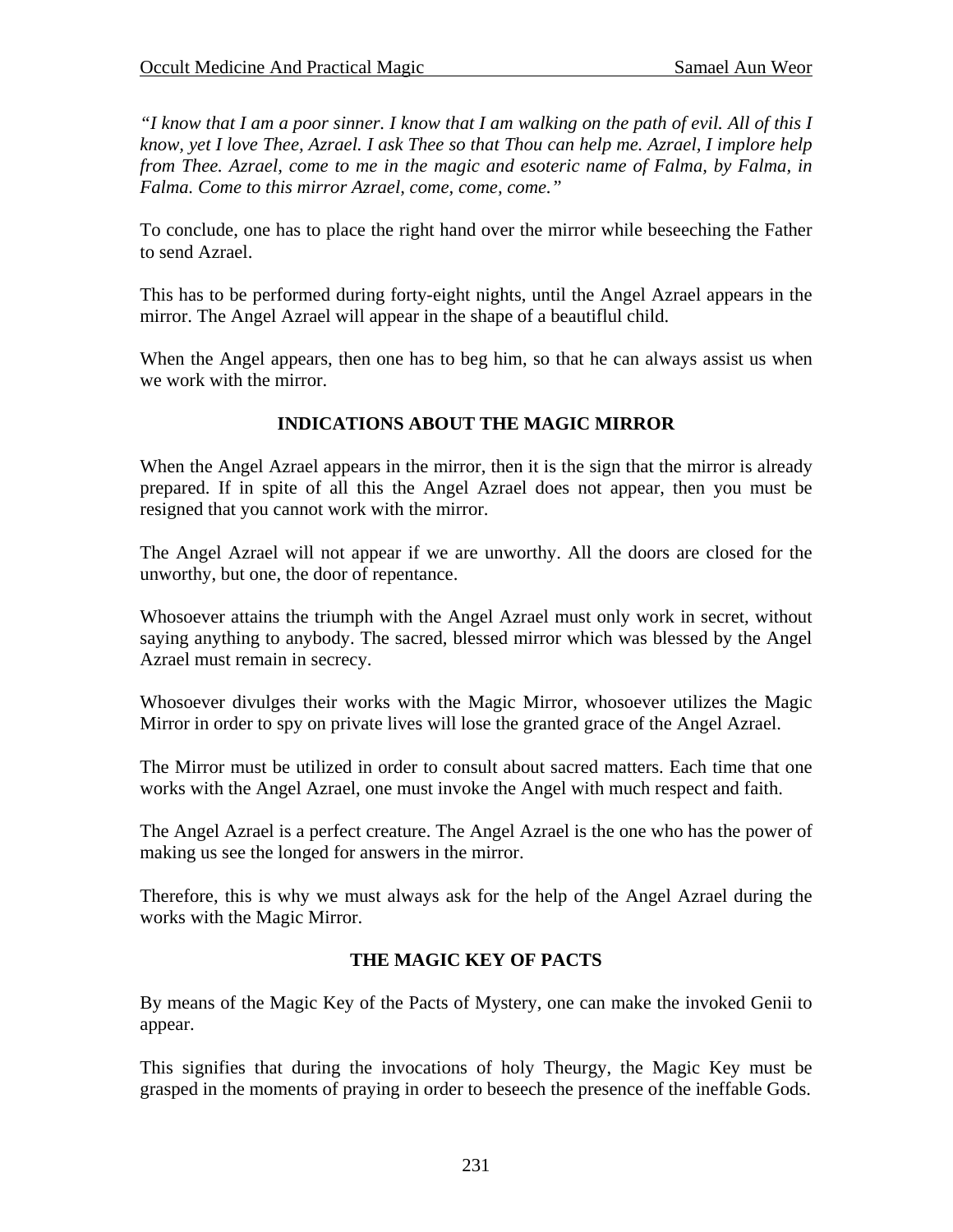This Key or Solomonic Clavicle is certainly the 'Dominatur' of the 'Sanctum Regnum.' Such Key symbolizes the very same Keys of the Kingdom, or the Key of the Ark of Science. The Key must be prepared on a legitimate Sunday, at the precise moment of sunrise. The Key must be made with Gold, Brass and Bronze.

In order to make this magical amulet, the first hour of the King Star (the Sun, sunrise) must be chosen. Precisely, this should be on the authentic Sunday, in accordance with the Cosmic Order, which is: Monday, Wednesday, Friday, Sunday, Tuesday, Thursday and Saturday.

We already know that the present Saturday is cosmically correct and that after Saturday follows Monday.

In the moment of preparation, a small piece of lodestone must be added to the Magic Key of Pacts and the following magical prayer must be recited:

# **PRAYER**

*"By the Holy and Mysterious Tetragrammaton; by the grace granted with the Elohim of the Light; by the Father of all the lights; by the power which the Ancient of Days grants to those who love Him; by the power granted to the Seven Planetary Regents; by the power of the ineffable Beings:* 

*Adonai, Elochais, Almanab, to whom I beg for help:* 

*"Let this Key remain authorized by the Gods in order to call upon the Ineffable Ones. Amen."* 

Every morning on Sundays, at the rising of the King Star (sunrise), seven grams of wheat must be put inside of the bag where the Magic Key is carried, as an offering to the Seven Planetary Genii.

Also, little pieces of steel filing must be put inside the bag, as a nourishment for this Magical Amulet.

When placing it over the heart, the following prayer must be prayed:

*"O King Star! Christ Sun, helps me in the name of the holy and mysterious Tetragrammaton. Prepare for me this Clavicle, so that when I show it to the Angels, they can concur to my call. Amen."* 

# **ESOTERISM OF THE LAUREL (Bay leaves)**

We must chew Laurel leaves while we are submerged in profound meditation for long hours. This is how we can see those things which will occur in the future.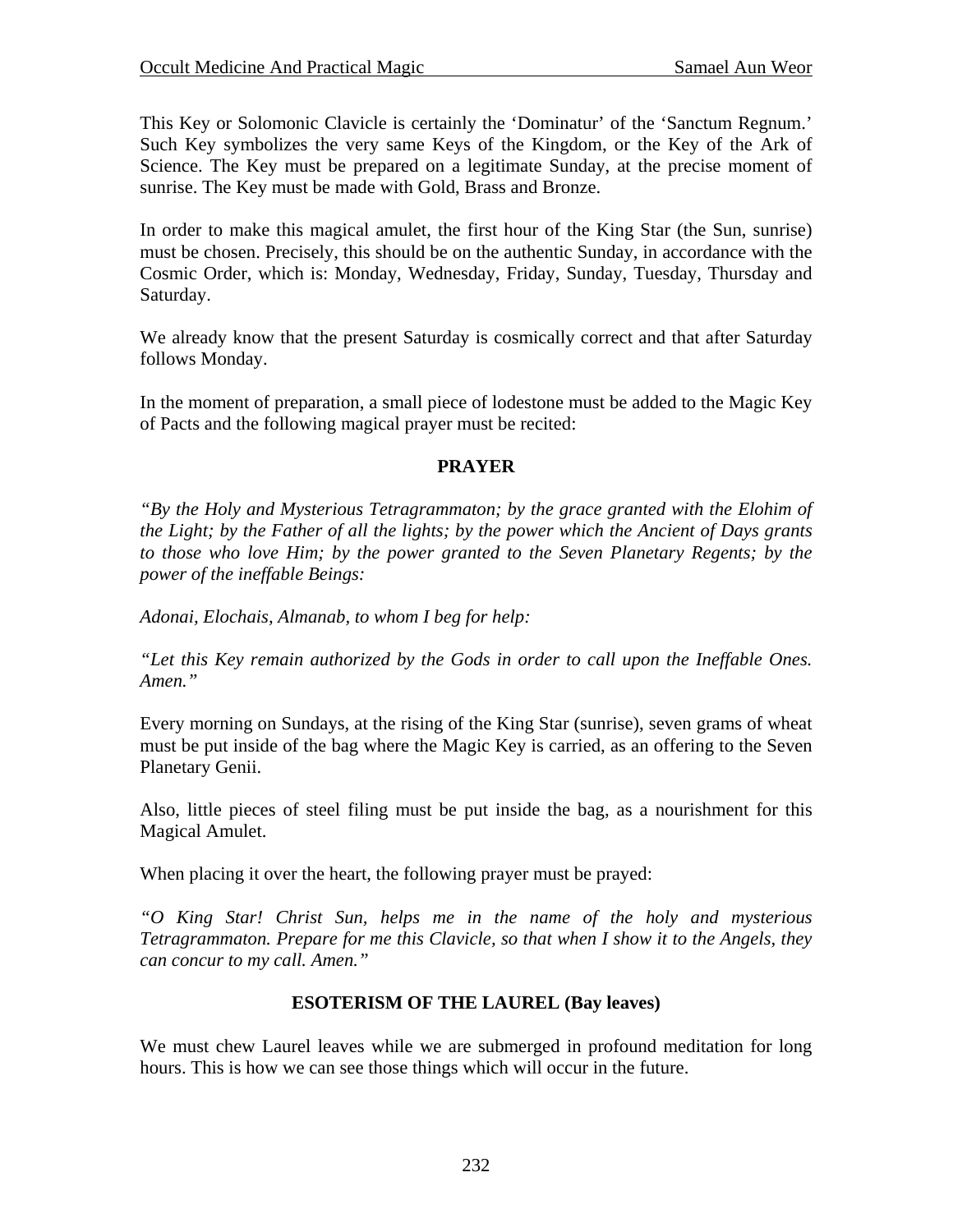Unquestionably, it is known that dried Laurel has the magical virtue of prognosticating for whoever is questioning it whether something that is waited for will be prosperous or unpleasant.

If one Laurel branch tossed over the flames is burned without producing the least bit of noise, then the outcome will be terrible.

On the contrary, if the branch of dried Laurel is burned with a great noise, intensely crackling and sparking, then it is announcing a total success.

# **DEVINATION TUROUGH THE FIRE**

If you want to foretell through magical methods something that will occur to you, something that you are awaiting for, some befalling event, then buy three green candles. If you do not find them with that color in the market, then paint them with green paint.

Place these three candles in three separated candle holders or candlesticks and form a triangle with them. Light each one of the three candles.

Once this is made and the candles are lit by means of some flammable object which must not have sulfur, you will call with all of your love the six Principal Chiefs of the Salamanders of Fire.

You will pronounce the names of these six Chiefs:

# *"Vehniah, Achajad, Jesabel, Jeliel, Cathethel, Mehahel."*

When the candles are lit, you must not take from them not even a little piece of their tinder or wick.

Once the magical invocation is made to the six Chiefs of the Salainanders, then you must carefully observe the actions of each flame. If the flames of the candles oscillate from left to right, then this announces some extraordinary event.

If the flames oscillate in the form of spirals, then you can be sure that many intrigues from your enemies exist. If the fire disappears, then some treason against you exists, or treason against the person or persons who have come to consult you.

If the resplendence of the fire increases and also happily crackles, then this is an announcement of a total triumph, of a formidable success.

Before performing this magical experiment, pray very slowly and meditate on "The Lord's Prayer." Ask permission to your Father, who is in secret, in order to perform this experiment.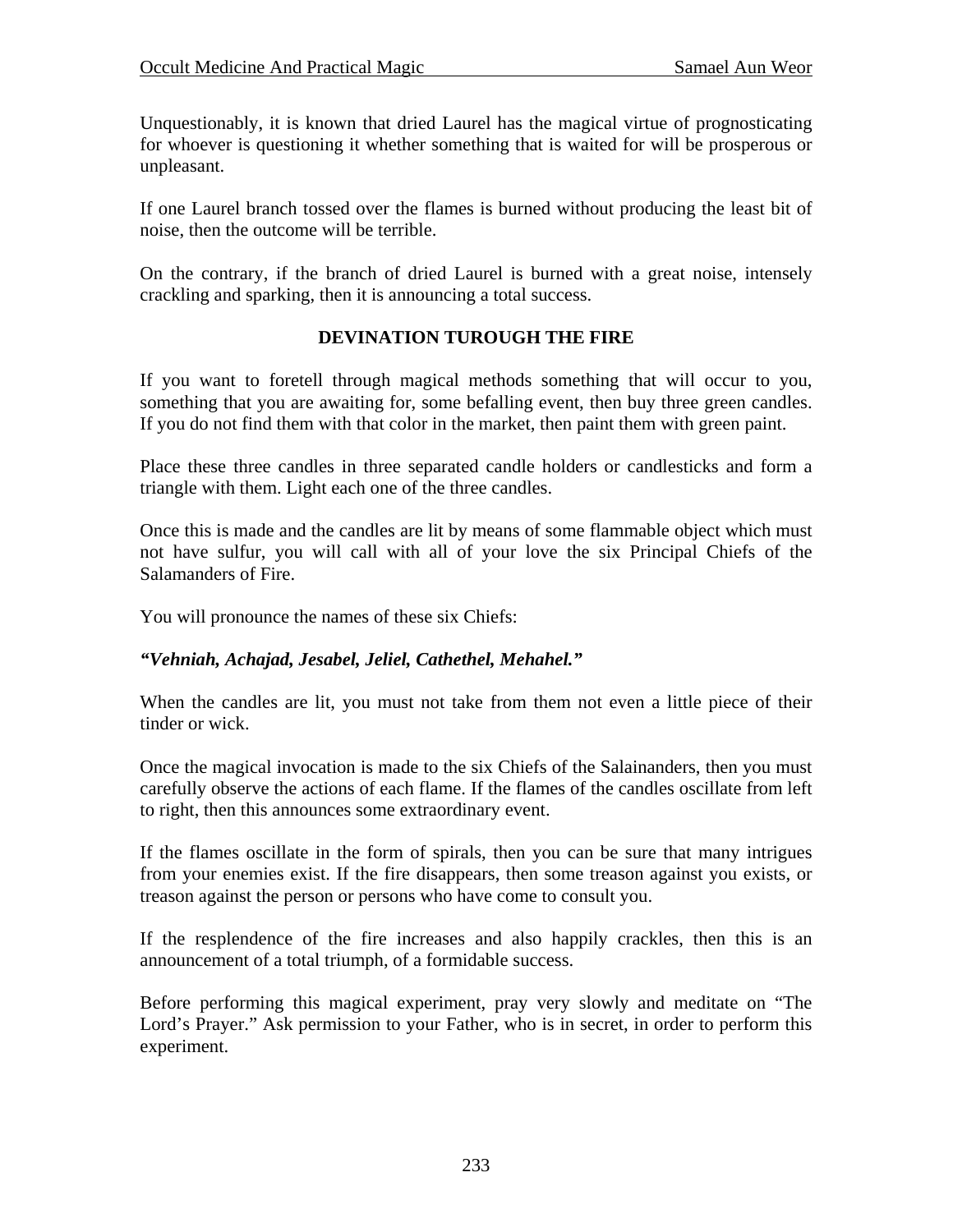# **INVOCATION OF' THE KING OF THE EAST**

The King of the East will be invoked within a magic circle which will be traced on the ground. This circle will have two or three meters of diameter in any place of the mountain where two roads intersect and form a cross. The invocation must be performed at twelve midnight. The invoker will place himself' in the center of' the circle and will have his face and body directed towards the East. Then, the following invocation must be recited:

# **PRAY ER**

*"Acknowledging that I am a monster of evil, a vile slug from the mud of' the earth who has no value, knowing that I am a poor sinner, I invoke the Powerful Lord MAGOA, King of the East of the world. I call Him in the name of the sacred Tetragrammaton. I conjure by the Tetragrammaton. I call by the holy and mysterious Tetragrammaton. I weep humbly asking to Thee, so that Thou can concur to this call.* 

*"In the name of thy Father, who is in secret and of thy Divine Mother Kundalini, come to me, powerful King. Enter Thee into the physical world, make thyself visible and tangible before me. In the case that Thou cannot assist to this humble call due to thy cosmic works, then I beg Thee, powerful Lord, to send me 'MADEL' and if this is not possible either, then, the Genii 'MASSAYEL', 'ASIEL', 'SATIEL', 'ARDUEL', 'ACORB', who obey Thee, can come to me.* 

*"I know that Thou, powerful Lord of' the East, can help me in accordance with justice and mercy. Amen, Amen, Amen."* 

Once the invocation is finished, then the invoker will sit in the middle of the circle, meditating on the King of the East, weeping, acknowledging to be a poor sinner and repeating the prayer with his mind and heart, until the physical body becomes sleepy.

If the invoker performs this work correctly, then he will be assisted by the King of the East or by the Genii who are sent by him. One must not be afraid in the presence of these divine Beings.

When the Lord of the East or his Genii become visible, then ask whatever you wish. It is written:

*"Knock and it shall be opened unto you, Ask and it shall be given you."* 

We must not forget, by no means, that everything will be done in accordance with the Law. Everything will be arranged for us not in the way that we want, but as the Law wants it. Thus, we must humbly incline before the verdict of the Law.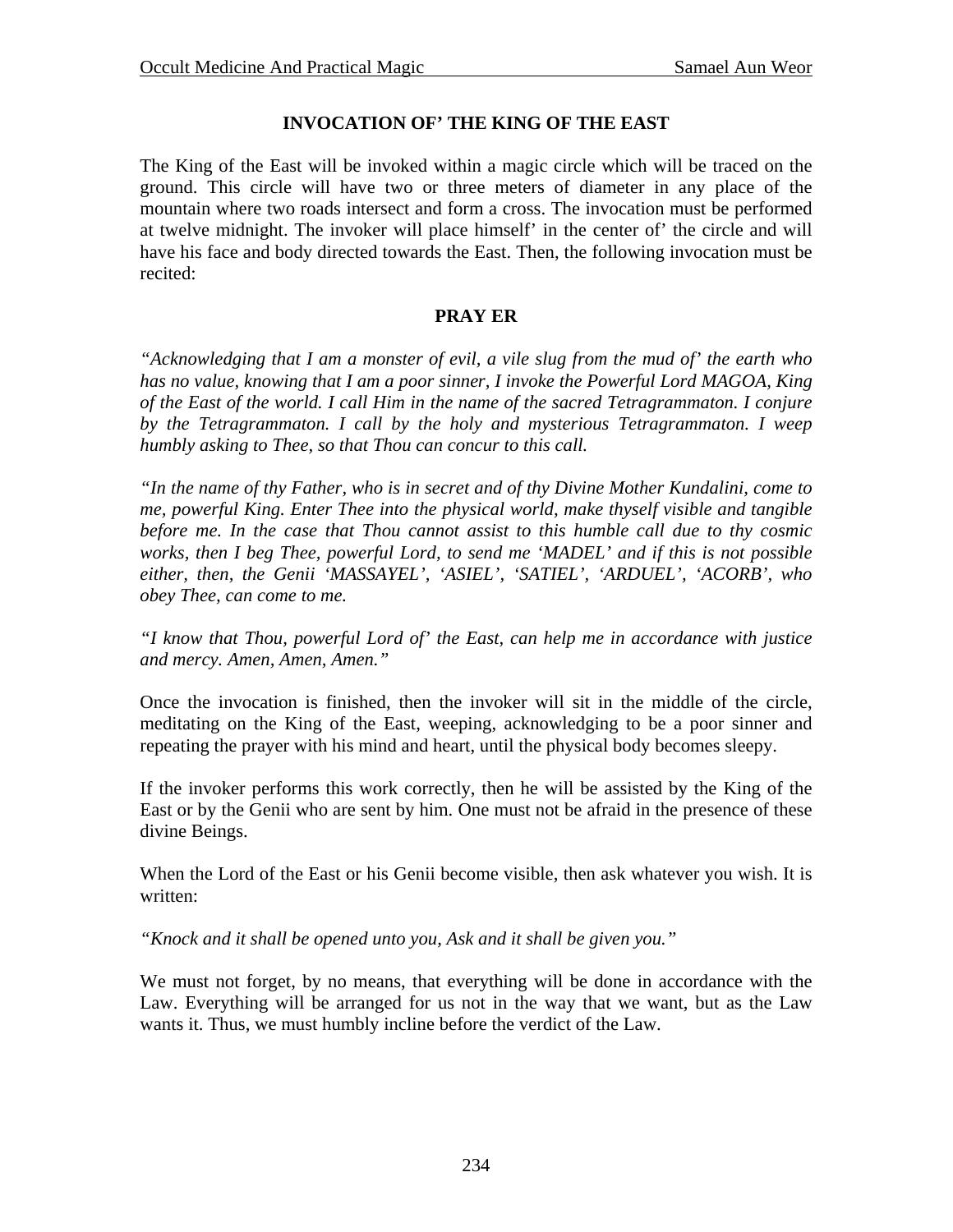### **INVOCATION OF THE KING OF THE SOUTH**

*"O, EGYM! Powerful Lord of the regions of the South, most worthy Master: With complete humbleness, acknowledging the interior misery in which I find myself and with great love, I call Thee and invoke Thee. I am not worthy to call upon Thee, yet I love Thee. I beg to Thee by the holy and mysterious Tetragrammaton. Come unto me, great King, I beseech Thee. However, I know, oh Lord, that thy labors are very great. Therefore, in case that Thou art very occupied, then I very humbly prostrate myself before Thee and I beg Thee to send unto me the Genie 'FADAL' or the other divine Genie named 'NASTRACHE.'* 

*"Grant me this, oh powerful Lord. I beseech this unto Thee in the name of thy Father, who is in secret and of thy Divine Mother Kundalini. Amen, Amen, Amen."* 

#### **INDICATIONS**

This invocation will be performed in the center of the magic circle and with the face towards the south. Once this invocation is recited, the invoker will seat himself in the center of the circle.

Once seated, the invoker will meditate on the content of each word and will acknowledge his own nothingness and interior misery. He will greatly weep while calling the King of the South.

When the King or his Genii will present themselves, then, with humbleness one must ask for whatever is wished*. "Knock and it shall be opened unto you, Ask and it shall be given you."* Everything will be granted to us, yet not as we want, but as the Law wants it.

# **INVOCATION OF' THE KING OF THE WEST**

*"Powerful King BAYEMON, who wisely governs the western regions of the planet earth, listen to me, oh great Lord.* 

*"Humbly, prostrated at thy feet, I invoke Thee in the name of the holy and mysterious Tetragrammaton. Divine Lord, have pity on me because I am a sinner.* 

*"I know that I have no value, because I am a miserable slug from the mud of the earth.* 

*Yet, I call upon Thee, oh Lord, in the name of thy Father, who is in secret and of thy Divine Mother Kundalini. Come, oh Lord. Attend to my call by the Christ and by the Tetragramniaton.* 

*"In case that Thou art very occupied in thy cosmic works, then send unto me the Genie 'PASSIEL ROSUS.' As I, myself, am nothing, as I. have no value, I beg Thee to forgive my boldness when I invoke Thee. Bless me, oh Lord and become visible and tangible before me. Amen, Amen, Amen."*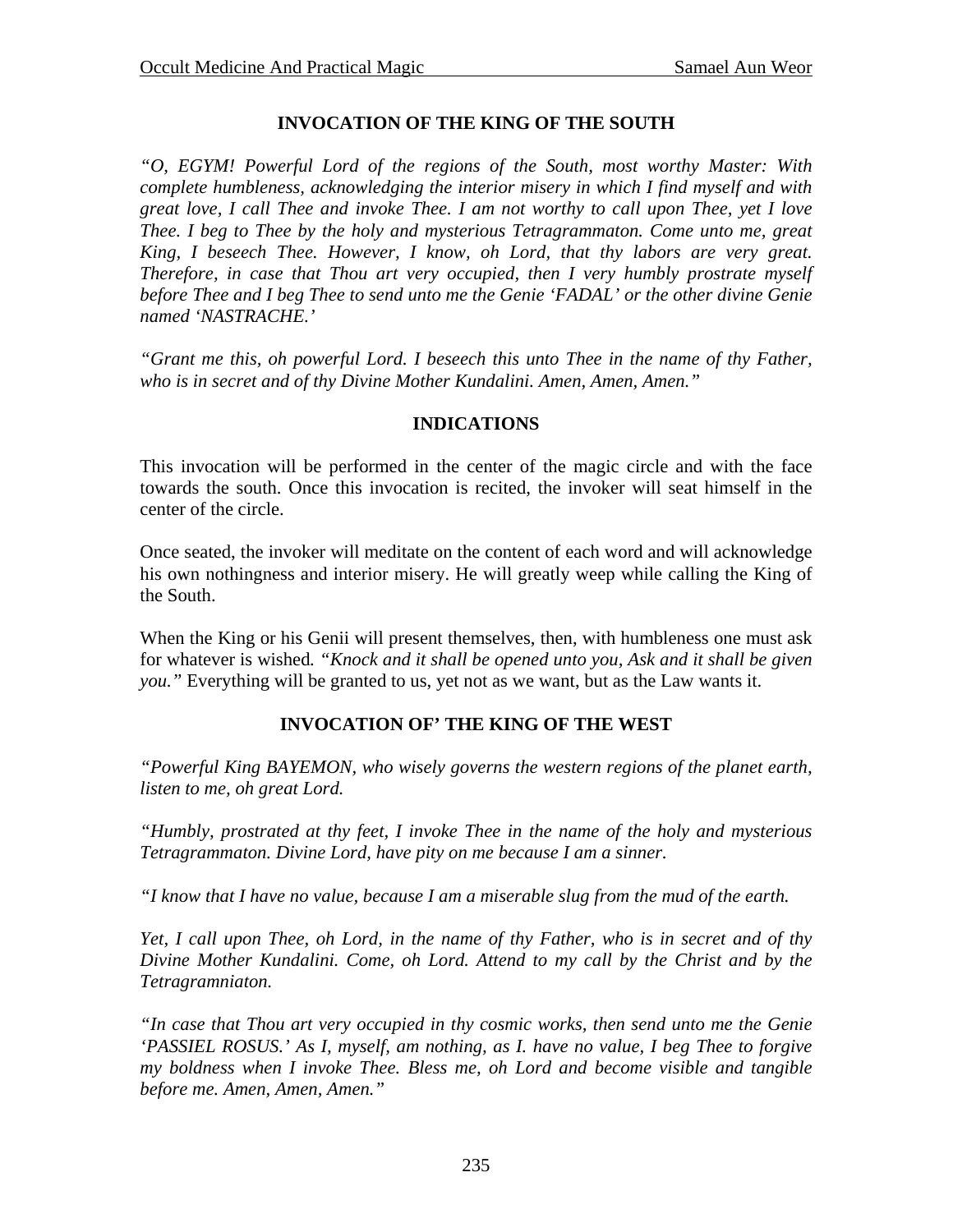The invoker will seat himself in the center of the circle, traced on the ground, and in the place which we have already mentioned, which is in the mountain and at the crossing of two roads.

The invoker will meditate on the King of the West and when He appears, then he must ask what is wished for. It is necessary to have humbleness and to incline before the verdict of the Law. Everything will be done not as the invoker wants it, but as the Law wants it. The invocations must always be performed at midnight in the mountain and with a lot of humbleness.

# **INVOCATION OF THE KING OF THE NORTH**

*"Oh Thou divine and ineffable AMAIMON! Solar King of the North, humbly and with acknowledgment that I am an infamous sinner, I invoke Thee in the name of thy Father, who is in secret and by thy Intimate Christ and by thy Holy Spirit and by thy Divine Mother Kundalini.* 

*"Listen to my begging, oh powerful Lord. Come unto me in the name of the Tetragrammaton. If thy cosmic labors do not allow Thee to assist me in these moments, then send me by the holy and mysterious Tetragrammaton the Divine Genii 'MADAEL', 'LAAVAL', 'BAMULAHE', 'BELEM', 'RAMAT', or any of the Genii who are under Thy direction and government, all of them revested in a beautiful human form.* 

*"In the name of the holy and mysterious Tetragrammaton, humbly I beseech thy assistance. In the name of my interior God and of my Divine Mother Kundalini and by 'SECHIEL', 'BARACHIEL', 'BALANDIER', as Beings, come unto me. Do not abandon me, oh powerful Lord. Tetragrammaton, Tetragrammaton, Tetragrammaton. Amen, Amen, Amen."* 

As we already have stated, the invocations must be performed in the mountains where two roads are crossing and at twelve midnight.

The magic circle must be traced on the ground with the tip of the sword. The invoker, standing in the center of the circle, with his face towards the North, will invoke the King of the North.

Once the invocation is performed, the invoker must Sit on the ground and in the center of the circle, meditating on the King of the North, until this King appears. Then the petition will be humbly done.

We must incline before the verdict of the Law. Fearful people must abstain themselves from making these invocations, because they can die of terror. The cardiac people must not perform these invocations either, because they can fall dead instantaneously.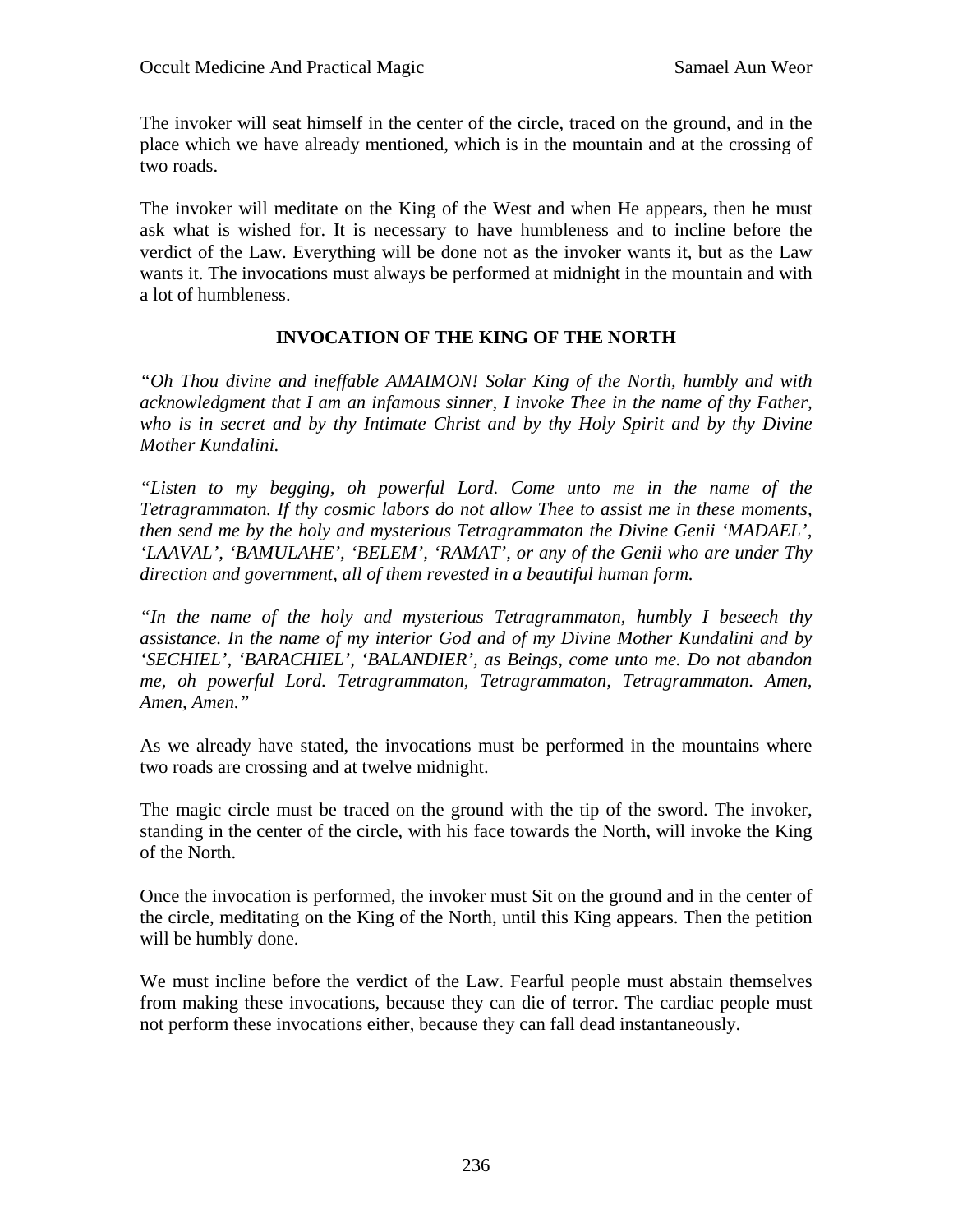# **MAGIC SECRET IN ORDER TO TRAVEL THROUGH THE AIRS OF MYSTERY**

The male or female Magician must remain lying down for three days on their bed, without eating anything, nourishing themselves only with water within which will be poured some drops of lemon juice, and very pure honey (bee honey).

The head of the bed must be situated towards the north. The Magician must meditate on Philip, the great Apostle of Jesus Christ during those three days.

The Magician will also pray the "Pater Noster", which is "The Lord's Prayer", profoundly meditating on the meaning of each word from this most holy Prayer, which was taught by the Adorable One.

The Magician will ask permission to the Father in order to travel with his physical body in a Jinn State through the astral space of the universe. He or she will beseech the help and assistance of Philip. Once the three days have passed, then the Magician can get up from the bed. The bed must then be cleaned and arranged with clean sheets, pillows, blankets, and clean bedspreads.

The room, sleeping compartment, or bedroom, must be perfumed, swept, washed very well.

Not a single piece of clothing should be hung on the ceiling or on the walls, because that damages the experiment.

Upon the day in which the Magician gets up, he must continue nourishing himself with water within which is mixed honey (bee honey) and some drops of lemon juice.

In the night, after a dinner based on fruits and water that is prepared in the already indicated way, the male or female Magician will very secretly direct themselves towards their bedroom. Then, seven candles must be lit. The seven candles must be placed on a seven armed candelabra or on seven candlesticks, or on two candelabras of three arms each, plus one candlestick for a single candle.

Subsequently, a very clean mantle must be placed over a table inside the bedroom. The table must be round and of three legs.

Three loaves of bread which must be blended with barley flour and three glasses of fresh and crystalline water must be placed over the table.

Then, very slow and meditating, the Magician will recite with the mind and with the heart filled with faith, the following magic prayer: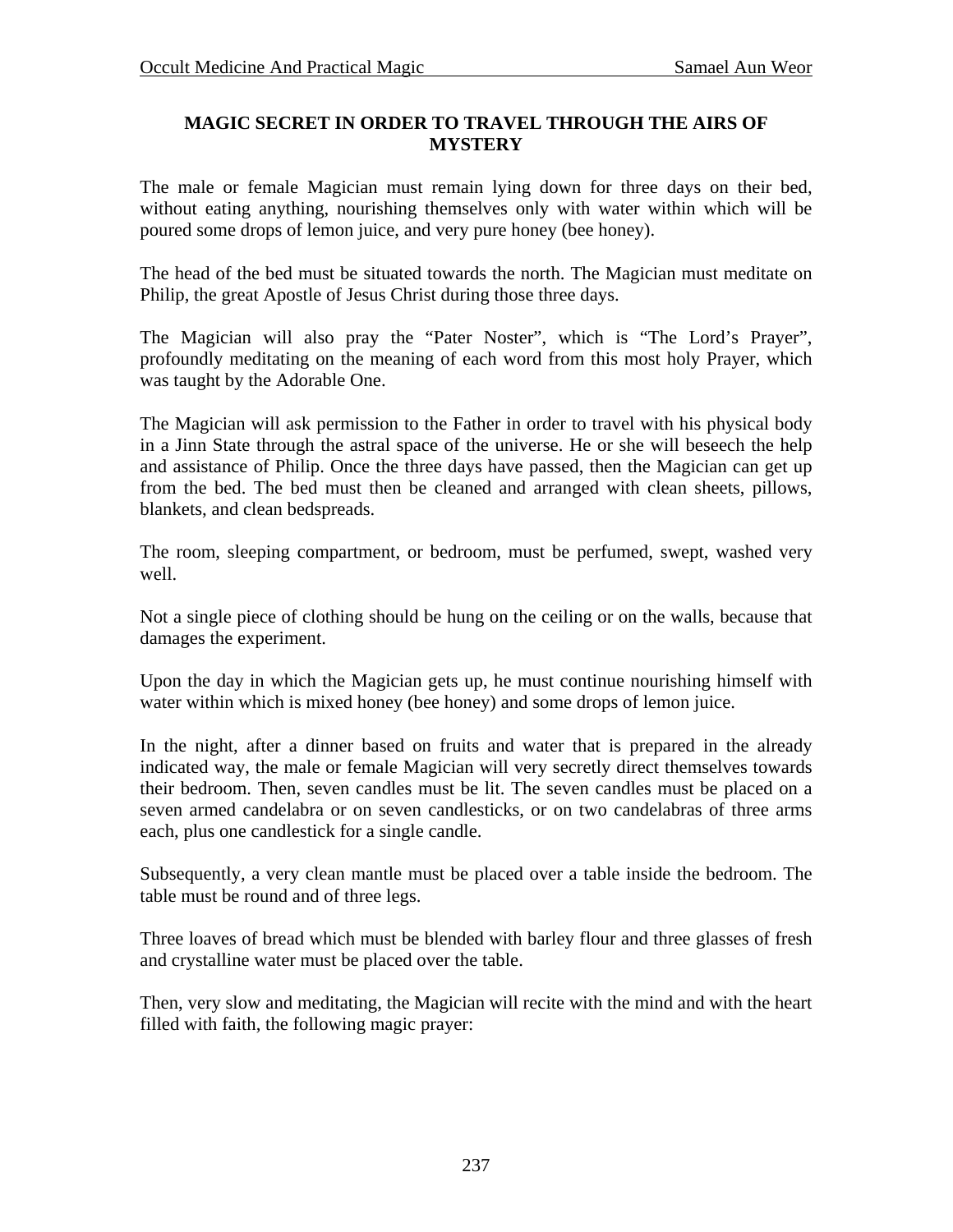# **PRAYER**

*"Besticirum cosolatio, veni, ad me, vertu, creon, creon, o creon, cartor, laudem, omnipotentis et, nom, commentor, star, superiur, carta, bient, laudem, om, viestra, principien, da, montem, et, inimicos, meos, o, prostantis, vobis, et, mihi, dantes, quo passium, fieri, sui, cisibilis." AMEN, AMEN, AMEN."* 

The male or female Magician must recite this prayer thousands of times while ever so slightly becoming sleepy.

Finally, three mysterious Ladies or three magic Gentlemen will arrive. This matter pertains to three Jinn persons from the fourth or fifth dimension.

It is clear that three Ladies will arrive if the invoker is a male, yet if it is a female Magician, a woman who calls and prays, then three elegant Jinn Gentlemen from the world of mystery will arrive.

Unquestionably, these three persons will utilize the Tarot and will cast their lot in order to define positions and to know who is the one who corresponds to assist us and to take us to wherever we wish.

These persons will drink and eat, they will converse amongst themselves. Then, the best will come.

After all of this, the magic person who has to help us will approach us. We must beg to this person to carry us with our physical body to any other place of the earth.

If they tell us or command us to get up, it is necessary to obey.

When the body is felt with that state of lassitude as when one goes to sleep, then, in that state is where one senses the invoked Genii.

We must get up from the bed in that state. The Genii will assist us.

The Jinn person who will be in charge of us will take us to the place which we will indicate. The physical body delectably floats while inside of the magic regions of the earth. Thus, this is how we can transport ourselves to any place of the earth.

# **INDICATIONS**

The previous Latin prayer must be learned by memory with the goal of correctly working with this secret, which serves in order to travel through the superior dimensions of Nature.

Faith is the foundation of this magical work. Without faith one fails with this experiment. If the invoker is afraid, then he must not perform this work.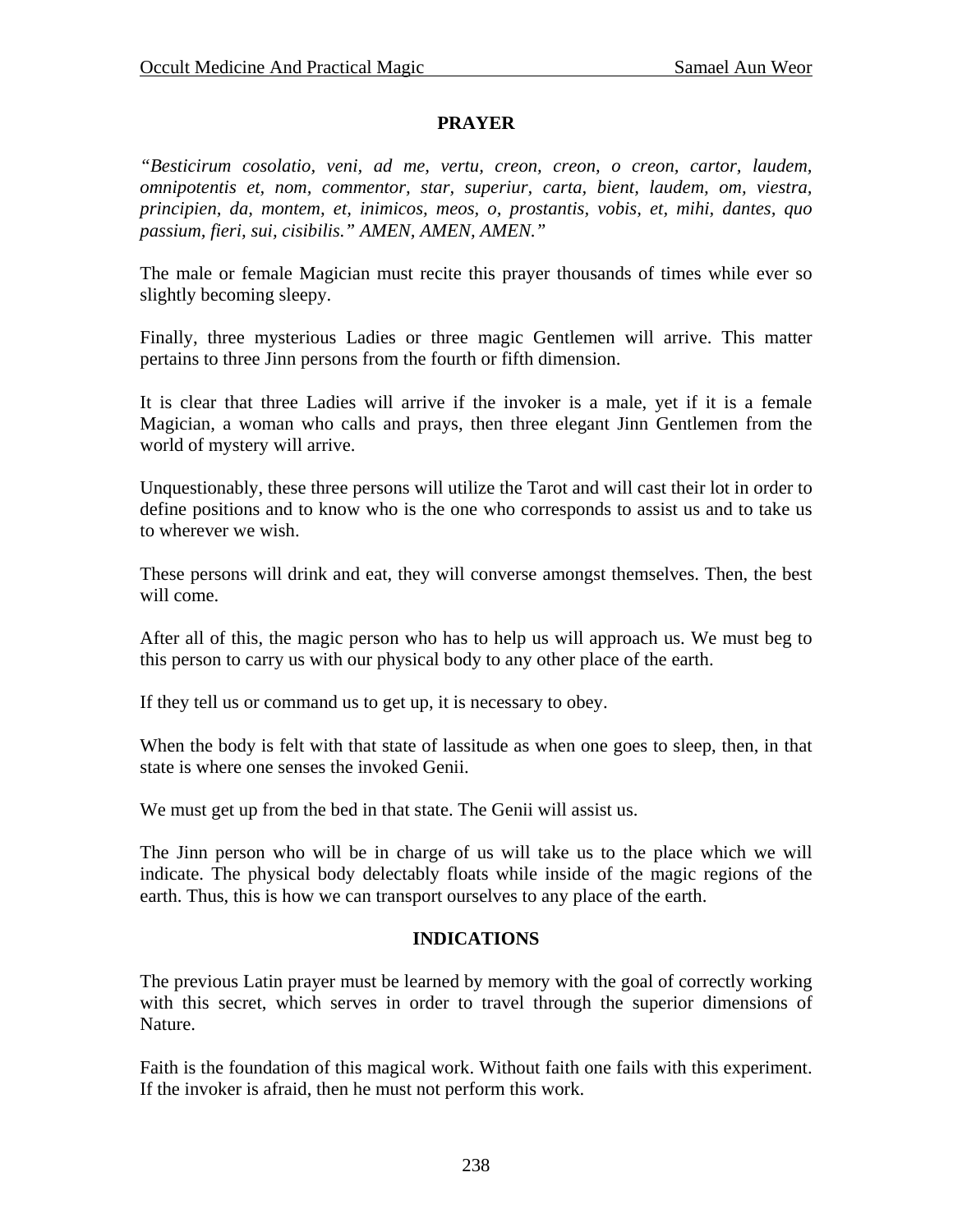Thus, the Gnostic Medics can travel with their physical body within the fourth vertical in order to assist their patients.

Each time that the Latin prayer is recited, then one will beseech by saying: *"Assist me Genii, assist me, take me with my body."* This phrase must be repeated, filled with faith, between prayer and prayer.

Thus, one triumphs. This science is for the people with faith. One needs to know how to be serene, one needs to know how to be patient.

If someone does not triumph with the first experiment, it is because his mind is degenerated. Then, he or she must repeat thousands and millions of times the experiment until triumphing.

# **MAGIC FROM THE WOODLANDS**

There exist in the Woodlands, in the mountains and villages, certain magic prayers which are very simple, yet of a tremendous power.

Many times we have become overwhelmed over certain extraordinary magical events.

Then, when we investigated, we discovered the formulae of such magical events.

Such formulae stand out because of their simplicity.

Obviously, those who use such formulae are people who are extraordinarily simple and filled with a terrific and frightening faith.

Once upon a time, it does not matter when, a certain worker from the Summum Supremum Sanctuarium from the Sierra Nevada was gravely wounded on his foot. Immediately and filled with faith, I recited for him a magic prayer, which instantaneously stopped the hemorrhage that was coming out from his wound.

This prayer is the following:

# **PRAYER**

*"With the blood of Adam death was born; with the blood of Christ life was born. Oh blood, stop flowing out!"* 

# **JINN MARVELS - NAHUALISM**

People who are very civilized, who always laugh at the magic from the woodlands, sometimes pass through very tremendous surprises.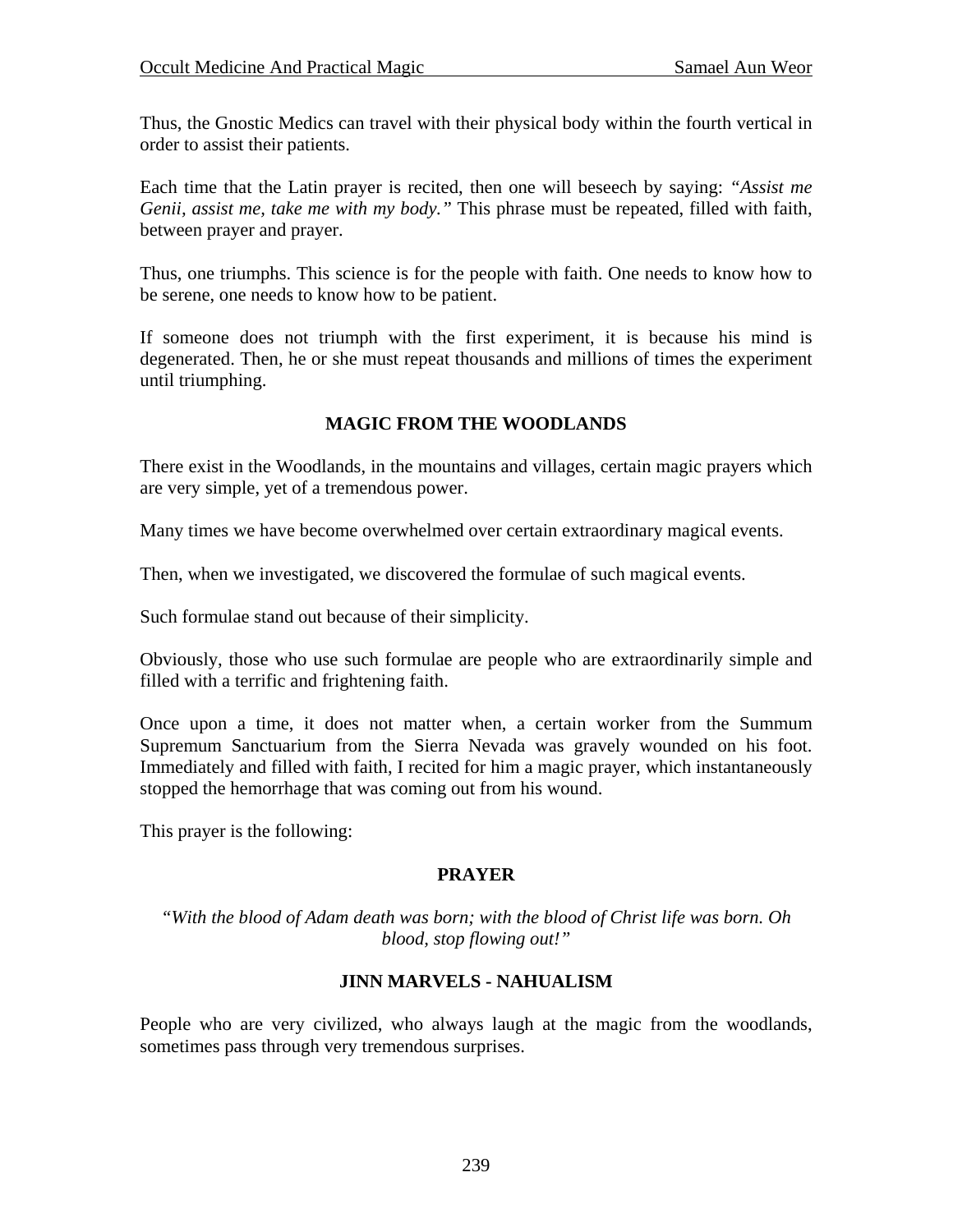I knew the case of a 'Nahual' who knew how to transport himself to remote distances while in Jinn state, through the fourth dimension.

The formula was extremely simple: That man, filled with faith and without admitting a single atom of doubt within his mind, was walking on his feet and hands, while imitating a mule with his imagination and willpower. Then, while walking around the whole patio of his house, he was reciting the following magic prayer:

*"Here is where the lame mule has passed through, here is where it has passed through, through here, through here."* 

That Nahual was believing himself to be a mule, he was not having a doubt about it, he was inebriated with that image while reciting that prayer.

Undoubtedly, the instant in which he was submerging himself within the fourth dimension was always arriving. He was taking on an animalistic shape. This is not rare among the Nahual people. Even when the modern scientists deny these type of magical incidents, it does not matter, because by no means will the 'Nahual' people and 'Nahualism' cease to exist.

# **NAHUALISM**

If medical science would truly know about the human body, then it would never doubt about the 'Nahual' people, neither about the famous 'Nahualism', which is the magic of the Woodlands.

When submerged within the fourth dimension, a physical body can change its shape.

When submerged within the superior dimensions of Nature, a physical body can float in the space.

If a Nahual wants to assume the shape of an eagle, then, it is enough for him to recite this magic prayer:

# **PRAYER**

*"Here is where the flying eagle has passed through, here is where it has passed through, through here, through here."* 

It is obvious that imagination and willpower united in a vibrating harmony, accompanied with action and an immense faith, permits the 'Nahual' person to put his physical body inside the superior dimensions of Nature.

Thus, by means of action, imagination and willpower harmoniously united is how the physical body will take the shape of the eagle. Then, one can really fly as the eagle.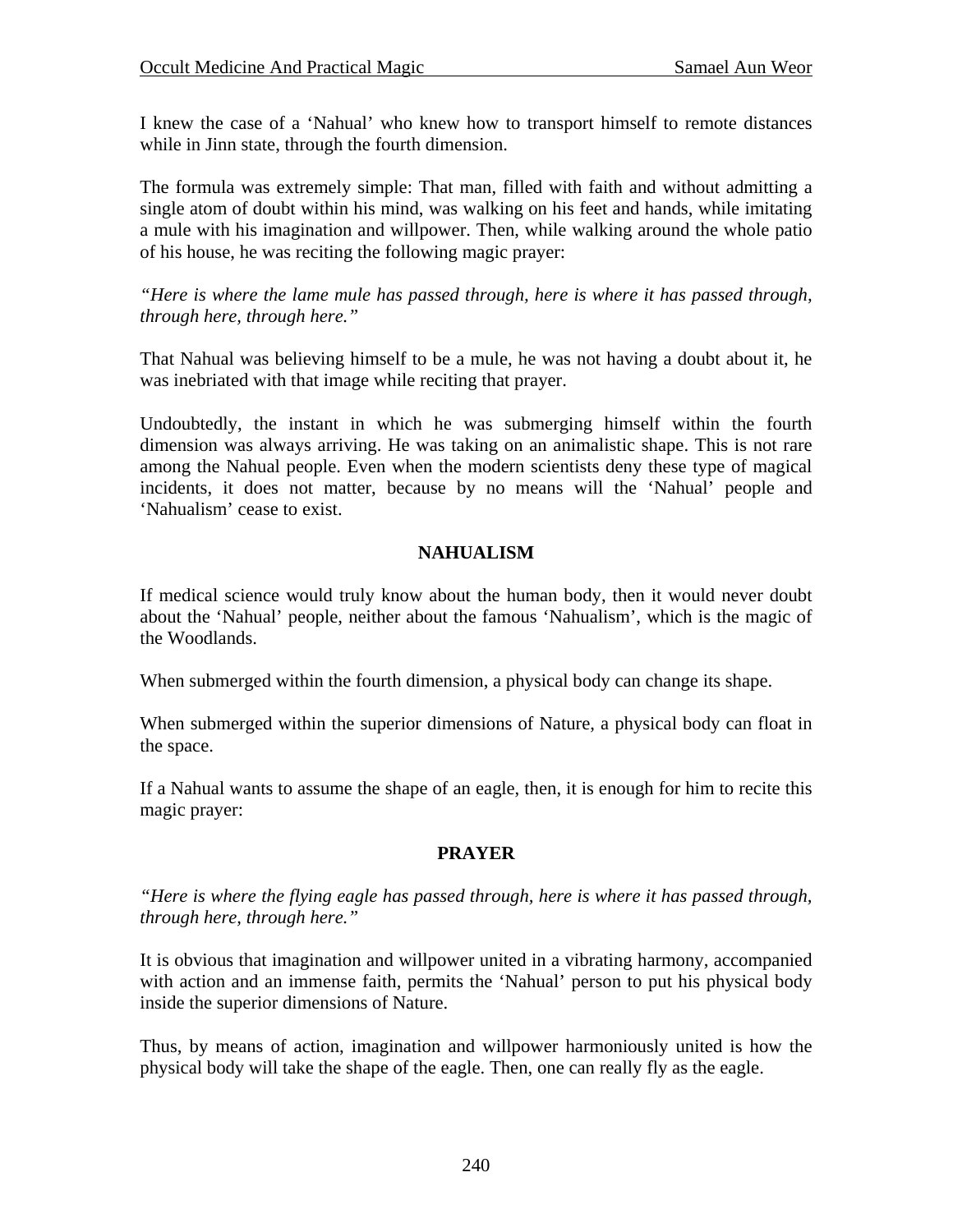When we say action, imagination and willpower harmoniously united, we must be clearly comprehended.

If we are going to take the shape of the eagle, then we must imagine that our arms are the wings and that our feet and legs are eagle's feet and legs and that the whole of our body is an eagle's body.

Thus, with the imagination and willpower united in a vibrating harmony, filling ourselves with a frightful and immense faith, we will walk inside of our room moving the wings or arms, being absolutely sure that we are eagles while pronouncing the prayer: *"Here is where the flying eagle has passed through, here is where it has passed through, through here, through here."* 

It is obvious that imagination and willpower, united in a vibrating harmony, and when they are accompanied with actions, produce the astral inebriation. Then, the physical body, tremendously saturated with imponderable fluid, really takes the shape of the eagle.

When reaching this point of High Magic, the physical body penetrates into the fourth vertical. If we toss ourselves into fearless flight, then we can travel upon the clouds to any place of the world.

The white Nahual must never be preoccupied with the return, which is performed quite normally when one wishes to do so.

The magic formula that we have taught can be used in order to take any other animal shape. For example: If the Nahual wants to take the shape of a white dove, then he will utilize the magical formula by saying:

*"Here is where the flying dove has passed through, here is where it has passed through, through here, through here."* 

Once this is said, then such a shape will be intentionally taken by means of imagination and willpower, united in a vibrating harmony, without forgetting the practical action.

Much has been written for these times about occult matters. Yet, it truly is lamentable that the aspirants do not know about white Nahualism.

We, the Gnostics are eminently practical. We do not like to lose our time miserably. We want our disciples to travel with their physical bodies within the superior dimensions of Nature.

When we want to take the shape of any animal, it is convenient to get up from our beds in the instant of being sleepy. Then, by walking inside of our own room, whether in a shape of an eagle, whether in a shape of a white dove, whether in a shape of a sheep or lion, etc., we must work with the magical formula as indicated in this chapter.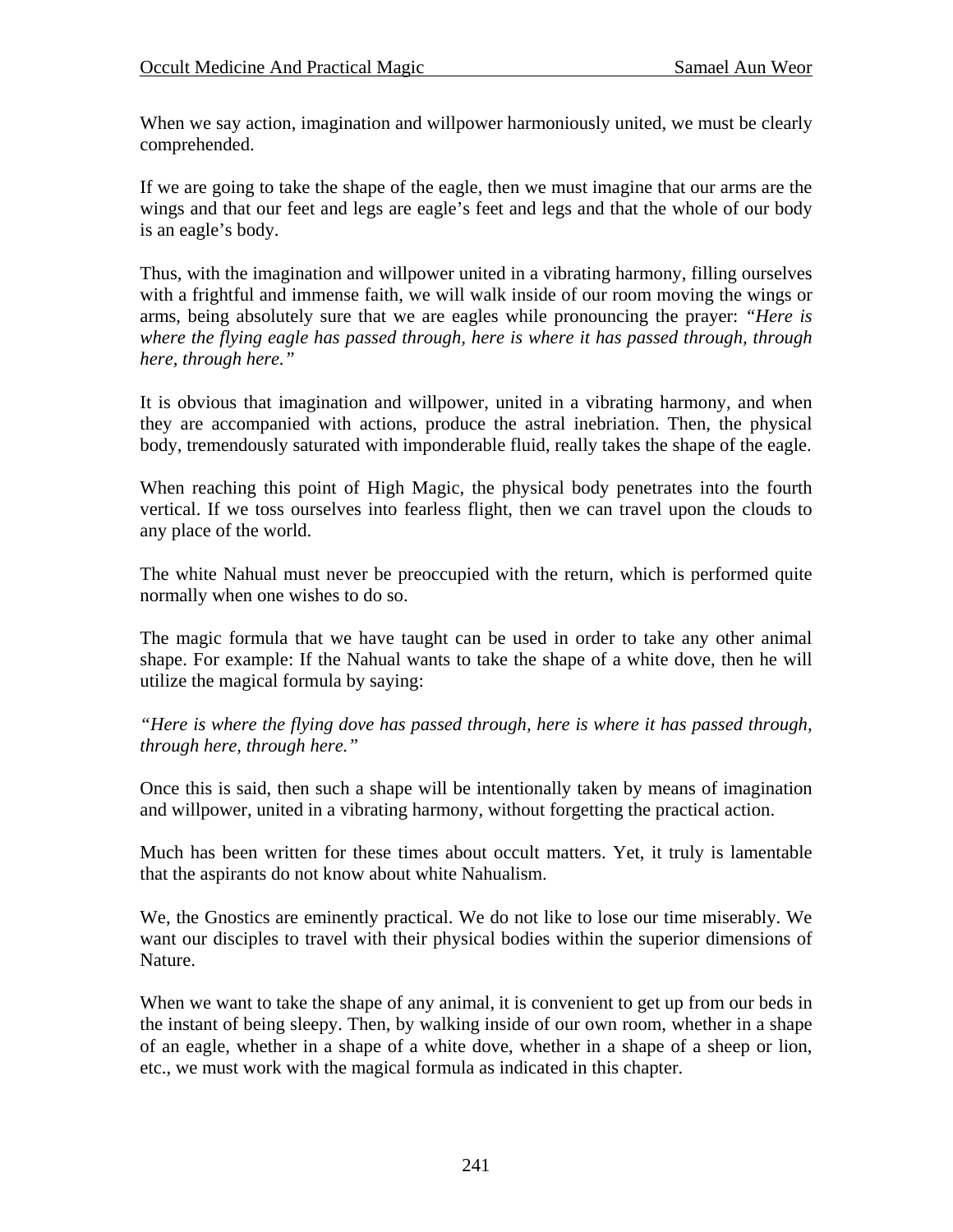The dream has to be kept as a precious treasure, by being careful of not losing it in the instant of getting up from our bed in order to make the experiment.

Every Gnostic Medic must learn to travel with his physical body in Jinn state, in order to assist his patients from a distance.

The Angel Anael likes to convert himself into an innocent dove, in Order to travel through the space of mystery.

The Buddhas of Compassion enjoy taking the marvelous shape of the Lions of the Law, and this is not a crime.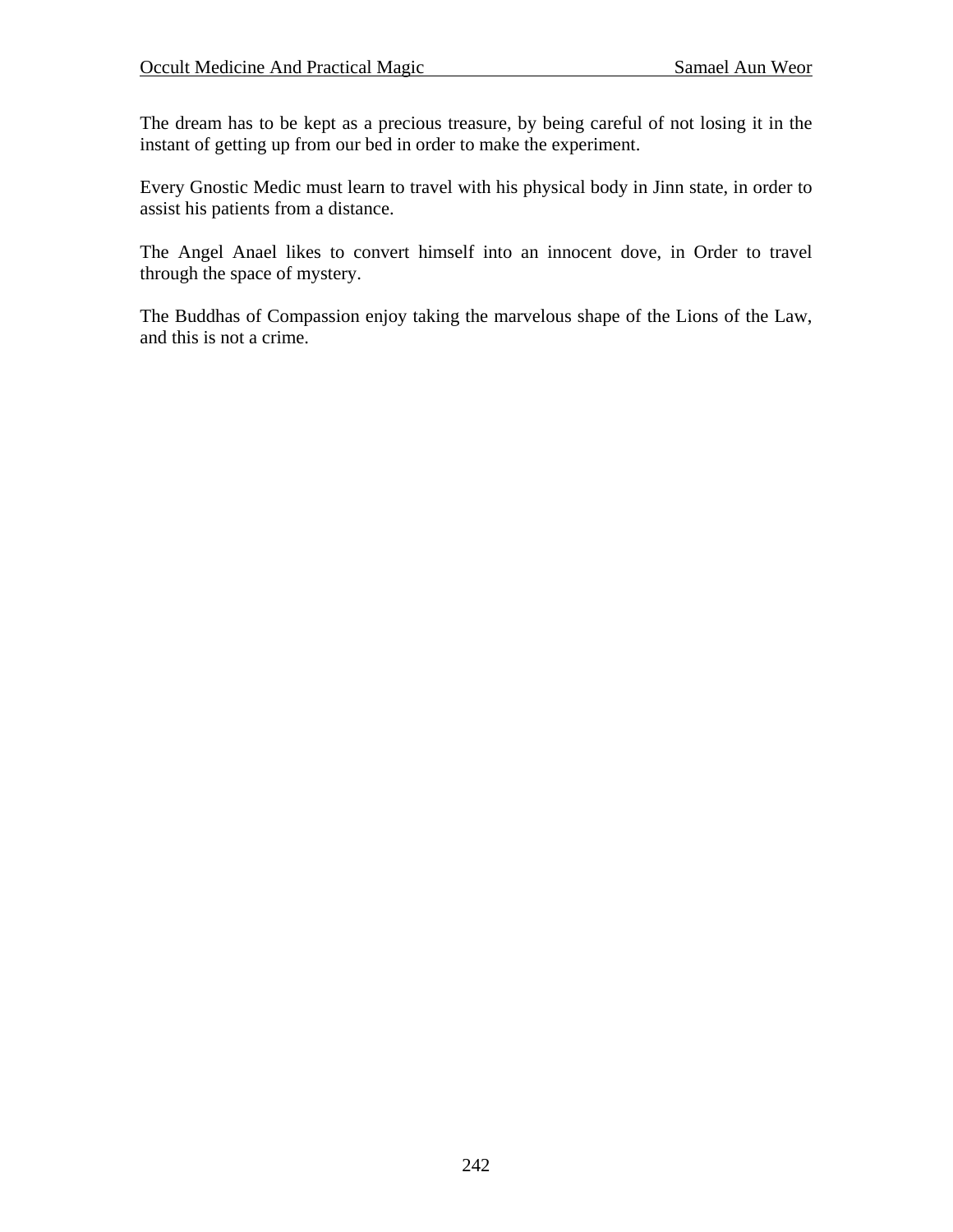# **OCCULT MEDICATION**

# **(Part three)**

#### **\*\*\*\*\*\*\*\*\*\*\*\*\***

# **MAGIC PROCEDURE IN ORDER TO CURE EPILEPSY**

This frightifil sickness is karmic and it is due to the fact that the patient was dedicated in his former lives to Spiritism or Spiritualism, as it is called here in Mexico.

Obviously, the Epileptic person was a Medium of Spiritism. Therefore, it is not irrelevant to emphatically affirm that the Karma which the Mediums of Spiritism originate is that which is called Epilepsy.

Obviously the Epileptic people are possessed by tenebrous entities from the inferior regions of the Astral plane.

# **MAGIC FORMULA**

Sit the Epileptic person within a refreshing and pleasant garden. Then, recite in his ear the following magic words: "Oremus Preceptis Salutaris Monitis."

Afterwards, you must pray the "Pater Noster", which is "The Lord's Prayer."

This work must be performed daily.

If helping the sick person is what is wanted, then, the Linden tree (*Tilia* spp.) can also be used. An incision in the trunk of this tree must be done in the month of February. The water which pours from the trunk of this tree can be given to the patient to drink.

Dosage: Three ounces of this water each week. This is how the Epileptic people can be cured. The Gnostic Medic must not forget to perform the magic circle around the Linden tree.

As well, the supplication to the elemental of the Linden tree must not be forgotten. Thus, such an elemental creature can cure the Epileptic person.

# **FOR INFLAMMATIONS**

The Nettle plant (*Urtica dioica* L.) is a marvelous, efficient remedy against inflammations, it never fails. The inflammation of legs and arms disappears with the Nettle plant.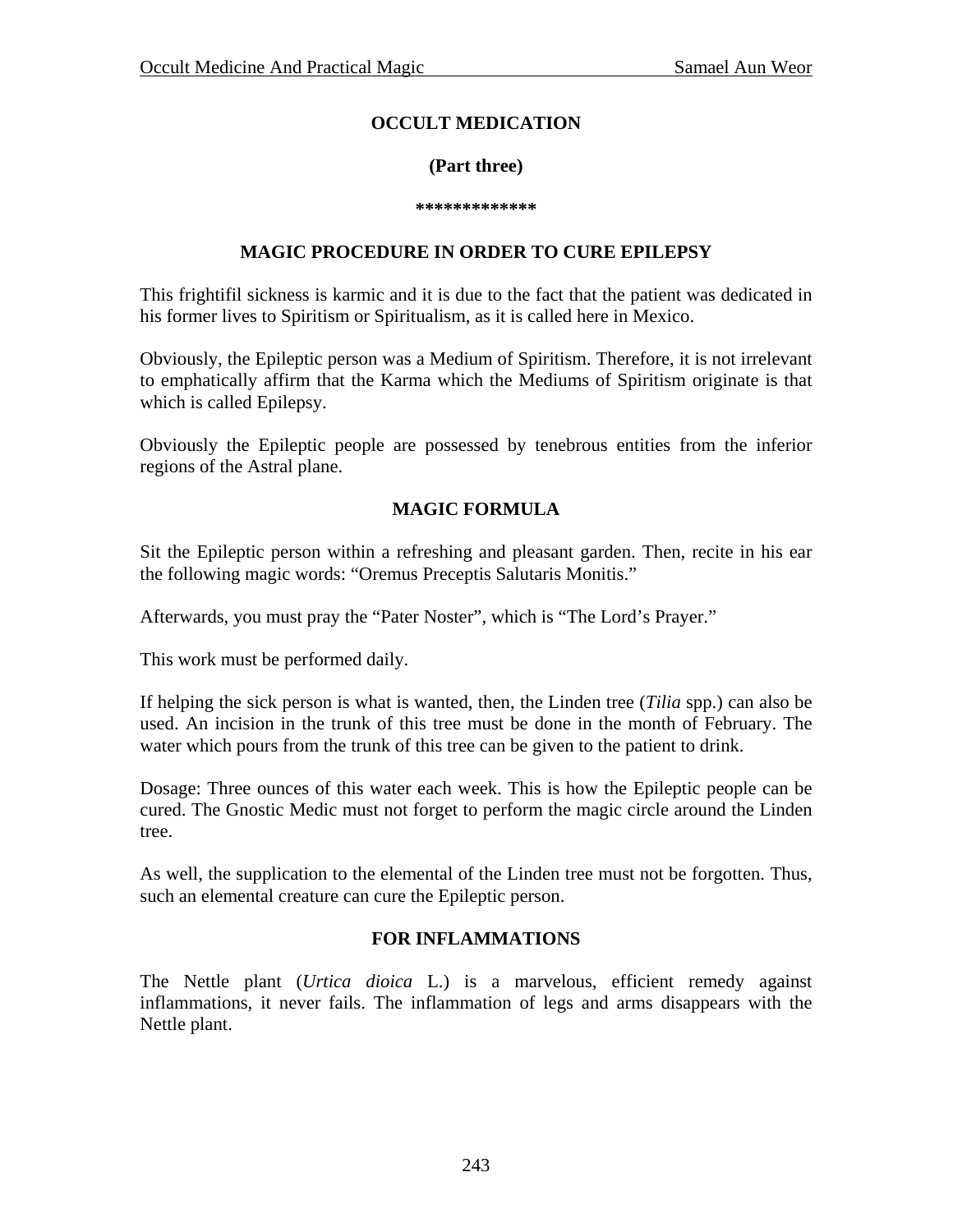It is enough to take some fresh Nettle plants and to whip the inflamed area or areas with them for a few minutes. Then after, cover the area with a hot baize or hot cloth. The patient will be healed by utilizing this remedy every two hours.

# **RECIPE AGAINST WARTS**

With great diligence, dissolve bicarbonate soda within a glass of water, as much as can be dissolved.

Then, in the morning at sunrise and in the afternoon at sunset humidify the warts with this marvelous water for two minutes.

Each time that the warts are being humidified, the following magic prayer will be recited with great faith:

*"Ae Gae, little wart you must go away, since the sun takes you away, OM, OM, OM."* 

This magic remedy must be repeated for three days.

# **AGAINST THE HORRIBLE FRECKLES**

Soak with hydrogen peroxide a little bit of cotton on branch. Then, patiently, it will be applied during the space of five minutes over the freckles which you wish to eliminate.

If the skin becomes irritated, wash it with boric acid dissolved at four per cent.

# **AGAINST THE TERRIBLE LEPROSY**

Leprosy can be cured with the following formula:

Within the juices of these three plants: Endive (*Cichorium endivia*), Hop (*Humulus lupulus* L.) and Wormwood (*Artemisia absinthium* L.), humidify with patience a loaf of bread, which is freshly taken out from the oven.

Ostensibly, it is favorable to add to these three juices identical quantities of vinegar and sulfur, which must previously be fused with one another, that is to say, mixed together.

Then, add the third part of the juice of *Eupatorium* and 'Ruda Caprina', also called *Aristolochia rotunda* in Latin and commonly 'Hierba Sarracema.'

Also add to the formula the twelfth part of Cedar bark, the sixth part of the seed of the same fruit the half of Hellebore and Scammony must also be added. Expose the whole of it to the fire, until achieving the complete evaporation of the aqueous part of the mixture.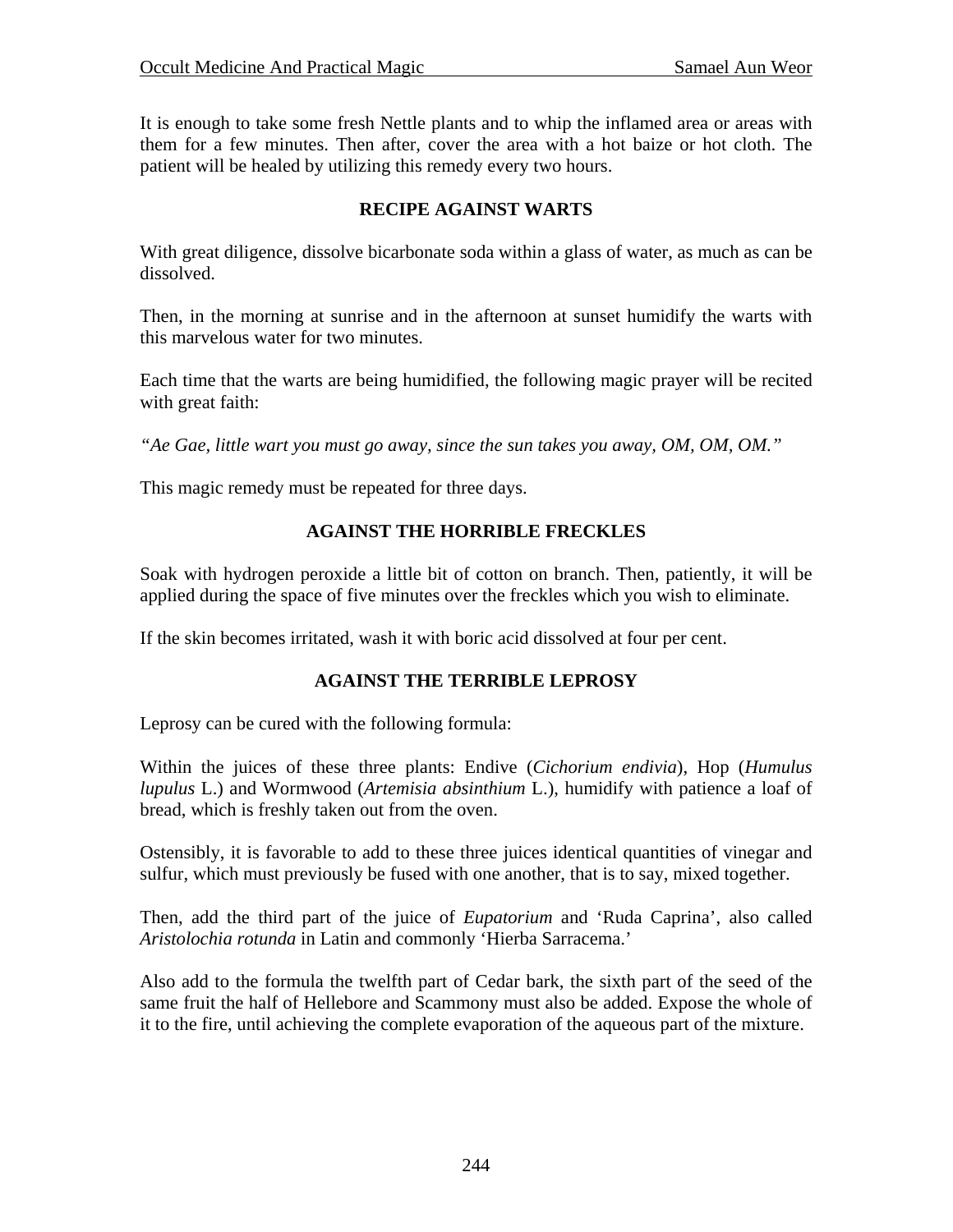Obviously, you will dab all of this medication on all the parts gnawed by the repugnant leprosy. If in spite of all this, some of those horrible spots still persist, then continue dabbing over the skin of the patient the following prepared ointment:

# **OINTMENT**

Rattlesnake grease, equal parts of' Ram and Bear grease, the fourth part of Caper oil and raw sulfur and the sixth part of Hepatica.

Unquestionably, the total of this must be subniitted to a Frankincense fumigation and all of this must be cooked and re-cooked, until reaching coagulation.

Finally, add a very small quantity of wax, so that this preparation does not harden. Normally, yellow wax is what is used for these ointments.

The leprous person can be cured with this prodigious ointment, even if he is already very grave.

This ointment must be applied to the patient every two days, until attaining the total disappearance of the horrifying ulcers.

This remedy is for external application.

The plants which are used must be blessed in accordance with the Elemento-Therapy.

One has to ask to the Divine Mother Kundalini to command the Elemental Advocate, so that the latter can put to work the elementals of the plants.

Faith is the foundation of Taumathurgy.

# **AGAINST THE BOWEL'S FLUX OR INTESTINAL HEMORRHAGE**

First of all, it becomes indispensable to drink on an empty stomach, for three days in a row, four ounces of the juice of the herb which is very well known by the name of Plantain (*Plantago major* L.). Each time that this remedy is consumed, without doubt and with very much faith, the following magic prayer must be prayed:

#### PRAYER

*"Tetragrammaton, Tetragrammaton, Tetragrammaton, I. A. O. I. A. O. I. A. O.* 

*"With the 'OM' I penetrate into the garden of the Mount of Olives, where the Lord instructed his disciples in secrecy.* 

*"I find 'Isabel', who talks to me about the flux of her bowels. 'Isabel' 'Tetragrammaton' I ask unto Thee, I beg unto Thee healing for my bowels.*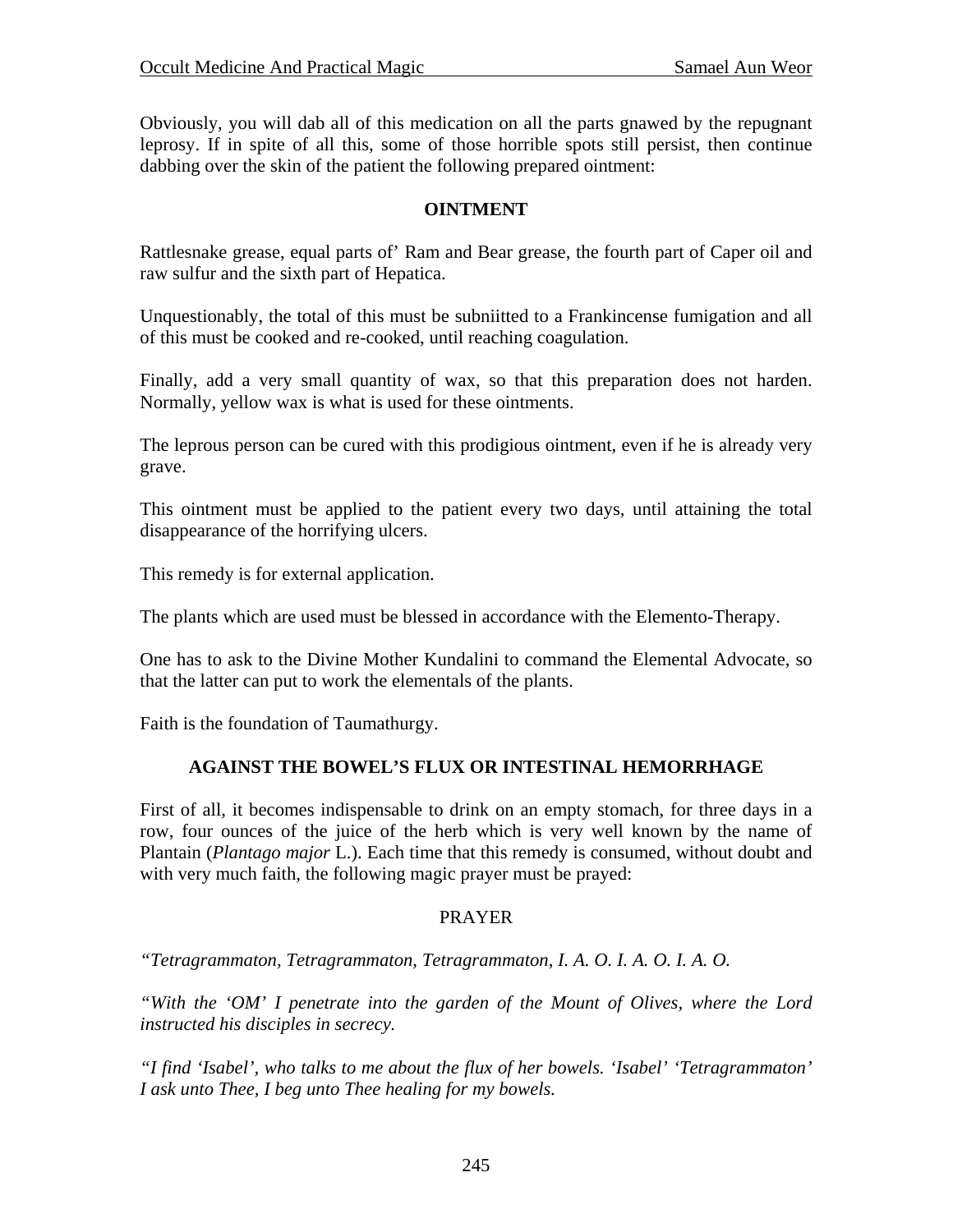*"I know that 'Isabel' wants the Pater three times and three times the Aye, Amen, Ra, Amen, Ra, Amen, Ra."* 

Indication: Once the recitation of the magic prayer is finished as well as the drinking of the decoction of Plantain, then, pray very slowly the "Pater Noster", which is "The Lord's Prayer", meditating within the meaning of each phrase, of each word.

Now, after "The Lord's Prayer", do the same with the "Ave Maria", which is "Hail, Mary", by profoundly praying it.

Have faith in 'Isabel' and you will be healed.

Love the Intimate Christ and your Divine Mother Marah, Isis, Cibeles.

Never perform any evil, love your worst enemies and return good for evil. This is how you will live a healthy life.

### **REMEDY FOR TYPHUS**

To quickly cure Typhus is relatively easy.

Collect halfa dozen very well salted sardine heads. Then, place them within a pot and mash them as best as possible.

Afterwards, take a good quantity of the plant called Rue (*Ruta graveolens*). This plant must be previously blessed, the elemental of this plant must be commanded to immediately act upon the body of the patient.

Fennel must also be collected and bread yeast. The Fennel plant must also be blessed and its elemental must be commanded to work in order to heal the sick person.

Rue, Fennel, bread yeast, etc., very well mixed, must be mashed within the pot. The whole of this must be mashed with much patience, until it becomes a paste, which must undoubtedly be divided into two parts.

Certainly, each one of these two parts must be placed over a piece of cloth as a poultice, in order to place it on the two feet of the patient.

It is beneficial to remember that this marvelous compound must be previously sprinkled with hot vinegar before its application.

This is a prodigious remedy.

The sick person will rapidly heal with this magic formula.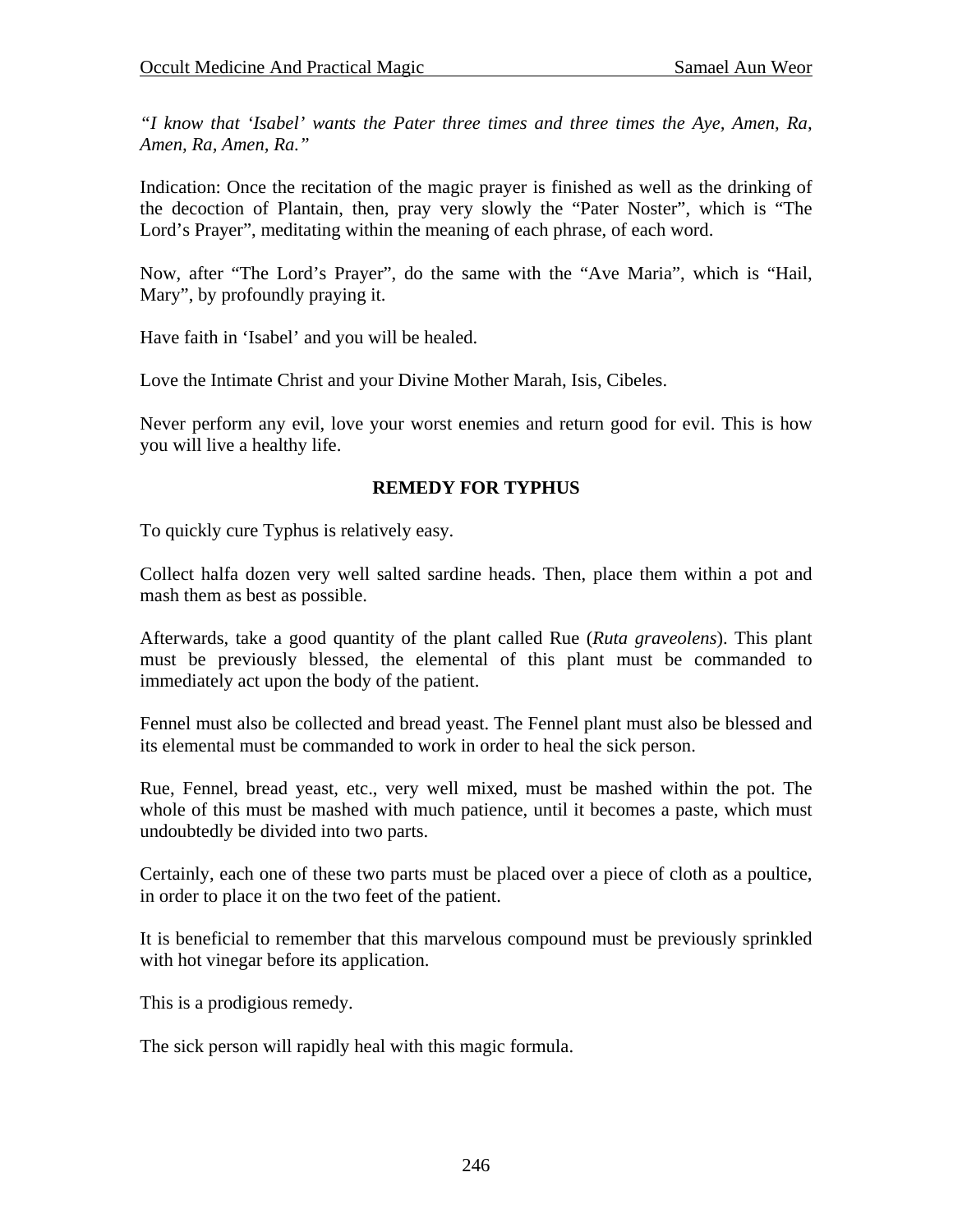# **MEDICINAL ELIXIR IN ORDER TO LIVE A TOTALLY HEALTHY LONG LIFE**

A bottle of fine rum, Juniper one portion, Gentian two ounces, Rosemary two ounces, Cascara Sagrada one ounce, Rhubarb two ounces, twenty-two percent alcohol half ounce:

Rhubarb can be acquired in powder or in tincture form.

The Rosemary can be acquired as a vegetal branch.

The Gentian can be acquired in tincture form.

The Cascara Sagrada can also be acquired in tincture form.

In case of not being able to acquire the Juniper, the elixir can be prepared without it.

I believe that this elixir can be consumed by little spoonfuls. Take three teaspoons daily.

Obviously, all the elements of this elixir must be mixed and then placed inside of a bottle.

I understand that the best rum is the one made from sugar cane.

Whosoever drinks this elixir must be very careful of not falling into the horrifying danger of that frightflul, abominable, repulsive and filthy vice of alcohol.

# **AGAINST CATARRH**

This tormenting sickness is easy to cure.

Consume every morning and with a lot of faith, on an empty stomach, half an ounce of sugar.

It is convenient to consume Rhubarb every week. It is enough to put into boiling water a spoonful of Rhubarb in powder. Consume a glass of it before dinner.

This dosage is only for one time a week. This is a marvelous remedy against Catarrh.

#### **AGAINST BAD DIGESTION**

A marvelous formula exists to aid bad digestion.

Formula:

Four ounces of Anise Four ounces of Fennel Half an ounce of Coriander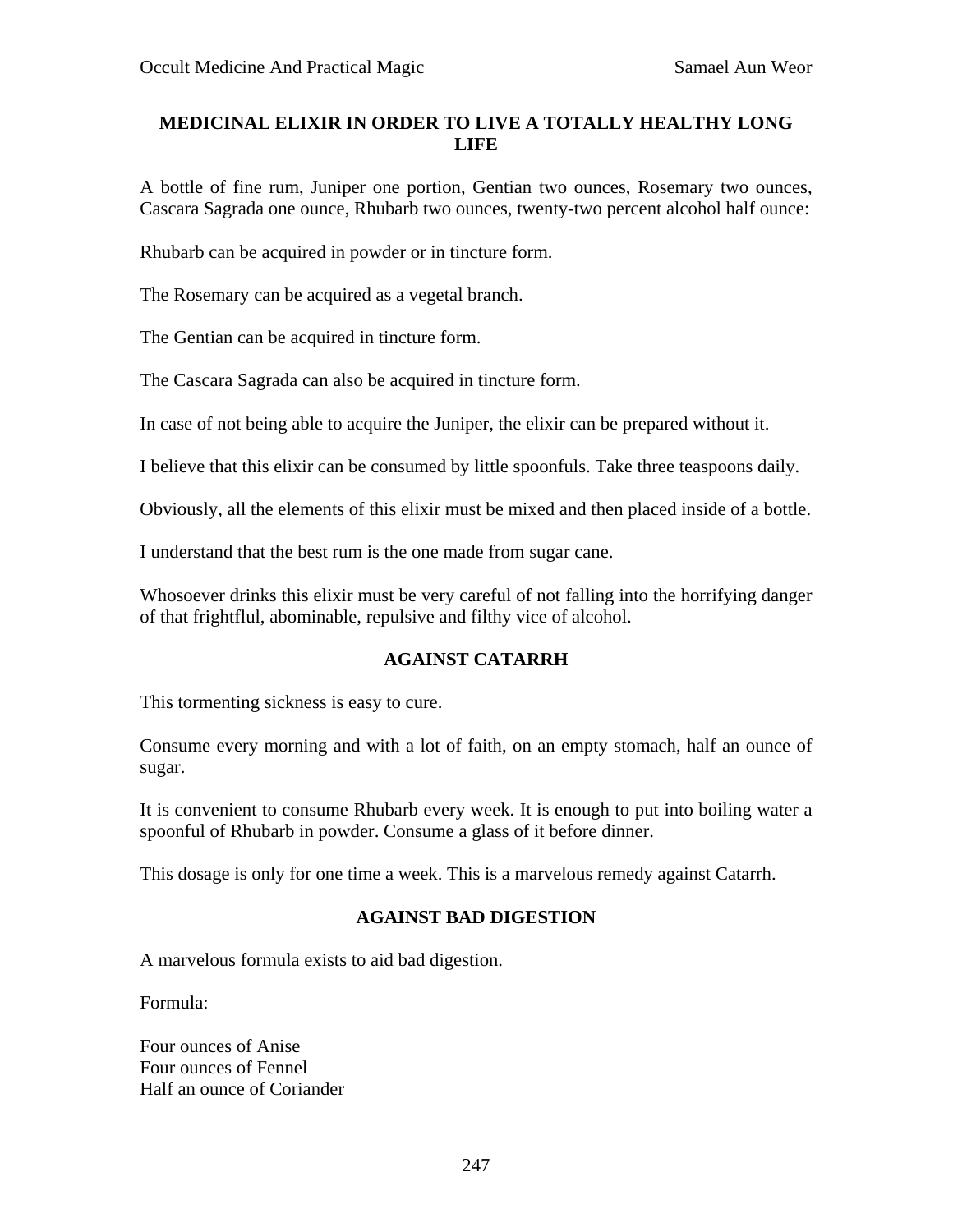Half an ounce of powdered Licorice

One ground Nutmeg and a good quantity of Cinnamon. A small spoonful of sugar.

Mix all of these elements and put the medicine into ajar. One small spoonulil of this powder must be consumed at the end of every meal.

# **MARVELOUS REMEDY IN ORDER TO CURE HERNIAS**

We have always said that the plant 'Suelda Consuelda' (*Tradescanita multiflora* Swz.) is a very efficient plant in order to cure hernias.

One takes the root of this plant after having traced a magic circle around it.

The elemental of such a plant must be commanded to close the hernia of the sick person, to radically heal it.

In the case that you bought the plant in the market, then you must place it over a table and you will bless it and command the vegetal elemental to cure the sick person, to close for him the hernia.

The root must be cleaned in a very delicate way and without craping it. Then, it must be crushed within a mortar, receptacle, millstone or pot.

To crush means to mash the root very well.

Then, warm it up a little bit and place it over a cloth or piece of clean fabric and apply it in the form of a poultice over the hernia itself. Change it twice a day.

# **ANOTHER REMEDY FOR HERNIAS**

The egg yolk is marvelous.

The yolk needs to be beaten very well, then add to it powders of Watercress (*Nasturtium officinale* L.).

Obviously the plant called Watercress is excellent.

One needs to make with both the yolk and the Watercress plant in powder a poultice or cataplasm of a very good consistency.

Then, extend it with great patience over leather or a piece of very well cured and soft leather and apply it over the hernia.

Such a poultice must remain over the hernia until the poultice falls off.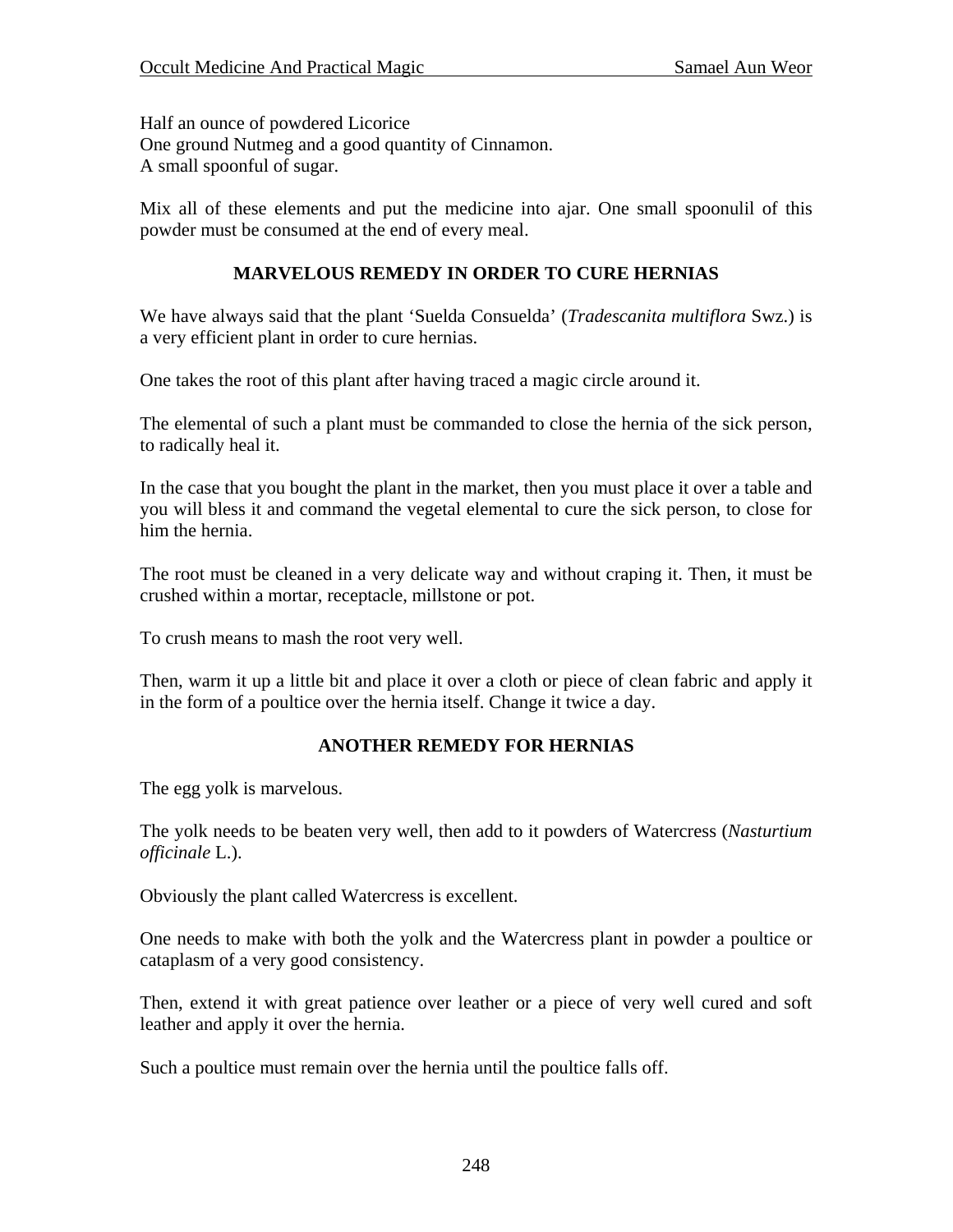It is convenient for the sick person to drink during this time the powder of Watercress mixed with a good wine.

The elemental of the Watercress plant must be commanded to heal the sick person, to close the hernia for him.

### **AGAINST BAD BREATH**

Seventy-five grams of Coffee very well toasted and pulverized, twenty-five grams of charcoal reduced to powder, twenty-five grams of pulverized Boric acid, twenty-five grams of Saccharine, twenty-five grams of tincture of Vanilla and enough quantity of Gum Mucilage:

The patient must consume six tablets daily. This is how the bad breath will totally disappear. There exists no doubt whatsoever about the damage, which in the world of social relations, bad breath originates.

Even though it seems incredible, bad breath can be the reason for lost opportunities and business for the one who possesses it, due to the repugnance it causes our fellowmen.

If you suffer from bad breath, then eliminate it with the formula which we give here for you.

# **AGAINST RHEUMATISM**

Any type of rheumatism, as very grave as it might be, can be cured with the following formula:

Twenty-five grams of Sulfur, twenty-five grams of Cream of Tartar, fifteen grams of Rhubarb, three hundred-and-fifty grams of Guaiacum gum or Arabic Gum (any of the two gums), four hundred-and-fifty grams of Honey.

Dosage: It is necessary to consume a spoonful in the morning and a spoonful in the night of this remedy.

Unquestionably, it is necessary to dissolve this remedy within a glass of white wine or hot water.

The amount of medicine within the glass must be consumed daily, continually, until becoming totally healed. This remedy is infallible.

# **AGAINST EXCESSIVE SWEATING OF THE ARMPITS, FEET AND HANDS**

A marvelous remedy exists against this tormenting problem, which is the sweating of feet, hands and armpits, etc., etc., etc.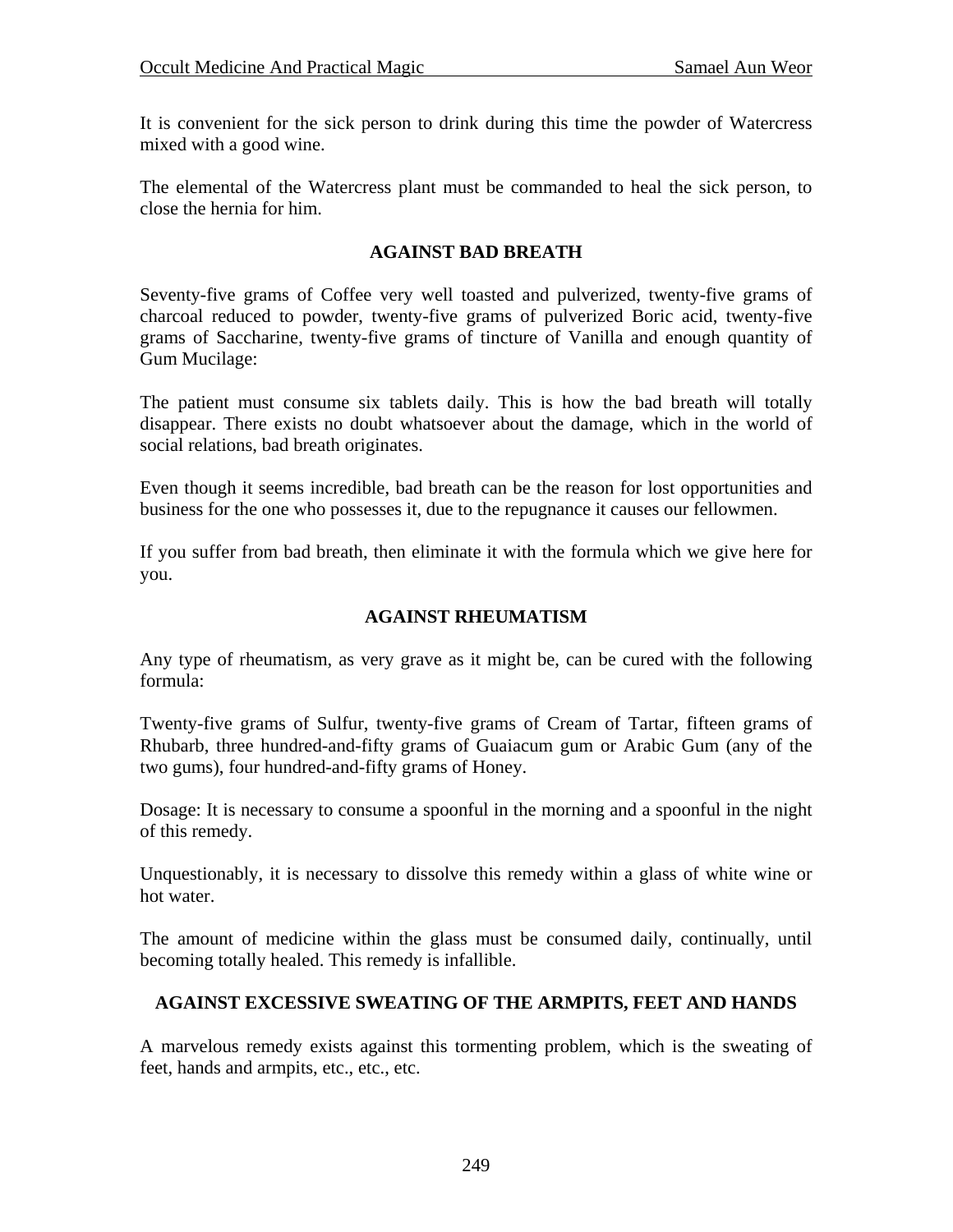# **FORM ULA**

Five parts of Neftol and ten parts of Glycerin.

It is urgent to apply the lotion twice a day, powdering oneself with common and current starch to which two per cent of pulverized Neftol can be added.

This marvelous remedy must be applied by powdering between our toes and fingers.

# **DANGER OF BECOMING BALD**

Against the danger of becoming bald, a very simple formula exists:

Haifa liter of Firewater or Tequila, one small spoonful of salt, one gram of Cinchona or Peruvian Bark. It is necessary to leave this in infusion for fifteen days before using it.

Rub the scalp of your head with this remedy every night before going to sleep. This is how your hair will stop falling out before reaching total baldness.

# **FORMULA AGAINST THE RETENTION OF URINE**

Nuts are marvelous against the horrible illness of the retention of urine.

There is the need to consume a good quantity of the gristles or little walls which divide the inside of the nutshell.

After having reduced to powder all of this, pass it through a silk sieve or silk strainer or through a very fine fabric, with the goal that such a very fine powder will become very perfect.

Dosage: One must consume one spoonful of this powder the three last days of the waning of the moon. However, the powder must previously be left to soak from the evening until the dawn inside the bottom of a glass which is filled to the top with white wine.

One needs to drink the whole of this wine and the powder very early in the morning on an empty stomach. Two hours later the patient will give to himself the luxury of consuming a good soup of vegetables.

This remedy must be used many times in the year, any time that it is necessary. The principal clue of this remedy abides in the rays of the moon.

The waning of the moon in its last three days has a formidable descending power, which can be used in order to combat that horrible sickness which is the retention of the urine.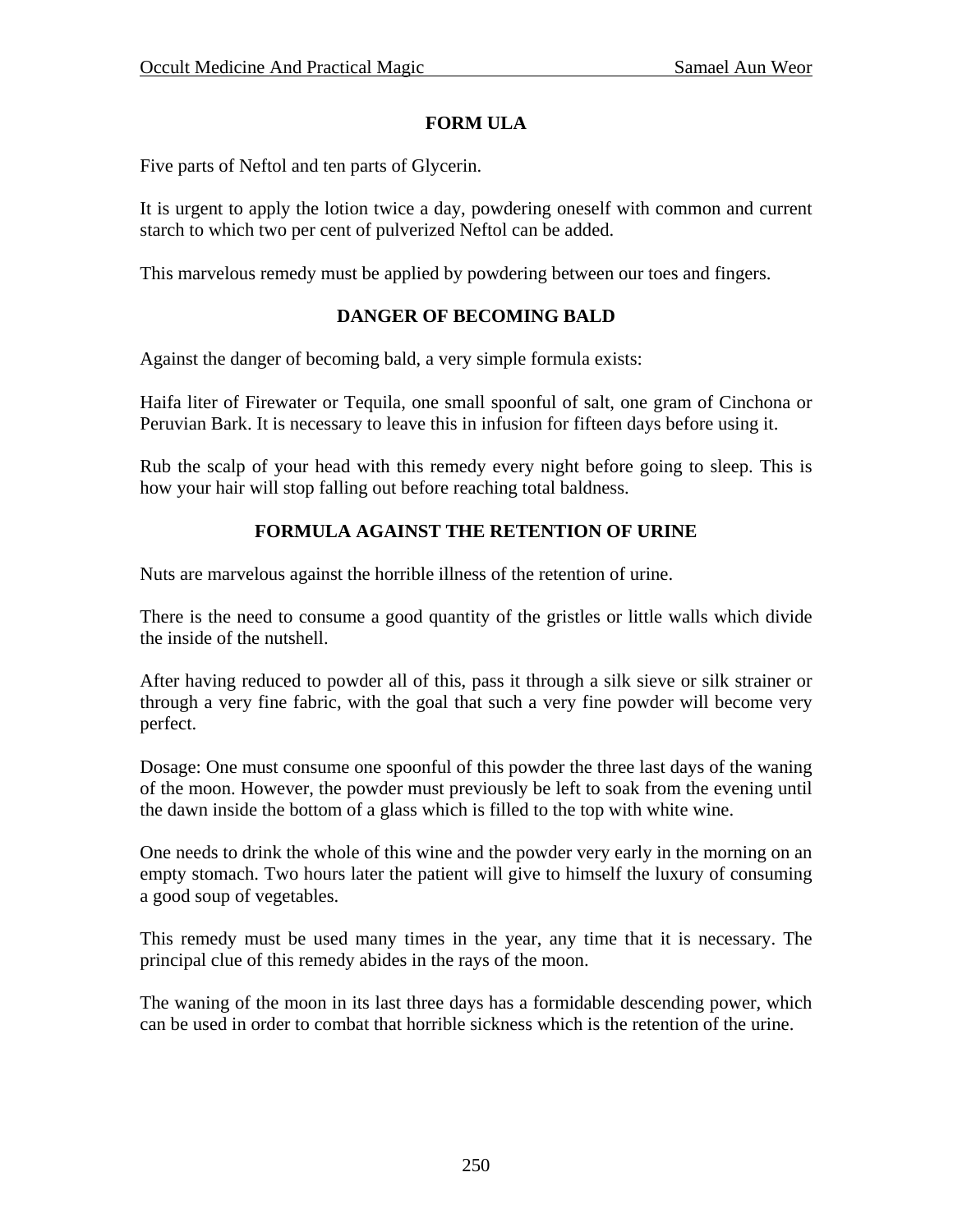# **AGAINST FLATULENCE OR GAS FROM THE BOWELS**

This matter of abdominal gases, flatulence or nauseating winds are extremely tormenting and what is the worst is they very greatly afflict the hemorrhoids. They can originate many tormenting illnesses.

It also happens that the gas from the bowels can rise until the brain and damage it. For all of these motives it is necessary to be cured.

The Star Anise (*Illicium anisatum* L.) can be acquired in a plant market or in the pharmacies. Drink the tea of this plant every day in the morning when getting up from bed, until achieving the healing.

The Gnostic Medics advise one infusion of this plant daily. This is how the sick person will become healed from this tormenting affliction.

# **TETANUS**

Apply Purple Maguey (*Mikania guaco* Humb. & Bonpl.) as a poultice and also drink the decoctiori of the same Purple Maguey.

# **BURNS**

It is necessary with a maximum hastened urgency to take a little bit of raw mineral lime and put this within water for the space of two hours.

When the lime is resting in the bottom and the water becomes clear, although a little bit dyed with white, then filter it through a piece of cloth, filter or strainer, so that only this dyed water will remain and not the lime.

This marvelous water must be mixed as best as possible with fresh pork lard. Elaborate this as best as possible, in order to make a magnificent pomade.

Afterwards, you will keep this inside of a cup and any time you need to use it, then you will skillfully extend a little bit of lard on a piece of gauze and you will apply it to the burn, tying it with a band. This healing application must be applied on the patient every three hours.

Thus, this is how the patient will be healed from the horrible burns. By no means should this type of healing be suspended, not until the patient is healed.

# **POMADE AGAINST WRINKLES**

Two ounces of Onion juice, two ounces of white honey (bee honey), one ounce of molten white wax: Mix all of these elements very well, then use it as a pomade. Apply it over the wrinkles.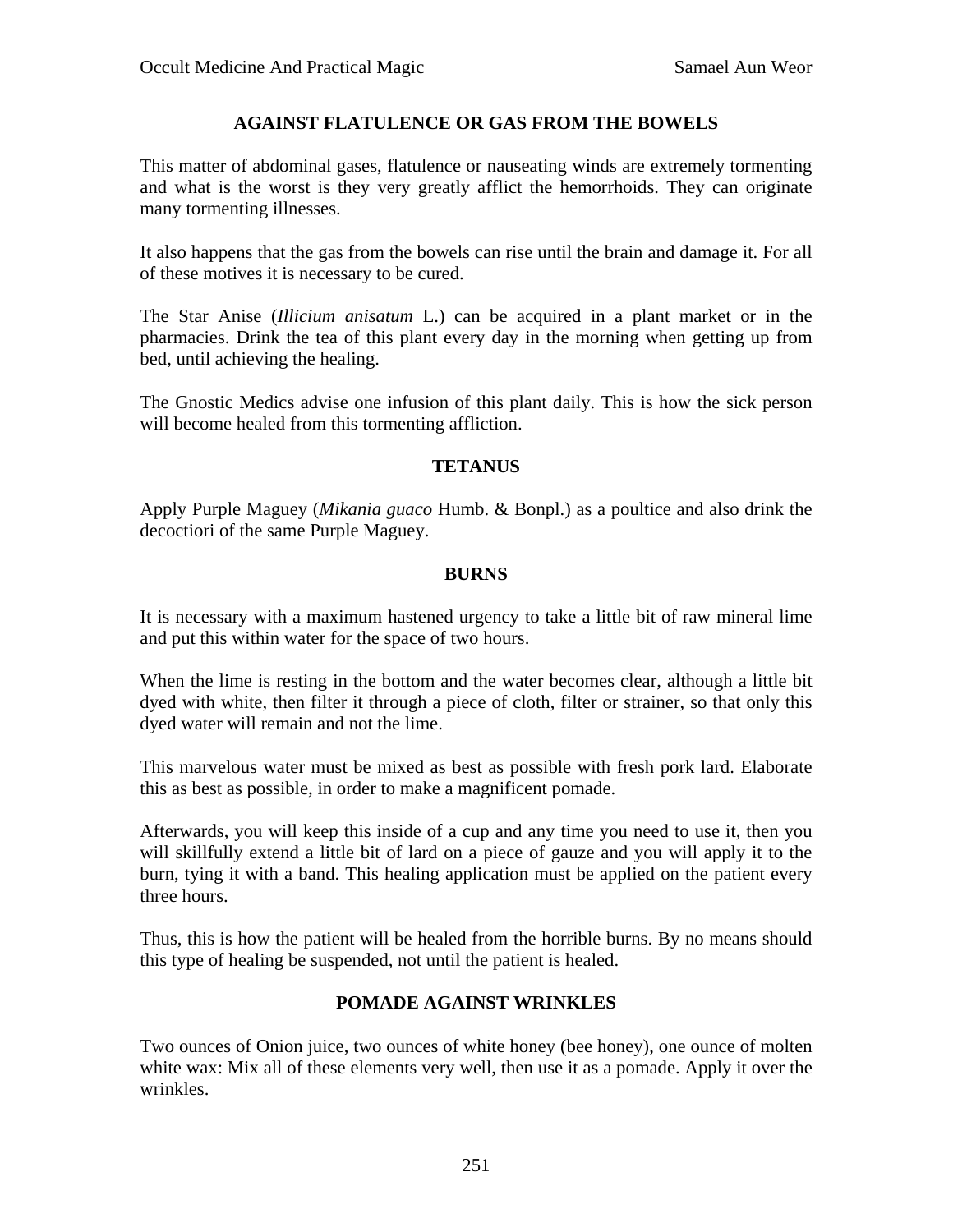# **BATH OF BEAUTY**

Barley, Rice, Bran, Borage and enough quantity of Violets: Cook all of these and bathe with this water in order to acquire beauty.

The Ritual of Elemento-Therapy must be performed to each plant in accordance with the indications that we have given in this book.

Thus, the elementals of this formula will work in order to give beauty.

### **ABORTIONS**

In opposition to the merely materialistic Scientism and to the provoked abortions from this decadent and perverse Era, the Gnostic Medic not only pronounces himself against the intentional abortion but moreover against the accidental abortion.

# **FORMULA AGAINST ABORTION**

Twenty grams of powder of the root of Bistort (*Polygonyum bistorta* L.), twenty grams of 'Grana de Escarlata', Plantain (*Plantago major* L.), Purslane (*Portulaca oleracea* L.), Coriander (*Coriandrum sativum*), sugar.

There is no doubt that Bistort and "Grana de Escarlata" are difficult to find in Latin America. Yet, the formula can be used regardless.

Plantain, Purslane, Coriander and sugar are not difficult to find. All of these plants do not need to be measured. These vegetables must be pulverized, then, they have to be mixed with a warm egg. The egg must be consumed, that is to say, it has to be drank with these powders. This becomes a marvelous remedy against abortion.

The sick woman will remain in bed for forty days. The patient will take this remedy daily, during the time of repose in bed. The ritual of Elemento-Therapy, already taught in this book, must be performed to these plants.

# **REMEDY IN ORDER TO EJECT THE STONES FROM KIDNEYS AND FROM THE BLADDER**

Enough quantity of the thin skin or shells from Fava beans, enough quantity of Marshmallow (*Althea officinalis*) and Pellitory-of-the-Wall (*Parietaria diffusa* or *P. officinalis*) Cook very well all of this in water within a pot and give this water to the sick person to drink as an ordinary beverage.

First of all, it is convenient for the patient to have a purgative before using this medicine. It is necessary to ritualize to the elementals of these plants before using them, such as we have taught in Elemento-Therapy.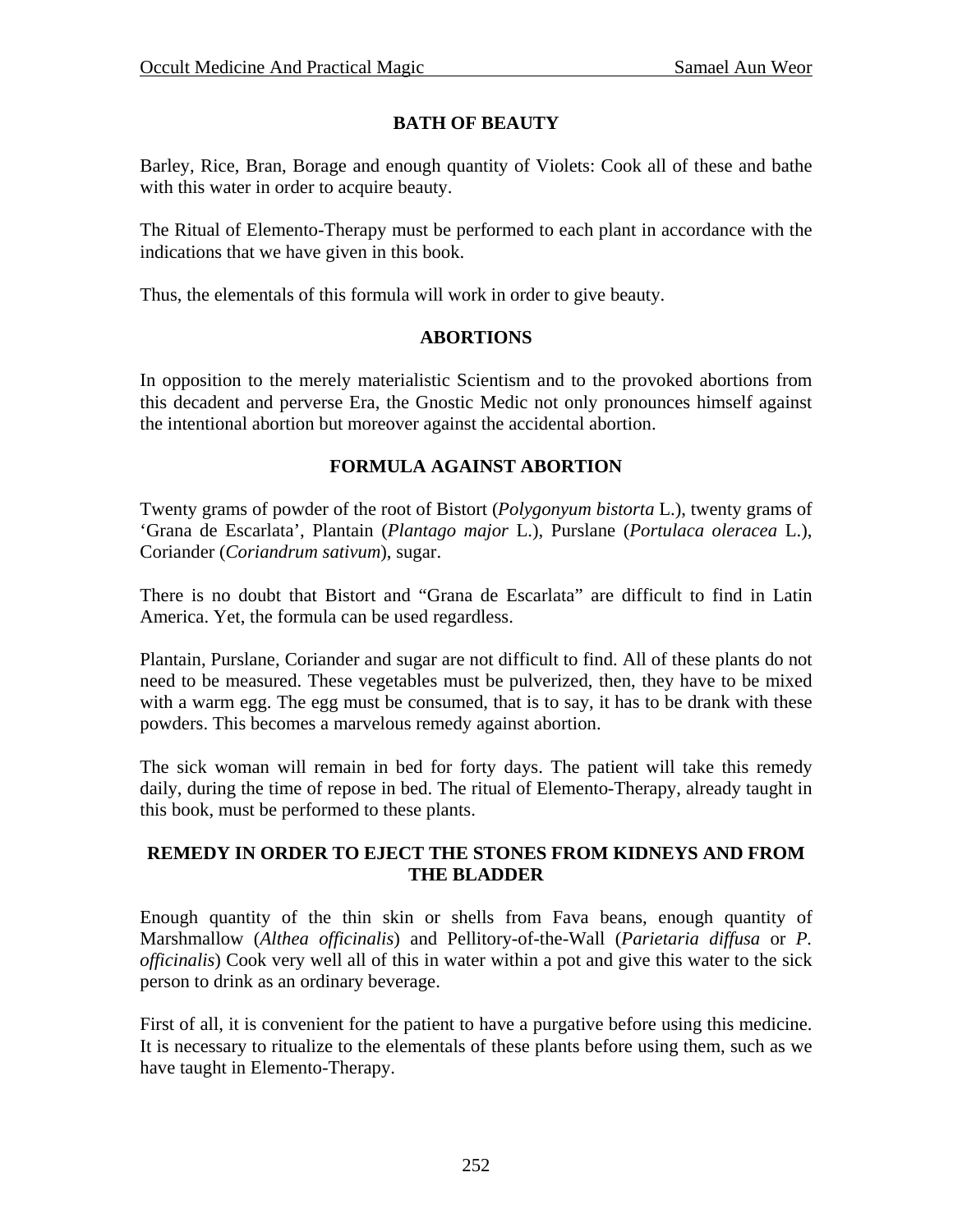#### **DIABETES**

Diabetes is deadly, yet the patient can be cured by swallowing a bull's gall bile.

Whosoever wants to be cured from the horrible diabetes must eliminate from himself the undesirable psychic elements of anger, preoccupation, anxieties, sadness, fear, anguish.

These psychological defects alter the nervous system. An altered nervous system destroys the pancreas and produces diabetes.

## **DIABETES**

Another remedy less horrible than the bull's gall bile in order to cure diabetes is the following:

Collect some river crabs, dry them the as best as possible within an oven, then reduce them into a very fine powder.

Then, put sugar to these powders, but only a very little bit of sugar, remember that you have diabetes. Afterwards, put a little bit of iron water in this preparation. The iron water is not a problem to make.

In order to make the iron water you must place iron filings in the water which you will use. You can find the iron filings in any blacksmith's shop.

## **MOLAR ACHE**

Cook a piece of Alum, then humidify a piece of cotton within this water and afterwards apply it to the gums, changing the cotton constantly. This remedy makes the molar ache to disappear.

## **SWOLLEN BREASTS**

Place a half bottle of white wine within a pot, a good quantity of honey (bee honey) and twelve egg yolks.

Cook this preparation very slowly, keeping the pot always very well covered. The breasts will be totally healed with this remedy.

What is important is to have patience and constancy in the rubbing application of this medicine, until becoming healed.

## **REMEDY IN ORDER TO STRENGTHEN THE SIGHT**

The Sunflower plant is very interesting, since it always orientates its flower towards the King Star (the Sun).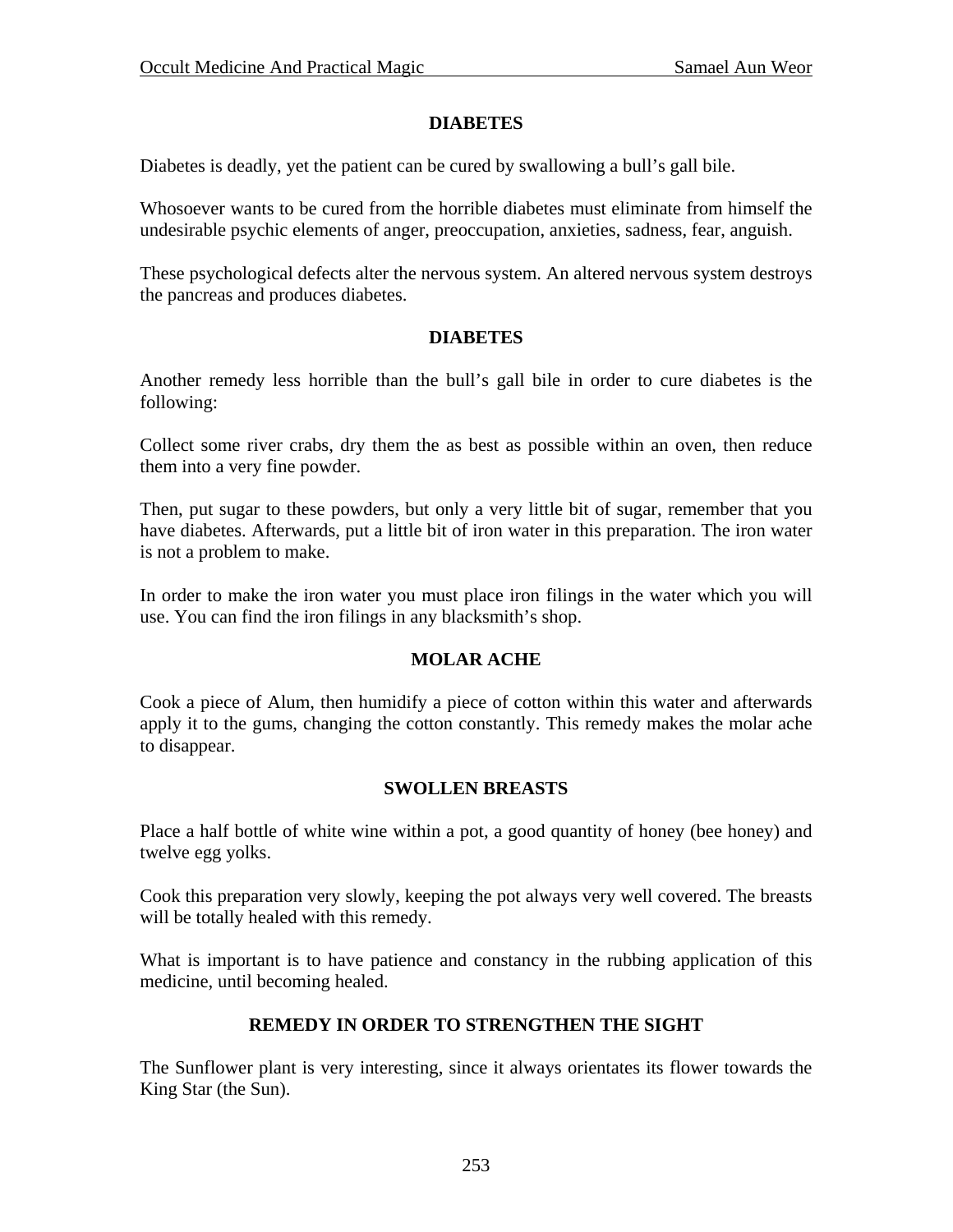Whosoever wants to fortify his sight has to distillate the leaves of the Sunflower within very pure water.

Small, little cloths, very well cleaned and previously disinfected within boiling water must be humidified within this water.

Thus, the cloths will be humidified within that distilled Sunflower water when being absolutely sure that those cloths are clean.

It is clear that in accordance with the Elemento-Therapy explained in this book, the ritual to the elemental of the Sunflower must be performed, so that the elemental of that plant will cooperate in the healing and fortification of the eyes.

# **DROPSY**

The flowers of 'Maravilla bastarda', which is the Wild Four-o-clock plant (*Mirabilis multiflora* Torr.), is magnificent for dropsy.

Put a bunch of such flowers within a glass of white wine.

It is advisable to put them from six in the afternoon until six in the morning.

You must place the container, which has this marvelous magic infusion, over the ashes of hot charcoal.

The sick person will drink from this water. Then, he will consume a good broth of meat soup.

This remedy will be taken for eight days. The magical ritual of Elemento-therapy must be performed to the flowers, so that the elementals will heal the sick person.

## **JAUNDICE**

This tormenting sickness is easy to cure with the following formula:

A bunch of Strawberry leaves, a good quantity of Licorice, a good quantity of raisins of good quality; Boil all of these very well within a pot with water.

This decoction must be very well drained. Give it to the sick person to drink as you would an ordinary beverage.

## **EXCESSIVE DISCHARGE AFTER PARTURITION**

The Plantain plant (*Plantago major* L.) is magnificent against excessive discharge that can occur after giving birth.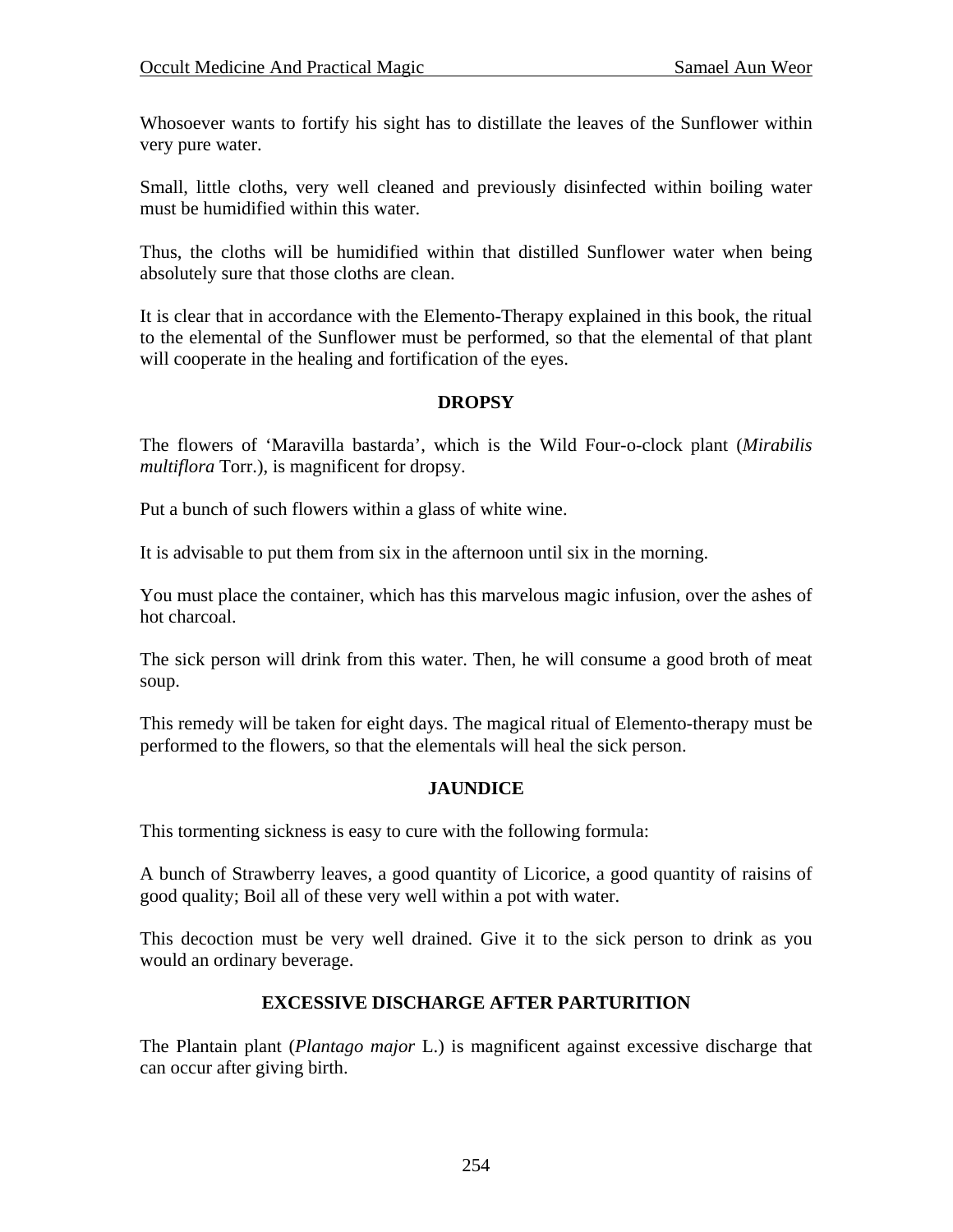Formula: Plantain water mixed with a good wine.

Threespoonfuls of Plantain water and three spoonfuls of a good wine must be mixed.

Then, add to the preparation an egg yolk which has to be beaten with a lot of patience.

It is indispensable to put this preparation over the fire and boil it for three hours. The patient will consume this remedy early in the morning for three days. The patient must sleep a lot, each time that she consumes this remedy.

# **EXCESSIVE AND DANGEROUS MENSTRUATION**

Acquire a very fat and big hen.

Eliminate the guts and feathers from it and fill it with plenty of cumin seeds. Then sew it with thread, so that nothing will be lost.

Afterwards, put it to boil in water; until the meat falls off from the bones.

The sick woman will consume this soup in the morning on an empty stomach and in the night, for seven days. Thus, she will be healed.

# **YEAST INFECTIONS**

Yeast infections are a troublesome discharge which produces suffering in many women.

It is necessarily urgent to burn very well a Nutmeg and then to divide it very well into two pieces.

Give to the patient one half in the morning and the other half in the night. This remedy is marvelous.

# **RECIPE IN ORDER TO STOP A BLOOD HEMORRHAGE IN A PREGNANT WOMAN**

In these cases, the Gnostic Medic will utilize for the patient: Seeds of a Plantain plant (*Plantago major* L.), root of Bistort (*Polygonym bistorta* L.), Pursiane (*Portulaca oleracea* L.), Coriander (*Coriandrum sativum*), and sugar.

Reduce all of this to powder. This powder has to be mixed within a warm egg. Then, the inside of such an egg must be sucked, it must be totally sipped.

This is how the patient will become healed.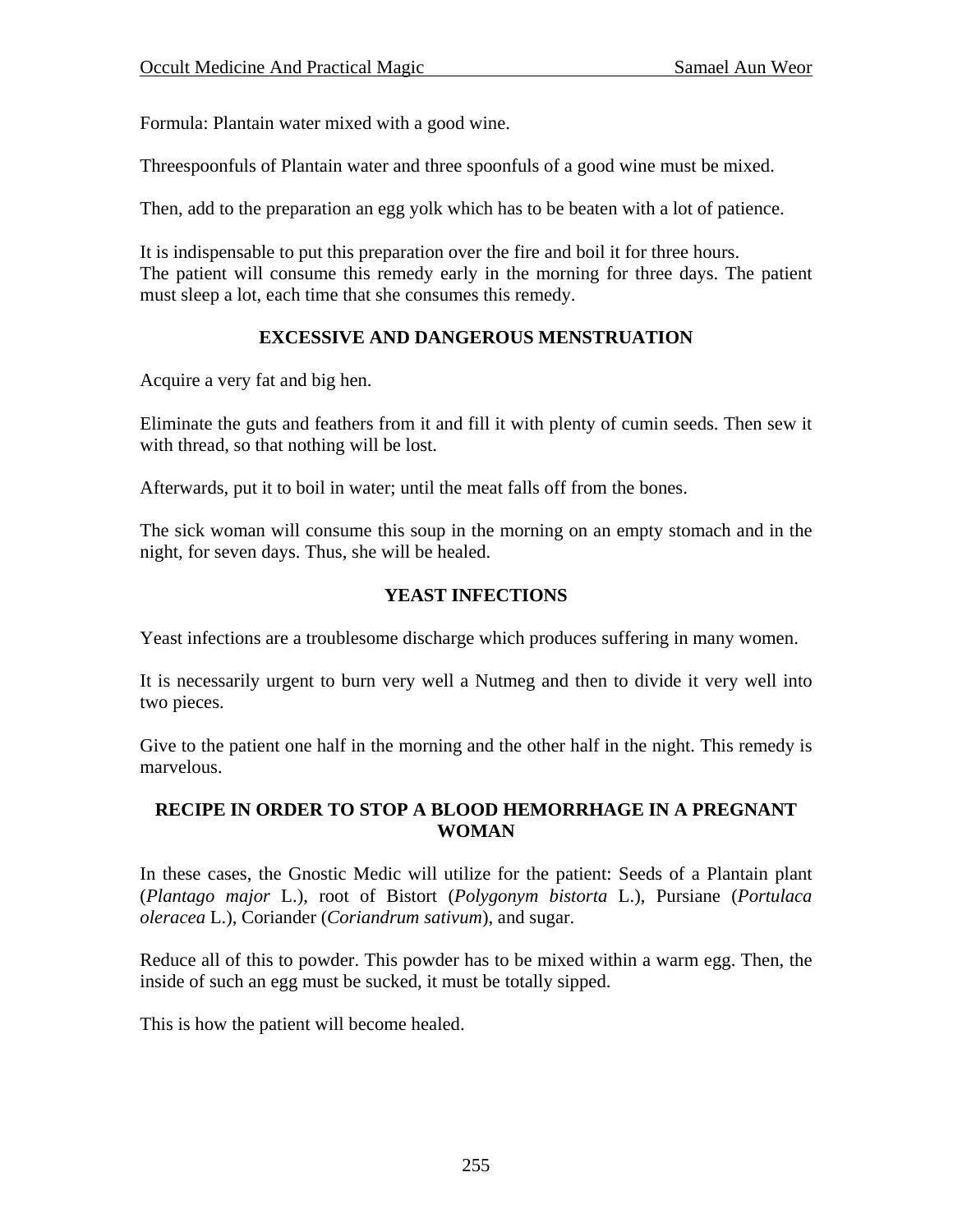## **REMEDY IN ORDER TO PROVOKE MENSTRUATION**

Roots of Sorrel (*Oxalis* spp.) and Madder (*Rubia* spp.), a little bit of each one, then add a good quantity of Strawberry leaves with their roots.

These roots and leaves must be boiled a lot, so that they can release very well their medicinal elements.

Bless the vegetal elementals and ask them for the healing when the pot is upon the fire. The sick woman will consume a glass of this remedy every morning, until her menstruation returns.

## **HICCUPS**

Hiccups are cured with sugar. It is enough to swallow very slowly a spoonful of fine grains of sugar, and you can say goodbye to the hiccups.

#### **ASTHMA**

Asthma is a horrible sickness which has killed many people.

This ominous sickness is cured with the pressed juice of the Cabbage plant.

Add two egg yolks from a hen, shells and all, then sweeten the remedy with honey (bee honey), at least half of a glass of honey.

It is necessary to boil all of these elements as best as possible and to take ofF the foam when it is rising to the top.

Then, add Saffron and even a spoonful of fine sugar. There is the need to cook and prepare this syrup very well until it acquires a good consistency.

I believe that a little bit of sodium benzoate must be added to the syrups, no matter which syrup, so that they do not ferment. However, the quantity of such a substance should be only the amount that can be taken with the tip of a knife. This is what signifies a little bit of sodium benzoate.

However, sodium benzoate will not be necessary if the syrup can be kept very well stored within the refrigerator. It is ostensible that the syrup will be very well preserved in this condition, without the necessity of adding sodium benzoate.

Therefore, sodium benzoate is not necessary. Everything depends upon the way in which we can preserve this syrup.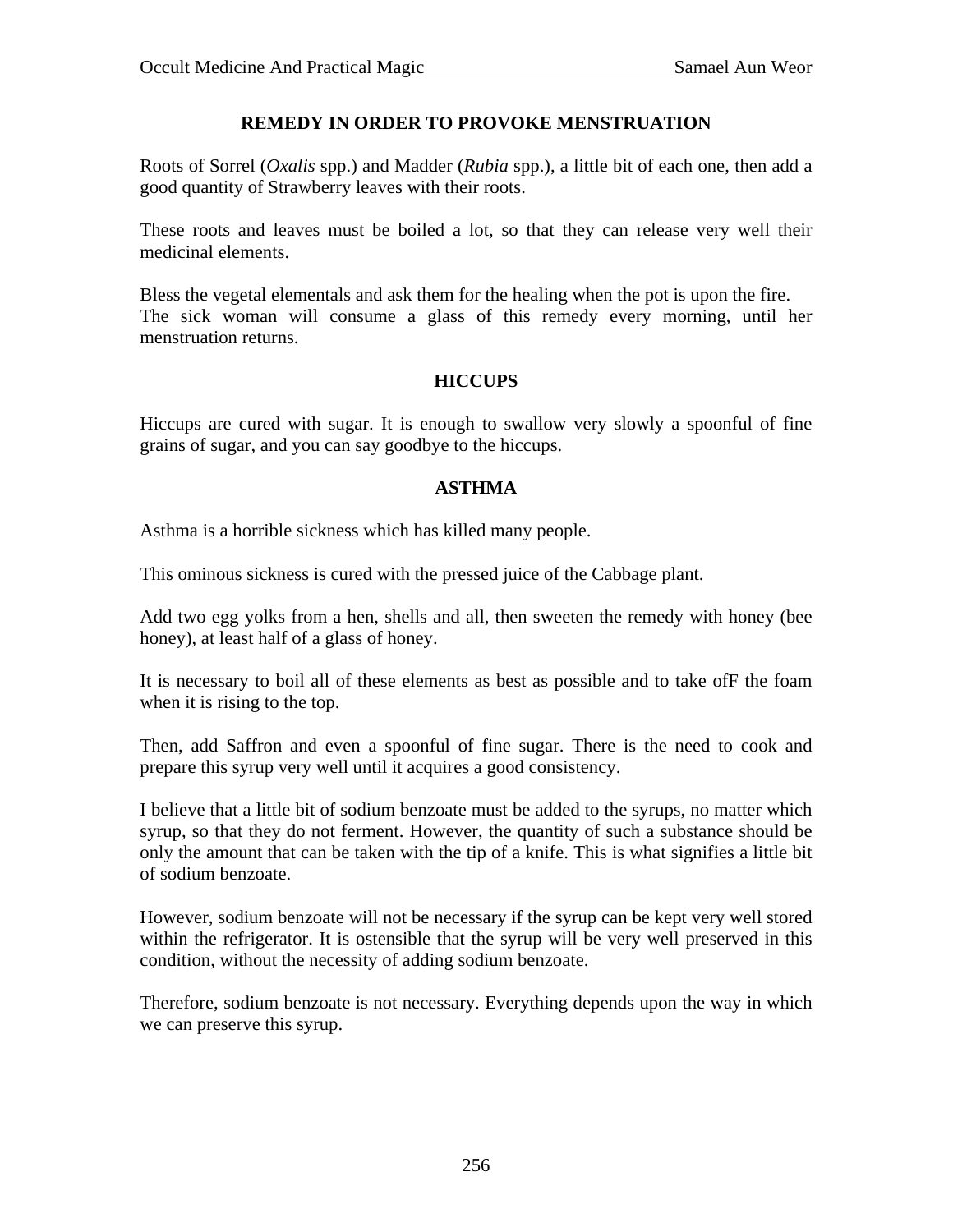## **ASTHMA**

This distressing and terrible sickness can be cured by drinking teas of the following medicinal plants:

'Quebracho blanco' (*Astronium* spp.), 'Ambay', Juniper, Lavender, St. John's Wort (*Hypericum perforatum* L.), Lobelia, Pine, Milkwort (*Polygala senega* L.), Horehound (*Marrubium vulgare* L.), 'Chachacoma' (*Escallonia Tubar* L.), 'Chañar'.

#### **INDICATIONS**

All of these plants which are used in the distinct medicinal teas do not have measurements, neither are they prescribed in grams. Therefore, any of these plants can be used for a tea, just cook them, this is it.

Whosoever studies this book scrupulously will know how to use the elementals. One must have faith in God, in the Angels, in the elementals and in all that is divine.

We have already taught that every plant is the physical body of an elemental from Nature. It is ostensible that the Gnostic Medic must always ask to his Father, who is in secret.

The Father commands the Elemental Advocate, who commands the elemental of the plant, so that the plant elemental can cure the patient.

Faith performs prodigies and marvels.

## **DANGER OF CONTAGION**

Juniper berries are magnificent in order to avoid contagion. Thus, simply by chewing the Juniper berries we can preserve ourselves from the danger of contagion.

## **BLOWS AND CONTUSIONS TO THE HEAD**

One ounce of sea salt, three ounces of very pure honey (bee honey), two ounces of turpentine and three cumin seeds: If these are mixed with a great patience over a low fire, then a magnificent medicine will be obtained against blows and contusions to the head.

One makes a poultice with this remedy, which must be applied hot to the painful area of the head. Then, the blow will not swell and it will be totally healed.

#### **DIABETES**

The Diabetic person who wants to be cured must eliminate from his psyche anger, preoccupation, anguish, fear, etc.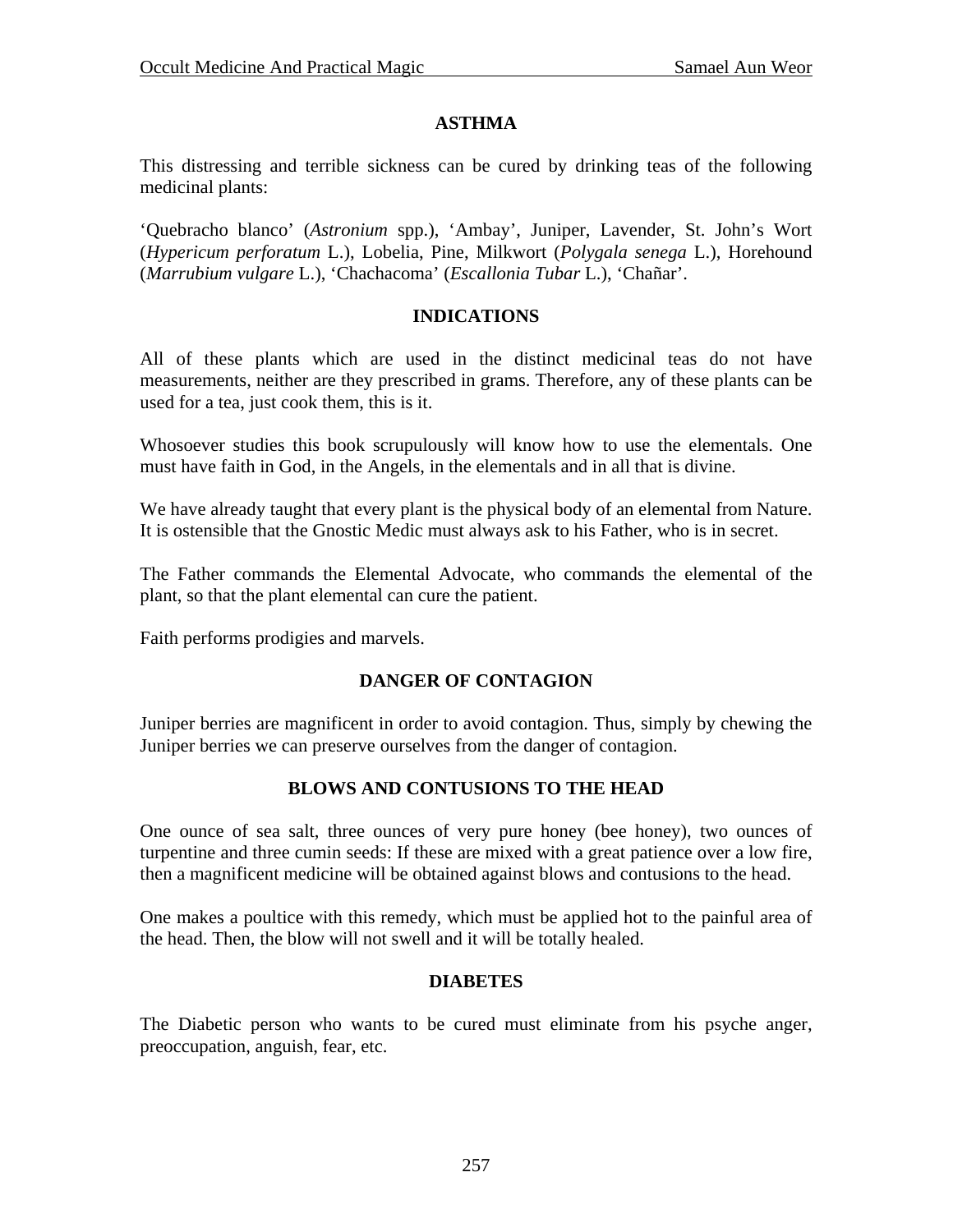#### **DIABETES**

Many plants exist in order to cure Diabetes, some of these plants become more favorable than others for the sick person.

Different teas can be drank like: Wild Celery (*Apium graveolens* L.), 'Sarandil Blanco', Black Mulberry, Walnut, 'Pesuña de Vaca', Watercress, Artichoke or Wild Artichoke, 'Lagrimas de San Pedro' (*Croix lacryma-Jobi* L.), etc., etc.

## **ANTI-DIABETIC TEA**

The following anti-Diabetic tea must be prepared with:

A bunch of 'Pezuña de Vaca' leaves, any quantity of leaves of Wild Celery, a bunch of Black Mulberry tree leaves, a good quantity of Dandelion leaves, a bunch of'Sarandil Blanco' leaves.

All of these leaves must be boiled in water, very well boiled. Use a pot of water in order to boil them and drink it as an ordinary beverage for your thirst.

If some of these plants cannot be obtained, the anti-diabetic tea can be prepared with the rest of the plants.

In accordance with Elemento-Therapy, the plants must be blessed and the elementals must be commanded to cure the pancreas.

This tea must be drank daily without ever getting tired of drinking it until becoming healed.

## **SICK LIVER**

The sick liver can be cured with the following tea:

A bunch of Boldo leaves (*Peumus boldo*), another bunch of Lemon Verbena leaves, roots of the plant called 'Mil Hombres' (*Cissampelos pareira* L.) and leaves from 'Carqueja' and 'Cepa de Caballo.'

These plants must be boiled and the water must be drank, three glasses daily, one before each meal.

It is clear that all of these plants must be boiled together and the elementals must be blessed, commanding them to heal the patient.

The Gnostic Medics must never forget the works with the Elemental Advocate, because the latter is the one who must command the elementals of the plants to execute the healing.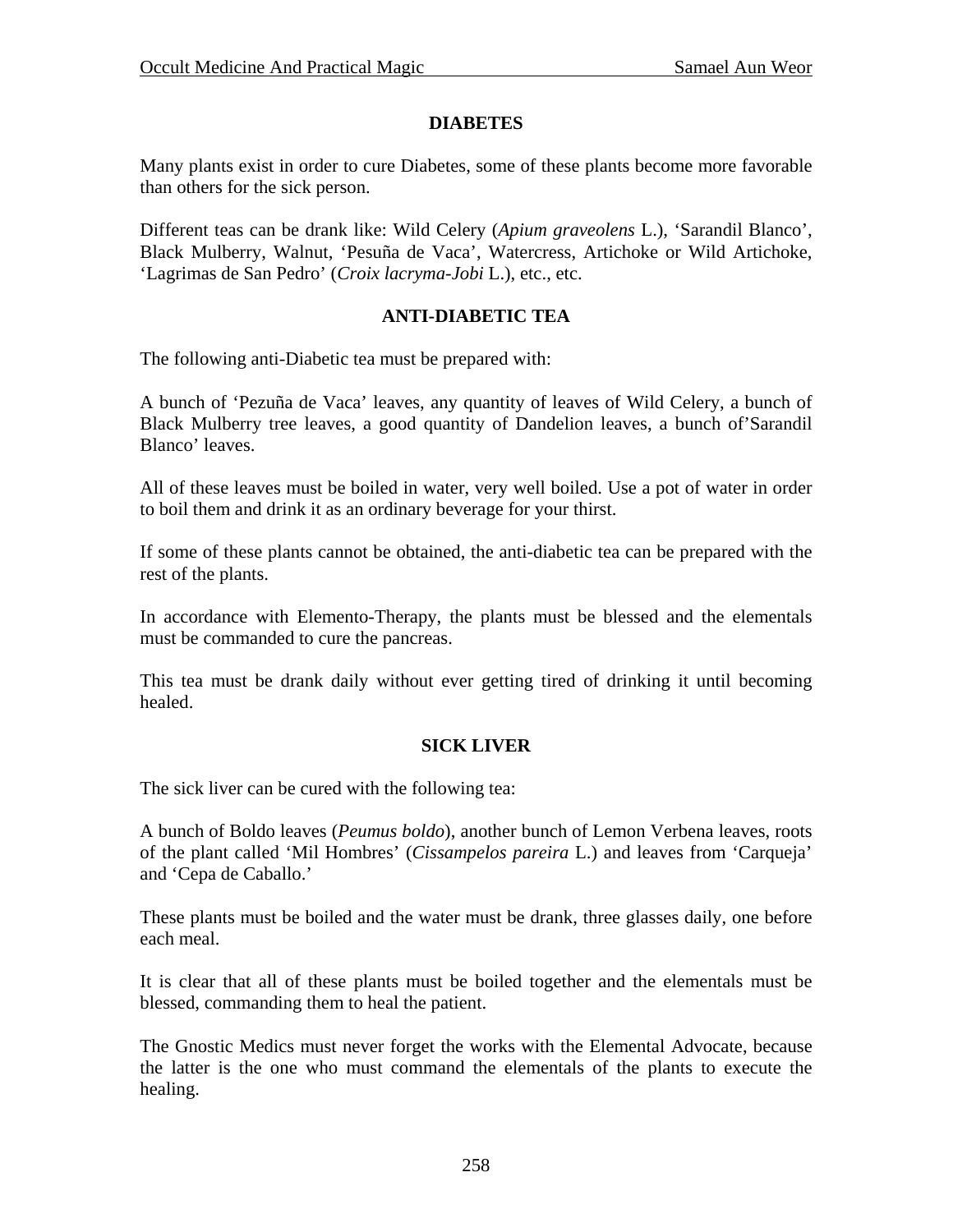The Elemental Advocate obeys immediately the Father, who is in secret. Therefore, we must pray to the Father, so that the Elemental Advocate will work.

## **RHEUMATISM**

The most excellent anti-rheumatic tea is the following:

Leaves of 'Alfilerillo', root of 'Mil Hombres' (*Cissampelos pareira* L.), leaves of Ash tree, Dandelion root, 'Cepa de Caballo.'

Without measuring and without too much complication, just put a bunch of each plant to boil within water.

One can boil all of these within a good pot and one must drink of the tea every day, as an ordinary beverage, until becoming healed.

Have faith, bless the plants and you will become healed.

#### **RHEUMATISM**

Rheumatism can be cured by drinking the teas of the following medicinal plants:

Danewort (*S. ebulus*), Nettle (*Urtica dioica* L.), 'Alfilerillo', Calaguala (*Polypodium glaucophylum* Kze.), Dandelion, Wild Celery, Horsetail, Juniper, 'Espina Colorada', 'Fresno', Restharrow, Guaiacum (*Guaiacum officinale*), 'Mil Hombres' (*Cissampelos pareira* L.), Olive, Spanish Broom (*Spartium junceum*), 'Arenaria', (*Rubia* spp.), Willow, Blackthorn, Sweet Goldenrod (*Solidago odona* Ait.), Uva Ursi.

Any of these plants serve in order to cure Rheumatism. These teas are all powerful.

## **WOMEN'S CRITICAL AGE**

During women's critical age, frightful irregularities exist in their menstruation, as well as disorders in the ovaries.

Naturally, these bring on many other disorders. Therefore, women who are in their critical age must drink teas of the following marvelous plants:

Barberry (*Berberis vulgaris* L.), Artemisia (*Artemisia* spp.), Viburnum (*Viburnum* spp.), Juniper and also Horehound (*Marrubium vulgare* L.). These teas will alleviate them. The teas must be cooked preferably in clay pots.

#### **OBESITY**

Obesity is horrible; however, it is curable. One can become slim by eliminating bread, flour, starch and sweets from the diet.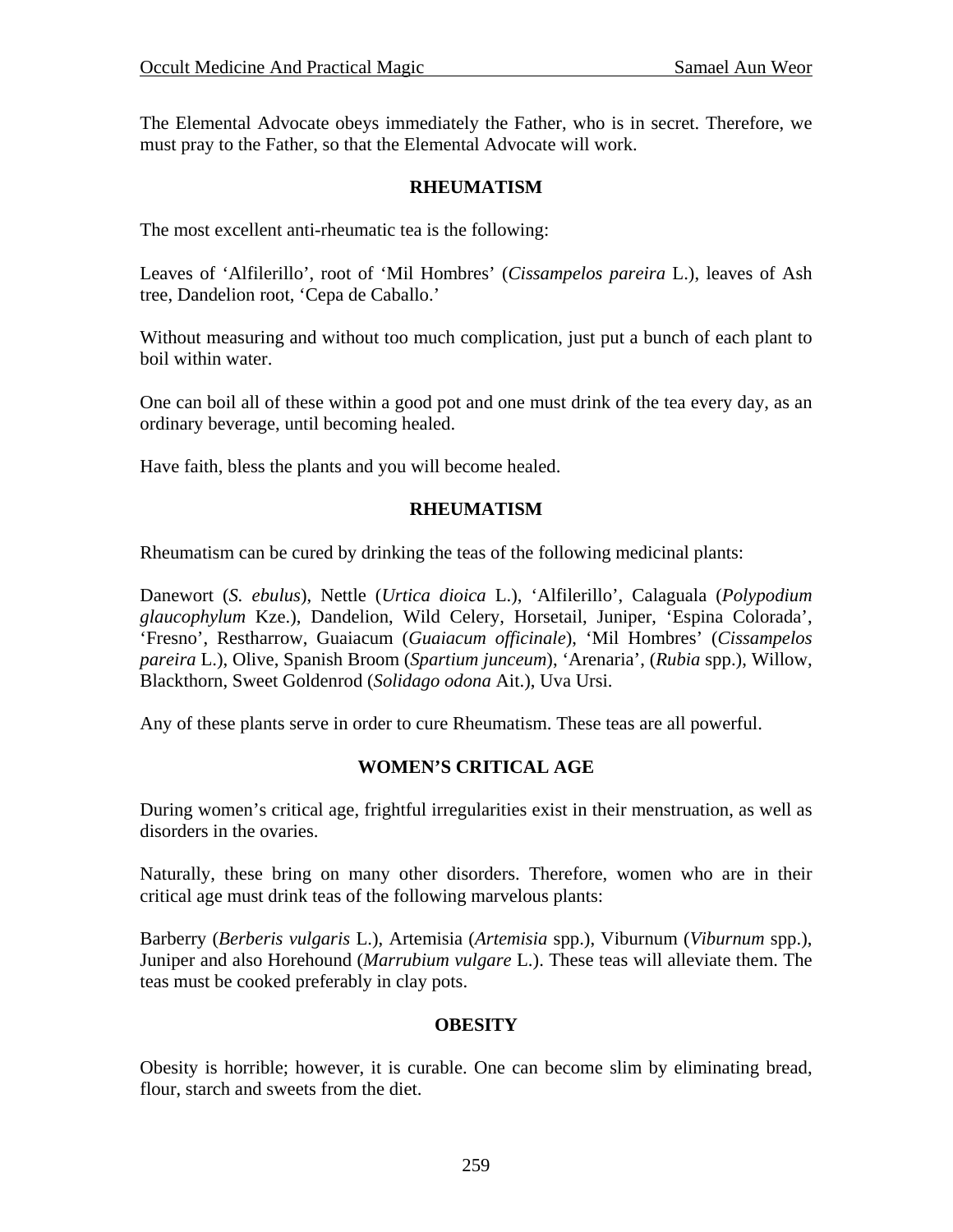The obese people must drink teas from the following plants: Horehound (*Marrubium vulgare* L.), Wild Celery, 'Yerba Turca', Pellitory-of-the-Wall (*Parietaria diffusa or P. officinalis*), 'Frangula', 'Pesuña de Vaca', Blackthorn, 'Fuco', Grapefruit. All of these are magnificent plants which do not damage, but benefit the overweight people in becoming slim.

These teas must be cooked preferably in pots made with clay. Drink them as an ordinary beverage.

# **TESTIMONY ABOUT CANCER**

After having delivered the formula of the Rattlesnake, the people who have been cured from cancer are counted by the thousands.

The ninety-nine per cent of the cancerous people have been healed by means of the Rattlesnake.

Therefore, the Gnostic Medics have triumphed. Yet, the Doctors from the official science have not triumphed due to the following factors.

1. Incredibility and skepticism.

2. The tendency of administrating other aids, other remedies, other medicines, to the patient.

It is obvious that the Rattlesnake remedy is extremely jealous. It is enough to administer any other remedy to the cancerous person in order to totally destroy the marvelous therapeutic effect of the Rattlesnake.

Moreover, one must know how to administer this remedy to the patient.

Head and rattles must be taken off from the serpent. Only the meat of its trunk, which must be reduced to a powder, can be utilized in order to heal the patient.

It is clear that in order to cure the poor cancerous person, such pulverized meat must be put within capsules.

*Dosage: One large capsule every hour.* 

Consecutively consume this remedy until becoming totally healed.

Any other remedy is absolutely prohibited. Not even analgesics like aspirin, etc., are accepted, because otherwise the curative power of the Rattlesnake is lost.

In the name of Truth, I emphatically affirm that cancer is no longer a problem.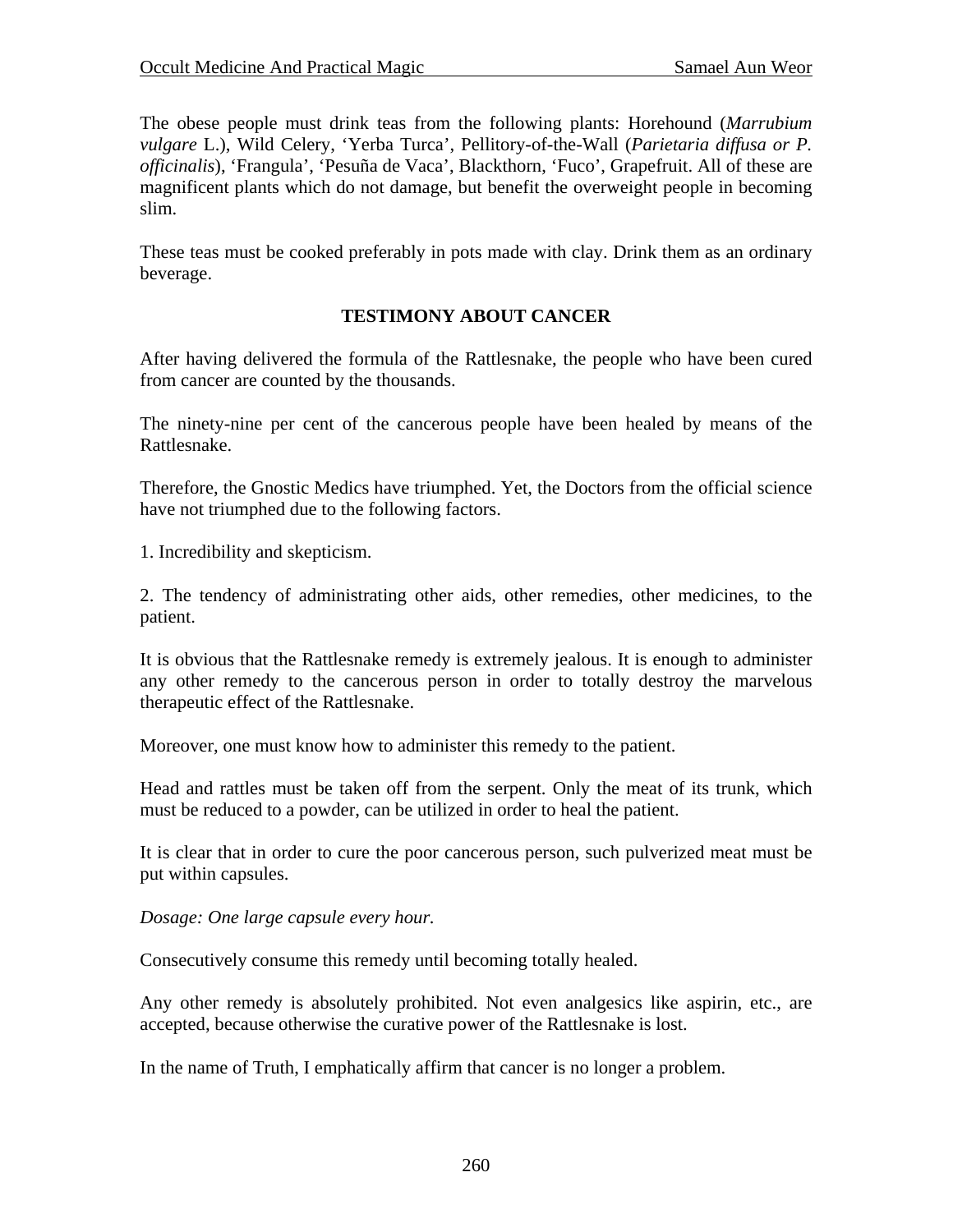Cancer is a problem for the 'foolish scientists' of this frightftil age of the Anti-Christ, but never for the Gnostic Medics who work with the Rattlesnake.

## **THE QUEEN OF FIRE**

The Elemental Queen of the Juniper tree, who in past times was reincarnated in an old medieval court, has tremendous magical powers.

The Juniper plant is the vegetal from the Solar Dynasties. All of the Divine Kings from the past worked with the magic of the Juniper tree.

The Mantra or Dharani of the Juniper tree is *"KEM – LEM"*

The elemental of the Juniper tree looks like a beautiful innocent girl. Each Juniper tree has its own elemental soul.

All of the Elementals from the Juniper trees obey this Elemental Queen, who in the past was reincarnated, as we already said, in the Medieval ages.

The steaming decoction of the Juniper tree, which is boiling within a pot, serves in order to invoke the Angels.

It can also be used as a smoke offering. One needs to beseech to Agni, so that He can help in the invocation.

The invoker must drink during the rite one glass from this Juniper decoction. The chakras enter into activity with the rite of the Juniper tree.

The berries from the Juniper tree, when they are burned as a smoke offering, can eliminate the larvae from the Astral body.

One must ask the Father, who is in secret, to make the Queen of the Juniper tree to attend to us, in order for her to help us in this magical work.

The invoked Angel will materialize by means of the emanating steam of the Juniper tree decoction, coming from the boiling pot.

When the Angel becomes present, then ask the Angel whatever you need. It is convenient for the reader to study my book entitled Igneous Rose.

The leaves from the Juniper tree are marvelous. The tea of the leaves from this tree help the women who are in their critical age.

The tea from the Juniper tree is also good for the healing of the Prostate.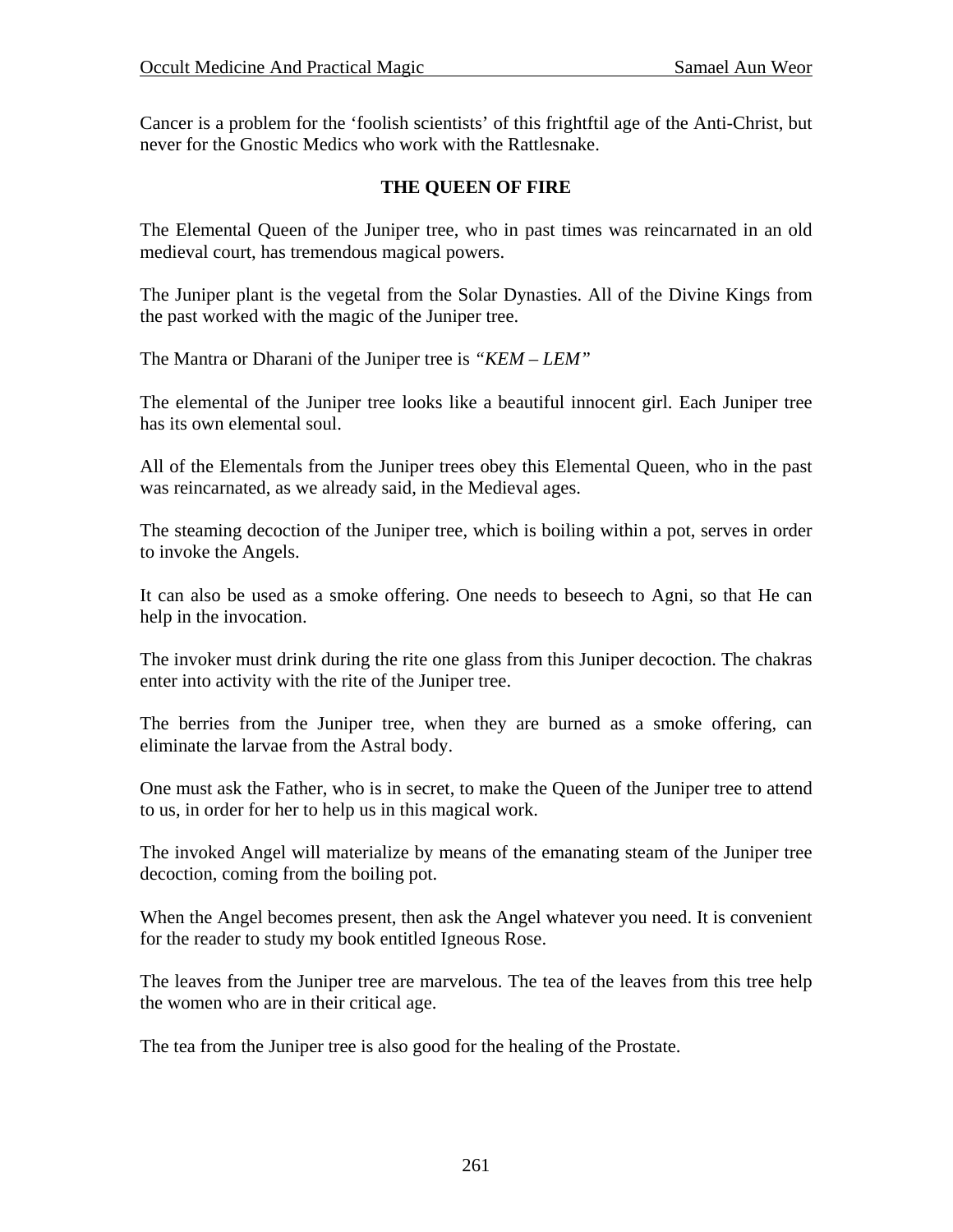## **NAUSEA AND DIZZINESS**

Nausea and dizziness can be cured by drinking the tea of the following plants:

Sage, Rosemary, Lemon Verbena, Peppermint, Lemon Balm, Orange or Lemon blossom, Gentian, Passionflower, etc., etc., etc.

#### **PROSTATE**

The prostate can be cured with teas from Juniper tree, Ash tree, Cypress, Corn, Lizard's Tail (*Piper angustiofolium*) 'Pichi' (*Psidium guajava* L.), Uva Ursi, 'Filependola' (Dropwort), Cubeb.

All of these teas from these plants are marvelous.

# **FLU**

The teas from Elder are magnificent against the flu.

Also, teas from the leaves and flowers of Violets can be prepared.

Magnificent are the teas of Guaiacum(*Guaiacum officinale*), 'Pie de Gato', Slipperwort (*Calceolaria herbeo-hybrida*), Borage, Eucalyptus, 'Gelsernio', Lemon, 'Ambay', 'Anacahuita', etc.

These teas must be drank very hot before going to sleep. Then, the patient will go to bed very well covered and will sleep peacefully.

## **KIDNEYS**

The kidneys can be cured with the teas of the following medicinal plants:

Horsetail, 'Alfilerillo', Bearberry (*Arctostaphylos uva-ursi* [L] Spreng), Spanish Broom (*Spartium junceum* L.), Bermuda or Scutch Grass, 'Encino' (Blackthorn), 'Linaria', Juniper, Corn Silk, Pine, Licorice, Salsify (*Tragopogon porrifolius* L.), Cuckoo-pint (*Arim maculatum*), etc. Any of these plants are useful for the kidneys.

## **VARICOSE**

Varicose veins are cured with Horse Chestnut (*Aesculus hippocastanum* L.), 'Hammamelis', Danewort (*S. ebulus*). These plants are all-powerful.

## **COUGH**

Any cough, as bothersome as it may be, can be cured with the teas of following plants: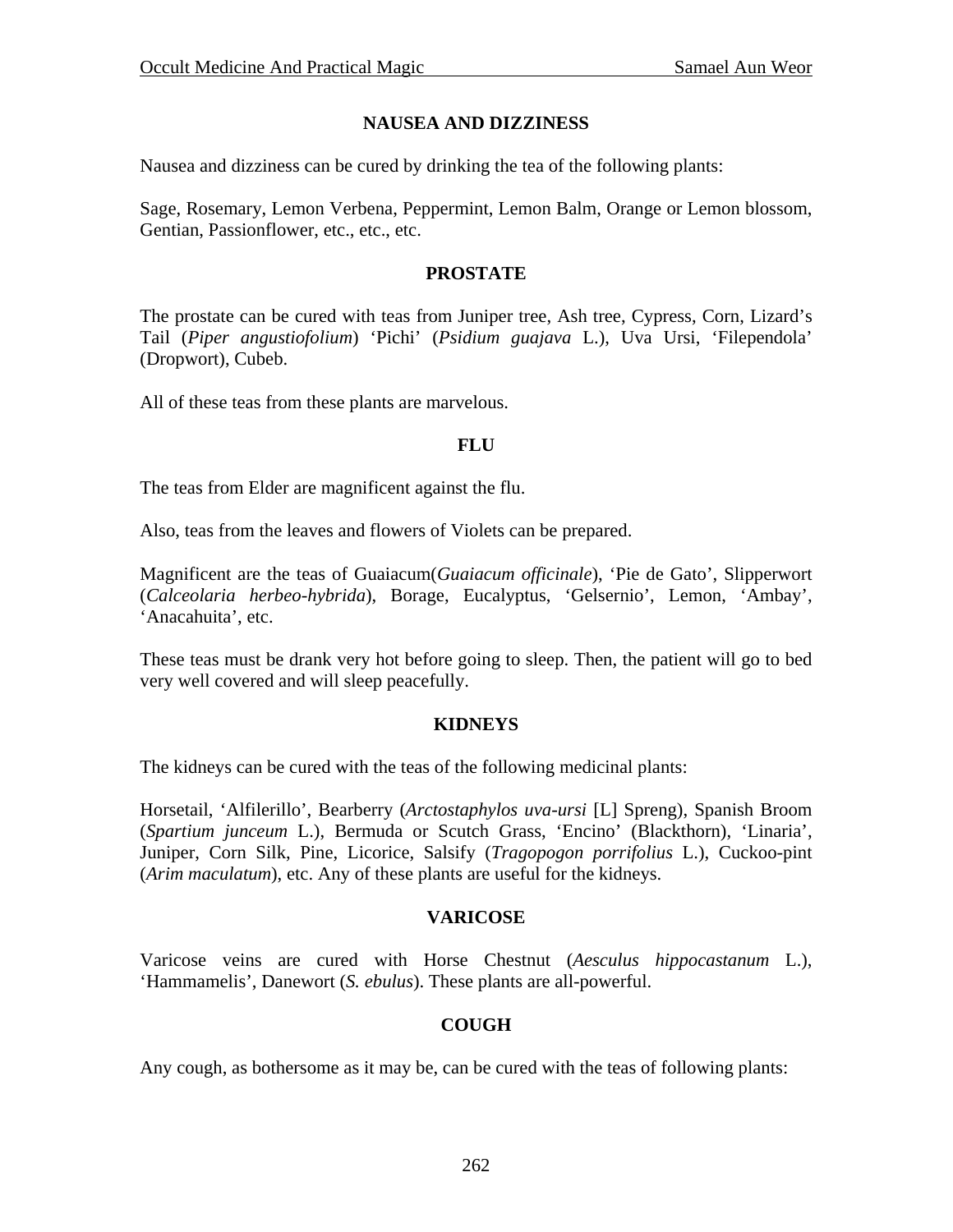Eucalyptus, Milkwort (*Polygala vulgaris*), Horehound (*Marrubium vulgare* L.), Coltsfoot (*Tussilago farfara*), Maidenhair Fern (*Adiantum capillus-veneris* L.), 'Anacahuita', 'Ambay', 'Drosera', 'Scabious', 'Chachacoma' (*Escallonia Tubar Mutis*).

#### **HEARTBURN**

The troubling Heartburn sickness can be cured by drinking vegeta! teas of the following plants:

Chicory (*Cichorium intybus* L.), Dill (*Anethum graveolens* L.), Chamomile, Gentian (*Gentiana lutea*), Centaury (*Centaurium umbellatum*) Celery (*Apium graveolens* L.), Dandelion (*Taraxacum officinale* Weber), Wormwood (*Artemisia absinthium* L.).

Any of these plants is marvelous against heartburn.

Simply boil it and drink it as an ordinary beverage.

It is advisable for those who suffer from heartburn to have more order in their meals.

Therefore, such sick people must avoid flour, starches and sweets.

They must eat only three meals daily and should not be gluttonous.

# **ARTERIOSCLEROSIS**

Arteriosclerosis can be cured with vegetal teas of: Garlic, 'Siete Sangrias', Guaiacum (*Guaiacum officinale*) 'Espinillo', Mistletoe, Fumitory (*Fumaria officinalis* L.), Dog Rose (*Rosa canina*), etc.

These plants must be boiled and the patient must drink the tea as an ordinary beverage, until the sickness disappears.

Any of these plants cure Arteriosclerosis. If the sick person becomes tired of drinking the tea of one plant, then he can continue with another. Then, at the end, he chooses the plant with which he feels better.

## **GALLBLADDER CALCULI**

Against the Gallbladder stones, the teas from the following plants are good: Knotgrass (*Polygonium aviculare* L.), Boldo (*Peumus boldo*), 'Gramilla', Rhubarb, 'Espina Colorada', Horsetail (*Equisetum arvense* L.), 'Cepa de Caballo', (*Arenaria Rubra* L.), 'Combreto', etc.

These teas must be drank with a lot of faith.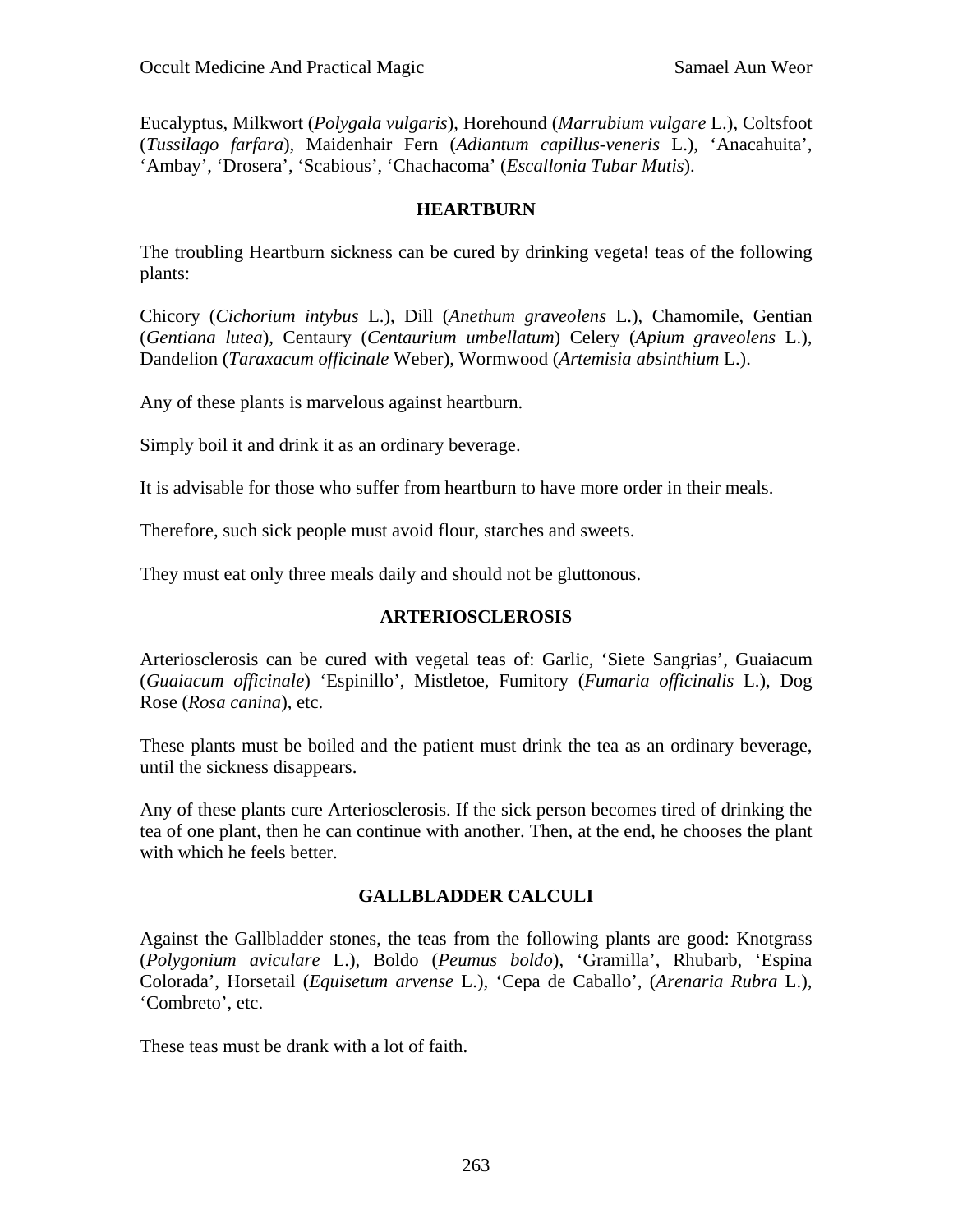#### **BLADDER**

For illnesses of the Bladder, the following teas can be drank: 'Alfilerillo', Spanish Broom (*Spartium junceum* L.), 'Calaguala (*Polypodium glaucophylum* Kze.), 'Gramilla', Boxwood (*Buxus sempervirens* L.), Salsify (*Tragopogon porrifolius* L.), 'Doradilla' (*Chaetolepis microphylla*), Watercress (*Nasturtium officinalis*), Red Currant or Wild Gooseberry, Corn Silk, Dandelion, Horsetail (*Equisetum arvense* L.), etc.

Any of these plants make a good medicinal tea for the Bladder.

# **DIARRHEA**

Many plants exist with which we can make teas to cure Diarrhea. Let us remember Rice, which is so healthFul and marvelous. 'Guarrus' can be prepared with it.

The hot teas of Mallow (*Malva sylvestris* L.), Nettle (*Urtica dioica* L.) or Roses are marvelous against Diarrhea.

Also helpful are the teas of Knotgrass (*Polygonum aviculare* L.), 'Tormentilla', Pearl Barley, very well cooked teas from the leaves of Sour Guava tree with Lemon, etc., etc., etc.

## **CONSTIPATION**

Constipation must be combated with teas of Chicory with Lemon, or teas of Plums, Flax, Rhubarb (*Rheum* spp.), Agar Agar (*Gelidium cartilagineum*), Boxwood (*Buxus sempervirens* L.), Cascara Sagrada (*Rhammus purshiana* DC.), Chard, Orange juice, etc.

One daily teaspoon of Castor oil on an empty stomach helps to eliminate constipation.

## **PURGATIVES**

Castor oil is a magnificent purgative. Other purgatives for the cleansing of the stomach that do not cause harm exist. Example: Cascara Sagrada, Rhubarb, Senna, etc.

#### **TAPEWORMS**

A very simple formula exists in order to eject the Tapeworms.

## **FORMULA**

Prepare a pap (a mash) with one hundred grams of Pumpkin seeds, very well crushed with very pure honey (bee honey).

Unquestionably, this remedy must be consumed on an empty stomach. The Pumpkin seeds never have failed against the Tapeworms.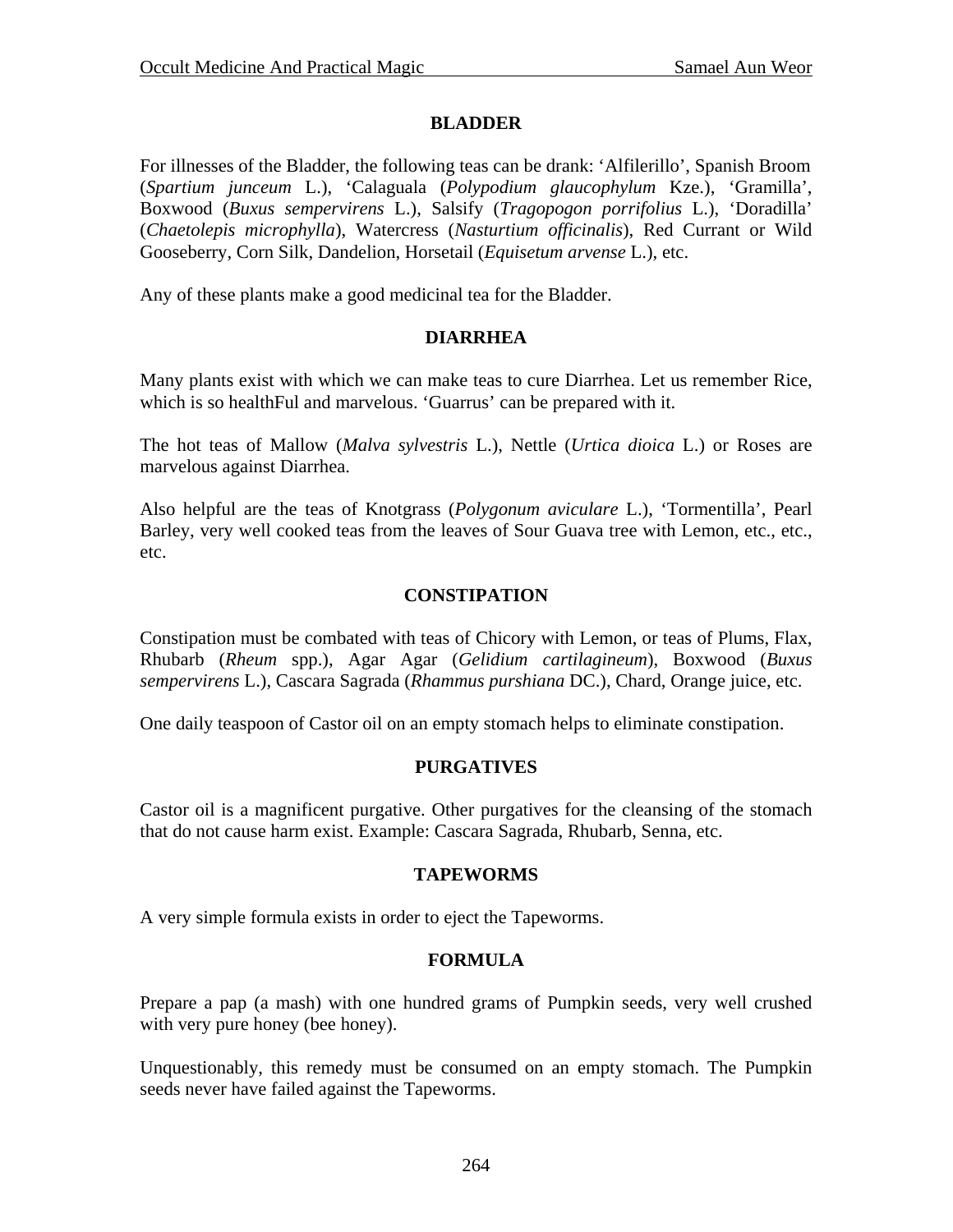After three hours, the patient will consume a soupspoon of Castor oil.

## **RHEUMATISM, LUMBAGO, NEPHRITIS, URINARY CALCULI**

The plant called Restharrow is magnificent. Boil very well this plant and drink the water as an ordinary beverage, every day.

# **COUGH, BRONCHITIS, CHRONIC ASTHMA**

Besides helping coughs, bronchitis, asthma, obesity, etc., Horehound (*Marrubium vulgare* L.) is also useful against inappetence (lack of appetite) and other disorders of the digestion in general.

A medicinal wine can be prepared with twenty grams of Horehound. It is enough to leave the twenty grams of this plant in maceration within a bottle of wine.

This maceration must endure forty days. One little cupful of this medicine, as an appetizer, will be consumed before every meal.

# **RESPIRATORY SYSTEM, REBEL COUGH, FLU, BRONCHITIS**

Garden Sage, (*Salvia Officinalis*), Jerusalem Sage, (*Pulmonaria Officinalis*) Lung Herb, Lungwort, Cardiac Herb, Virgin's Herb etc.: These are the various names for the plant that cures sicknesses like bronchitis, rebel cough, flu, etc.

Prepare it and cook a good quantity of its leaves and sweeten it with honey (bee honey).

Consume the tea very hot, one glassful every hour.

## **RENAL, URINARY TRACT AND BLADDER INFLAMMATION, RHEUMATIC ILLNESS, LUMBAGO ARTERIOSCLEROSIS, HEART DISORDERS**

The plant called Spanish Broom (*Geinsta Scoparia, Hiniesta, Ginesti, Spartium junceum* L.), as a fact cures these tormenting illnesses.

The flowers and leaves of Spanish Broom, the flowers preferably, must be boiled very well and the decoction has to be drank as an ordinary beverage, until becoming healed.

Bronchial coughs are cured with the root of Licorice, Sweetroot, 'Regaliz'.

Boil a good quantity of the root of Licorice and drink this tea as an ordinary beverage until becoming healed.

The Gnostic Medics must never forget the rituals or magic works with the elementals of the plants.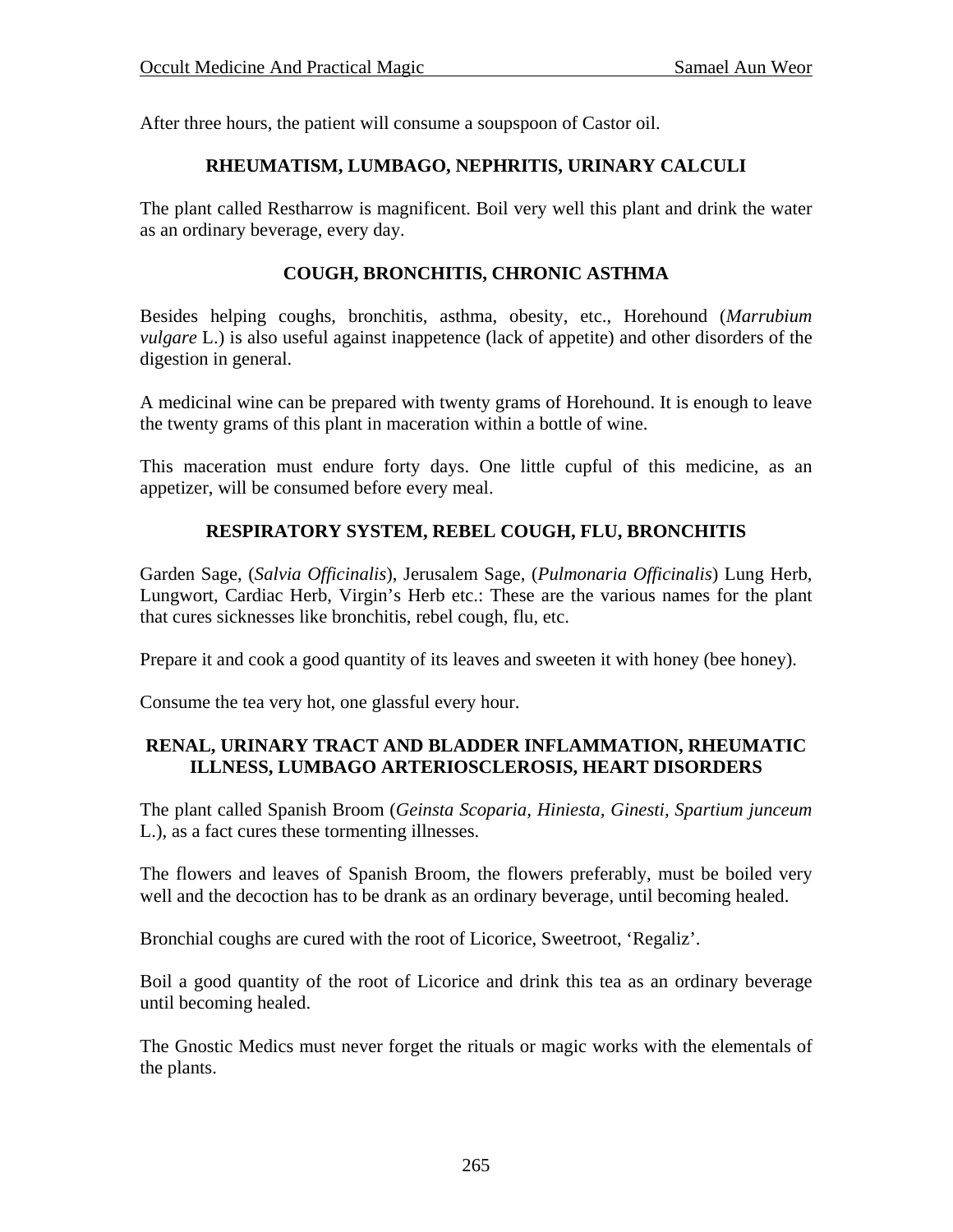## **DELAYED MENSTRUATION, BAD DIGESTION, CHILDREN'S OVEREATING, DIGESTIVE COLIC**

The Rue (*Ruta graveolens* L.) is a formidable and extraordinary Martian plant which normalizes menstruation or women's abnormal and delayed periods. Moreover, it has the power of combating the digestive colic, children's overindulgence in food, and bad digestion, etc.

Ten grams of the leaves of Rue must be boiled in a liter of water, boil it very well. Drink three glassfuls daily, one before every meal.

Take this remedy daily, until becoming healed.

## **CONJUNCTIVITIS**

The decoction of the leaves of the plant called 'Prosopis', 'Ñandubay' which is very abundant in the Argentinean territory, is good for Conjunctivitis.

After having filtered the decoction very well, one must employ it for ocular washing in the evident cases of Conjunctivitis.

This plant is marvelous. The patient will wash his eyes, he has to put the water from the decoction of this plant into a good container. Then, he has to immerse his very well opened eyes within this water. This is the way in order to wash his eyes.

This remedy must be performed daily, until becoming healed.

#### **DIABETES, INTESTINAL INFLAMMATION, GASES, INDIGESTION, BURPS, ETC.**

The plant called 'Marcela' (*Alternanthera ramosissima* Chodat) cures Diabetes, as well as bothersome burps, gas, and indigestion etc. Boil 30 grams of the flowers of this plant and consume this tea.

Dosage: Three glassfuls daily, one after each meal. This tea must be drank daily until becoming totally healed.

#### **BAD DIGESTION**

The plant called 'Mallico' exists in Chile. This vegetal is formidable in order to combat bad digestion.

Thirty grams of the root of this plant is what must be used for one liter of water. Boil it very well. Take a large glassfbl after each meal.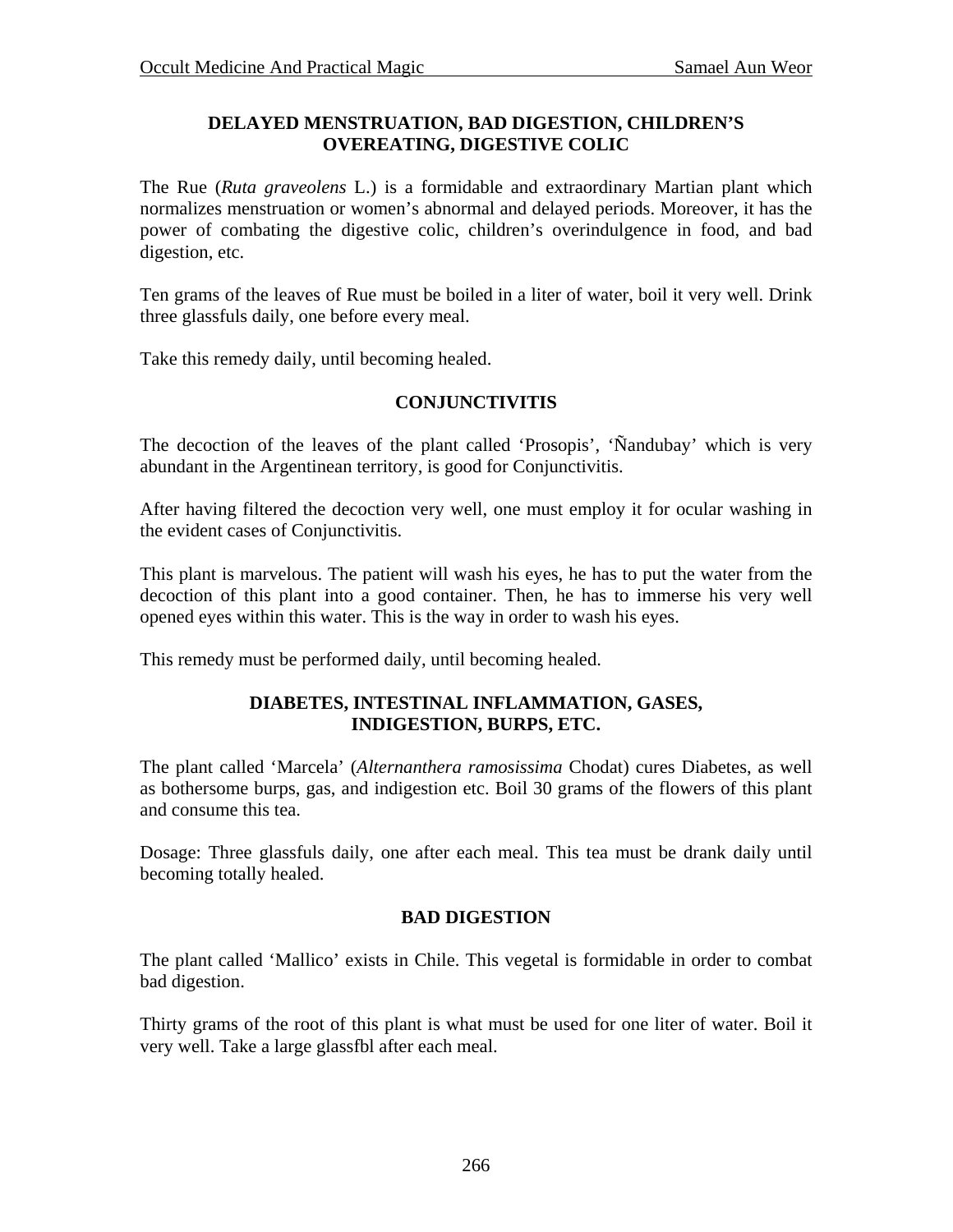# **LUNGS**

The Plantain plant (*Plantago major* L.) and Lungwort (*Pulmonaria officinalis*) must be utilized for all type of bronchial sicknesses and of the lungs.

Put to boil very well a good quantity of the leaves of Lungwort along with another equal quantity of Plantain.

Consume one large glassful every three hours. Drink this remedy until becoming healed.

## **NERVOUS SYSTEM, NEURASTHENIA, INSOMNIA, DEPRESSION ETC.**

A marvelous plant called Passionflower (*Passiflora incarnata*) exists that is good for any of these illnesses.

Boil 30 grams of the stalks, leaves and flowers for every one liter of water. Drink five mugfIils daily, until becoming healed.

# **HEMORRHOIDS**

To apply ice directly over the Hemorrhoids is the best of the best. Moreover, apply poultices of leaves of Elder over the Hemorrhoids. The problem of the Hemorrhoids will disappear with all of this.

## **SCROFULA**

This troubling sickness is characterized by the inflammation of the lymphatic ganglia, and it is the first unfortunate step towards the horrifying Tuberculosis.

The plant called Radish is very well known. Scrofula can be eliminated with this plant.

Radishes can be eaten in salads. Also Radish syrups can be prepared and this is very simple.

The Radish syrup is prepared by boiling one liter of water with sugar and an enough quantity of radishes.

A little bit of Sodium Benzoate must be added, so that it does not ferment, otherwise, it has be put inside of the refrigerator.

Dosage: One spoonful every three hours.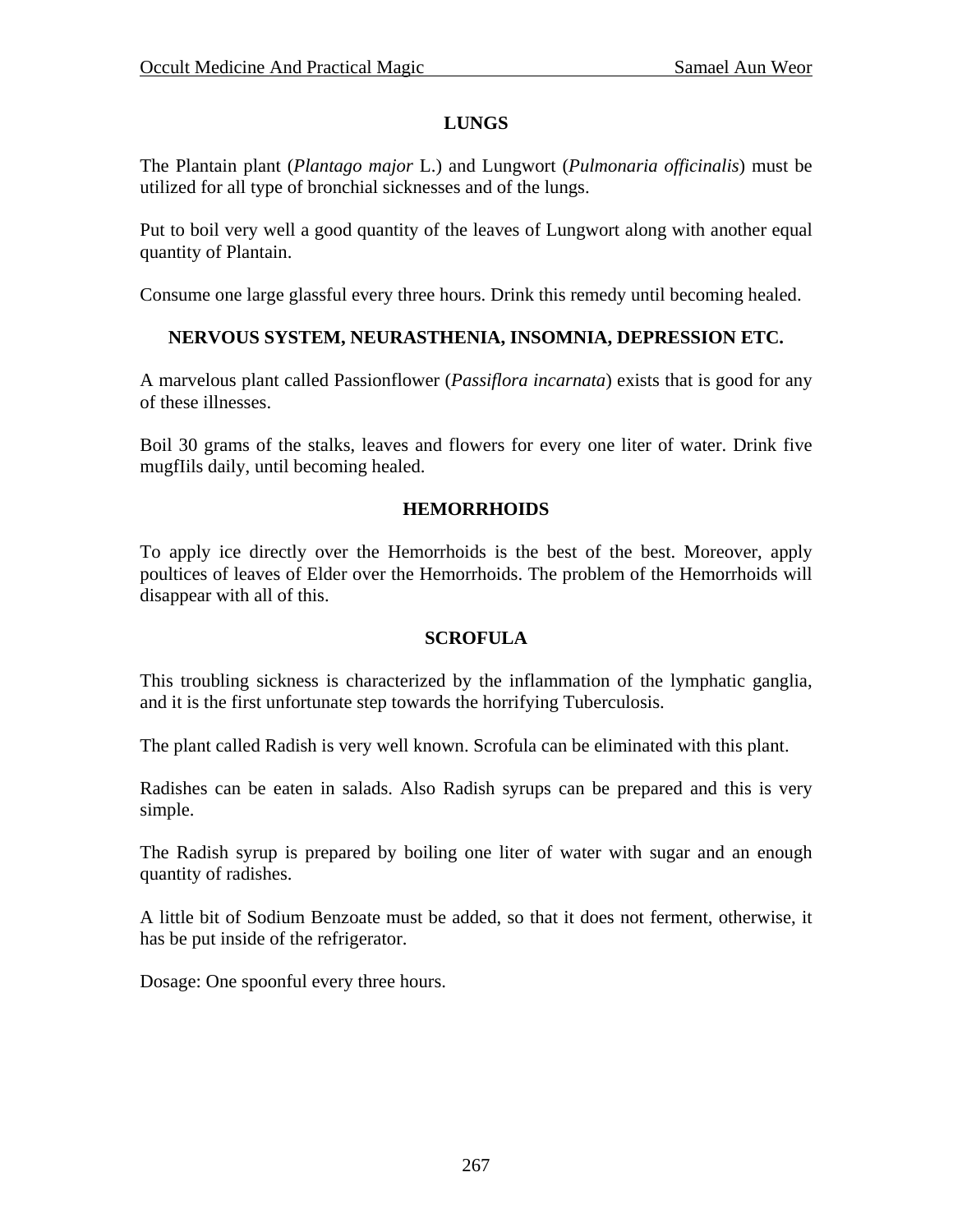#### **BAD DIGESTION AND INTESTINAL DISORDERS**

Perform intestinal washings (enemas) with the decoction of Mallow (*Malva syvestris* L.) and Sweet Basil (*Ocimum basilicum*) plants. As well, drink three glassftils daily, one before each meal.

One daily intestinal washing (enema) with Mallow is how the patient will be healed.

## **HEALING FROM A DISTANCE**

#### **The vegetal elementals can travel through the space in order to cure the sick people.**

## **MAGICAL PROCEDURES**

Place the plant or plants, which you are going to administer to the patient inside the magic circle. You must trace the circle on the ground with a piece of charcoal or chalk.

Then, you will concentrate on your interior God, asking Him to give commands to your Elemental Advocate, so that your Elemental Advocate will work with the vegetal elementals.

Afterwards, you will recite the exorcisms of Fire, Air, Water and Earth.

#### **EXORCISM OF THE FIRE**

*"Michael, King of the Sun and of the Lighting, Samael, King of Volcanoes, Anael, Prince of the Astral Light, I beg Ye to listen to my call. Amen."* 

#### **EXORCISM OF THE AIR**

*"Spiritus dei ferebatur super aquas, et inspiravit in faciem hominis, spiraculum vitae, sit Michael dux meus, et Sabtabiel servus meus, in luce et per lucem.* 

*"Fiat verbum halitus meus, et imperabo spiritibus aeris hujus, et refrenabo equos solis voluntate cordis mei, et cogitatione mentis meae et nutu oculi dextri.* 

*"Exorciso igitur te, creatura aeris per Pentagrammaton et in nomine Tetragrammaton, in quibus sunt voluntas firma et fides recta.* 

*Amen, Sela, Fiat, so be it."* 

#### **EXORCISM OF THE WATER**

*"Fiat firmamentum in medio aquarum et separet aquas ab aquis, quae superius sicut quae inferius, et quae inferius sicut quae superius ad perpetranda miracula rei unius.*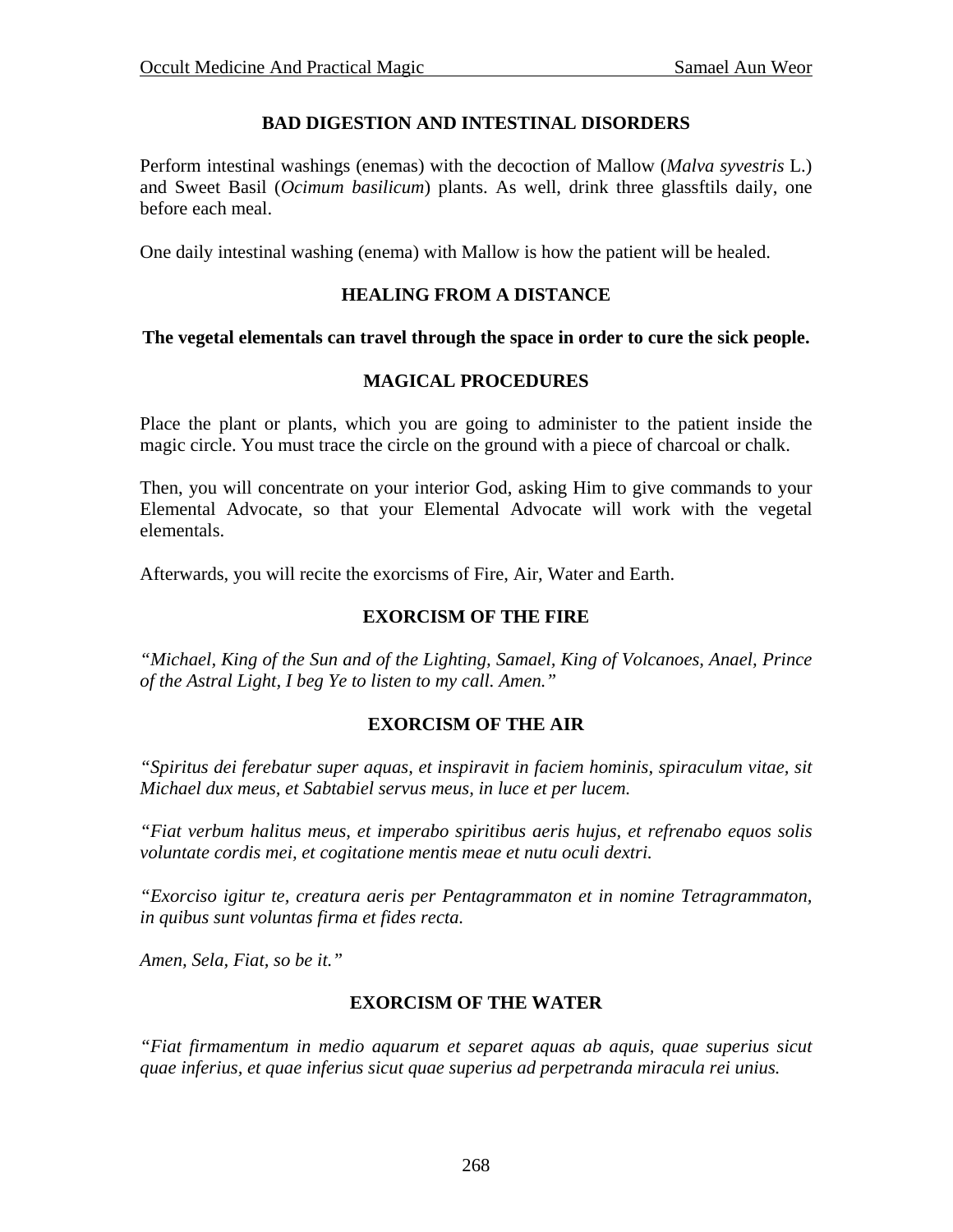*"Sol ejus pater est, luna mater et ventus hanc gestavit in utero suo, ascendit a terra ad coelum et rursus a chelo in terram descendit.* 

*"Exorciso te, creatura aquae, ut sis mihi speculum del vivi in operibus ejus, et fons vitae, et ablutio peccatorum, Amen."* 

## **EXORCISM OF THE EARTH**

*"By the pole of lodestone that passes through the heart of the world, by the twelve stones of the Holy City, by the seven metals that run inside the veins of the earth and in the name of GOB obey me, subterranean workers..."* 

After having concluded the four exorcisms of Fire, Air, Water and Earth, you must pray to your Father, who is in secret, by saying:

*"My Father, my Lord, my God, I set myself towards Thee, in the name of Adi-Buddha Tetragrammaton."* 

*"Lord of mine, by charity, by Christ, Agla, Agla, Agla, I beseech Thee, Ja, Ja, Ja, to command my Elemental Advocate and this vegetal elemental, so that they may place themselves inside the sick organ of (name the patient) in order to heal him/her. Amen Ra, Amen Ra, Amen Ra."* 

Afterwards, the Gnostic Medic will concentrate himself in the sick organ and will imagine the elemental of the plant healing the sick person.

If the plants are many, then the vegetal elementals are also many. Therefore, the same magic work must be performed to each elemental.

Thus, this is how the sick person will be healed from a distance. The vegetal elementals can perform these healings from a distance.

## **GNOSTIC MEDICS**

The Gnostic Medics are obligated to learn *'White Nahualism'* in order to visit their sick patients who are living very far from them.

It is essential for the Gnostic Medics to travel consciously and positively with their physical bodies through the Fourth Dimension, each time that it is necessary.

The Gnostic Medics who learn to travel through the Fourth Dimension will be properly assisted by the author of this book.

Therefore, we will grant help to them each tinie that it is necessary. The Gnostic Medics who delay in the learning of Nahualism will be reprimanded.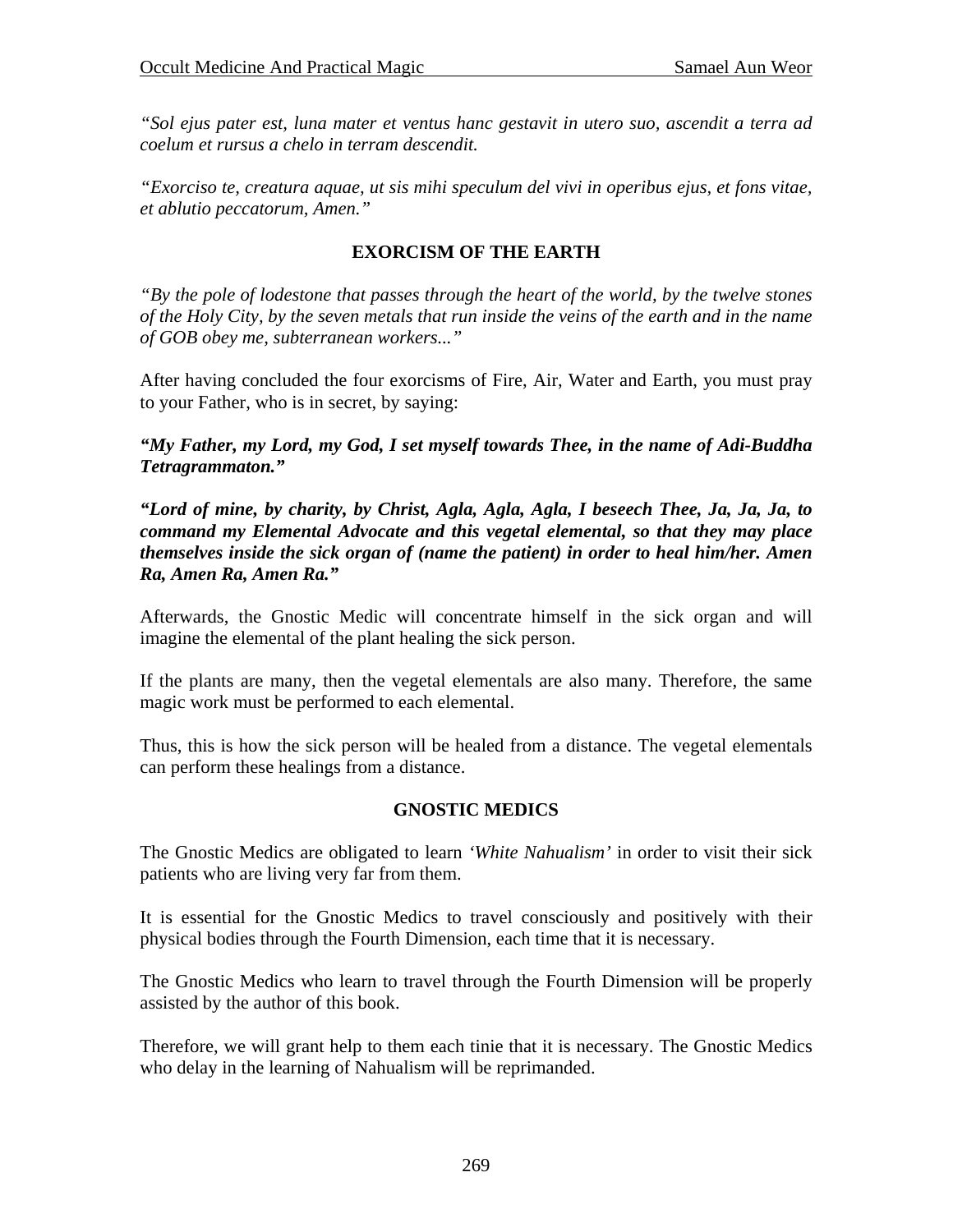We are not on earth for wasting our time, we want wise Medic-Magicians.

We are tired of so many common pseudo-occultists arid pseudo-esoterists, who only know how to theorize.

We want concrete, clear and definitive facts. We want Medic-Magicians who are capable of flying through the airs of mystery.

We want wise humans who really know how to handle the herbs and the elenientals. We need Medics like Hippocrates, Galenus, Paracelsus, who knew how to cure with herbs and with elementals.

Each Gnostic Medic must be a true Theurgist, like Jamblicus.

Thus, only in this way, by having this type of Gnostic Medic, who can materialize the Angels in order to converse physically with them, here arid now, is how many people with unutterable sicknesses will be saved.

The Angels will direct the Gnostic Medics. They will teach them, they will give them the medicine for the sick people.